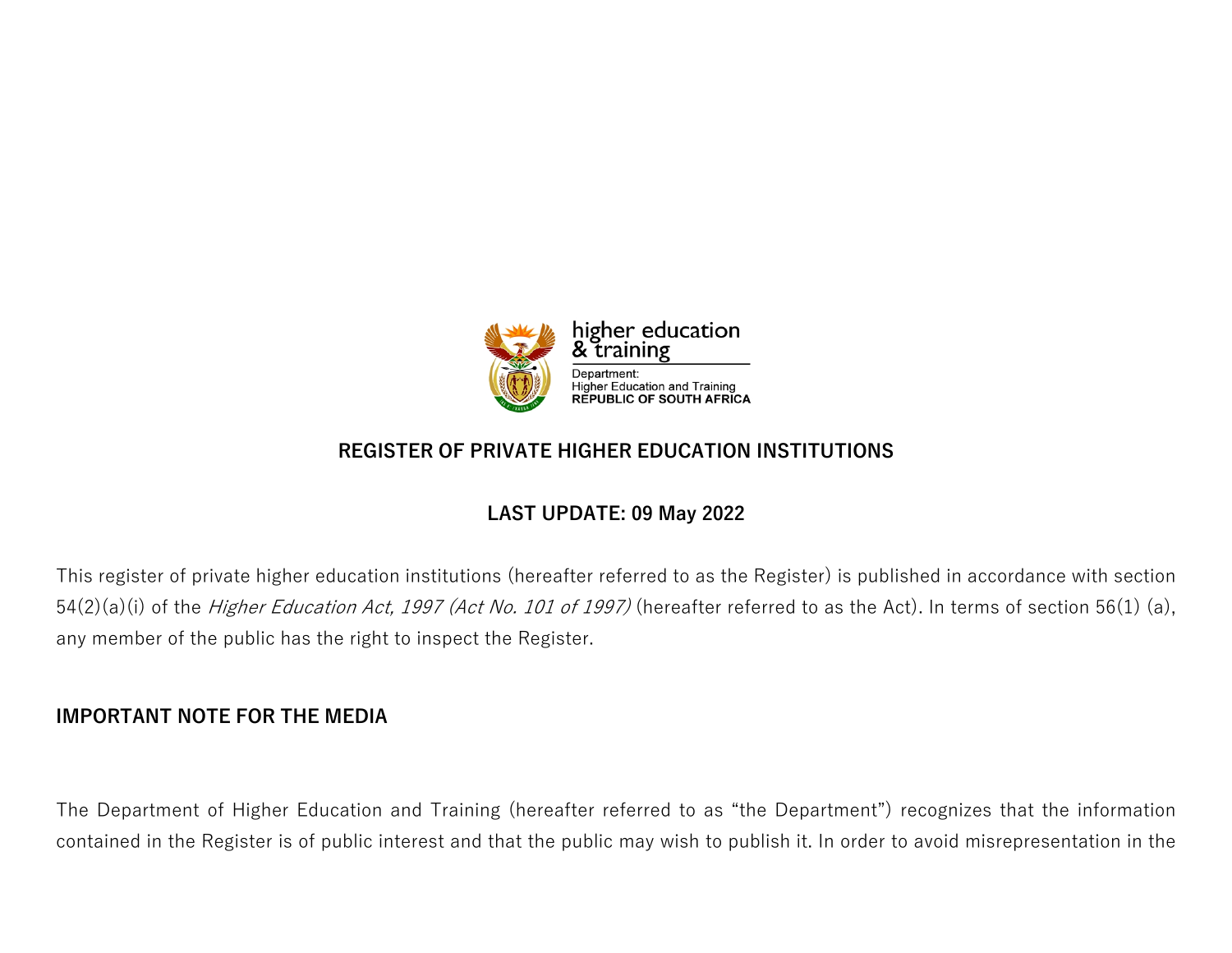public domain, the Department of Higher Education and Training kindly requests that all published lists of registered institutions are accompanied by the relevant explanatory information, and include the registered qualifications of each institution*.*

The Register is available for inspection at: **[http://www.dhet.gov.za](http://www.dhet.gov.za/)**: Look under Documents/Registers

## **INTRODUCTION**

The Register provides the public with information on the registration status of private higher education institutions. Section 54(2)(a)(i) of the Act requires that the Registrar of Private Higher Education Institutions (hereafter referred to as the Registrar) enters the name of the institution in the Register, once an institution is registered. Section 56(1)(b) grants the public the right to view the auditor's report as issued to the Registrar in terms of section 57(2)(b) of the Act. Copies of registration certificates must be kept as part of the Register, in accordance with Regulation 20.

# **The Legal Framework**

In terms of the *National Qualifications Framework Act, 2008 (Act. No 67 of 2008*"the NQF Act")*,* the *National Qualifications Framework* (NQF), which is the system into which the South African qualifications and part qualifications are organized and recorded, is divided into three (3) sub-frameworks. The 3 sub-frameworks are: The Higher Education and Training Sub-Framework (HEQSF), the General and Further Education and Training Sub-Framework (GENFETQSF) and the Occupational Qualifications Sub-Framework (OQSF). Each sub-framework is the responsibility of a Quality Council. The three Quality Councils (QCs) are: *Council on Higher Education* (CHE) responsible for higher education qualifications (Levels 5 – 10), *Umalusi* responsible for general and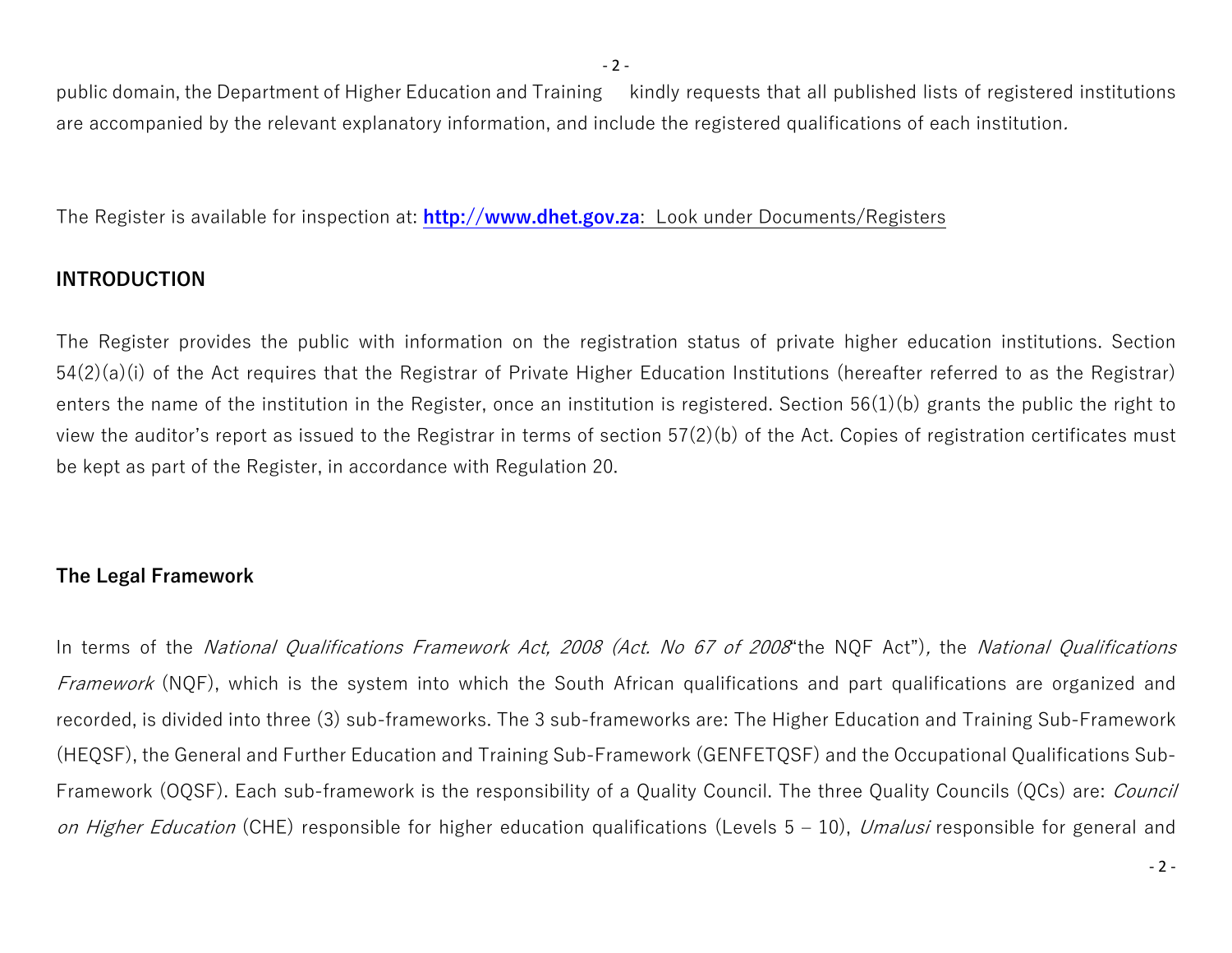further education and training qualifications (Levels 1 – 4) and the *Quality Council for Trades and Occupations* (QCTO) responsible for trades and occupations qualifications (Levels 1- 8). Among others, these QCs are responsible for accreditation of qualifications falling within their sub-frameworks as well as accrediting private institutions that wish to offer their qualifications. To enable the Registrar to register private institutions in compliance of section 29 of the Constitution of the Republic of South Africa, the *South African Qualifications Authority* (SAQA) makes decisions as to which qualifications sub-framework a qualification belongs to so as to avoid a situation where private institutions may offer qualifications or part qualifications without registration of such qualifications on the NQF.

The QCTO may delegate its accreditation functions to a **"delegated accrediting authority"**, such as a *Sector Education and Training Authority* (SETA), a professional body or another entity but the final endorsement and certification will be issued by the QCTO as the responsible QC.

The *Continuing Education and Training Act, 2006 (Act. No. 16 of 2006)* ("the CET Act") require that private institutions be registered with the DHET in order to operate legally, over and above being accredited by the HEQC (CHE) and Umalusi respectively. Therefore, accreditation of qualifications and the ability of the institution to deliver the qualifications for private higher institutions (PHEIs) and private colleges is a means towards registration and it does not represent or replace registration for them. Meanwhile, private institutions that offer qualifications that fall on the sub-framework of the QCTO, which is on the OQSF, i.e,(the sub-framework for trades and occupations)are not required to register with the DHET and according to the *Skills Development Act, 1998 (Act No.97 of 1998)*(hereafter referred to as "the SD Act"), under which they are regulated, they must be accredited by the QCTO as an accredited provider only.

In a likely event that a private institution offers qualifications from the three sub-frameworks, it has to satisfy in respect to a specific qualification the requirements of that QC that relate to any one of the three Acts: HE Act, CET Act and SD Act.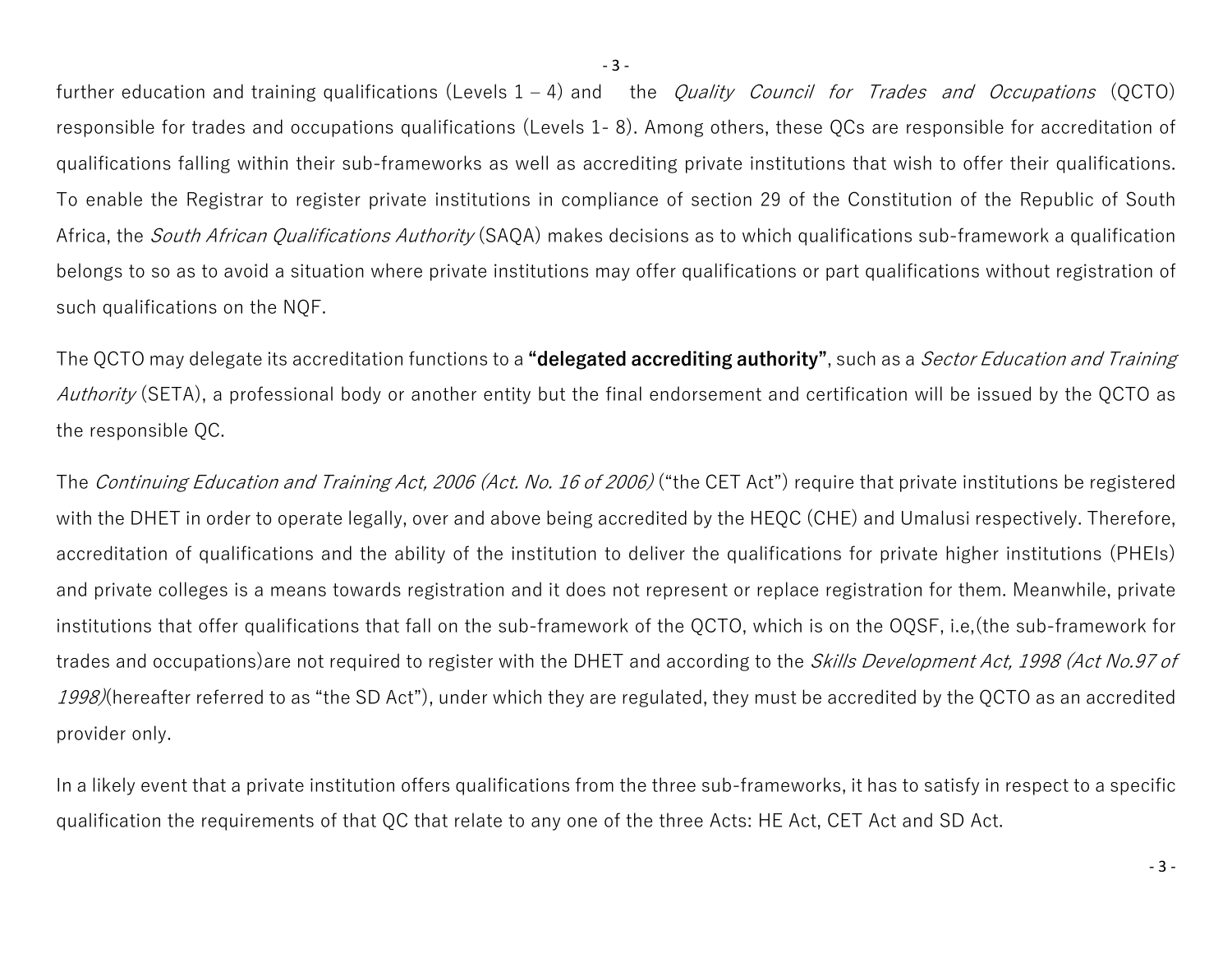# **The National Qualifications Framework (NQF)**

The following is a representation and explanation of the National Qualifications Framework (NQF).

|                | NATIONAL QUALIFICATIONS FRAMEWORK |                                        |                                              |          |  |  |  |
|----------------|-----------------------------------|----------------------------------------|----------------------------------------------|----------|--|--|--|
|                | <b>LEVEL</b>                      |                                        | <b>SUB-FRAMEWORK AND QUALIFICATION TYPES</b> |          |  |  |  |
| $\mathbf{1}$   |                                   | <b>DOCTORAL DEGREE</b>                 |                                              |          |  |  |  |
| $\bf{0}$       |                                   | DOCTORAL DEGREE (PROFESSIONAL)         |                                              |          |  |  |  |
| 9              | H                                 | <b>MASTER'S DEGREE</b>                 |                                              |          |  |  |  |
|                | Е                                 | <b>MASTER'S DEGREE (PROFESSIONAL)</b>  |                                              |          |  |  |  |
| 8              | Q                                 | <b>BACHELOR HONOURS DEGREE</b>         | <b>OCCUPATIONAL CERTIFICATE (LEVEL 8)</b>    |          |  |  |  |
|                | S.                                | <b>POSTGRADUATE DIPLOMA</b>            |                                              |          |  |  |  |
|                | F                                 | <b>BACHELOR'S DEGREE (480 CREDITS)</b> |                                              |          |  |  |  |
| $\overline{7}$ |                                   | <b>BACHELOR'S DEGREE (360 CREDITS)</b> | <b>OCCUPATIONAL CERTIFICATE (LEVEL 7)</b>    | $\Omega$ |  |  |  |
|                |                                   | <b>ADVANCED DIPLOMA</b>                |                                              | Q        |  |  |  |
| 6              |                                   | <b>DIPLOMA</b>                         | <b>OCCUPATIONAL CERTIFICATE (LEVEL 6)</b>    | S        |  |  |  |
|                |                                   | <b>ADVANCED CERTIFICATE</b>            |                                              | F        |  |  |  |
| 5              |                                   | <b>HIGHER CERTIFICATE</b>              | <b>OCCUPATIONAL CERTIFICATE (LEVEL 5)</b>    |          |  |  |  |
| 4              | G                                 | <b>NATIONAL CERTIFICATE</b>            | <b>OCCUPATIONAL CERTIFICATE (LEVEL 4)</b>    |          |  |  |  |
| 3              | E                                 | <b>INTERMEDIATE CERTIFICATE</b>        | <b>OCCUPATIONAL CERTIFICATE (LEVEL 3)</b>    |          |  |  |  |
| $2^{\circ}$    | N.                                | <b>ELEMENTARY CERTIFICATE</b>          | <b>OCCUPATIONAL CERTIFICATE (LEVEL 2)</b>    |          |  |  |  |
| $\mathbf{1}$   | F                                 | <b>GENERAL CERTIFICATE</b>             | <b>OCCUPATIONAL CERTIFICATE (LEVEL 1)</b>    |          |  |  |  |
|                | Е                                 |                                        |                                              |          |  |  |  |
|                |                                   |                                        |                                              |          |  |  |  |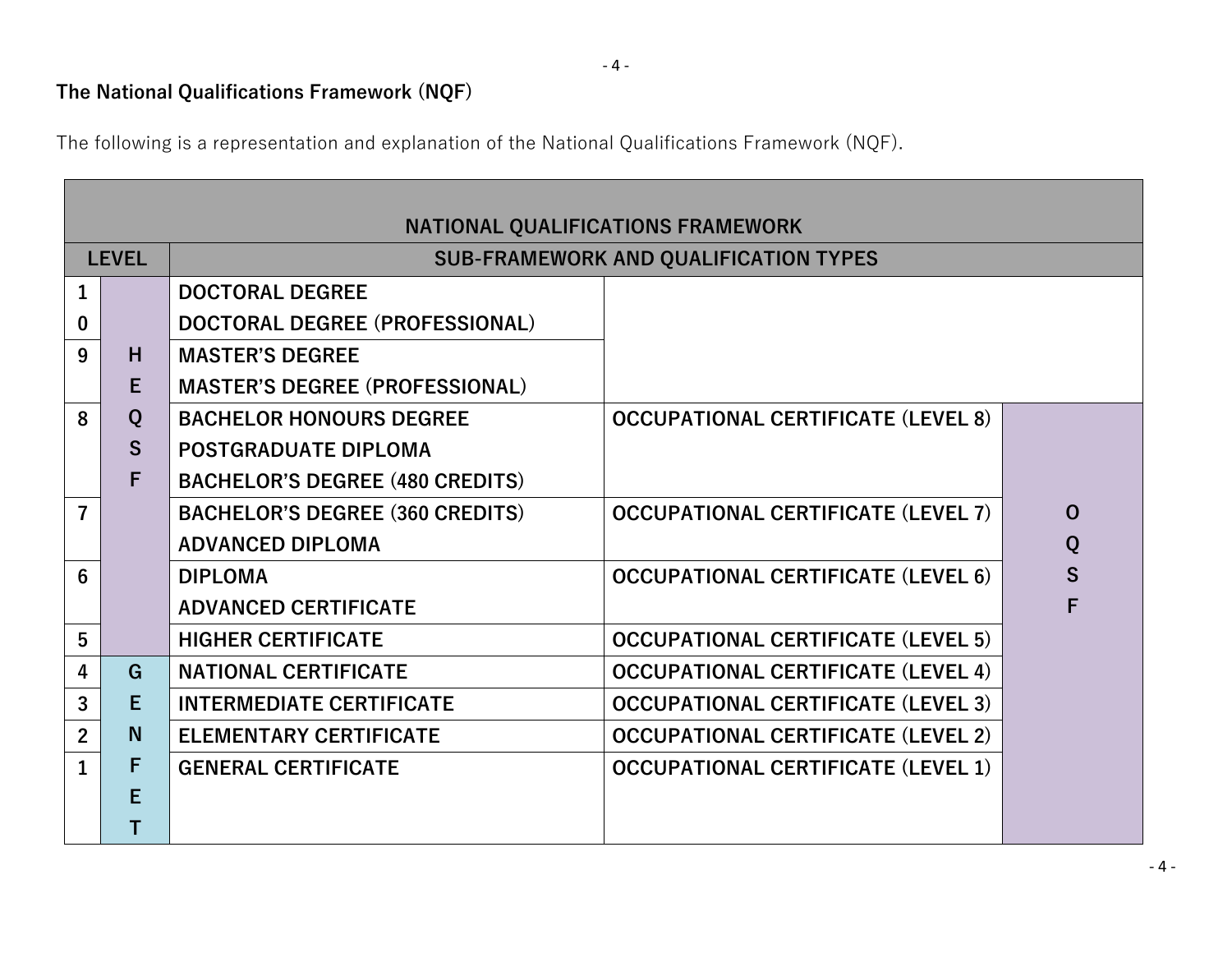Taken from Government Gazette Volume 578, Number 36721, Pretoria, 2 August 2013 and adapted for the Register. The

GENETQSF can be found on Page 23 of the Gazette. Qualification types beyond level 6 on the OQSF have not been determined pending further advice.

## **Key to sub-frameworks**

| <sup>1</sup> Higher Education Qualifications | General and Further Education and Training | Occupational Qualifications Sub- |
|----------------------------------------------|--------------------------------------------|----------------------------------|
| Sub-framework (HEQSF)                        | Qualifications Sub-framework (GENFETQSF)   | framework (OQSF)                 |

The following must be noted:

- a. A "Diploma" is pitched on Level 6 of the NQF and it carries either 240credits or 360credits.
- b. A "Degree" is pitched on Level 7 of the NQF carries 360 credits.
- c. A "Degree" is pitched on Level 8 of the NQF carries 480 credits.
- d. An exception is the *Bachelor of Education* (BEd) degree which is pitched on Level 7 of the NQF with 480 credits.
- e. Other exceptions will be brought to your notice as they arise.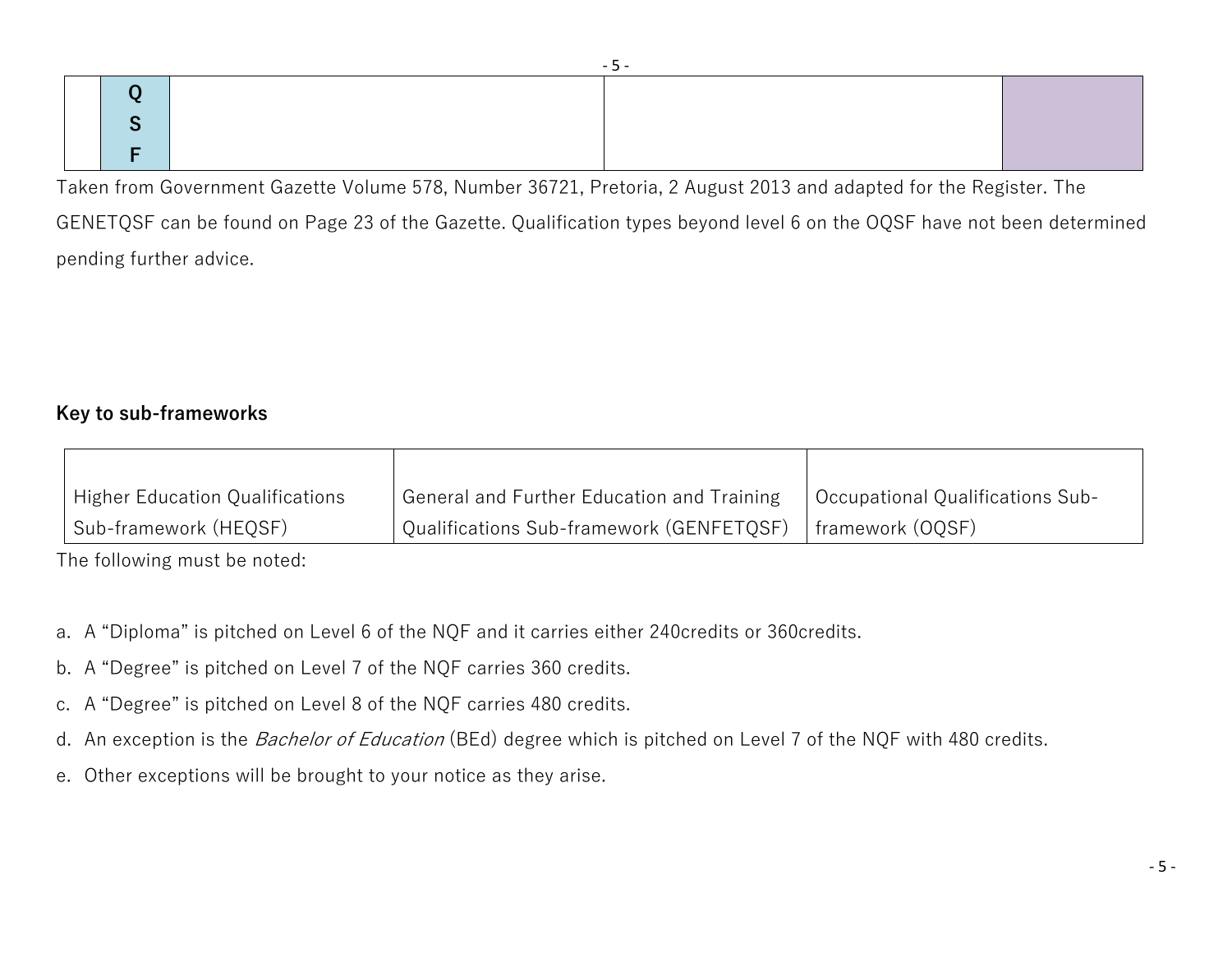- 6 -

#### **The National Education Diploma (NATED) Commonly Referred to as N-Diplomas**

- a. The Department offers N-Diplomas on Levels 1 to 6 of the NQF through both public and private providers. For a provider to offer N-Diplomas on Levels 1 to 3 registration by the DHET as a private college is required. For a person to offer N-Diplomas on levels 4 to 6 only proof of accreditation by the QCTO is required.
- b. The N1-N3 Diplomas are the following:

*National Certificate N1: Engineering Studies*

*National Certificate N2: Engineering Studies*

*National Certificate N3: Engineering Studies*

**The above "Diplomas" must be accredited by Umalusi and the provider must be registered as a private college registered by DHET before the programmes can be offered.**

c. The N4 to 6 Diplomas are the following: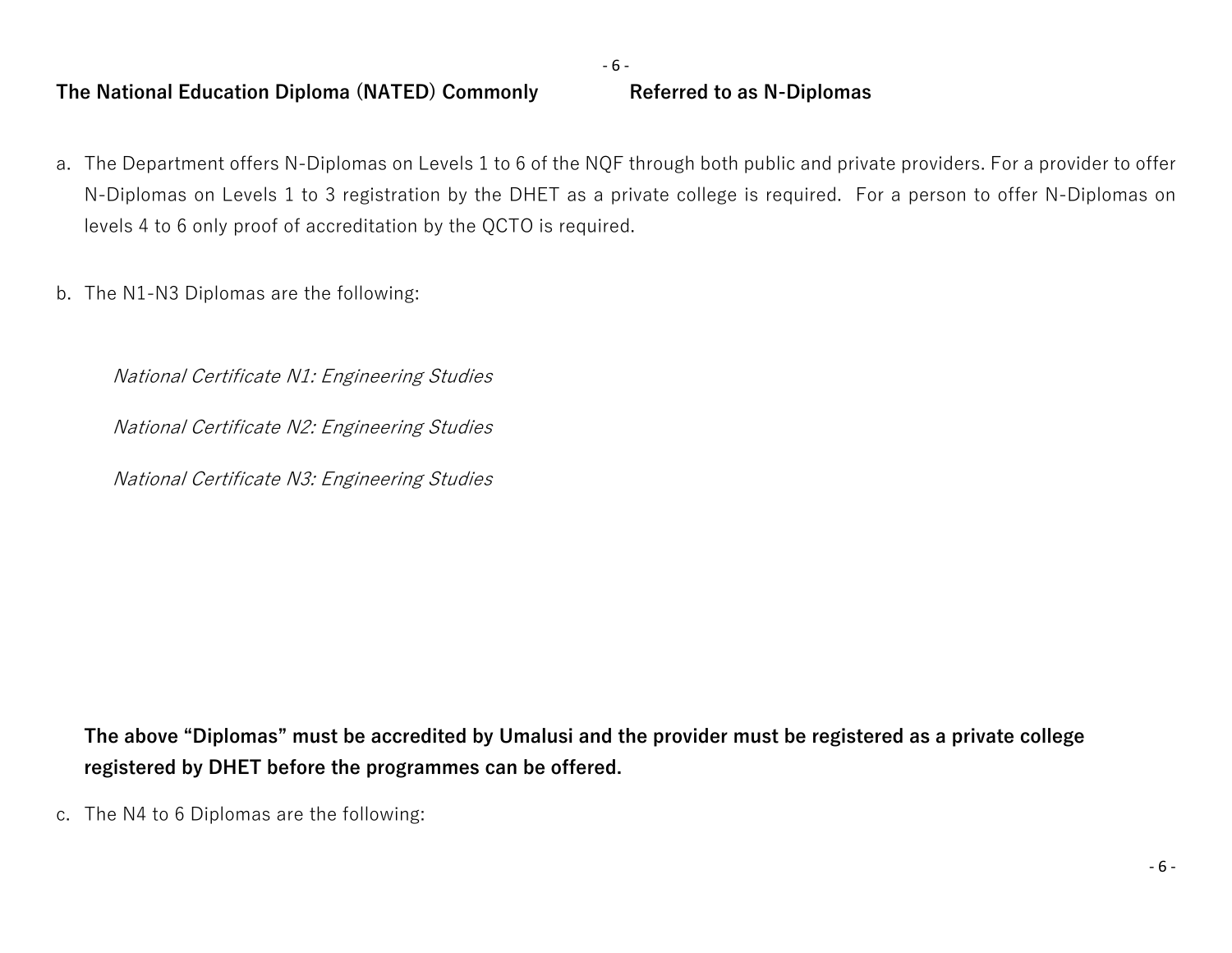*National Certificate: Information Technology: End User Computing National Certificate: N4 to N6 Art and Design National Certificate: N4 to N6 Business Management National Certificate: N4 to N6 Engineering Studies National Certificate: N4 to N6 Financial Management National Certificate: N4 to N6 Human Resource Management National Certificate: N4 to N6 Legal Secretary National Certificate: N4 to N6 Marketing Management National Certificate: N4 to N6 Medical Secretary National Certificate: N4 to N6 Popular Music Performance National Certificate: N4 to N6 Public Management National Certificate: N4 to N6 Public Relations National Certificate: N4 to N6 Tourism*

**The above qualifications must be accredited to the provider by the QCTO before they can be offered.**

#### **SETA-accredited "Diploma" qualifications**

A "Diploma" falls on the sub-framework of the HEQSF. However, "Diplomas" accredited by SETAs, have been phased out. A SETA, which is only a **"delegated accrediting authority"** of the QCTO, will no longer be responsible for accrediting "Diploma"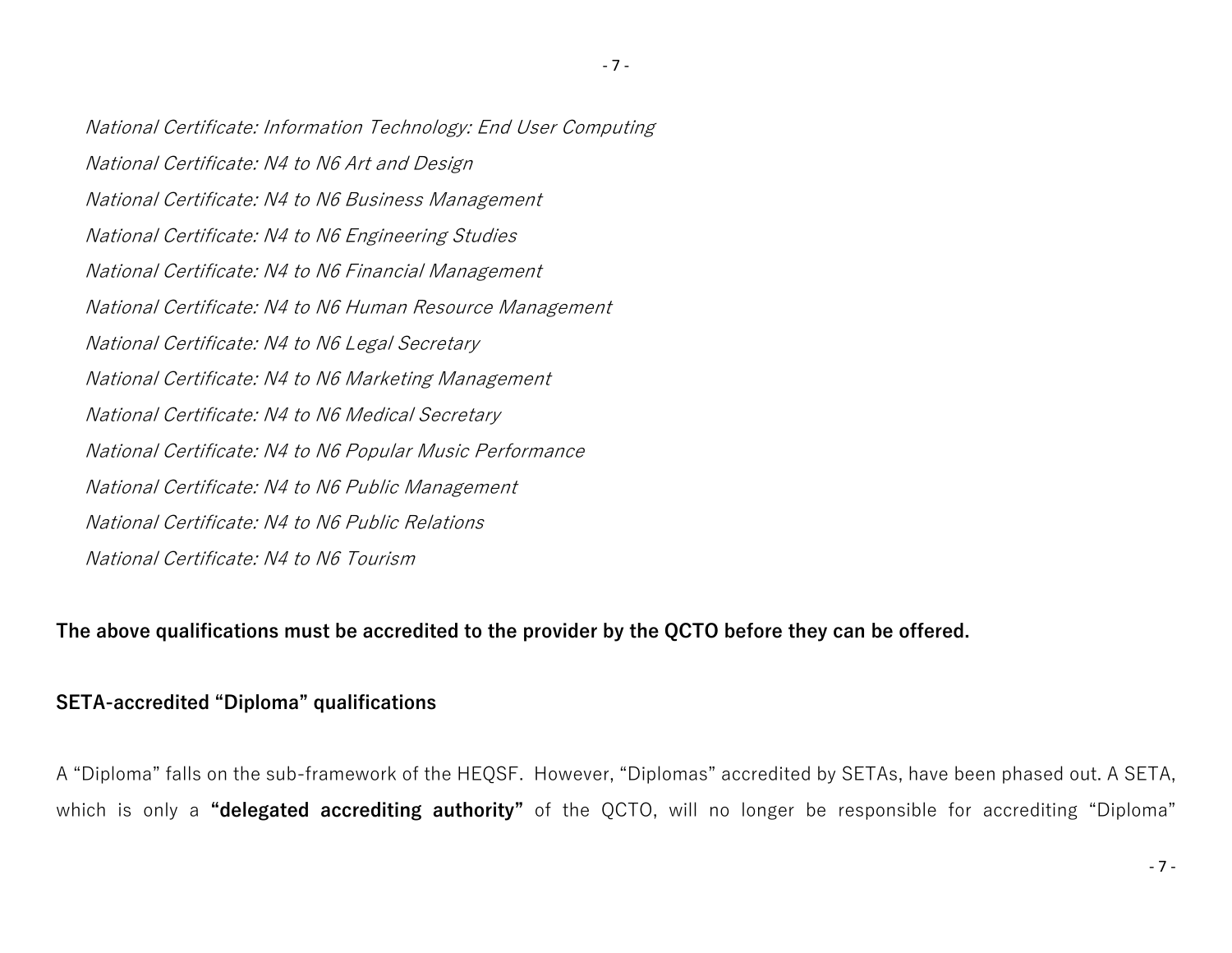qualifications. The accreditation of a "Diploma" qualification by a SETA will not qualify it for registration as either a PHEI or a private college.

### **Transitional Arrangements**

The following transitional arrangements need to be noted.

a. The SETA accredited "Diploma" were phased out in the transitional period.

# **The registration of private higher education institutions**

The Department of Higher Education and Training implements its registration and regulation functions for private higher education institutions in accordance with the requirements of the:

- 1) *Higher Education Act, 1997 (Act No. 101 of 1997)*.
- 2) *Regulations for the Registration of Private Higher Education Institutions, published in <i>Government Gazette No.39880*dated 31 March 2016 *(*hereafter referred to as the Regulations). The Regulations were promulgated on 31 March 2016 and came into effect on 1 April 2016 (Note: The Regulations for the Registration of Private Higher Education Institutions, 2016 repeals the Regulations for the Registration of Private Higher Education Institutions, 2002). The Regulations are an elaboration of the provisions of the Act. They clarify the requirements of the Act.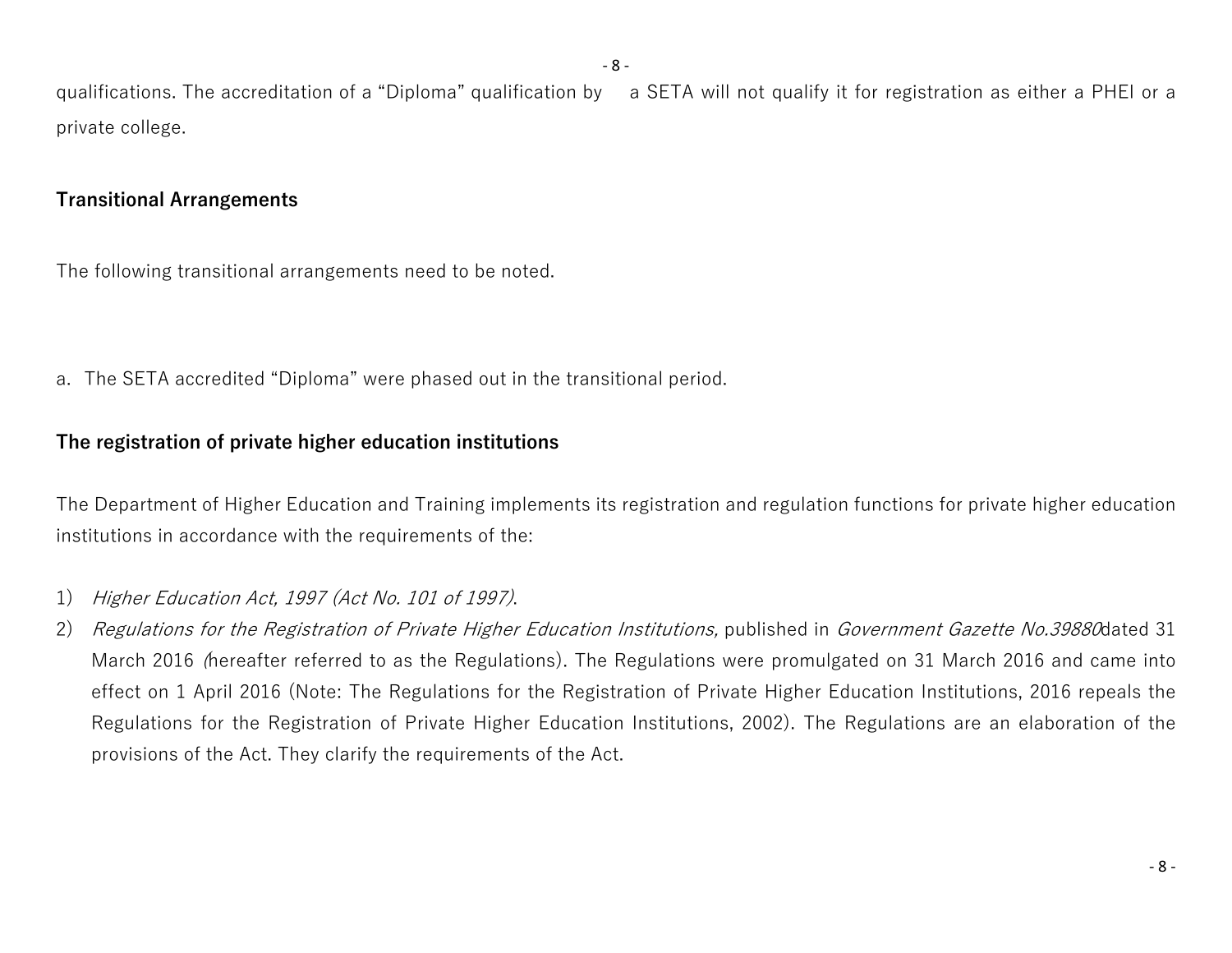- 9 -

The requirement to register as a private higher education institution only applies to private institutions offering learning programmes that result in the award of whole qualifications, that is, learning programmes that result in the award of certificates, diplomas or degrees at higher education level.

The granting of registration, as contemplated in the Act, means that the Registrar grants an institution the legal authority to offer higher education programmes and award higher education qualifications. The purpose of registering private institutions offering higher education is to ensure that:

- private higher education institutions offer an acceptable quality of education.
- students receive higher education from institutions that have the resources, capacity and/or expertise to deliver quality programmes.
- students enrolled with private higher education institutions obtain qualifications that are aligned with the NQF.
- the education system continues on a path of transformation in accordance with government policy and regulation.

The registration process does not affect public higher education institutions. The regulatory framework sets criteria that define who is eligible for applying for registration and who qualifies for registration. It further outlines the responsibilities of an institution once registered.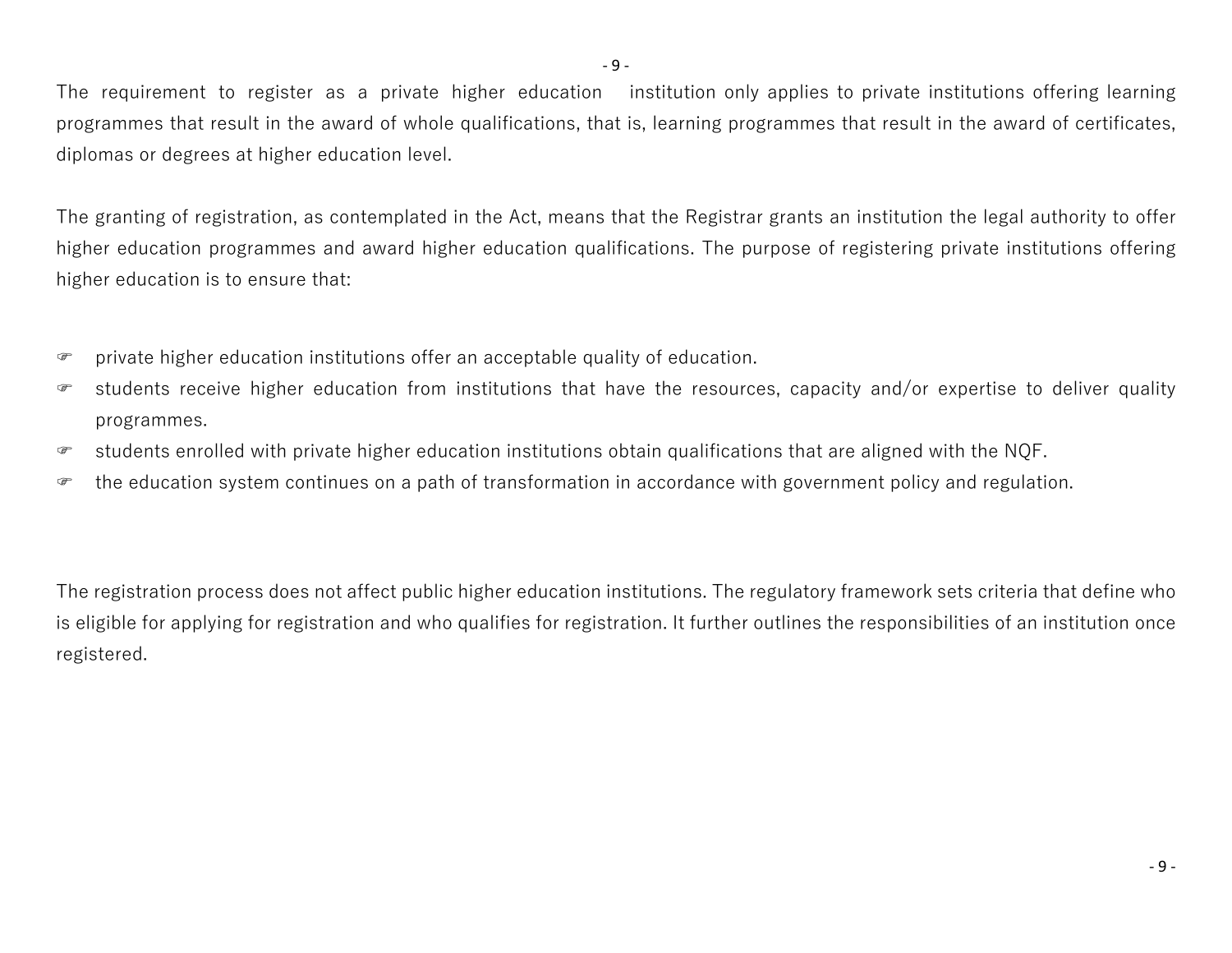# **1) Eligibility criteria**

An institution is eligible for applying for registration as a private higher education institution if it is registered as a company in accordance with the *Companies Act, 2008 (Act No. 71 of 1973)* and proposes to provide higher education as contemplated in Chapter 1 of the Act. In terms of the Act, 'providing higher education' means executing all of the following functions in the name of the institution concerned:

- Registering students for whole qualifications at higher education level.
- Taking responsibility for the provision and delivery of curricula.
- Conducting the assessment of students regarding their learning programmes.
- Awarding qualifications for the learning programmes on offer.

# **2) The requirements for registration**

The requirements for registration are the criteria that an institution must meet in order to qualify for registration. These requirements are stipulated in section 53 of the Act and Chapter 3 of the Regulations.

### Fulfilling the requirements for quality assurance

On evaluating an application for registration as a private higher education institution, the registrar must have reason to believe that the applicant will comply with the quality assurance requirements of the *Higher Education Quality Committee (HEQC)* of the *Council on Higher Education (CHE)*. The CHE is a statutory body responsible for promoting and overseeing quality assurance in higher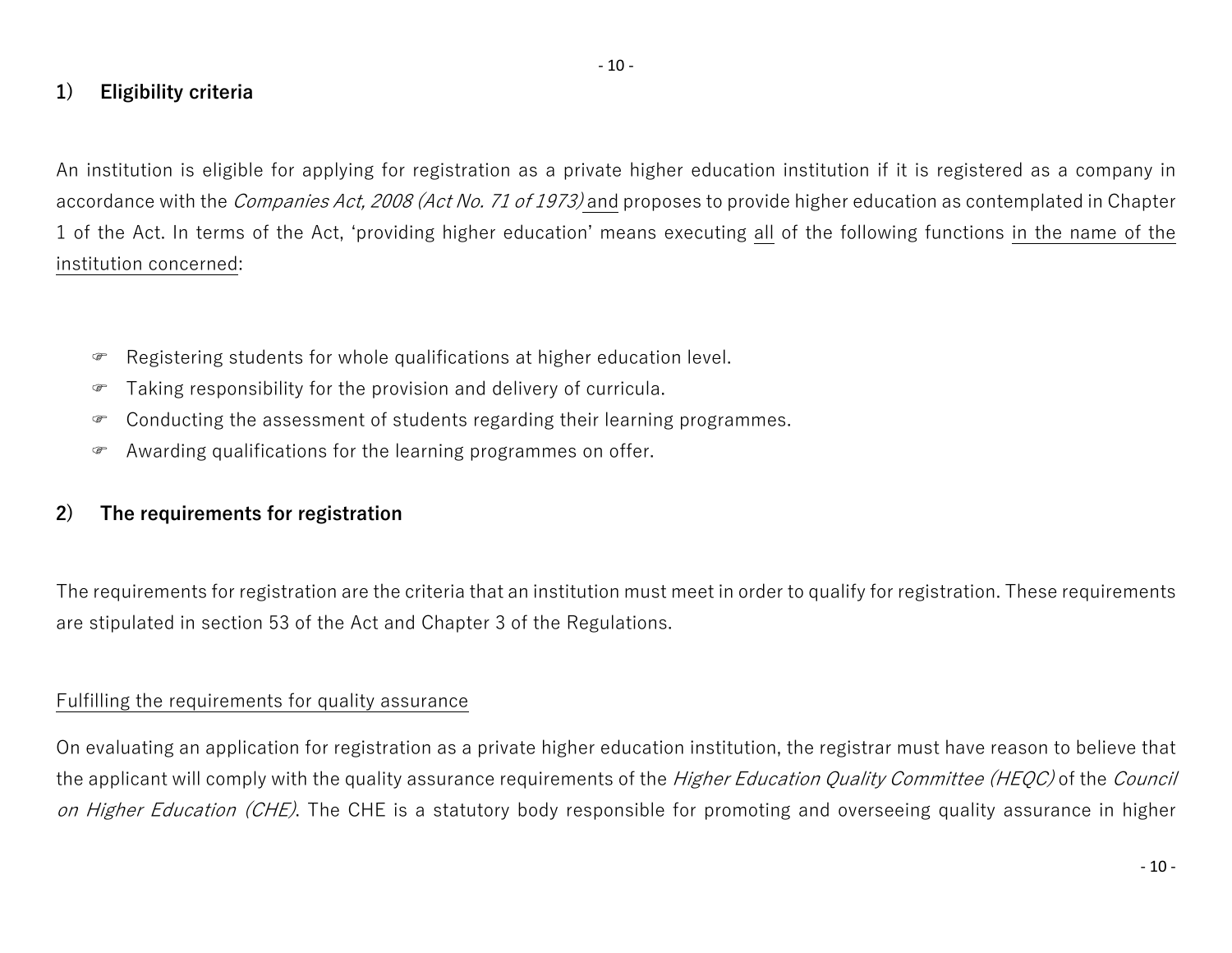education. The institutional and programme quality assurance assessment conducted by the HEQC is commonly referred to as accreditation evaluation, and includes an evaluation of:

- whether an applicant institution has the capacity to provide programmes at the higher education level.
- whether the programmes an applicant proposes to offer are indeed higher education.
- compliance with South African professional practice.

# Financial sustainability

The application must provide evidence that the institution is financially sustainable. Financial sustainability refers to an institution's ability to financially sustain its programme offerings, maintain operational continuity and meet its financial obligations to students. A further requirement is that an applicant must submit proof that it has established financial surety or guarantees.

# Compliance with health and safety regulations

An applicant must provide evidence that it complies with regulations relating to the health and safety of persons on all its sites of delivery.

# **3) Outcome of an application for registration**

The evaluation of an application for registration as a private higher education institution has three possible outcomes**:**

# *i) Registration*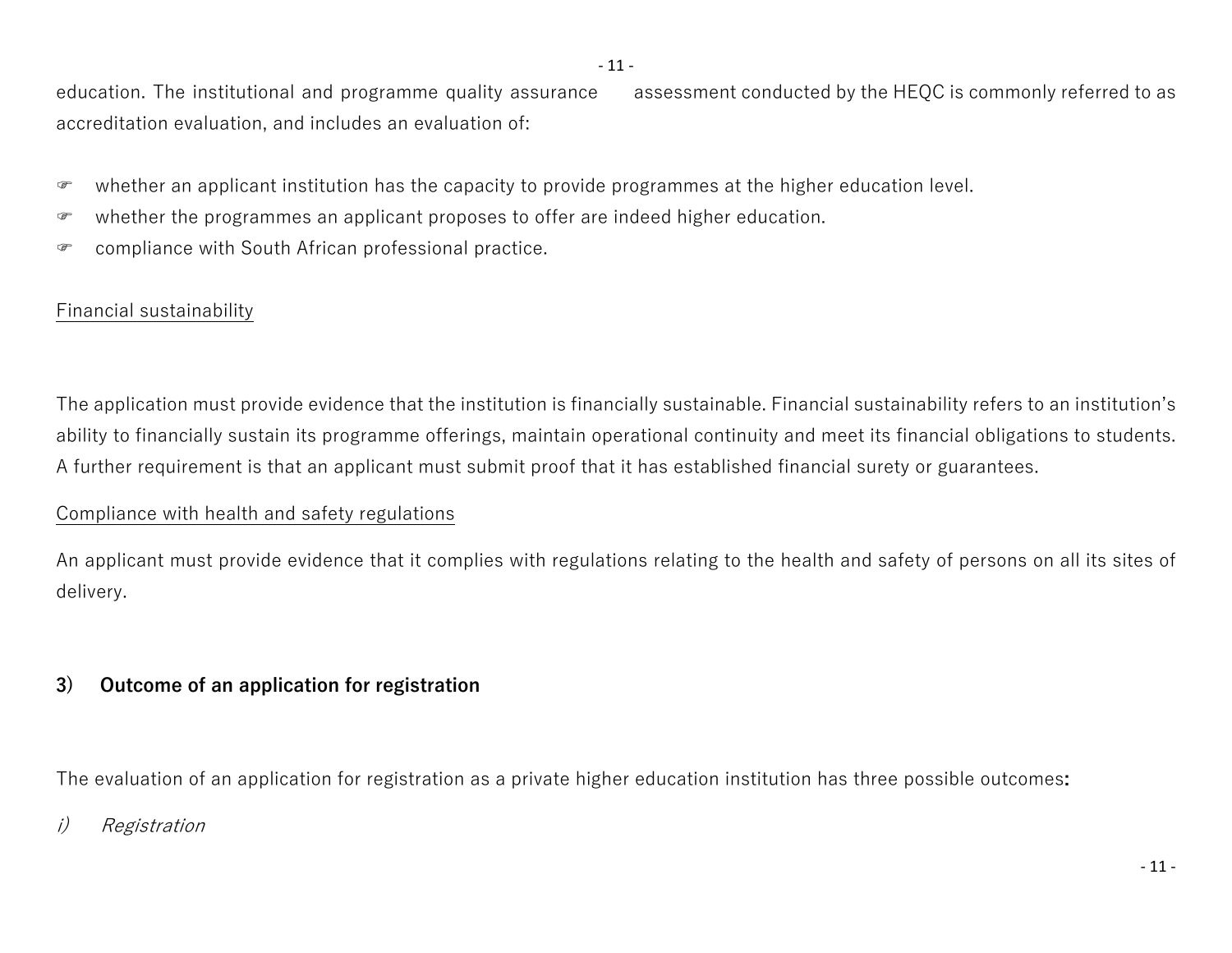In the case of an applicant that has **fulfilled all the requirements for registration**, the Registrar grants registration in terms of section  $54(1)(c)$  of the Act. In terms of section 60 of the Act, the registrar has the right to attach conditions to the registration.

# *ii) Provisional registration*

The Registrar grants provisional registration if an applicant has not fulfilled all the requirements for registration. The Registrar must, however, have reason to believe that the applicant will fulfil the requirements within a reasonable period. Provisional registration is granted in terms of section 54(3) of the Act. In terms of section 60 of the Act, the Registrar has the right to attach conditions to provisional registration.

# *iii) Declining application for registration*

The Registrar may decide to decline the application for registration as a private higher institution, in accordance with section 54 (2)(b) of the Act. Reasons for declining an application can include the following:

- Failure to meet the eligibility criteria.
- Failure to meet quality assurance requirements and maintain acceptable standards.
- Failure to meet the financial viability requirement.
- Failure to comply with health and safety regulations.
- Failure to satisfy the registrar that the registration of the applicant will be in the interests of the higher education system and the general public.

# **4) The responsibility of a registered institution**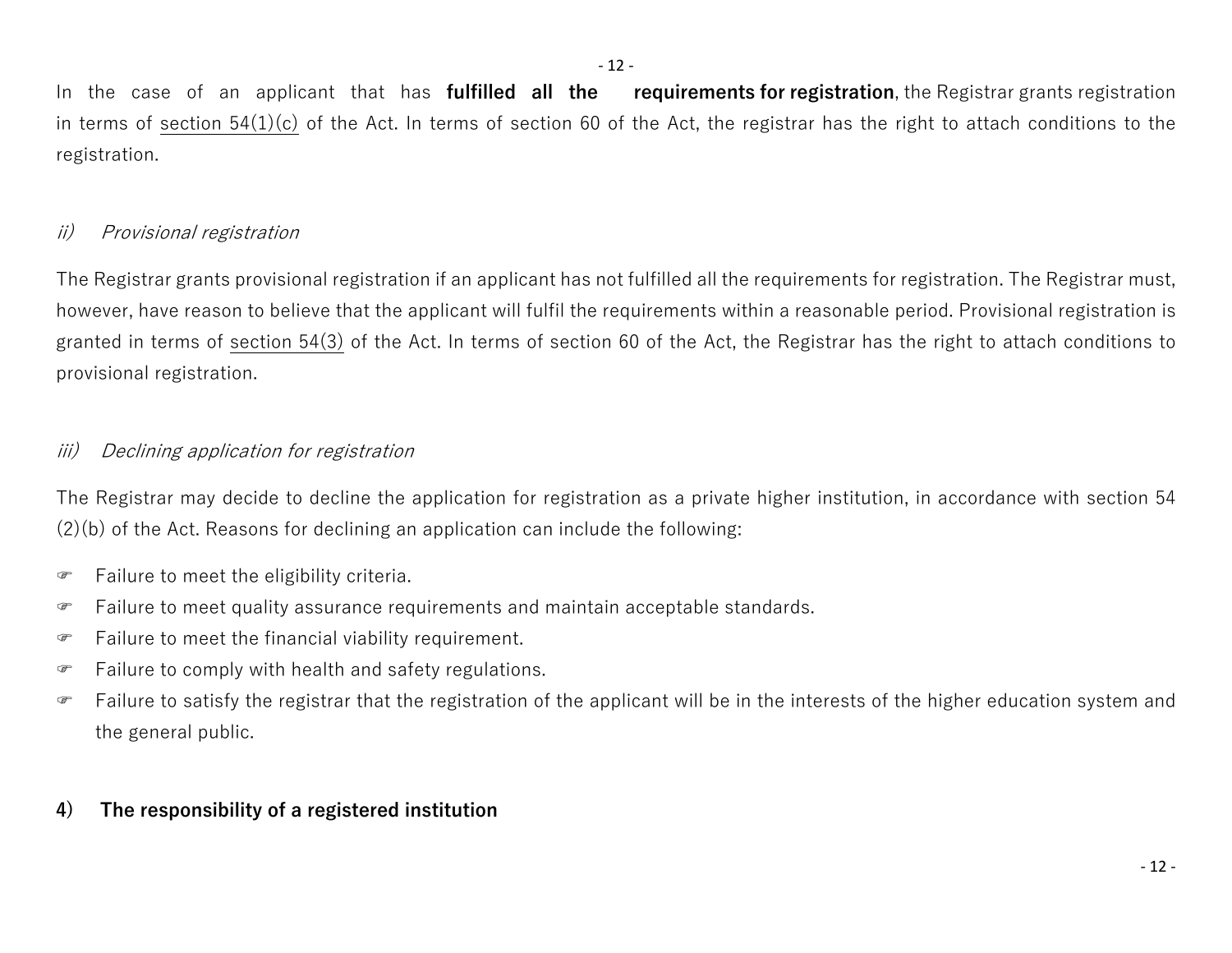The responsibilities of a registered institution are stipulated in Chapter 6 of the Regulations. A summary of these responsibilities is provided below.

- i) Maintaining registration through continuing to comply with the requirements of the Act and the conditions of registration.
- ii) Reporting any changes in information submitted to the registrar.
- iii) Reporting loss of any physical facility, supporting service that may have consequences for the provision of programmes.
- iv) Displaying the registration certificate conspicuously on the premises.
- v) Publishing at least once a year a prospectus, calendar or brochure. Amongst other things, the prospectus must feature information on the managers of the institution, its academic staff, admission requirements and procedures, rules relating to assessment and academic credit accumulation and progression, fees and charges, student support services and student financial aid.
- vi) Keeping a comprehensive record of the academic achievement of each student enrolled.

vii)Making available transcripts of academic records and certificates on request.

viii) Ensuring accurate advertising and making no false, fraudulent or misleading statements.

- ix) Submitting to the registrar an annual report on or before 30 April of each year.
- x) On cancellation of registration, informing students, issuing students with copies of records of academic achievements, reimburse students and make arrangements for them to complete their studies at comparable public or private institutions.

# **5) Cancellation of registration**

In terms of section 62 of the Act, the registrar has the right to cancel the registration of an institution. Regulation 17(1) and 17(2) determines that the Registrar must cancel the registration or provisional registration of an institution if: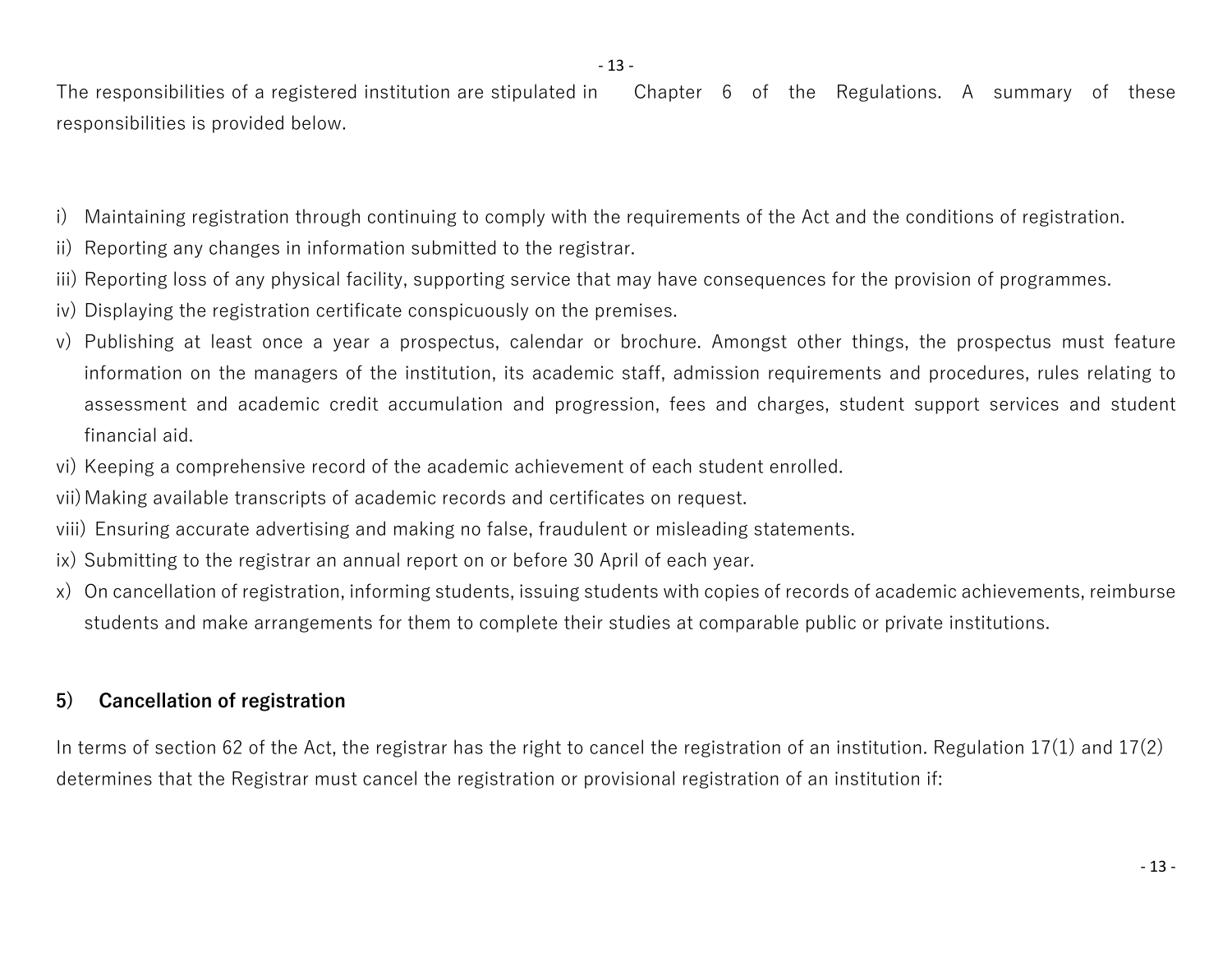- i) the institution ceases to provide higher education as defined in the Act, meet eligibility criteria, fulfil the requirements for registration, comply with conditions of registration or operate all its registered programmes.
- ii) the institution provides fraudulent, false or misleading information to the registrar or to the public.
- iii) the institution is liquidated.
- iv) the owner or directors are convicted of an offence in terms of section 66 of the Act.

If the Registrar decides to cancel the registration or provisional registration of a private higher education institution, section 63 of the Act and regulation 17(1) prescribe that the registrar observe the following procedures:

- Communicate to the institution his intention cancel its registration and state the reasons.
- Publish the intention to cancel by notice.
- Grant the institution and any other interested persons an opportunity to make representations in relation to the expressed intention to cancel.
- Consider the representations made by the private higher education institution and other interested persons.
- $\mathcal{F}$  Publish the final determination, with reasons.

#### **6) Lapsing of Provisional Registration**

If a provisionally registered institution fails to comply with the requirements of registration within the period determined by the Registrar in terms of section 54(4)(a) of the Act, that institution's provisional registration will lapse in terms of section 54(6)(b) of the Act.

#### **REGISTRATION STATUS REPORT**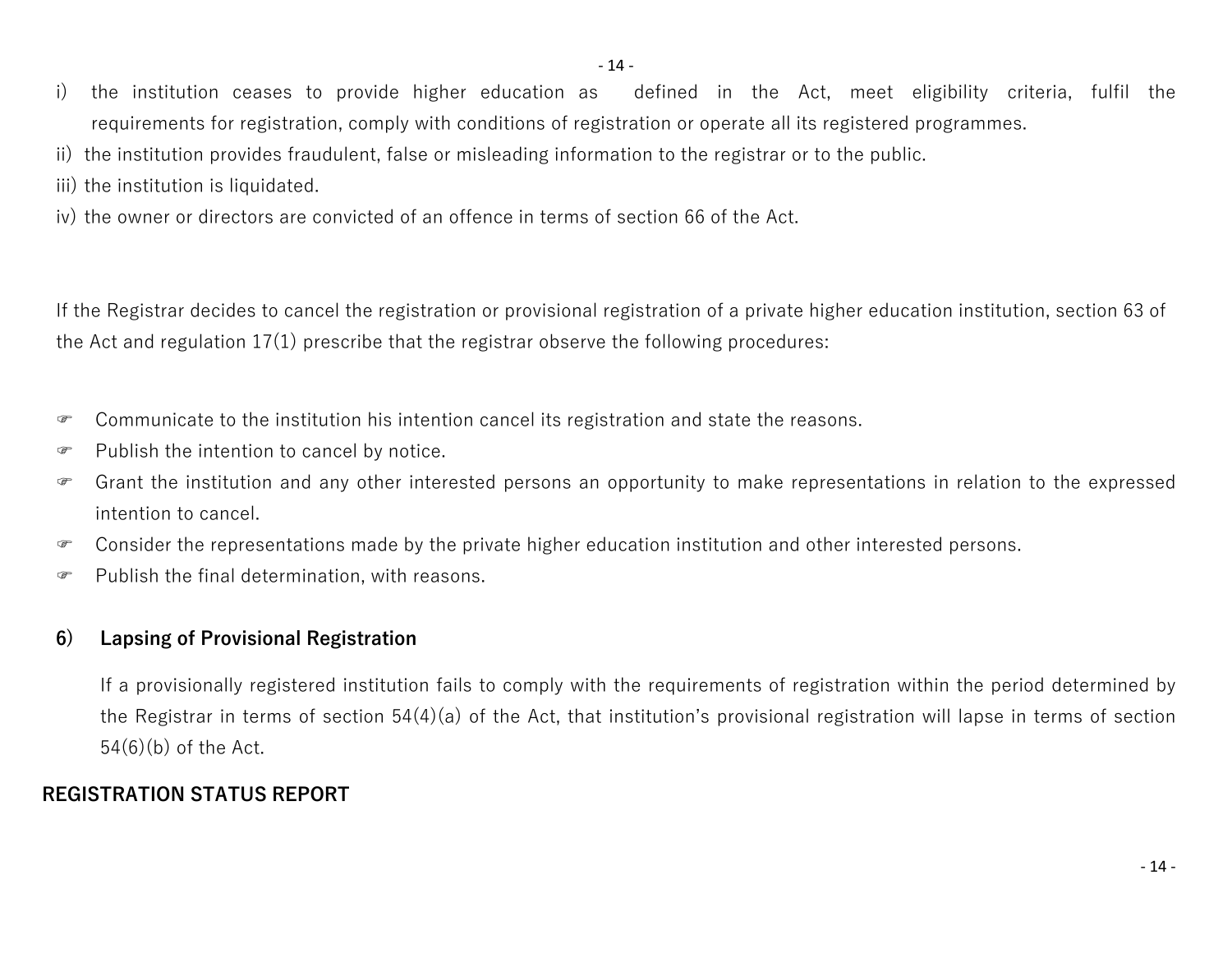# **1. REGISTERED INSTITUTIONS**

Listed in this category are private higher education institutions that are granted registration in terms of section 54(1)(c) of the Act. They have fulfilled the requirements for registration.

# *WHERE APPLICABLE THE SITES OF DELIVERY WHERE THE PROGRAMMES MAY BE OFFERED ARE INDICATED BY LETTERS IN PARENTHESES IN THE QUALIFICATIONS COLUMN*

|    | <b>NAME</b>            | <b>SITES OF DELIVERY</b>       | <b>REGISTRATION PROVIN</b> |           | <b>QUALIFICATONS</b>                             |
|----|------------------------|--------------------------------|----------------------------|-----------|--------------------------------------------------|
|    |                        |                                | NO.                        | <b>CE</b> |                                                  |
| 1. | AAA School of          | A) Cape Town: 6th Floor, AAA   | 2000/HE07/015              | Gauteng   | 1)<br>Certificate in Marketing<br>Higher         |
|    | Advertising (Pty) Ltd  | House, 112 Long Street,        |                            |           | <i>Communication</i> (HEQSF Aligned,             |
|    |                        | Cape Town, 8001.               |                            |           | NQF Level 5, 120-Credits: Contact                |
|    | <b>CONTACT PERSON:</b> | <b>B) Bryanston:</b> The Braes |                            |           | Mode) $[A, B]$                                   |
|    | Dr Muni Kooblal        | <i>Office Park, 3 Eaton</i>    |                            |           | (2)<br>Visual<br>Higher<br><i>Certificate in</i> |
|    | Academic Registrar     | Avenue, Bryanston, 2191.       |                            |           | Communications (HEQSF Aligned,                   |
|    |                        |                                |                            |           | NQF Level 5, 120-Credits: Contact                |
|    | 031 307 7170 (F)       |                                |                            |           | Mode) $[A, B]$                                   |
|    | $(031)$ 816 7300(T)    |                                |                            |           | $\mathcal{Z}$<br>Diploma<br>Marketing<br>in      |
|    |                        |                                |                            |           | <i>Communications</i> (HEQSF Aligned,            |
|    |                        |                                |                            |           | NQF Level 6, 360-Credits: Contact                |
|    | Website:               |                                |                            |           | Mode) $[A, B]$                                   |

- 15 -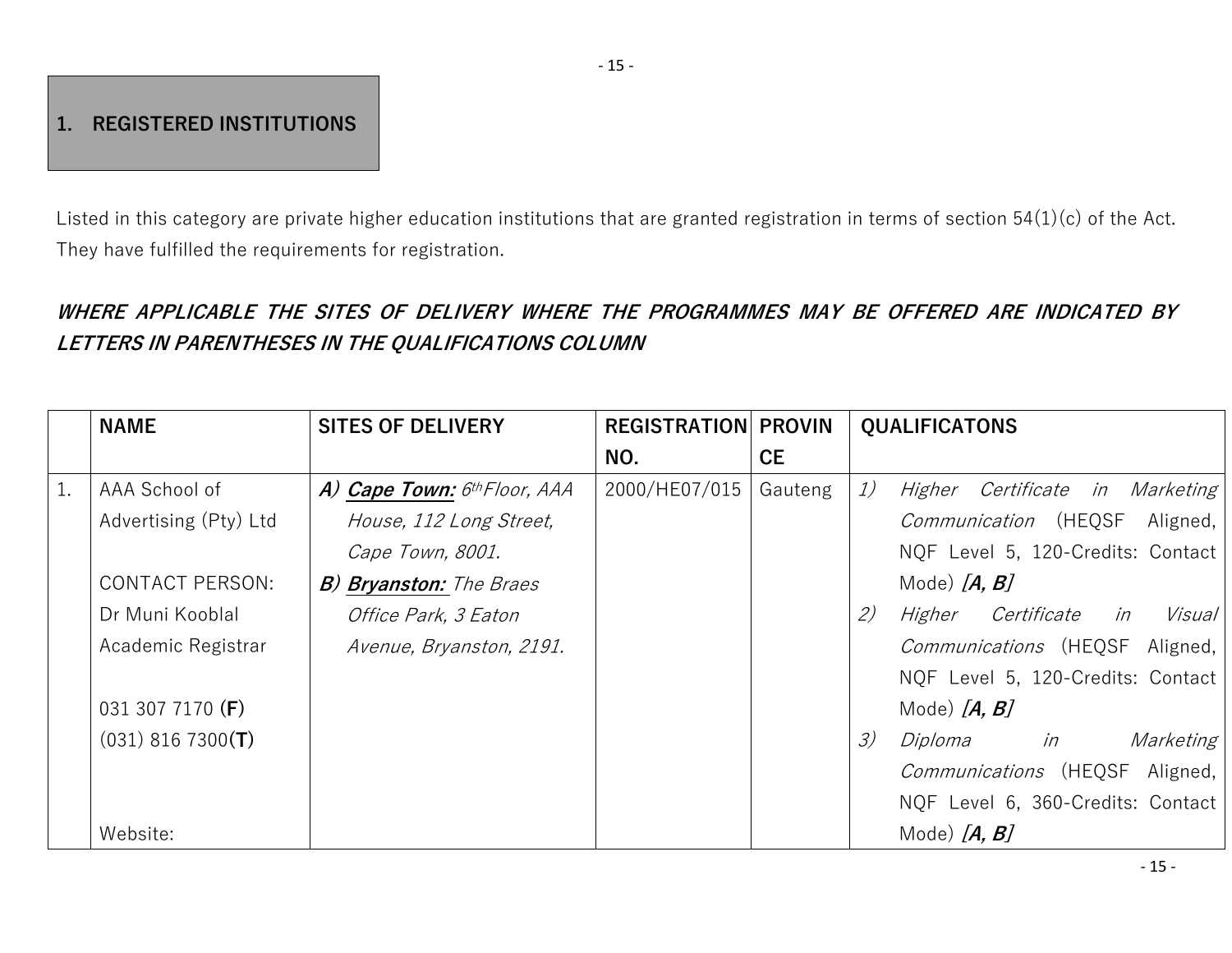|    |                                                                                                                                                         | - 10 - |                |                                                                                                                                                                                                                                                                                                                                                                     |
|----|---------------------------------------------------------------------------------------------------------------------------------------------------------|--------|----------------|---------------------------------------------------------------------------------------------------------------------------------------------------------------------------------------------------------------------------------------------------------------------------------------------------------------------------------------------------------------------|
|    | www.aaaschool.co.za<br>Email Address:<br>mkooblal@richfield.ac.z<br>$\underline{a}$<br>Private Bag X23<br>Umhlanga Rocks<br>4320                        |        | 4)<br>5)<br>6) | Diploma in Visual Communication<br>(HEQSF Aligned, NQF Level 6, 360-<br>Credits: Contact Mode) [A, B]<br>Bachelor of Arts in Marketing<br>Communication (HEQSF Aligned,<br>NQF Level 7, 360-Credits: Contact<br>Mode) $[A, B]$<br>Bachelor of Arts in Creative Brand<br><i>Communication</i> (HEQSF Aligned,<br>NQF Level 7, 360-Credits: Contact<br>Mode) $[A, B]$ |
| 2. | Academy For<br>Environmental<br>Leadership SA (Pty)<br>Ltd<br><b>CONTACT PERSON:</b><br>Mrs M Dimas<br>Academic<br>Administrator<br>$(012)$ 993 0533(T) |        |                | 1) Higher Certificate in Conservation<br>Ecology (HEQSF Aligned, NQF Level<br>5, 120-Credits: Contact Mode) [A]                                                                                                                                                                                                                                                     |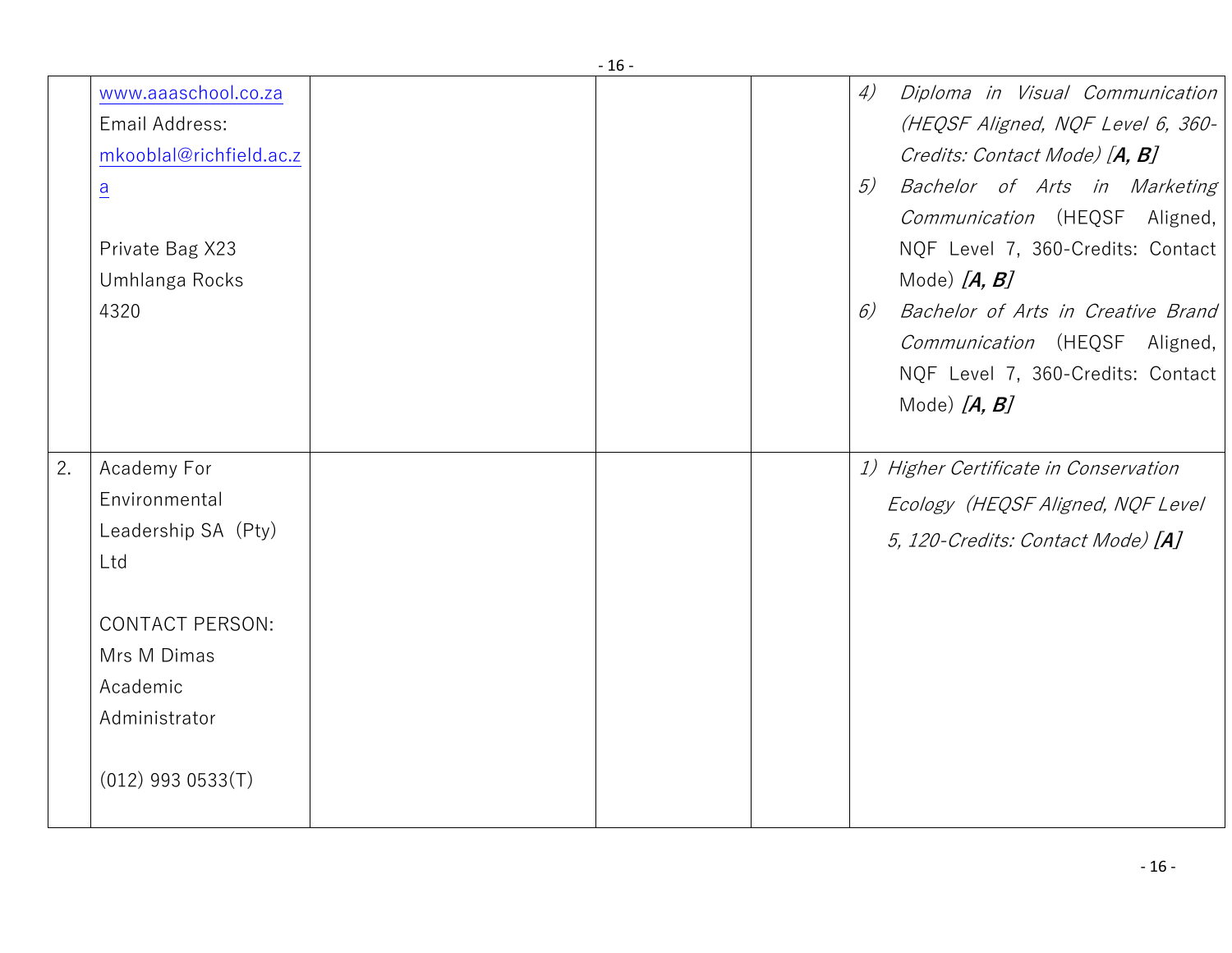|    |                                                                                                                                |                                                                           | <b>L</b>      |         |           |                                                                                                                                                                                                                                              |
|----|--------------------------------------------------------------------------------------------------------------------------------|---------------------------------------------------------------------------|---------------|---------|-----------|----------------------------------------------------------------------------------------------------------------------------------------------------------------------------------------------------------------------------------------------|
|    | Website:<br>www.a4fm.ac.za                                                                                                     |                                                                           |               |         |           |                                                                                                                                                                                                                                              |
|    | Email Address:<br>admin@a4fm.ac.za<br>jge@a4fm.ac.za                                                                           |                                                                           |               |         |           |                                                                                                                                                                                                                                              |
|    | Postnet Suite 593<br>Private Bag X04<br>MENLOPARK<br>0102                                                                      |                                                                           |               |         |           |                                                                                                                                                                                                                                              |
| 3. | Academy for Facilities<br>Management (Pty) Ltd<br>(A4FM)<br><b>CONTACT PERSON:</b><br>Mrs M Dimas<br>Academic<br>Administrator | A) Pretoria: 374 Cliff Avenue,<br>Waterkloof Ridge X2,<br>Pretoria, 0181. | 2009/HE07/012 | Gauteng | 1)<br>(2) | Higher Certificate in Facilities<br>Management (HEQSF aligned,<br>NQF Level 5, 120-Credits:<br>Distance Mode)<br>Advanced Certificate in Facilities<br>Maintenance Management<br>(HEQSF aligned, NQF Level 6, 130<br>Credits, Distance Mode) |
|    | $(012)$ 993 0533(T)                                                                                                            |                                                                           |               |         |           |                                                                                                                                                                                                                                              |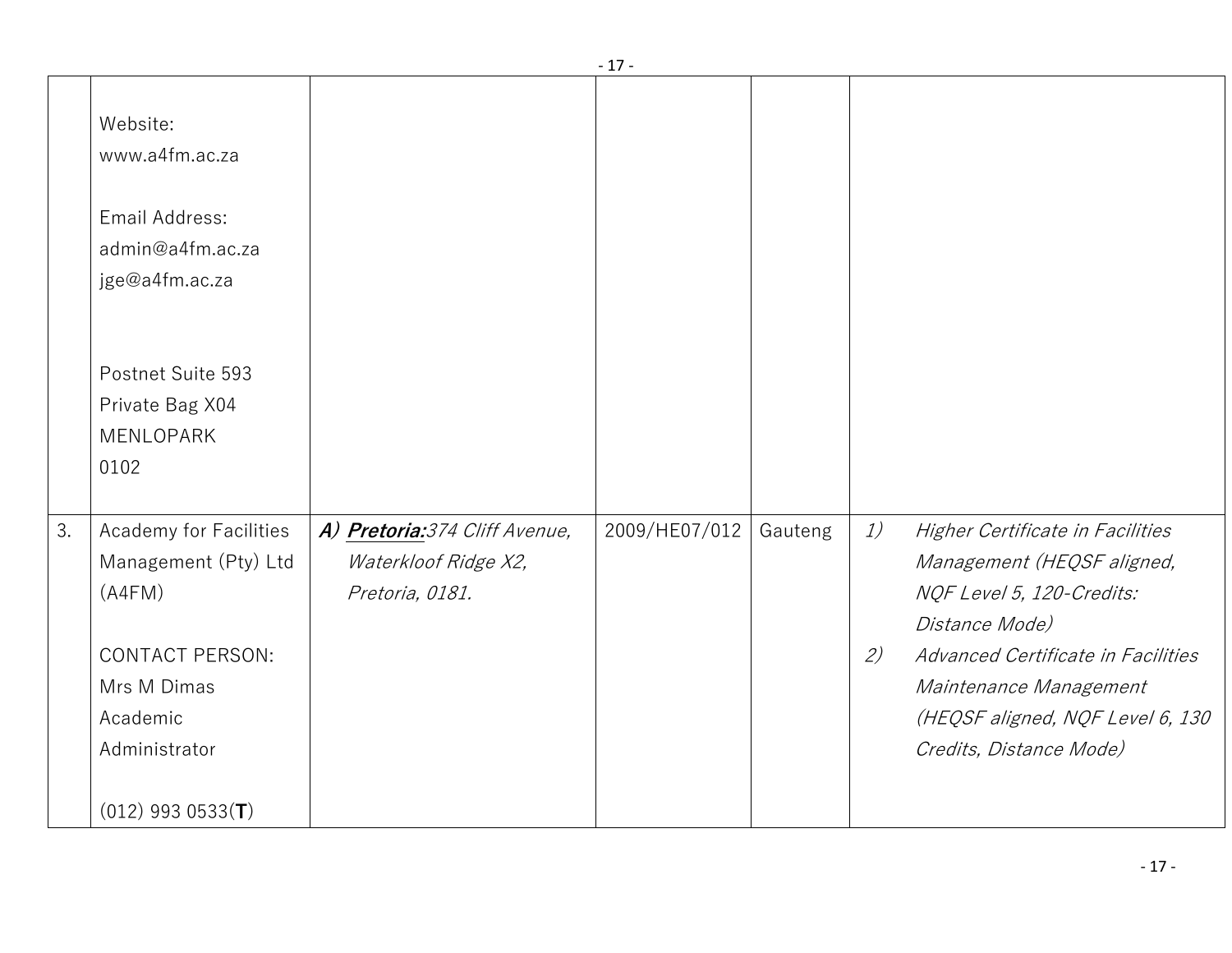|    |                                                                                                                  |                                                                                                                                                                                         | ∸             |         |                                                                                                                                                                                                                                               |
|----|------------------------------------------------------------------------------------------------------------------|-----------------------------------------------------------------------------------------------------------------------------------------------------------------------------------------|---------------|---------|-----------------------------------------------------------------------------------------------------------------------------------------------------------------------------------------------------------------------------------------------|
|    | Website:<br>www.a4fm.ac.za                                                                                       |                                                                                                                                                                                         |               |         |                                                                                                                                                                                                                                               |
|    | Email Address:<br>admin@a4fm.ac.za<br>jge@a4fm.ac.za                                                             |                                                                                                                                                                                         |               |         |                                                                                                                                                                                                                                               |
|    | Postnet Suite 593<br>Private Bag X04<br>MENLOPARK<br>0102                                                        |                                                                                                                                                                                         |               |         |                                                                                                                                                                                                                                               |
| 4. | Academy of Sound<br>Engineering (Pty) Ltd<br><b>CONTACT DETAILS:</b><br>Gordon Cragg<br>Academic Registrar<br>Or | $ A\rangle$<br>Johannesburg: SABC<br>Radio Park, Henley Road,<br>Auckland Park,<br>Johannesburg, 2001.<br><b>B) Cape Town:</b> 15 Wicht<br>Singel Close, Zonneblom,<br>Cape Town, 7925. | 2009/HE07/011 | Gauteng | 1) Higher Certificate in Audio Technology<br>(HEQSF Aligned, NQF Level 5, 120<br>Credits: Contact Mode) [A, B]<br>2) Higher Certificate in Television and<br>Screen Media (HEQSF Aligned, NQF<br>Level 5, 120-Credits: Contact Mode<br>[A, B] |
|    | Natalie Thomas                                                                                                   |                                                                                                                                                                                         |               |         |                                                                                                                                                                                                                                               |

- 18 -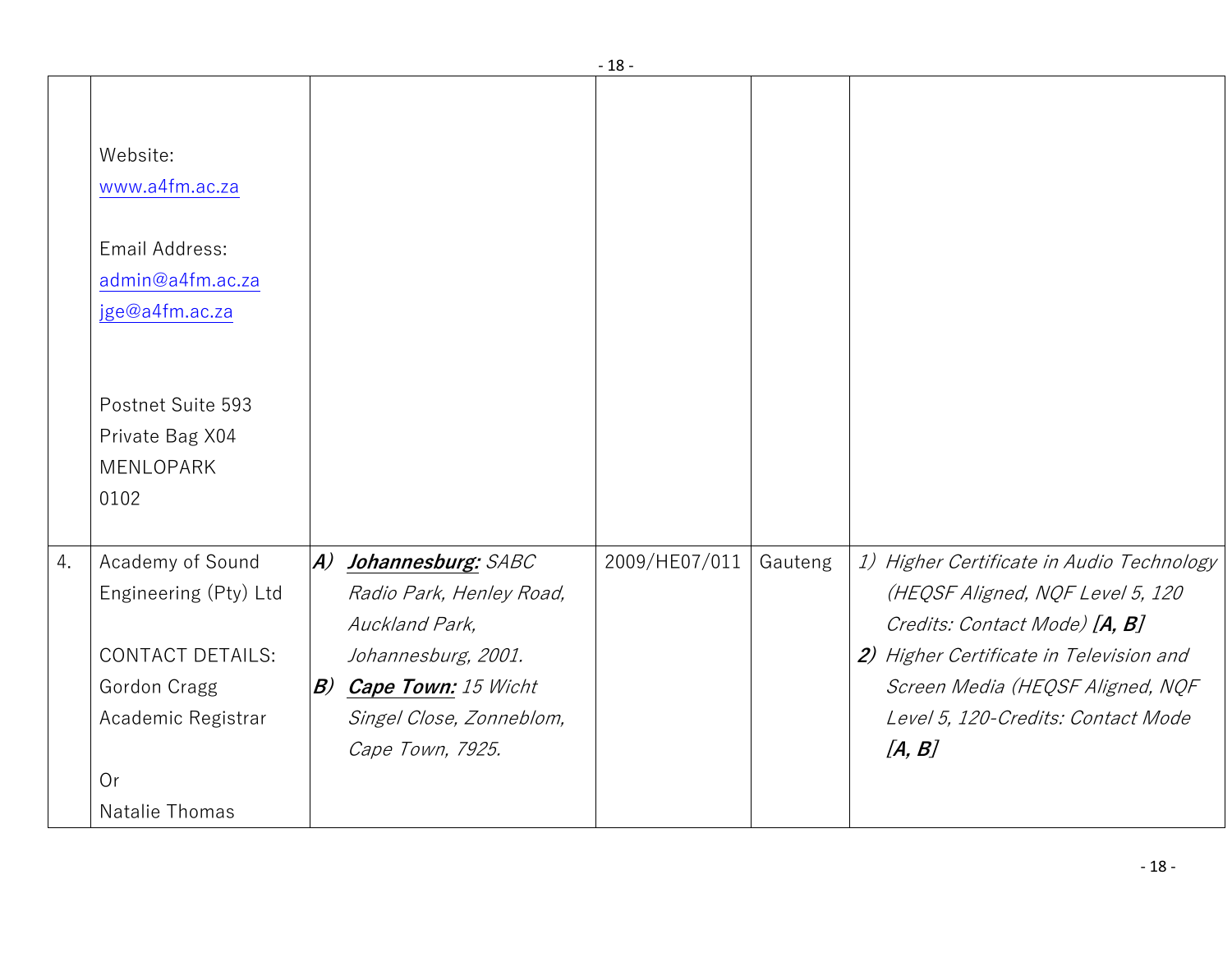|    |                                                                                                                                                                                                                               |                                                                   | - 19 -        |                 |                                                                                                                                                                                                                    |
|----|-------------------------------------------------------------------------------------------------------------------------------------------------------------------------------------------------------------------------------|-------------------------------------------------------------------|---------------|-----------------|--------------------------------------------------------------------------------------------------------------------------------------------------------------------------------------------------------------------|
|    | Academic Co-ordinator<br>$(011)$ 482 9200(T)<br>$(011)$ 482 9203(F)<br>Website:<br>www.ase.co.za<br>Email Address:<br>gordon@ase.co.za or<br>nataliethomas@ase.co.<br>$\underline{\mathsf{za}}$<br>PO Box 291246<br>MELLVILLE |                                                                   |               |                 | 3) Diploma in Audio Technology (HEQSF<br>Aligned, NQF Level 6, 360-Credits:<br>Contact Mode) [A, B]<br>4) Diploma in Television and Screen<br>Media (HEQSF Aligned, NQF Level 6,<br>360-Credits: Contact Mode) [A] |
|    | 2109                                                                                                                                                                                                                          |                                                                   |               |                 |                                                                                                                                                                                                                    |
| 5. | ACT Cape Town (Pty)<br>Ltd<br><b>CONTACT PERSON:</b><br>Mrs C Poole<br>Director<br>$(021)$ 419 7007(T)                                                                                                                        | Cape Town: Unit 703&704, No<br>4 Loop Street, Cape Town,<br>8001. | 2013/HE07/002 | Western<br>Cape | 1) Higher Certificate in Acting for Film<br>(HEQSF Aligned 120 Credits: Contact<br>Mode)<br>2) Advanced Certificate in Acting for Film<br>(HEQSF Aligned 120 Credits: Contact<br>Mode)                             |
|    | 086 6363 978(F)<br>Website:                                                                                                                                                                                                   |                                                                   |               |                 |                                                                                                                                                                                                                    |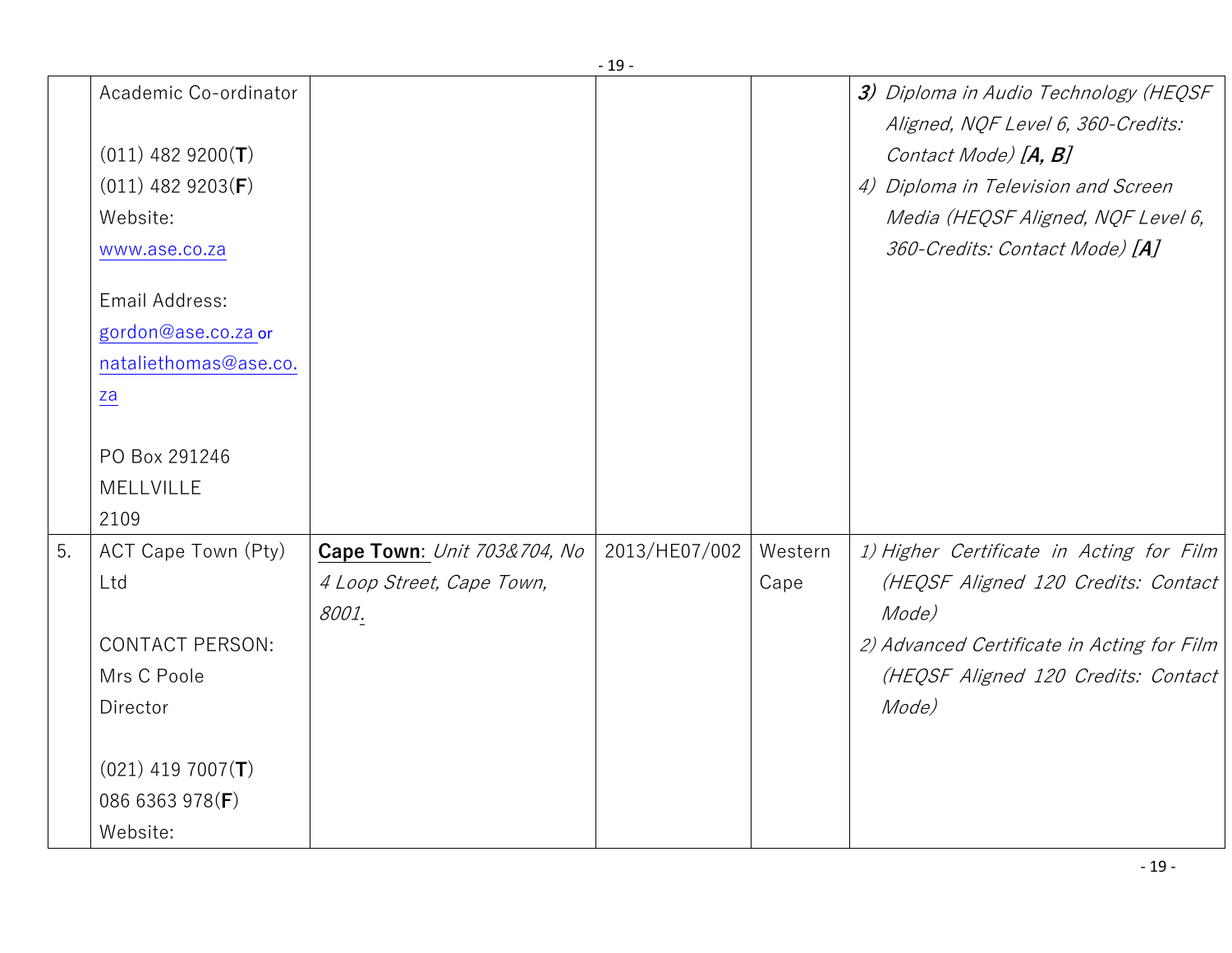|    |                                                                                                                           |                              | ∠∪            |         |                                          |
|----|---------------------------------------------------------------------------------------------------------------------------|------------------------------|---------------|---------|------------------------------------------|
|    | www.actcapetown.co.z<br>$\overline{a}$<br>Email Address:<br>director@actcapetown.<br>co.za<br>4 Loop Street<br>Studio 703 |                              |               |         |                                          |
|    | Seventh Floor                                                                                                             |                              |               |         |                                          |
|    | <b>CAPE TOWN</b>                                                                                                          |                              |               |         |                                          |
|    | 8001                                                                                                                      |                              |               |         |                                          |
|    |                                                                                                                           |                              |               |         |                                          |
| 6. | Afrikaanse                                                                                                                | A) Pretoria: 430 Farenden    | 1999/HE08/001 | Gauteng | 1) Postgraduate Certificate in Education |
|    | Protestantse Akademie                                                                                                     | Street, Sunnyside, Pretoria, |               |         | for Senior Phase and<br>Further          |
|    | (Die) NPC                                                                                                                 | 0001.                        |               |         | Education and Training<br>(PGCE)         |
|    |                                                                                                                           |                              |               |         | (HEQSF Aligned, NQF Level 7, 120-        |
|    | <b>CONTACT PERSON:</b>                                                                                                    |                              |               |         | Credits: Distance Mode)                  |
|    | Prof S D Nel                                                                                                              |                              |               |         | 2) Bachelor of Arts (HEQSF Aligned, NQF  |
|    | Registrar                                                                                                                 |                              |               |         | Level 7, 360 Credits: Distance Mode)     |
|    |                                                                                                                           |                              |               |         | 3) Bachelor of Divinity (HEQSF Aligned,  |
|    | $(012)$ 344-3960(T)                                                                                                       |                              |               |         | NQF Level 8, 480-Credits: Contact        |
|    | $(012)$ 344-5480(F)                                                                                                       |                              |               |         | Mode)                                    |
|    | Website:                                                                                                                  |                              |               |         |                                          |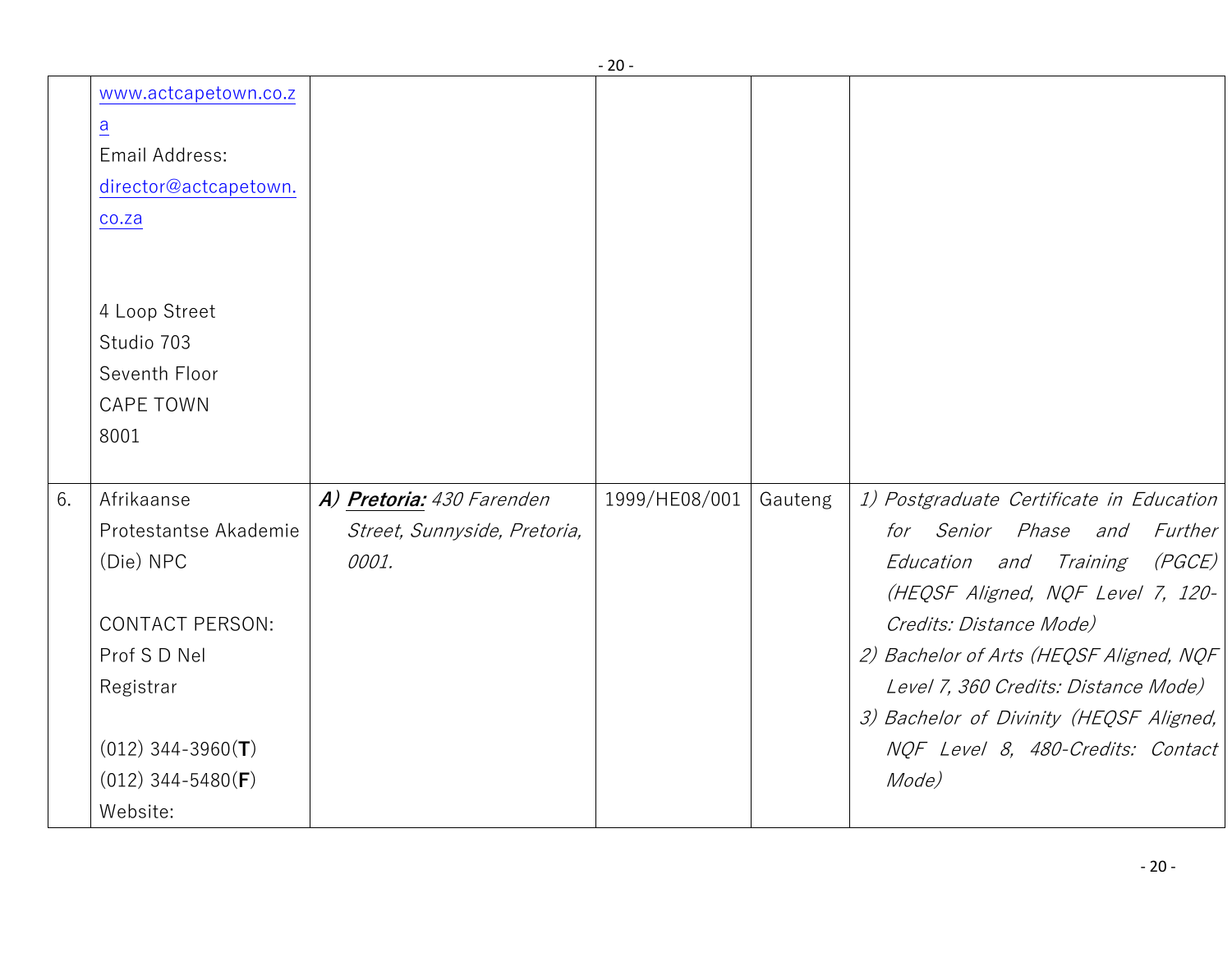|    |                                                                                                                                                                                         |                                                                                                                                                         | $\sim$        |         |                                                                                                                                                                                                                                                                                                                                                                                                                                                                                                                   |
|----|-----------------------------------------------------------------------------------------------------------------------------------------------------------------------------------------|---------------------------------------------------------------------------------------------------------------------------------------------------------|---------------|---------|-------------------------------------------------------------------------------------------------------------------------------------------------------------------------------------------------------------------------------------------------------------------------------------------------------------------------------------------------------------------------------------------------------------------------------------------------------------------------------------------------------------------|
|    | www.apa.ac.za<br>Email Address:<br>info@apa.ac.za,<br>registrateur@apa.ac.za                                                                                                            |                                                                                                                                                         |               |         | 4) Bachelor of Theology (Non-HEQSF<br>Aligned, NQF Level 7, 360-Credits,<br>Contact Mode)                                                                                                                                                                                                                                                                                                                                                                                                                         |
|    | 430 Farenden Street<br>SUNNYSIDE<br>0002                                                                                                                                                |                                                                                                                                                         |               |         |                                                                                                                                                                                                                                                                                                                                                                                                                                                                                                                   |
| 7. | Akademia NPC<br><b>CONTACT PERSON:</b><br>Dr Paul Steyn<br>Provost<br>$(010)$ 612 0739 (T)<br>0865608292 (F)<br>Website:<br>www.akademia.ac.za<br>Email Address:<br>paul@akademia.ac.za | A) Pretoria: 284 Von Willich<br>Street, Die Hoewes,<br>Centurion, Pretoria, 0157<br><b>B) Centurion:</b> 117 Gerhard<br>Street, Dehoewes,<br>Centurion. | 2011/HE08/005 | Gauteng | 1)<br>Higher Certificate in Accounting<br>(HEQSF Aligned, NQF Level 5, 120-<br>Credits: Distance Mode) [A]<br>(2)<br>Higher Certificate in Office<br>Administration (HEQSF Aligned, NQF<br>Level 5, 120 - Credits: Distance Mode)<br>[A]<br>3)<br>Advanced Diploma in Project<br>Management (HEQSF Aligned, NQF<br>Level 7, 120-Credits : Distance Mode)<br>[A]<br>$\left( \frac{1}{2} \right)$<br>Postgraduate Certificate in<br>Education in Senior Phase and Further<br><b>Education and Training Teaching</b> |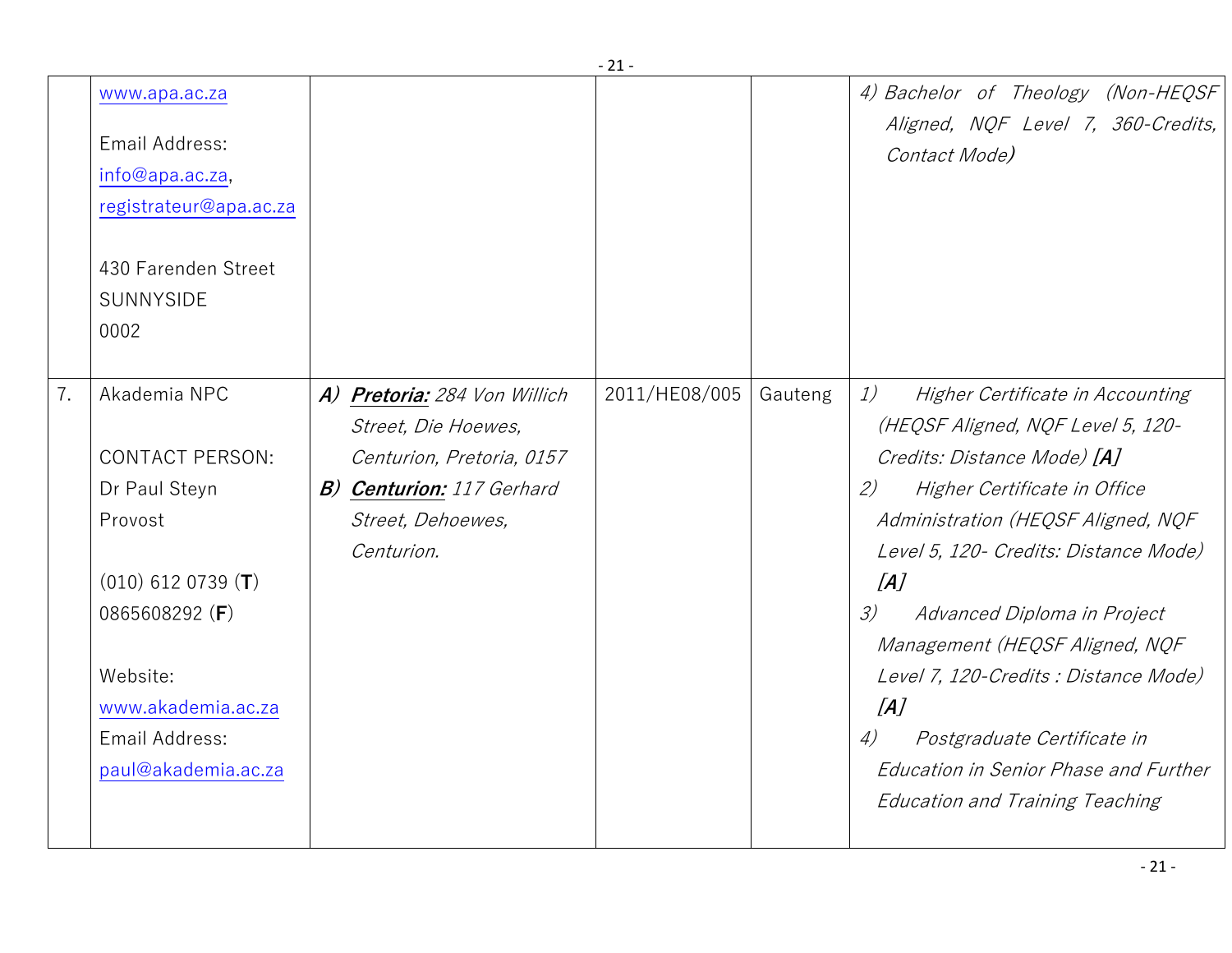|                  | - 22 - |                  |                                                |
|------------------|--------|------------------|------------------------------------------------|
|                  |        |                  | (HEQSF Aligned, NQF Level 7, 120-              |
| PO Box 11760     |        |                  | Credits: Distance Mode) [A]                    |
| <b>CENTURION</b> |        |                  | <b>Bachelor of Arts in Communication</b><br>5) |
| 0046             |        |                  | and Journalism (HEQSF Aligned, NQF             |
|                  |        |                  | Level 7, 360-Credits: Contact Mode)            |
|                  |        |                  | [B]                                            |
|                  |        |                  | 6)<br><b>Bachelor of Commerce in</b>           |
|                  |        |                  | Accounting (HEQSF Aligned, NQF                 |
|                  |        |                  | Level 7, 360-Credits: Distance Mode)           |
|                  |        |                  | [A]                                            |
|                  |        |                  | (7)<br><b>Bachelor of Commerce in Business</b> |
|                  |        |                  | Management (HEQSF Aligned, NQF                 |
|                  |        |                  | Level 7, 360-Credits: Distance Mode)           |
|                  |        |                  | [A]                                            |
|                  |        |                  | 8)<br><b>Bachelor of Commerce in Business</b>  |
|                  |        |                  | Management (HEQSF Aligned, NQF                 |
|                  |        |                  | Level 7, 360-Credits: Contact Mode)            |
|                  |        |                  | [B]                                            |
|                  |        | $\left g\right)$ | <b>Bachelor of Commerce in Economics</b>       |
|                  |        |                  | and Law (HEQSF Aligned, NQF Level 7,           |
|                  |        |                  | 360-Credits: Distance Mode) [A]                |
|                  |        |                  | 10)Bachelor of Commerce in Economics           |
|                  |        |                  | and Law (HEQSF Aligned, NQF Level 7,           |
|                  |        |                  | 360-Credits: Contact Mode) [B]                 |
|                  |        |                  |                                                |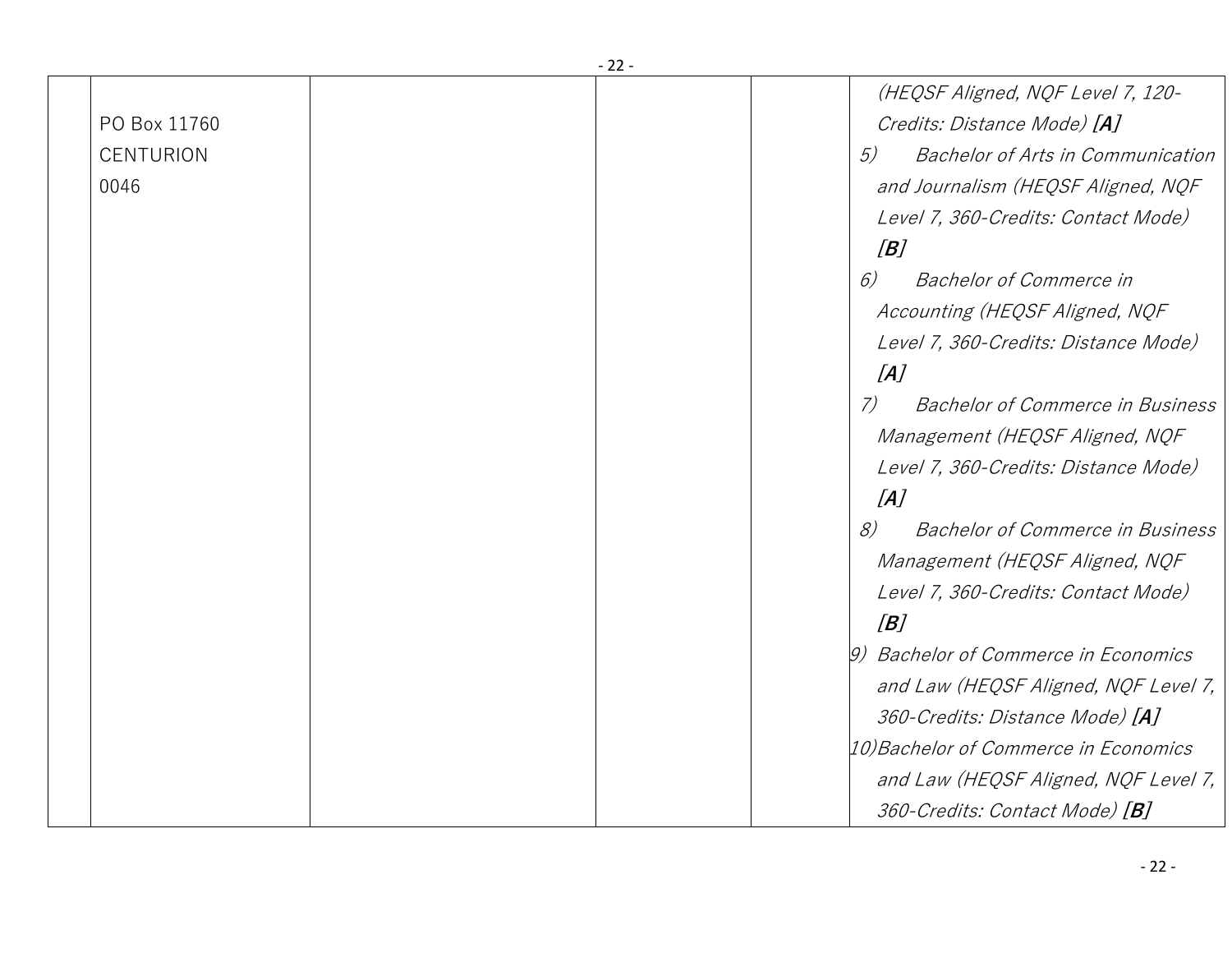|  | - 23 -                                      |
|--|---------------------------------------------|
|  | 11) Bachelor of Commerce in Financial and   |
|  | Management Accounting (HEQSF                |
|  | Aligned, NQF Level 7, 360-Credits:          |
|  | Contact Mode) [ <b>B</b> ]                  |
|  | 12) Bachelor of Commerce in Financial       |
|  | Planning (HEQSF Aligned, NQF Level          |
|  | 7, 360-Credits: Distance Mode) [A]          |
|  | [13] Bachelor of Commerce in                |
|  | Management Accounting (HEQSF                |
|  | Aligned, NQF Level 7, 360-Credits:          |
|  | Distance Mode) [A]                          |
|  | [14] Bachelor of Commerce in                |
|  | Mathematics and Economics (HEQSF            |
|  | Aligned, NQF Level 7, 360-Credits:          |
|  | Distance Mode) [A]                          |
|  | 15) Bachelor of Science in Mathematical     |
|  | Sciences (HEQSF Aligned, NQF Level          |
|  | 7, 360-credits: Contact Mode) [B]           |
|  | <b>Bachelor of Social Science in</b><br>16) |
|  | Politics, Philosophy and Economics          |
|  | (HEQSF Aligned, NQF Level 7, 360-           |
|  | Credits: Distance Mode) [A]                 |
|  | <b>Bachelor of Education in</b><br>17)      |
|  | Foundation Phase Teaching (HEQSF            |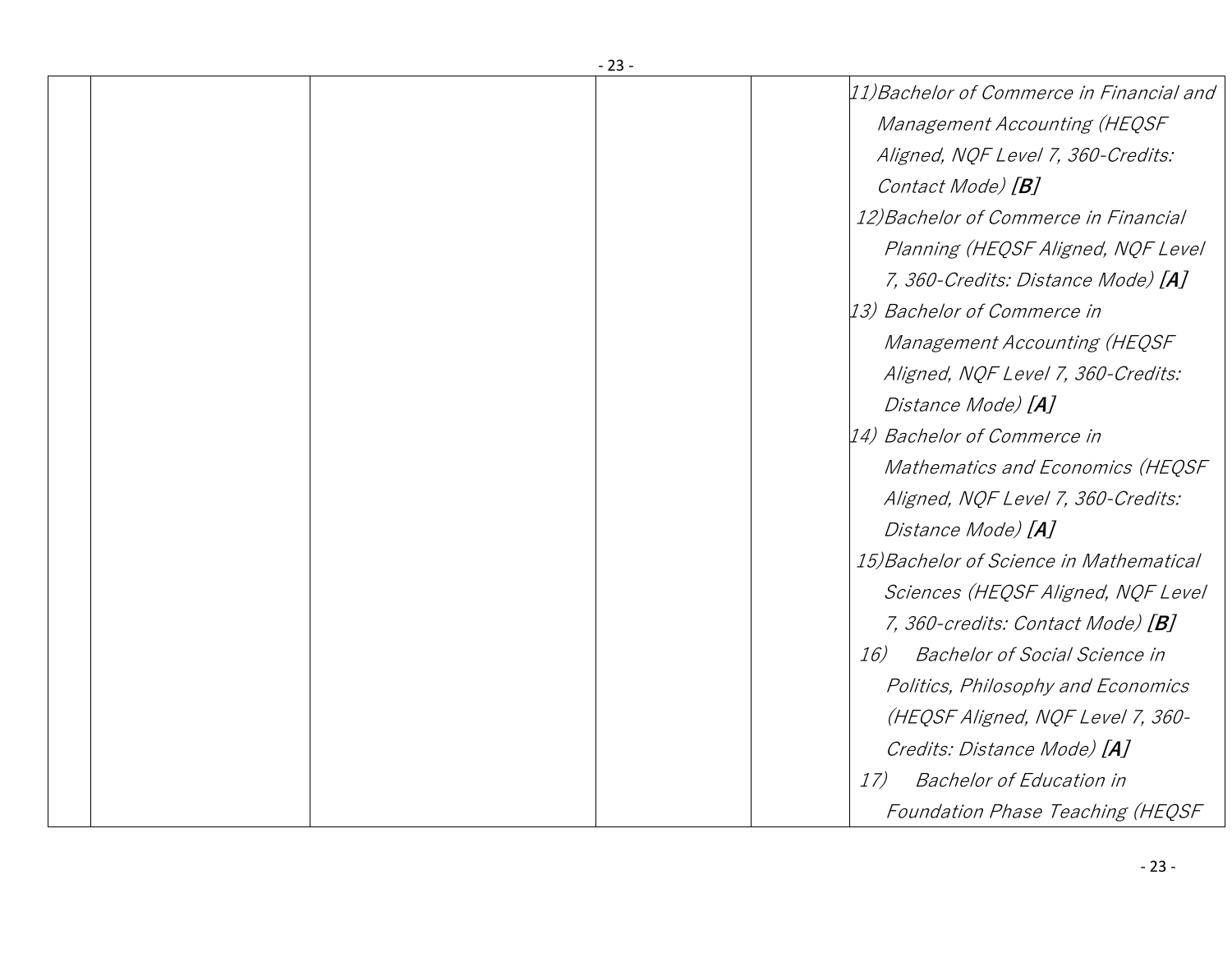|    |                      |                          | - 24 -        |         |                                             |
|----|----------------------|--------------------------|---------------|---------|---------------------------------------------|
|    |                      |                          |               |         | Aligned, NQF Level 7, 480-Credits:          |
|    |                      |                          |               |         | Contact Mode) [B]                           |
|    |                      |                          |               |         | <b>Bachelor of Education in</b><br>18)      |
|    |                      |                          |               |         | Intermediate Phase Teaching (HEQSF          |
|    |                      |                          |               |         | Aligned, NQF Level 7, 480-Credits:          |
|    |                      |                          |               |         | Distance Mode) [ <b>B</b> ]                 |
|    |                      |                          |               |         | <b>Bachelor of Social Science in</b><br>19) |
|    |                      |                          |               |         | Politics, Philosophy and Economics          |
|    |                      |                          |               |         | (HEQSF Aligned, NQF Level 7, 360-           |
|    |                      |                          |               |         | Credits: Contact Mode) [B]                  |
|    |                      |                          |               |         | Postgraduate Diploma in<br>20)              |
|    |                      |                          |               |         | Management Accounting (HEQSF                |
|    |                      |                          |               |         | Aligned, NQF Level 8, 120-Credits:          |
|    |                      |                          |               |         | Distance Mode) [A]                          |
|    |                      |                          |               |         | 21) Postgraduate Diploma in Taxation        |
|    |                      |                          |               |         | (HEQSF Aligned, NQF Level 8, 120-           |
|    |                      |                          |               |         | Credits: Distance Mode) [A]                 |
|    |                      |                          |               |         | 22) Bachelor of Laws (HEQSF Aligned,        |
|    |                      |                          |               |         | NQF Level 8, 480-Credits: Distance          |
|    |                      |                          |               |         | Mode)[A]                                    |
| 8. | Akademiese           | A) Pretoria: 1180        | 2012/HE08/001 | Gauteng | 1) Diploma in Grade R Teaching (HEQSF       |
|    | Reformatoriese       | Dickensonlaan, Waverley, |               |         | Aligned, NQF Level 6,360-Credits:           |
|    | Opleiding en Studies | Pretoria, 0001.          |               |         | <i>Distance Mode)</i>                       |
|    | (AROS) NPC           |                          |               |         |                                             |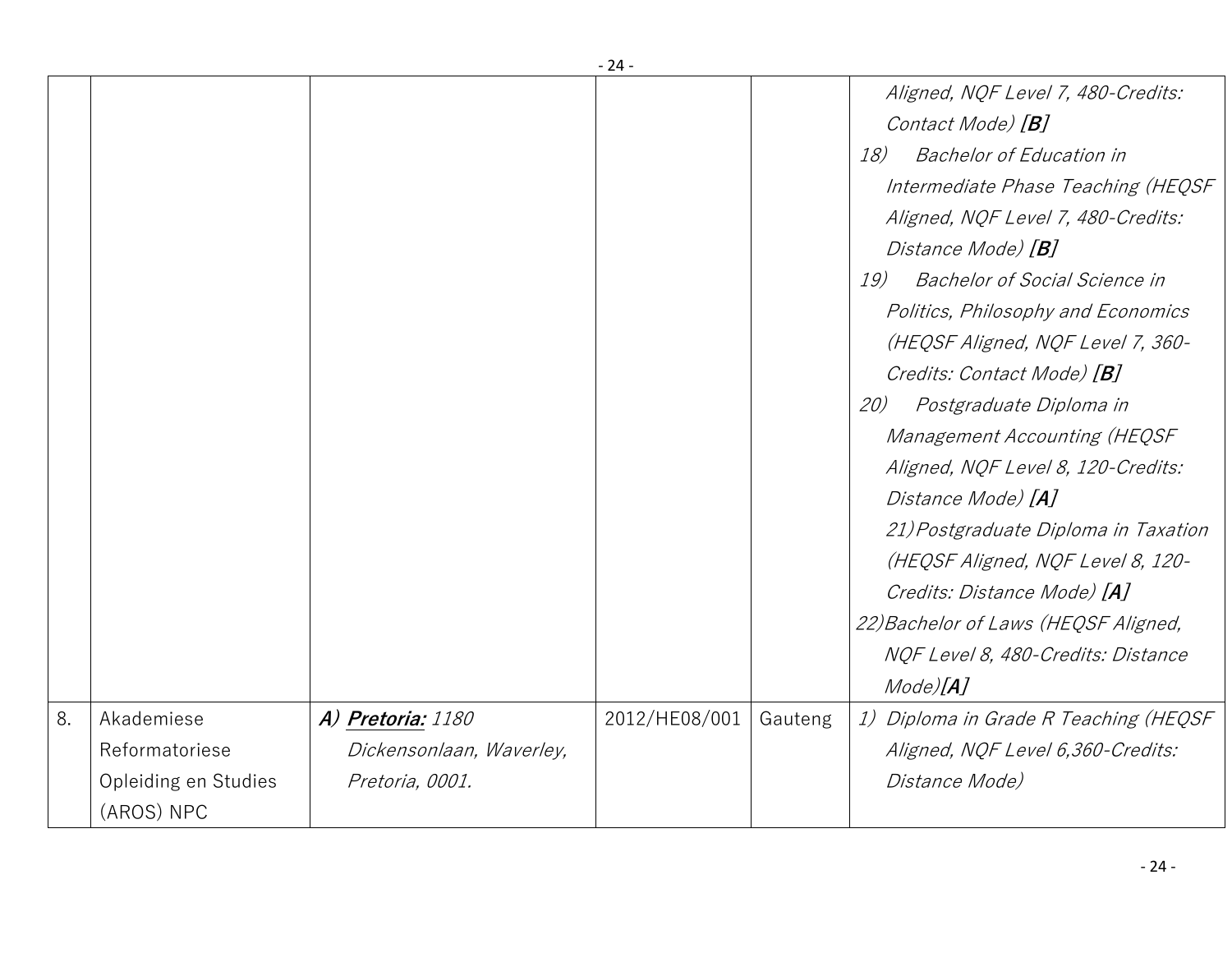|    |                           |                            | - 25 -        |         |                                           |
|----|---------------------------|----------------------------|---------------|---------|-------------------------------------------|
|    |                           |                            |               |         | 2) Postgraduate Certificate in Education  |
|    | <b>CONTACT PERSON:</b>    |                            |               |         | in Senior Phase and Further               |
|    | Mrs Chantal Du            |                            |               |         | Education and Training (HEQSF             |
|    | Plessis-Snymann           |                            |               |         | Aligned, NQF Level 7, 120-Credits:        |
|    | Registrar                 |                            |               |         | Distance Mode)                            |
|    |                           |                            |               |         | 3) Bachelor of Education in Foundation    |
|    | $(012)$ 332 3227 (T)      |                            |               |         | Phase Teaching (HEQSF Aligned, NQF        |
|    | $(012)$ 332 3266 (F)      |                            |               |         | Level 7, 480-Credits: Distance Mode)      |
|    |                           |                            |               |         | 4) Bachelor of Education in Intermediate  |
|    | Website:                  |                            |               |         | Phase Teaching (HEQSF Aligned, NQF        |
|    | www.aros.co.za            |                            |               |         | Level 7, 480-Credits: Distance Mode)      |
|    |                           |                            |               |         | 5) Bachelor of Education in Senior Phase  |
|    | Email Address:            |                            |               |         | and Further Education and Training        |
|    | Registratr@aros.ac.za     |                            |               |         | Teaching (HEQSF Aligned, NQF Level        |
|    | Roelanie.Boersema@aros.ac |                            |               |         | 7, 480-Credits: Distance Mode)            |
|    | .za                       |                            |               |         |                                           |
|    | PO Box 31120              |                            |               |         |                                           |
|    | TOTIUSDAL                 |                            |               |         |                                           |
|    | 0134                      |                            |               |         |                                           |
| 9. | Animation School (Pty)    | A) Cape Town:42 Searle     | 2009/HE07/013 | Western | 1)<br>Diploma in Digital Animation (HEQSF |
|    | Ltd (The)                 | Street, Woodstock, 7925.   |               | Cape    | Aligned, NQF Level 6, 360-Credits:        |
|    |                           | B) Randburg: Unit 3-8, 110 |               |         |                                           |
|    | <b>CONTACT PERSON:</b>    | Conrad Drive, Craighall    |               |         | Contact Mode) [A, B]                      |
|    | Mr N Martins              | Park, Randburg, 2196.      |               |         |                                           |
|    |                           |                            |               |         |                                           |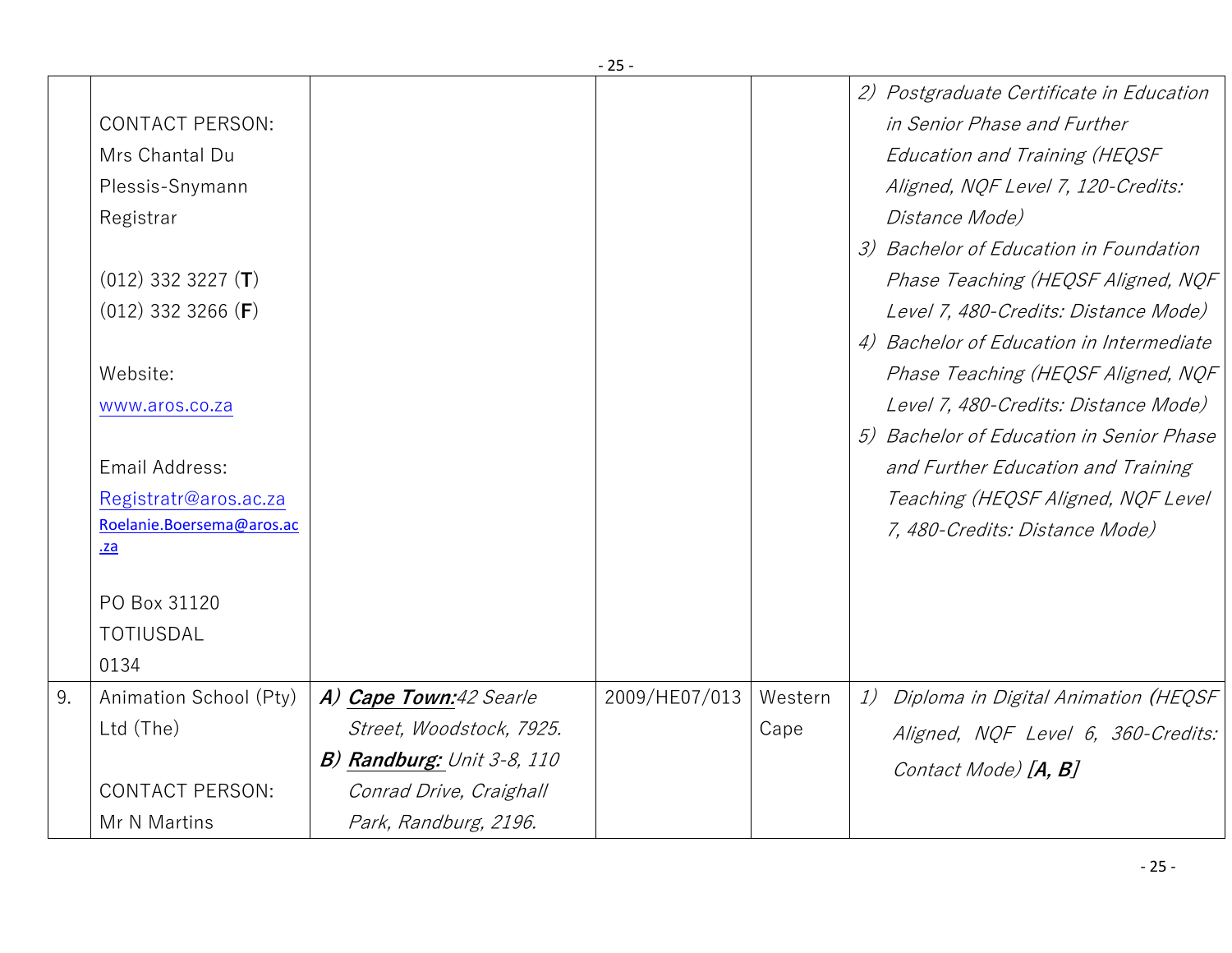|     |                            |                         | $-26-$        |         |                                          |
|-----|----------------------------|-------------------------|---------------|---------|------------------------------------------|
|     | Principal                  |                         |               |         |                                          |
|     |                            |                         |               |         |                                          |
|     | 0861 8222 33 $(T)$         |                         |               |         |                                          |
|     | $(021)$ 461-0828 (F)       |                         |               |         |                                          |
|     |                            |                         |               |         |                                          |
|     | Website:                   |                         |               |         |                                          |
|     | www.theaminationscho       |                         |               |         |                                          |
|     | ol.co.za                   |                         |               |         |                                          |
|     | Email Address:             |                         |               |         |                                          |
|     | sam@uca.co.za              |                         |               |         |                                          |
|     | rhiannon@uca.co.za         |                         |               |         |                                          |
|     |                            |                         |               |         |                                          |
|     |                            |                         |               |         |                                          |
|     | 42 Searle Street           |                         |               |         |                                          |
|     | <b>WOODSTOCK</b>           |                         |               |         |                                          |
|     | Cape Town                  |                         |               |         |                                          |
|     | 7925                       |                         |               |         |                                          |
|     |                            |                         |               |         |                                          |
| 10. | <b>Baptist Theological</b> | A) Randburg: 260 Oak    | 2000/HE08/004 | Gauteng | 1) Higher Certificate in Theology (HEQSF |
|     | College of Southern        | Avenue, Randburg, 2194. |               |         | Aligned, NQF Level 5, 120- Credits,      |
|     | Africa (The) NPC           |                         |               |         | Distance Mode)                           |
|     |                            |                         |               |         | 2) Higher Certificate in Ministry (HEQSF |
|     | <b>CONTACT PERSON:</b>     |                         |               |         | Aligned, NQF Level 5, 120-Credits        |
|     | Dr Desmond Henry           |                         |               |         | Distance Mode)                           |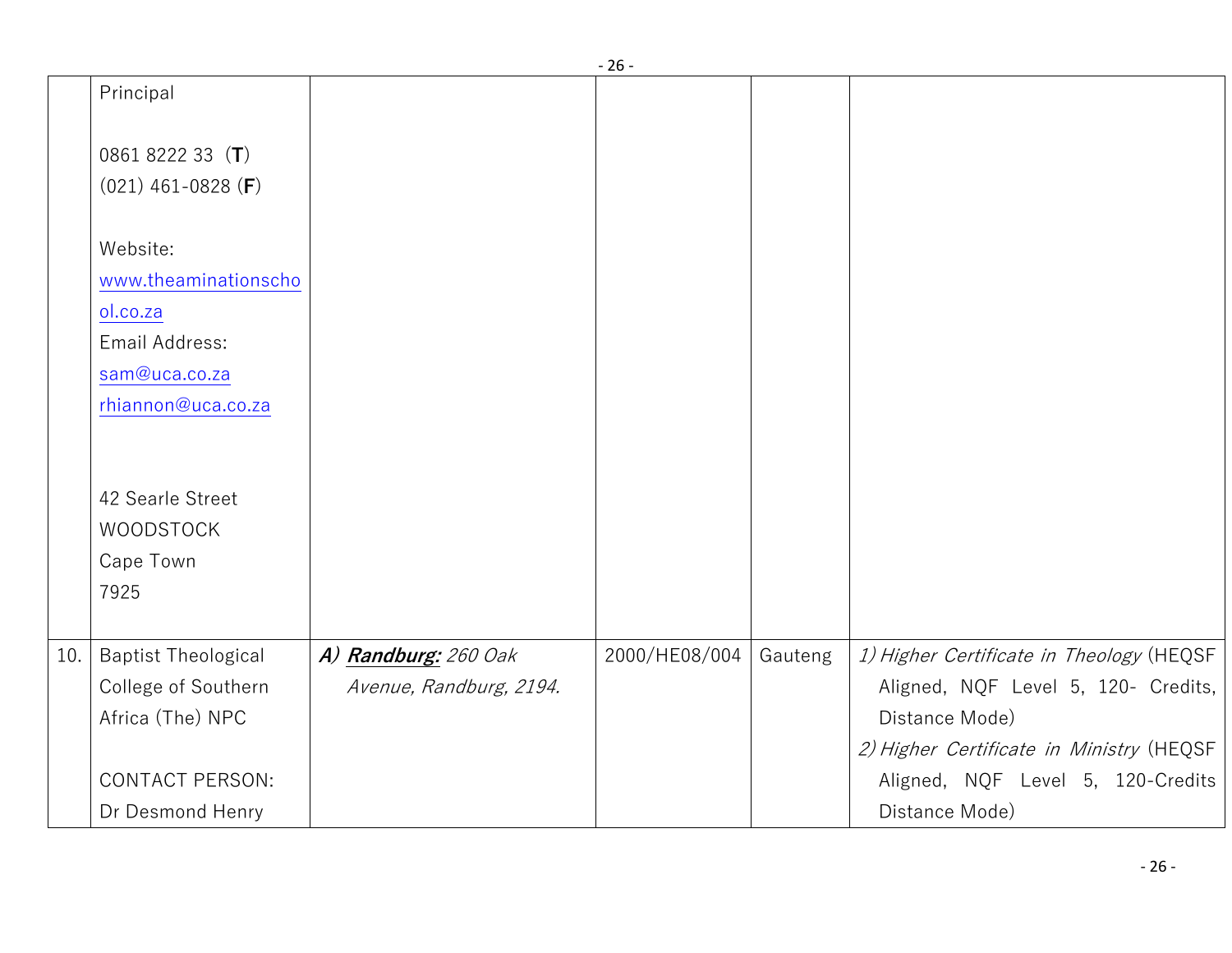|     |                                     |                                          | - 21 -        |         |                                                                                                |
|-----|-------------------------------------|------------------------------------------|---------------|---------|------------------------------------------------------------------------------------------------|
|     | Registrar                           |                                          |               |         | 3) Bachelor of Biblical Studies (HEQSF<br>Aligned, NQF Level 7, 360-Credits:                   |
|     | $(011)$ 886-0421(T)                 |                                          |               |         | Distance Mode)                                                                                 |
|     | $(011)$ 886-0453(F)                 |                                          |               |         | 4) Bachelor of Theology (HEQSF Aligned,                                                        |
|     | Website:                            |                                          |               |         | NQF Level 8, 480- Credits: Contact                                                             |
|     | www.btc.co.za                       |                                          |               |         | Mode)                                                                                          |
|     | Email Address:<br>michael@btc.co.za |                                          |               |         | 5) Master of Theology (HEQSF Aligned,<br>NQF Level 9, 180-Credits:<br><b>Distance</b><br>mode) |
|     | academic@btc.co.za                  |                                          |               |         |                                                                                                |
|     | P O Box 50710                       |                                          |               |         |                                                                                                |
|     | <b>RANDBURG</b>                     |                                          |               |         |                                                                                                |
|     | 2194                                |                                          |               |         |                                                                                                |
| 11. | Belgium Campus I                    | A) Pretoria: 6 <sup>th</sup> Avenue, 138 | 2003/HE08/001 | Gauteng | 1) Diploma in Information Technology                                                           |
|     | <b>ITVERSITY NPC</b>                | Heatherdale, Akasia,                     |               |         | (HEQSF Aligned, NQF Level 6, 360-                                                              |
|     |                                     | Pretoria, 0001.                          |               |         | Ccredits: Contact Mode) [A, B, C]                                                              |
|     | <b>CONTACT PERSON:</b>              | <b>B) Kempton Park:</b> 45A Long         |               |         | 2) Bachelor of Information Technology                                                          |
|     | Mr E M Jacobs                       | Street, Kempton Park,                    |               |         | Software Development (HEQSF                                                                    |
|     | Director                            | 1619.                                    |               |         | Aligned, NQF Level 7, 360 Credits:                                                             |
|     |                                     | $C$ ) Port Elizabeth: $6$                |               |         | Contact Mode) $[A, B, C]$                                                                      |
|     | $(012)$ 542-3114(T)                 | Uitenhage Road, North End,               |               |         | 3) Bachelor of Computing (HEQSF                                                                |
|     | $(012)$ 542-1617( <b>F</b> )        | Port Elizabeth, 6056.                    |               |         | Aligned, NQF Level 8, 480- Credits:                                                            |
|     |                                     |                                          |               |         | Contact Mode) $[A, B, C]$                                                                      |
|     | Website:                            |                                          |               |         |                                                                                                |
|     |                                     |                                          |               |         |                                                                                                |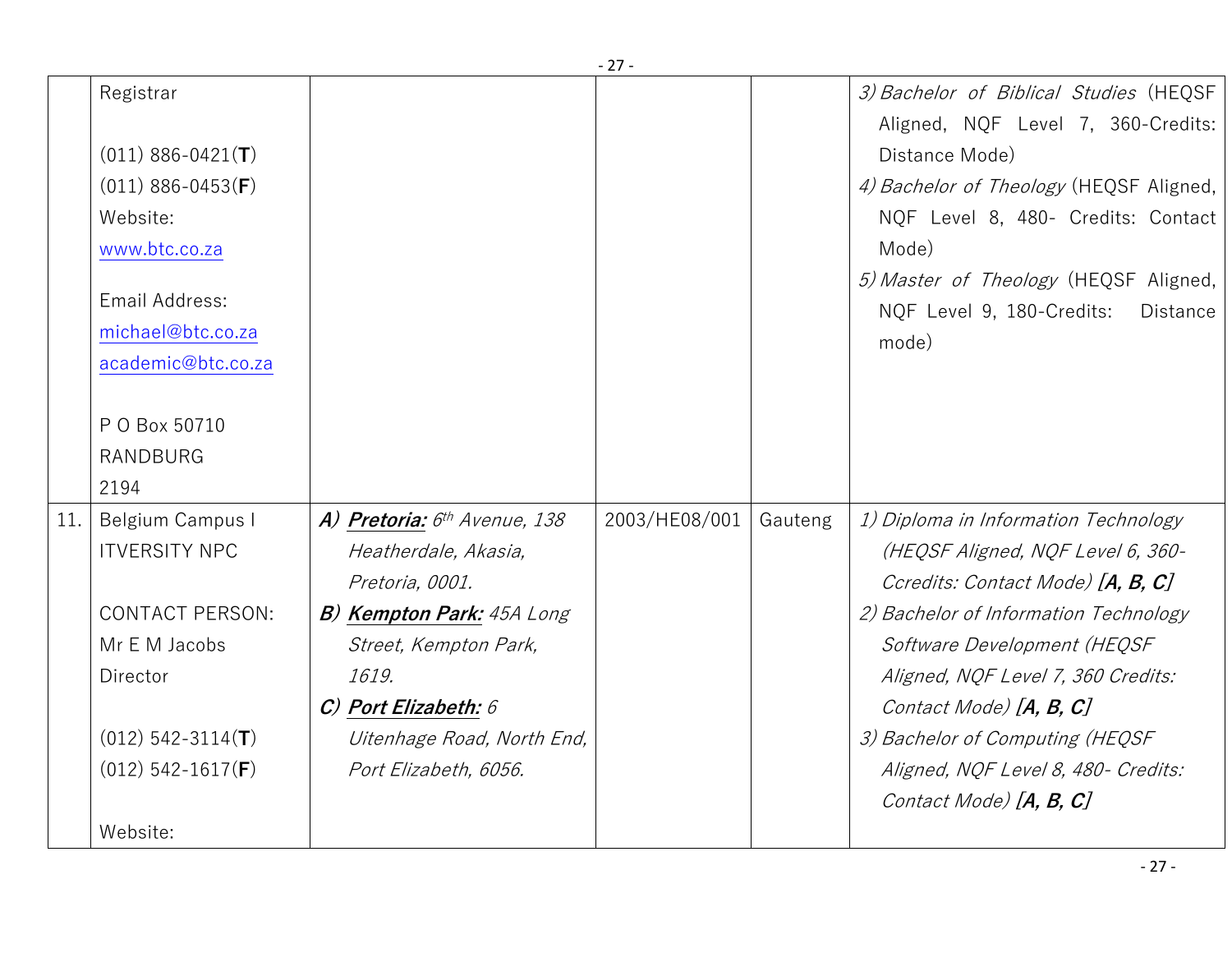|     |                                                                                  |                                                           | ںے            |                  |                                                                                                                                                                                                                                    |
|-----|----------------------------------------------------------------------------------|-----------------------------------------------------------|---------------|------------------|------------------------------------------------------------------------------------------------------------------------------------------------------------------------------------------------------------------------------------|
|     | www.belgiumcampus.c<br>0.2a<br>Email Address:<br>enrico@belgiumcampu<br>s.co.za, |                                                           |               |                  |                                                                                                                                                                                                                                    |
|     | info@belgiumcampus.c                                                             |                                                           |               |                  |                                                                                                                                                                                                                                    |
|     | 0.2a                                                                             |                                                           |               |                  |                                                                                                                                                                                                                                    |
|     | P O Box 60327<br><b>KARENPARK</b><br>0118                                        |                                                           |               |                  |                                                                                                                                                                                                                                    |
| 12. | Berea College of<br>Technology (Pty) Ltd                                         | A) Durban: Station Building,<br>160 Monty Naicker Street, | 2000/HE07/004 | KwaZulu<br>Natal | 1) Higher Certificate in Computers and<br>Administration (HEQSF Aligned, NQF                                                                                                                                                       |
|     | Previous Name:<br>Durban Computer<br>College (Pty) Ltd t/a<br><b>DCC Campus</b>  | Durban, 4001                                              |               |                  | Level 5, 120-Credits: Contact Mode)<br>2) Higher Certificate in Digital Marketing<br>(HEQSF Aligned, NQF Level 5, 120-<br>Credits: Contact Mode)<br>3) Higher Certificate in Hospitality and<br>Catering (HEQSF Aligned, NQF Level |
|     | <b>CONTACT PERSONS:</b><br>Prof Chandru Kistan                                   |                                                           |               |                  | 5, 120-Credits: Contact Mode)<br>4) Higher Certificate in Maritime Studies<br>(HEQSF Aligned, NQF Level 5, 120-                                                                                                                    |
|     | <b>Rector and Principal</b>                                                      |                                                           |               |                  | Credits: Contact Mode)                                                                                                                                                                                                             |
|     |                                                                                  |                                                           |               |                  |                                                                                                                                                                                                                                    |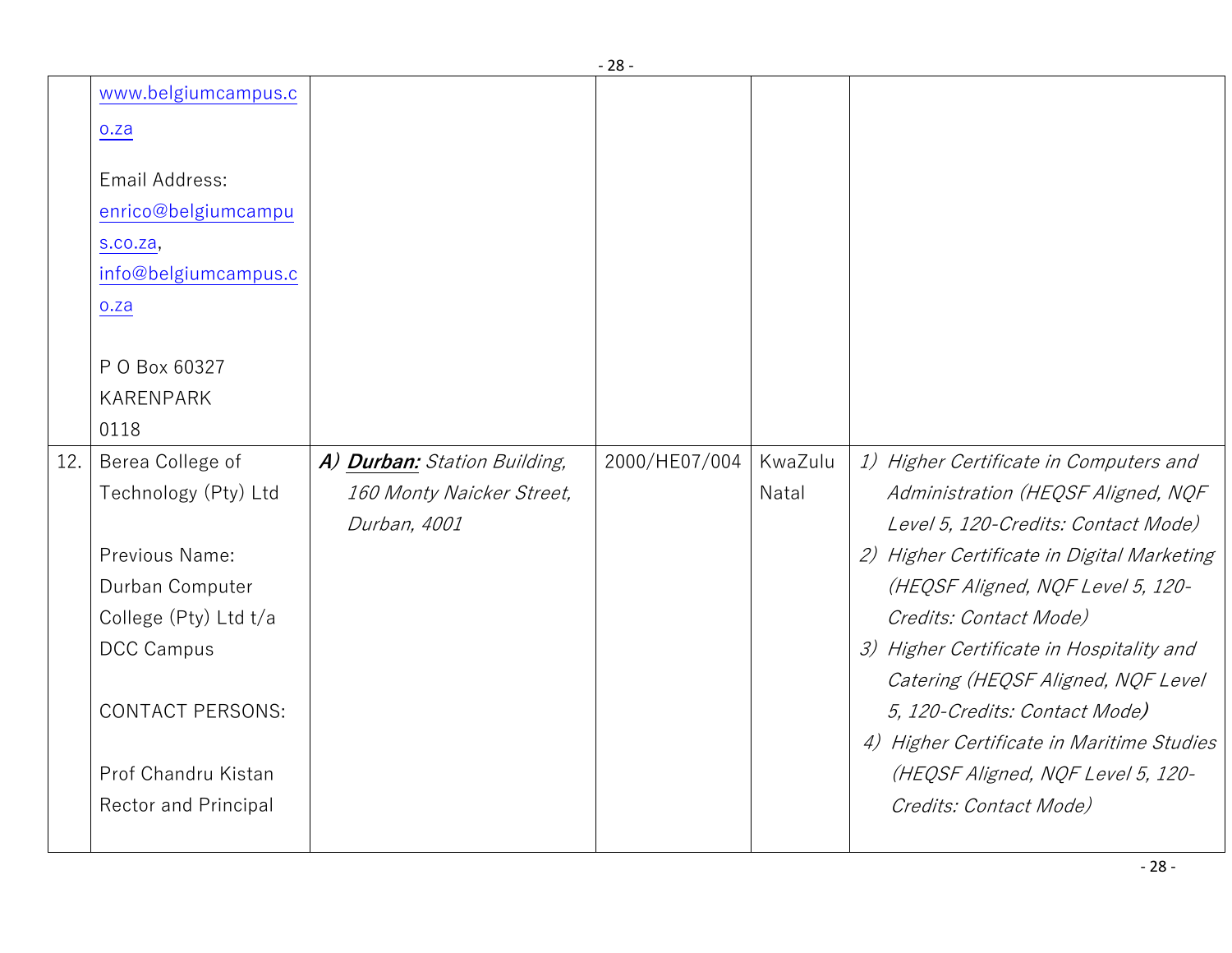|                            | - 29 -                                 |
|----------------------------|----------------------------------------|
| <b>Mrs Rochelle Naidoo</b> | 5) Higher Certificate in Project       |
| <b>General Manager</b>     | Management (HEQSF Aligned, NQF         |
|                            | Level 5, 120-Credits: Contact Mode)    |
|                            | 6) Higher Certificate in Travel and    |
| $(031)$ 827 8300(T)        | Tourism (HEQSF Aligned, NQF Level      |
| $(031)$ 307-3412(F)        | 5, 120-Credits: Contact Mode)          |
| Cell: 0825721134           | 7) Diploma in Human Resource           |
|                            | Management (HEQSF Aligned, NQF         |
| Website:                   | Level 6, 360-Credits: Contact Mode)    |
|                            | 8) Diploma in Accounting (HEQSF        |
|                            | Aligned, NQF Level 6, 360-Credits:     |
| www.durbancomputerc        | Contact Mode)                          |
| ollege.com                 | 9) Diploma in Information Technology   |
| Email Address:             | (HEQSF Aligned, NQF Level 6, 360-      |
| Kistanc15@gmail.com        | Credits: Contact Mode)                 |
|                            | 10) Diploma in PC Support and          |
| kistanc@bct.ac.za          | Networking (HEQSF Aligned, NQF         |
|                            | Level 6, 360-Credits: Contact Mode)    |
| 160 Monty Naicker          | (Previously registered as the Diploma  |
| Road                       | in PC and Networking Technician)       |
| <b>DURBAN</b>              | 11) Diploma in Public Relations (HEQSF |
| 4000                       | Aligned, NQF Level 6, 360-Credits:     |
|                            | Contact Mode)                          |
| Postal Address:            |                                        |
|                            |                                        |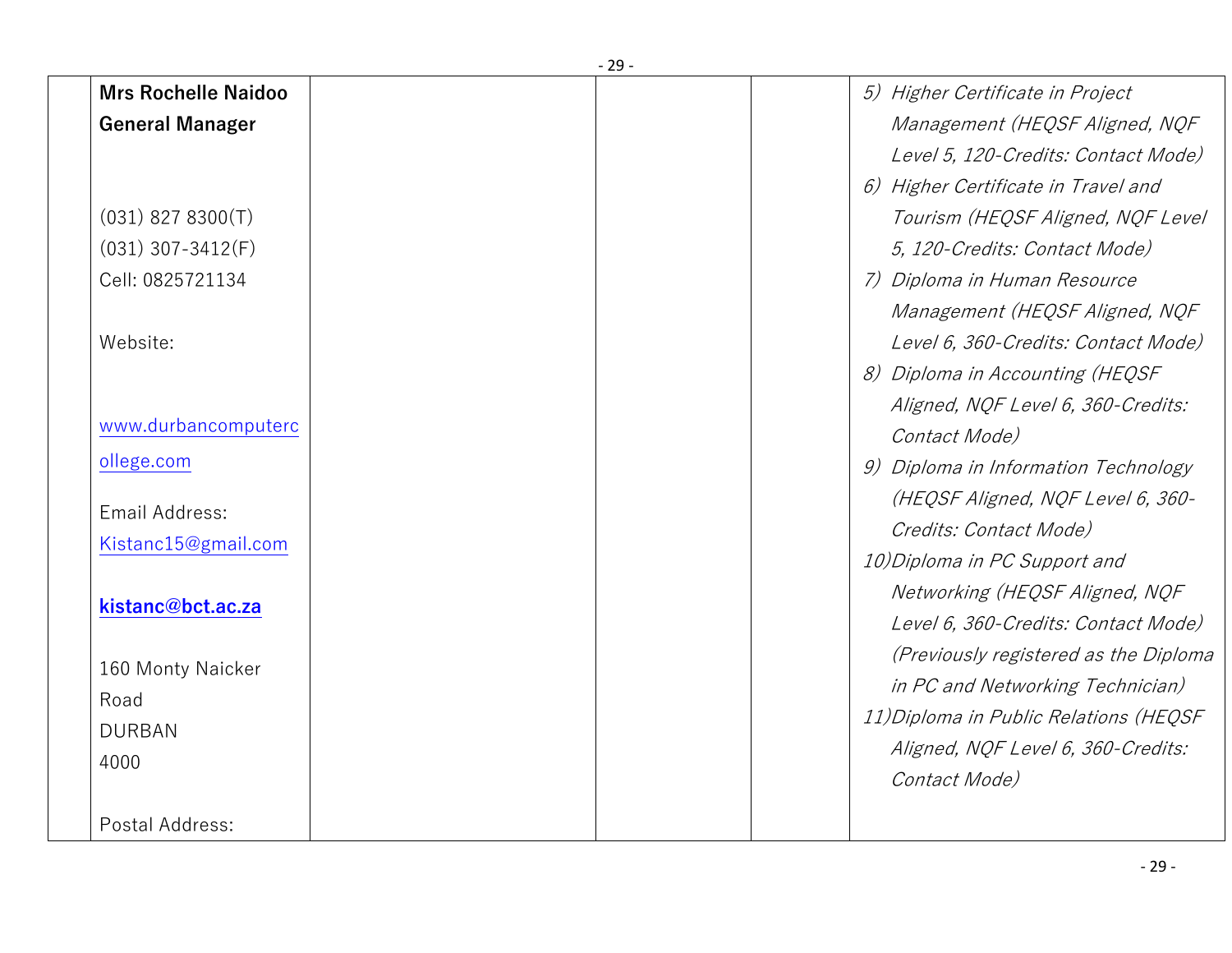|     |                                                                                                                                                                                                                                                                    |                                                                     | JU            |         |                                                                                                                                                                                                                |
|-----|--------------------------------------------------------------------------------------------------------------------------------------------------------------------------------------------------------------------------------------------------------------------|---------------------------------------------------------------------|---------------|---------|----------------------------------------------------------------------------------------------------------------------------------------------------------------------------------------------------------------|
| 13. | PO Box 701033<br>OVERPORT<br>Kwa-Zulu-Natal<br>4067                                                                                                                                                                                                                |                                                                     | 2010/HE07/003 | Western |                                                                                                                                                                                                                |
|     | <b>BHC School of Design</b><br>(Pty) Ltd<br><b>CONTACT PERSON:</b><br>Mr J Volkmann<br><b>Managing Director</b><br>$(021)$ 447-7288(T)<br>086 556 3208(F)<br>Website:<br>www.designschool.co.z<br>$\frac{a}{b}$<br>Email Address:<br>Jeremy@designschool.<br>co.za | A) Cape Town: 72 Salt River<br>Road, Woodstock, Cape<br>Town, 8000. |               | Cape    | 1) Higher Certificate in Interior Decorating<br>(HEQSF Aligned, NQF Level 5, 120-<br>Credits: Contact Mode)<br>Diploma in Interior Design (HEQSF<br>(2)<br>Aligned, NQF Level 6, 360-Credits:<br>Contact Mode) |
|     | PO Box 13696<br><b>MOWBRAY</b>                                                                                                                                                                                                                                     |                                                                     |               |         |                                                                                                                                                                                                                |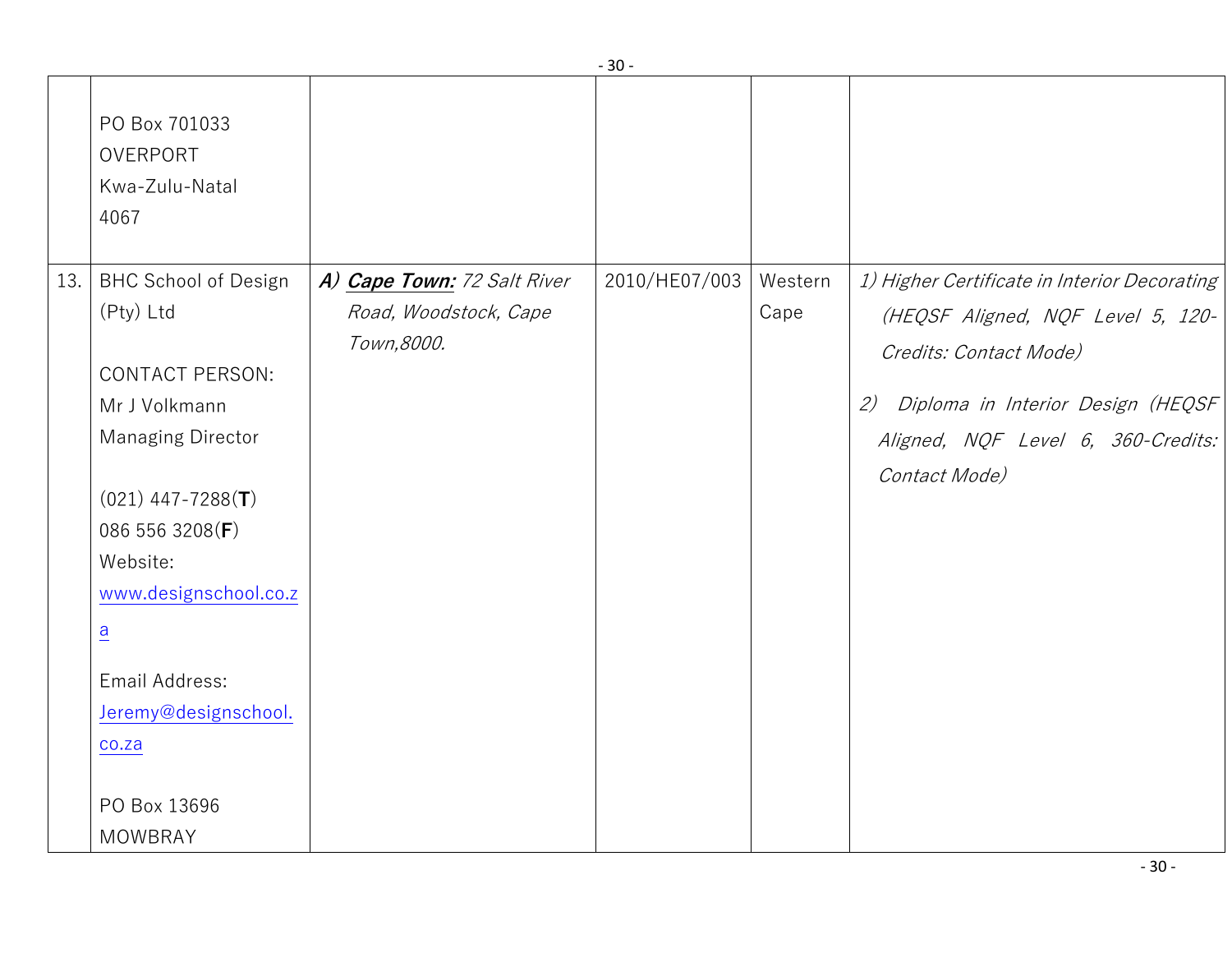|     | 7705                                                                                                                                                                                                                                                                                                                                                                               |                                                                                                                                                                                                        |               |         |                                                                                                                                                                                                                                                                                                                                                                                                                                                                                                                                                                                                                                                                                                                                                    |
|-----|------------------------------------------------------------------------------------------------------------------------------------------------------------------------------------------------------------------------------------------------------------------------------------------------------------------------------------------------------------------------------------|--------------------------------------------------------------------------------------------------------------------------------------------------------------------------------------------------------|---------------|---------|----------------------------------------------------------------------------------------------------------------------------------------------------------------------------------------------------------------------------------------------------------------------------------------------------------------------------------------------------------------------------------------------------------------------------------------------------------------------------------------------------------------------------------------------------------------------------------------------------------------------------------------------------------------------------------------------------------------------------------------------------|
| 14. | <b>Boston City Campus</b><br>(Pty) Ltd ( <b>Previously</b><br><b>Boston City Campus</b><br>and Business College<br>$(Pty)$ Ltd)<br><b>CONTACT PERSON:</b><br>Mr Ari Katz<br>CEO<br>$(011)$ 551 2000 (T)<br>$(011)$ 485-4591 (F)<br>Website:<br>www.boston.co.za<br>Email Address:<br>ari@boston.co.za<br><b>Postnet Norwood</b><br>Suite 287<br>POBox X5<br><b>NORWOOD</b><br>2117 | A) Johannesburg: Orange<br>Grove: 247 Louis Botha<br>Avenue, Orchards, 2192,<br>Johannesburg.<br>B) Stellenbosch: 19A Elektron<br>Avenue, Cap du Mont<br>Building, Techno Park,<br>Stellenbosch, 7600. | 2003/HE07/002 | Gauteng | 1) Higher Certificate in Accounting<br>Practice (HEQSF Aligned, NQF Level<br>5, 120-Credits: Distance Mode)<br>2) Higher Certificate in Advertising and<br>Integrated Communication Practice<br>(HEQSF Aligned, NQF Level 5, 120-<br>Credits: Distance Mode)<br>3) Higher Certificate in Business<br>(HEQSF<br>Management Practice<br>Aligned, NQF Level 5, 120-Credits:<br>Distance Mode)<br>4) Higher Certificate in HIV/Aids<br>Counselling<br>and<br><i>Management</i><br>(HEQSF Aligned, NQF Level 5, 120-<br>Credits: Distance Mode)<br>5) Higher Certificate in Hospitality<br>(HEQSF<br>Management Practice<br>Aligned, NQF Level 5, 120-Credits<br>Distance Mode)<br>6) Higher Certificate in<br>Human<br>Resource Management<br>Practice |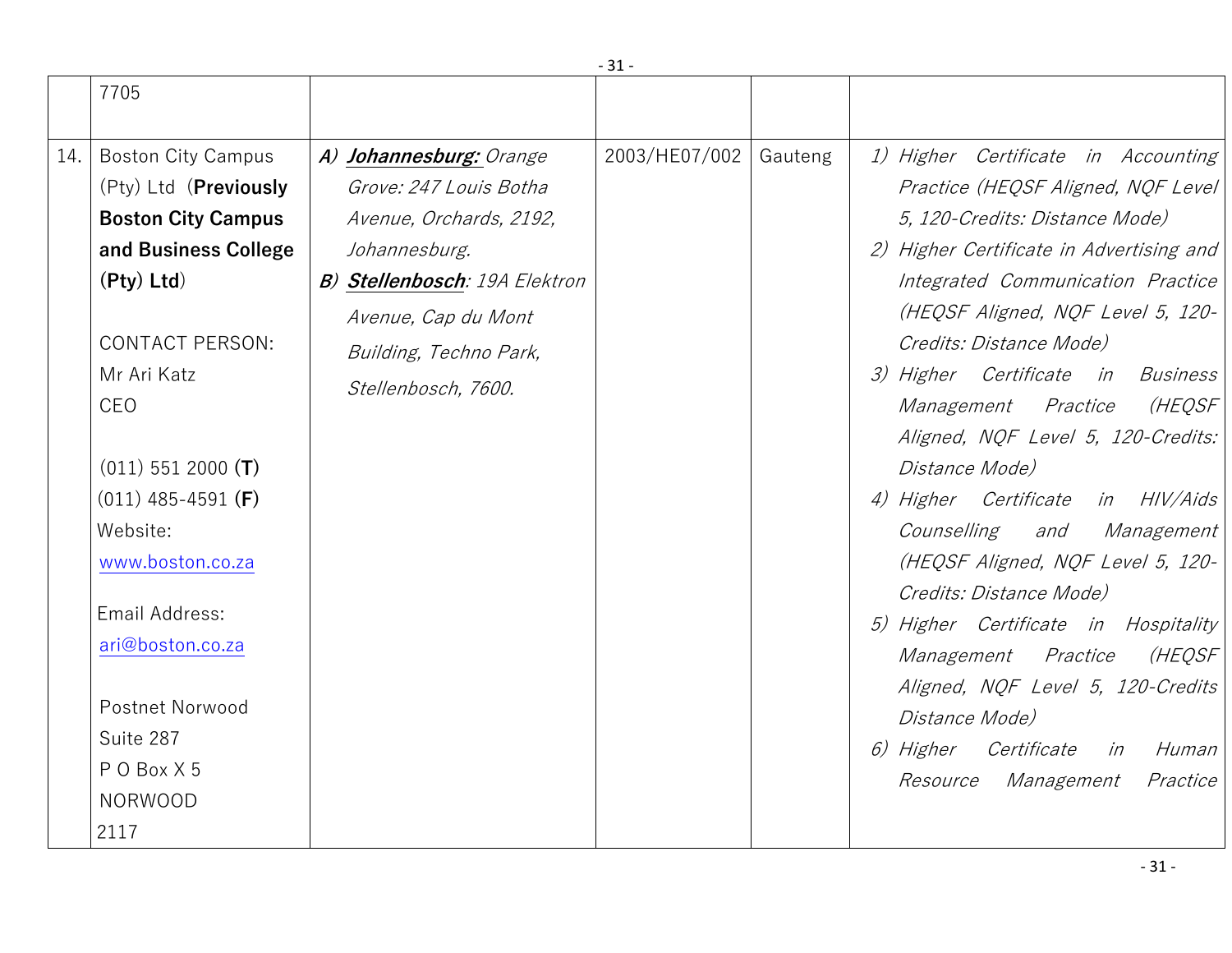| $-32-$                                 |
|----------------------------------------|
| (HEQSF Aligned, NQF Level 5, 120-      |
| Credits: Distance Mode)                |
| 7) Higher Certificate in Logistics and |
| Supply Chain Management (HEQSF         |
| Aligned, NQF Level 5, 120-Credits      |
| <i>Distance Mode)</i>                  |
| 8) Higher Certificate in Marketing     |
| Practice (HEQSF Aligned, NQF Level     |
| 5, 120-Credits: Distance Mode)         |
| 9) Higher Certificate in Paralegal     |
| Practice (HEQSF Aligned, NQF Level)    |
| 5, 120-Credits: Distance Mode)         |
| 10) Higher Certificate in Tourism and  |
| Travel Management (HEQSF Aligned,      |
| NQF Level 5, 120-Credits Distance      |
| Mode)                                  |
| 11) Diploma in Business Management     |
| (HEQSF Aligned, NQF Level 6, 360-      |
| Credits: Distance Mode)                |
| 12) Diploma in Event Management        |
| (HEQSF Aligned, NQF Level 6, 360-      |
| Credits: Contact Mode and Distance     |
| Mode)                                  |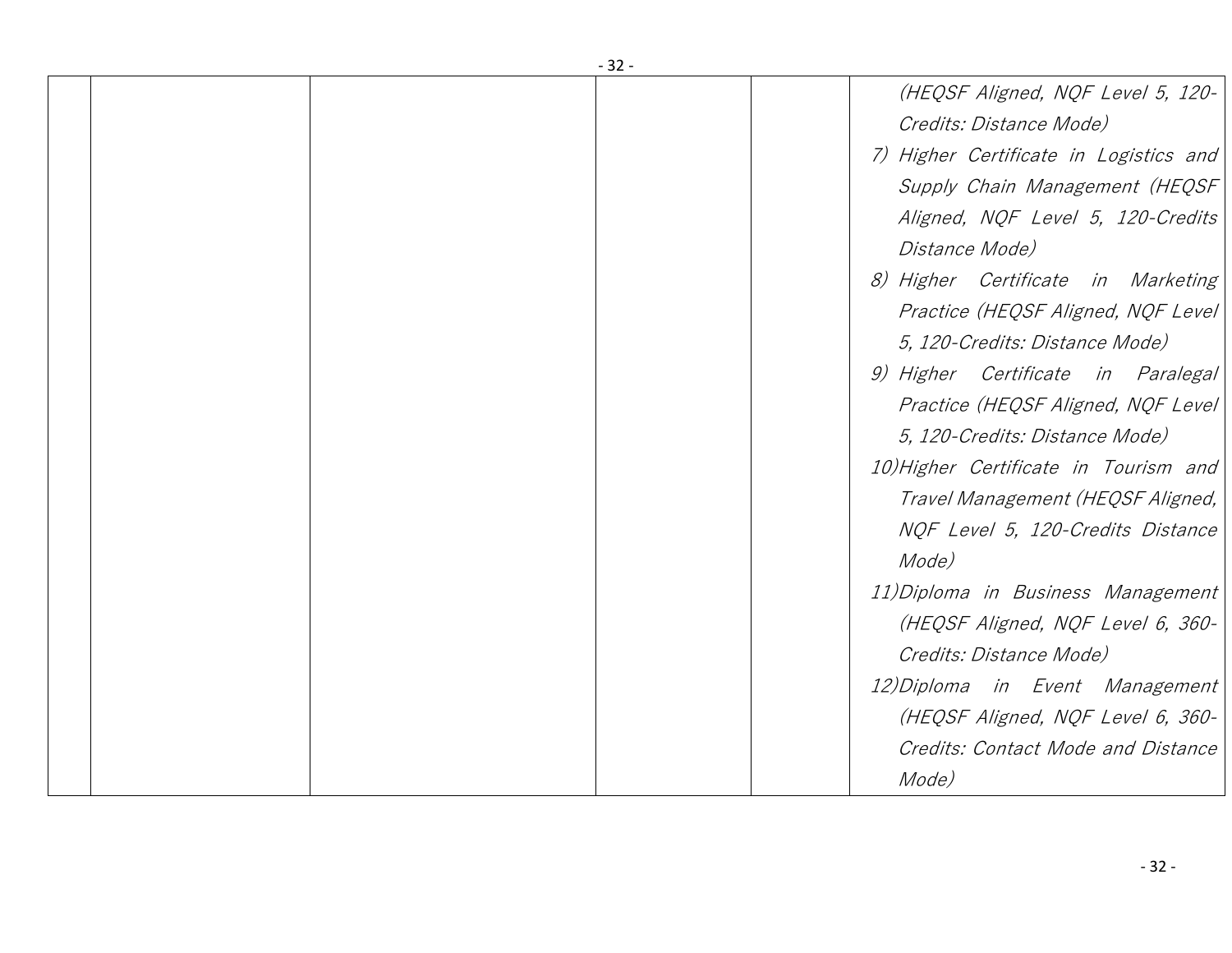| - 33 - |                                                  |  |  |  |
|--------|--------------------------------------------------|--|--|--|
|        | 13) Diploma in Financial Accounting              |  |  |  |
|        | (HEQSF Aligned, NQF Level 6, 360-                |  |  |  |
|        | Credits: Contact Mode and Distance               |  |  |  |
|        | Mode)                                            |  |  |  |
|        | <i>14)Diploma</i><br>in Human<br><i>Resource</i> |  |  |  |
|        | Management (HEQSF Aligned, NQF                   |  |  |  |
|        | Level 6, 360-Credits: Distance Mode)             |  |  |  |
|        | 15) Diploma in Marketing Management              |  |  |  |
|        | (HEQSF Aligned, NQF Level 6, 360-                |  |  |  |
|        | Credits: Distance Mode)                          |  |  |  |
|        | 16) Diploma in Network Systems (HEQSF            |  |  |  |
|        | Aligned, NQF Level 6, 360-Credits:               |  |  |  |
|        | Distance Mode)                                   |  |  |  |
|        | 17) Diploma in Systems Development               |  |  |  |
|        | (HEQSF Aligned, NQF Level 6, 360-                |  |  |  |
|        | Credits: Distance Mode)                          |  |  |  |
|        | 18) Bachelor of Accounting (HEQSF                |  |  |  |
|        | Aligned, NQF Level 7, 360-Credits:               |  |  |  |
|        | Distance Mode)                                   |  |  |  |
|        | 19) Bachelor of Commerce in Law                  |  |  |  |
|        | (HEQSF Aligned, NQF Level 7, 360-                |  |  |  |
|        | Credits: Distance Mode)                          |  |  |  |
|        | 20) Bachelor of Commerce in Human                |  |  |  |
|        | (HEQSF<br><i>Resource Management</i>             |  |  |  |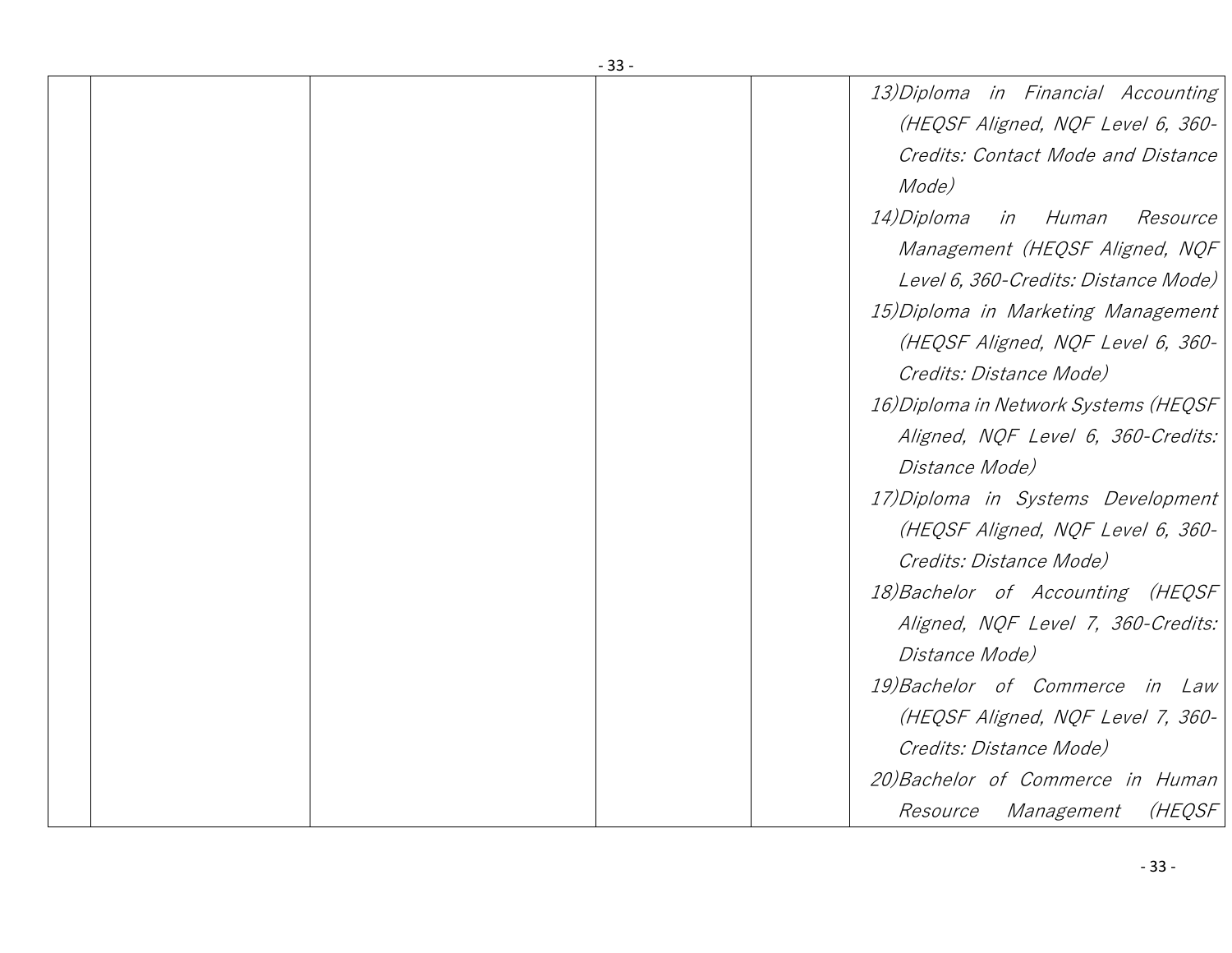|     |                                                                                                                                                                                             |                                                                                                                                                                                                                                                                      | - 34 -        |         |                                                                                                                                                                                                                                                                                                                                                                                    |
|-----|---------------------------------------------------------------------------------------------------------------------------------------------------------------------------------------------|----------------------------------------------------------------------------------------------------------------------------------------------------------------------------------------------------------------------------------------------------------------------|---------------|---------|------------------------------------------------------------------------------------------------------------------------------------------------------------------------------------------------------------------------------------------------------------------------------------------------------------------------------------------------------------------------------------|
|     |                                                                                                                                                                                             |                                                                                                                                                                                                                                                                      |               |         | Aligned, NQF Level 7, 360-Credits:<br>Distance Mode)<br><i>21)Bachelor</i><br>of<br>Commerce<br>in<br>Management Marketing (HEQSF<br>Aligned, NQF Level 7, 360-Credits:<br>Distance Mode)<br>22) Bachelor of Commerce in Human<br>Resource (HEQSF Aligned, NQF<br>Level 7, 360-Credits: Distance Mode<br><i>23)Postgraduate</i><br>Diploma<br>in<br>Management (HEQSF Aligned, NQF |
|     |                                                                                                                                                                                             |                                                                                                                                                                                                                                                                      |               |         | Level 8, 120-Credits Distance Mode)                                                                                                                                                                                                                                                                                                                                                |
| 15. | <b>Boston Media House</b><br>(Pty) Ltd<br><b>CONTACT PERSON:</b><br>Ms Lizel Badenhorst<br>Registrar<br>$(011)$ 883 0933(T)<br>$(011)$ 883 0934( <b>F</b> )<br>Website:<br>www.boston.co.za | A) Pretoria: 716 Francis Baard<br>Street, Arcadia, Pretoria,<br>0001.<br><b>B) Durban:</b> Mavundla House<br>229/331, Anton Lembede<br>Street, Durban, 4001.<br>C) Sandton: Sandton<br>Terraces, 128 10th Street<br>and 137 11th Street,<br>Parkmore, Sandton, 2000. | 2008/HE07/007 | Gauteng | 1) Diploma in Media Practices (HEQSF<br>Aligned, NQF Level 6, 360-Credits:<br>Contact Mode) [A, B, C]<br>2) Diploma in Radio and Television<br>Production (HEQSF Aligned, NQF<br>Level 6, 360-Credits: Contact Mode)<br> C <br>3) Bachelor of Business Administration<br>in Media Operations Management<br>(HEQSF Aligned, NQF Level 8, 480-<br>Credits: Contact Mode) [C]         |
|     |                                                                                                                                                                                             |                                                                                                                                                                                                                                                                      |               |         |                                                                                                                                                                                                                                                                                                                                                                                    |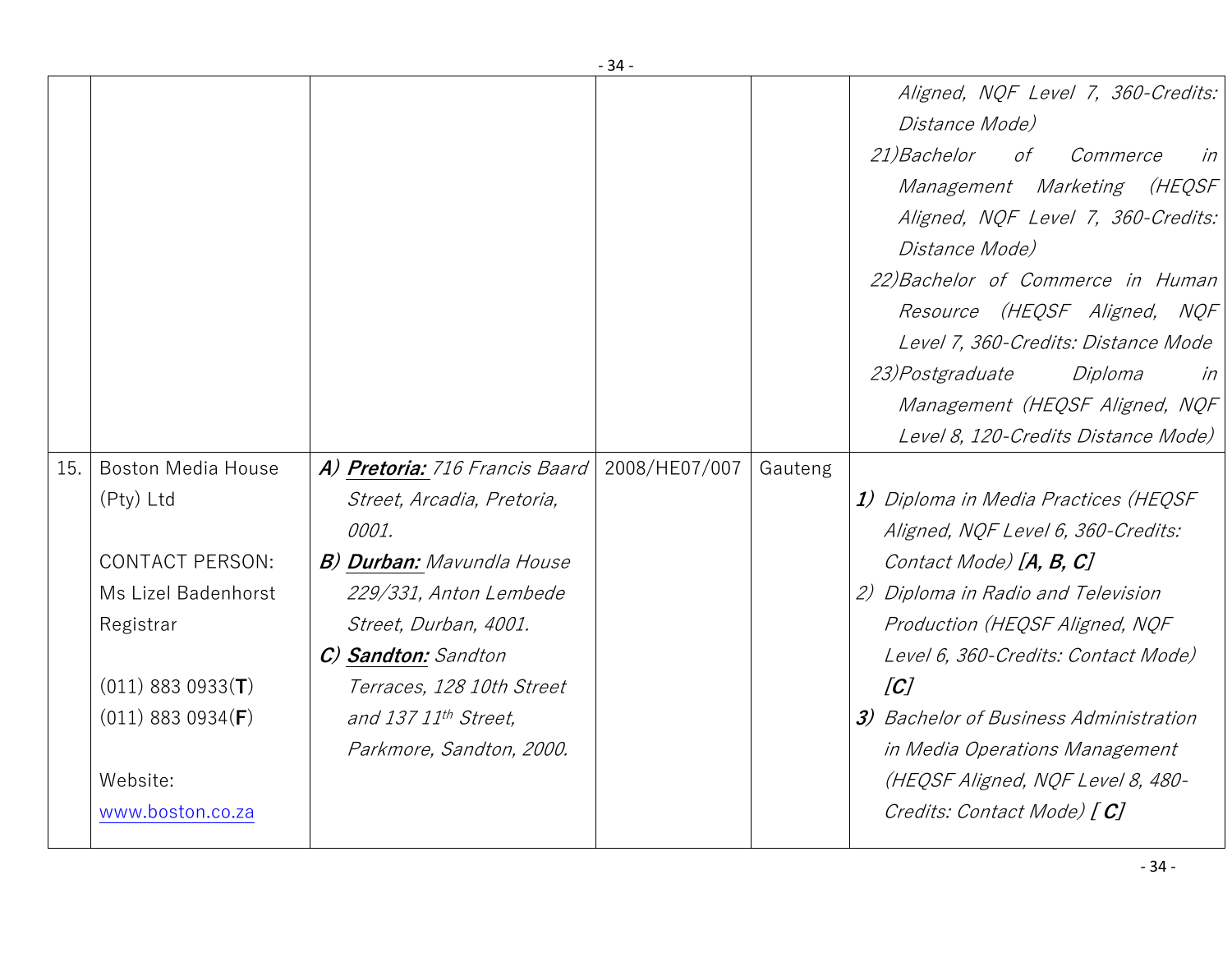|     | Email Address:<br>lizelb@boston.co.za<br>Postnet<br>Norwood Suite 287<br>Private Bag X5<br><b>NORWOOD</b><br>2117                                                                                               |                                                                  |               |         | 4) Bachelor of Arts in Broadcast<br>Journalism (HEQSF Aligned, NQF<br>Level 7,360-Credits: Contact Mode)<br>[C]                                                                                                                                                                                                                                                                                                                                                           |
|-----|-----------------------------------------------------------------------------------------------------------------------------------------------------------------------------------------------------------------|------------------------------------------------------------------|---------------|---------|---------------------------------------------------------------------------------------------------------------------------------------------------------------------------------------------------------------------------------------------------------------------------------------------------------------------------------------------------------------------------------------------------------------------------------------------------------------------------|
| 16. | <b>Business Management</b><br>Training College (Pty)<br>Ltd<br><b>CONTACT PERSON:</b><br>Mr Jako Poolman<br>Vice-Principal<br>$(011)$ 708 0159 ( <b>T</b> )<br>086 639 4687 (F)<br>082 901 9004 (C)<br>Website: | A) Fourways: 147, 2nd Road,<br>Chartwell, Johannesburg,<br>2001. | 2011/HE07/002 | Gauteng | <i>1)</i> Higher<br>Certificate<br><b>Business</b><br>in<br>Management (HEQSF Aligned, NQF<br>Level 5, 120-Credits: Distance Mode)<br>2) Diploma in Business Management<br>(HEQSF aligned, NQF Level 6, 360<br>Credits: Distance Mode)<br>in Human<br>3) Diploma<br>Resources<br>Management (HEQSF aligned, NQF<br>Level 6, 360 Credits: Distance Mode)<br>4) Advance Diploma in Human Resource<br>Management (HEQSF Aligned, NQF<br>Level 7, 120-Credits: Distance Mode) |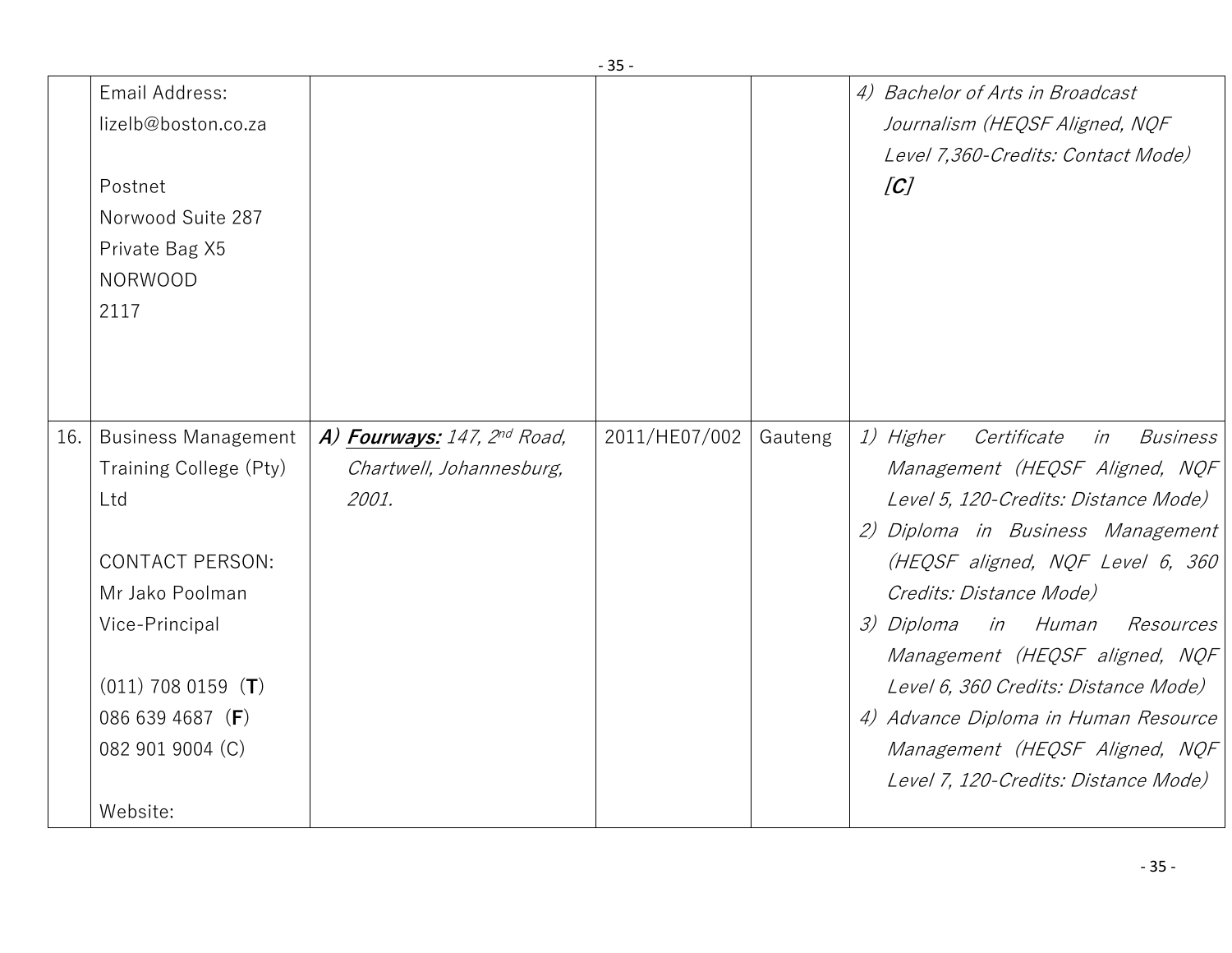|     |                        |                          | JU            |         |                                    |
|-----|------------------------|--------------------------|---------------|---------|------------------------------------|
|     | www.bmtcollege.edu.z   |                          |               |         |                                    |
|     | $\overline{a}$         |                          |               |         |                                    |
|     | Email Address:         |                          |               |         |                                    |
|     | jako@bmtcollege.ac.za  |                          |               |         |                                    |
|     | info@bmtcollege.ac.za  |                          |               |         |                                    |
|     | Private Bag X100       |                          |               |         |                                    |
|     | <b>BRYANSTON</b>       |                          |               |         |                                    |
|     | 2021                   |                          |               |         |                                    |
|     |                        |                          |               |         |                                    |
| 17. | Cape Audio College     | A) Main Campus: Unit 8b, | 2012/HE07/002 | Western | 1) Higher Certificate in Sound     |
|     | (Pty) Ltd              | The Waverley Business    |               | Cape    | Technology (HEQSF Aligned, NQF     |
|     |                        | Park, Mowbray, 7700.     |               |         | Level 5,<br>120-Credits: Contact   |
|     | <b>CONTACT PERSON:</b> |                          |               |         | Mode)                              |
|     | Mr RH de Jager         |                          |               |         | 2) Diploma in Sound Technology and |
|     | Head                   |                          |               |         | Production (HEQSF Aligned, NQF     |
|     |                        |                          |               |         | Level, 360 Credits : Contact Mode) |
|     | $(021)$ 448 8383 (T)   |                          |               |         |                                    |
|     | $(021)$ 448 8704 (F)   |                          |               |         |                                    |
|     |                        |                          |               |         |                                    |
|     | Website:               |                          |               |         |                                    |
|     | www.capeaudiocollege   |                          |               |         |                                    |
|     | .00.2a                 |                          |               |         |                                    |
|     | Email Address:         |                          |               |         |                                    |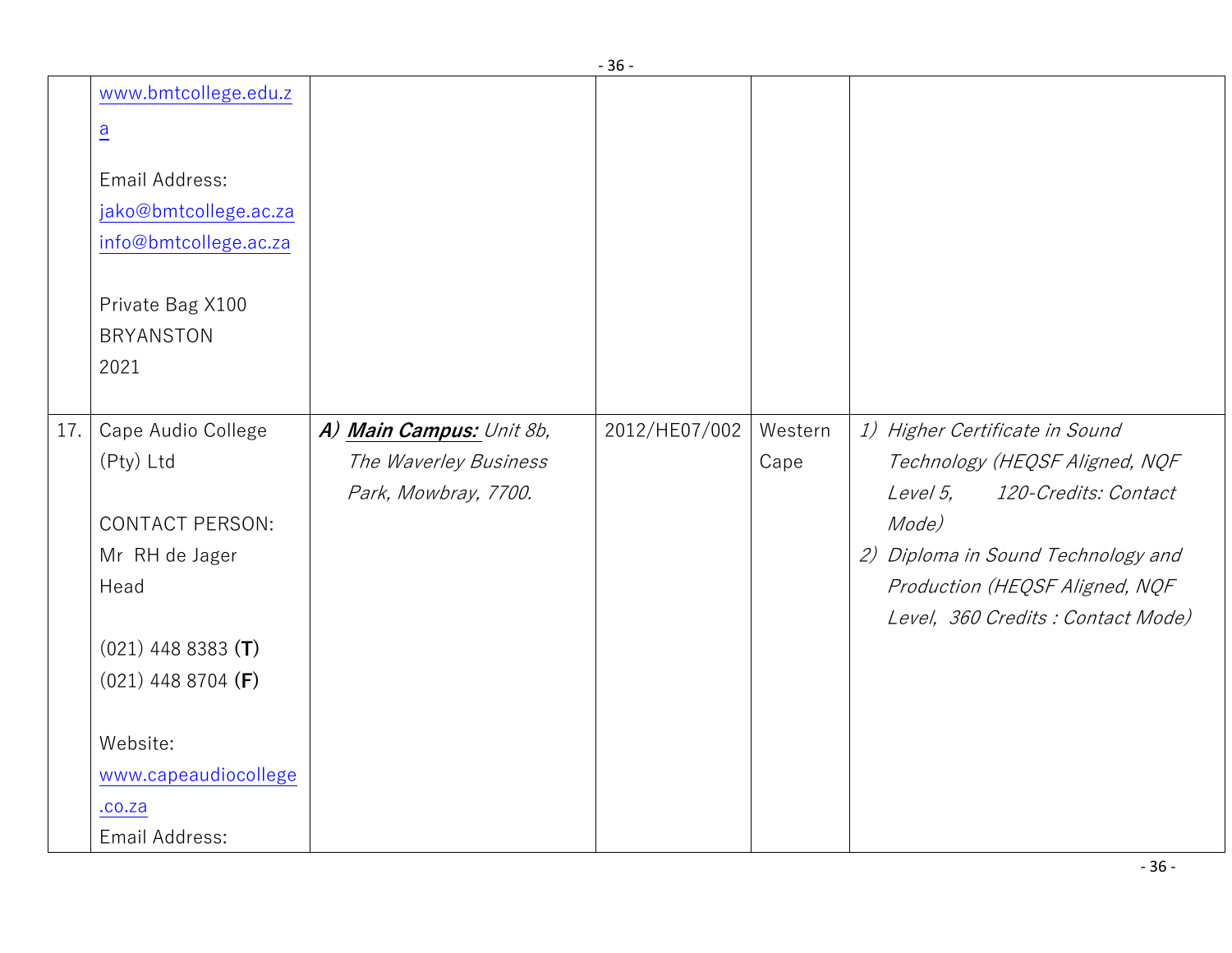|     |                              |                             | - ر -         |         |                                        |
|-----|------------------------------|-----------------------------|---------------|---------|----------------------------------------|
|     | study@capeaudiocolle         |                             |               |         |                                        |
|     | ge.co.za                     |                             |               |         |                                        |
|     | chrystal@capeaudiocol        |                             |               |         |                                        |
|     | lege.com                     |                             |               |         |                                        |
|     | The Waverley Business        |                             |               |         |                                        |
|     | Park                         |                             |               |         |                                        |
|     | Unit 8b                      |                             |               |         |                                        |
|     | Mowbray                      |                             |               |         |                                        |
|     | Cape Town                    |                             |               |         |                                        |
|     | 7700                         |                             |               |         |                                        |
|     |                              |                             |               |         |                                        |
|     |                              |                             |               |         |                                        |
| 18. | Cape Town Baptist            | A) Athlone: 52-64 Tarentaal | 2000/HE08/005 | Western | 1) Bachelor of Theology (HEQSF aligned |
|     | Seminary NPC                 | Road, Bridgetown, Athlone,  |               | Cape    | 480 Credits: Contact Mode)             |
|     |                              | Cape Town, 7764.            |               |         | 2) Bachelor of Ministry (HEQSF aligned |
|     | <b>CONTACT PERSON:</b>       |                             |               |         | 480 Credits: Contact Mode              |
|     | Dr George Savage             |                             |               |         |                                        |
|     | Administrative               |                             |               |         |                                        |
|     | Dean/Academic Sound          |                             |               |         |                                        |
|     |                              |                             |               |         |                                        |
|     | $(021)$ 637-9020(T)          |                             |               |         |                                        |
|     |                              |                             |               |         |                                        |
|     | $(021)$ 633-2626( <b>F</b> ) |                             |               |         |                                        |
|     | Website:                     |                             |               |         |                                        |
|     | www.ctbs.org.za              |                             |               |         |                                        |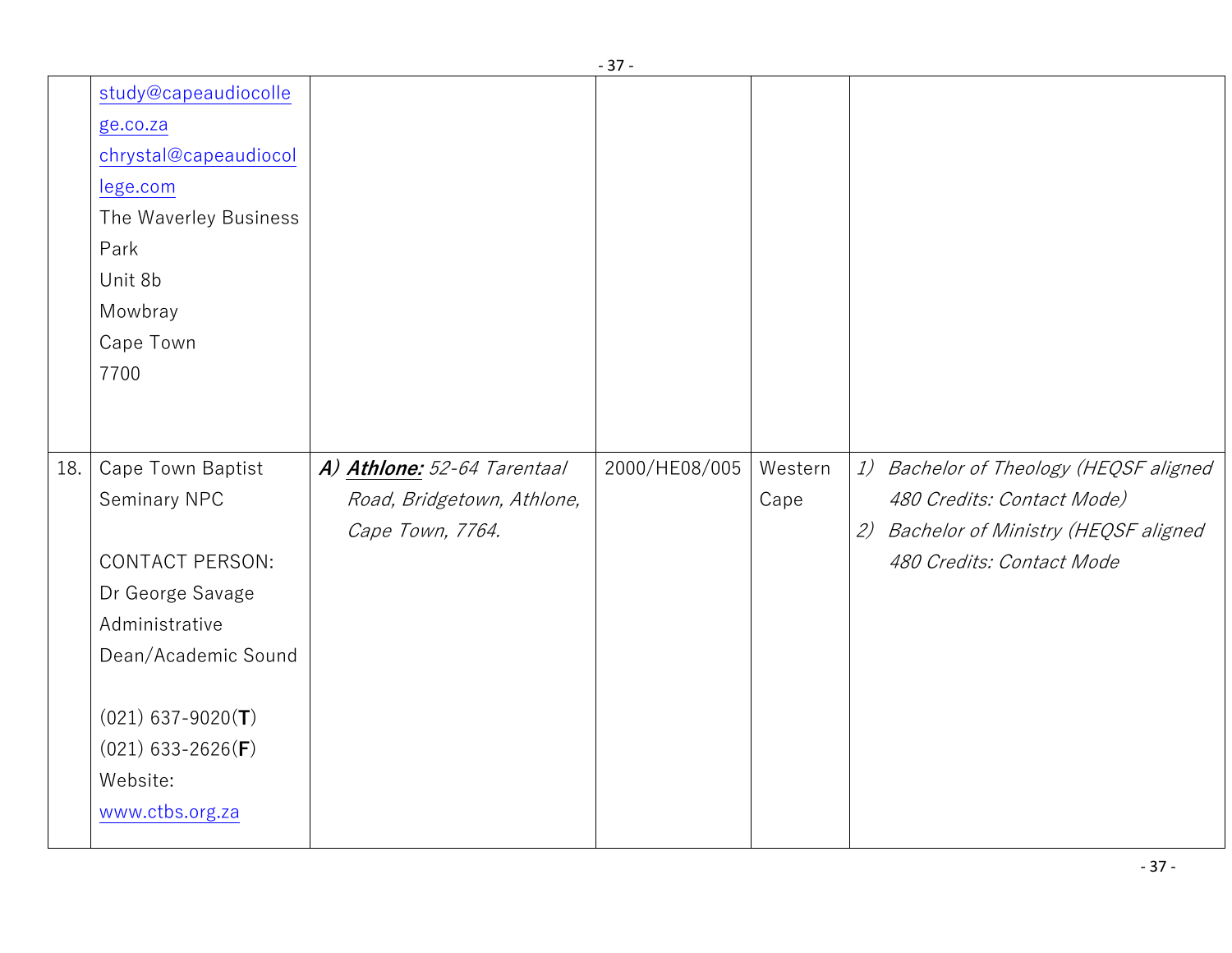|     |                        |                        | ັບ            |         |                                       |
|-----|------------------------|------------------------|---------------|---------|---------------------------------------|
|     | Email Address:         |                        |               |         |                                       |
|     | principal@ctbs.org.za  |                        |               |         |                                       |
|     |                        |                        |               |         |                                       |
|     | P O Box 38473          |                        |               |         |                                       |
|     | Gatesville             |                        |               |         |                                       |
|     | <b>CAPE TOWN</b>       |                        |               |         |                                       |
|     | 7766                   |                        |               |         |                                       |
|     |                        |                        |               |         |                                       |
| 19. | Cape Town College of   | A) Cape Town: 7 Delany | 2014/HE07/005 | Western | 1) Diploma in Fashion Design (HEQSF   |
|     | Fashion Design (Pty)   | Road, Plumstead, Cape  |               | Cape    | Aligned, NQF Level 6, 360 Credits:    |
|     | Ltd                    | Town, 7801.            |               |         | Contact Mode)                         |
|     |                        |                        |               |         | 2) Advanced Diploma in Fashion Design |
|     | <b>CONTACT PERSON:</b> |                        |               |         | [HEQSF Aligned, NQF Level 7, 120      |
|     | Mr GM Maragelis        |                        |               |         | Credits: Contact Mode)                |
|     | Head of Institution    |                        |               |         |                                       |
|     |                        |                        |               |         |                                       |
|     | $(021)$ 762 6710 (T)   |                        |               |         |                                       |
|     | $(086)$ 515-8063 (F)   |                        |               |         |                                       |
|     |                        |                        |               |         |                                       |
|     | Website:               |                        |               |         |                                       |
|     | www.ctfashioncollege.  |                        |               |         |                                       |
|     | co.za                  |                        |               |         |                                       |
|     |                        |                        |               |         |                                       |
|     | Email Address:         |                        |               |         |                                       |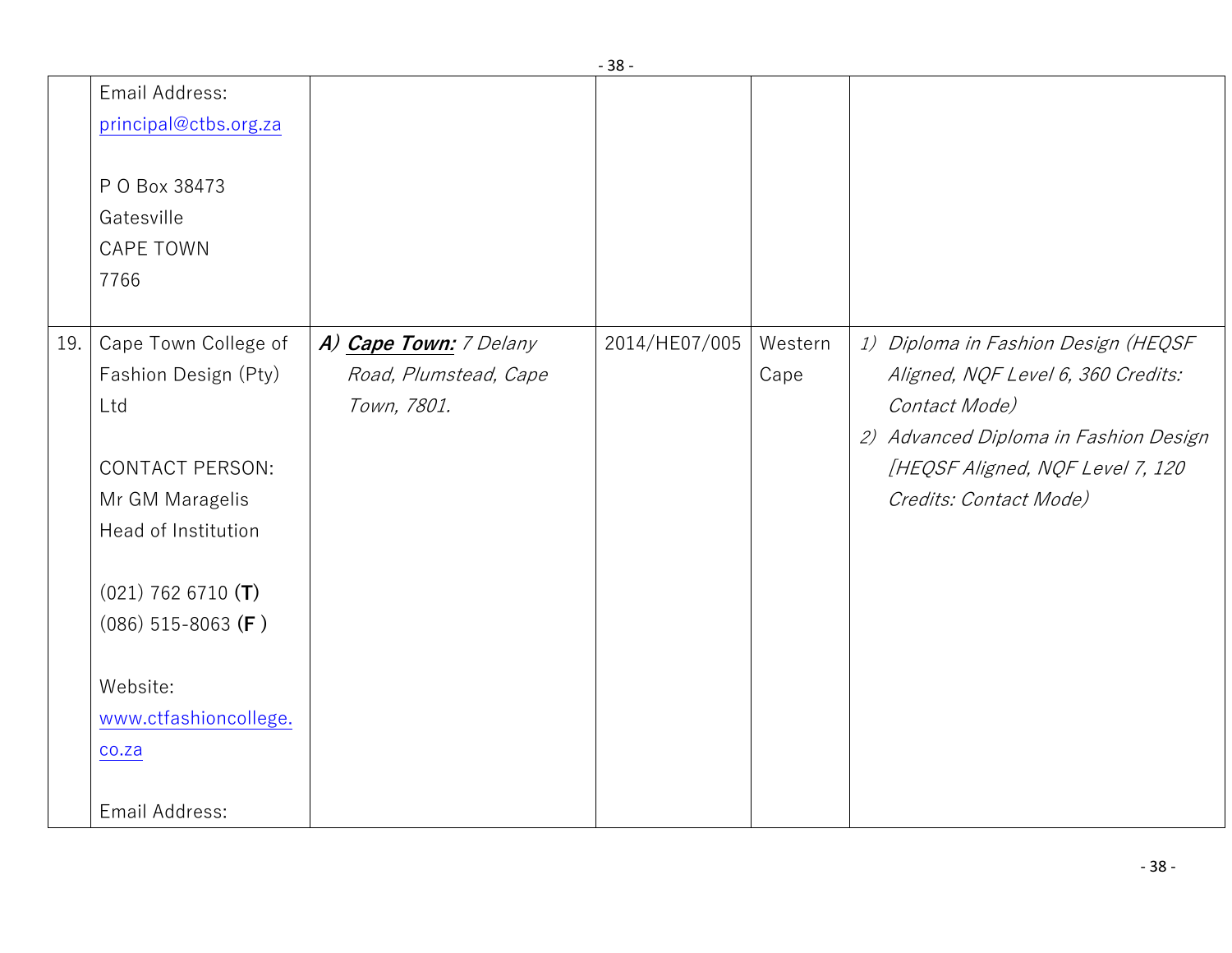|     | gregg@ctfashioncolleg<br>e.co.za<br>PO Box 320<br>PLUMSTEAD<br>7801                                                                                                                                                                                                                       |                                                                       |               |                 |                                                                                                                                                                                                                                                                                                              |
|-----|-------------------------------------------------------------------------------------------------------------------------------------------------------------------------------------------------------------------------------------------------------------------------------------------|-----------------------------------------------------------------------|---------------|-----------------|--------------------------------------------------------------------------------------------------------------------------------------------------------------------------------------------------------------------------------------------------------------------------------------------------------------|
| 20. | Centre for Creative<br>Education/Iziko La<br>Bantu Be Afrika NPC<br><b>CONTACT PERSON:</b><br>Mr W van der Velden<br>Academic Head<br>$(021)$ 797-6802(T)<br>$(021)$ 797-7095(F)<br>Website:<br>www.cfce.org.za<br>Email Address:<br>info@cfce.org.za<br>willem@cfce.org.za<br>PO Box 280 | A) Cape Town: McGregor<br>House, 4 Victoria Road,<br>Plumstead, 7801. | 2000/HE08/003 | Western<br>Cape | 1) Higher Certificate in Early Childhood<br>Development (HEQSF Aligned:<br>Contact Mode)<br><b>Bachelor of Education (Foundation</b><br>2)<br>and Intermediate Phases) NQF Level<br>6; 480 Credits: Contact Mode)<br>Bachelor of Arts in Dance (HEQSF<br>$\mathcal{Z}$<br>Aligned 480 Credits: Contact Mode) |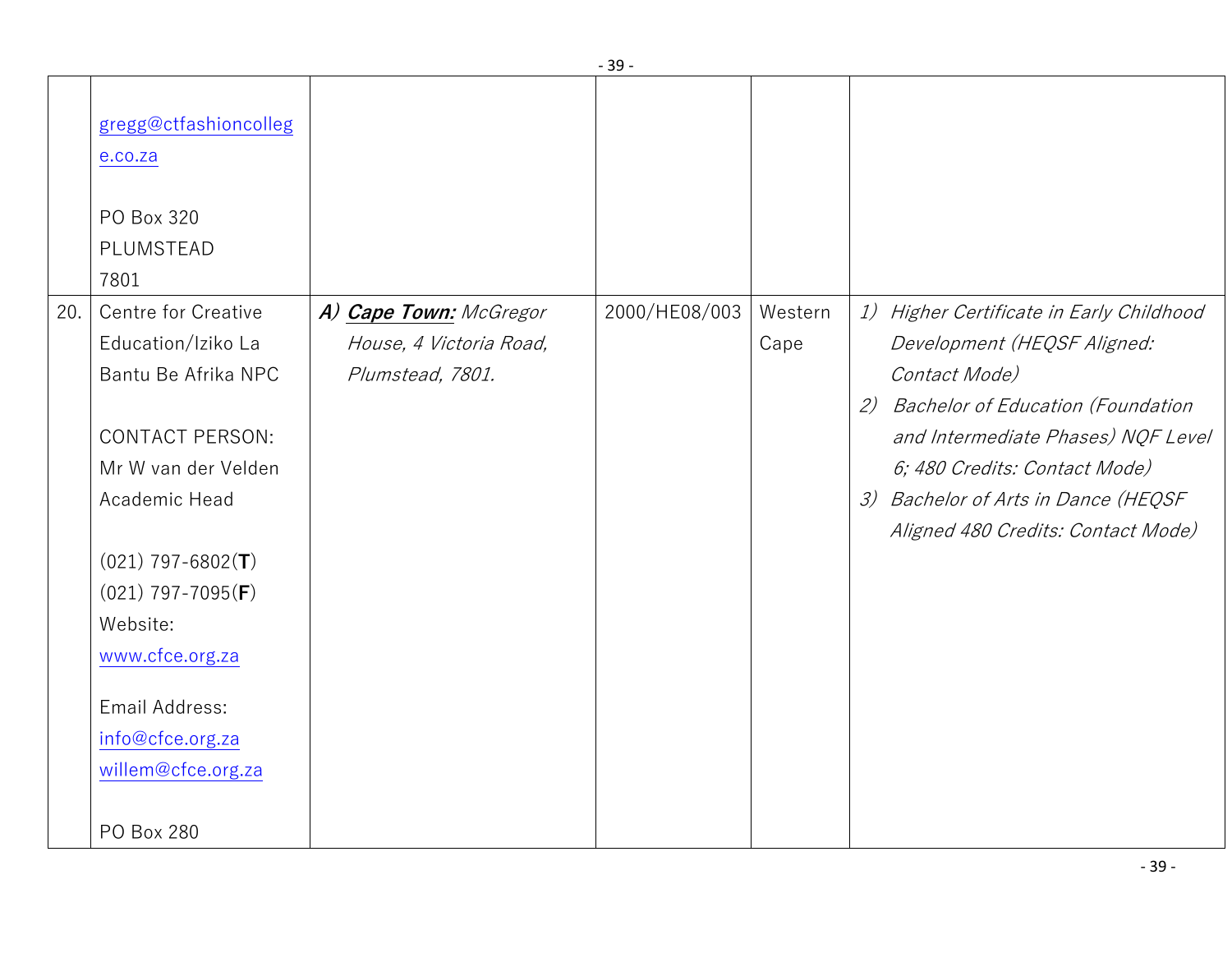|     | PLUMSTEAD                 |                                      |               |         |                                                        |
|-----|---------------------------|--------------------------------------|---------------|---------|--------------------------------------------------------|
|     | 7801                      |                                      |               |         |                                                        |
|     |                           |                                      |               |         |                                                        |
| 21. | <b>Centurion Akademie</b> | A) Centurion: Centurion              | 2001/HE07/003 | Gauteng | 1) Higher Certificate in Accounting                    |
|     | (Edms)Bpk/Centurion       | Akademie Building, Bank              |               |         | (HEQSF Aligned, NQF Level 5, 120-                      |
|     | Academy (Pty) Ltd         | Road (Between South                  |               |         | Credits: Contact Mode) [A]                             |
|     |                           | <b>Street and Heuwel Street)</b>     |               |         | 2) Higher Certificate in Administration                |
|     |                           | Centurion City Centre                |               |         | (HEQSF Aligned, NQF Level 5, 120-                      |
|     | <b>CONTACT PERSON:</b>    | (North), Centurion, 0157.            |               |         | Credits: Contact Mode) [A, B, C, F]                    |
|     | Mrs M du Plessis          | <b>B) Klerksdorp</b> : 37 Chris Hani |               |         | 3) Higher Certificate in Business                      |
|     | Manager: Quality          | Road, Klerksdorp, 2571.              |               |         | Administration HEQSF Aligned, NQF                      |
|     | Assurance                 | C) Rustenburg: No 39                 |               |         | Level 5, 120-Credits: Contact Mode)                    |
|     |                           | Heystek Street,                      |               |         | [A, F]                                                 |
|     | $(012)$ 648 9700(T)       | Rustenburg, 0299                     |               |         | 4) Higher Certificate in Early Childhood               |
|     | $(012)$ 648 9763(F)       | D). Bellville: Omni Building,        |               |         | Development (HEQSF Aligned, NQF                        |
|     | Website:                  | 24 Bella Rosa Street,                |               |         | Level 5, 120-Credits: Contact Mode)                    |
|     | www.ca.ac.za              | Bellville, 7533.                     |               |         | [A, B, C, D]                                           |
|     |                           | E) Centurion: 48 Charles De          |               |         | 5) Higher Certificate in Human Resource                |
|     | Email Address:            | Gaulle Crescent, Highveld,           |               |         | Management HEQSF Aligned, NQF                          |
|     | info@ca2000.co.za         | Centurion, 0157                      |               |         | Level 5, 120-Credits: Contact Mode)                    |
|     |                           | F) Witbank: Corner OR Tambo          |               |         | [A]                                                    |
|     | P O Box 10200             | and Beatrix Avenue, Del              |               |         | <i>6) Higher</i><br>Certificate<br><i>Nature</i><br>in |
|     |                           | Judor Proper, 1035.                  |               |         | Management (HEQSF Aligned, NQF                         |
|     | <b>CENTURION</b>          |                                      |               |         |                                                        |
|     | 0046                      |                                      |               |         |                                                        |

- 40 -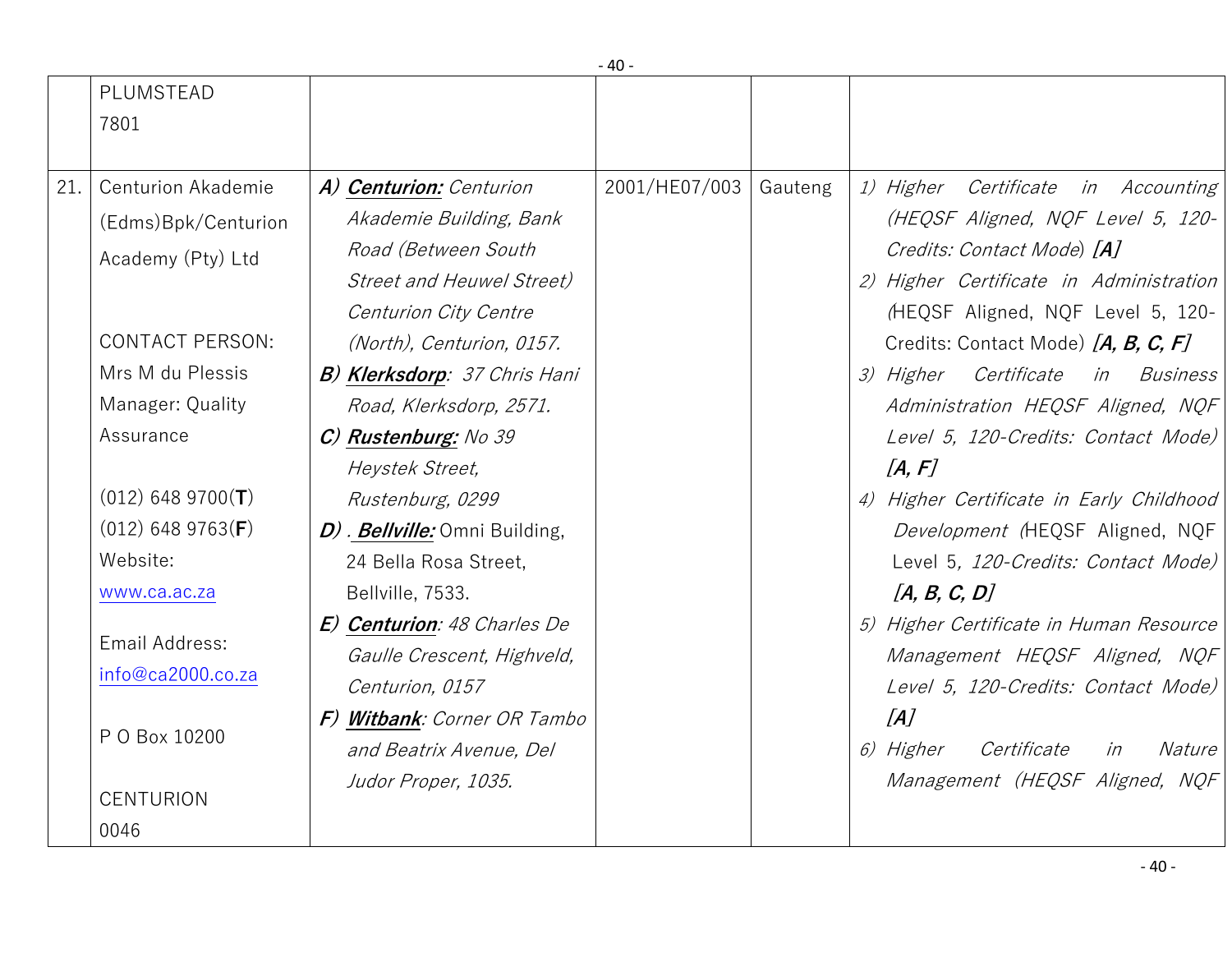|  | - 41 -                                     |
|--|--------------------------------------------|
|  | Level 5, 120-Credits: Contact Mode)        |
|  | [B, D, E]                                  |
|  | 7) Higher Certificate in Personal Training |
|  | (HEQSF Aligned, NQF Level 5, 120-          |
|  | Credits: Contact Mode) [E]                 |
|  | 8) Higher Certificate in Tourism and       |
|  | Hospitality in the Accommodation           |
|  | Sector (HEQSF Aligned, NQF Level 5,        |
|  | 120-Credits: Contact Mode) [A]             |
|  | 9) Advanced Certificate in Financial       |
|  | Planning (HEQSF Aligned, NQF Level)        |
|  | 5, 120-Credits: Contact Mode) [A]          |
|  | 10) Diploma in Electronic Engineering      |
|  | (HEQSF Aligned, NQF Level 6, 360           |
|  | Credits: Contact Mode) [D, E]              |
|  | 11) Diploma in Hospitality Management      |
|  | (HEQSF Aligned, NQF Level 6, 360           |
|  | Credits: Contact Mode) [A, B]              |
|  | 12) Diploma<br>Interactive<br>in<br>Visual |
|  | Communication and Branding (HEQSF          |
|  | Aligned, NQF Level 6, 120-Credits:         |
|  | Contact Mode) [E]                          |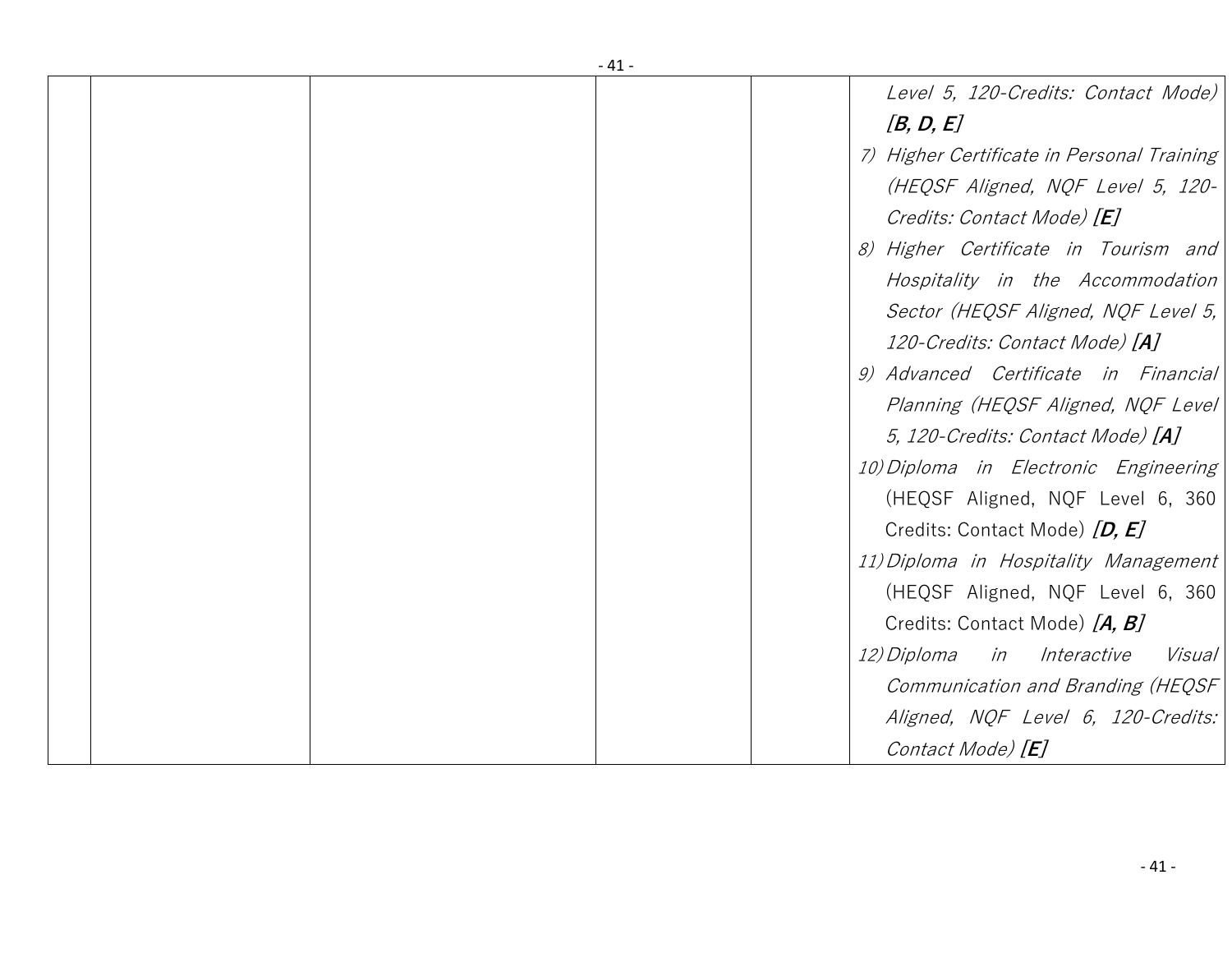| - 42 - |  |  |                                         |
|--------|--|--|-----------------------------------------|
|        |  |  | 13) Diploma in Marketing and Public     |
|        |  |  | Relations (HEQSF Aligned, NQF Level     |
|        |  |  | 6, 360-Credits: Contact Mode) $[A, B]$  |
|        |  |  | 14) Diploma in Nature Management        |
|        |  |  | (HEQSF Aligned, NQF Level 6, 360        |
|        |  |  | Credits: Contact Mode) [B, D, E]        |
|        |  |  | 15) Diploma in Sport Management         |
|        |  |  | (HEQSF Aligned, NQF Level 6, 360        |
|        |  |  | Credits: Contact Mode) [B, D, E]        |
|        |  |  | 16) Diploma in Somatology (HEQSF        |
|        |  |  | Aligned, NQF Level 6, 360 Credits:      |
|        |  |  | Contact Mode) $[E]$                     |
|        |  |  | 17) Diploma in Tourism Management       |
|        |  |  | (HEQSF Aligned, NQF Level 6, 360        |
|        |  |  | Credits: Contact Mode) [A, B]           |
|        |  |  | 18) Advanced Diploma in Sport, Exercise |
|        |  |  | and Recreational Therapy (HEQSF         |
|        |  |  | Aligned, NQF Level 7, 360 Credits:      |
|        |  |  | Contact Mode) $[B, E]$                  |
|        |  |  | 19) Bachelor of Commerce in Accounting  |
|        |  |  | (HEQSF Aligned, NQF Level 7, 360-       |
|        |  |  | Credits: Contact Mode) [A]              |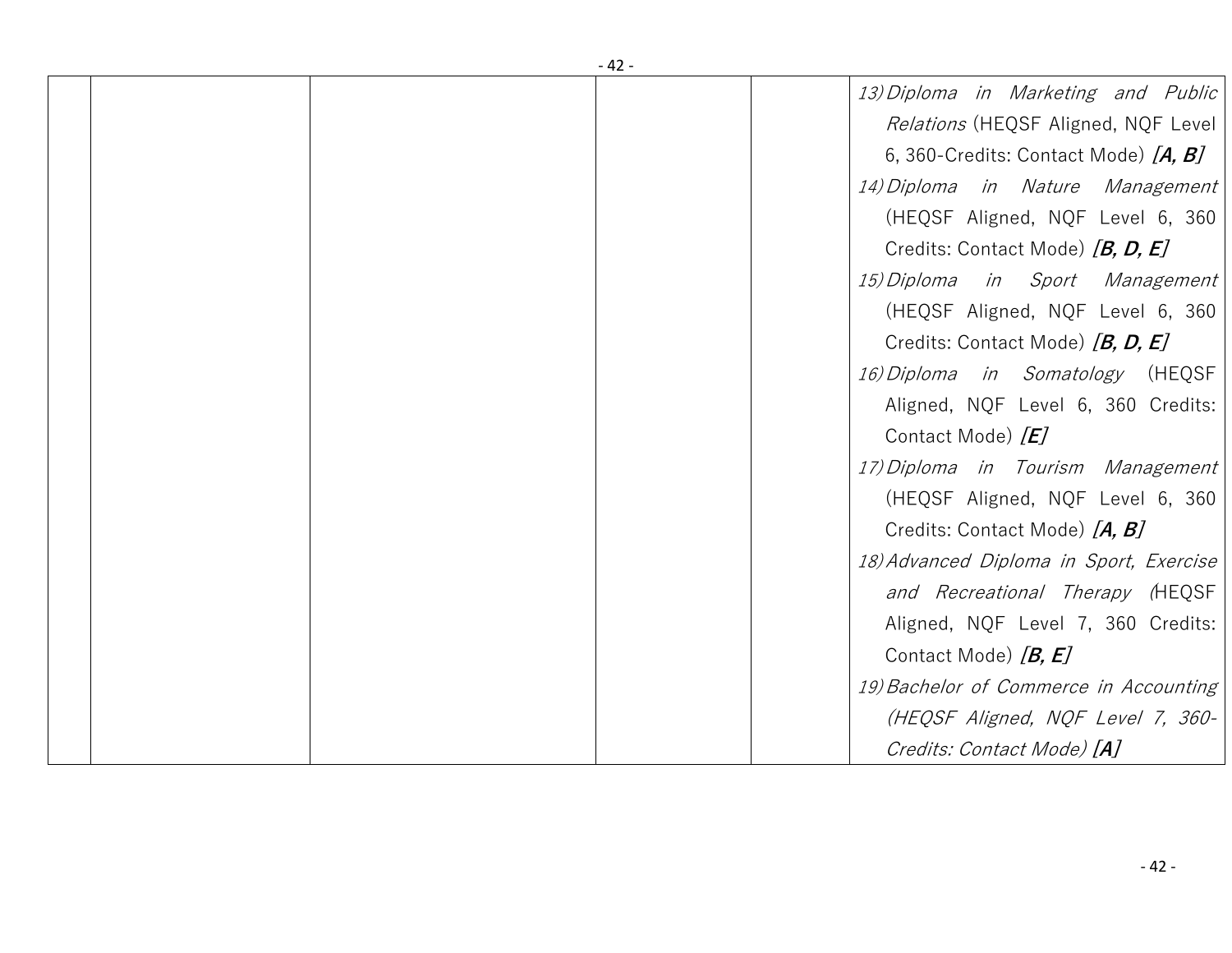|     |                                                                                                                                                                                                                                                                                                           |                                                        |               |         | 20) Bachelor of Commerce in Marketing<br>(HEQSF Aligned, NQF Level 7, 360-<br>Credits: Contact Mode) [A]                                                                      |
|-----|-----------------------------------------------------------------------------------------------------------------------------------------------------------------------------------------------------------------------------------------------------------------------------------------------------------|--------------------------------------------------------|---------------|---------|-------------------------------------------------------------------------------------------------------------------------------------------------------------------------------|
| 22. | Christ Baptist Church<br>Seminary NPC<br><b>CONTACT PERSON:</b><br>Mr N Odede<br>Seminary<br>Administrator<br>$(015)$ 296 9920 (T)<br>$(015)$ 296 9959 ( <b>F</b> )<br>Cell: 0716424770<br>Website:<br>www.christbaptist.co.z<br>$\overline{a}$<br>Email Address:<br>nathan.odede@christb<br>aptist.co.za | A) Polokwane: 375 Marshall<br>Street, Polokwane, 0700. | 2008/HE08/001 | Limpopo | 1) Diploma in Theology (HEQSF Aligned,<br>NQF Level 6, 360-Credits: Contact<br>Mode)<br>2) Bachelor of Theology (HEQSF Aligned,<br>NQF Level 7, 360-Credits: Contact<br>Mode) |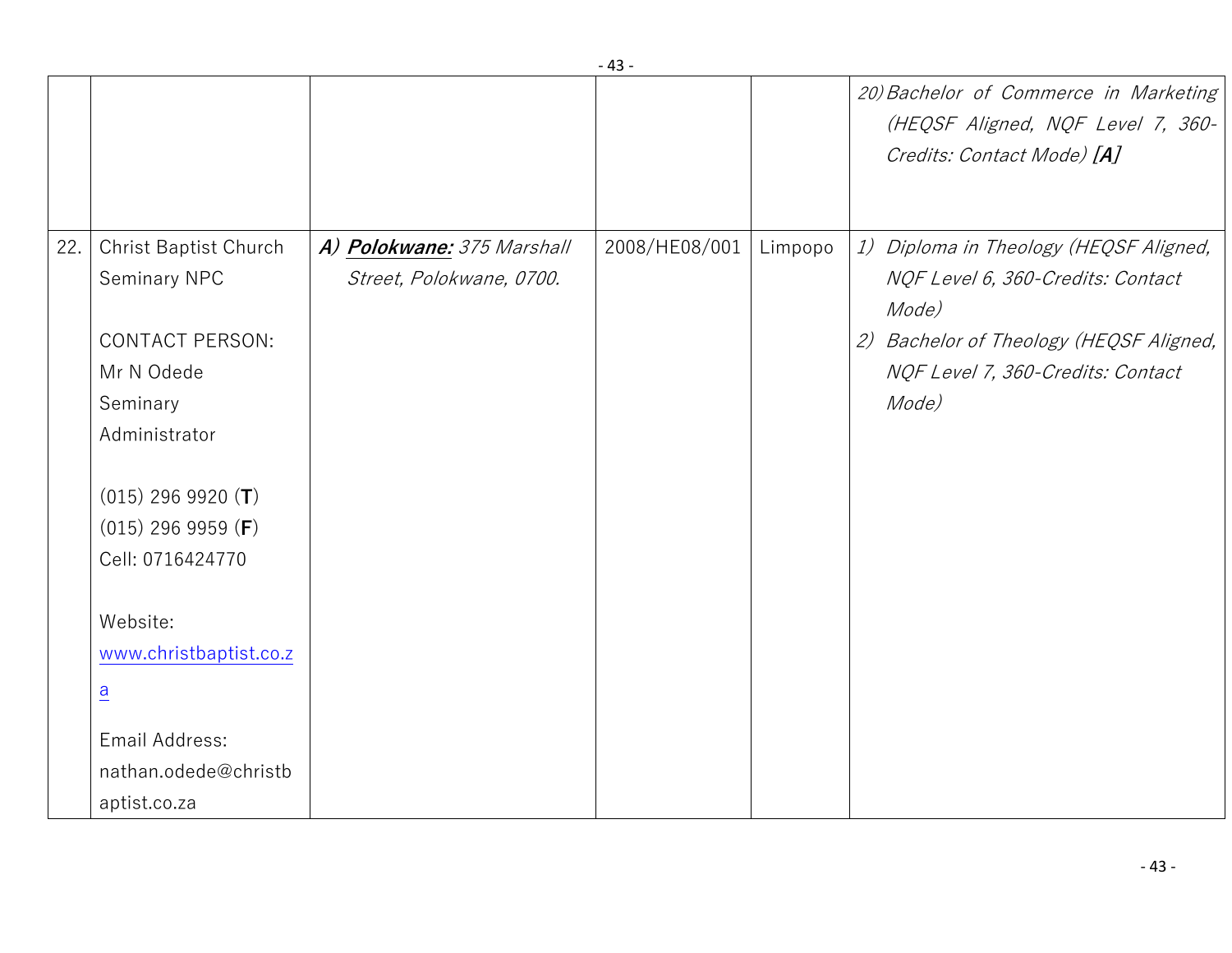|     |                                                                                                                                                                                                                                                        |                                                                             | ᅮ             |                |                                                                                        |
|-----|--------------------------------------------------------------------------------------------------------------------------------------------------------------------------------------------------------------------------------------------------------|-----------------------------------------------------------------------------|---------------|----------------|----------------------------------------------------------------------------------------|
|     | christseminary@christb<br>aptist.co.za                                                                                                                                                                                                                 |                                                                             |               |                |                                                                                        |
|     | PO Box 857<br><b>FAUNAPARK</b><br>0787                                                                                                                                                                                                                 |                                                                             |               |                |                                                                                        |
| 23. | Christian Reformed<br>Theological<br>Seminary/Christelike<br>Gereformeerde<br>Teologie Seminarium<br><b>NPC</b><br><b>CONTACT PERSON:</b><br>Rev G Olivier<br>Administrative<br>Registrar<br>$(013)$ 932 2562/087<br>809 3408 $(T)$<br>086 260 9224(F) | A) Bronkhorstspruit: Holding<br>3, Verster Park,<br>Bronkhorstspruit, 1020. | 2002/HE08/002 | Mpumala<br>nga | 1) Bachelor of Theology (HEQSF Aligned,<br>NQF Level 7, 360-Credits: Distance<br>Mode) |
|     | Website:                                                                                                                                                                                                                                               |                                                                             |               |                |                                                                                        |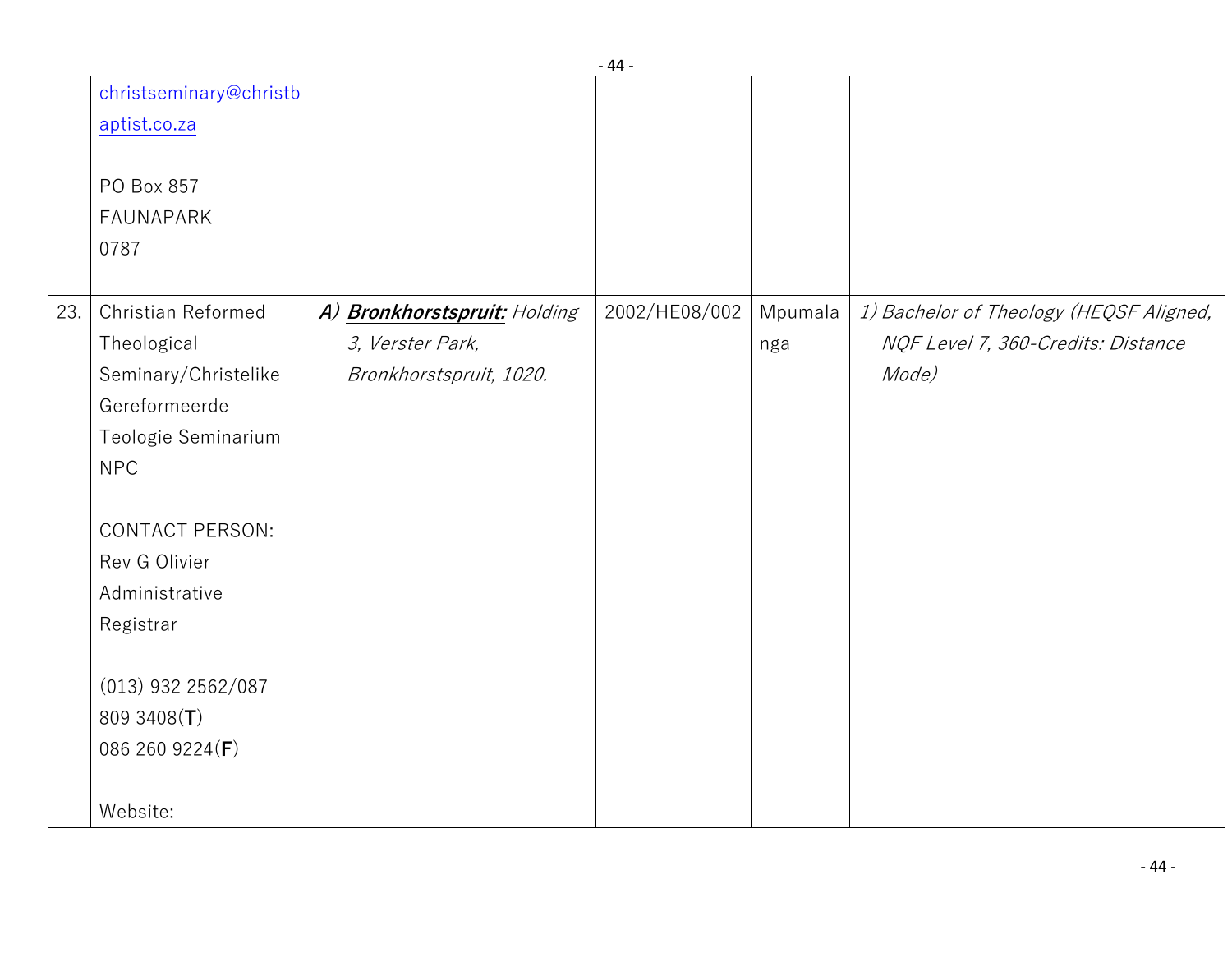|     | www.cgts.co.za           |                             |               |         |                                             |
|-----|--------------------------|-----------------------------|---------------|---------|---------------------------------------------|
|     | Email Address:           |                             |               |         |                                             |
|     | registrar@cgts.co.za     |                             |               |         |                                             |
|     | P O Box 784              |                             |               |         |                                             |
|     | BRONKHORSTSPRUIT         |                             |               |         |                                             |
|     | 1020                     |                             |               |         |                                             |
|     |                          |                             |               |         |                                             |
| 24. | City Varsity (Pty) Ltd   | A) Cape Town: 18 Roeland    | 2001/HE07/004 | Western | 1) Higher Certificate in Acting for Camera  |
|     |                          | Street, Cape Town, Cape     |               | Cape    | (HEQSF Aligned, NQF Level 5, 120-           |
|     | <b>CONTACT PERSON:</b>   | Town, 8001.                 |               |         | Credits: Contact Mode)                      |
|     | Ms Tamara Kenny          | <b>B)</b> Johannesburg: 125 |               |         | [A, B]                                      |
|     |                          | Simmons Street,             |               |         | 2) Higher Certificate in Digital Media Arts |
|     | $(031)$ 713 3800 (T)     | Braamfontein, 2001.         |               |         | (HEQSF Aligned, NQF Level 5, 120-           |
|     | $(076)$ 170 4761 $(C)$   |                             |               |         | Credits: Contact Mode) [A, B]               |
|     |                          |                             |               |         | 3) Higher Certificate in Motion Picture     |
|     | Website:                 |                             |               |         | Make-up (HEQSF Aligned; NQF Level           |
|     | www.cityvarsity.co.za    |                             |               |         | 5, 120-Credits: Contact Mode) $[A, B]$      |
|     |                          |                             |               |         | 4) Higher Certificate in New Media          |
|     |                          |                             |               |         | Development (HEQSF Aligned; NQF             |
|     | Email Address:           |                             |               |         | Level 5, 120-Credits: Contact Mode)         |
|     |                          |                             |               |         | [A, B]                                      |
|     | Tamara.kenny@educor.co.z |                             |               |         |                                             |
|     | $\underline{a}$          |                             |               |         |                                             |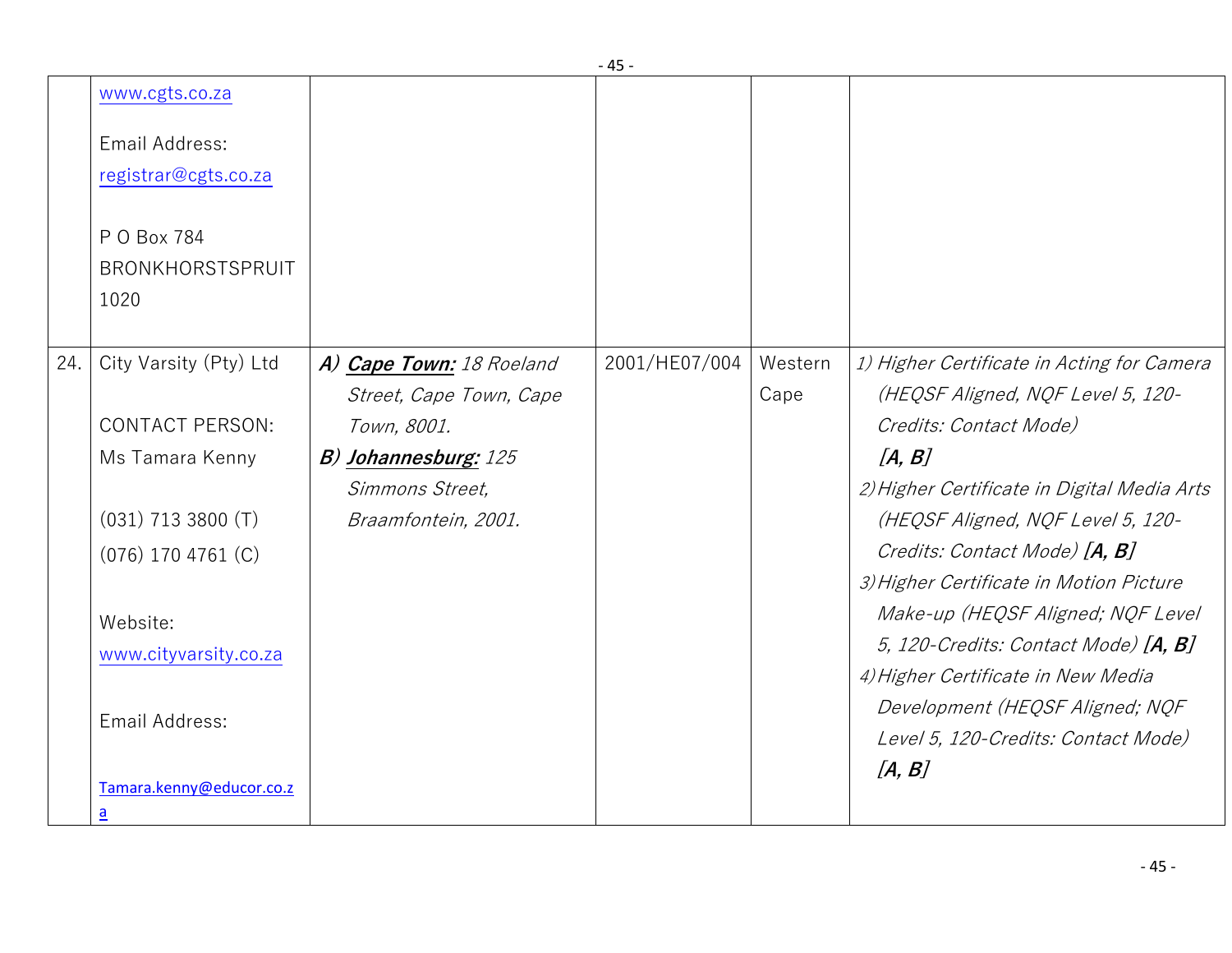| 16 Roeland Street |  | 5) Advanced Certificate in Art Direction  |
|-------------------|--|-------------------------------------------|
| <b>CAPE TOWN</b>  |  | (HEQSF Aligned, NQF Level 6, 120-         |
| 8000              |  | Credits: Contact Mode) [A, B]             |
|                   |  | 6) Advanced Certificate in Journalism in  |
|                   |  | Print and Digital Media (HEQSF            |
|                   |  | Aligned, NQF Level 6, 120-Credits:        |
|                   |  | Contact Mode) [A, B]                      |
|                   |  | 7) Diploma in Animation (HEQSF Aligned,   |
|                   |  | NQF Level 6, 360-Credits: Contact         |
|                   |  | $Mode)$ $[A, B]$                          |
|                   |  | 8) Diploma in Film and Television         |
|                   |  | Production Techniques (HEQSF              |
|                   |  | Aligned, NQF Level 6, 360-Credits:        |
|                   |  | Contact Mode) [A, B]                      |
|                   |  | 9) Diploma in Multimedia Design and       |
|                   |  | Production (HEQSF Aligned, NQF Level      |
|                   |  | 6, 360-Credits: Contact Mode) $[A, B]$    |
|                   |  | 10)<br>Diploma in Professional            |
|                   |  | Photography (HEQSF Aligned, NQF           |
|                   |  | Level 6, 360-Credits: Contact Mode)       |
|                   |  | [A, B]                                    |
|                   |  | Diploma in Professional Acting for<br>11) |
|                   |  | Camera (HEQSF Aligned, NQF Level 6,       |
|                   |  | 360-Credits: Contact Mode) [A, B]         |
|                   |  |                                           |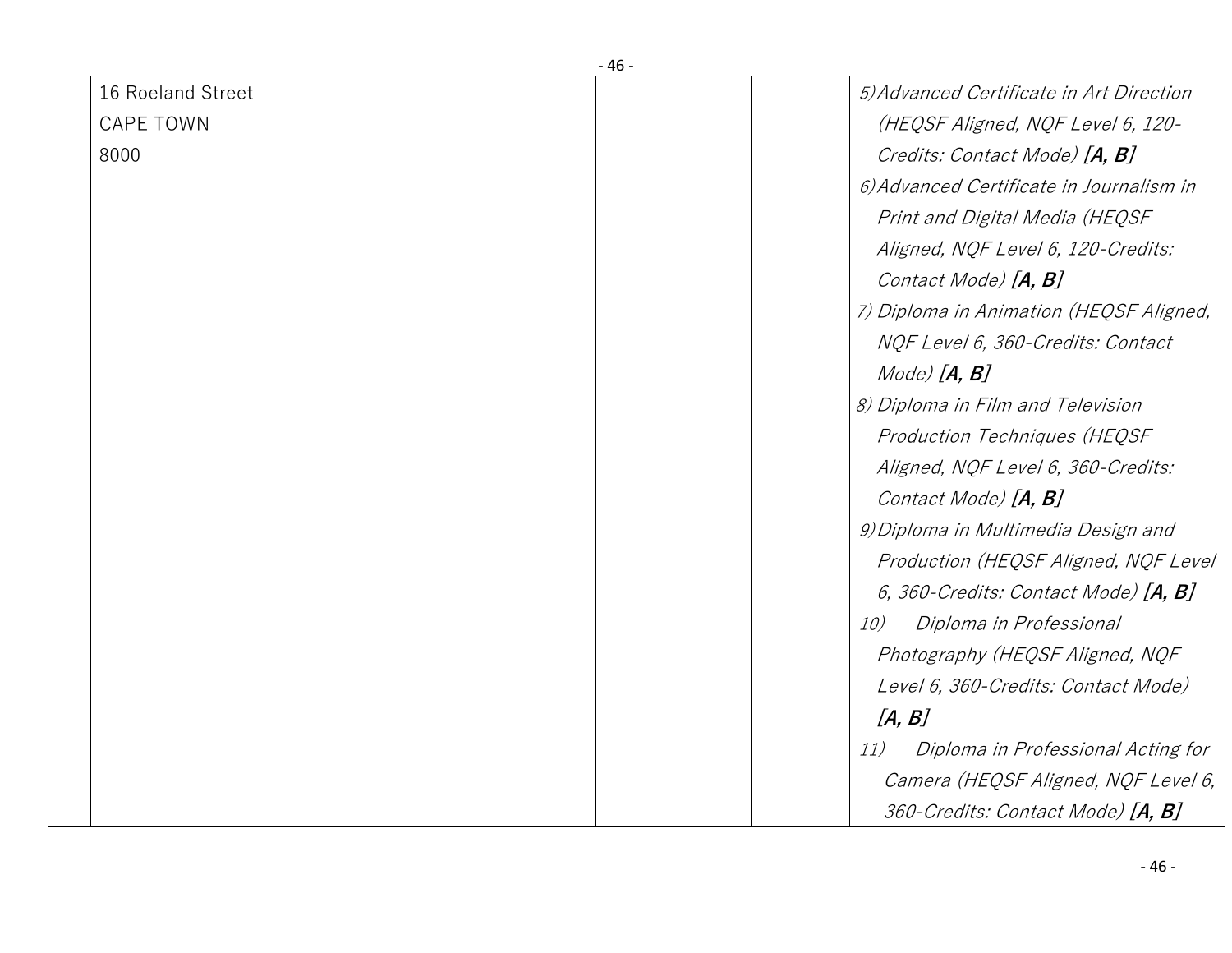|  | -47-                                           |
|--|------------------------------------------------|
|  | 12) Diploma in Sound Engineering               |
|  | (HEQSF Aligned, NQF Level 6, 360-              |
|  | Credits: Contact Mode) [A, B]                  |
|  | 13) Advanced Diploma in Film and               |
|  | <b>Television Production Techniques</b>        |
|  | (HEQSF Aligned, NQF Level 7, 120-              |
|  | Credits: Contact Mode) [A, B]                  |
|  | 14) Advanced Diploma in Professional           |
|  | Acting for Camera (HEQSF Aligned,              |
|  | NQF Level 7, 120-Credits: Contact              |
|  | $Mode)$ $[A, B]$                               |
|  | 15) Advanced Diploma in Sound                  |
|  | Engineering (HEQSF Aligned, NQF                |
|  | Level 7, 120-Credits: Contact Mode)            |
|  | [A, B]                                         |
|  | Bachelor of Arts in Film and<br>16)            |
|  | Television (HEQSF Aligned, NQF Level           |
|  | 7, 360-Credits: Contact Mode) [ <b>A, B</b> ]  |
|  | <b>Bachelor of Arts in Professional</b><br>17) |
|  | Acting for Camera (HEQSF Aligned,              |
|  | NQF Level 7, 360-Credits: Contact              |
|  | $Mode)$ $[A, B]$                               |
|  | Bachelor of Arts in Sound and<br>18)           |
|  | Music Technology (HEQSF Aligned,               |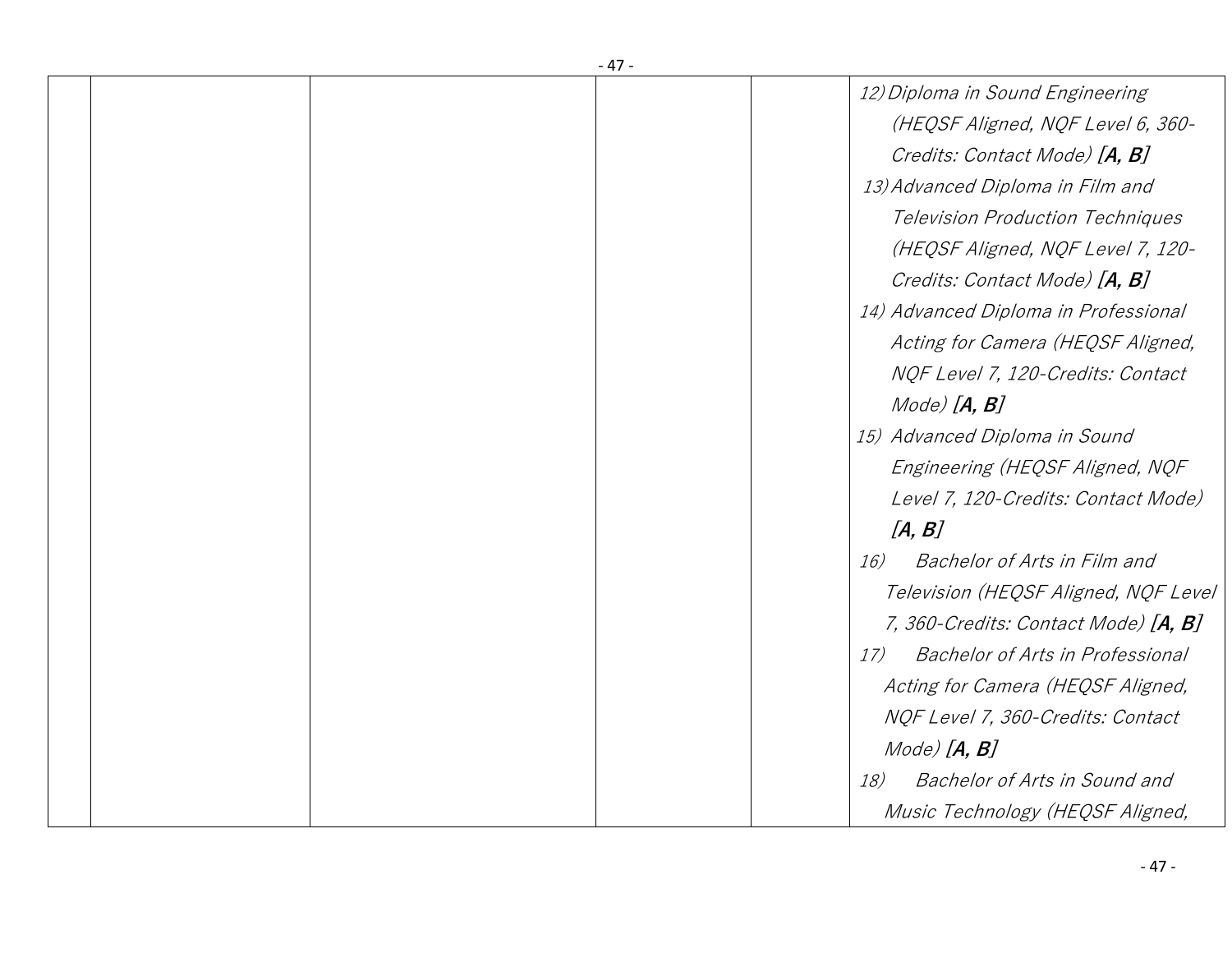|     |                            |                      |               |         | NQF Level 7, 360-Credits: Contact                                            |
|-----|----------------------------|----------------------|---------------|---------|------------------------------------------------------------------------------|
|     |                            |                      |               |         | $Mode)$ $[A, B]$                                                             |
| 25. | College of                 | A) Eastern Cape: 13  | 2013/HE08/002 | Eastern | 1) Diploma in Theology (HEQSF Aligned,                                       |
|     | <b>Transfiguration NPC</b> | Worcester Street,    |               | Cape    | NQF Level 6, 360-Credits: Contact                                            |
|     |                            | Grahamstown, Eastern |               |         | Mode)                                                                        |
|     | CONTACTS:                  | Cape, 6139.          |               |         | 2) Advanced Diploma in Ministry (HEQSF<br>Aligned, NQF Level 7, 120-Credits: |
|     | Ms Heloise Dixie           |                      |               |         | Contact Mode)                                                                |
|     | (Dean of Studies)          |                      |               |         | 3) Bachelor of Theology (HEQSF Aligned,                                      |
|     |                            |                      |               |         | NQF Level 7, 480-Credits: Contact                                            |
|     | Ms Lebogang M              |                      |               |         | Mode)                                                                        |
|     | Koloane                    |                      |               |         |                                                                              |
|     | (College Secretary)        |                      |               |         |                                                                              |
|     | $(046)$ 622 3332 $(T)$     |                      |               |         |                                                                              |
|     | $(046)$ 622 3877 (F)       |                      |               |         |                                                                              |
|     |                            |                      |               |         |                                                                              |
|     | Website:                   |                      |               |         |                                                                              |
|     | www.catt.co.za             |                      |               |         |                                                                              |
|     | Email Address:             |                      |               |         |                                                                              |
|     | registar@cott.co.za        |                      |               |         |                                                                              |
|     |                            |                      |               |         |                                                                              |
|     | PO Box 77                  |                      |               |         |                                                                              |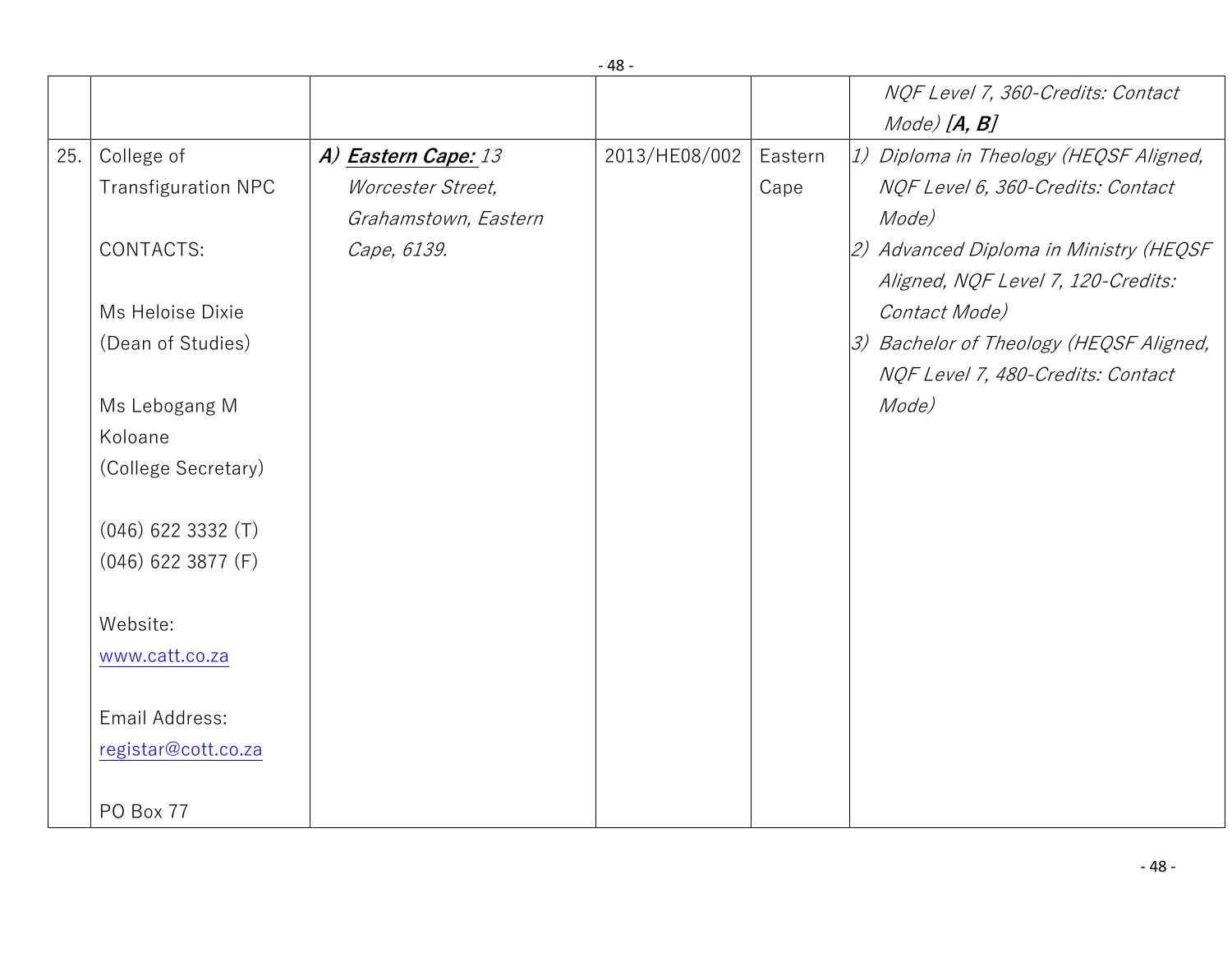|     | GRAHAMSTOWN                                                                                      |                                                                 |               |                 |                                                                                                                                                                                            |
|-----|--------------------------------------------------------------------------------------------------|-----------------------------------------------------------------|---------------|-----------------|--------------------------------------------------------------------------------------------------------------------------------------------------------------------------------------------|
|     | 6140                                                                                             |                                                                 |               |                 |                                                                                                                                                                                            |
| 26. | Concept Interactive<br>(Cape) Pty Ltd<br><b>CONTACT PERSONS</b><br>Samantha Naidoo<br>Head: HE & | A) Cape Town:127 Cecil Road,<br>Salt River, Cape Town,<br>8000. | 2009/HE07/003 | Western<br>Cape | 1) Higher Certificate in Entrepreneurship<br>(HEQSF Aligned, NQF Level 5, 120-<br>Credits: Distance Mode)<br>2) Diploma in Interaction Design (HEQSF<br>Aligned, NQF Level 6, 120-Credits: |
|     | Institutional<br>development                                                                     |                                                                 |               |                 | Contact Mode)                                                                                                                                                                              |
|     | $(011)2625115$ (T)<br>Website:<br>www.conceptinteractiv                                          |                                                                 |               |                 |                                                                                                                                                                                            |
|     | e.net                                                                                            |                                                                 |               |                 |                                                                                                                                                                                            |
|     | Email Address:<br>samanthan@aie.ac                                                               |                                                                 |               |                 |                                                                                                                                                                                            |
|     | Suite #322<br>Private Bag X18<br><b>RONDEBOSCH</b><br>7701                                       |                                                                 |               |                 |                                                                                                                                                                                            |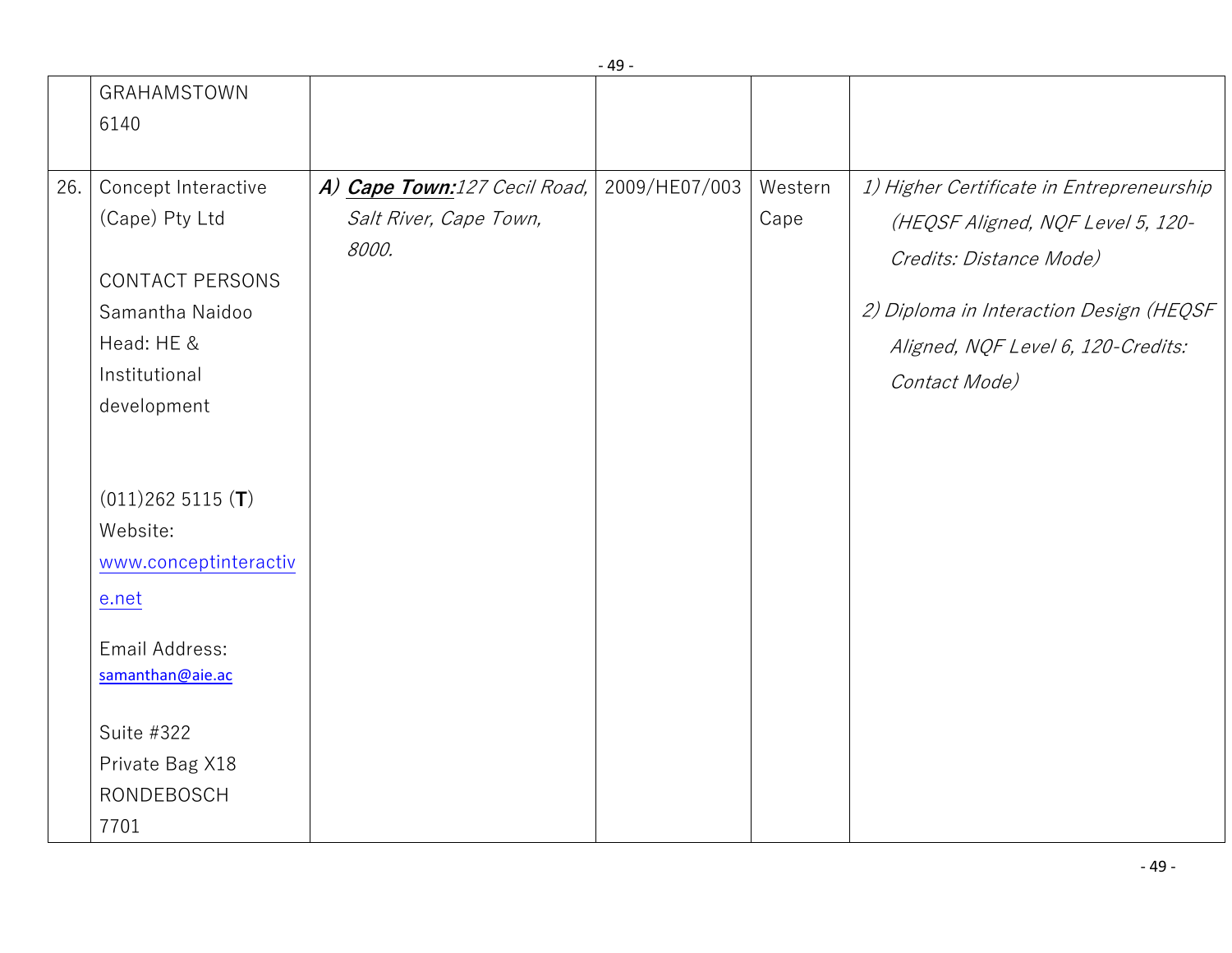|     | $-50-$                 |                              |               |         |                                             |  |
|-----|------------------------|------------------------------|---------------|---------|---------------------------------------------|--|
| 27. | Cornerstone Institute  | A) Cape Town: $4th$ Floor, 2 | 2001/HE08/006 | Western | 1) Higher Certificate in Community          |  |
|     | (RF) NPC               | Roggebaai Square, Cape       |               | Cape    | Development (HEQSF Aligned, NQF             |  |
|     |                        | Town, 8000                   |               |         | Level 5, 120-Credits: Contact Mode)         |  |
|     | <b>CONTACT PERSON:</b> |                              |               |         | 2) Higher Certificate in Interior Design    |  |
|     | Rev Dr Barend Rudolf   |                              |               |         | and Decoration (HEQSF Aligned, NQF          |  |
|     | (Rudi) Buys            |                              |               |         | Level 5, 120-Credits: Contact Mode)         |  |
|     | Acting Registrar       |                              |               |         | 3) Higher Certificate in Community          |  |
|     |                        |                              |               |         | Counselling (HEQSF Aligned, NQF             |  |
|     | $(021)448 - 0050x$     |                              |               |         | Level 5, 120-Credits: Contact Mode)         |  |
|     | 2222(T)                |                              |               |         | 4) Higher Certificate in Christian Ministry |  |
|     | 082 448 5984(C)        |                              |               |         | (HEQSF Aligned, NQF Level 5, 120            |  |
|     | Website:               |                              |               |         | Credits: Contact Mode)                      |  |
|     | www.cornerstone.ac.za  |                              |               |         | 5) Higher Certificate in Business Studies   |  |
|     |                        |                              |               |         | (HEQSF Aligned, NQF Level 5, 120-           |  |
|     | Email Address:         |                              |               |         | Credits: Contact Mode)                      |  |
|     | rudib@cornerstone.ac.z |                              |               |         | 6) Higher Certificate in Business           |  |
|     | $\overline{a}$         |                              |               |         | Leadership (HEQSF Aligned, NQF              |  |
|     |                        |                              |               |         | Level 5, 120-Credits: Distance Mode)        |  |
|     | P O Box 13434          |                              |               |         | 7) Postgraduate Certificate in Education    |  |
|     | OBSERVATORY            |                              |               |         | Foundation Phase Teaching (HEQSF            |  |
|     | 7935                   |                              |               |         | Aligned, NQF Level 7, 120- Credits:         |  |
|     |                        |                              |               |         | Distance Mode)                              |  |
|     |                        |                              |               |         | 8) Postgraduate Certificate in Education    |  |
|     |                        |                              |               |         | in Intermediate Phase Teaching              |  |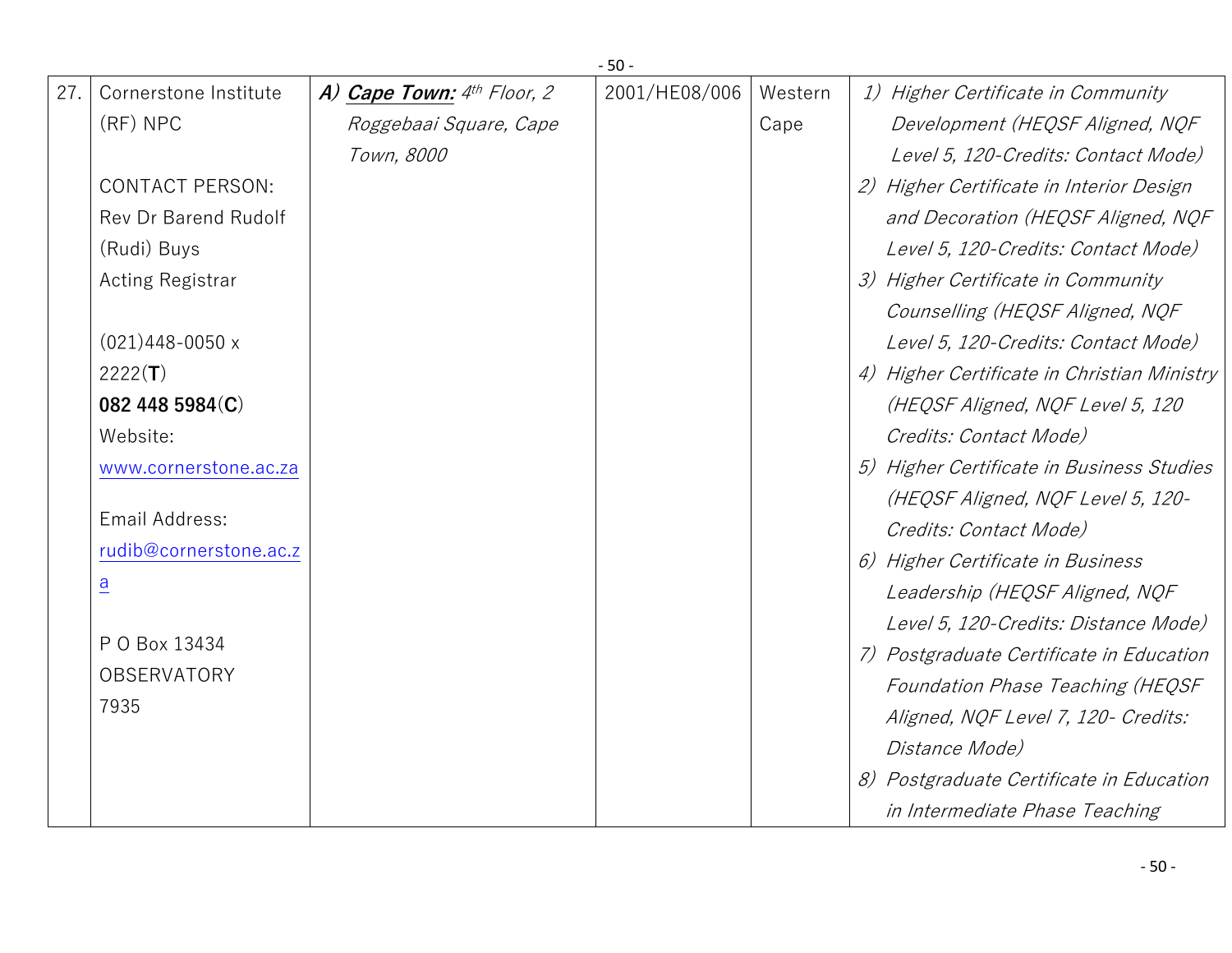| - 51 - |  |  |  |                                         |
|--------|--|--|--|-----------------------------------------|
|        |  |  |  | (PGCEIP) (HEQSF Aligned, NQF Level      |
|        |  |  |  | 7, 120-Credits: Contact Mode and        |
|        |  |  |  | Distance Mode) (Previous name:          |
|        |  |  |  | Advanced Diploma in Intermediate        |
|        |  |  |  | Phase Teaching)                         |
|        |  |  |  | 9) Bachelor of Arts (HEQSF Aligned,     |
|        |  |  |  | NQF Level 7, 360-Credits: Contact       |
|        |  |  |  | Mode and Distance Mode)                 |
|        |  |  |  | 10) Bachelor of Theology in Community   |
|        |  |  |  | Leadership (HEQSF Aligned, NQF          |
|        |  |  |  | Level 7, 360-Credits: Contact Mode)     |
|        |  |  |  | 11) Bachelor of Theology in Community   |
|        |  |  |  | Leadership (HEQSF Aligned, NQF          |
|        |  |  |  | Level 7, 360-Credits: Distance Mode)    |
|        |  |  |  | 12) Bachelor of Commerce (HEQSF         |
|        |  |  |  | Aligned, NQF Level 7, 360-Credits:      |
|        |  |  |  | Distance Mode)                          |
|        |  |  |  | 13) Bachelor of Arts Honours Psychology |
|        |  |  |  | (HEQSF Aligned, NQF Level 8, 120-       |
|        |  |  |  | Credits: Contact Mode)                  |
|        |  |  |  | 14) Bachelor of Arts Honours in         |
|        |  |  |  | Community Development (HEQSF            |
|        |  |  |  | Aligned, NQF Level 8, 120-Credits:      |
|        |  |  |  | Contact Mode)                           |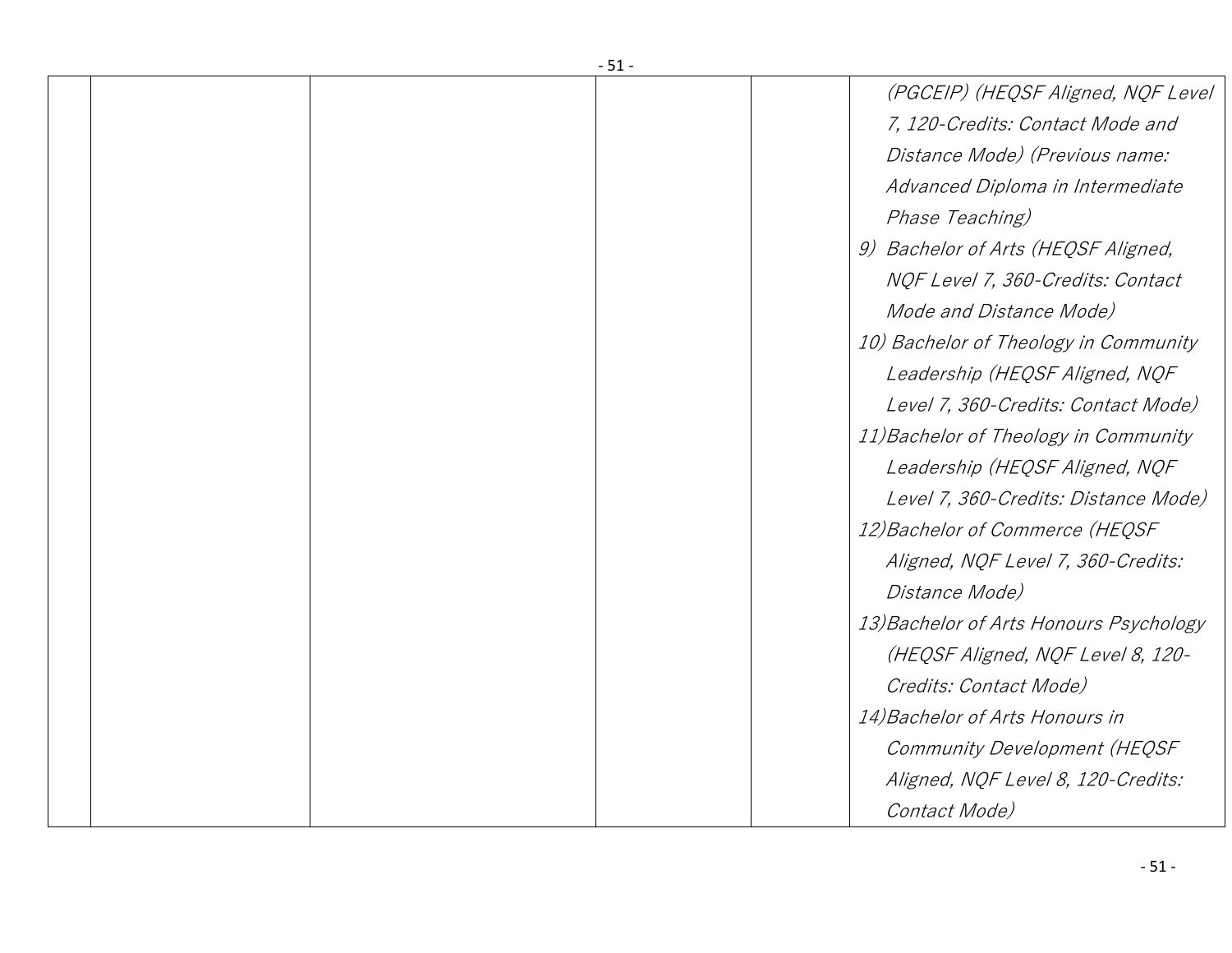| 28. | <b>Cranefield College</b><br>(Pty) Ltd<br><b>CONTACT PERSON:</b>                                                           | A) Midrand: MBA Conference<br>Centre, 234 Alexandra<br>Road, Midrand, 1725.<br><b>B) Pretoria:</b> 569 Roussouw | 2000/HE07/010 | Gauteng | 1) Advanced Certificate in Project<br>Management (HEQSF Aligned, NQF<br>Level 6, 120 Credits: Distance Mode)                                                                                                                                                                                                                                                       |
|-----|----------------------------------------------------------------------------------------------------------------------------|-----------------------------------------------------------------------------------------------------------------|---------------|---------|--------------------------------------------------------------------------------------------------------------------------------------------------------------------------------------------------------------------------------------------------------------------------------------------------------------------------------------------------------------------|
|     | Ms Domonique<br>Gibbison<br>Registrar<br>$(012)$ 807-3990(T)<br>$(012)$ 807-5559( <b>F</b> )<br>Website:<br>www.APMP.co.za | Street, The Willows,<br>Pretoria, 0184                                                                          |               |         | [A, B]<br>2) Advanced Diploma<br>in<br>Project<br>Management (NQF Level 7, 120<br>Credits: Contact Mode) [A, B]<br>3) Postgraduate Diploma in Programme<br>Management (HEQSF Aligned, NQF<br>Level 8, 120-Credits: Distance Mode)<br>[A, B]                                                                                                                        |
|     | Email Address:<br>admin@cranefield.ac.z<br>a<br>PO Box 70591<br>Die Wilgers<br>0041                                        |                                                                                                                 |               |         | 4) Bachelor of Business Administration in<br>Project and Supply Chain Management<br>(HEQSF Aligned, NQF Level 7, 360-<br>Credits: Distance Mode) [A, B]<br>5) Master of Commerce in Programme<br>Management (HEQSF Aligned, NQF<br>Level 9, 180 Credits: Distance Mode)<br>[A, B]<br>6) Doctor of Philosophy in Commerce and<br>Administration (HEQSF Aligned, NQF |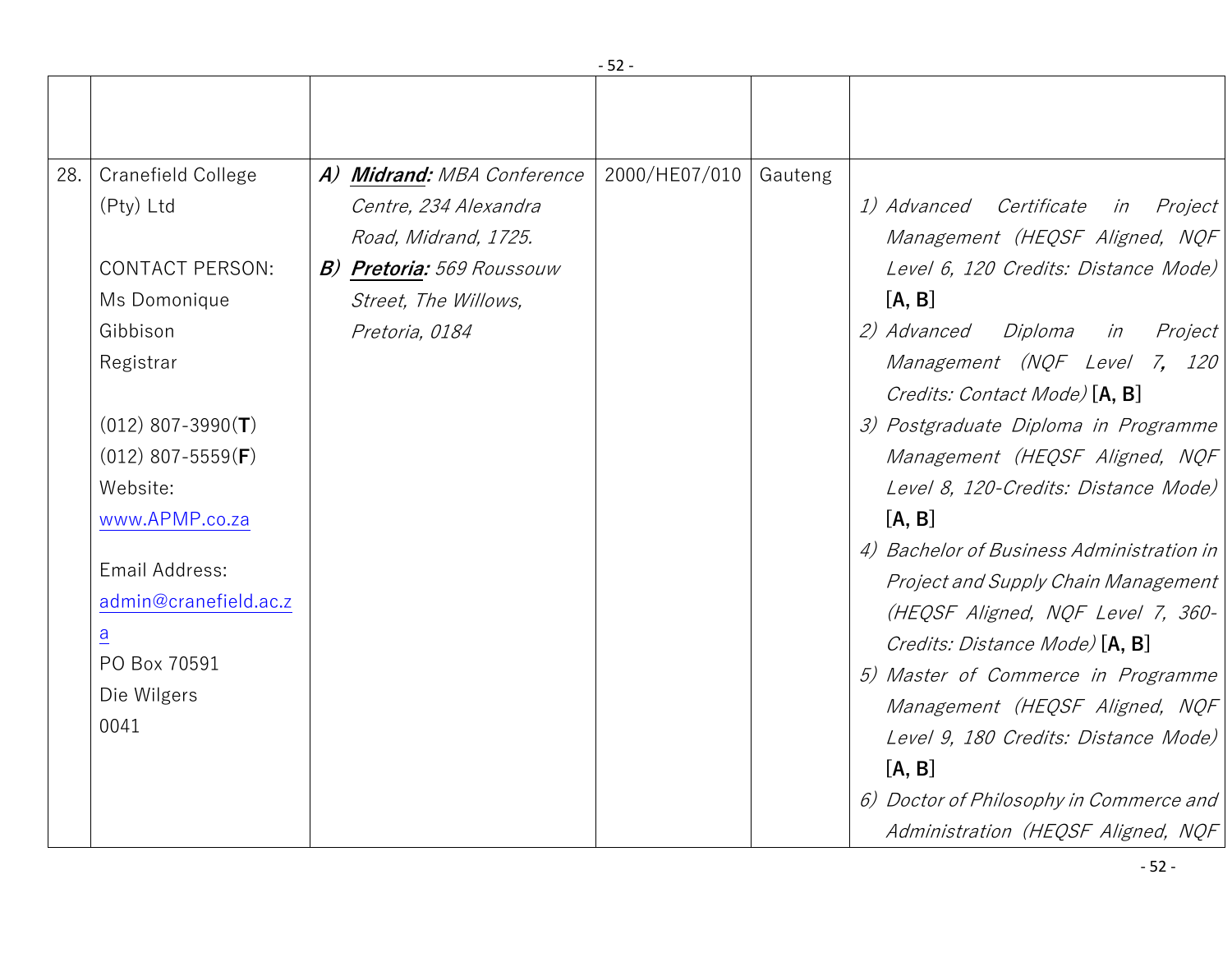|     |                                                                                                                                                                                                                                                                                                                                           |                                                                                                                                                                                                                                                                                                                                                                                                                                                                            |               |                  | Level 10, 360 Credits: Distance Mode)<br>[A, B]                                                                                                                                                                                                                                                                                                                                                                                                                                                                                                                                                                                                                                                                                                                                                                 |
|-----|-------------------------------------------------------------------------------------------------------------------------------------------------------------------------------------------------------------------------------------------------------------------------------------------------------------------------------------------|----------------------------------------------------------------------------------------------------------------------------------------------------------------------------------------------------------------------------------------------------------------------------------------------------------------------------------------------------------------------------------------------------------------------------------------------------------------------------|---------------|------------------|-----------------------------------------------------------------------------------------------------------------------------------------------------------------------------------------------------------------------------------------------------------------------------------------------------------------------------------------------------------------------------------------------------------------------------------------------------------------------------------------------------------------------------------------------------------------------------------------------------------------------------------------------------------------------------------------------------------------------------------------------------------------------------------------------------------------|
| 29. | Damelin (Pty) Ltd<br><b>CONTACT PERSON:</b><br>Ms Tamara Kenny<br>Dean: Institutional<br>Planning and Quality<br>Assurance<br>$(031)$ 713 3800 (T)<br>076 170 4761 $(C)$<br>Website:<br>www.damelin.co.za<br>Email Address:<br>Tamara.kenny@educor.co.z<br>$\underline{a}$<br>92 Overport Drive<br>Juniper House<br>4th Floor<br>OVERPORT | A) Randburg: Corner<br>Malibongwe Drive and<br>Republic Road, Randburg,<br>2194.<br><b>B) Braamfontein: Corner</b><br>Simmonds and De Korte<br>Streets, Braamfontein, 3132.<br>C) Overport: 92 Overport<br>Drive, Durban, 4000.<br>D) Boksburg: 224 Jacob<br>Street, Boksburg, 1459.<br>E) Centurion: 1257 South<br>Road, Centurion, 0046.<br>F) Menlyn: 138 Palala Road,<br>Menlo Park, Menlyn, 0181.<br>G) Mowbray: 12 Liesbeek<br>Parkway, Mowbray, Cape<br>Town, 8000. | 2001/HE07/009 | KwaZulu<br>Natal | <i>1) Higher</i><br>Certificate<br>in<br><i>Business</i><br>Management (HEQSF Aligned, NQF<br>Level 5, 120-Credits: Contact Mode)<br>$[A, C, F, K, L]$ Distance Mode $[A]$<br>Higher Certificate in Marketing<br>2)<br>Management (NQF level 5, 120-<br>Credits: Distance Mode [A]<br>3) Higher<br>Certificate<br>Office<br>in<br>Administration (HEQSF Aligned, NQF<br>Level 5, 120-Credits: Contact Mode)<br>$[A, B, C, D, E, F, G, H, J, K, L, M, O,$<br>P<br>4) Higher<br>Certificate<br>Public<br>in<br>Management (NQF level 5, 120-<br>Credits: Distance Mode [A]<br>Diploma in Business Management<br>5)<br>(HEQSF Aligned, NQF Level 6, 360-<br>Credits: Contact Mode) [A, B, C, D, E,<br>F, G, H, J, K, L, M, N, O, P<br>Diploma in Information Technology<br>6)<br>(HEQSF Aligned, NQF Level 6, 360- |
|     |                                                                                                                                                                                                                                                                                                                                           |                                                                                                                                                                                                                                                                                                                                                                                                                                                                            |               |                  |                                                                                                                                                                                                                                                                                                                                                                                                                                                                                                                                                                                                                                                                                                                                                                                                                 |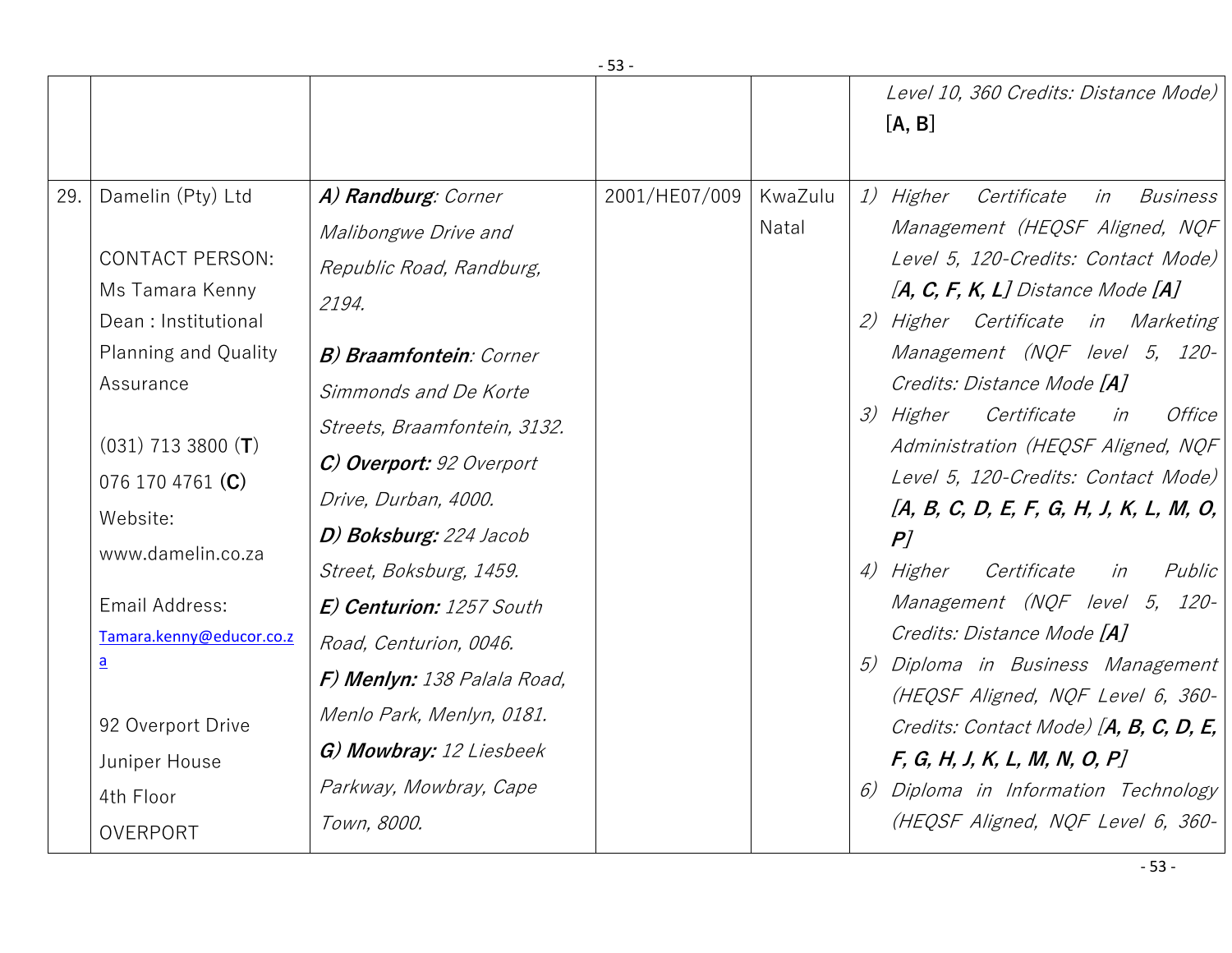| $-54-$ |                                  |                                                            |  |  |  |  |
|--------|----------------------------------|------------------------------------------------------------|--|--|--|--|
| Durban | H) Port Elizabeth: 10th          | Credits: Contact Mode) [A, B, C, D, E,                     |  |  |  |  |
| 4067   | Avenue, Walmer, Port             | F, G, H, J, K, L, M, N, O, P                               |  |  |  |  |
|        | Elizabeth, 6065.                 | 7) Diploma in Media and Graphic Design                     |  |  |  |  |
|        | I) <b>Bramley:</b> 41 Glen Road, | (HEQSF Aligned, NQF Level 6, 360-                          |  |  |  |  |
|        | Bramley, Johannesburg, 2000.     | Credits: Contact Mode) [A, B, C, D, E,                     |  |  |  |  |
|        | <b>DISCONTINUED</b>              | F, G, H, P<br>8) Diploma in Photography (HEQSF             |  |  |  |  |
|        | J) Pretoria: 255 Paul Kruger     | Aligned, NQF Level 6, 360-Credits:                         |  |  |  |  |
|        | Street, Presidia Building,       | Contact Mode) [ $A, B, C, D, E, G, H$ ]                    |  |  |  |  |
|        | Pretoria, 0001.                  | 9) Diploma in Sound Technology (HEQSF                      |  |  |  |  |
|        | K) Durban: 325 Anton             | Aligned, NQF Level 6, 360- Credits:                        |  |  |  |  |
|        | Lembede Street, Durban, 4000.    | Contact Mode) $[A, B, C, D, E, F, G, H,$                   |  |  |  |  |
|        |                                  | P                                                          |  |  |  |  |
|        | L) Cape Town: 8 Darling          | 10) Diploma in Supply Chain and Logistics                  |  |  |  |  |
|        | Street, Cape Town, 8000.         | Management (HEQSF Aligned, NQF                             |  |  |  |  |
|        | <b>M) Pietermaritzburg: 257</b>  | Level 6, 360-Credits: Contact Mode)                        |  |  |  |  |
|        | Church Street, Compen            | [A, C, F, K, L]<br>11) Bachelor of Applied Social Sciences |  |  |  |  |
|        | Building, Pietermaritzburg,      | $(360$ -Credits: Contact Mode) [A, B, D,                   |  |  |  |  |
|        | 3201.                            | G, H                                                       |  |  |  |  |
|        | N) East London: 91 Western       | 12) Bachelor of Applied Social Sciences in                 |  |  |  |  |
|        | Avenue, East London, 5241.       | Community Service (HEQSF Aligned,                          |  |  |  |  |
|        | O) Vaal: Corner of Market and    | NQF Level 7, 360-Credits: Distance                         |  |  |  |  |
|        | Voortrekker Street, Vaal, 2621.  | Mode) [ <b>A</b> ]                                         |  |  |  |  |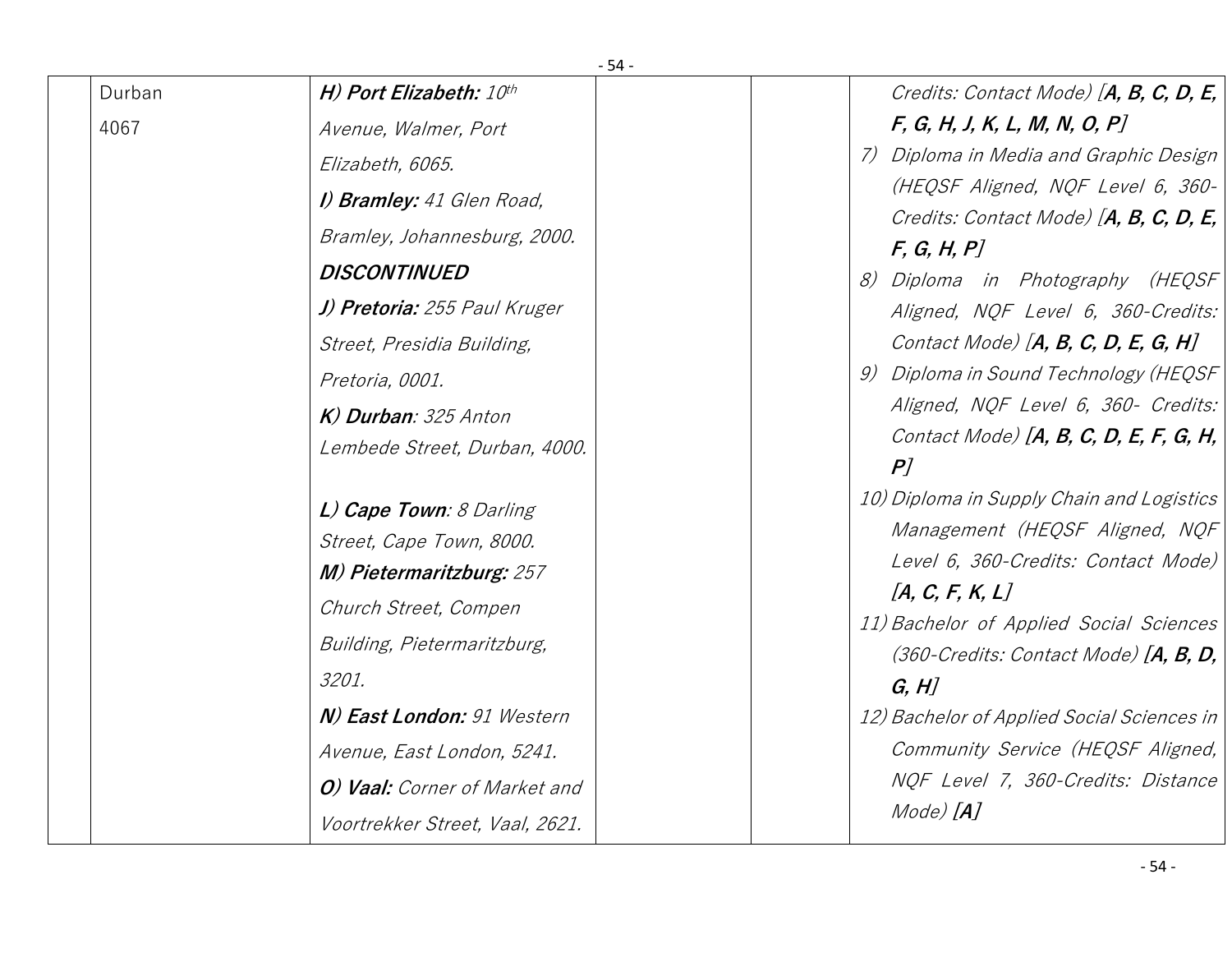| P) Bloemfontein: 88 Charlotte                                                                                   | 13) Bachelor of Commerce in Accounting                                                                                                                                                                                                                                                                                                                                                                                                                                                                                                                                                                                                                                                                                                                |
|-----------------------------------------------------------------------------------------------------------------|-------------------------------------------------------------------------------------------------------------------------------------------------------------------------------------------------------------------------------------------------------------------------------------------------------------------------------------------------------------------------------------------------------------------------------------------------------------------------------------------------------------------------------------------------------------------------------------------------------------------------------------------------------------------------------------------------------------------------------------------------------|
| Maxeke Street, Bloemfontein,<br>9301.<br>Q) Benoni: 61 Princess<br>Avenue, Benoni, 1501.<br><b>DISCONTINUED</b> | (HEQSF Aligned, NQF Level 7, 360-<br>Credits: Contact Mode) [A, B, C, D, F,<br>G, H<br>14) Bachelor of Commerce in Business<br>Management (HEQSF Aligned, NQF<br>Level 7, 360-Credits: Contact Mode)<br>[A, B, D, G, H]<br>15) Bachelor of Commerce in Marketing<br>and Business Management (HEQSF<br>Aligned, NQF Level 7, 360-Credits:<br>Contact Mode) $[A, B, C, D, F, G, H]$<br>16) Bachelor of Public Management<br>(HEQSF Aligned, NQF Level 7, 360-<br>Credits: Contact Mode) [A, B, C, D, F,<br>G, H<br>17) Postgraduate<br>Diploma<br>in<br>Management and Administration<br>(HEQSF Aligned, NQF Level 8, 120-<br>Credits: Contact Mode [A, B, C, D, F,<br>G, H<br>Damelin (Pty) Ltd may not market and<br>have new intake on the following |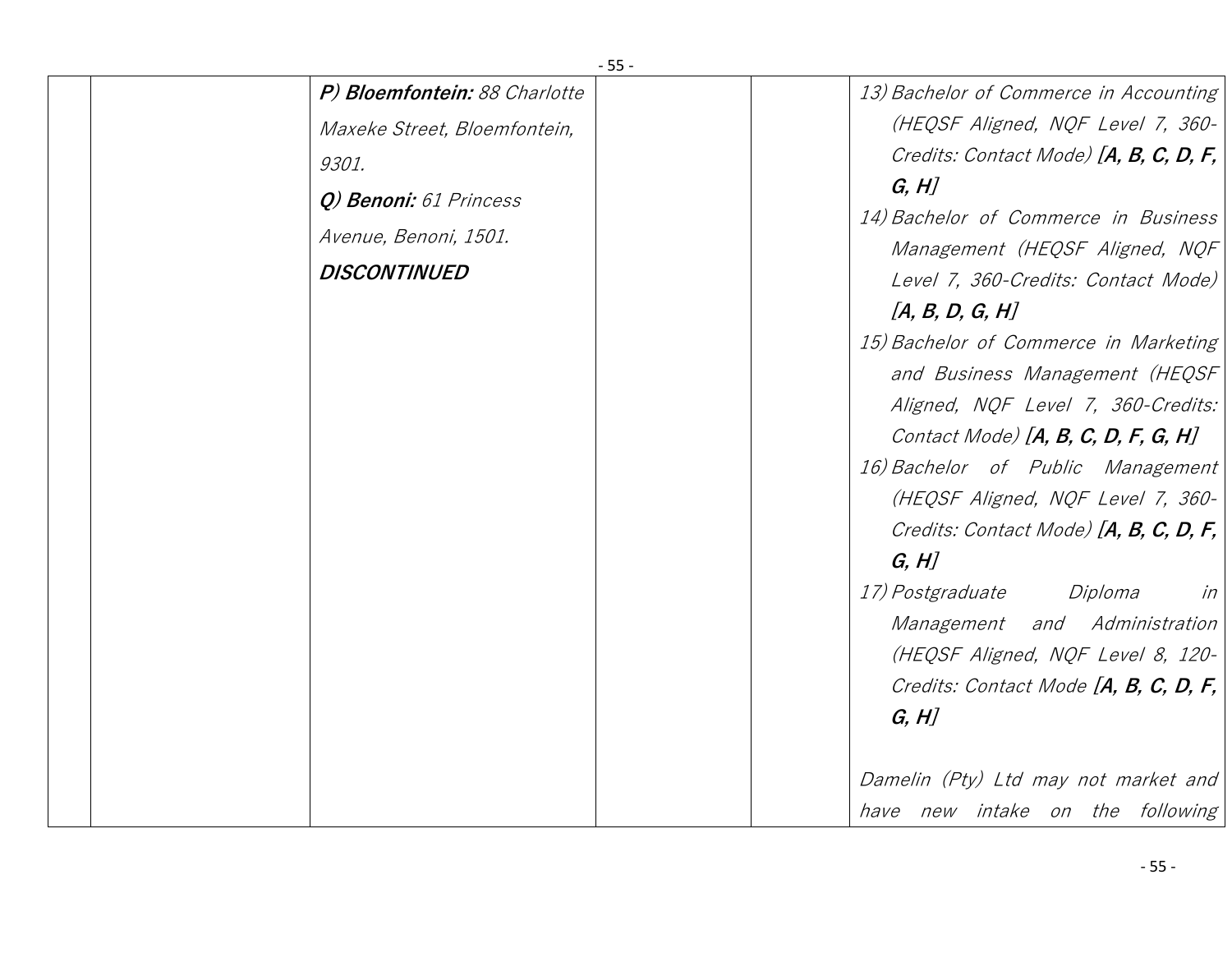| $-56-$ |                                              |  |  |
|--------|----------------------------------------------|--|--|
|        | programmes at all sites they have been       |  |  |
|        | approved to offer them, which are            |  |  |
|        | indicated below, pending the rule of the     |  |  |
|        | High Court on the withdrawal of              |  |  |
|        | accreditation of these programmes by the     |  |  |
|        | Council on Higher Education (CHE). By        |  |  |
|        | law, the Department of Higher Education      |  |  |
|        | and Training only registers CHE-             |  |  |
|        | accredited programmes.                       |  |  |
|        |                                              |  |  |
|        | 1) Higher Certificate in PC Engineering      |  |  |
|        | (HEQSF Aligned 145 Credits: Contact          |  |  |
|        | Mode) [A, C, E, F, G, H, J, K]               |  |  |
|        | 2) Diploma in Financial Accounting           |  |  |
|        | (HEQSF Aligned, NQF Level 6, 360-            |  |  |
|        | Credits: Contact Mode) [A, C, D, F, G,       |  |  |
|        | H, J, K, L, M, N, O, P                       |  |  |
|        | 3) Diploma<br>in Human<br><i>Resource</i>    |  |  |
|        | Management (HEQSF Aligned, NQF               |  |  |
|        | Level 6, 360-Credits: Contact Mode)          |  |  |
|        | $[A, B, C, D, E, F, G, H, J, K, L, M, N, O,$ |  |  |
|        | P                                            |  |  |
|        | 4) Diploma in Journalism and Media           |  |  |
|        | Studies (HEQSF Aligned, NQF Level 6,         |  |  |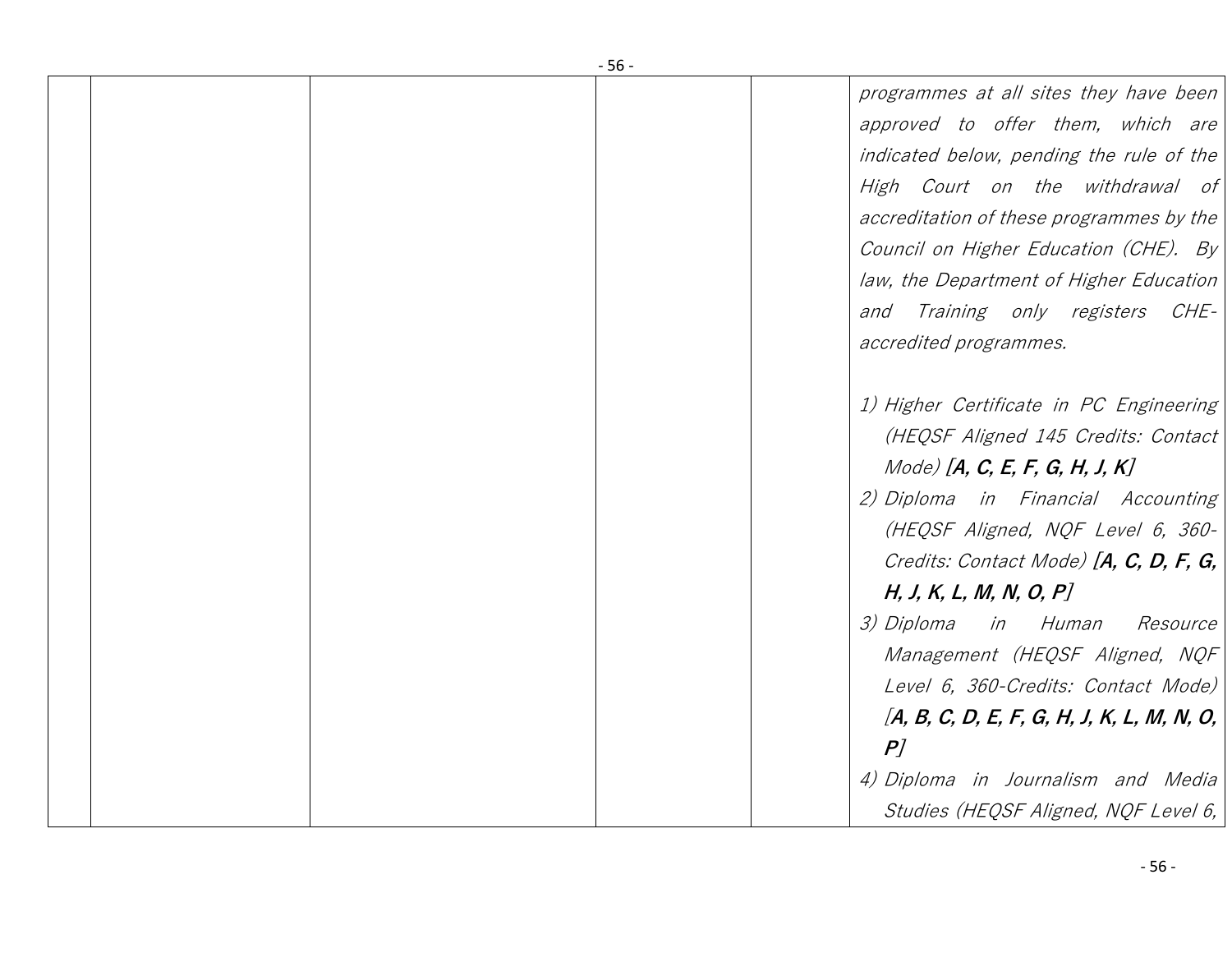| $-57-$                                   |
|------------------------------------------|
| 360-Credits: Contact Mode) [A, B, C,     |
| D, E, F, G, H, J, K, L, M, N, O, P       |
| 5) Diploma in Marketing Management       |
| (HEQSF Aligned, NQF Level 6, 360-        |
| Credits: Contact Mode) [A, C, D, E, F,   |
| G, H, J, K, M, N, O, P                   |
| 6) Diploma in Office Management          |
| (HEQSF Aligned, NQF Level 6, 360-        |
| Credits: Contact Mode) [A, B, C, D, E,   |
| F, G, H, J, K                            |
| 7) Diploma in Public Administration      |
| (HEQSF Aligned, NQF Level 6, 360-        |
| Credits: Contact Mode) [A, B, C, D, E,   |
| F, G, H, J, K                            |
| 8) Diploma in Public Relations (HEQSF    |
| Aligned, NQF Level 6, 360- Credits:      |
| Contact Mode) $[A, B, C, D, E, F, G, H,$ |
| J, K                                     |
| 9) Diploma in Travel and Tourism (HEQSF  |
| Aligned, NQF Level 6, 360- Credits:      |
| Contact Mode) $[A, B, C, D, F, G, H, J,$ |
| K, L, N, O, P                            |
| Bachelor<br>10)<br>Commerce<br>of<br>in  |
| Information Management<br>(HEQSF         |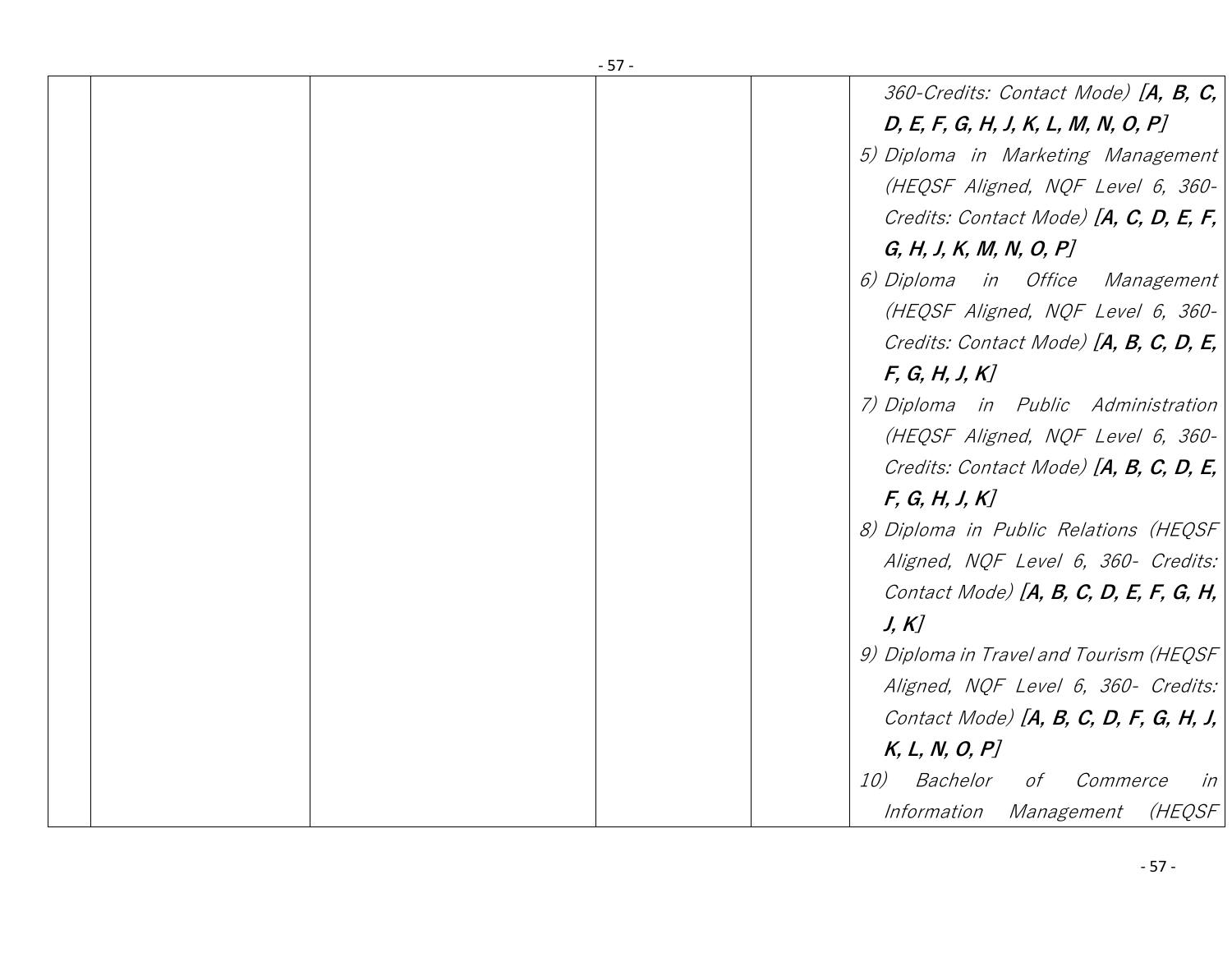|     |                        |                             | - 58 -        |         |                                                                                                                                                                                                                                                                                                                                                                                                                                        |
|-----|------------------------|-----------------------------|---------------|---------|----------------------------------------------------------------------------------------------------------------------------------------------------------------------------------------------------------------------------------------------------------------------------------------------------------------------------------------------------------------------------------------------------------------------------------------|
|     |                        |                             |               |         | Aligned, NQF Level 7, 360-Credits:<br>Contact Mode) [A, B, C, D, F, G, H]                                                                                                                                                                                                                                                                                                                                                              |
|     |                        |                             |               |         | following<br>The<br>programmes<br>are<br>provisionally approved at site E, pending<br>the outcome on the representation by the<br>CHE:                                                                                                                                                                                                                                                                                                 |
|     |                        |                             |               |         | 1) Diploma<br>in Human<br><i>Resource</i><br>Management (HEQSF Aligned, NQF<br>Level 6, 360-Credits: Contact Mode)<br>2) Diploma in Public Administration<br>(HEQSF Aligned, NQF Level 6, 360-<br>Credits: Contact Mode)<br>3) Diploma in Journalism and Media<br>Studies (HEQSF Aligned, NQF Level 6,<br>360-Credits: Contact Mode)<br>4) Diploma in Office Management<br>(HEQSF Aligned, NQF Level 6, 360-<br>Credits: Contact Mode) |
| 30. | Da Vinci Institute for | A) Johannesburg: 15/16 Park | 2004/HE07/003 | Gauteng | 1) Higher Certificate in Management of                                                                                                                                                                                                                                                                                                                                                                                                 |
|     | Technology             | Avenue, Modderfontein,      |               |         | Technology and Innovation (HEQSF                                                                                                                                                                                                                                                                                                                                                                                                       |
|     | Management (Pty) Ltd   |                             |               |         |                                                                                                                                                                                                                                                                                                                                                                                                                                        |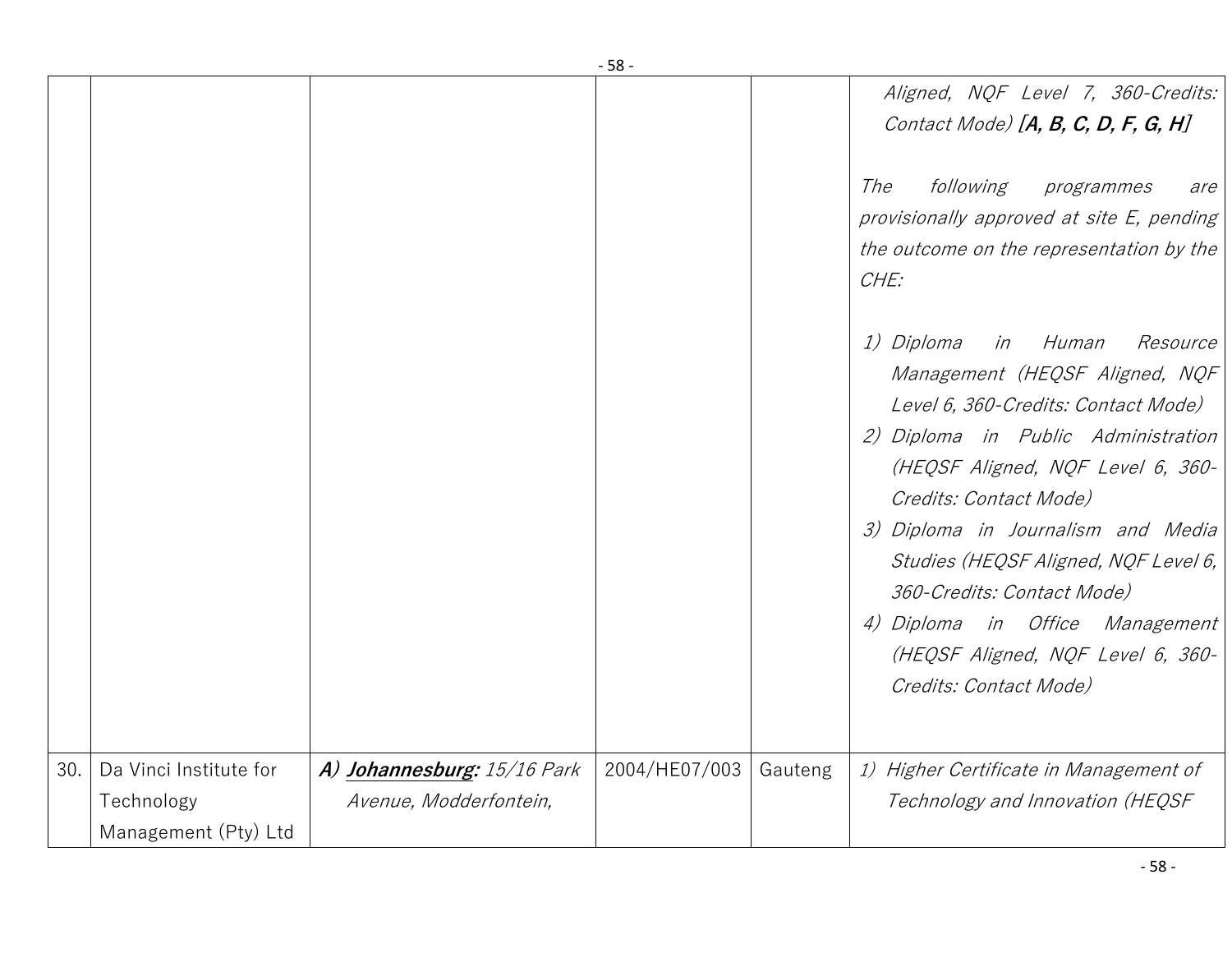|     |                        |                                    | ב-            |         |                                       |
|-----|------------------------|------------------------------------|---------------|---------|---------------------------------------|
|     |                        | 1609. (Previously named as         |               |         | Aligned, NQF Level 5, 120-Credits:    |
|     | <b>CONTACT PERSON:</b> | Antwerp Road).                     |               |         | Distance Mode)                        |
|     | Mrs Louise Fuller      |                                    |               |         | 2) Bachelor of Commerce in Business   |
|     | Registrar              |                                    |               |         | Management (HEQSF Aligned, NQF        |
|     |                        |                                    |               |         | Level 7, 360-Credits: Distance Mode)  |
|     | $(011)$ 579 4422 (T)   |                                    |               |         | 3) Postgraduate Diploma in Business   |
|     | $(011)$ 6081380 (F)    |                                    |               |         | Leadership (HEQSF Aligned, NQF        |
|     | 082 722 1482 (Cell)    |                                    |               |         | Level 8,120-Credits: Distance Mode)   |
|     |                        |                                    |               |         | 4) Master of Business Leadership      |
|     | website:               |                                    |               |         | (HEQSF Aligned, NQF Level 9, 180-     |
|     | www.davinci.ac.za      |                                    |               |         | Credits: Distance Mode)               |
|     |                        |                                    |               |         | 5) Master of Management in Technology |
|     | Email Address:         |                                    |               |         | and Innovation (HEQSF Aligned, NQF    |
|     | louise@davinci.ac.za   |                                    |               |         | Level 9, 240-Credits: Distance Mode)  |
|     |                        |                                    |               |         | 6) Doctor of Business Leadership      |
|     | PO Box 185             |                                    |               |         | (HEQSF Aligned, NQF Level 10, 360-    |
|     | <b>MODDERFONTEIN</b>   |                                    |               |         | Credits: Distance Mode)               |
|     | Gauteng                |                                    |               |         | 7) Doctor of Management in Technology |
|     | 1645                   |                                    |               |         | and Innovation (HEQSF Aligned, NQF    |
|     |                        |                                    |               |         | Level 10, 360-Credits: Distance Mode) |
|     |                        |                                    |               |         |                                       |
| 31. | Dermatech (Pty) Ltd    | 60<br>A) Cape<br>Town:<br>on       | 2014/HE07/008 | Western | 1) Higher Certificate in Health and   |
|     |                        | 60<br><i>Blouberg,</i><br>Blouberg |               | Cape    | Skincare (HEQSF Aligned 120 Credits:  |
|     | <b>CONTACT PERSON</b>  | Road, Table View, 7441.            |               |         | Contact Mode)                         |
|     |                        |                                    |               |         |                                       |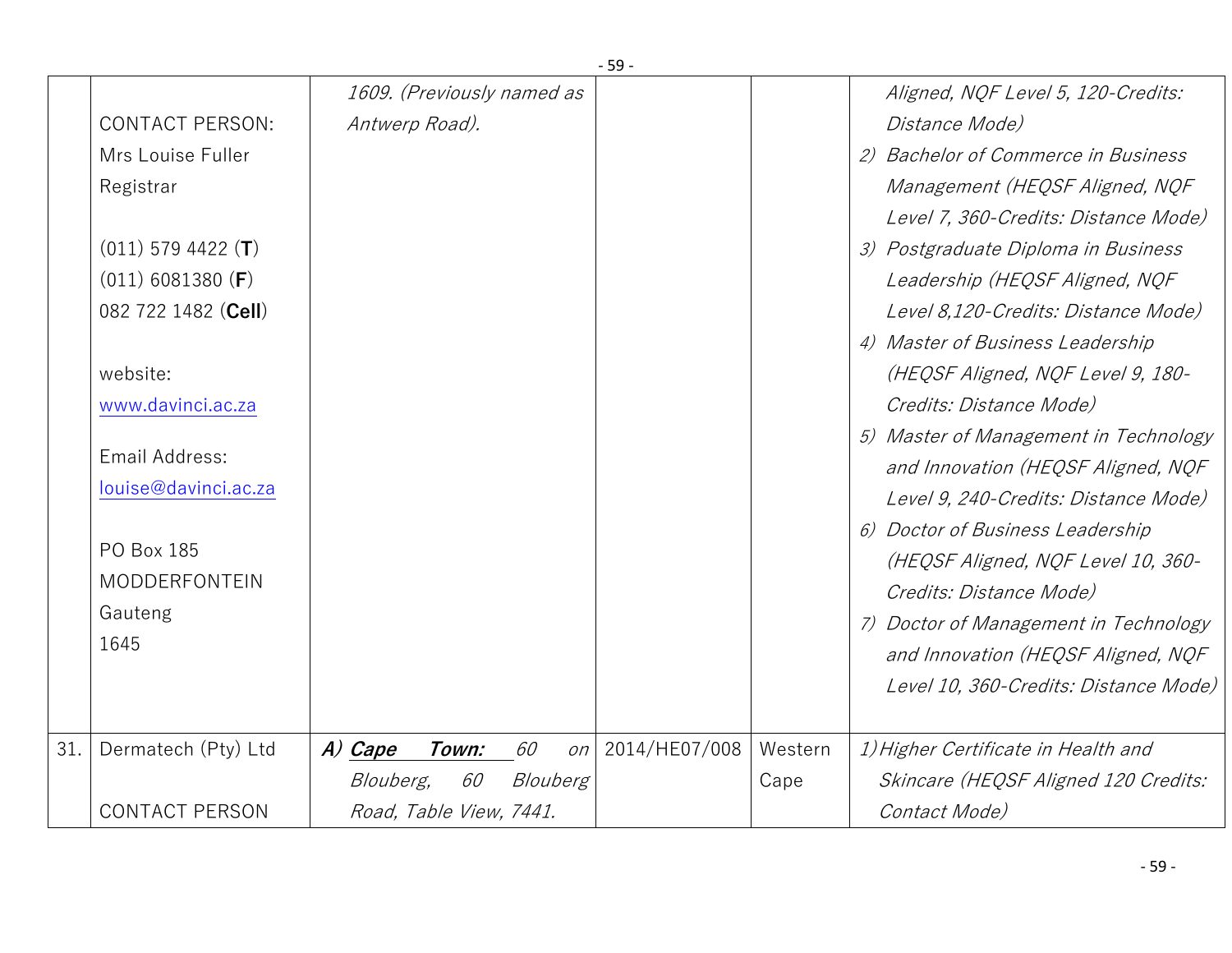|     |                                    |                            | - טט -        |         |                                                                                                 |
|-----|------------------------------------|----------------------------|---------------|---------|-------------------------------------------------------------------------------------------------|
|     | Mrs Heidie Chaplin<br>CEO          |                            |               |         | 2) Advanced Certificate in Health and<br>Skincare (HEQSF Aligned: 120-<br>Credits Contact Mode) |
|     | <b>Neethan Nirhoo</b><br>Principal |                            |               |         |                                                                                                 |
|     | $(021)$ 556 6199(T)                |                            |               |         |                                                                                                 |
|     | Email:                             |                            |               |         |                                                                                                 |
|     | heidiec@dermatech.co,              |                            |               |         |                                                                                                 |
|     | za                                 |                            |               |         |                                                                                                 |
|     | Neethan@dermatech.c                |                            |               |         |                                                                                                 |
|     | 0.2a                               |                            |               |         |                                                                                                 |
|     | 10 Hendon Street                   |                            |               |         |                                                                                                 |
|     | Parkland                           |                            |               |         |                                                                                                 |
|     | CAPETOWN                           |                            |               |         |                                                                                                 |
|     | 7441                               |                            |               |         |                                                                                                 |
| 32. | Design Academy of                  | A) Cape Town: The Old      | 2010/HE07/002 | Western | 1) Diploma in Fashion (HEQSF Aligned,                                                           |
|     | Fashion (Pty) Ltd                  | Biscuit Mill, Unit A201and |               | Cape    | NQF Level 6, 360-Credits: Contact                                                               |
|     | (The)                              | A304, 373-375 Albert Road, |               |         | Mode)                                                                                           |
|     |                                    | Woodstock, Cape Town,      |               |         |                                                                                                 |
|     | <b>CONTACT PERSON:</b>             | 7195                       |               |         |                                                                                                 |
|     |                                    |                            |               |         |                                                                                                 |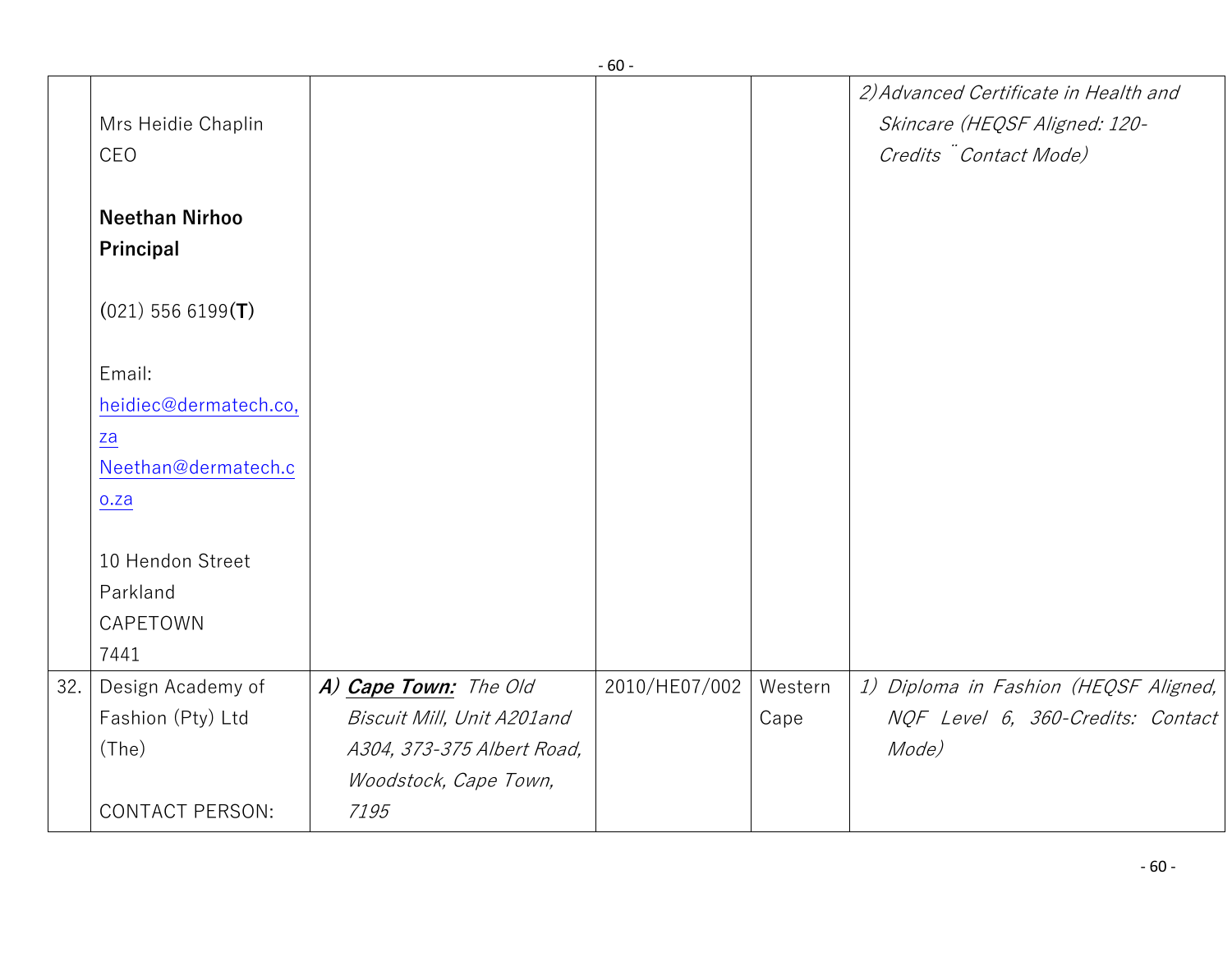|     |                                                                                                                          |                                                                                                   | - 10 -        |         |                                                                                                                                                                             |
|-----|--------------------------------------------------------------------------------------------------------------------------|---------------------------------------------------------------------------------------------------|---------------|---------|-----------------------------------------------------------------------------------------------------------------------------------------------------------------------------|
|     | Dr Safia Salaam                                                                                                          |                                                                                                   |               |         |                                                                                                                                                                             |
|     | Academic Head                                                                                                            |                                                                                                   |               |         |                                                                                                                                                                             |
|     | $(021)$ 448 9379 (T)<br>086 660 3024 (F)<br>082 538 8816 (C)<br>Website:<br>www.daf.co.za<br>Email Address:<br>info@daf- |                                                                                                   |               |         |                                                                                                                                                                             |
|     | academy.co.za                                                                                                            |                                                                                                   |               |         |                                                                                                                                                                             |
|     | hanneloreoli4@yahoo.com                                                                                                  |                                                                                                   |               |         |                                                                                                                                                                             |
|     | PO BOX 13390<br><b>MOWBRAY</b><br>7705                                                                                   |                                                                                                   |               |         |                                                                                                                                                                             |
| 33. | Edutel Higher                                                                                                            | B) A) Roodepoort: ABSA                                                                            | 2017/HE07/001 | Gauteng | 1) Advanced Certificate in Foundation                                                                                                                                       |
|     | Education (Pty) Ltd<br><b>CONTACT PERSON</b><br>Mr A Pelser                                                              | Building, 1st Floor, Corner<br>Ontdekkers Road and Crane<br>Avenue, Horizon, Roodepoort,<br>1724. |               |         | Phase Teaching (HEQSF Aligned, NQF<br>Level 6, 120-Credits: Distance Mode)<br>2) Diploma in Grade R Teaching (HEQSF<br>Aligned, NQF Level 6, 360-Credits:<br>Distance Mode) |
|     | <b>Chief Executive Officer</b>                                                                                           |                                                                                                   |               |         |                                                                                                                                                                             |
|     |                                                                                                                          |                                                                                                   |               |         |                                                                                                                                                                             |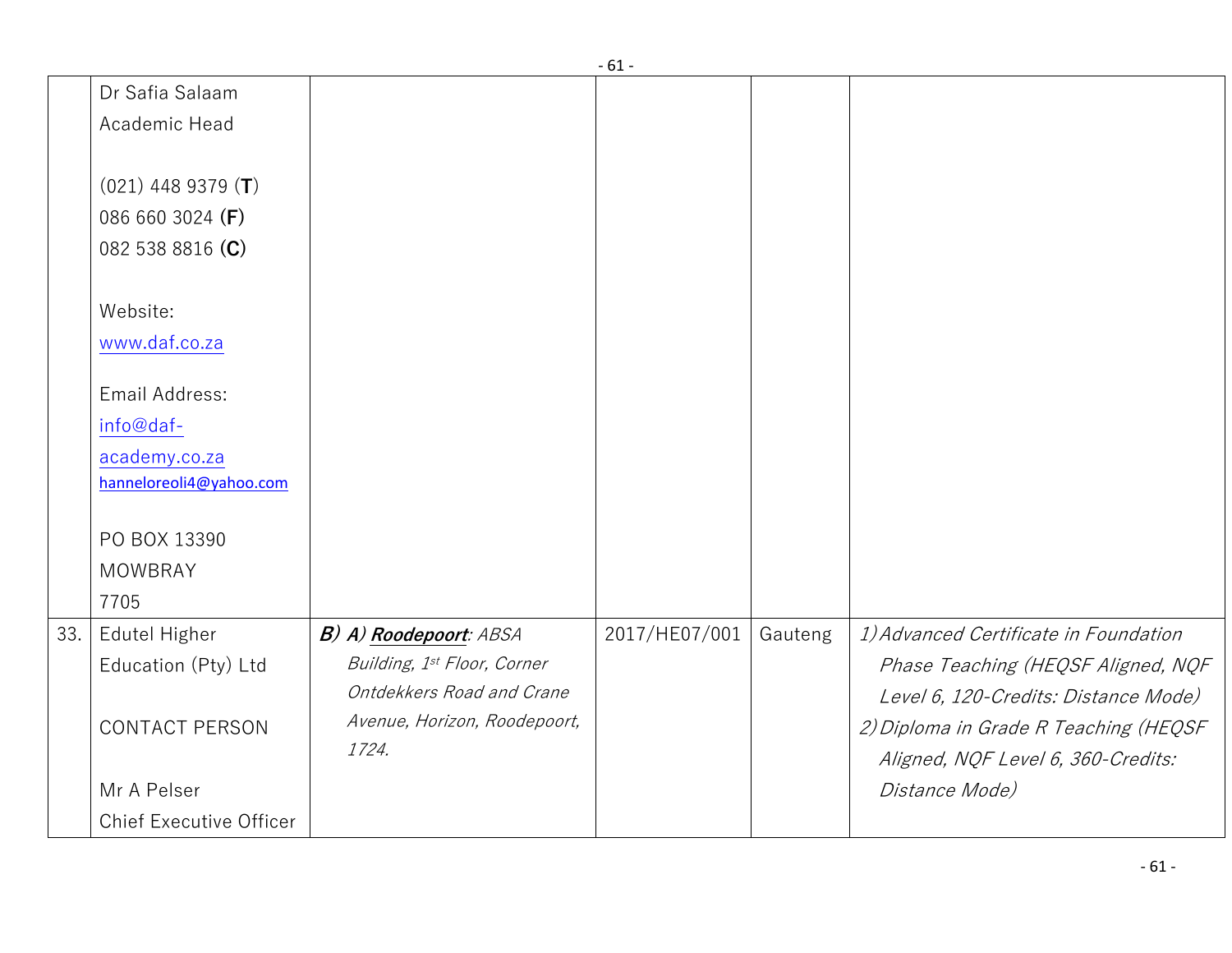|     |                                                                                                                                                                                            |                                                                               | - oz -        |         |                                                                                                                                                                                                                                                                 |
|-----|--------------------------------------------------------------------------------------------------------------------------------------------------------------------------------------------|-------------------------------------------------------------------------------|---------------|---------|-----------------------------------------------------------------------------------------------------------------------------------------------------------------------------------------------------------------------------------------------------------------|
|     | PO Box 8210<br>WESTGATE<br>1734<br>$(011)$ 760 3668 (T)<br>$(011)$ 763 8646 (F)<br>Email Address:<br>highereducation@edut<br>el.co.za<br>edutel@iafrica.com<br>website:<br>www.edutel.coza |                                                                               |               |         | 3) Advanced Diploma in Education in<br>School Leadership and Management<br>(HEQSF Aligned, NQF Level 7, 120-<br>Credits: Distance Mode)<br>2) Bachelor of Education in Foundation<br>Phase Teaching (HEQSF Aligned, NQF<br>Level 7, 480-Credits: Distance Mode) |
| 34. | Emendy (Pty) Ltd<br><b>CONTACT PERSON:</b><br>Mrs Anriëtte Nel<br>College Administrator<br>PO Box 13076                                                                                    | A) Pretoria:<br><i>1043 Pretorius</i><br>Street, Hatfield, Pretoria,<br>0028. | 2014/HE07/003 | Gauteng | 1) Higher Certificate in Game Design<br>and Development (HEQSF Aligned,<br>NQF Level 5, 120-Credits, Contact<br>Mode)<br>2) Higher Certificate in Creative Music<br>Technology (HEQSF Aligned; NQF<br>Level 5, 120-Credits: Mixed Mode)                         |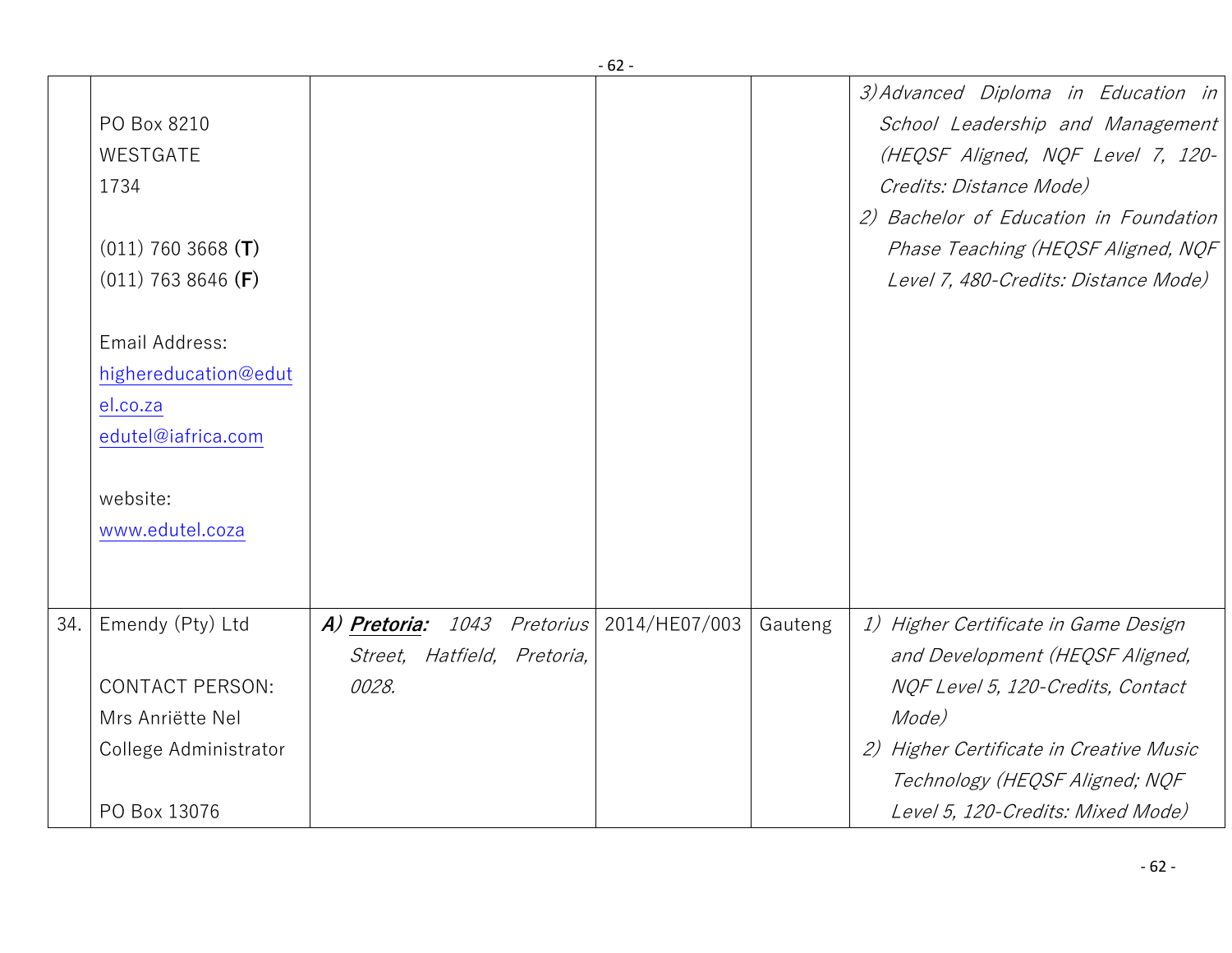|     |                                     |                                      | - כס -        |         |                                                                                               |
|-----|-------------------------------------|--------------------------------------|---------------|---------|-----------------------------------------------------------------------------------------------|
|     | Hatfield<br><b>PRETORIA</b><br>0028 |                                      |               |         | 3) Diploma in Music Technology<br>(HEQSF Aligned, NQF Level 6, 360-<br>Credits: Contact Mode) |
|     | $(012)$ 342 1177 $(T)$              |                                      |               |         |                                                                                               |
|     | Website:                            |                                      |               |         |                                                                                               |
|     | www.emendymusic.co.                 |                                      |               |         |                                                                                               |
|     | za                                  |                                      |               |         |                                                                                               |
|     |                                     |                                      |               |         |                                                                                               |
|     | Email Address:                      |                                      |               |         |                                                                                               |
|     | annette@emendy.co.za                |                                      |               |         |                                                                                               |
|     | admin@emendy.co.za                  |                                      |               |         |                                                                                               |
| 35. | Eduvos (Pty) Ltd                    | A) Midrand:44 Alsation Road,         | 2001/HE07/008 | Gauteng | 1) Higher Certificate in Business                                                             |
|     |                                     | Glen Austin, Extension 3,            |               |         | Management (HEQSF Aligned, NQF                                                                |
|     |                                     | Midrand, 1685.                       |               |         | Level 5, 120-Credits: Contact Mode)                                                           |
|     | Previous Name:                      | <b>B) Port Elizabeth:</b> 1st Floor, |               |         | [B, C, D, E, F, G, H, I, J, K, L]                                                             |
|     | Pearson Institute of                | Building 4, Ascot Office             |               |         | 2) Higher Certificate in Information                                                          |
|     | Higher Education (Pty)              | Park, Corner Ascot and               |               |         | Systems (HEQSF Aligned, NQF Level                                                             |
|     | Ltd                                 | Connyngham Roads,                    |               |         | 5, 120-Credits: Contact Mode) $[B, C,$                                                        |
|     | (PIHE)                              | Greenacres, 6056.                    |               |         | D, E, F, G, H, I, J, K, L                                                                     |
|     | Midrand Graduate                    | A)East London: 6 Stewart             |               |         | 3) Higher Certificate in Information                                                          |
|     | Institute                           | Drive, Berea, East London,           |               |         | Systems in Engineering Development                                                            |
|     |                                     | 5241.                                |               |         | (HEQSF Aligned, NQF Level 5, 120-                                                             |
|     |                                     |                                      |               |         |                                                                                               |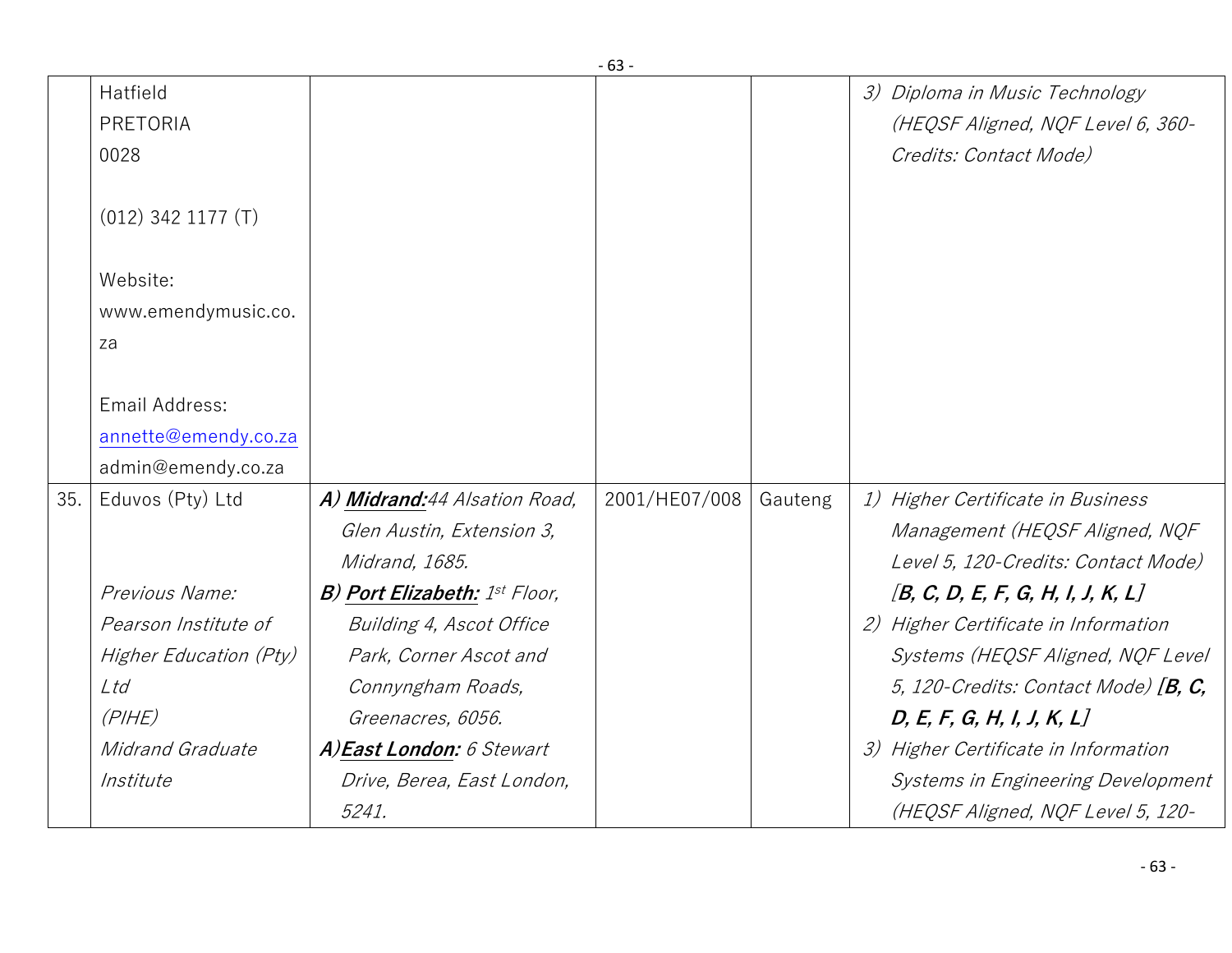|                           |                                              | - 64 -                                    |
|---------------------------|----------------------------------------------|-------------------------------------------|
| <b>CONTACT PERSON:</b>    | <b>B)Bedfordview: 9 Concorde</b>             | Credits: Contact Mode) [B, C, D, E,       |
| Dr David Naidoo           | Road East, Bedfordview,                      | G, H, I, J, K, L                          |
| Registrar and             | 2008.                                        | 4) Higher Certificate in Information      |
| <b>Regulatory Affairs</b> | C)Bloemfontein: 1st Floor                    | Systems in Internet Development           |
| Officer                   | Tourist Centre, 60 Park                      | (HEQSF Aligned, NQF Level 5, 120-         |
|                           | Avenue, Willows,                             | Credits: Contact Mode) [B, C, D, E,       |
| $(011)$ 690 1770 (T)      | Bloemfontein, 9301.                          | G, H, I, J, K, L                          |
| $(011)$ 690 1895 (F)      | $\bm{D}$<br><b>Cape Town:</b> 11 Imam        | 5) Higher Certificate in Information      |
| 082 3176641/084 9100      | Haroon Street, Brookside                     | Systems in Software Development           |
| 153 $(C)$                 | Building, Claremont, 7708.                   | (HEQSF Aligned, NQF Level 5, 120-         |
|                           | <b>E) Pretoria:</b> Menlyn Learning          | Credits: Contact Mode) [B, C, D, E, F,    |
| Website:                  | Hub, 22 Umgazi Street,                       | G, H, I, J, K, L                          |
| www.edu.co.za/midran      | Ashley Gardens, 0081.                        | 6) Advanced Diploma in Senior Phase       |
| d.htm                     | F) Durbanville: Kaapzicht                    | and FET Teaching (HEQSF Aligned,          |
|                           | Building, 9 Rogers Street,                   | NQF Level 7, 120-Credits: Contact         |
| Email Address:            | Tygervalley, 7530.                           | Mode) [ <b>A</b> ]                        |
| Dave.naidoo@eduvos.c      | $\mathcal{G}$<br><b>Nelspruit:</b> 50 Murray | 7) Bachelor of Arts (HEQSF Aligned,       |
| <b>om</b>                 | Street, Nelspruit, 1200.                     | NQF Level 7. 360-Credits: Contact         |
| Siegie.brownlee@eduv      | H)<br>Vanderbijlpark:                        | $Model$ [A, B, C, D, E, F, G, H, I, J, L] |
| os.com                    | <b>Building 2 Corner Rutherford</b>          | 8) Bachelor of Arts in Graphic Design     |
|                           | and Frikkie Meyer                            | (HEQSF Aligned, NQF Level 7, 360-         |
|                           | Boulevard, Vanderbijilpark,                  | Credits: Contact Mode) [A, B, C, D,       |
| PO Box 2986               | 1900.                                        | E, F, H, I, J, K, L                       |
| <b>HALFWAY HOUSE</b>      |                                              |                                           |
| 1685                      |                                              |                                           |

- 64 -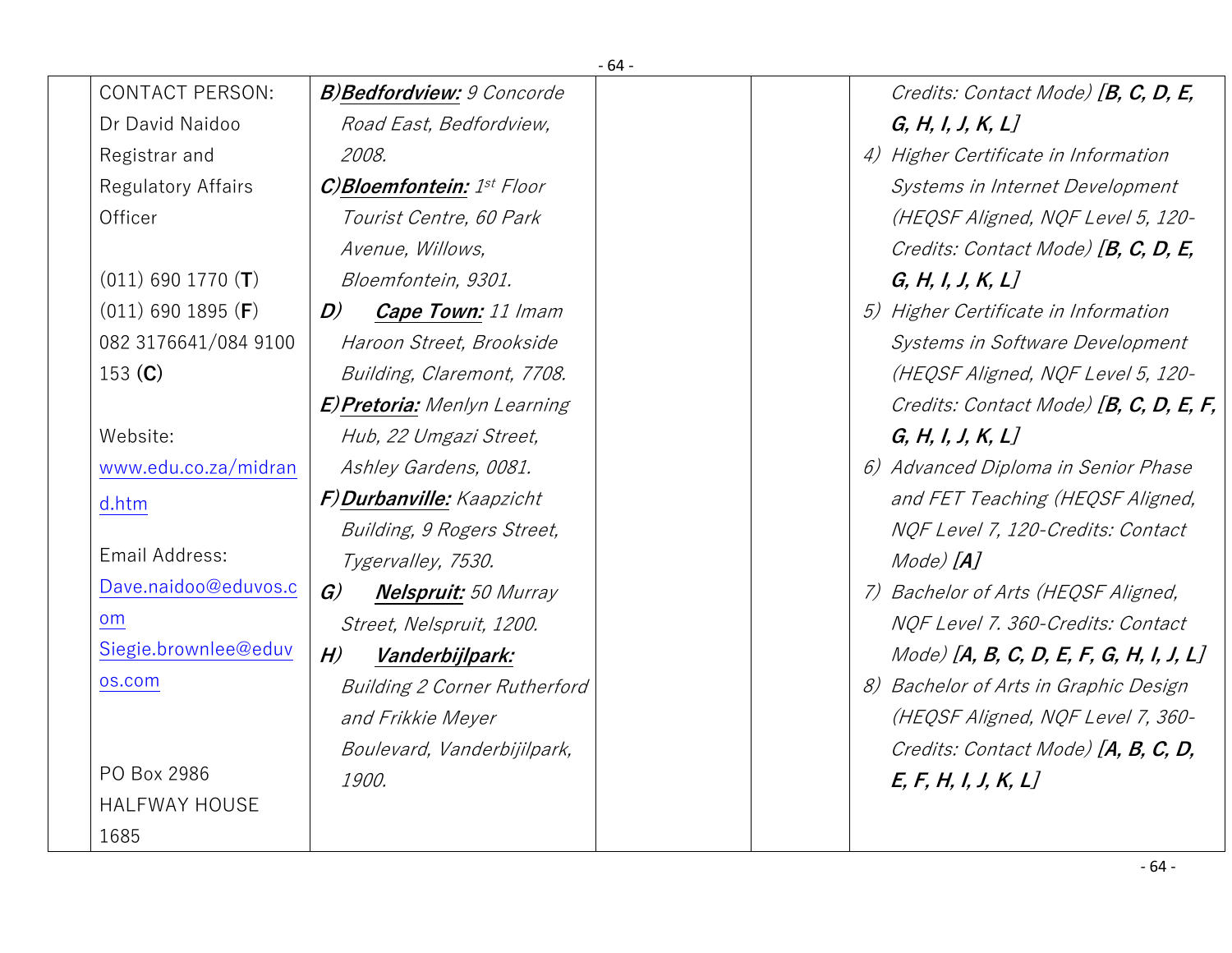| $-65-$                       |                                          |
|------------------------------|------------------------------------------|
| I) Potchefstroom: 12 Esselen | 9) Bachelor of Arts in Journalism        |
| Street, Die Bult,            | (HEQSF Aligned, NQF Level 7, 360-        |
| Potchefstroom, 2522.         | Credits: Contact Mode) [A]               |
| J) Durban: 1 Lunar Way,      | 10) Bachelor of Arts in Public Relations |
| Umhlanga Ridge, Umhlanga,    | (HEQSF Aligned, NQF Level 7, 360-        |
| 4319                         | Credits: Contact Mode) [A]               |
|                              | 11) Bachelor of Business Administration  |
|                              | (HEQSF Aligned NQF Level 7, 360-         |
|                              | Credits: Contacts Mode [A]               |
|                              | 12) Bachelor of Commerce (HEQSF          |
|                              | Aligned, NQF Level 7, 360-Credits:       |
|                              | Contact Mode) $[B, C, D, E, F, H, I, J,$ |
|                              | L                                        |
|                              | 13) Bachelor Commerce in Accounting      |
|                              | (HEQSF Aligned, NQF Level 7, 360-        |
|                              | Credits: Contact Mode) [A, D, F, H, I,   |
|                              | L                                        |
|                              | 14) Bachelor Commerce in Human           |
|                              | Resource Management (HEQSF               |
|                              | Aligned, NQF Level 7, 360-Credits:       |
|                              | Contact Mode) $[A, F, H, I]$             |
|                              | 15) Bachelor of Commerce in Law          |
|                              | (HEQSF Aligned, NQF Level 7,360-         |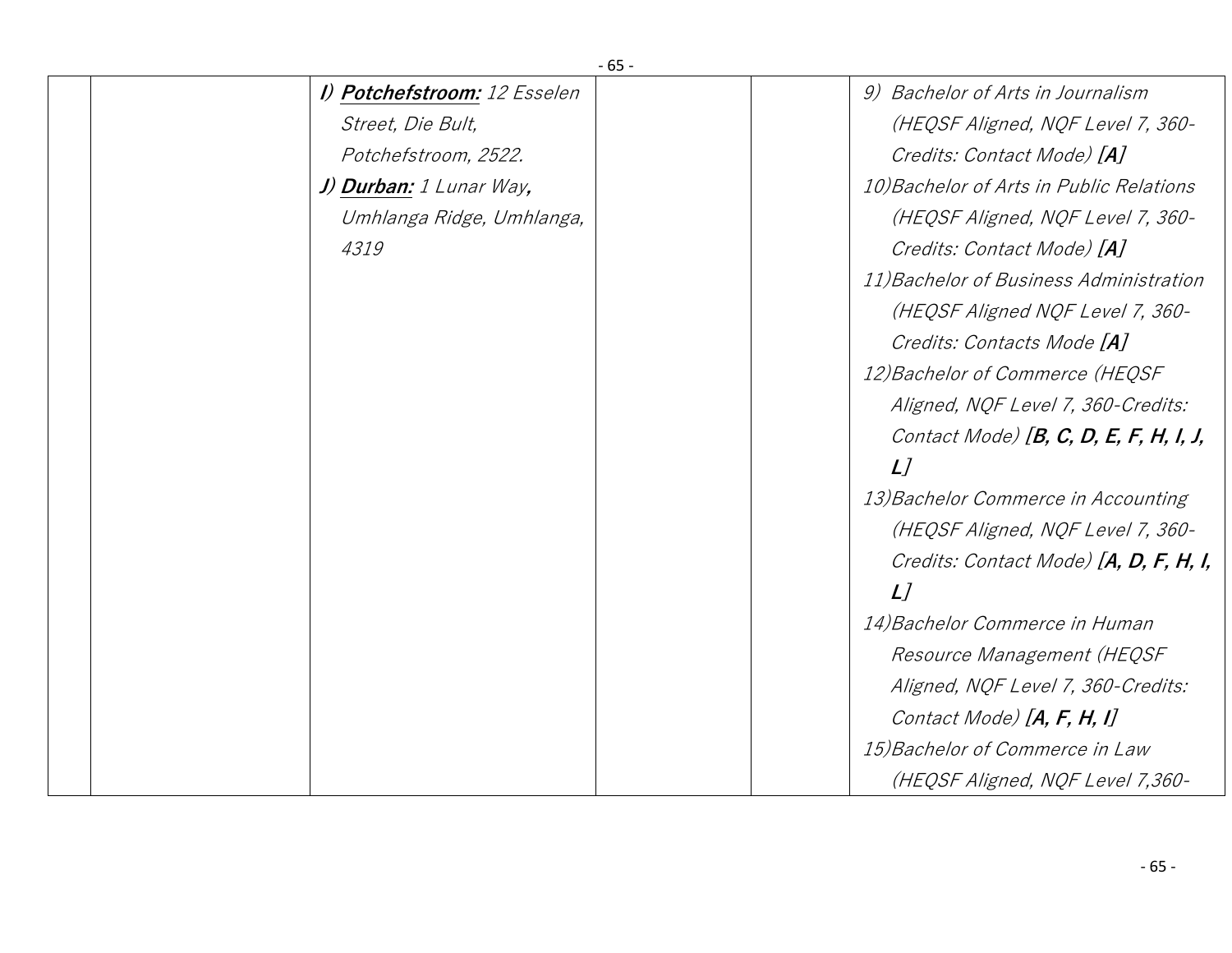|  | - 00 - |                                          |
|--|--------|------------------------------------------|
|  |        | Credits: Contact Mode) [A, B, C, D,      |
|  |        | E, F, G, H, I, J, K, L                   |
|  |        | 16) Bachelor of Commerce in Marketing    |
|  |        | Management (HEQSF Aligned, NQF           |
|  |        | Level 7 360- Credits: Contact Mode)      |
|  |        | [A]                                      |
|  |        | 17) Bachelor of Commerce in Tourism      |
|  |        | Management (HEQSF Aligned, NQF           |
|  |        | Level 7, 360-Credits: Contact Mode)      |
|  |        | [A, B, F, H, I]                          |
|  |        | 18) Bachelor of Science in Biomedicine   |
|  |        | (HEQSF Aligned, NQF Level 7, 360-        |
|  |        | Credits: Contact Mode) [A]               |
|  |        | 19) Bachelor of Science in Biotechnology |
|  |        | Management (HEQSF Aligned, NQF           |
|  |        | Level 7, 360-Credits: Contact Mode)      |
|  |        | [A]                                      |
|  |        | 20) Bachelor of Science in Computer      |
|  |        | Science (HEQSF Aligned, NQF Level        |
|  |        | 7, 360-Credits: Contact Mode) [A]        |
|  |        | 21) Bachelor of Science in Informatics   |
|  |        | (HEQSF Aligned, NQF Level 7, 360-        |
|  |        | Creditss: Contact Mode) [A]              |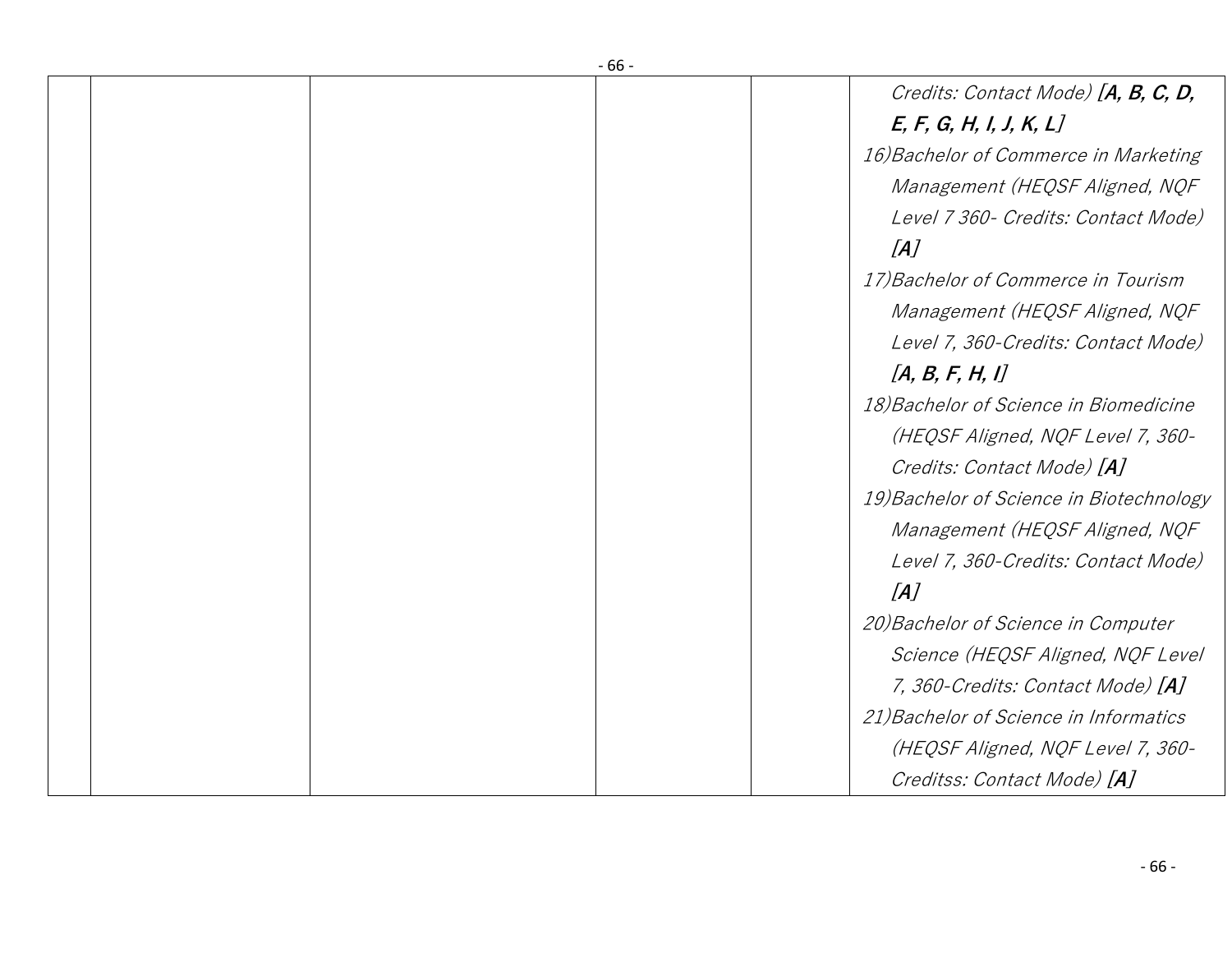| $-67-$ |                                                                                                                                                                                                                                                                                                                                                                                                                                                                                                                                                                                                                                |
|--------|--------------------------------------------------------------------------------------------------------------------------------------------------------------------------------------------------------------------------------------------------------------------------------------------------------------------------------------------------------------------------------------------------------------------------------------------------------------------------------------------------------------------------------------------------------------------------------------------------------------------------------|
|        | 22) Bachelor of Science in Information<br>Technology (HEQSF Aligned, NQF<br>Level 7, 360-Credits: Contact Mode)<br>[A, B, C, D, E, F, G, H, I, J, K, L]<br>23) Bachelor of Science in Internet<br>Communication (HEQSF Aligned,<br>NQF Level 7, 360-Credits: Contact<br>Mode) [ <b>A</b> ]<br>24) Bachelor of Psychology (HEQSF<br>Aligned, NQF Level 8, 480-Credits<br>Contact Mode) $[A, B, C, D, E, F, G,$<br>H, I, J, K, L<br>25) Bachelor of Arts Honours in Graphic<br>Design (HEQSF Aligned, NQF Level 8,<br>120-Credits: Contact Mode) [A]<br>26) Bachelor of Commerce Honours in<br><b>Business Management (HEQSF</b> |
|        | Aligned, NQF Level 8, 120-Credits:<br>Contact Mode) [A]<br>27) Bachelor of Science Honours in<br>Information technology (HEQSF<br>Aligned, NQF Level 8, 120-Credits:<br>Contact Mode) [A]                                                                                                                                                                                                                                                                                                                                                                                                                                      |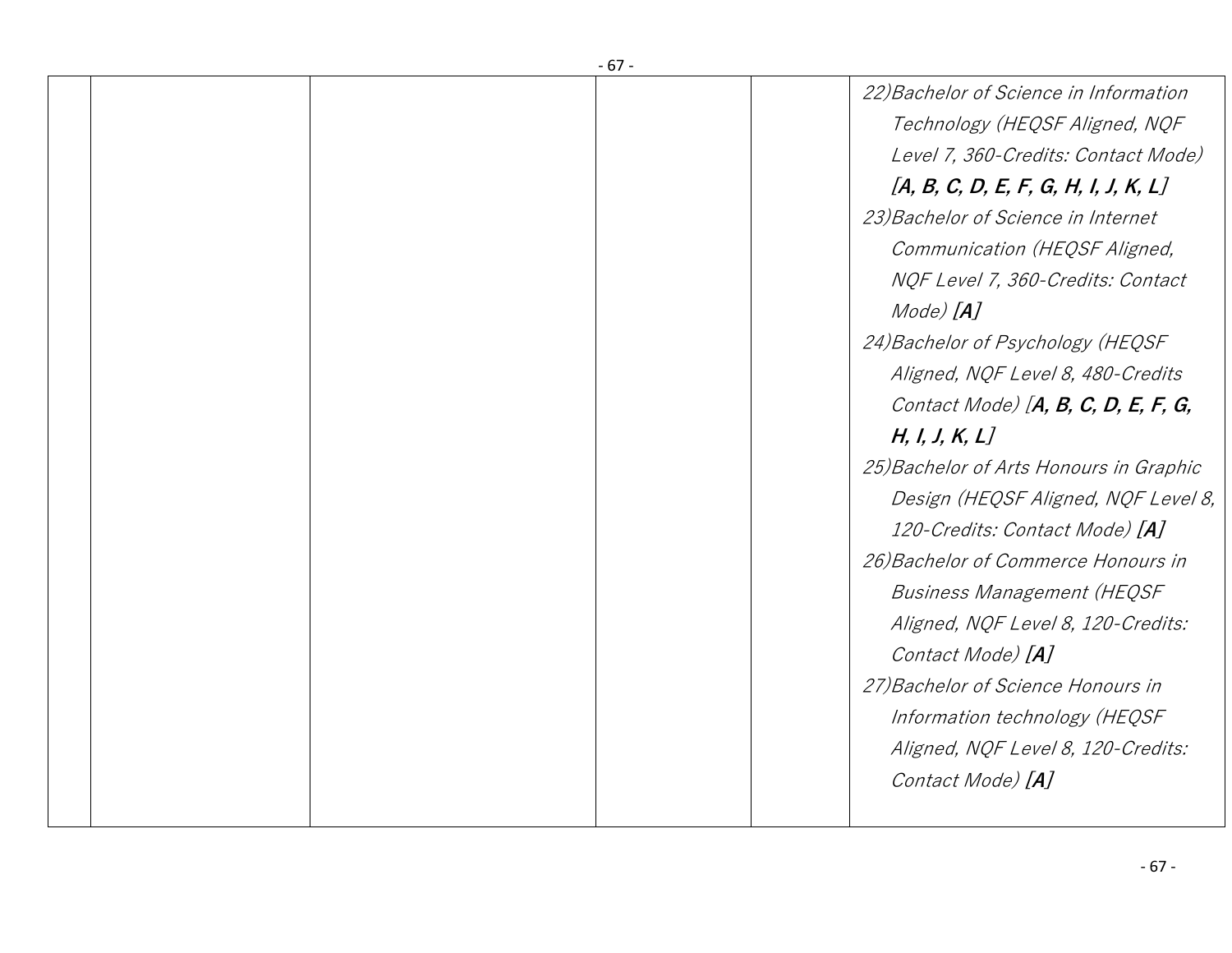|     |                        |                            | $-68-$        |         |                                       |
|-----|------------------------|----------------------------|---------------|---------|---------------------------------------|
| 36. | Elizabeth Galloway     | A) Stellenbosch: 26 Techno | 2011/HE07/001 | Western | 1) Diploma in Fashion Design (HEQSF   |
|     | Academy of Fashion     | Avenue, Techno Park,       |               | Cape    | Aligned, NQF Level 6, 60- Credits:    |
|     | Design (Pty) Ltd       | Stellenbosch, 7600.        |               |         | Contact Mode)                         |
|     |                        |                            |               |         | 2) Advanced Diploma in Fashion Design |
|     | <b>CONTACT PERSON:</b> |                            |               |         | (HEQSF Aligned, NQF Level 7, 120      |
|     | Mrs Inez Shaw          |                            |               |         | Credits: Contact Mode)                |
|     | Director: Academic     |                            |               |         | 3) Bachelor of Arts in Fashion Design |
|     | Development            |                            |               |         | (HEQSF Aligned, NQF Level 7, 360      |
|     |                        |                            |               |         | Credits: Contact Mode)                |
|     | $(021)$ 880 0775 (T)   |                            |               |         |                                       |
|     | $(021)$ 880 0066 (F)   |                            |               |         |                                       |
|     | Website:               |                            |               |         |                                       |
|     | www.safashionacadem    |                            |               |         |                                       |
|     | y.com                  |                            |               |         |                                       |
|     | Email Address:         |                            |               |         |                                       |
|     | info@elizabethgalloway |                            |               |         |                                       |
|     | .00.2a                 |                            |               |         |                                       |
|     | Inez@elizabethgallow.c |                            |               |         |                                       |
|     | o.za                   |                            |               |         |                                       |
|     |                        |                            |               |         |                                       |
|     | PO Box 924             |                            |               |         |                                       |
|     | STELLENBOSCH           |                            |               |         |                                       |
|     | 7599                   |                            |               |         |                                       |
|     |                        |                            |               |         |                                       |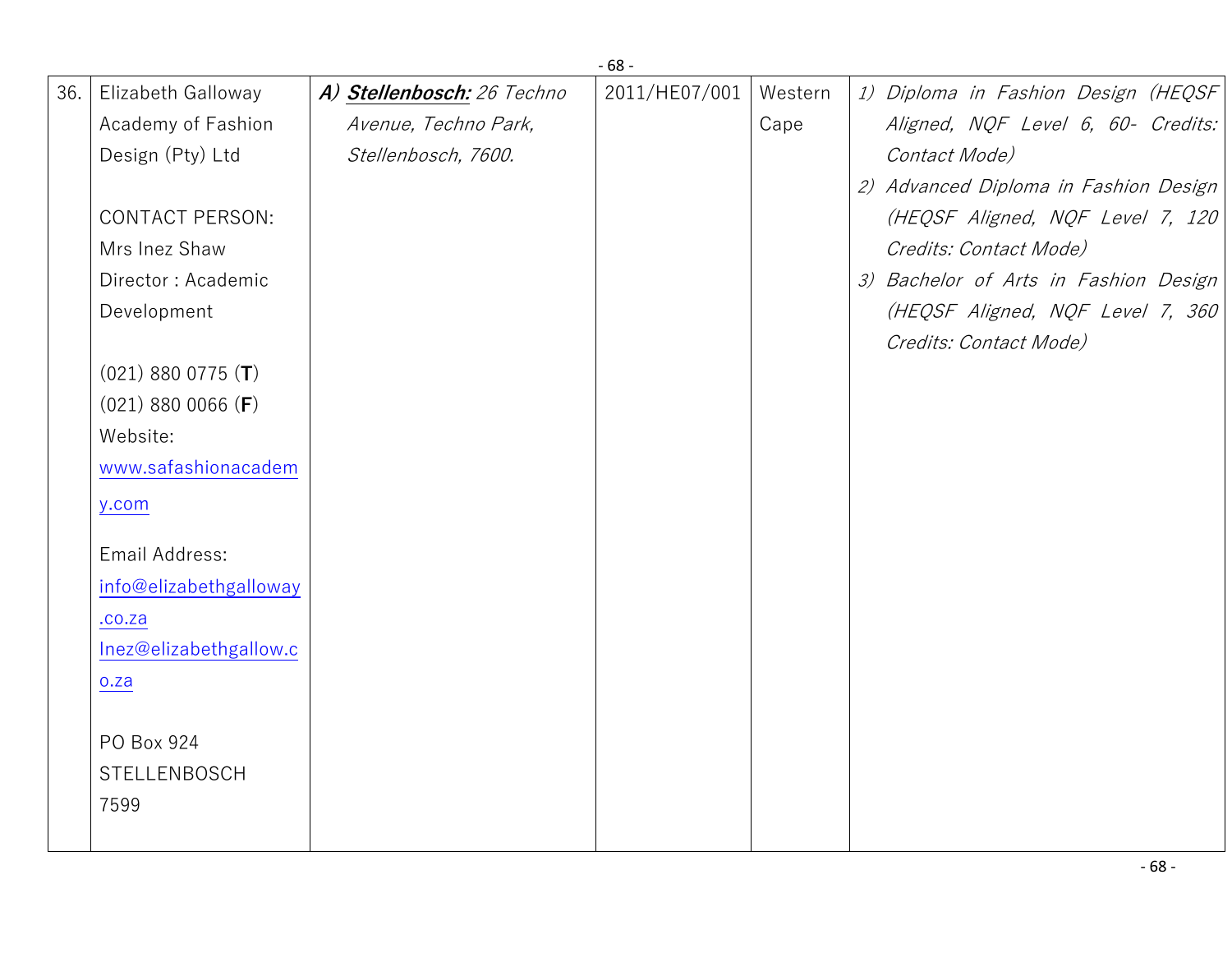|     |                         |                         | - vz -        |         |                                            |
|-----|-------------------------|-------------------------|---------------|---------|--------------------------------------------|
| 37. | Empilweni Education     | A) Randburg: 307 Surrey | 2008/HE07/002 | Gauteng | 1) Higher Certificate in Auxiliary Nursing |
|     | (Pty) Ltd               | Road, Ferndale,         |               |         | (HEQSF Aligned, NQF Level 5, 120-          |
|     |                         | Randburg, 2001.         |               |         |                                            |
|     | <b>CONTACT PERSON:</b>  |                         |               |         | Credits: Contact Mode)                     |
|     | Ms Liezel Booysen       |                         |               |         |                                            |
|     | <b>Acting Principal</b> |                         |               |         |                                            |
|     |                         |                         |               |         |                                            |
|     | $(011)$ 886 9150 (T)    |                         |               |         |                                            |
|     | $(011)$ 886 5982 (F)    |                         |               |         |                                            |
|     |                         |                         |               |         |                                            |
|     | Website:                |                         |               |         |                                            |
|     | www.empilwenieducati    |                         |               |         |                                            |
|     | on.co.za                |                         |               |         |                                            |
|     | Email Address:          |                         |               |         |                                            |
|     | empiledu@mweb.co.za;    |                         |               |         |                                            |
|     |                         |                         |               |         |                                            |
|     | PO Box 131315           |                         |               |         |                                            |
|     | <b>BRYANSTON</b>        |                         |               |         |                                            |
|     | 2021                    |                         |               |         |                                            |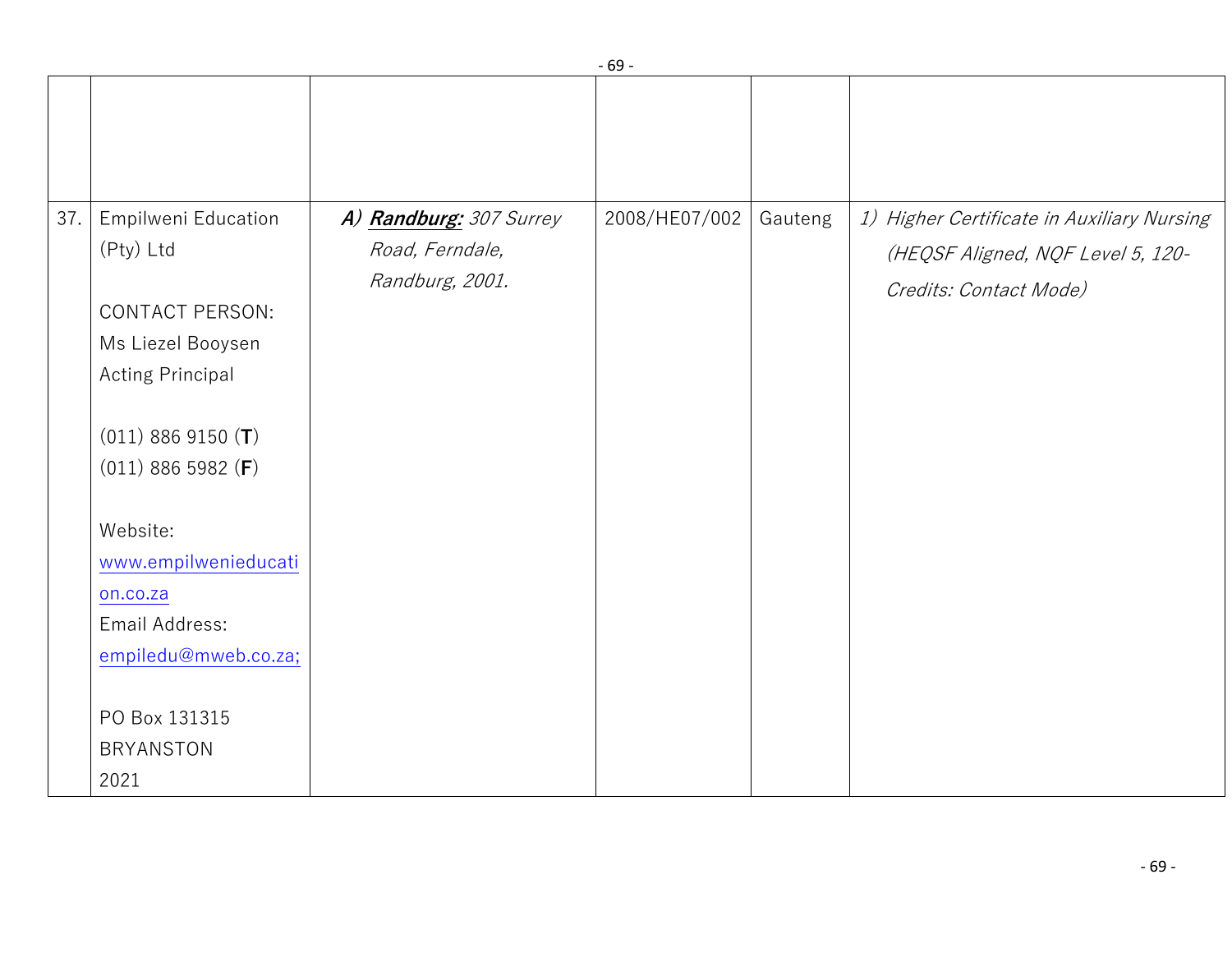|     |                          |                               | $-70-$        |         |               |                                           |
|-----|--------------------------|-------------------------------|---------------|---------|---------------|-------------------------------------------|
| 38. | <b>Exercise Teachers</b> | A) Cape Town: WPCC Sports     | 2001/HE07/006 | Western | 1)            | Higher Certificate in Coaching            |
|     | Academy (Pty) Ltd        | Centre, Avenue de Mist,       |               | Cape    |               | Science (HEQSF Aligned, NQF Level         |
|     |                          | Rondebosch, 7700.             |               |         |               | 5, 120-Credits: Contact Mode) $[A, B, C]$ |
|     | <b>CONTACT PERSON:</b>   | <b>B) Durban:</b> Prime Human |               |         |               | C, D, E, F, G, I                          |
|     | Mrs J Paddey             | Performance Institute,        |               |         | (2)           | Higher Certificate in Fitness (HEQSF      |
|     | <b>Managing Director</b> | Room 25, Shop 2 and           |               |         |               | Aligned, NQF Level 5, 120-Credits:        |
|     |                          | 3, Moses Mabida Stadium,      |               |         |               | Contact Mode) [A, B, C, D, E, F, G,       |
|     | $(087)$ 150 0664(T)      | 44 Isaiah Ntshangase Road,    |               |         |               | H, I, J, K                                |
|     | $(086)$ 575 6908(F)      | Durban, 4001.                 |               |         | $\mathcal{Z}$ | Higher Certificate in Sports,             |
|     | $(073)$ 910 2774         | C) Johannesburg: Randburg     |               |         |               | Recreation and Fitness Management         |
|     | Website:                 | Sports Complex,               |               |         |               | (HEQSF Aligned, NQF Level 5, 120-         |
|     | www.etasa.co.za          | Malibongwe Drive,             |               |         |               | Credits: Contact Mode) [A, B, C, D,       |
|     |                          | Randburg, 2194.               |               |         |               | $E, F, G, H, I, J, K$ ] Distance Mode [A] |
|     |                          | D) Pretoria: Centurion,       |               |         | 4)            | Advanced Certificate in Coaching          |
|     | Email Address:           | Supersport Park, 1st Floor,   |               |         |               | Science (HEQSF Aligned, NQF Level         |
|     |                          | West Block Private Suites,    |               |         |               | 6, 120-Credits: Contact Mode) $[A, B,$    |
|     | Janice.paddey@etacoll    | 283 West Avenue, Corner of    |               |         |               | C, D, E, F, G                             |
|     | ege.com                  | South Street and West         |               |         | 5)            | Advanced Certificate in Fitness in        |
|     |                          | Avenue, Centurion, 0157.      |               |         |               | Special populations (HEQSF Aligned,       |
|     | PO Box 694               | E) Stellenbosch: 19 Herold    |               |         |               | NQF Level 6, 120-Credits: Contact         |
|     | <b>RONDEBOSCH</b>        | Street, Stellenbosch, 7600.   |               |         |               | $Mode)$ [A, B, C, D, E, F]                |
|     | 7701                     | F) George: CJ Langenhoven     |               |         | 6)            | Advanced Certificate in Fitness in        |
|     |                          | Street, Eco Stop Centre,      |               |         |               | Sport Conditioning (HEQSF Aligned,        |
|     |                          | Block B, George, 6529.        |               |         |               | NQF Level 6, 120- Credits: Contact        |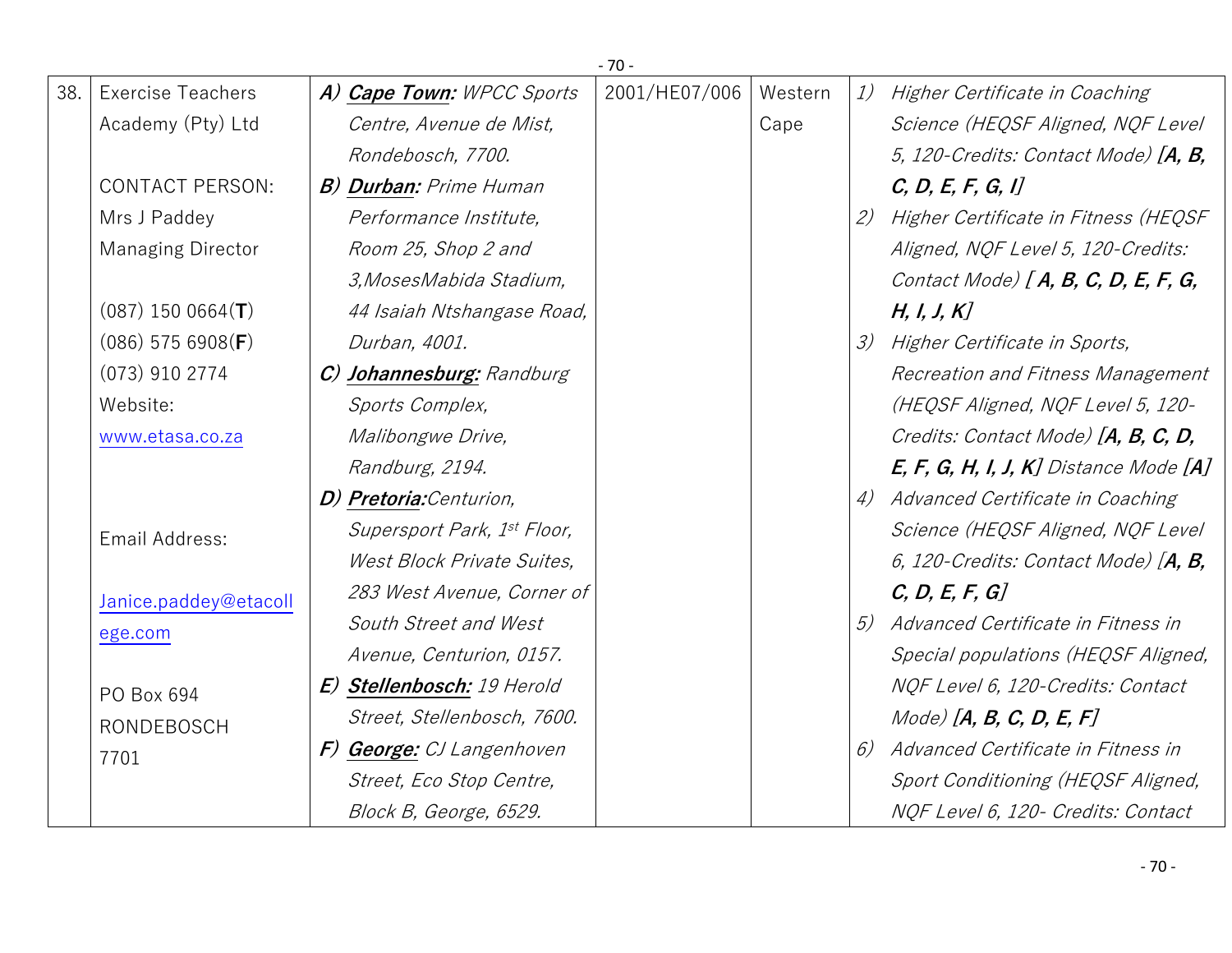| $-71-$                                          |                                                 |
|-------------------------------------------------|-------------------------------------------------|
| G) Bloemfontein: Ramblers                       | $Model$ [A, B, C, D, E, F, G, H, I, K]          |
| Sports Club, 52 Aliwal                          | Distance Mode [ <b>A</b> ]                      |
| Street, Bloemfontein, 9301.                     | Advanced Certificate in Sport,<br>$\mathcal{L}$ |
| H) Gqeberha (Port                               | Recreation and Fitness Management               |
| <b>Elizaberth):</b> 69 Picketing                | (HEQSF Aligned, NQF Level 6, 120-               |
| Street, Newtown Park,                           | Credits: Contact Mode) [A, B, C, D,             |
| Ggeberha (Port Elizaberth),                     | E, F                                            |
| 6045.                                           | 8)<br>Diploma in Sport and Exercise             |
| <b>East London:</b> 1 Celvedon<br>$\mathcal{D}$ | (HEQSF Aligned, NQF Level 6, 360-               |
| Road, Hams Sports Club,                         | Credits: Contact Mode) [A, B, C, D,             |
| Selborne, 5241.                                 | E, F, I, J                                      |
| J) Stellenbosch: Oewer Park,                    | Diploma in Sport and Recreation<br>9)           |
| Rokewood Road,                                  | Management (HEQSF Aligned, NQF                  |
| Stellenbosch, 7600.                             | Level 6, 360-Credits: Contact Mode)             |
| K) (Gqeberha) Port                              | [A, B, C, D, E, F, F, G, H, I, J]               |
| Elizabeth: Ggeberha                             | 10) Bachelor of Management in Sport             |
| Campus, 36 Mangold                              | and Leisure (HEQSF Aligned, NQF                 |
| Street, Newton Park,                            | Level 7, 360-Credits: Contact Mode)             |
| Ggeberha (Port Elizaberth),                     | [A, B, C, D, E, F, G, I, J]                     |
| 6001.                                           |                                                 |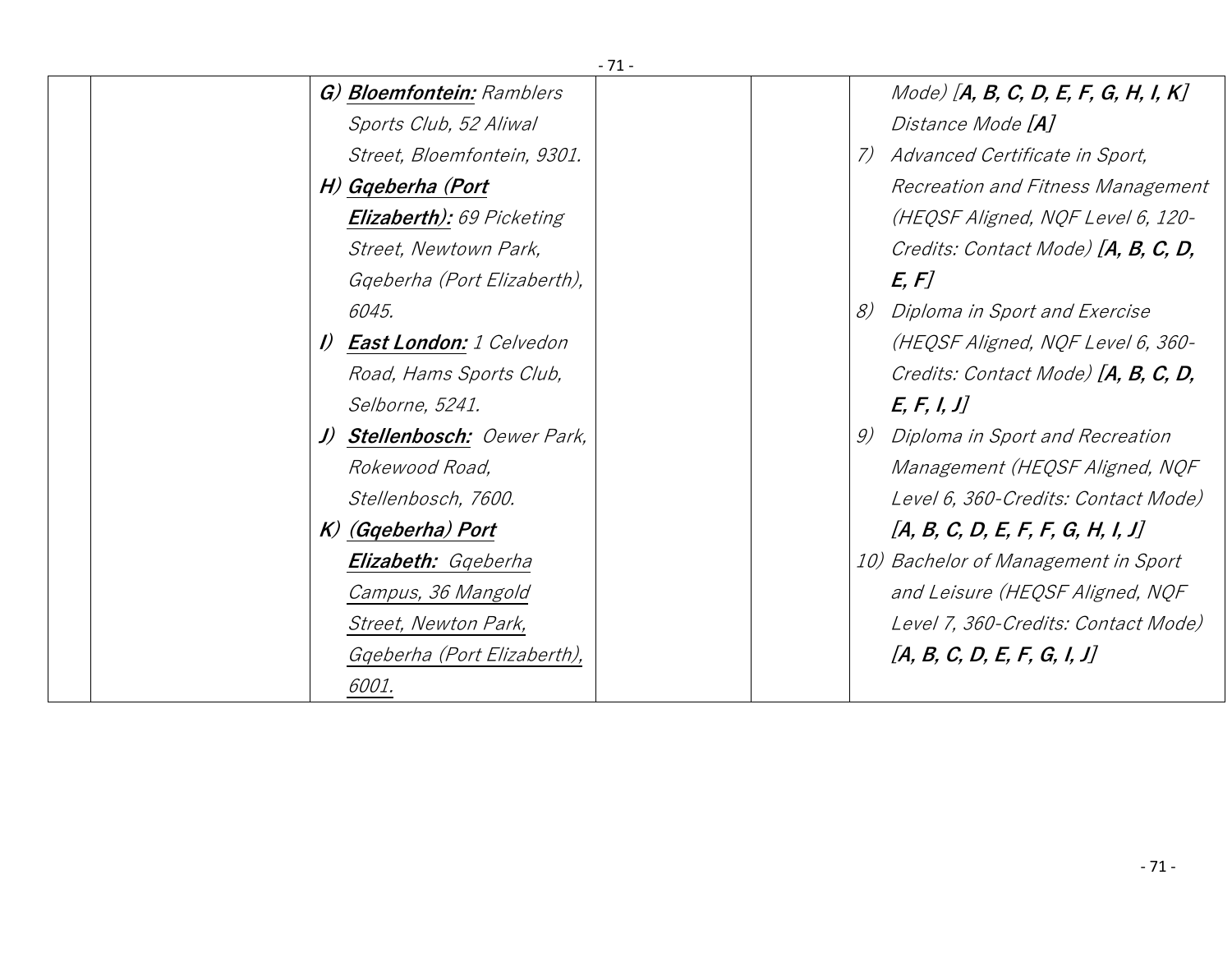| 2007/<br>FEDISA (Pty) Ltd<br>Cape Town: 81 Church<br>Western<br>1) Diploma in Fashion Merchandising<br>39.<br>$\boldsymbol{A}$<br>HE07/001<br>Marketing and Media (HEQSF Aligned,<br>Street, Cape Town, 8001.<br>Cape<br><b>CONTACT PERSON:</b><br><b>Sandton:</b> 50 Wierda Road<br>NQF Level 6, 360-Credits: Contact<br>$\boldsymbol{B}$<br>$Mode)$ $[A, B]$<br>Mr G Bird<br>West, Wierda Valley, |  |
|-----------------------------------------------------------------------------------------------------------------------------------------------------------------------------------------------------------------------------------------------------------------------------------------------------------------------------------------------------------------------------------------------------|--|
|                                                                                                                                                                                                                                                                                                                                                                                                     |  |
|                                                                                                                                                                                                                                                                                                                                                                                                     |  |
|                                                                                                                                                                                                                                                                                                                                                                                                     |  |
|                                                                                                                                                                                                                                                                                                                                                                                                     |  |
| <b>Chief Operating Officer</b><br>Sandton, 2169.                                                                                                                                                                                                                                                                                                                                                    |  |
| 2) Bachelor of Arts in Fashion (HEQFS<br>Director: Admission &                                                                                                                                                                                                                                                                                                                                      |  |
| Aligned, NQF Level 7, 360-Credits:<br>Operation<br>Contact Mode) [A, B]                                                                                                                                                                                                                                                                                                                             |  |
| $(021)$ 424 0975 (T)<br>3) Bachelor of Arts Honours in Fashion                                                                                                                                                                                                                                                                                                                                      |  |
| $(021)$ 424 6458 ( <b>F</b> )<br>(HEQSF Aligned 120-Credits: Contact                                                                                                                                                                                                                                                                                                                                |  |
| $Mode)$ $[A, B]$<br>Website:                                                                                                                                                                                                                                                                                                                                                                        |  |
| www.fedisa.co.za                                                                                                                                                                                                                                                                                                                                                                                    |  |
| Email Address:                                                                                                                                                                                                                                                                                                                                                                                      |  |
| Gerald.bird@fedisa.co.z                                                                                                                                                                                                                                                                                                                                                                             |  |
| $\overline{a}$                                                                                                                                                                                                                                                                                                                                                                                      |  |
| PO Box 503                                                                                                                                                                                                                                                                                                                                                                                          |  |
| Sea Point                                                                                                                                                                                                                                                                                                                                                                                           |  |
| <b>CAPE TOWN</b>                                                                                                                                                                                                                                                                                                                                                                                    |  |
| 8060                                                                                                                                                                                                                                                                                                                                                                                                |  |
|                                                                                                                                                                                                                                                                                                                                                                                                     |  |
|                                                                                                                                                                                                                                                                                                                                                                                                     |  |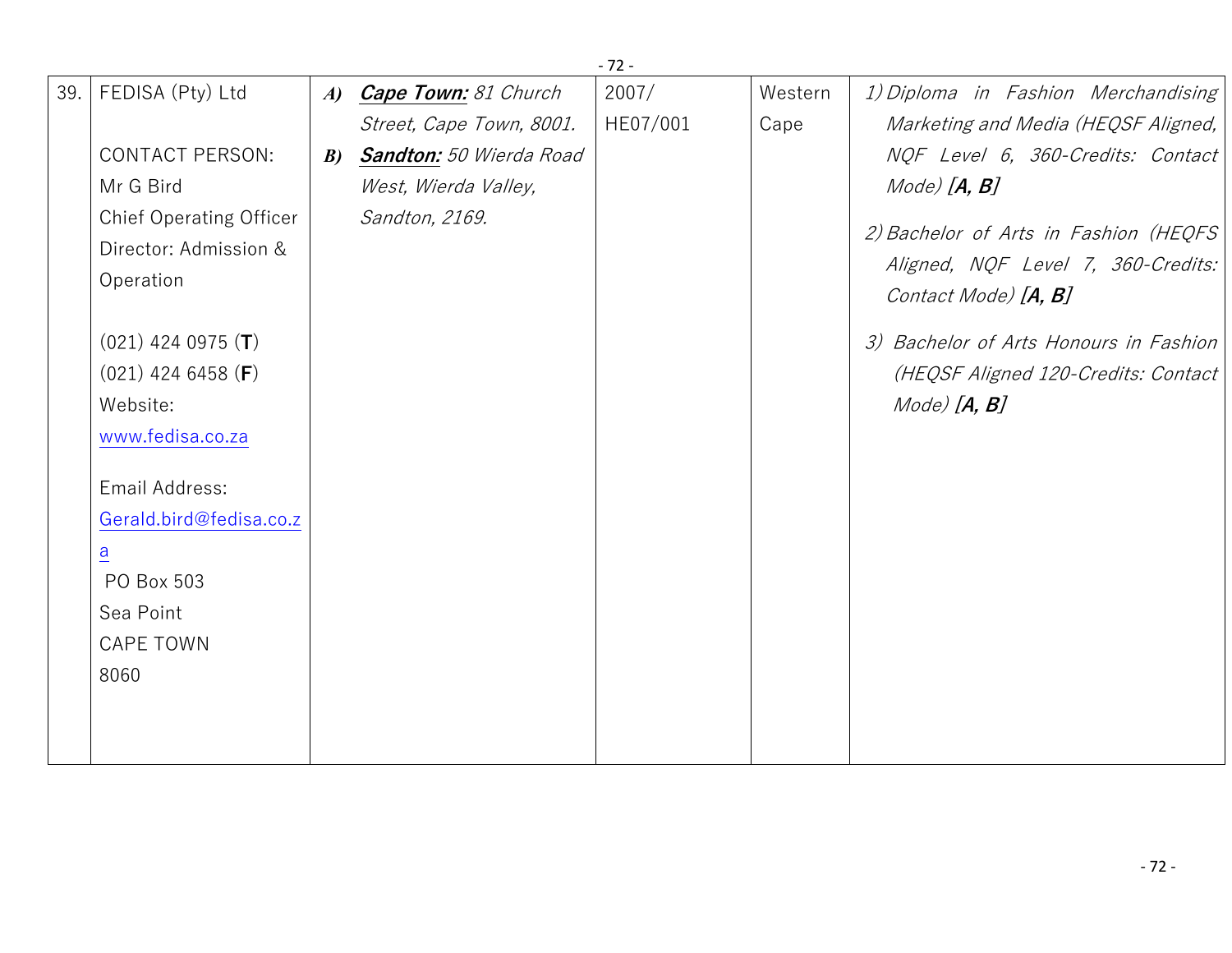|     |                        |                              | $-73-$        |         |                                          |
|-----|------------------------|------------------------------|---------------|---------|------------------------------------------|
| 40. | Friends of Design-     | A) Cape Town: 2nd Floor HAK  | 2010/HE07/014 | Western | 1) Higher Certificate in Concept Art     |
|     | Academy of Digital     | House, 186 Bree Street, Cape |               | Cape    | (HEQSF Aligned, NQF Level 5, 120-        |
|     | Arts (Pty) Ltd         | Town, 8001.                  |               |         | Credits: Contact Mode)                   |
|     |                        |                              |               |         | 2) Higher Certificate in Game Graphics   |
|     | <b>CONTACT PERSON:</b> |                              |               |         | and Multimedia Entertainment             |
|     | Ms Hannelore Oliver    |                              |               |         | (HEQSF Aligned, NQF Level 5, 120         |
|     | Academic Program       |                              |               |         | Credits: Contact Mode)                   |
|     | Manager                |                              |               |         | 3) Higher Certificate in Print and       |
|     |                        |                              |               |         | Publishing                               |
|     | $(021)$ 402 0303 (T)   |                              |               |         | (HEQSF Aligned, NQF Level 5, 120-        |
|     | Cell: 0844045080       |                              |               |         | Credits: Contact Mode)                   |
|     |                        |                              |               |         | 4) Higher Certificate in Web Publishing  |
|     | Website:               |                              |               |         | and Interactive Media (HEQSF             |
|     | www.friendsofdesign.n  |                              |               |         | Aligned, NQF Level 5, 120 Credits:       |
|     | $e$ t                  |                              |               |         | Contact Mode)                            |
|     |                        |                              |               |         |                                          |
|     | Email Address:         |                              |               |         |                                          |
|     | hannelore@friendsofde  |                              |               |         |                                          |
|     | sign.net               |                              |               |         |                                          |
|     | PO Box 15108           |                              |               |         |                                          |
|     | VLAEBERG               |                              |               |         |                                          |
|     | 8018                   |                              |               |         |                                          |
| 41. | Foundation for         | A) Pretoria: Struland Office | 2002/HE07/013 | Gauteng | 1) Higher Certificate in Early Childhood |
|     | Professional           | Park, East Block, 173 Mary   |               |         | Care and Education (HEQSF Aligned,       |
|     | Development (Pty) Ltd  | Street, The Willows, 0184.   |               |         |                                          |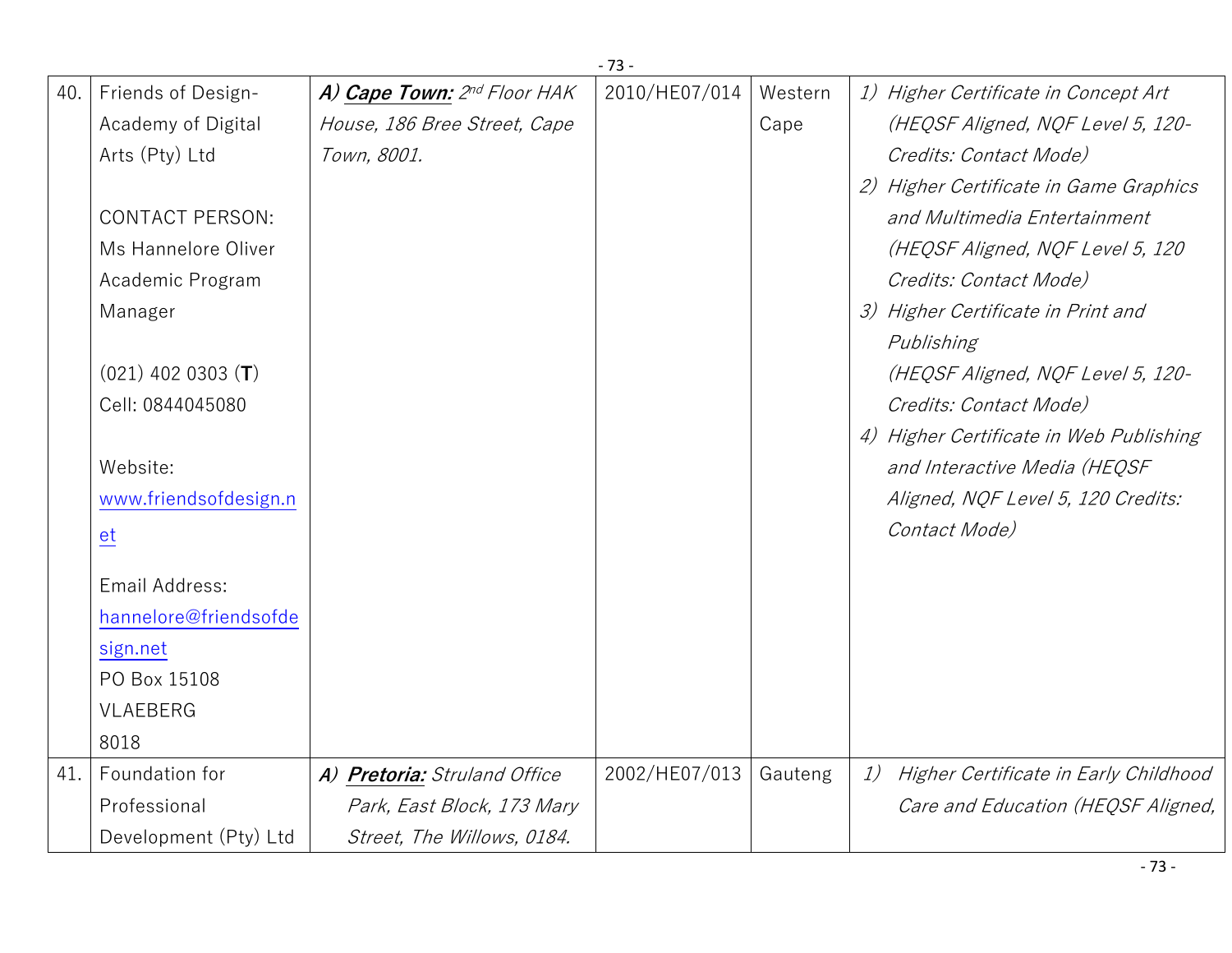|                        | - 74 - |               |                                       |
|------------------------|--------|---------------|---------------------------------------|
|                        |        |               | NQF Level 5, 120-Credits: Distance    |
| <b>CONTACT PERSON:</b> |        |               | Mode)                                 |
| Liezel Wolvaardt       |        | 2)            | Higher Certificate in Practice        |
| HOD: Education         |        |               | Management (HEQSF Aligned, NQF        |
| Innovation Department  |        |               | Level 5, 120-Credits: Distance        |
|                        |        |               | Mode)                                 |
| $(012)$ 816-9000 (T)   |        | $\mathcal{Z}$ | Higher Certificate in Risk            |
| 081 680 0978 (F)       |        |               | Assessment and Management             |
| 082 449 9249 (C)       |        |               | (HEQSF Aligned, NQF Level 5, 120-     |
|                        |        |               | Credits: Distance Mode)               |
| Website:               |        | 4)            | Higher Certificate in Management      |
| www.foundation.co.za   |        |               | (HEQSF Aligned, NQF Level 5, 120-     |
|                        |        |               | Credits: Distance Mode)               |
| Email Address:         |        | 5)            | Advanced Certificate in Health        |
| LiezelW@foundation.co  |        |               | Management (HEQSF Aligned, NQF        |
| .za                    |        |               | Level 6, 120-Credits: Distance        |
|                        |        |               | Mode)                                 |
|                        |        | 6)            | Advanced Certificate in Management    |
| P O Box 75324          |        |               | (HEQSF Aligned: NQF Level 6, 120-     |
| LYNNWOOD RIDGE         |        |               | Credits: Distance Mode)               |
| 0040                   |        |               | 7) Advanced Certificate in Monitoring |
| South Africa           |        |               | and Evaluation (HEQSF Aligned:        |
|                        |        |               | NQF Level 6, 120-Credits: Distance    |
|                        |        |               | Mode)                                 |
|                        |        |               |                                       |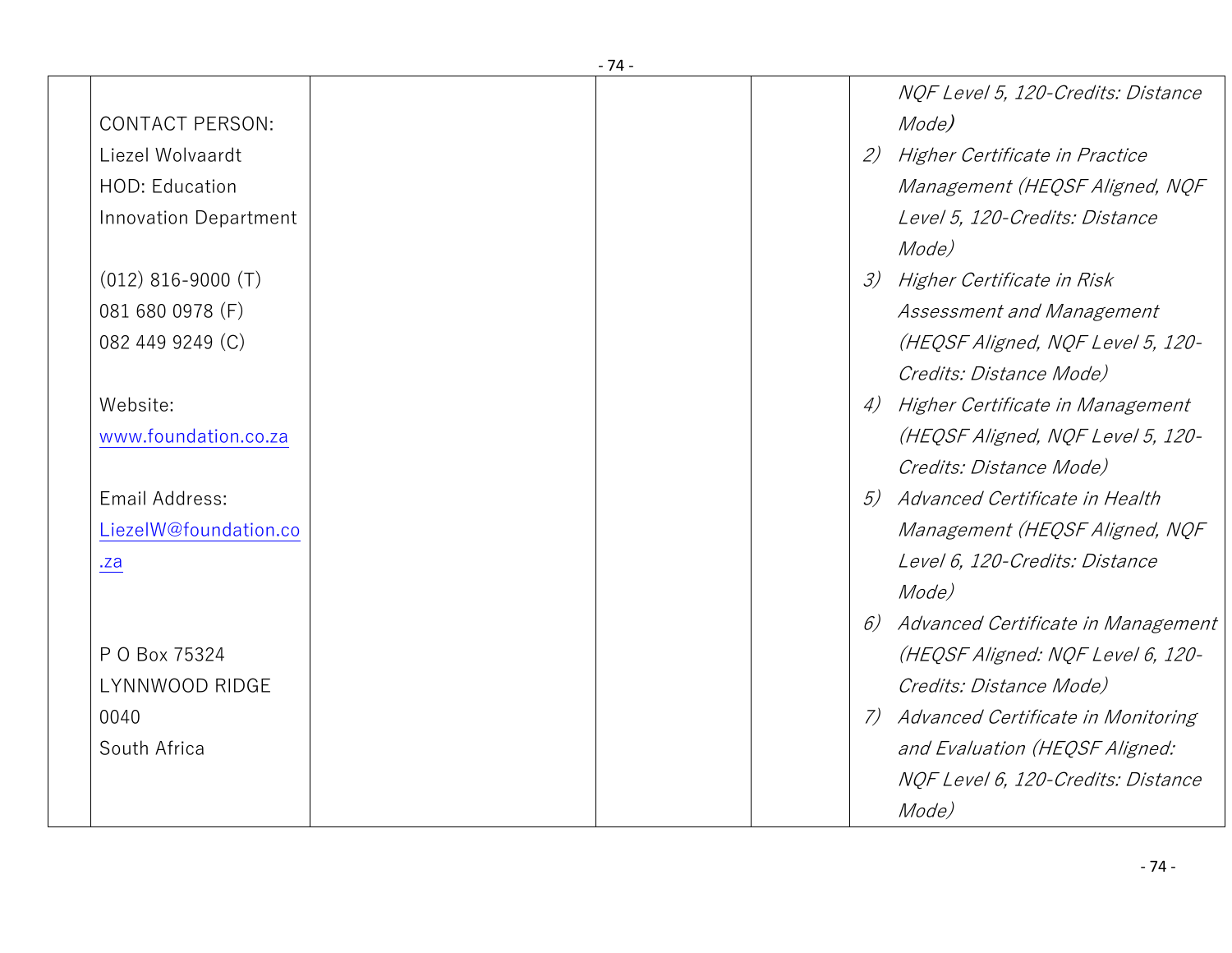|     |                        |                              | - 75 -        |         |                                                                                                                                              |
|-----|------------------------|------------------------------|---------------|---------|----------------------------------------------------------------------------------------------------------------------------------------------|
|     |                        |                              |               |         | 8)<br>Advanced Diploma in Aesthetic<br>Medicine (HEQSF Aligned, NQF                                                                          |
|     |                        |                              |               |         | Level 7, 120-Credits: Distance<br>Mode)                                                                                                      |
|     |                        |                              |               |         | Postgraduate Diploma in Distance<br>9)<br>Higher Education (HEQSF Aligned,<br>NQF Level 8, 120-Credits: Distance<br>Mode)                    |
|     |                        |                              |               |         | 10) Postgraduate Diploma in General<br>Practice (HEQSF Aligned, NQF Level<br>8, 120-Credits: Distance Mode)                                  |
|     |                        |                              |               |         | 11) Postgraduate Diploma in Health<br>Professions Education and<br>Leadership (HEQSF Aligned, NQF<br>Level 8, 120-Credits: Distance<br>Mode) |
|     |                        |                              |               |         | 12) Master of Public Health (HEQSF<br>Aligned, NQF Level 9, 180-Credits:<br>Distance Mode)                                                   |
| 42. | George Whitefield      | A) Cape Town: 34 Beach       | 2007/HE08/002 | Western | 1) Higher Certificate in Theology (HEQSF                                                                                                     |
|     | College NPC            | Road, Muizenberg, 7945, Cape |               | Cape    | Aligned, NQF Level 5, 120 Credits:                                                                                                           |
|     |                        | Town.                        |               |         | Contact Mode)                                                                                                                                |
|     | <b>CONTACT PERSON:</b> |                              |               |         |                                                                                                                                              |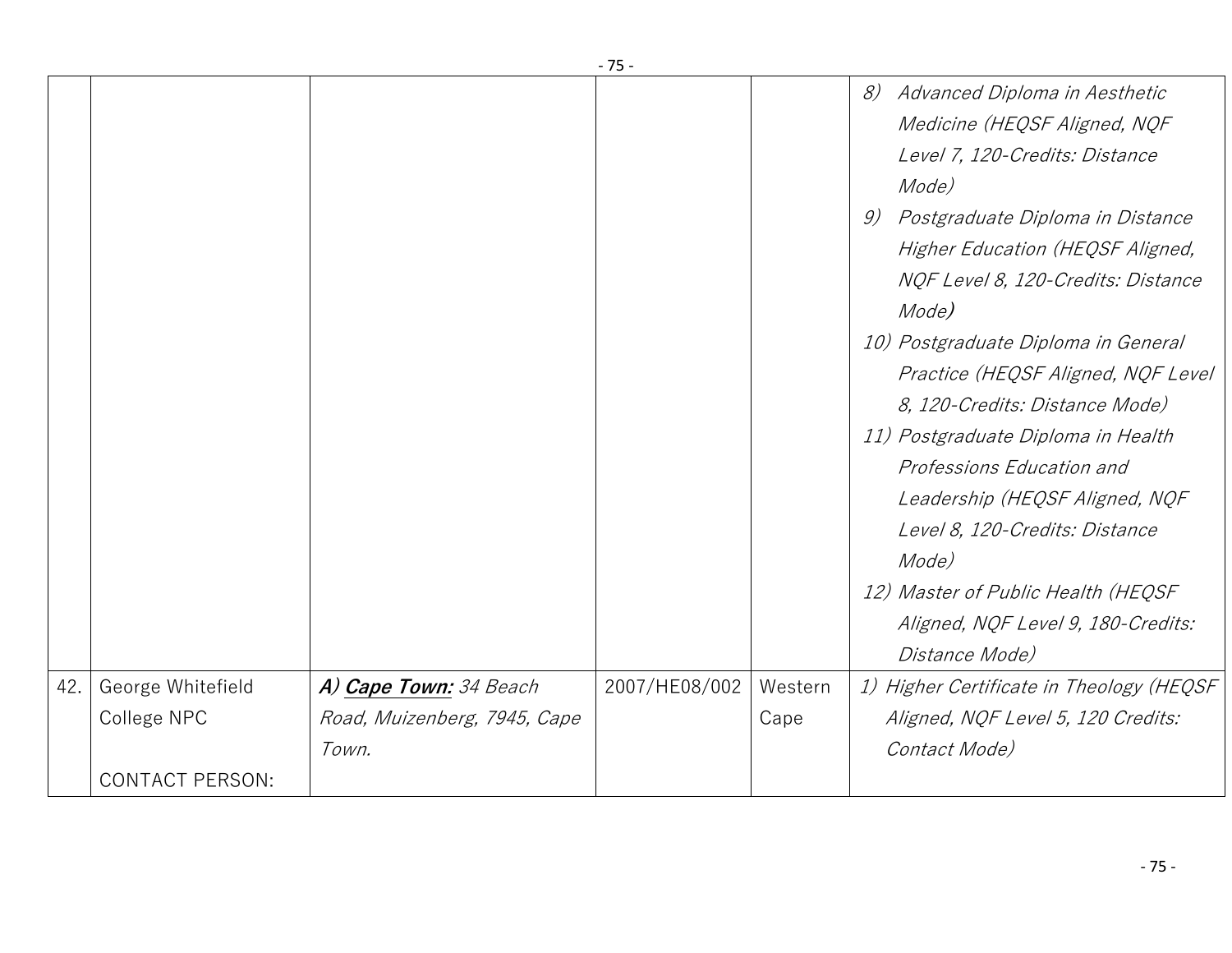|     |                                                                                                                                                                                                    |                                                 | - 76 -        |         |                                                                                                                                                                                                                                                                                                                     |
|-----|----------------------------------------------------------------------------------------------------------------------------------------------------------------------------------------------------|-------------------------------------------------|---------------|---------|---------------------------------------------------------------------------------------------------------------------------------------------------------------------------------------------------------------------------------------------------------------------------------------------------------------------|
|     | Mrs Angelique (Lulu)<br>Jampies<br>Registrar<br>$(021)$ 788 1652 $(T)$<br>084 941 5643 (C)<br>Website:<br>www.gwc.ac.za<br>Email Address:<br>ljampies@gwc.ac.za<br>PO Box 64<br>MUIZENBERG<br>7950 |                                                 |               |         | 2) Bachelor of Theology (HEQSF Aligned,<br>NQF Level 7, 360 Credits: Contact<br>Mode)<br>3) Bachelor of Theology Honours<br>(HEQSF Aligned, NQF Level 8, 120<br>Credits: Contact Mode)<br>4) Master of Theology (HEQSF Aligned,<br>NQF Level 9, 180 Credits: Contact<br>Mode)                                       |
| 43. | Greenside Design<br>Center College of<br>Design (Pty) Ltd<br><b>CONTACT PERSON:</b><br>Prof DG Laubscher<br><b>Managing Director</b><br>$(011)$ 646-1984(T)                                        | A) Greenside: 118 Greenway,<br>Greenside, 2193. | 2000/HE07/028 | Gauteng | 1) Higher Certificate in Design Thinking<br>(HEQSF Aligned, NQF Level 5, 120-<br>Credits: Contact Mode and Distance<br>Mode)<br>2) Bachelor of Arts in Graphic Design<br>(HEQSF Aligned, NQF Level 7, 360-<br>Credits: Contact Mode)<br>3) Bachelor of Arts in Interior Design<br>(HEQSF Aligned, NQF Level 7, 360- |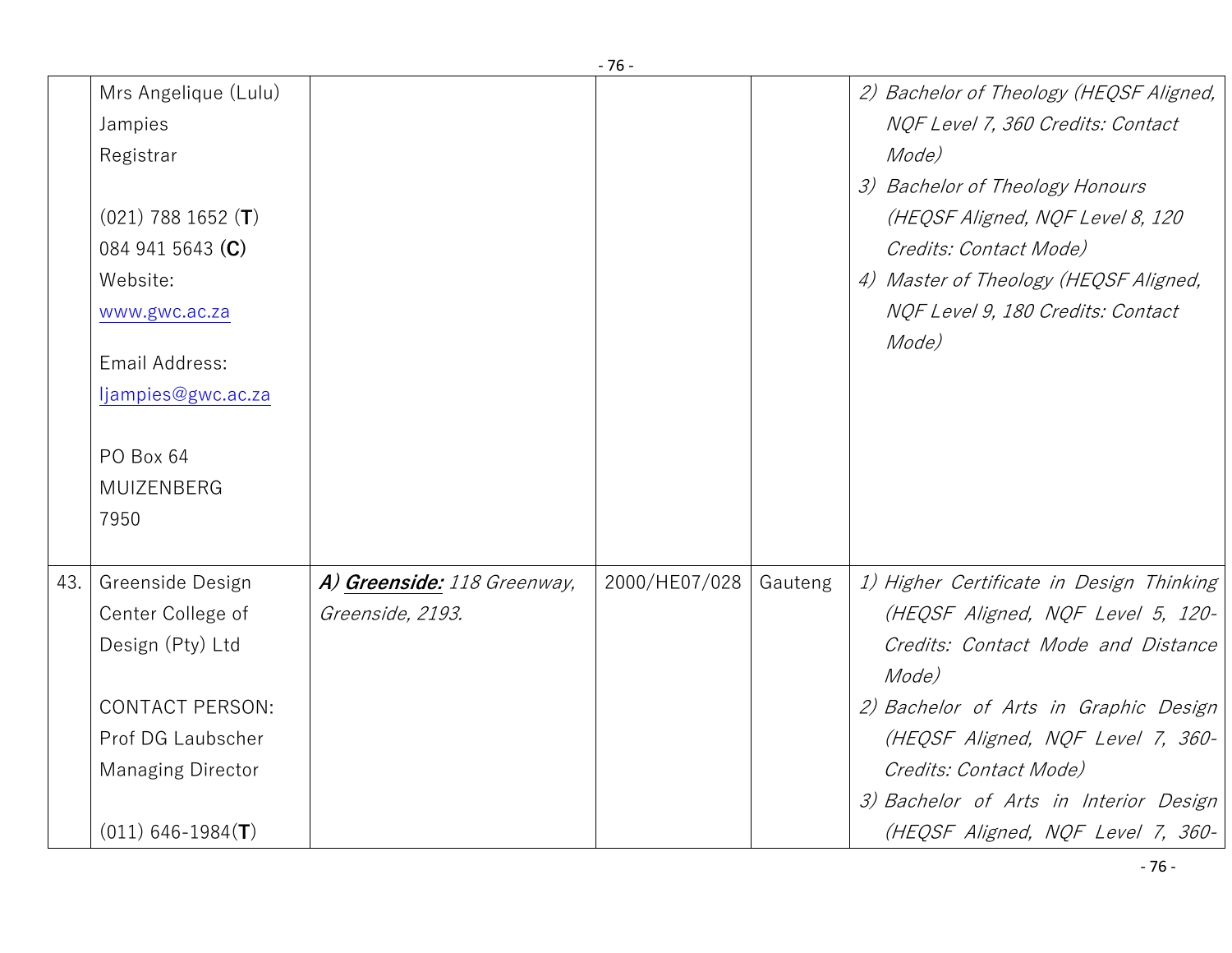|     |                              |                             | - 77 -        |         |                                           |
|-----|------------------------------|-----------------------------|---------------|---------|-------------------------------------------|
|     | $(011)$ 646-6165( <b>F</b> ) |                             |               |         | Credits: Contact Mode)                    |
|     |                              |                             |               |         | 4) Bachelor of Arts in Multimedia Design  |
|     | Website:                     |                             |               |         | (HEQSF Aligned, NQF Level 7, 360-         |
|     | www.designcenter.co.z        |                             |               |         | Credits: Contact Mode)                    |
|     | $\overline{a}$               |                             |               |         | 5) Bachelor of Arts Honours in Interior   |
|     |                              |                             |               |         | Design (HEQSF Aligned, NQF Level 8,       |
|     | Email Address:               |                             |               |         | 120-Credits: Contact Mode<br>and          |
|     | des@designcenter.co.z        |                             |               |         | Distance Mode)                            |
|     | $\overline{a}$               |                             |               |         | 6) Bachelor of Arts Honours in Visual     |
|     |                              |                             |               |         | (HEQSF<br>Communications<br>Design        |
|     |                              |                             |               |         | Aligned, NQF Level 8, 120-Credits:        |
|     | P O Box 84190                |                             |               |         | Contact Mode and Distance Mode)           |
|     | <b>GREENSIDE</b>             |                             |               |         | 7) Bachelor of Arts Honours in Multimedia |
|     | 2034                         |                             |               |         | Design (HEQSF Aligned, NQF Level 8,       |
|     |                              |                             |               |         | 120-Credits: Contact Mode and             |
|     |                              |                             |               |         | Distance Mode)                            |
|     |                              |                             |               |         | 8) Postgraduate Diploma in Education in   |
|     |                              |                             |               |         | Design (HEQSF Aligned, NQF Level 8,       |
|     |                              |                             |               |         | 120- Credits: Contact Mode)               |
|     |                              |                             |               |         |                                           |
| 44. | <b>Health and Fitness</b>    | A) Rivonia: Unit 4, Rivonia | 2001/HE07/002 | Gauteng | 1) Higher Certificate in Exercise Science |
|     | Professionals Academy        | Village, Rivonia Boulevard, |               |         | (HEQSF Aligned, NQF Level 5, 120          |
|     | (Pty) Ltd                    | Rivonia, 2128.              |               |         | Credits: Contact Mode) [A, B]             |
|     |                              |                             |               |         |                                           |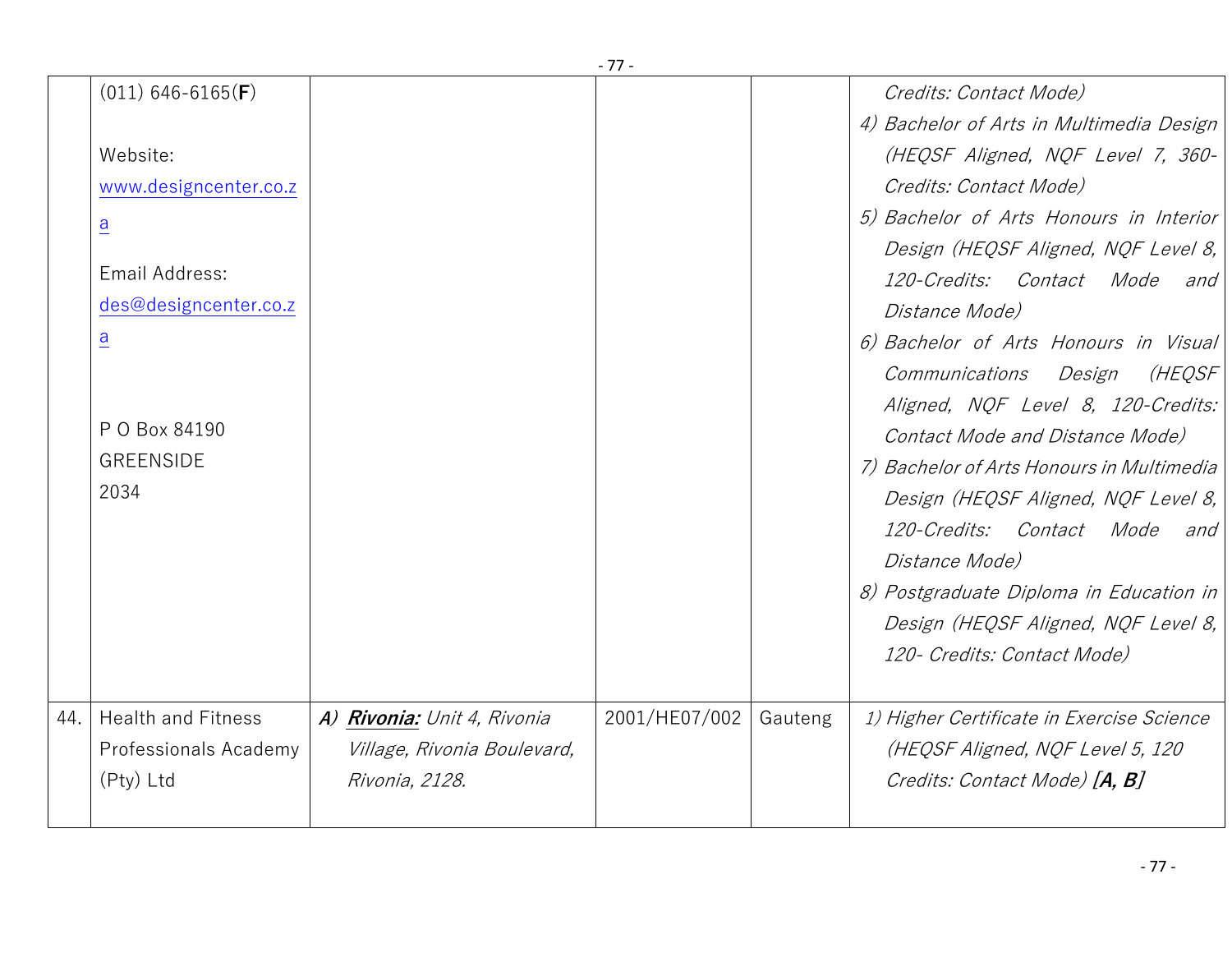|     |                             |                             | - 70 -        |         |                                                 |
|-----|-----------------------------|-----------------------------|---------------|---------|-------------------------------------------------|
|     | <b>CONTACT PERSON:</b>      | B) Claremont: 11 Lansdowne  |               |         | 2) Advanced Certificate in Exercise             |
|     | Anima Israel                | Road, Deloitten Building,   |               |         | Science (HEQSF Aligned, NQF Level               |
|     | Academic Head               | Claremont, 7708.            |               |         | 6, 120-Credits: Contact Mode) $[A, B]$          |
|     | 079 500 6471 (C)            |                             |               |         |                                                 |
|     | Website:                    |                             |               |         |                                                 |
|     | www.hpfa.co.za              |                             |               |         |                                                 |
|     | Email Address:              |                             |               |         |                                                 |
|     | amina@hfpa.co.za            |                             |               |         |                                                 |
|     | P O Box 2075                |                             |               |         |                                                 |
|     | <b>RIVONIA</b>              |                             |               |         |                                                 |
|     | 2128                        |                             |               |         |                                                 |
|     |                             |                             |               |         |                                                 |
|     |                             |                             |               |         |                                                 |
|     |                             |                             |               |         |                                                 |
| 45. | Helderberg College of       | A) Helderberg: 27 Annandale | 2001/HE08/001 | Western | 1) Higher<br>in<br><i>Office</i><br>Certificate |
|     | <b>Higher Education NPC</b> | Drive, Somerset West, 7130. |               | Cape    | Management (HEQSF Aligned NQF                   |
|     |                             |                             |               |         | Level 5,120 Credits: Contact Mode)              |
|     | <b>CONTACT DETAILS:</b>     |                             |               |         | 2) Bachelor of Arts in Communication            |
|     |                             |                             |               |         | (HEQSF Aligned, NQF Level 7 360                 |
|     | Dr Charlene Reinecke        |                             |               |         | Credits: Contact Mode)                          |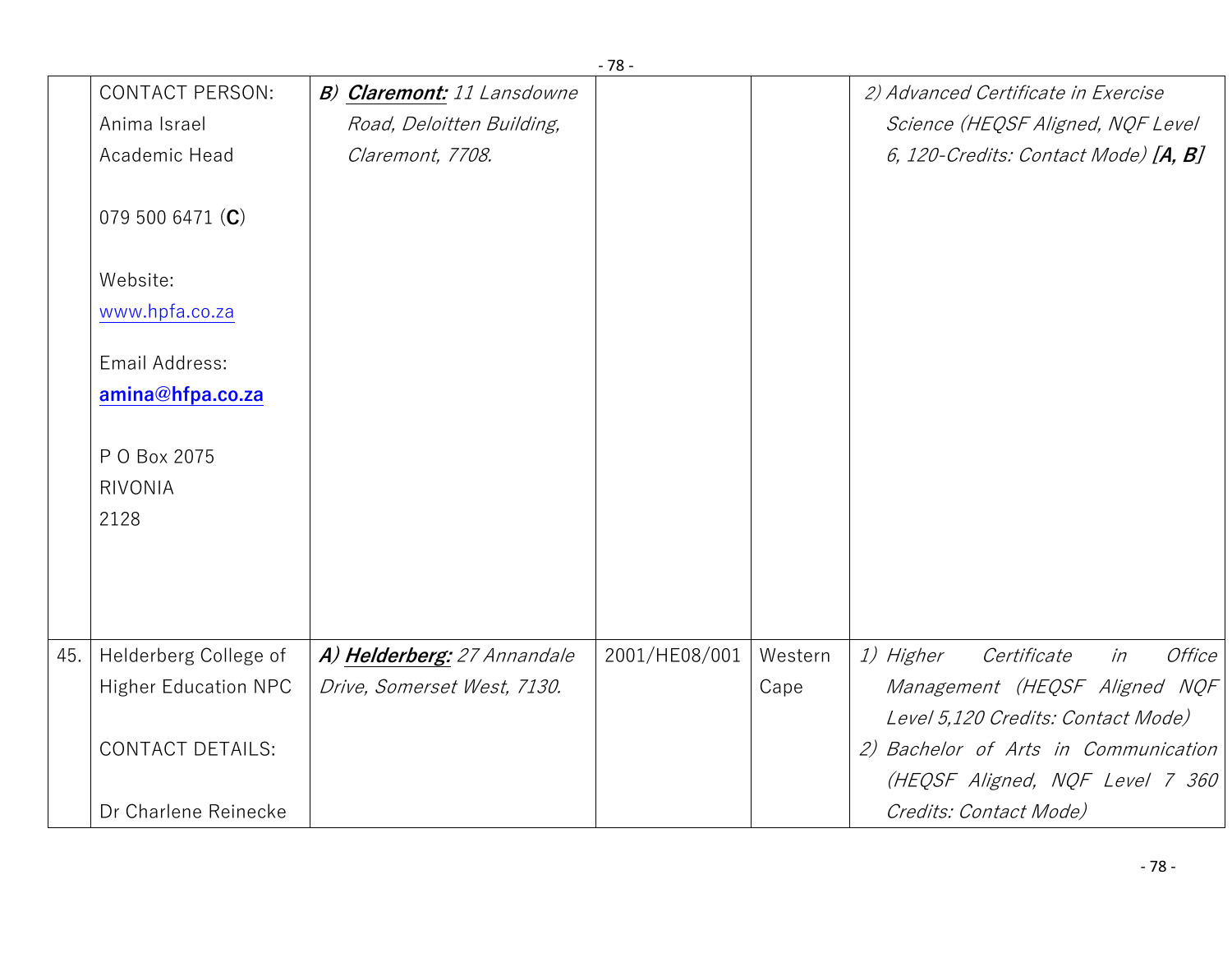|     |                         |                             | - 79 -        |         |                                           |
|-----|-------------------------|-----------------------------|---------------|---------|-------------------------------------------|
|     | Vice-President          |                             |               |         | 3) Bachelor of Arts (Psychology) (HEQSF   |
|     | Academic                |                             |               |         | Aligned, NQF Level 7, 360 Credits:        |
|     | Administration          |                             |               |         | Contact Mode)                             |
|     |                         |                             |               |         | 4) Bachelor of Business Administration in |
|     | $(021)$ 850-7509 $(T)$  |                             |               |         | Management (HEQSF Aligned, NQF            |
|     | $(021)$ 086 550 3453(F) |                             |               |         | Level 7, 360 Credits: Contact Mode)       |
|     | Website:                |                             |               |         | 5) Bachelor of Commerce in Human          |
|     | www.hbc.co.za           |                             |               |         | (HEQSF<br>Management<br>Resource          |
|     |                         |                             |               |         | Aligned NQF Level 7, 360-Credits:         |
|     | Email Address:          |                             |               |         | Contact Mode)                             |
|     | Reinec@hbc.ac.za        |                             |               |         | 6) Bachelor of Arts in Theology (HEQSF    |
|     |                         |                             |               |         | Aligned, NQF Level 7, 480-Credits:        |
|     | P O Box 22              |                             |               |         | Contact Mode)                             |
|     | <b>SOMERSET WEST</b>    |                             |               |         | 7) Bachelor of Commerce (Accounting)      |
|     | 7129                    |                             |               |         | (HEQSF Aligned, NQF Level 7, 480-         |
|     |                         |                             |               |         | Credits: Contact Mode) [Previously        |
|     |                         |                             |               |         | registered as the Bachelor of Business    |
|     |                         |                             |               |         | Administration (Accounting)]              |
|     |                         |                             |               |         | 8) Bachelor of Education Foundation       |
|     |                         |                             |               |         | Phase Teaching (HEQSF Aligned, NQF        |
|     |                         |                             |               |         | Level 7, 480 Credits: Contact Mode)       |
| 46. | <b>Henley Business</b>  | A) Johannesburg: Kirstenhof | 2010/HE10/001 | Gauteng | 1) Higher Certificate in Management       |
|     | <b>School Limited</b>   | Office Park, Building A, 1  |               |         | Practice (HEQSF Aligned, NQF Level 5,     |
|     |                         |                             |               |         | 120- Credits: Contact Mode) [A, B]        |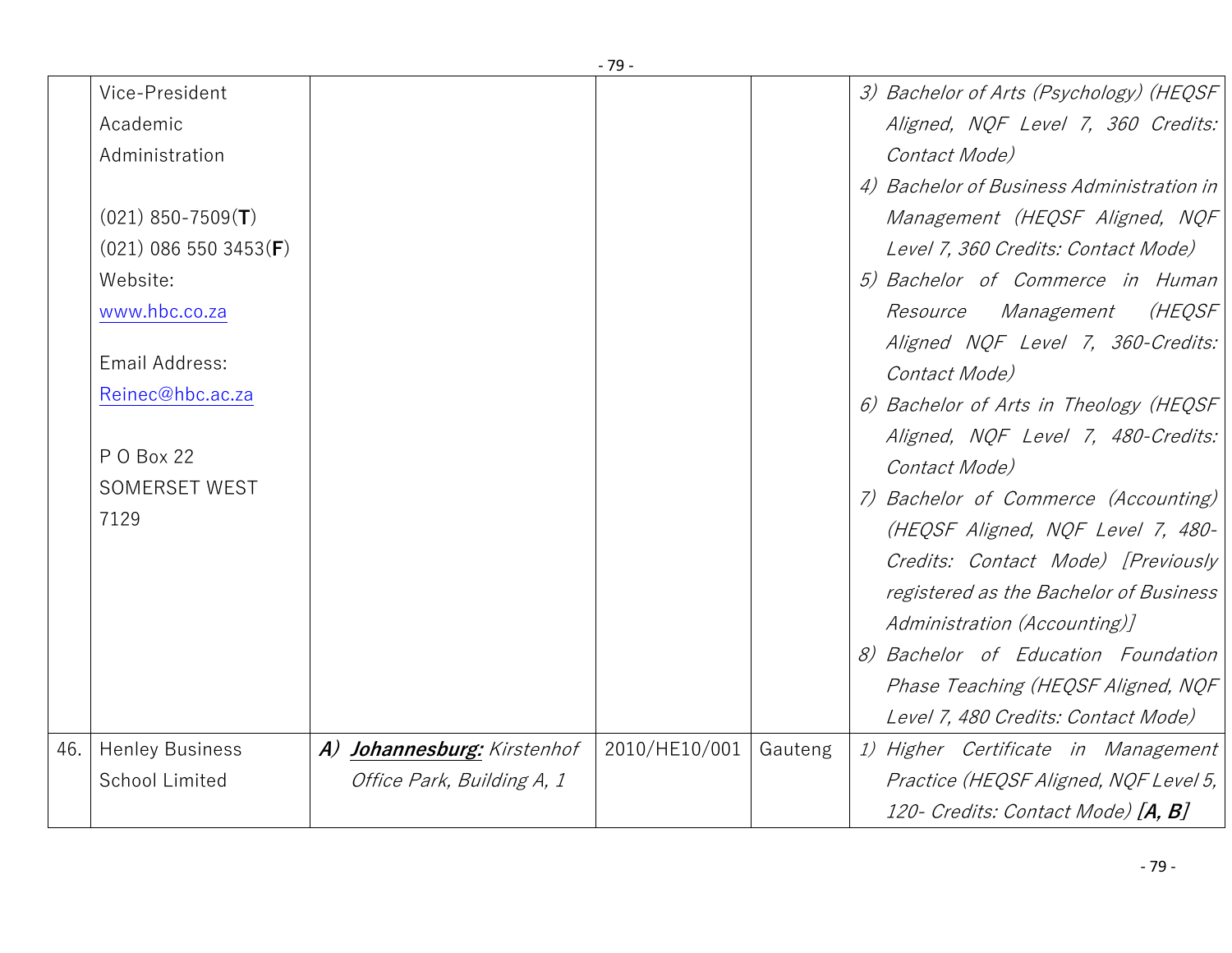|                        |                                    | $-80-$ |                                       |
|------------------------|------------------------------------|--------|---------------------------------------|
| (Incorporated in the   | Witkoppen Road, Paulshof,          |        | 2) Advanced Certificate in Management |
| United Kingdom)        | 2001.                              |        | Practice (HEQSF Aligned, NQF Level 6, |
| Previously: Henley     | <b>B) Cape Town:</b> 35 Brickfield |        | 120-Credits: Contact Mode) [A, B]     |
| Management College     | Road, Woodstock, Cape              |        | 3) Advanced Diploma in Management     |
|                        | Town, 7135.                        |        | Practice (HEQSF Aligned, NQF Level 7, |
| <i>(Association</i>    |                                    |        | 120-Credits: Contact Mode) [A, B]     |
| incorporated in the    |                                    |        | 4) Postgraduate Diploma in Management |
| United Kingdom)        |                                    |        | Practice (HEQSF Aligned, NQF Level 8, |
|                        |                                    |        | 120-Credits: Contact Mode) [A, B]     |
| <b>CONTACT PERSON:</b> |                                    |        | 5) Master of Business Administration  |
| Mr F Acheampong        |                                    |        | (HEQSF Aligned, NQF Level 9, 180-     |
| Academic Director      |                                    |        | Credits, Contact Mode) [A]            |
|                        |                                    |        |                                       |
| $(011)$ 808 0864 $(T)$ |                                    |        |                                       |
| $(011)$ 808 0899 (F)   |                                    |        |                                       |
| Website:               |                                    |        |                                       |
| www.henleymc.ac.uk     |                                    |        |                                       |
|                        |                                    |        |                                       |
| Email Address:         |                                    |        |                                       |
| fremponga@henleysa.a   |                                    |        |                                       |
|                        |                                    |        |                                       |
| c.za                   |                                    |        |                                       |
| PO Box 2890            |                                    |        |                                       |
| SUNNINGHILL            |                                    |        |                                       |
|                        |                                    |        |                                       |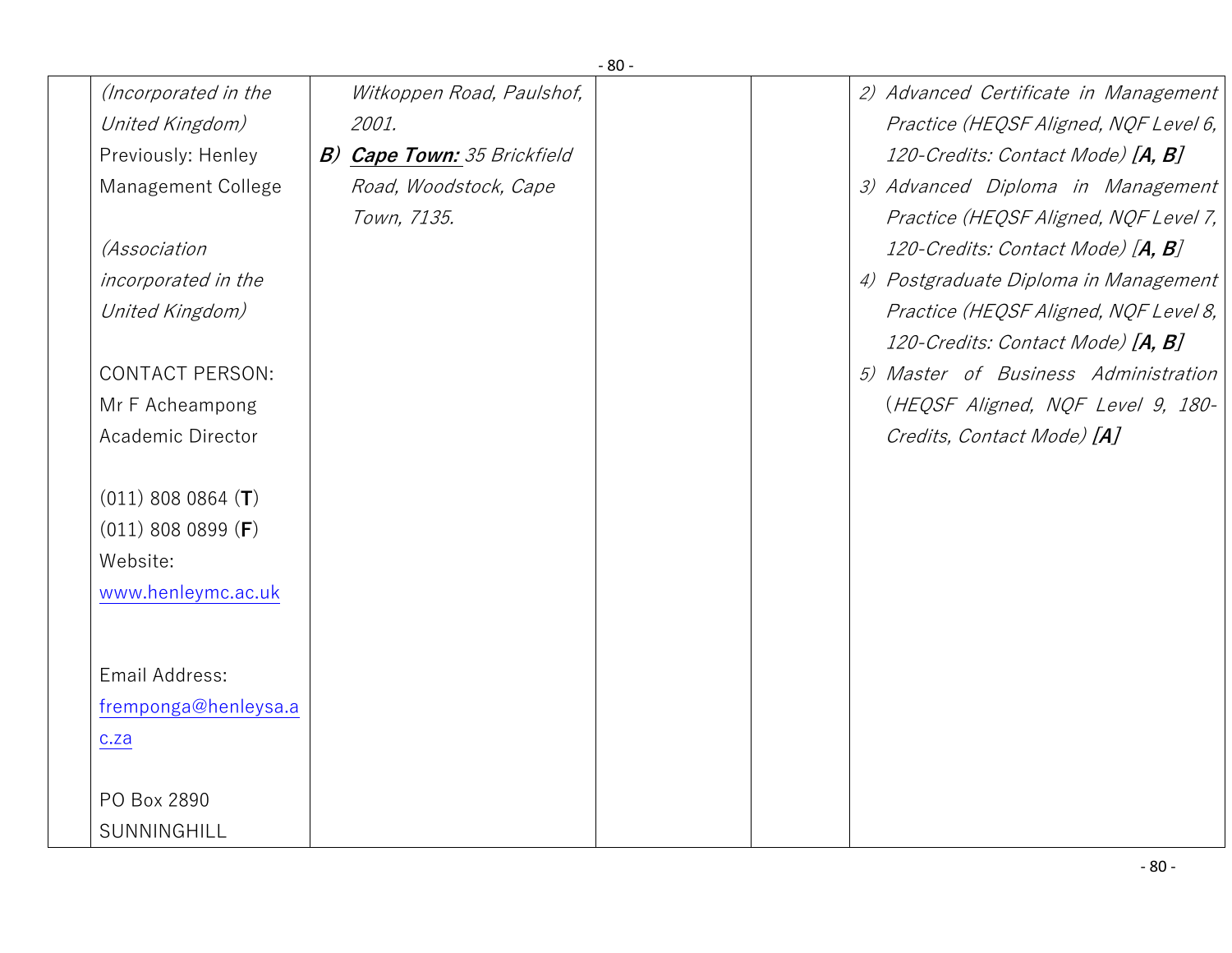|     |                          |                                 | $-81-$        |         |                                           |
|-----|--------------------------|---------------------------------|---------------|---------|-------------------------------------------|
|     | 2157                     |                                 |               |         |                                           |
| 47. | <b>ICESA City Campus</b> | A) Durban: 563 Anton            | 2000/HE07/001 | KwaZulu | 1) Higher Certificate in Human resources  |
|     | (Pty) Ltd                | Lembede (Smith) Street,         |               | Natal   | Management (HEQSF Aligned, NQF            |
|     |                          | Durban, 4000.                   |               |         | Level 5, 120 - Credits: Contact Mode)     |
|     | <b>CONTACT PERSON:</b>   | <b>B) Pietermaritzburg: 426</b> |               |         | [A, B]                                    |
|     | Ms Tamara Kenny          | Langalibalele Street            |               |         | 2) Higher Certificate in Public           |
|     | Dean: Institutional      | (Longmarket Street),            |               |         | Management (HEQSF Aligned, NQF            |
|     | Planning and Quality     | Pietermaritzburg, 3201.         |               |         | Level 5, 120 - Credits: Contact Mode)     |
|     | Assurance                |                                 |               |         | [A, B]                                    |
|     |                          |                                 |               |         | 3) Higher Certificate in Supply Chain and |
|     | $(031)$ 713 3800 (T)     |                                 |               |         | Logistics Management (HEQSF               |
|     | $(031)$ 251 5822 (F)     |                                 |               |         | Aligned, NQF Level 5, 120-Credits:        |
|     | 076 170 4761 (C)         |                                 |               |         | Contact Mode) [A, B]                      |
|     |                          |                                 |               |         | 4) Diploma in Accounting (HEQSF           |
|     | Website:                 |                                 |               |         | Aligned, NQF Level 6, 360-Credits:        |
|     | www.damelin.co.za        |                                 |               |         | Contact Mode) [ <b>A, B</b> ]             |
|     |                          |                                 |               |         | 5) Diploma in Human Resource              |
|     | Email Address:           |                                 |               |         | Management (HEQSF Aligned, NQF            |
|     |                          |                                 |               |         | Level 6, 360-Credits: Contact Mode)       |
|     | Tamara.kenny@educor.co.z |                                 |               |         | [A, B]                                    |
|     | $\overline{\mathbf{a}}$  |                                 |               |         | 6) Diploma in Information Technology      |
|     |                          |                                 |               |         | (HEQSF Aligned, NQF Level 6, 360-         |
|     | P O Box 37180            |                                 |               |         | Credits: Contact Mode) [A, B]             |
|     | Overport                 |                                 |               |         |                                           |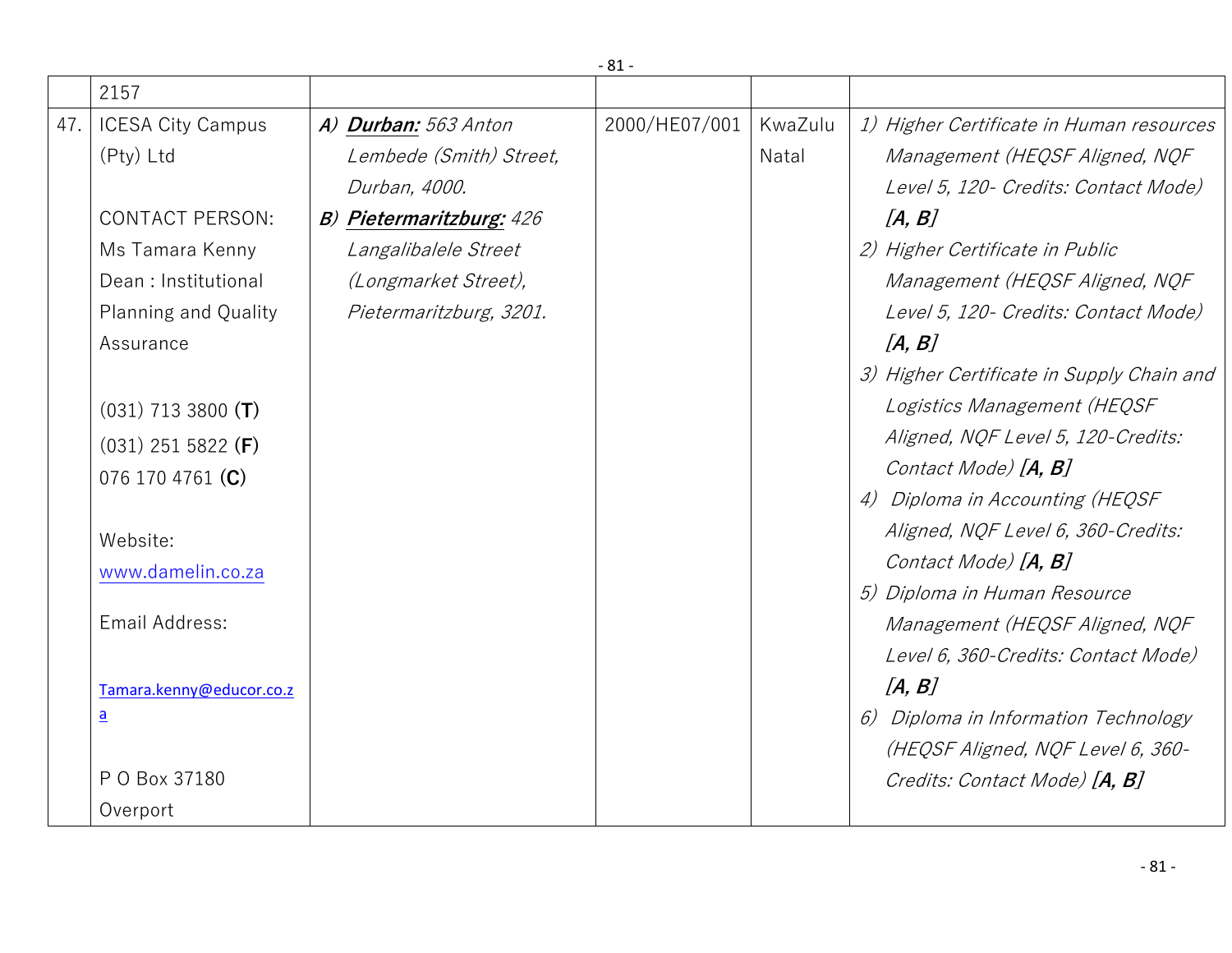|     | Durban<br>4067                                          |                                                                                             |               |                 | 7) Diploma in Journalism (HEQSF<br>Aligned, NQF Level 6, 360-Credits:<br>Contact Mode) [A, B]<br>8) Diploma in Marketing Management<br>(HEQSF Aligned, NQF level 6, 360-<br>Credits: Contact Mode) [A, B]<br>9) Diploma in Operations Management<br>(HEQSF Aligned, NQF Level 6, 360-<br>Credits: Contact Mode) [A, B]<br>Diploma in Public Management<br>10)<br>and Administration (HEQSF Aligned,<br>NQF Level 6, 360-Credits: Contact<br>$Mode)$ $[A, B]$<br>Diploma in Public Relations<br>11)<br>(HEQSF Aligned, NQF Level 6, 360-<br>Credits: Contact Mode) [A, B]<br>Diploma in Travel and Tourism<br>12)<br>(HEQSF Aligned, NQF Level 6, 360- |
|-----|---------------------------------------------------------|---------------------------------------------------------------------------------------------|---------------|-----------------|-------------------------------------------------------------------------------------------------------------------------------------------------------------------------------------------------------------------------------------------------------------------------------------------------------------------------------------------------------------------------------------------------------------------------------------------------------------------------------------------------------------------------------------------------------------------------------------------------------------------------------------------------------|
|     |                                                         |                                                                                             |               |                 | Credits: Contact Mode) [A,B]                                                                                                                                                                                                                                                                                                                                                                                                                                                                                                                                                                                                                          |
| 48. | IHT Hotel School (Pty)<br>Ltd<br><b>CONTACT PERSON:</b> | A) Bellville: Bloemhof Manor<br>House, 3 Riesling Street, Oude<br>Westhof, Bellville, 7536. | 2008/HE07/008 | Western<br>Cape | 1) Diploma in Hospitality Management<br>(HEQSF Aligned: NQF Level 6, 360-<br>Credits: Contact Mode)                                                                                                                                                                                                                                                                                                                                                                                                                                                                                                                                                   |
|     |                                                         |                                                                                             |               |                 |                                                                                                                                                                                                                                                                                                                                                                                                                                                                                                                                                                                                                                                       |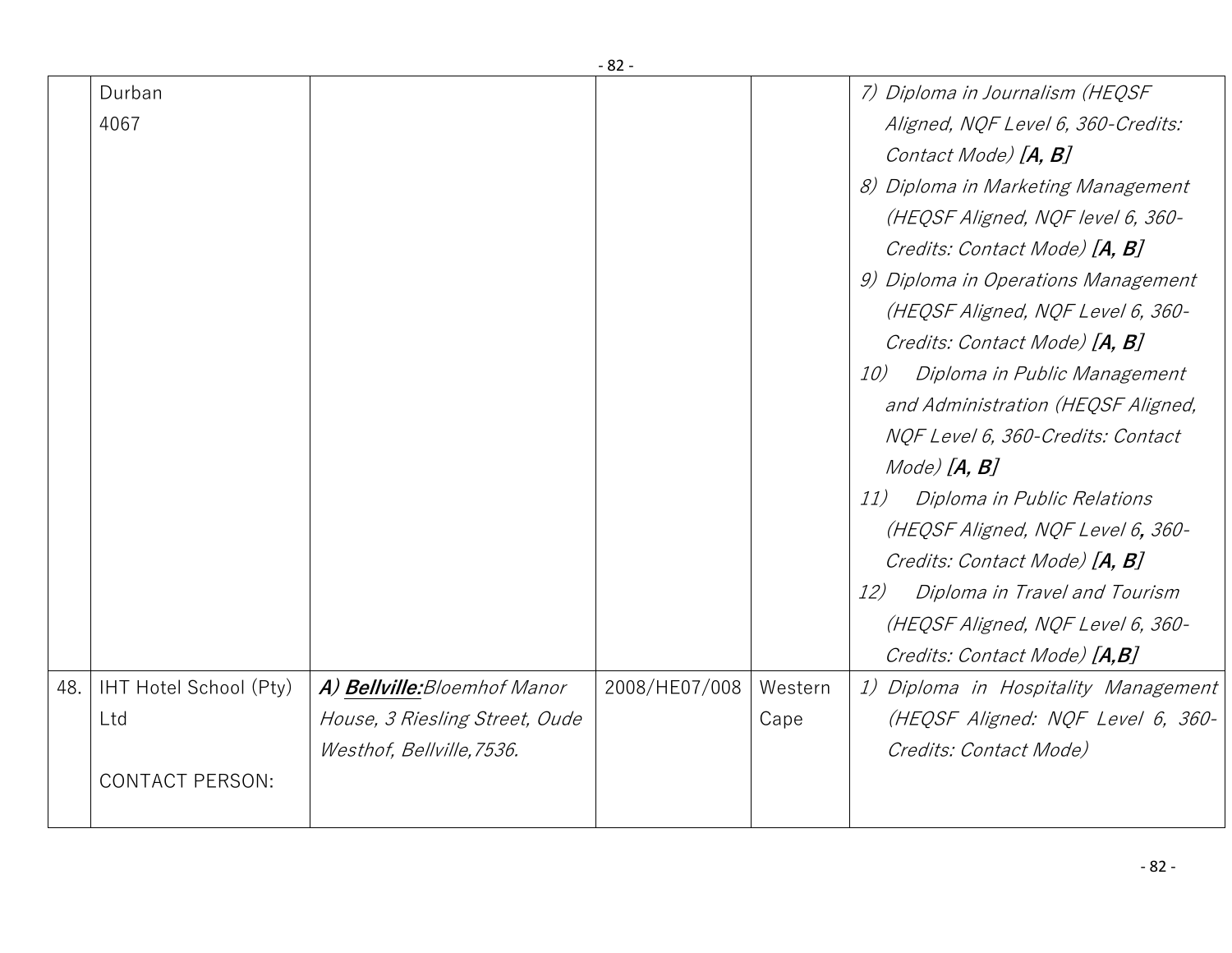| Mr. Frederick Anton        |                                                                                                           |               |         |                                      |
|----------------------------|-----------------------------------------------------------------------------------------------------------|---------------|---------|--------------------------------------|
| Smith                      |                                                                                                           |               |         |                                      |
| <b>Managing Principal</b>  |                                                                                                           |               |         |                                      |
|                            |                                                                                                           |               |         |                                      |
| $(021)$ 913 3005 (T)       |                                                                                                           |               |         |                                      |
| 076 651 1514 (C)           |                                                                                                           |               |         |                                      |
|                            |                                                                                                           |               |         |                                      |
|                            |                                                                                                           |               |         |                                      |
|                            |                                                                                                           |               |         |                                      |
|                            |                                                                                                           |               |         |                                      |
|                            |                                                                                                           |               |         |                                      |
|                            |                                                                                                           |               |         |                                      |
|                            |                                                                                                           |               |         |                                      |
| om                         |                                                                                                           |               |         |                                      |
|                            |                                                                                                           |               |         |                                      |
|                            |                                                                                                           |               |         |                                      |
|                            |                                                                                                           |               |         |                                      |
| 7538                       |                                                                                                           |               |         |                                      |
| <b>IMM Graduate School</b> | A) Richmond: Atlas Studios,                                                                               | 2000/HE07/013 | Gauteng | 1) Higher Certificate in Export      |
| of Marketing (Pty) Ltd     | 33 Frost Avenue, Corner                                                                                   |               |         | Management (HEQSF Aligned, NQF       |
|                            | Owl Street, Braamfontein,                                                                                 |               |         | Level 5, 120-Credits: Distance Mode) |
| <b>CONTACT PERSON:</b>     | 2092.                                                                                                     |               |         | [A]                                  |
| Mr Lars van Tonder         | <b>B) Stellenbosch:</b> Corner of                                                                         |               |         |                                      |
| Dean: Student Affairs      | Drukkers Road and                                                                                         |               |         |                                      |
|                            | Website:<br>www.hotel-training.co<br>Email Address:<br>anton@ihthotelschool.c<br>PO Box 6682<br>WELGEMOED |               | - 83 -  |                                      |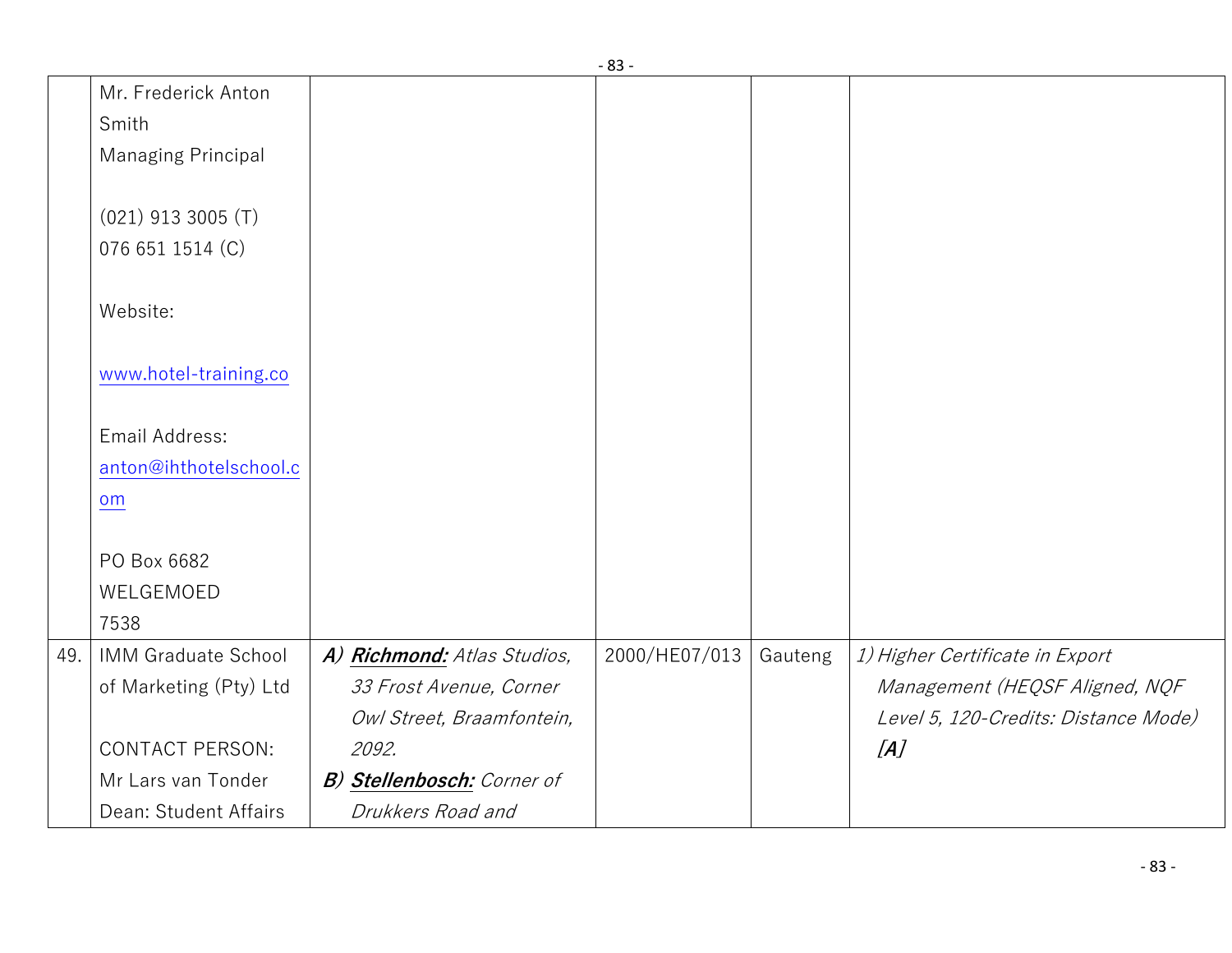|                              | - 04 -              |                                           |
|------------------------------|---------------------|-------------------------------------------|
|                              | Papegaairand Road,  | 2) Higher Certificate in Marketing (HEQSF |
| $(011)$ 628-2000(T)          | Stellenbosch, 7600. | Aligned, NQF Level 5, 120-Credits:        |
| $(011)$ 726 4505( <b>F</b> ) |                     | Contact Mode) [A]                         |
|                              |                     | 3) Higher Certificate in Project          |
| Call Centre: 0860            |                     | Management (HEQSF Aligned, NQF            |
| 466 476                      |                     | Level 5, 120-Credits: Distance Mode       |
|                              |                     | [A]                                       |
| Cell 083 611 6645            |                     | 4) Higher Certificate in Supply Chain     |
|                              |                     | Management (HEQSF Aligned, NQF            |
| Website:                     |                     | Level 5, 120-Credits: Contact Mode        |
| http://www.imm.co.za         |                     | and Distance Mode) [A]                    |
|                              |                     | 5) Diploma in Export Management           |
| Email Address:               |                     | (HEQSF Aligned, NQF Level 6, 360-         |
| lars@immgsm.ac.za            |                     | Credits: Distance Mode) [A]               |
|                              |                     | 6) Diploma in Marketing Management        |
| P O Box 91820                |                     | (HEQSF Aligned, NQF Level 6, 360-         |
| AUCKLANDPARK                 |                     | Credits: Distance Mode) [A]               |
| 2006                         |                     | 7) Bachelor of Business Administration in |
|                              |                     | Marketing Management (HEQSF               |
|                              |                     | Aligned, NQF Level 7, 360-Credits:        |
|                              |                     | Contact Mode [A, B) Distance Mode         |
|                              |                     | [A]                                       |
|                              |                     | 8) Bachelor of Commerce in International  |
|                              |                     | Supply Chain Management (HEQSF            |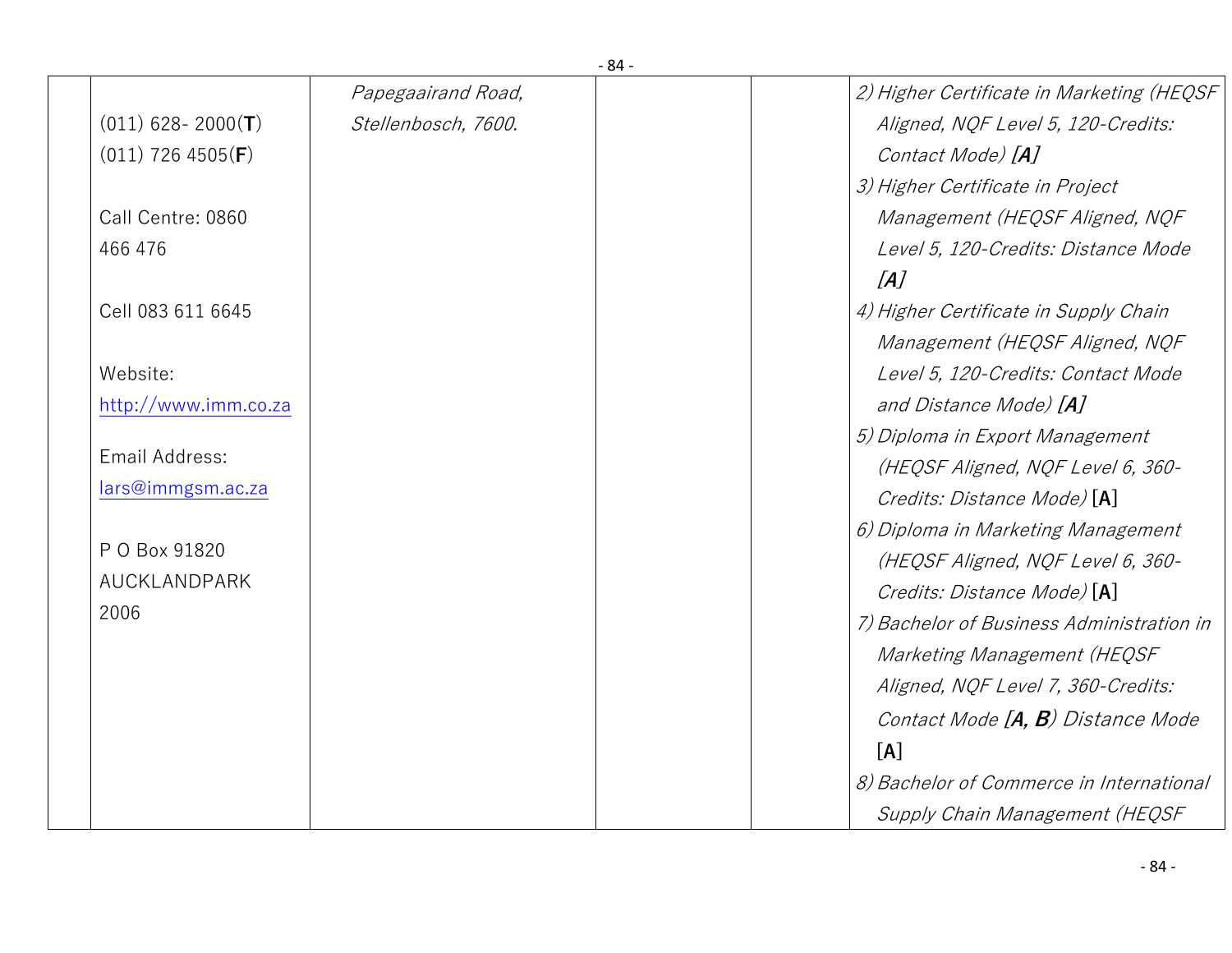|  | - 65 - |                                       |
|--|--------|---------------------------------------|
|  |        | Aligned, NQF Level 7, 360-Credits:    |
|  |        | Distance Mode) [A]                    |
|  |        | 9) Bachelor of Commerce in Marketing  |
|  |        | Management Science (HEQSF Aligned,    |
|  |        | NQF Level 7,360-Credits: Distance     |
|  |        | $Mode$ $[A]$                          |
|  |        | 10)<br><b>Bachelor of Commerce in</b> |
|  |        | Marketing Management Science          |
|  |        | (HEQSF Aligned, NQF Level 7,360-      |
|  |        | Credits: Contact Mode) [A, B]         |
|  |        | 11) Postgraduate Diploma in Marketing |
|  |        | Management (HEQSF Aligned, NQF        |
|  |        | Level 8, 120-Credits: Distance Mode)  |
|  |        | [A]                                   |
|  |        | 12) Bachelor of Commerce Honours in   |
|  |        | Supply Chain Management (HEQSF        |
|  |        | Aligned, NQF Level 8, 120-Credits:    |
|  |        | Distance Mode) [A]                    |
|  |        | 13) Bachelor of Philosophy Honours in |
|  |        | Marketing Management (HEQSF           |
|  |        | Aligned, NQF Level 8, 120- Credits:   |
|  |        | Distance Mode) [A]                    |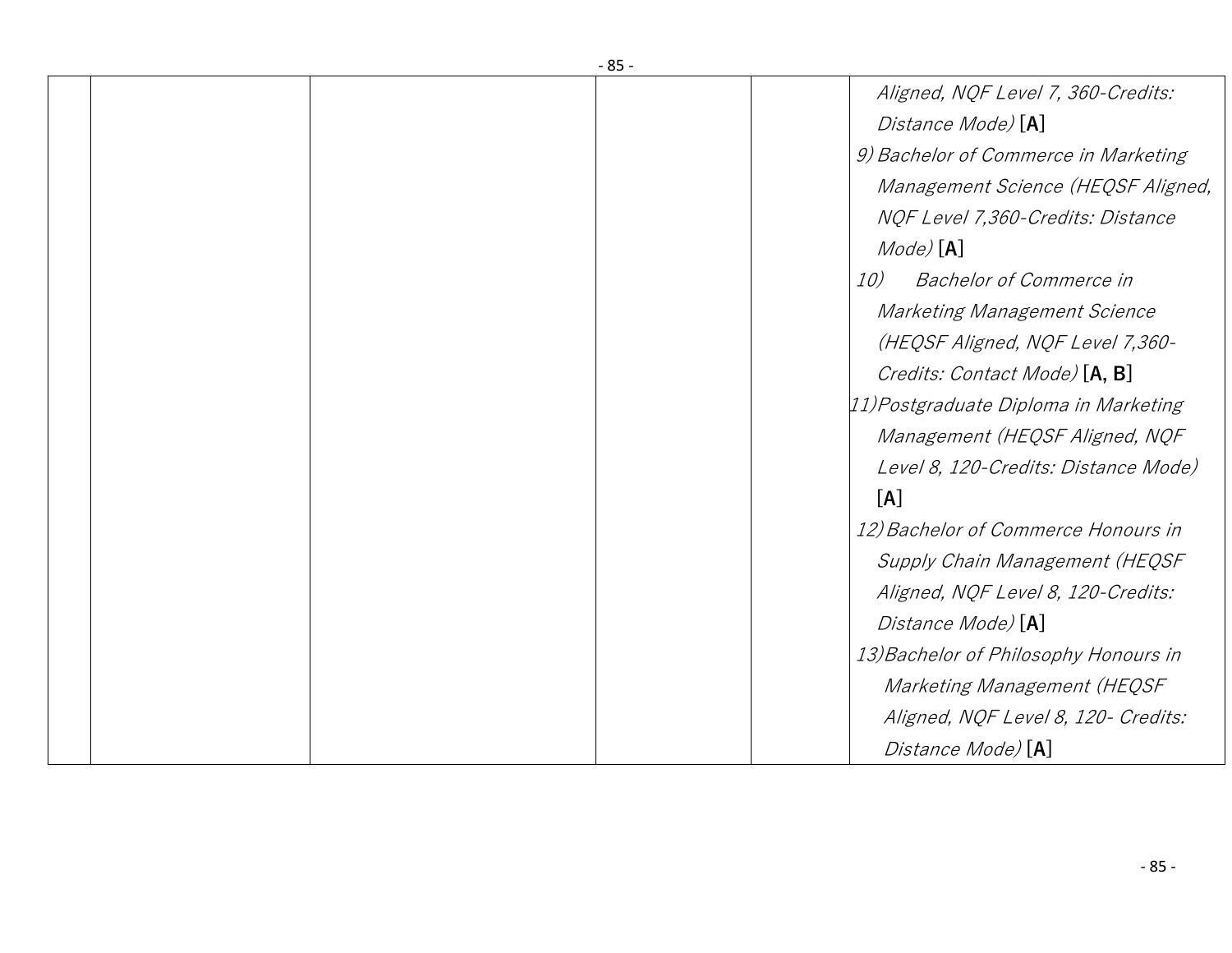|     |                                                                                                                                                                                                                                                                                      |                                                                                                                                                                                                                                                                                                                                                                                                                                                                                                                                                                           | - סט          |         |                                                                                                                                                                                                                                                                                                                                                                                                                                                                                                                                                                                                                                                                                      |
|-----|--------------------------------------------------------------------------------------------------------------------------------------------------------------------------------------------------------------------------------------------------------------------------------------|---------------------------------------------------------------------------------------------------------------------------------------------------------------------------------------------------------------------------------------------------------------------------------------------------------------------------------------------------------------------------------------------------------------------------------------------------------------------------------------------------------------------------------------------------------------------------|---------------|---------|--------------------------------------------------------------------------------------------------------------------------------------------------------------------------------------------------------------------------------------------------------------------------------------------------------------------------------------------------------------------------------------------------------------------------------------------------------------------------------------------------------------------------------------------------------------------------------------------------------------------------------------------------------------------------------------|
|     |                                                                                                                                                                                                                                                                                      |                                                                                                                                                                                                                                                                                                                                                                                                                                                                                                                                                                           |               |         | 14) Master of Philosophy in Marketing<br>(HEQSF Aligned, NQF Level 9, 180-<br>Credits: Distance Mode) [A]                                                                                                                                                                                                                                                                                                                                                                                                                                                                                                                                                                            |
| 50. | Independent Institute<br>of Education (Pty) Ltd<br>(The)<br><b>CONTACT DETAILS:</b><br>Mrs S Ferndale<br>Registrar<br>$(011)$ 783 2574 ( <b>F</b> )<br>$(011)$ 676 8021 (T)<br>Website:<br>www.iie.ac.za<br>Email Address:<br>registrar@iie.ac.za<br>PO Box 2369<br>RANDBURG<br>2125 | A) Braamfontein: 46<br>Juta  <br>Street, Corner Station Road<br>and 2 Station<br><i>Street,</i><br>2001.<br>Braamfontein,<br><b>Discontinued</b><br><b>B) Randburg:</b> 1 Renaissance<br><i>Place, 444</i><br>Jan Smuts<br>Bordeaux,<br>Avenue,<br>Randburg, 2194.<br>C) Nelson Mandela Bay: 1st<br>Mercantile<br>Floor,<br>Bank<br>Plaza,<br>Ring<br>Road,<br>Gqeberha,<br>Greenacres,<br>6045.<br>D) Pretoria: MidCity Square,<br>Corner Jorissen Street and<br>Johnston Street, Sunnyside,<br>Pretoria, 0002.<br>E) Pretoria: 239 Pretorius<br>Street, Pretoria, 0001. | 2007/HE07/002 | Gauteng | Higher Certificate in Art and Design<br>1)<br>(HEQSF Aligned, NQF Level 5, 120-<br>Credits: Contact Mode) [B, G, R]<br>Higher Certificate in Bookkeeping<br>(2)<br>(HEQSF Aligned, NQF Level 5, 120-<br>Credits: Contact Mode) $[C, D, E, F,$<br>H, I, J, N, O, P, Q, S, T, U, X, AA]<br>Higher Certificate in Brand Building<br>3)<br>Practice (HEQSF Aligned, NQF Level<br>5, 120-Credits: Contact Mode) $[B, G,$<br>K, R<br>Higher Certificate in Business<br>4)<br>Computing (HEQSF Aligned, NQF<br>Level 5, 120-Credits: Contact Mode)<br>[C, D, F, I, J, N, O]<br>Higher Certificate in Business<br>5)<br>Management (HEQSF Aligned, NQF<br>Level 5, 120-Credits: Contact Mode |
|     |                                                                                                                                                                                                                                                                                      |                                                                                                                                                                                                                                                                                                                                                                                                                                                                                                                                                                           |               |         |                                                                                                                                                                                                                                                                                                                                                                                                                                                                                                                                                                                                                                                                                      |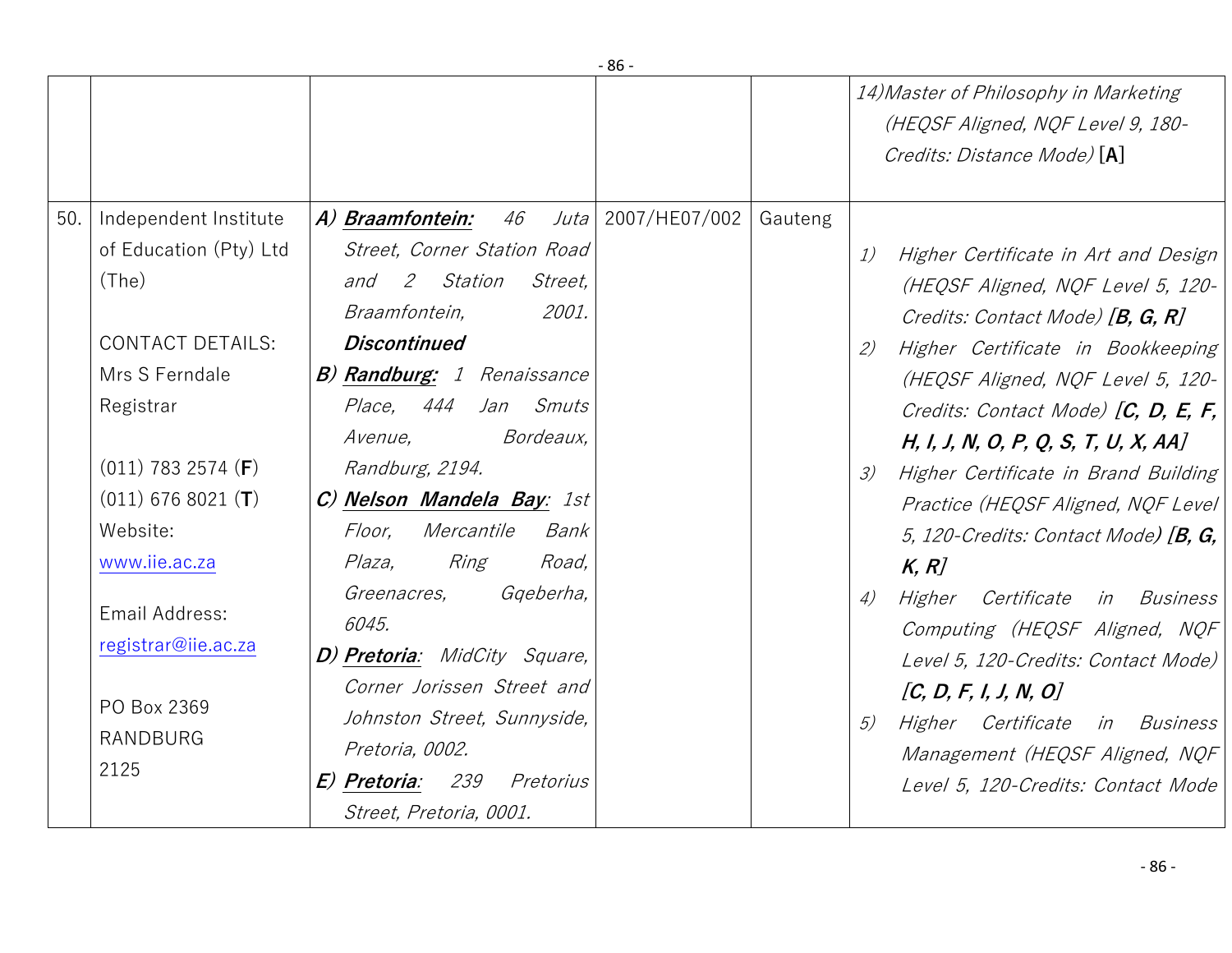|                                     | $-87-$                                       |
|-------------------------------------|----------------------------------------------|
| F) Pretoria: 116 Clearwater         | and Distance Mode) $[D, E, H, L, P, S,$      |
| Road, Corner Clearwater and         | T, U, W, X                                   |
| Glenwood<br>Roads,                  | Higher Certificate in Business<br>6)         |
| Lynnwood, Pretoria, 0002.           | Principles and Practice (HEQSF               |
| G) Durban: The Glades Office        | Aligned, NQF Level 5, 120-Credits:           |
| Park, La Lucia Ridge, Off           | Contact Mode) [C, F, I, J, N, O, Q, V,       |
| Armstrong Avenue, Durban            | $AA$ ] Distance Mode $[L]$                   |
| North, 4000.                        | Higher Certificate in Call Centre<br>7)      |
| H) Durban: 221 Dr Pixley            | Operations (HEQSF Aligned, NQF               |
| KaSeme Street, Durban,              | Level 5, 120-Credits: Contact Mode)          |
| 4001.                               | [C, D, E, F, I, J, N, O]                     |
| I) Durban-North:<br>Corner          | Higher Certificate in Communication<br>8)    |
| Glenwood Old Boys Club, 12          | Practices (HEQSF Aligned, NQF level          |
| Radar Drive, Durban-North,          | 5, 120-Credits: Contact Mode) $[C, F,$       |
| 4051.                               | <i>I, J, N, O, Q, V] Distance Mode</i> $[L]$ |
| J) Durban-Westville: 1 Link         | Higher Certificate in Computer<br>9)         |
| Road, Corner Link and St            | Engineering (HEQSF Aligned, NQF              |
| James Avenue, Westville,            | Level 5, 120-Credits: Contact Mode)          |
| 3630.                               | [C, D, F, I, J, N, O]                        |
| K) Cape Town: 130 Strand            | 10) Higher Certificate in Computer           |
| Street, De Waterkant, 8000.         | Technical Support (HEQSF Aligned,            |
| L) Sandton:<br>Main<br><i>Site:</i> | NQF Level 5, 120-Credits: Contact            |
| ADvTECH House, Building 3,          | Mode) [ <b>E</b> ]                           |
| Block 7 Inanda Greens, 54           |                                              |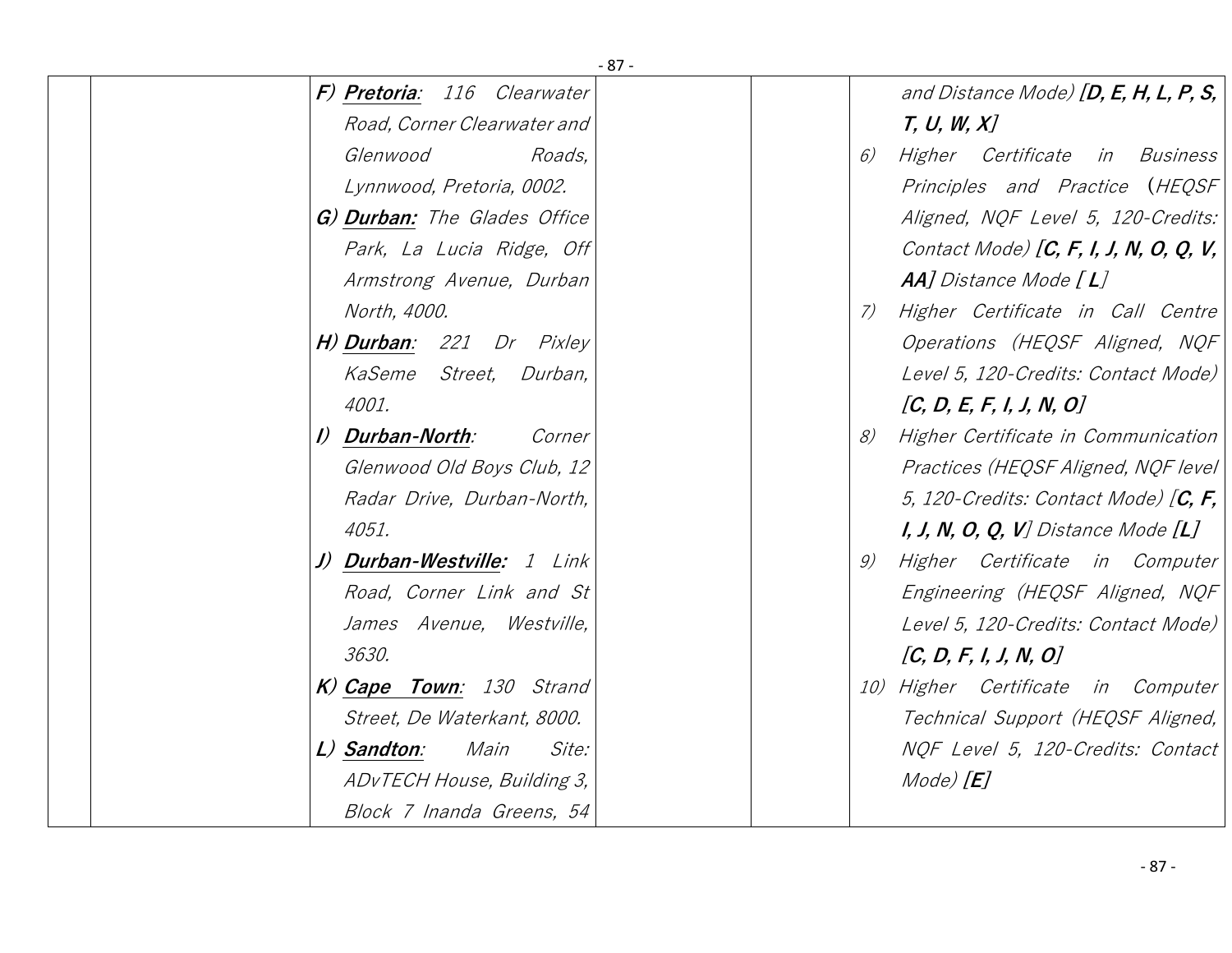| $-88-$                              |                                           |
|-------------------------------------|-------------------------------------------|
| Wierda Road West, Wierda            | 11) Higher Certificate in Construction    |
| Valley, Sandton, 2196.              | and Engineering Drafting (HEQSF           |
| <b>M) Cape Town:</b> Varsity Place, | Aligned, NQF Level 5, 120-Credits:        |
| Office<br>Belmont<br>Park,          | Contact Mode) [ $E, H, S, T, U, X$ ]      |
| Belmont Road, Rondebosch,           | 12) Higher Certificate in Creative        |
| 7700. Discontinued                  | Development (HEQSF Aligned, NQF           |
| N) Pietermaritzburg:<br>St          | Level 5, 120-Credits: Contact Mode)       |
| Charles' College, Harwin            | [B, G, K, R]                              |
| Road,<br><i>Scottsville,</i>        | 13) Higher Certificate<br>Digital<br>in   |
| Pietermaritzburg, 3201.             | Marketing (HEQSF Aligned, NQF             |
| O) Sandton:<br><i>1 Waterstone</i>  | Level 5, 120-Credits: Contact Mode)       |
| Drive, Off Benmore Road,            | $[E, H, P, S, T, U]$ Distance Mode $[L]$  |
| Benmore Gardens, Sandton,           | 14) Higher Certificate in Early Childhood |
| 2196.                               | Care and Education (HEQSF Aligned,        |
| P) Pietermaritzburg: 110-118        | NOF Level 5, 120-Credits: Contact         |
| Chief Albert Luthuli Street,        | Mode) [C, E, F, H, I, J, N, O, Q, T, X,   |
| Pietermaritzburg, 3201.             | <b>AA</b> ] Distance Mode [ <b>L</b> ]    |
| Q) Midrand-Waterfall:<br><i>11</i>  | Certificate<br>15) Higher<br>in<br>Event  |
| Janadel Avenue, Riverview           | Management (HEQSF Aligned, NQF            |
| Business Park, Midrand,             | Level 5, 120-Credits: Contact Mode)       |
| 1682.                               | [C, D, E, F, H, I, J, N, O, Q, S, T, U,   |
| R) Pretoria: 34 Ingersol Road,      | $X, Y, Z, AA$ Distance Mode $[L]$         |
| ERF 796, Lynnwood Glen              | 16) Higher Certificate in Executive       |
| Township, Tshwane, 0081.            | Secretarial Studies (HEQSF Aligned,       |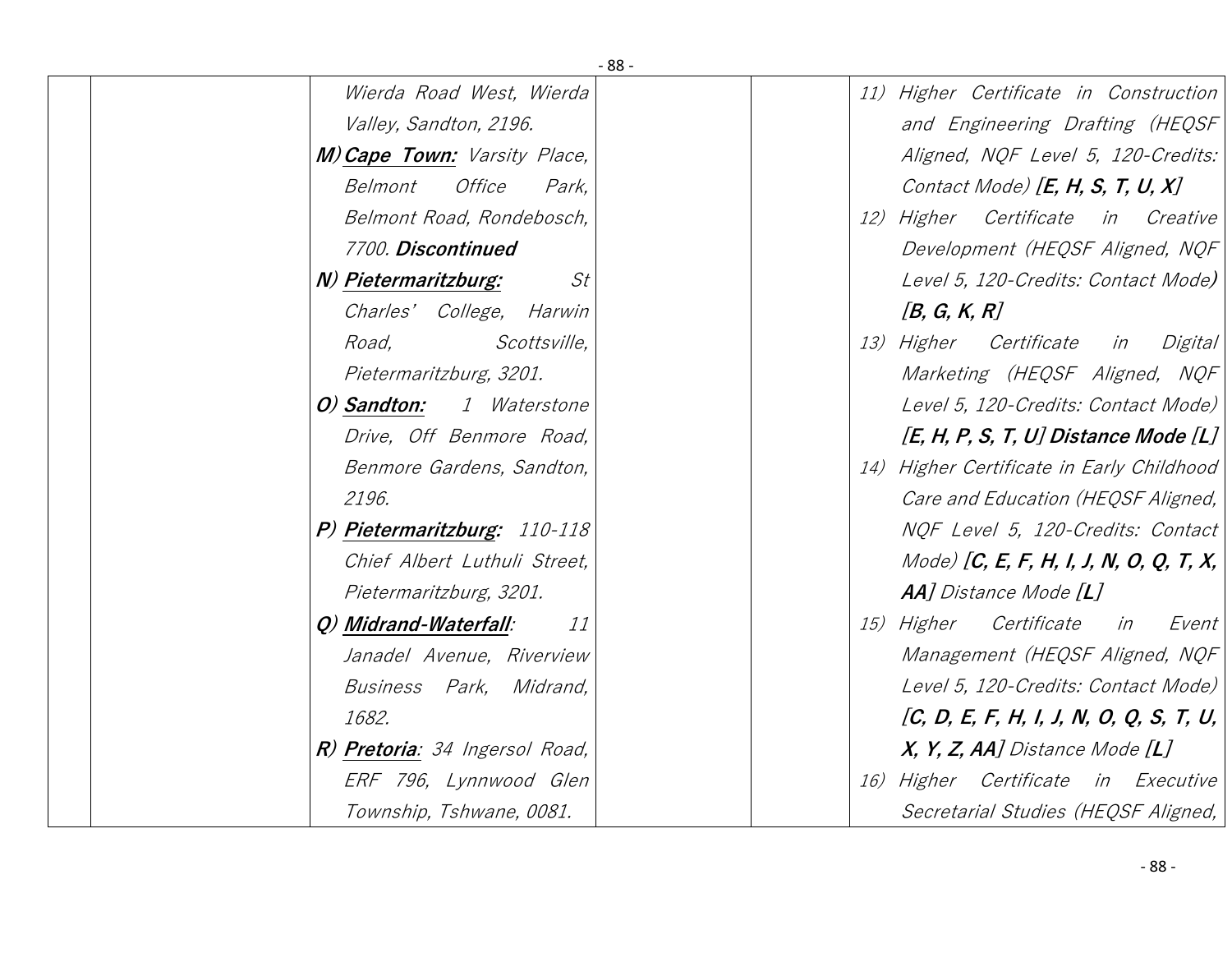|                                    | $-89-$                                            |
|------------------------------------|---------------------------------------------------|
| S) Polokwane: 54<br>Church         | NQF Level 5, 120-Credits: Contact                 |
| Street, Polokwane, 0699.           | Mode) [ $C$ , $D$ , $F$ , $I$ , $J$ , $N$ , $O$ ] |
| T) Braamfontein: 23 Jorissen       | 17) Higher Certificate in Fashion                 |
| Street, Braamfontein, 2001.        | Merchandising (HEQSF Aligned,                     |
| 97<br>U) Bloemfontein:<br>St       | NQF Level 5, 120-Credits: Contact                 |
| Andrews<br>Street,                 | Mode) $[B, G, R]$ Distance Mode $[L]$             |
| Bloemfontein, 9301.                | 18) Higher Certificate in Hospitality             |
| V) Roodepoort: 144 Peter           | Management (HEQSF Aligned, NQF                    |
| Road, Ruimsig, Roodepoort,         | Level 5, 120-Credits: Contact Mode)               |
| 1724.                              | $[Y, Z]$ Distance $[L]$                           |
| W) Nelson Mandela Bay: 3           | 19) Higher Certificate in Human                   |
| Rink<br><i>Street,</i><br>Ggeberha | Resource Practices (HEQSF Aligned,                |
| Central, Ggeberha, 6001.           | NQF Level 5, 120-Credits: Contact                 |
| X) Cape Town: MSK House, 13        | Mode) [C, D, E, F, H, I, J, N, O, P, Q,           |
| Buitengracht Street, Cape          | $S, T, U, W, X, AA$ Distance Mode $[L]$           |
| Town, 8000.                        | 20) Higher Certificate in Information             |
| Y) Stellenbosch:<br>33             | Technology in Business Applications               |
| Vlottenburg<br>Road,               | (HEQSF Aligned, NQF Level 5, 120-                 |
| Vlottenburg<br><i>Hamlet,</i>      | Credits: Contact Mode) $[C, D, E, F, I,$          |
| Stellenbosch, 7600.                | J, N, O                                           |
| Z) Rosebank:<br>$3 - 5$<br>Keyes   | 21) Higher Certificate in Information             |
| Rosebank,<br><i>Avenue,</i>        | Technology in Support Services                    |
| Johannesburg, 2196                 | (HEQSF Aligned, NQF Level 5, 120-                 |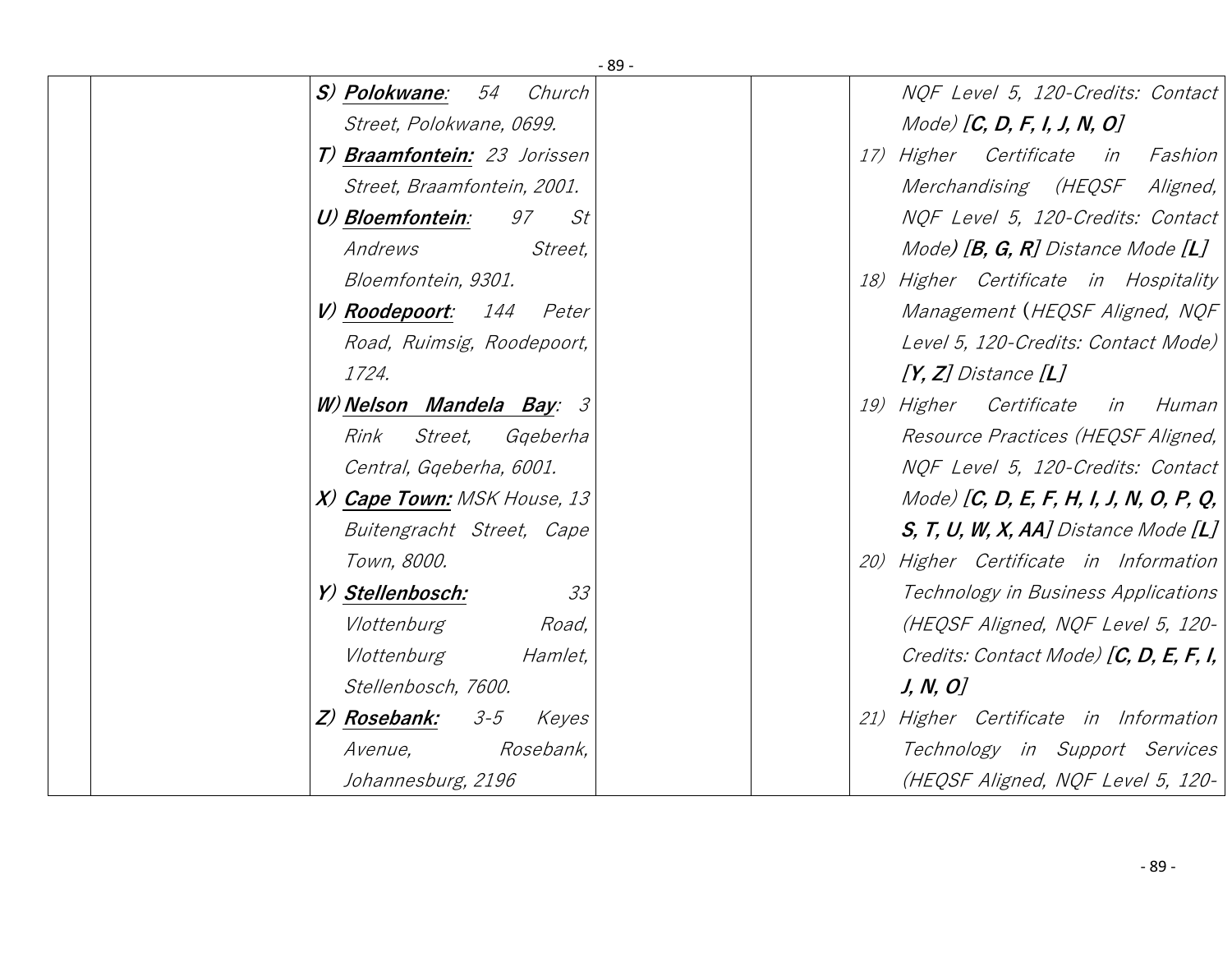| $-90-$                            |                                          |
|-----------------------------------|------------------------------------------|
| AA)<br><b>Cape Town: Newlands</b> | Credits: Contact Mode) $[C, D, E, F,$    |
| Cricket<br>Ground,<br><i>146</i>  | H, I, J, N, O, P, Q, S, T, U, W, X, AA]  |
| Campground<br>Road,               | 22) Higher Certificate in Journalism     |
| Newlands, 7700.                   | (HEQSF Aligned, NQF Level 5, 120-        |
|                                   | Credits: Contact Mode) $[E, H, P, S,$    |
|                                   | T, U, W, X                               |
|                                   | 23) Higher Certificate in Legal Studies  |
|                                   | (HEQSF Aligned, NQF Level 5, 120-        |
|                                   | Credits: Contact Mode) $[C, F, I, J, N,$ |
|                                   | O, Q, AA, V                              |
|                                   | 24) Higher Certificate<br>Local<br>in    |
|                                   | Governance (HEQSF Aligned, NQF           |
|                                   | Level 5, 120-Credits: Contact Mode)      |
|                                   | $[E, H, P, S, T, U]$ Distance Mode $[L]$ |
|                                   | 25) Higher Certificate in Logistics and  |
|                                   | Supply Chain Management (HEQSF           |
|                                   | Aligned, NQF Level 5, 120-Credits:       |
|                                   | Contact Mode) $[E, H, P, S, T, U, W,$    |
|                                   | $X$ ] Distance Mode $[L]$                |
|                                   | 26) Higher Certificate in Management     |
|                                   | Principles (HEQSF Aligned, NQF           |
|                                   | Level 5, 120-Credits: Contact Mode)      |
|                                   | [C, D, F, I, J, N, O]                    |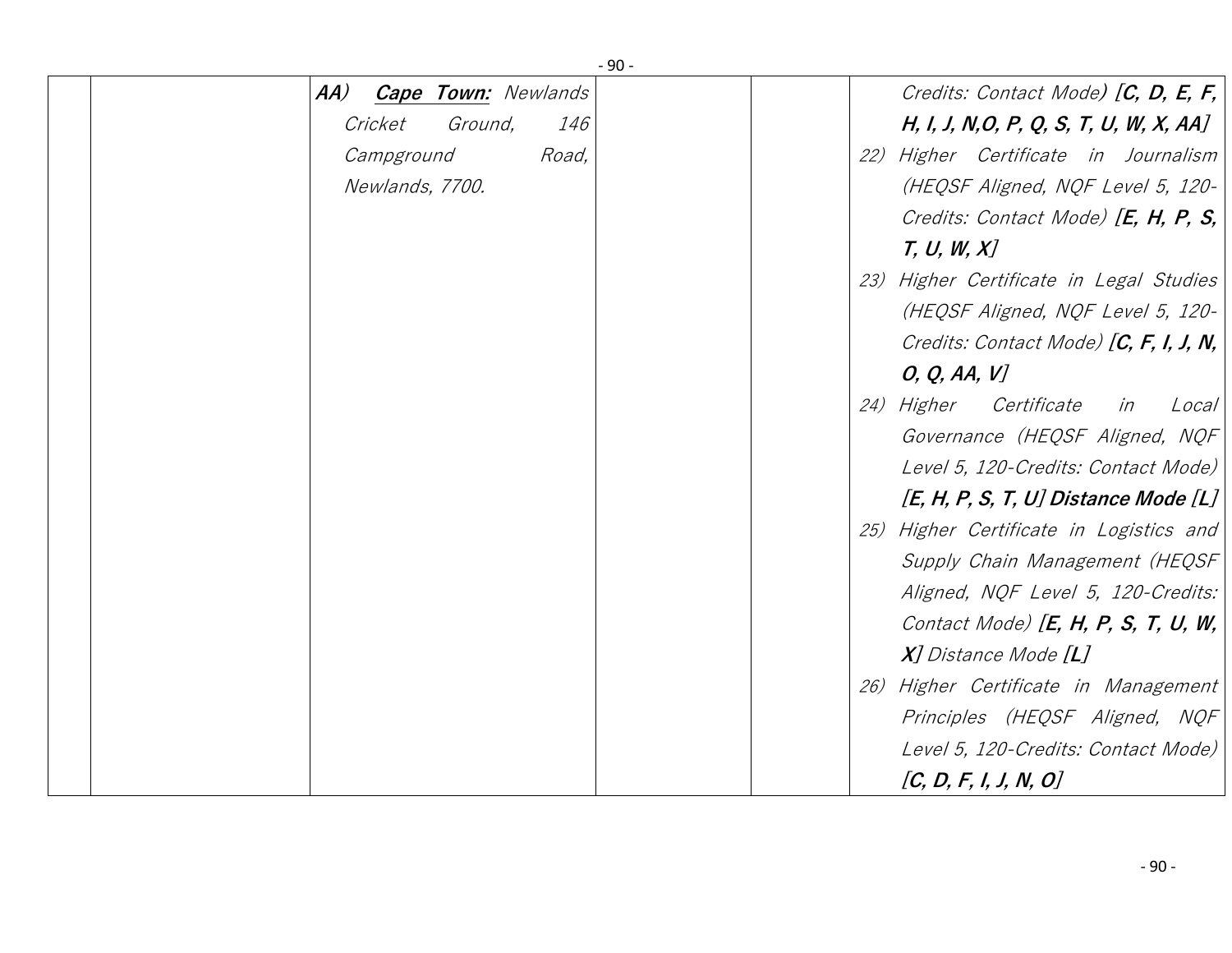|  | $-91-$ |                                              |
|--|--------|----------------------------------------------|
|  |        | Certificate<br>Mobile<br>27) Higher<br>in    |
|  |        | Application and Web Development              |
|  |        | (HEQSF Aligned, NQF Level 5, 120-            |
|  |        | Credits: Contact Mode [B, C, D, E, F,        |
|  |        | $G, H, IJ, K, O, P, Q, R, S, T, U, V, W,$    |
|  |        | $X$ , AA] Distance Mode $[L]$                |
|  |        | 28) Higher Certificate in Office and         |
|  |        | Computing Studies (HEQSF Aligned,            |
|  |        | NQF Level 5, 120-Credits: Contact            |
|  |        | $Mode$ $[E]$                                 |
|  |        | 29) Higher Certificate<br>Office<br>in       |
|  |        | Administration (HEQSF Aligned, NQF           |
|  |        | Level 5, 120-Credits: Contact Mode)          |
|  |        | [C, D, E, F, H, I, J, N, O, S, T, U, X,      |
|  |        |                                              |
|  |        | $AA$ ]                                       |
|  |        | 30) Higher Certificate in Photography        |
|  |        | (HEQSF Aligned, NQF Level 5, 120-            |
|  |        | Credits: Contact Mode) [B, G, K, R]          |
|  |        | 31) Higher Certificate in Quantitative       |
|  |        | Techniques (HEQSF Aligned, NQF               |
|  |        | Level 5, 120-Credits: Contact Mode)          |
|  |        | $[B, C, E, F, G, H, I, J, K, L, N, O, P, Q,$ |
|  |        | $R, S, T, U, V, W, X, AA$ Distance           |
|  |        | Mode $[L]$                                   |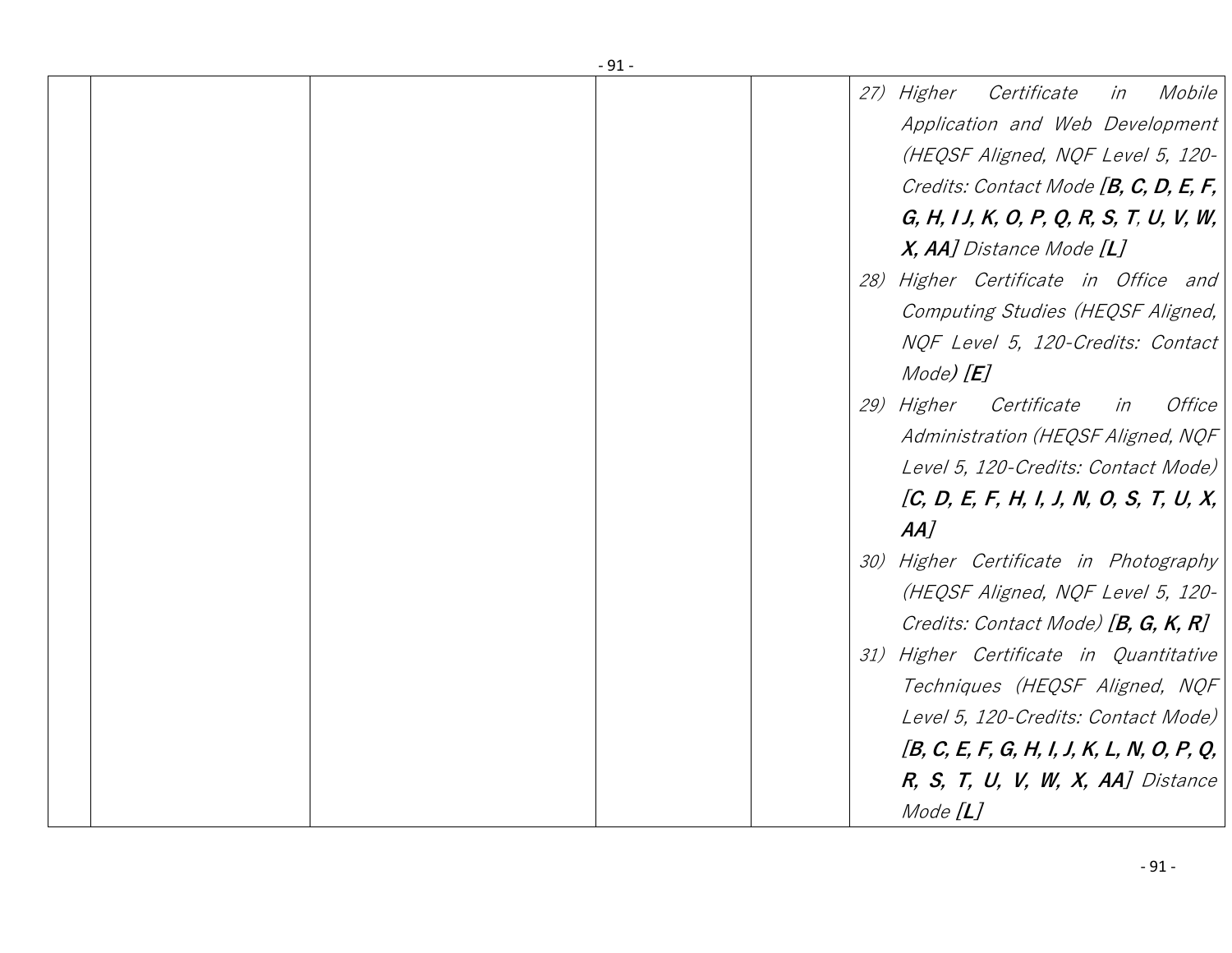|  | $-92-$ |                                           |
|--|--------|-------------------------------------------|
|  |        | 32) Higher Certificate in Secretarial     |
|  |        | Studies (HEQSF Aligned, NQF Level)        |
|  |        | 5, 120-Credits: Contact Mode) [E]         |
|  |        | 33) Higher Certificate in Sports Coaching |
|  |        | (HEQSF Aligned, NQF Level 5, 120-         |
|  |        | Credits: Contact Mode) $[C, E, F, I, J,$  |
|  |        | N, O, Q                                   |
|  |        | 34) Higher Certificate in Travel (HEQSF   |
|  |        | Aligned, NQF Level 5, 120-Credits:        |
|  |        | Contact Mode) $[E, H, P, S, T, W, X]$     |
|  |        | Distance Mode [L]                         |
|  |        | 35) Higher Certificate in Video and       |
|  |        | Photography (HEQSF Aligned, NQF           |
|  |        | Level 5, 120-Credits: Contact Mode)       |
|  |        | [B, G, K, R]                              |
|  |        | 36) Advanced Certificate in Hospitality   |
|  |        | Management (HEQSF Aligned, NQF            |
|  |        | Level 6, 120-Credits: Contact Mode)       |
|  |        | $[Y, Z]$ Distance Mode $[L]$              |
|  |        | 37) Advanced Certificate in Information   |
|  |        | Technology in Support Services            |
|  |        | (HEQSF Aligned, NQF Level 6, 120-         |
|  |        | Credits: Contact Mode) $[C, D, E, F, I,$  |
|  |        | $J, N, O, Q$ ] Distance Mode [L]          |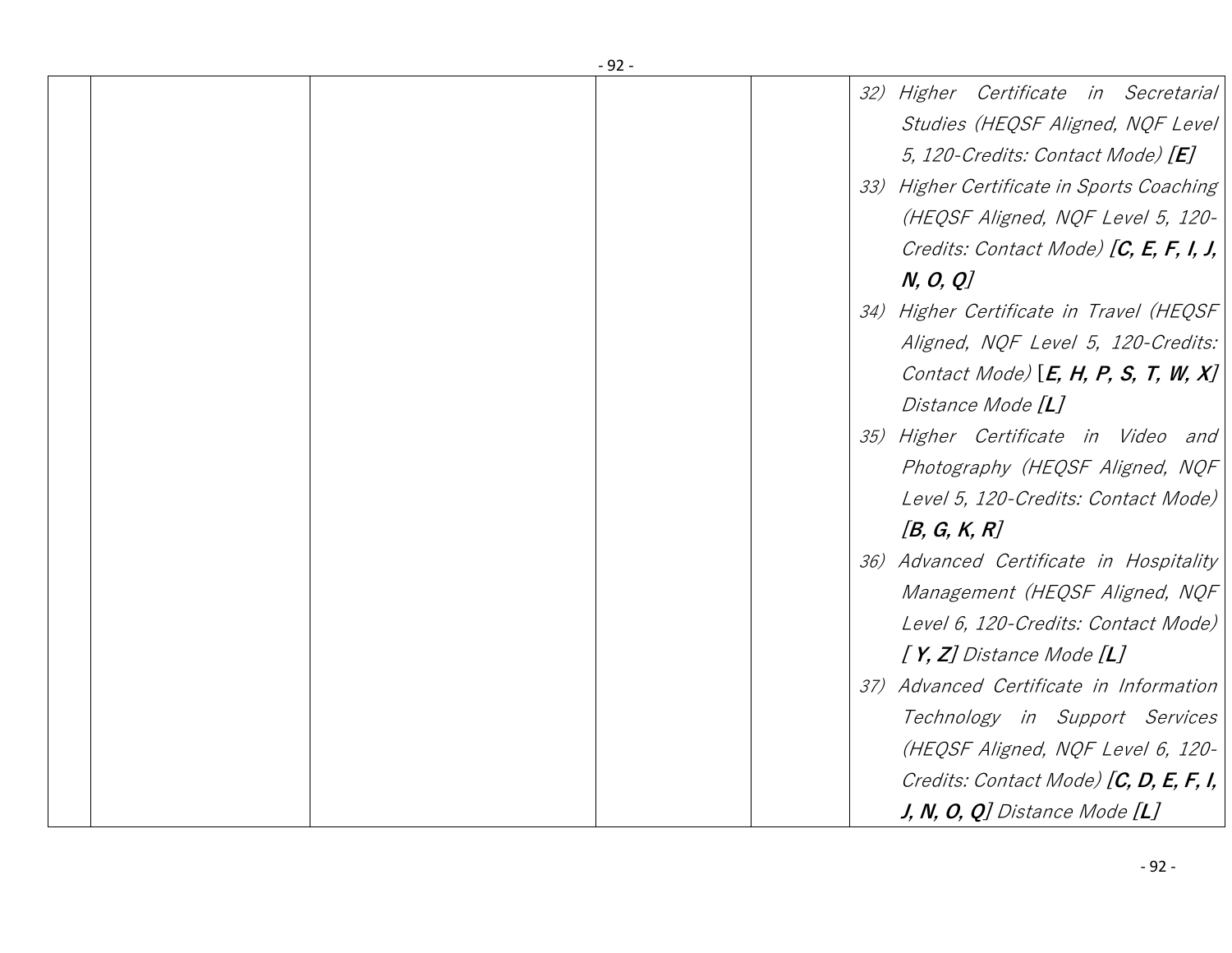|  | $-93-$ |     |                                            |
|--|--------|-----|--------------------------------------------|
|  |        |     | Web<br>38) Advanced<br>Certificate<br>in   |
|  |        |     | Development (HEQSF Aligned, NQF            |
|  |        |     | Level 6, 120-Credits: Contact Mode)        |
|  |        |     | [D]                                        |
|  |        | 39) | Diploma in Business Accounting             |
|  |        |     | (HEQSF Aligned, NQF Level 6, 360-          |
|  |        |     |                                            |
|  |        |     | Credits: Contact Mode) $[C, D, E, F,$      |
|  |        |     | H, I, J, N, O, P, Q, S, T, U, X]           |
|  |        | 40) | Diploma in Commerce in Business            |
|  |        |     | Management (HEQSF Aligned, NQF             |
|  |        |     | Level 6, 360-Credits: Contact Mode)        |
|  |        |     | [C, D, E, F, H, I, J, N, O, P, Q, S, T, U, |
|  |        |     | W, X                                       |
|  |        | 41) | Diploma in Commerce in Marketing           |
|  |        |     | Management (HEQSF Aligned, NQF             |
|  |        |     | Level 6, 360-Credits: Contact Mode)        |
|  |        |     | [D, E, H, P, S, T, U, W, X]                |
|  |        |     | 42) Diploma in Computer-based Graphic      |
|  |        |     | Development (HEQSF Aligned, NQF            |
|  |        |     | Level 6, 360-Credits: Contact Mode)        |
|  |        |     | [E, H, S, T, U, X]                         |
|  |        | 43) | Diploma in Digital Marketing (HEQSF        |
|  |        |     | Aligned, NQF Level 6, 360- Contact         |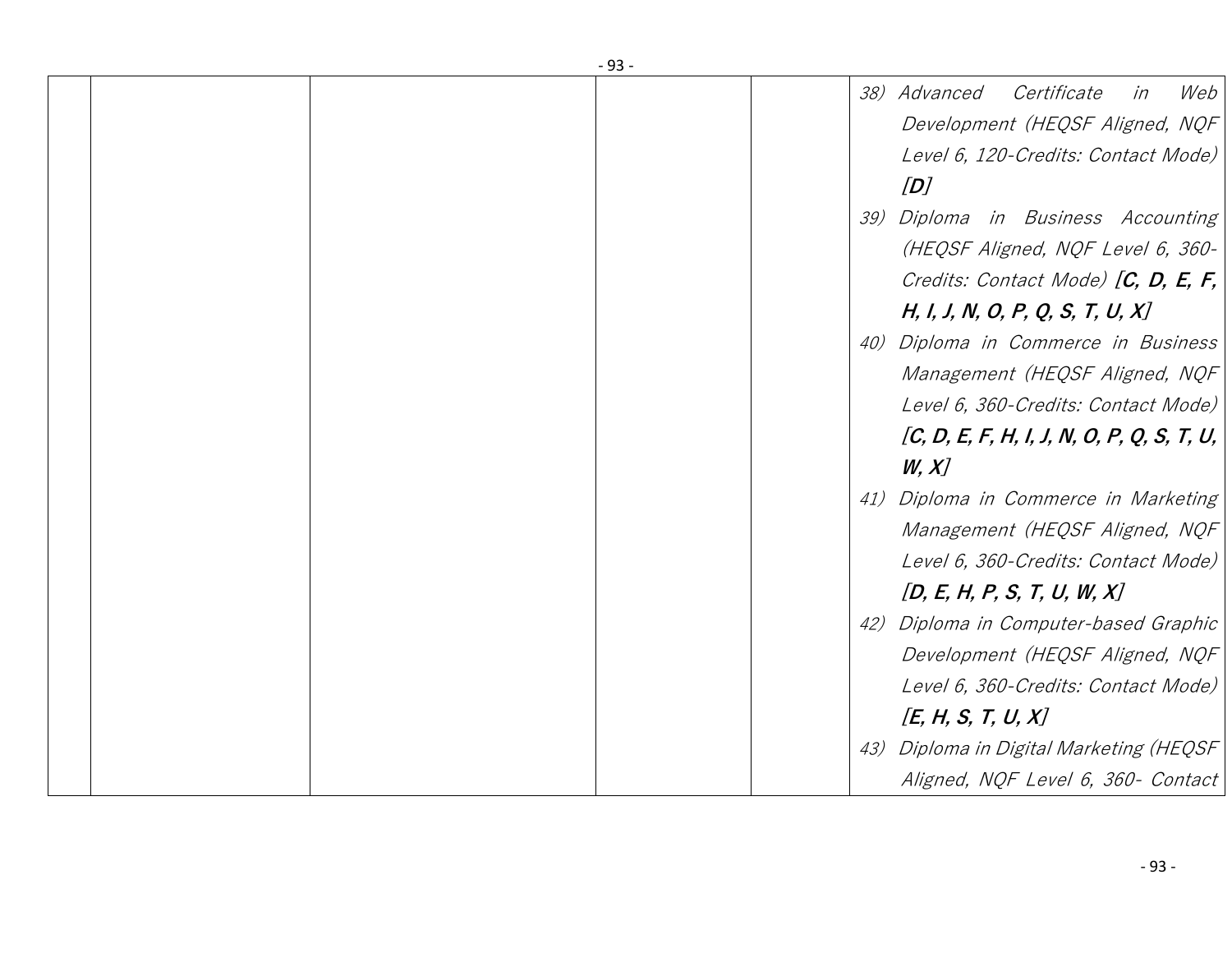|  | $-94-$ |                                          |
|--|--------|------------------------------------------|
|  |        | Mode [E, H, P, S, T, U, W, $X$ ]         |
|  |        | Distance Mode [L]                        |
|  |        | 44) Diploma in Entrepreneurial and Small |
|  |        | (HEQSF<br><b>Business</b><br>Operations  |
|  |        | Aligned, NQF Level 6, 360-Credits:       |
|  |        | Contact Mode) [V]                        |
|  |        | 45) Diploma<br>in Human<br>Resource      |
|  |        | (HEQSF<br>Management Practice            |
|  |        | Aligned, NQF Level 6, 360-Credits:       |
|  |        | Contact Mode) $[D, E, H, P, S, T, U,$    |
|  |        | W, X                                     |
|  | 46)    | Diploma in Information Technology        |
|  |        | Management (HEQSF Aligned, NQF           |
|  |        | Level 6, 360-Credits: Contact Mode)      |
|  |        | [D, E, H, P, S, T, U, W, X]              |
|  | 47)    | Diploma in Information Technology in     |
|  |        | (HEQSF<br>Network<br><i>Management</i>   |
|  |        | Aligned, NQF Level 6, 360-Credits:       |
|  |        | Contact Mode) [D, E, F, H, I, N, Q, S,   |
|  |        | T, U, X                                  |
|  | 48)    | Diploma in Information Technology in     |
|  |        | Software<br>Development<br>(HEQSF        |
|  |        | Aligned, NQF Level 6, 360-Credits:       |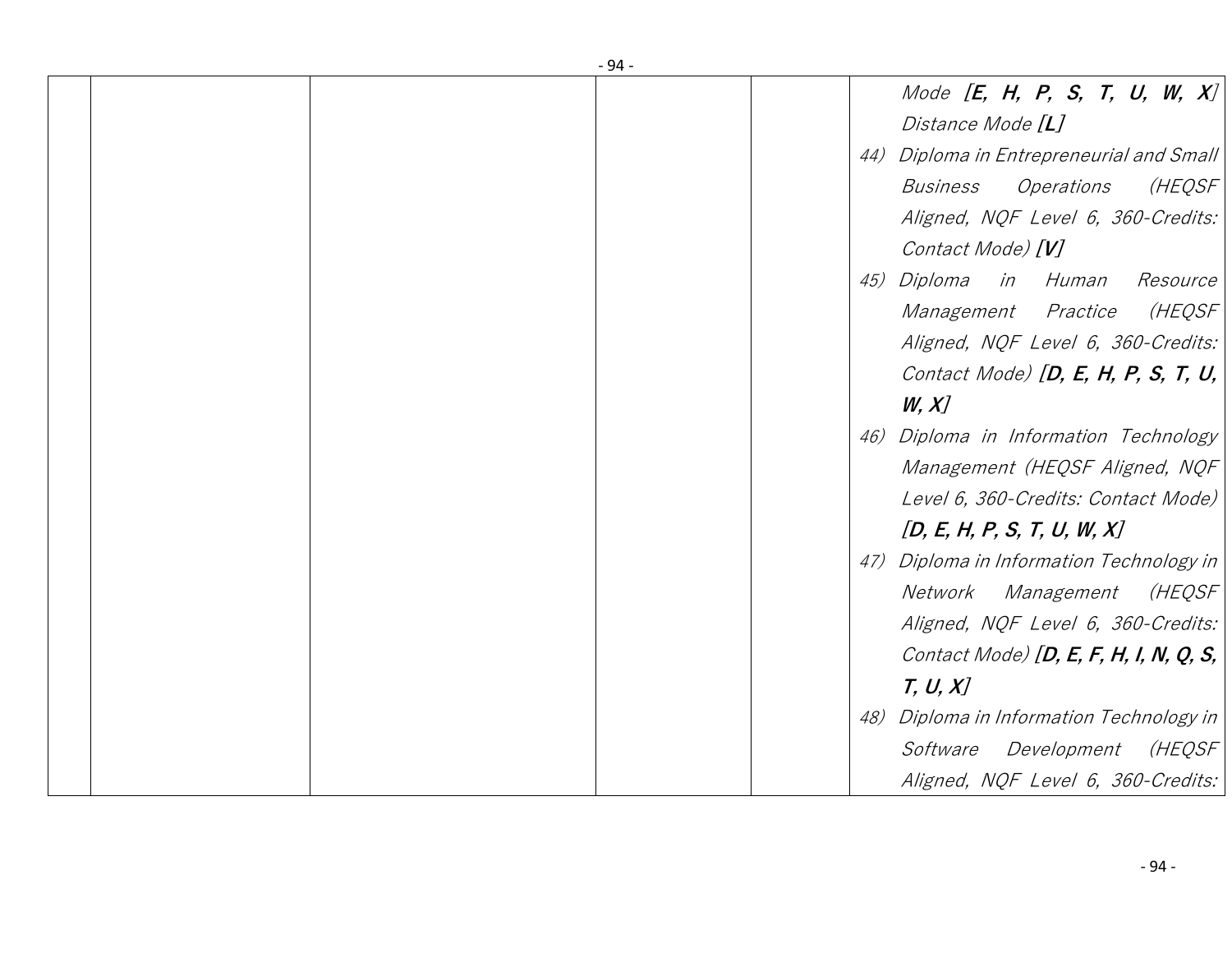|  | $-95-$ |     |                                              |
|--|--------|-----|----------------------------------------------|
|  |        |     | Contact Mode) $[C, D, E, F, H, I, J, N,$     |
|  |        |     | O, Q, T, U, X, AA                            |
|  |        | 49) | Diploma in Information Technology in         |
|  |        |     | Web Development (HEQSF Aligned,              |
|  |        |     | NQF Level 6, 360-Credits: Contact            |
|  |        |     | $Model$ [C, D, E, F, I, J, N, O, S]          |
|  |        |     | <i>50) Diploma</i><br>in Integrated<br>Brand |
|  |        |     | Communications (HEQSF Aligned,               |
|  |        |     | NQF Level 6, 360-Credits: Contact            |
|  |        |     | $Mode)$ [B, G, K, R]                         |
|  |        | 51) | Diploma in Journalism Studies                |
|  |        |     | (HEQSF Aligned, NQF Level 6, 360-            |
|  |        |     | Credits: Contact Mode) [C, E, F, H, I,       |
|  |        |     | J, N, O, P, Q, S, T, U, X                    |
|  |        | 52) | Diploma in Logistics and Supply              |
|  |        |     | Chain Management (HEQSF Aligned,             |
|  |        |     | NQF Level 6, 360-Credits: Contact            |
|  |        |     | Mode) $[E, H, P, S, T, U]$ Distance          |
|  |        |     | Mode $[L]$                                   |
|  |        |     | 53) Diploma in Marketing Management          |
|  |        |     | (HEQSF Aligned, NQF Level 6, 360-            |
|  |        |     | Credits: Contact Mode) $[C, D, E, F, I, I)$  |
|  |        |     | J, N, O, T                                   |
|  |        |     |                                              |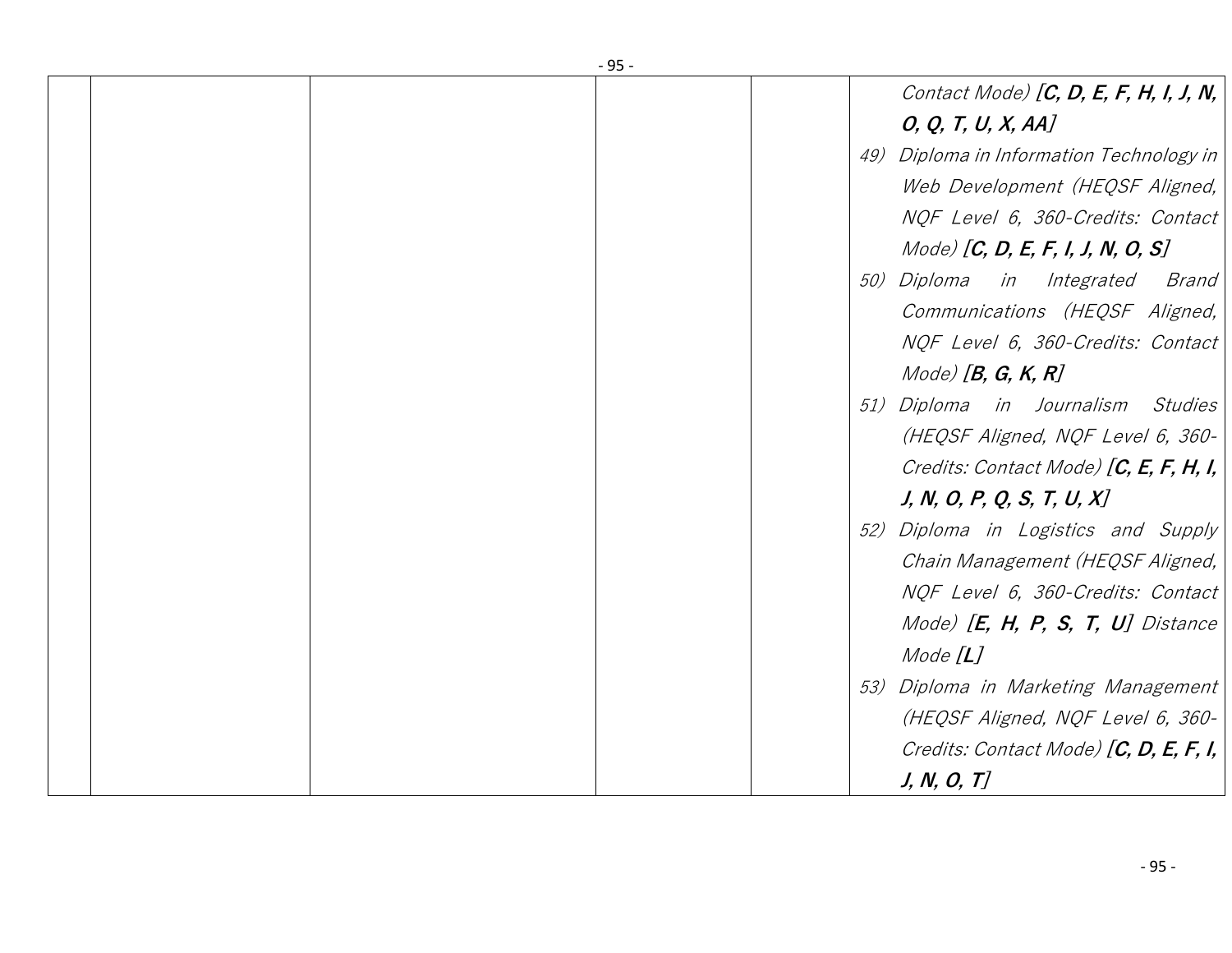|  | $-96-$ |                                                                                                                                                        |
|--|--------|--------------------------------------------------------------------------------------------------------------------------------------------------------|
|  |        | 54) Diploma in Public Relations (HEQSF<br>Aligned, NQF Level 6, 360-Credits:<br>Contact Mode) $[C, D, E, F, H, I, J, N,$<br>O, P, Q, S, T, U, W, X, AA |
|  |        | 55) Diploma in Sport Development and<br>Management (HEQSF Aligned, NQF<br>Level 6, 360-Credits: Contact Mode)<br>[C, I, J, O, AA]                      |
|  |        | 56) Diploma in Tourism Management<br>(HEQSF Aligned, NQF Level 6, 360-<br>Credits: Contact Mode) $[E, H, P, S,$<br>$T, U, W, X$ ] Distance Mode [L]    |
|  |        | 57) Advanced Diploma<br>Brand<br>in<br>Innovation (HEQSF Aligned, NQF<br>Level 7, 120-Credits: Contact Mode)<br>$[B, G, K, R]$ Distance Mode $[L]$     |
|  |        | 58) Advanced Diploma in Hospitality<br>Leadership (HEQSF Aligned, NQF<br>Level 7, 120-Credits: Contact Mode [<br>$Y, Z$ ] Distance Mode $[L]$          |
|  |        | 59) Postgraduate Certificate in Education<br>in Senior Phase and Further<br>Education and Training Teaching<br>(HEQSF Aligned, NQF Level 7, 120-       |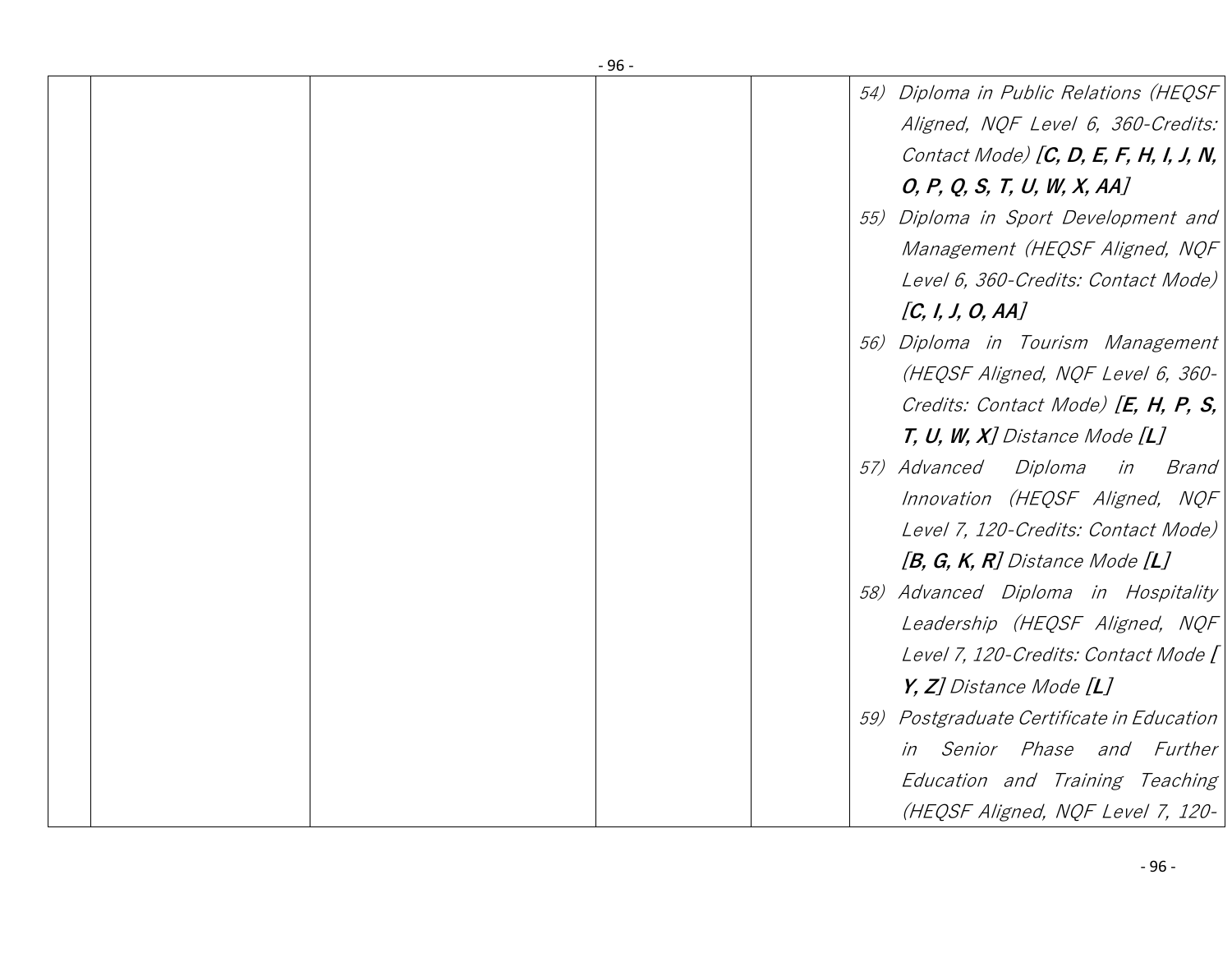| $-97-$                                    |
|-------------------------------------------|
| Credits: Contact Mode) $[C, F, I, J, N,$  |
| <i>O, Q, AA] Distance Mode [L]</i>        |
| Bachelor of Accounting (HEQSF<br>60)      |
| Aligned, NQF Level 7, 360-Credits:        |
| Contact Mode) $[F, I, J, O, V, AA]$       |
| 61) Bachelor of Arts (HEQSF Aligned,      |
| NQF Level 7, 360-Credits: Contact         |
| Mode) $[C, F, I, J, N, O, Q, V, AA]$      |
| Distance Mode [L]                         |
| Bachelor of Arts in Corporate<br>62)      |
| Communication (HEQSF Aligned,             |
| NQF Level 7, 360-Credits: Contact         |
| Mode) [ $C, F, I, J, N, O, Q, AA$ ]       |
| Bachelor of Arts in Creative Brand<br>63) |
| Communications (HEQSF Aligned,            |
| NQF Level 7, 360-Credits: Contact         |
| $Mode$ [B, G, K, R]                       |
| 64) Bachelor of Arts in Digital Design    |
| (HEQSF Aligned, NQF Level 7, 360-         |
| Credits: Contact Mode) [B, G, K, R]       |
| Bachelor of Arts in Fashion Design<br>65) |
| (HEQSF Aligned, NQF Level 7, 360-         |
| Credits: Contact Mode) [B, G, K, R]       |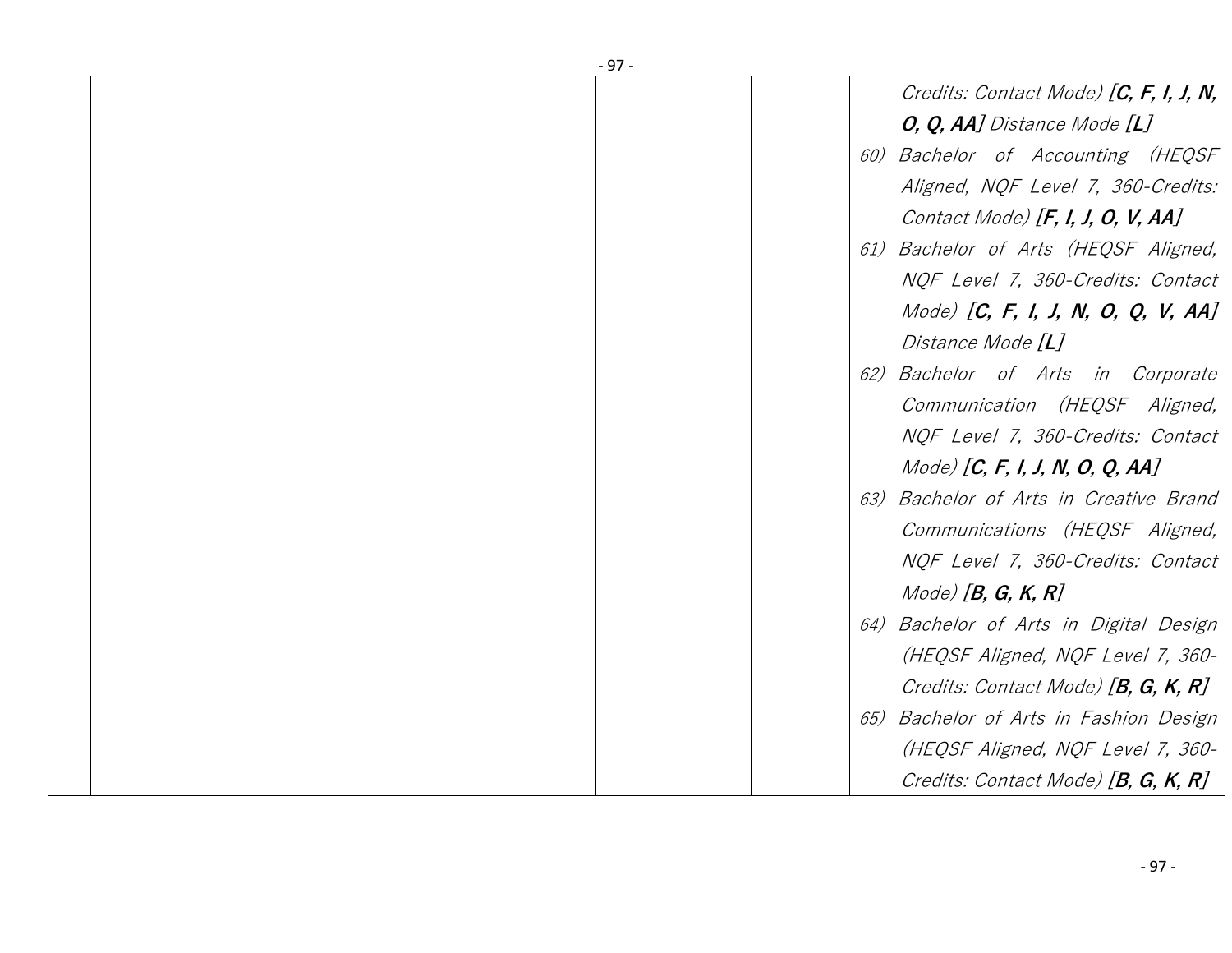|  | - 98 - |                                                   |  |
|--|--------|---------------------------------------------------|--|
|  |        | 66)<br>Bachelor of Arts in Graphic Design         |  |
|  |        | (HEQSF Aligned, NQF Level 7, 360-                 |  |
|  |        | Credits: Contact Mode) [B, G, K, R]               |  |
|  |        | Bachelor of Arts in Interior Design<br>67)        |  |
|  |        | (HEQSF Aligned, NQF Level 7, 360-                 |  |
|  |        | Credits: Contact Mode) [B, G, K, R]               |  |
|  |        | Bachelor of Arts in Law (HEQSF<br>68)             |  |
|  |        | Aligned: NQF Level 7, 360-Credits,                |  |
|  |        | Contact Mode) $[C, F, I, J, N, O, Q,$             |  |
|  |        | AA                                                |  |
|  |        | Bachelor of Arts in Strategic Brand<br>69)        |  |
|  |        | Communication (HEQSF Aligned,                     |  |
|  |        | NQF Level 7, 360-Credits: Contact                 |  |
|  |        | Mode) $[B, G, K, R]$ Distance Mode                |  |
|  |        | [L]                                               |  |
|  |        | <b>Bachelor of Business Administration</b><br>70) |  |
|  |        |                                                   |  |
|  |        | (HEQSF Aligned, NQF Level 7, 360-                 |  |
|  |        | Credits: Contact Mode) [D, E, H, P,               |  |
|  |        | $S$ , T, U, W, X] Distance Mode $[L]$             |  |
|  |        | <b>Bachelor of Business Administration</b><br>71) |  |
|  |        | in Brand Building and Management                  |  |
|  |        | (HEQSF Aligned, NQF Level 7, 360-                 |  |
|  |        | Credits: Contact Mode) [B, G, K, R]               |  |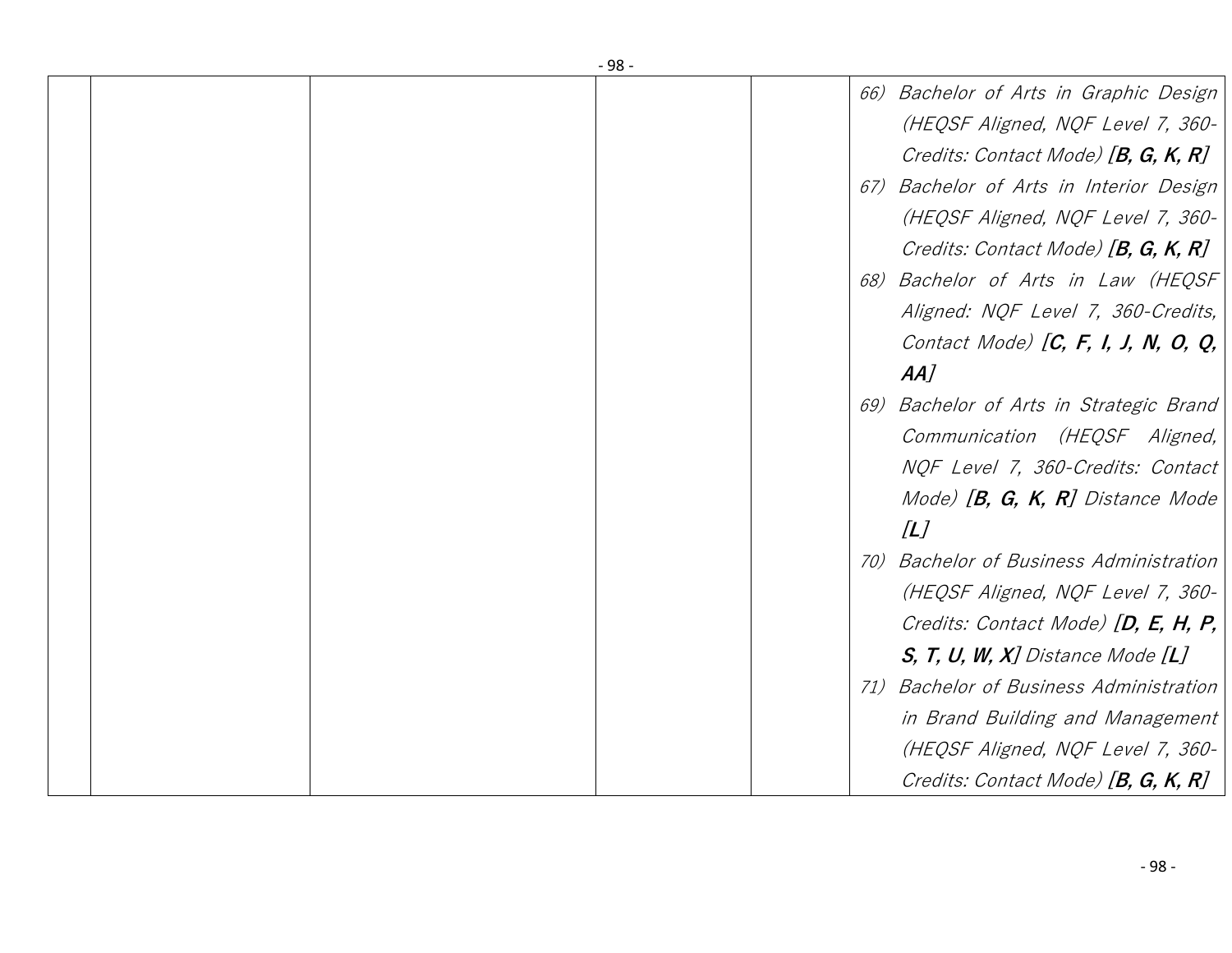|  |  | $-99-$ |                                         |
|--|--|--------|-----------------------------------------|
|  |  |        | 72) Bachelor of Business Administration |
|  |  |        | in Hospitality Management (HEQSF        |
|  |  |        | Aligned, NQF Level 7, 360-Credits:      |
|  |  |        | Contact Mode) $[C, F, I, J, N, O, Q,$   |
|  |  |        | AA                                      |
|  |  |        | 73) Bachelor of Business Administration |
|  |  |        | in Logistics and Supply Chain           |
|  |  |        | Management (HEQSF Aligned, NQF          |
|  |  |        | Level 7, 360-Credits: Contact Mode)     |
|  |  |        | [D, E, H, P, S, T, U, W, X] Distance    |
|  |  |        | Mode $[L]$                              |
|  |  |        | 74) Bachelor of Business Administration |
|  |  |        | in Marketing (HEQSF Aligned, NQF        |
|  |  |        | Level 7, 360-Credits: Contact Mode)     |
|  |  |        | $[D, E, H, P, S, T, U, X]$ Distance     |
|  |  |        | Mode $[L]$                              |
|  |  |        | 75) Bachelor of Business<br>Science     |
|  |  |        | (HEQSF Aligned, NQF Level 7, 360-       |
|  |  |        | Credits: Contact Mode) [V]              |
|  |  |        | 76) Bachelor of Commerce (HEQSF         |
|  |  |        | Aligned, NQF Level 7, 360-Credits:      |
|  |  |        |                                         |
|  |  |        | AA] Distance Mode [L]                   |
|  |  |        | Contact Mode) [C, F, I, J, N, O, Q, V,  |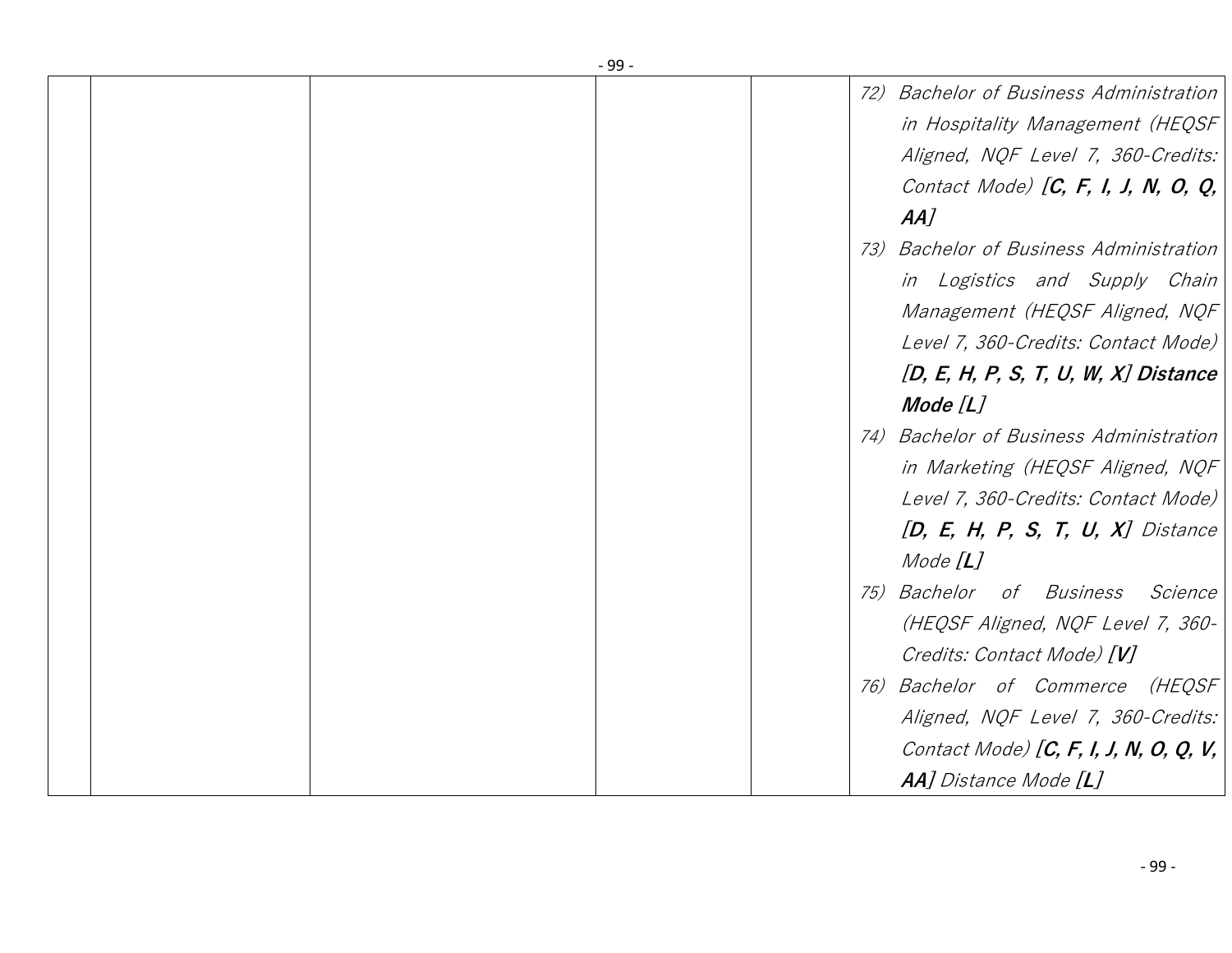|  | $-100-$ |                                                                                                                                                                       |
|--|---------|-----------------------------------------------------------------------------------------------------------------------------------------------------------------------|
|  |         | 77) Bachelor of Commerce in Digital<br>Marketing (HEQSF Aligned, NQF)<br>Level 7, 360-Credits: Contact Mode)                                                          |
|  |         | [B, C, D, E, F, G, I, J, K, N, O, Q, R,<br>T/                                                                                                                         |
|  |         | 78) Bachelor of Commerce in Economics<br>(HEQSF Aligned, NQF Level 7, 360-<br>Credits: Contact Mode) [C, F, I, J, N, $ $<br>O, Q, V, AA                               |
|  |         | 79) Bachelor<br>of Commerce<br>in<br>Entrepreneurship (HEQSF Aligned,<br>NQF Level 7, 360-Credits: Contact<br>Mode) $[ C, F, I, J, N, O, Q, V ]$<br>Distance Mode [L] |
|  |         | 80) Bachelor of Commerce in Human<br>Resource Management (HEQSF<br>Aligned, NQF Level 7, 360-Credits:<br>Contact Mode) [V]                                            |
|  |         | 81) Bachelor of Commerce in Law<br>(HEQSF Aligned, NQF Level 7, 360-<br>Credits: Contact Mode) $[C, F, I, J, N,$<br>O, Q, V, AA                                       |
|  |         | 82) Bachelor of Commerce in Strategic<br>Brand Management (HEQSF Aligned,                                                                                             |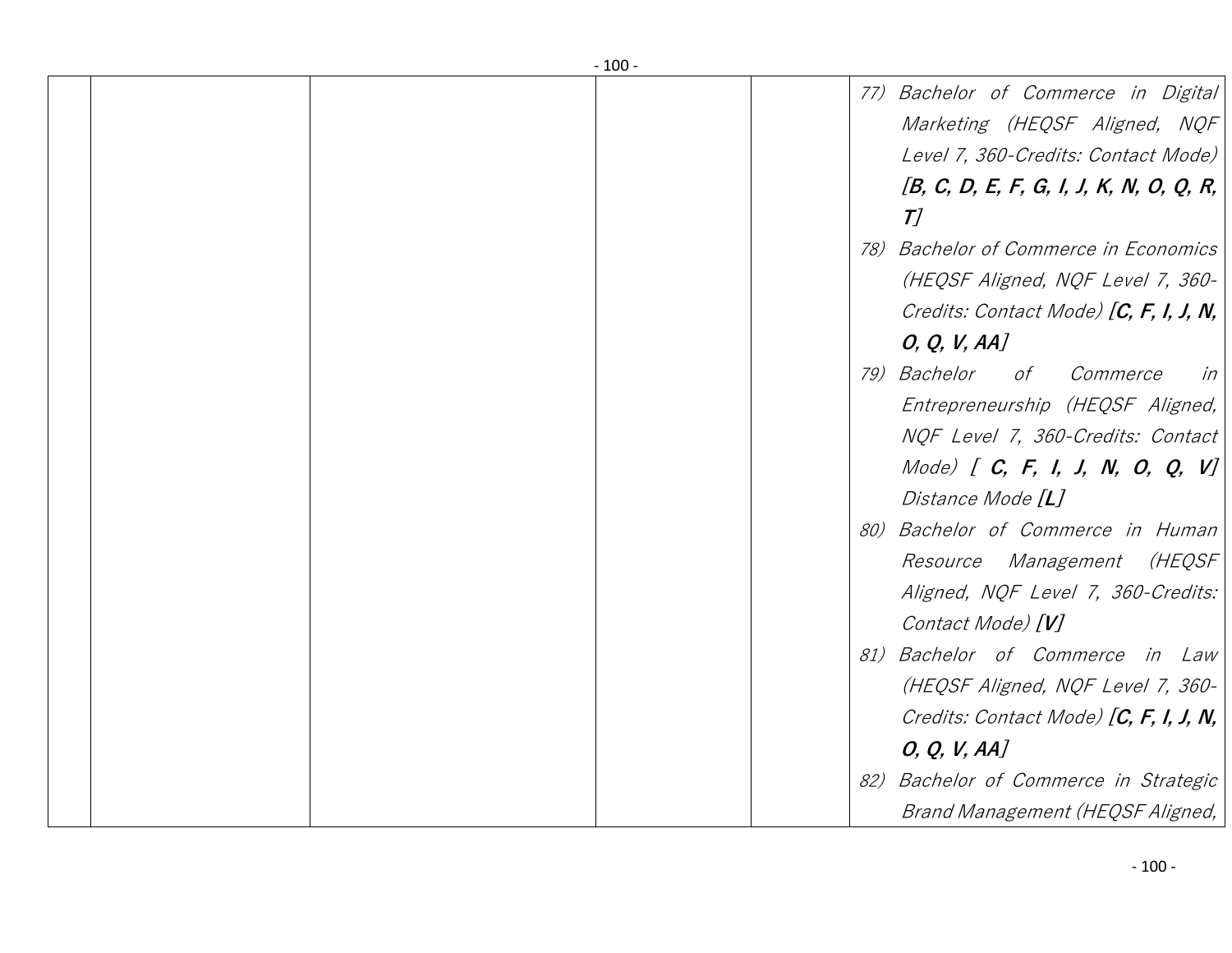|  | $-101 -$ |                                           |
|--|----------|-------------------------------------------|
|  |          | NQF Level 7, 360-Credits: Contact         |
|  |          | Mode) $[B, G, K, R]$ Distance Mode        |
|  |          | [L]                                       |
|  | 83)      | <i>Bachelor</i><br>of<br>Computer<br>and  |
|  |          | (HEQSF<br>Information<br>Sciences         |
|  |          | Aligned, NQF Level 7, 360-Credits:        |
|  |          | Contact Mode) [V]                         |
|  |          | 84) Bachelor<br>of<br>Computer<br>and     |
|  |          | Information Sciences in Application       |
|  |          | Development (HEQSF Aligned, NQF           |
|  |          | Level 7, 360-Credits: Contact Mode)       |
|  |          |                                           |
|  |          | [C, F, I, J, N, O, Q, AA, V]              |
|  |          | 85) Bachelor<br>of Computer<br>and        |
|  |          | Information Sciences<br>in<br><i>Game</i> |
|  |          | Design and Development (HEQSF             |
|  |          | Aligned, NQF Level 7, 360-Credits:        |
|  |          | Contact Mode) $[B, C, F, G, I, J, K, N,$  |
|  |          | O, Q, R                                   |
|  | 86)      | <i>Bachelor</i><br>Computer<br>of<br>and  |
|  |          | Information Sciences in Network           |
|  |          | Engineering (HEQSF Aligned, NQF           |
|  |          | Level 7, 360-Credits: Contact Mode)       |
|  |          | [C, F, I, J, N, O, Q]                     |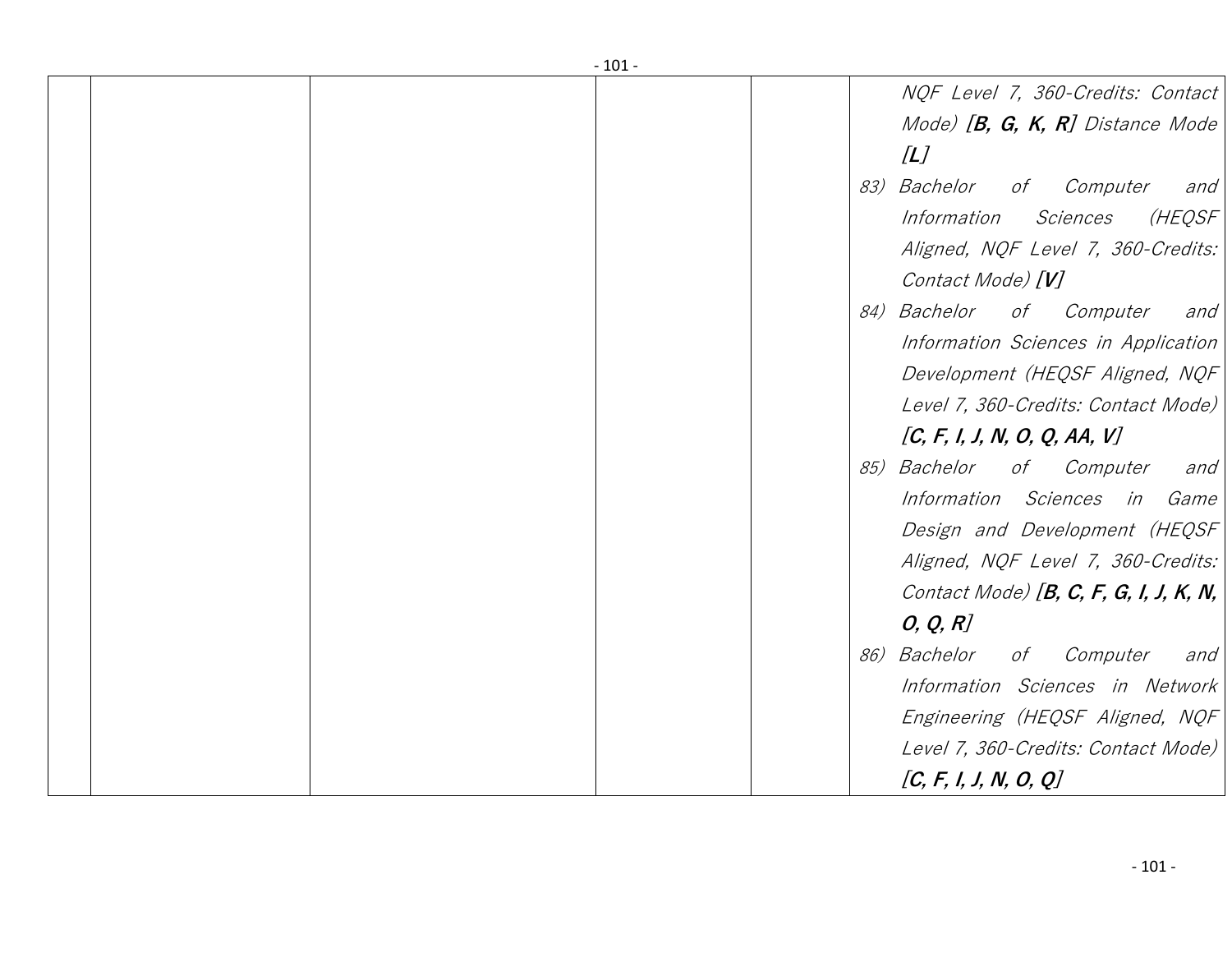| $-102 -$ |                                          |
|----------|------------------------------------------|
|          | 87) Bachelor of Education in Foundation  |
|          | Phase Teaching (HEQSF Aligned,           |
|          | NQF Level 7, 480-Credits: Contact        |
|          | Mode) [C, E, F, H, I, J, N, O, Q, S, T,  |
|          | U, X, AA                                 |
|          | 88) Bachelor<br>of<br>Education<br>in    |
|          | Intermediate<br><i>Phase</i><br>Teaching |
|          | (HEQSF Aligned, NQF Level 7, 480-        |
|          | Credits: Contact Mode) $[C, E, F, H, I,$ |
|          | J, N, O, Q, S, T, U, X, AA               |
|          | 89) Bachelor of Hospitality Management   |
|          | (HEQSF Aligned, NQF Level 7, 360-        |
|          | Credits: Contact Mode) [Y, Z]            |
|          | Distance [ <b>L</b> ]                    |
|          | 90) Bachelor of Information Technology   |
|          | in Business Systems<br>(HEQSF            |
|          | Aligned, NQF Level 7, 360-Credits:       |
|          | Contact Mode) $[C, D, E, F, H, I, J, N,$ |
|          | $O, P, Q, S, T, U, W, X$ ] Distance Mode |
|          | /L                                       |
|          | 91) Bachelor of Public Administration    |
|          | (HEQSF Aligned, NQF Level 7, 360-        |
|          | Credits: Contact Mode) $[D, E, H, P,$    |
|          | $S$ , T, U, W, X] Distance Mode $[L]$    |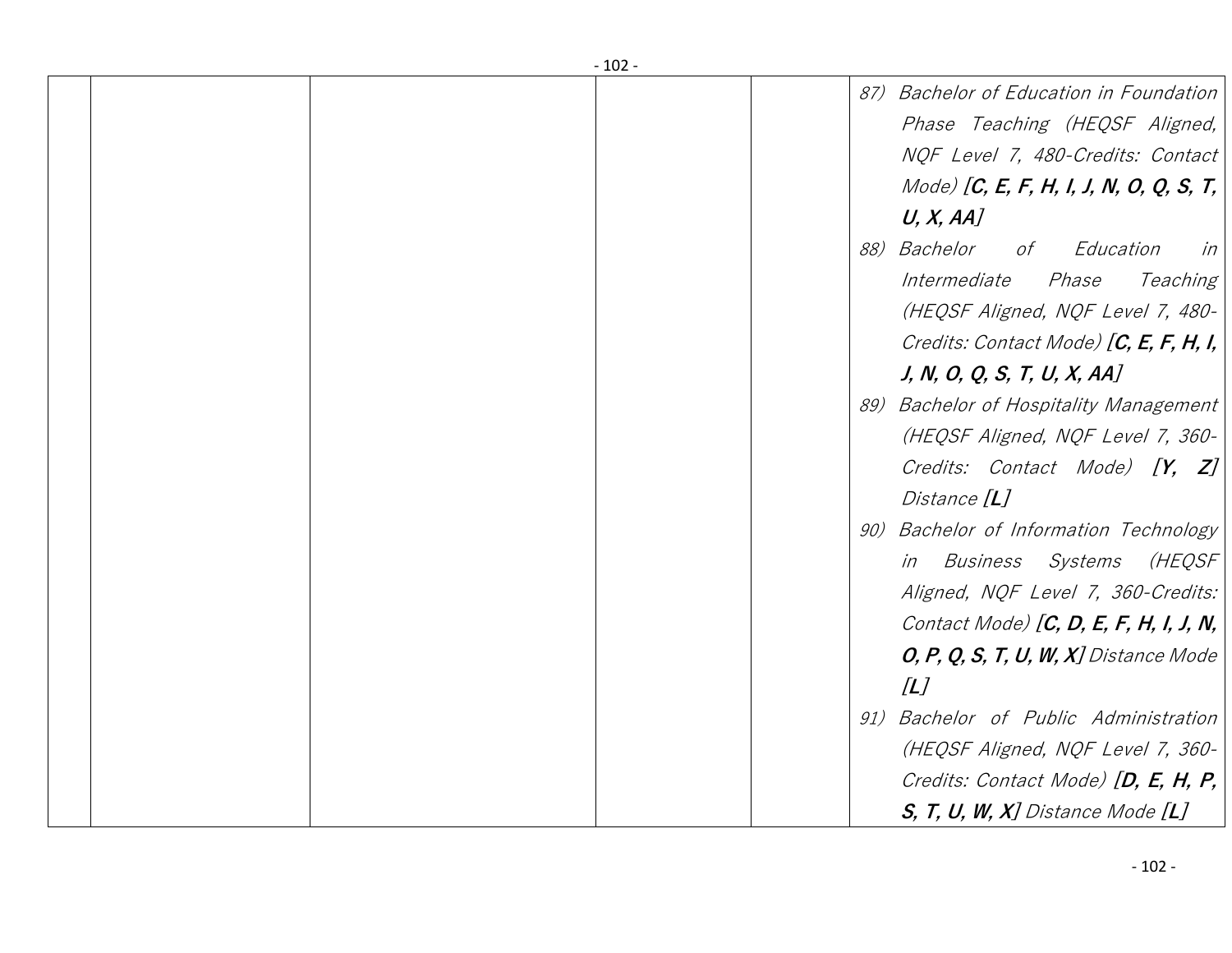|  | $-103-$                                   |
|--|-------------------------------------------|
|  | 92) Bachelor of Public Health (HEQSF)     |
|  | Aligned, NQF Level 7, 360-Credits:        |
|  | Contact Mode) [V]                         |
|  | 93) Bachelor of Social Science (HEQSF     |
|  | Aligned, NQF Level 7, 360-Credits:        |
|  | Contact Mode) $[F, J, O, Q, V, AA]$       |
|  | 94) Bachelor of Child and Youth Care      |
|  | (HEQSF Aligned, NQF Level 8, 480-         |
|  | Credits: Contact Mode) [V]                |
|  | 95) Bachelor of Engineering in Civil      |
|  | Engineering (HEQSF Aligned, NQF           |
|  | Level 8, 480-Credits: Contact Mode)       |
|  | [F, J, O, AA]                             |
|  | 96) Bachelor of Engineering in Electrical |
|  |                                           |
|  | and Electronic Engineering (HEQSF         |
|  | Aligned, NQF Level 8, 480-Credits:        |
|  | Contact Mode) [V]                         |
|  | 97) Bachelor of Engineering<br>in         |
|  | Mechanical Engineering (HEQSF             |
|  | Aligned, NQF Level 8, 480-Credits:        |
|  | Contact Mode) [V]                         |
|  | 98) Postgraduate Diploma in Accounting    |
|  | (HEQSF Aligned, NQF Level 8, 120-         |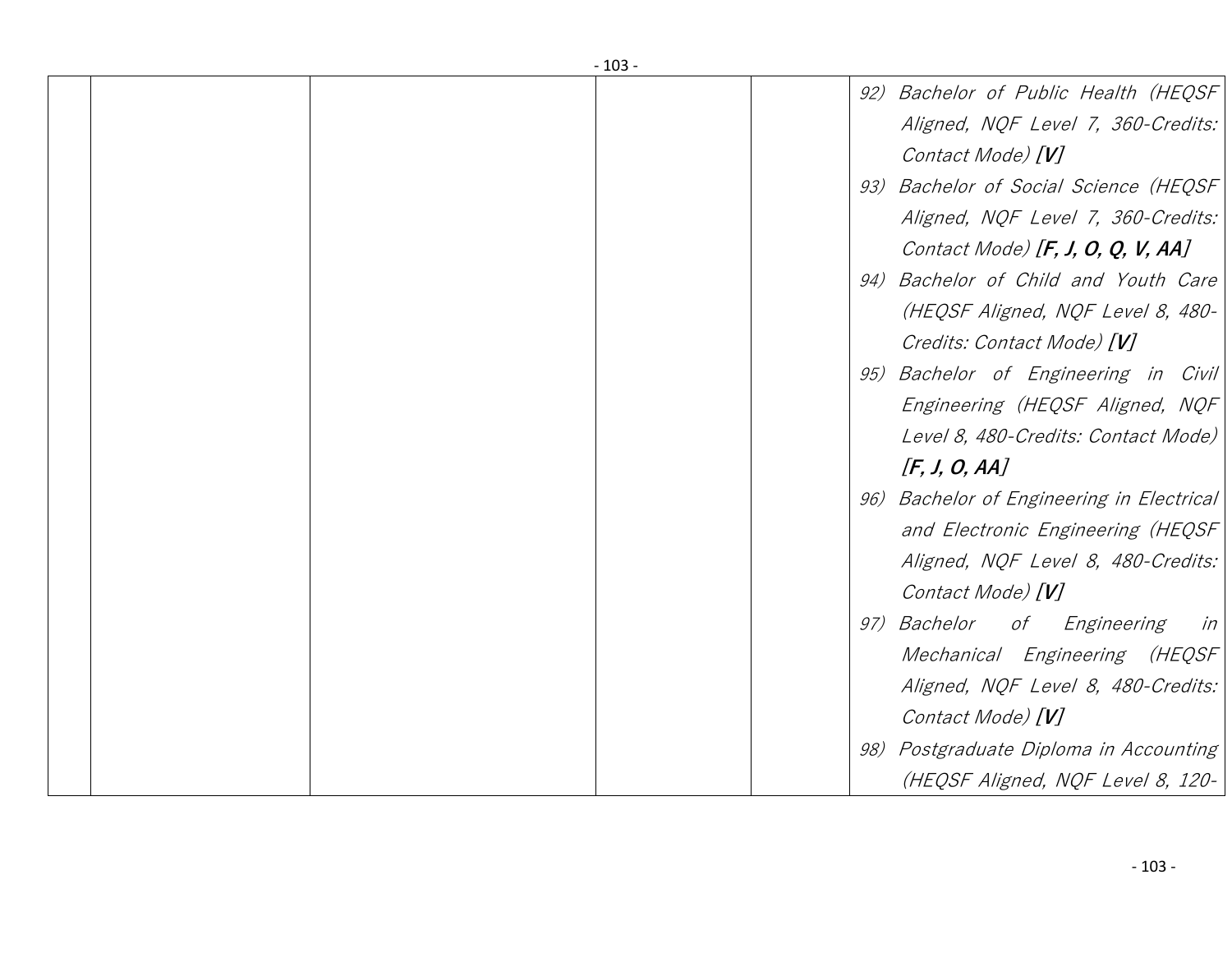|  | $-104-$ |                                           |
|--|---------|-------------------------------------------|
|  |         | Credits: Contact Mode) [F, I, J, O V, $ $ |
|  |         | <b>AA]</b> Distance Mode [ <b>L</b> ]     |
|  |         | 99) Postgraduate Diploma in Brand         |
|  |         | Building (HEQSF Aligned: NQF Level)       |
|  |         | 8, 120-Credits, Contact Mode) $[B, G,$    |
|  |         | $K$ , R] Distance Mode $[L]$              |
|  |         | 100) Postgraduate Diploma in Brand        |
|  |         | <i>Management</i><br>(HEQSF<br>Contact    |
|  |         | Aligned, NQF Level 8, 120-Credits:        |
|  |         | Contact Mode) [B, G, K]                   |
|  |         | 101) Postgraduate Diploma in Business     |
|  |         | Leadership (HEQSF Aligned: NQF            |
|  |         | Level 8, 120-Credits, Contact Mode)       |
|  |         | V                                         |
|  |         | 102) Postgraduate Diploma in Corporate    |
|  |         | Governance (HEQSF Aligned: NQF            |
|  |         | Level 8, 120-Credits, Contact Mode)       |
|  |         | [V]                                       |
|  |         | 103) Postgraduate Diploma in<br>Data      |
|  |         | Analytics (HEQSF Aligned, NQF             |
|  |         | Level 8, 120-Credits: Contact Mode        |
|  |         | $[C, F, I, J, N, O, Q, V, AA]$ Distance   |
|  |         | Mode $[L]$                                |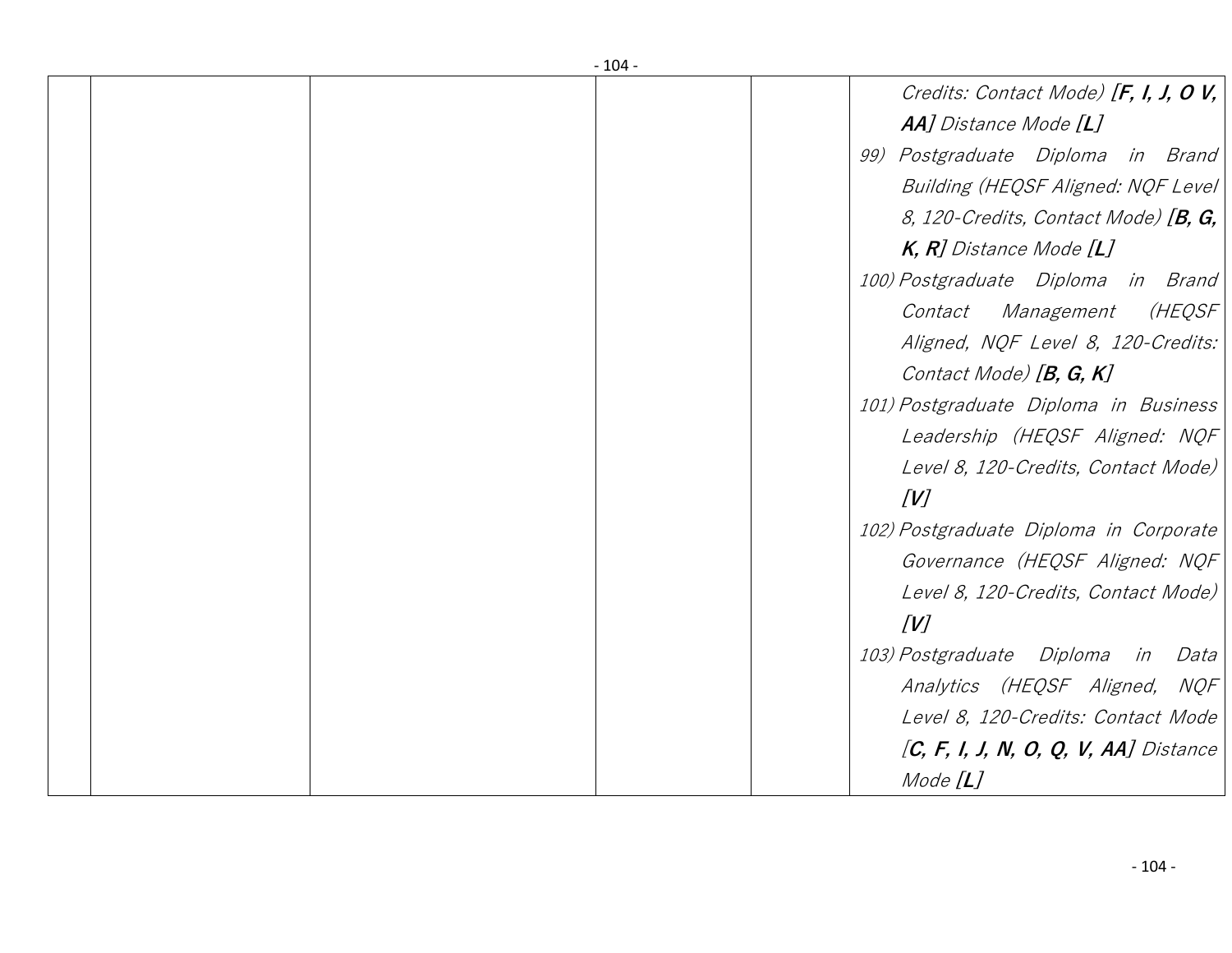| - 105 - |                                           |
|---------|-------------------------------------------|
|         | 104) Postgraduate Diploma in Finance and  |
|         | Accounting (HEQSF Aligned: NQF            |
|         | Level 8, 120-Credits, Contact Mode)       |
|         | [V]                                       |
|         | 105) Postgraduate Diploma in Higher       |
|         | Education (HEQSF Aligned, NQF             |
|         | Level 8, 120-Credits: Distance Mode)      |
|         | [L]                                       |
|         | 106) Postgraduate Diploma in Internal     |
|         | Auditing (HEQSF Aligned: NQF Level        |
|         | 8, 120-Credits, Contact Mode) [V]         |
|         | 107) Postgraduate Diploma in Investment   |
|         | Banking [HEQSF Aligned, NQF Level         |
|         | 8, 120-Credits: Distance Mode] [L]        |
|         | <i>108) Postgraduate</i><br>Diploma<br>in |
|         | Management (HEQSF Aligned, NQF            |
|         | Level 8, 120-Credits: Contact Mode)       |
|         | $[C, F, I, J, N, O, Q, AA]$ Distance      |
|         | Mode $[L]$                                |
|         | 109) Postgraduate Diploma in Public       |
|         | Health (HEQSF Aligned, NQF Level 8,       |
|         | 120-Credits: Contact Mode) [V]            |
|         | 110) Postgraduate Diploma in Water        |
|         | Management (HEQSF Aligned, NQF            |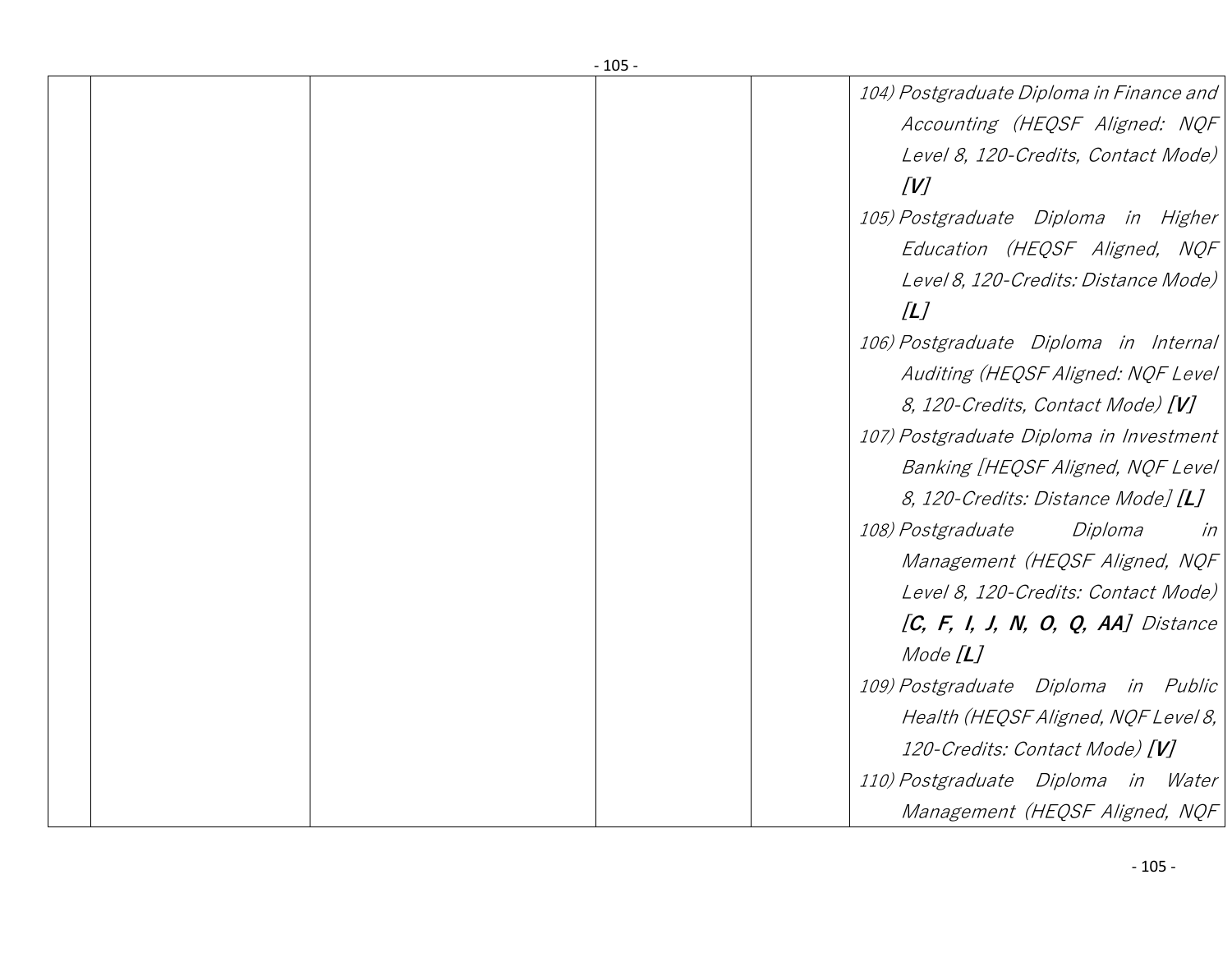|  | - 106 - |                                            |
|--|---------|--------------------------------------------|
|  |         | Level 8, 120-Credits: Contact Mode)<br>[V] |
|  |         | 111) Bachelor of Laws (HEQSF Aligned,      |
|  |         | NQF Level, 8, 480-Credits: Contact         |
|  |         | Mode) [ $C, F, I, J, N, O, Q, AA$ ]        |
|  |         | 112) Bachelor of Laws (HEQSF Aligned,      |
|  |         | NQF Level 8, 240-Credits: Contact          |
|  |         | Mode) $[V]$                                |
|  |         | 113) Bachelor of Arts Honours<br>in        |
|  |         | Communication (HEQSF Aligned,              |
|  |         | NQF Level 8, 120-Credits: Contact          |
|  |         | Mode) [ $C, F, I, J, N, O, Q, AA$ ]        |
|  |         | 114) Bachelor of Arts Honours in Creative  |
|  |         | (HEQSF<br>Communication<br>Brand           |
|  |         | Aligned, NQF Level 8, 120-Credits:         |
|  |         | Contact Mode) $[B, G, K, R]$               |
|  |         | 115) Bachelor of Arts Honours in Graphic   |
|  |         | Design (HEQSF Aligned, NQF Level)          |
|  |         | 8, 120-Credits: Contact Mode) $[B, G,$     |
|  |         | K, R                                       |
|  |         | 116) Bachelor of Arts Honours in Interior  |
|  |         | Design (HEQSF Aligned, NQF Level)          |
|  |         | 8, 120-Credits: Contact Mode) $[B, G,$     |
|  |         | K, R                                       |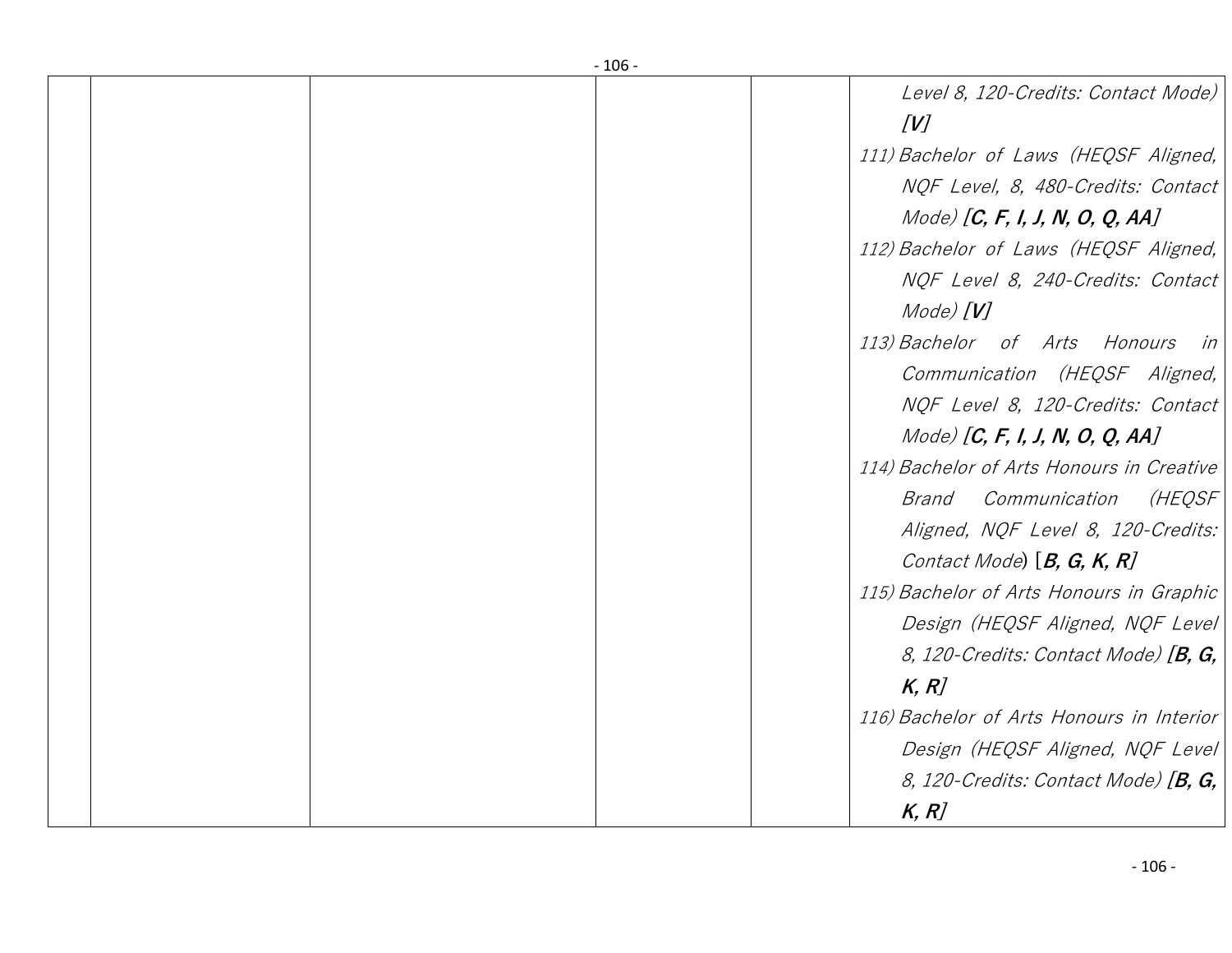|  | - 107 - |                                            |
|--|---------|--------------------------------------------|
|  |         | 117) Bachelor of Arts Honours<br>in        |
|  |         | Psychology (HEQSF Aligned, NQF             |
|  |         | Level 8, 120-Credits: Contact Mode)        |
|  |         | [C, F, I, J, N, O, Q]                      |
|  |         | 118) Bachelor of Arts Honours in Strategic |
|  |         | (HEQSF<br>Brand Communication              |
|  |         | Aligned, NQF Level 8, 120-Credits:         |
|  |         | Contact Mode) $[B, G, K, R]$ Distance      |
|  |         | Mode $[L]$                                 |
|  |         | 119) Bachelor of Business<br>Science       |
|  |         | (Honours) (HEQSF Aligned, NQF              |
|  |         | Level 8, 120-Credits: Contact Mode)        |
|  |         | [V]                                        |
|  |         | 120) Bachelor of Commerce Honours in       |
|  |         | Economics (HEQSF Aligned, NQF              |
|  |         | Level 8, 120-Credits: Contact Mode)        |
|  |         | [V]                                        |
|  |         | 121) Bachelor of Commerce Honours in       |
|  |         | Management (HEQSF Aligned, NQF             |
|  |         | Level 8, 120-Credits: Contact Mode)        |
|  |         | [C, F, I, J, N, O, Q, AA]                  |
|  |         | 122) Bachelor of Commerce Honours in       |
|  |         | Brand<br><i>Strategic</i><br>Management    |
|  |         | (HEQSF Aligned, NQF Level 8, 120-          |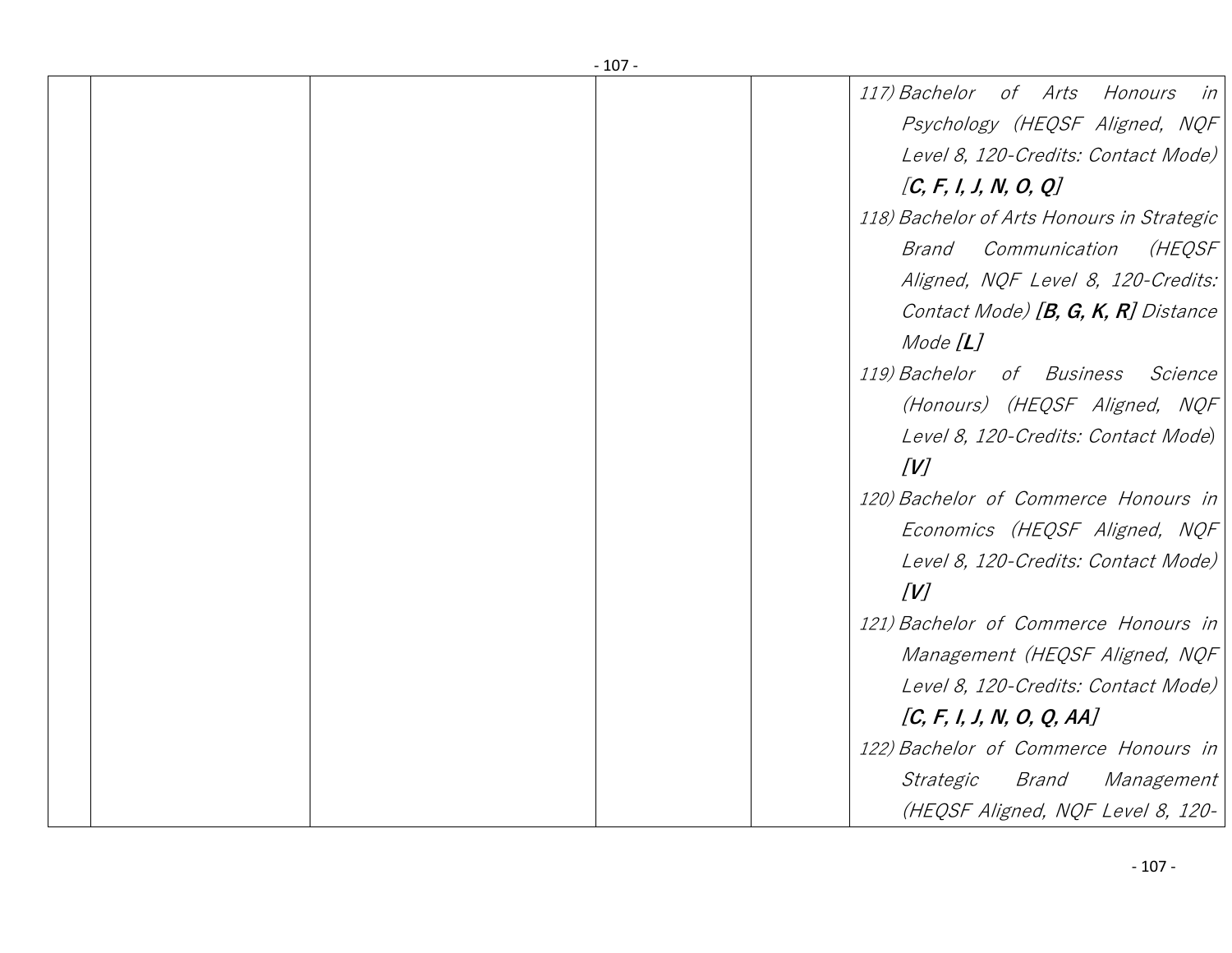| - 108 - |                                               |
|---------|-----------------------------------------------|
|         | Credits: Contact Mode) [B, G, K, R]           |
|         | Distance Mode [L]                             |
|         | <i>123) Bachelor</i><br>of<br>Computer<br>and |
|         | Information Sciences<br>(Honours)             |
|         | (HEQSF Aligned, NQF Level 8, 120-             |
|         | Credits: Contact Mode) $[J, 0, Q, V, J)$      |
|         | AA                                            |
|         | 124) Bachelor of Public Health (Honours)      |
|         | (HEQSF Aligned, NQF Level 8, 120-             |
|         | Credits: Contact Mode) [V]                    |
|         | 125) Bachelor of Social Science (Honours)     |
|         | (HEQSF Aligned, NQF Level 8, 120-             |
|         | Credits: Contact Mode) [V]                    |
|         | 126) Master of Arts in Creative Brand         |
|         | Leadership (HEQSF Aligned, NQF)               |
|         | Level 9, 180-Credits: Contact Mode)           |
|         | [B, K]                                        |
|         | 127) Master of Business Administration        |
|         | (HEQSF Aligned, NQF Level 9, 180-             |
|         | Credits: Contact Mode) [V]                    |
|         | 128) Master of Commerce in Strategic          |
|         | Brand Leadership (HEQSF Aligned,              |
|         | NOF Level 9, 180-Credits: Contact             |
|         | Mode) $[B, K]$ Distance Mode $[L]$            |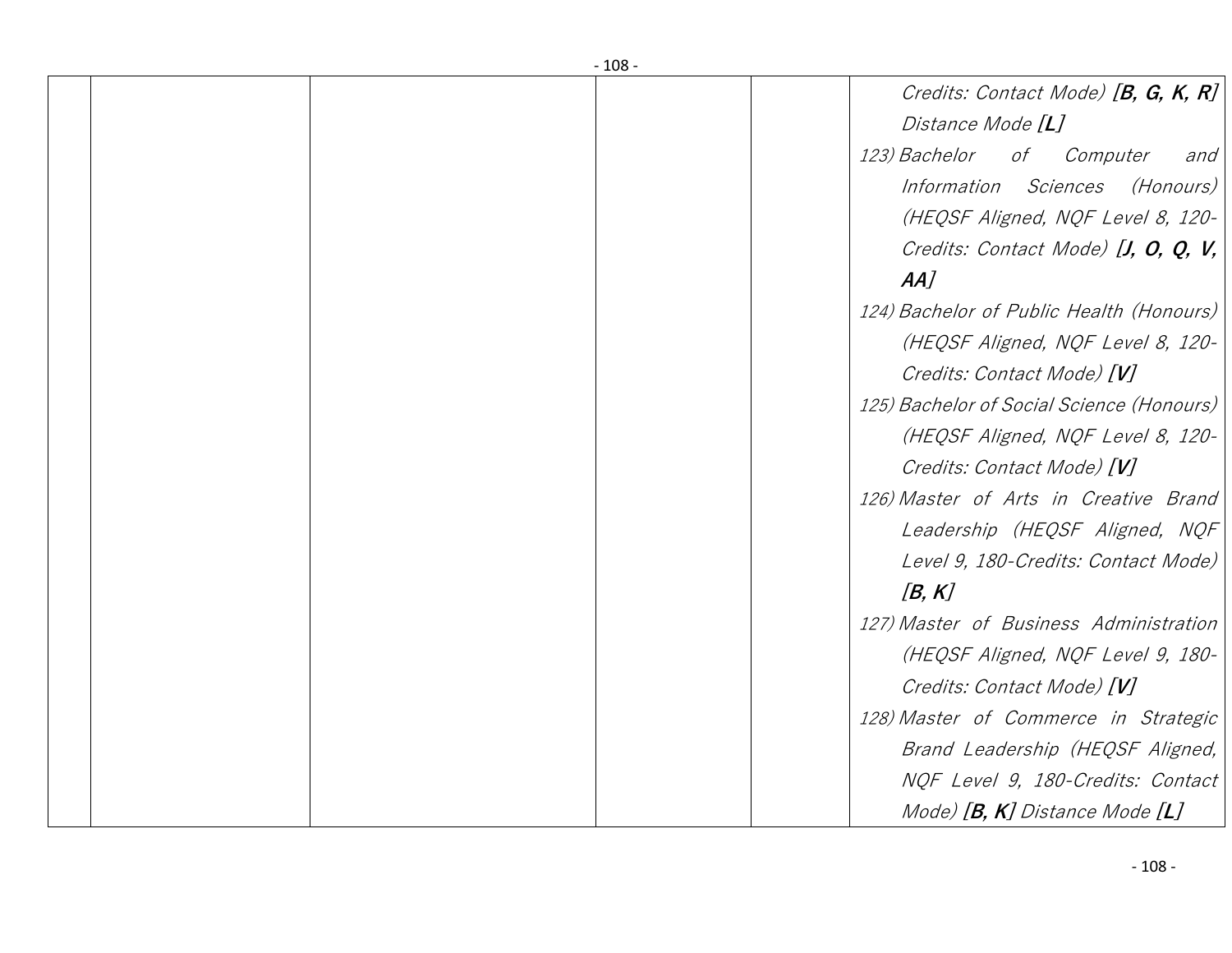|     |                   |                          | - 109 -       |         |                                                                            |
|-----|-------------------|--------------------------|---------------|---------|----------------------------------------------------------------------------|
|     |                   |                          |               |         | 129) Master of International Business<br>(HEQSF Aligned, NQF Level 9, 240- |
|     |                   |                          |               |         | Credits: Contact Mode) [V]                                                 |
|     |                   |                          |               |         | 130) Master of Philosophy in Arts (HEQSF                                   |
|     |                   |                          |               |         | Aligned, NQF Level 9, 180-Credits:                                         |
|     |                   |                          |               |         | Contact Mode) [V]                                                          |
|     |                   |                          |               |         |                                                                            |
|     |                   |                          |               |         | 131) Master of Philosophy in Integrated                                    |
|     |                   |                          |               |         | Water Management (HEQSF Aligned,                                           |
|     |                   |                          |               |         | NQF Level 9, 180-Credits: Contact                                          |
|     |                   |                          |               |         | Mode) $[V]$                                                                |
|     |                   |                          |               |         | 132) Master of Philosophy in Computer                                      |
|     |                   |                          |               |         | and Information Sciences (HEQSF                                            |
|     |                   |                          |               |         | Aligned, NQF Level 9, 240-Credits:                                         |
|     |                   |                          |               |         | Contact Mode) [V]                                                          |
|     |                   |                          |               |         | 133) Master of Public Health (HEQSF                                        |
|     |                   |                          |               |         | Aligned, NQF Level 9, 180-Credits:                                         |
|     |                   |                          |               |         | Contact Mode) [V]                                                          |
|     |                   |                          |               |         | 134) Doctor of Philosophy in Brand                                         |
|     |                   |                          |               |         | Leadership (HEQSF Aligned, NQF                                             |
|     |                   |                          |               |         | Level 10, 360-Credits: Distance                                            |
|     |                   |                          |               |         | Mode) $[L]$                                                                |
| 51. | Inscape Education | A) Pretoria: 193 Corobay | 2000/HE07/002 | Gauteng | 1) Higher Certificate in Architectural                                     |
|     | Group (Pty) Ltd   | Avenue, Waterkloof Glen, |               |         | Technology (HEQSF Aligned, NQF                                             |
|     |                   | 0181.                    |               |         |                                                                            |
|     |                   |                          |               |         |                                                                            |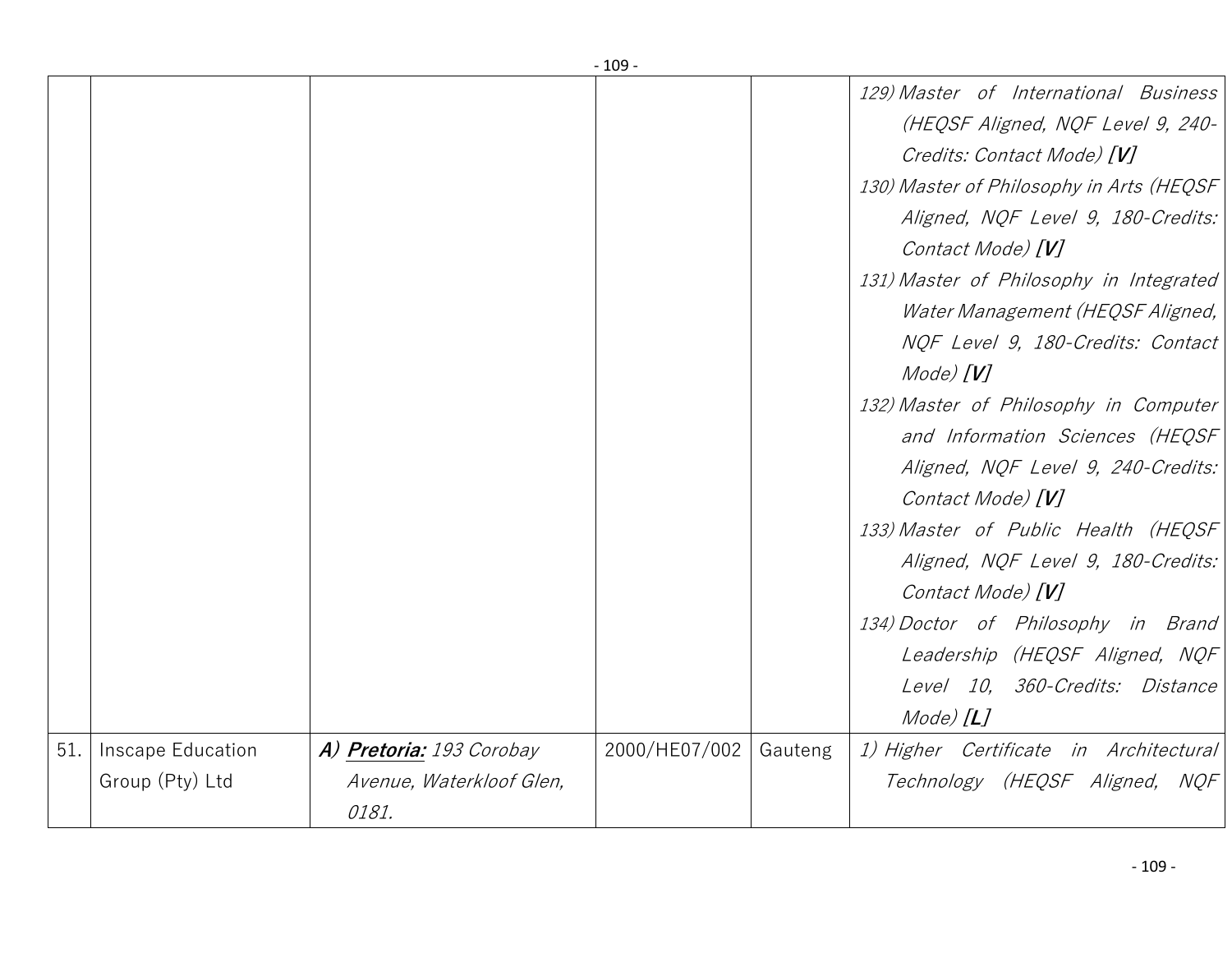| $-110-$                       |                                  |  |                                                   |  |  |
|-------------------------------|----------------------------------|--|---------------------------------------------------|--|--|
| <b>CONTACT PERSON:</b>        | <b>B) Midrand:</b> 353 Alexandra |  | Level 5, 120-Credits: Contact Mode                |  |  |
| Mrs Hellen Bührs              | Road, Halfway Gardens,           |  | and Distance Mode) $[A, B, C, D, E]$              |  |  |
| Managing Director and         | Midrand, 1686.                   |  | Certificate<br><i>2) Higher</i><br>in<br>Design   |  |  |
| Principal                     | $C)$ Cape Town: 1st Floor, 17    |  | Techniques (HEQSF Aligned, NQF                    |  |  |
|                               | Salt River Road, Salt River,     |  | Level 5, 120-Credits: Contact Mode)               |  |  |
| $(012)$ 346 2189 ( <b>T</b> ) | Cape Town, 7925.                 |  | [A, B, C, D, E]                                   |  |  |
| 086 409 1627 (F)              | D) Durban: 635-641 Peter         |  | 3) Higher Certificate in Fashion Design           |  |  |
| Website:                      | Mokaba Ridge Road,               |  | (HEQSF Aligned, NQF Level 5, 120-                 |  |  |
| www.inscape.co.za             | Overport, Durban, 4091.          |  | Credits: Contact Mode and Distance                |  |  |
|                               | E) Stellenbosch: Manciano        |  | $Mode)$ [A, B, C, D, E,]                          |  |  |
| Email Address:                | Office Park, Distillery Road,    |  | <i>4) Higher</i><br>Certificate<br>in<br>Interior |  |  |
| principal@inscape.co.z        | Stellenbosch, 6201.              |  | Decorating (HEQSF Aligned, NQF Level              |  |  |
| $\overline{a}$                |                                  |  | 5, 120-Credits: Contact Mode and                  |  |  |
|                               |                                  |  | Distance Mode) $[A, B, C, D, E]$                  |  |  |
| Postnet Suite 104             |                                  |  | 5) Diploma in Graphic Design (HEQSF               |  |  |
| Private Bag X19               |                                  |  | Aligned, NQF Level 6, 360-Credits:                |  |  |
| <b>MENLOPARK</b>              |                                  |  | Contact Mode) $[A, B, C, D, E]$                   |  |  |
| 0102                          |                                  |  | 6) Diploma in Interior Design (HEQSF              |  |  |
|                               |                                  |  | Aligned, NQF Level 6, 360-Credits:                |  |  |
|                               |                                  |  | Contact Mode) [A, B, C, D, E]                     |  |  |
|                               |                                  |  | 7) Advanced Diploma in User Experience            |  |  |
|                               |                                  |  | Design (HEQSF Aligned, NQF Level 7,               |  |  |
|                               |                                  |  | 120-Credits: Contact Mode) [ <b>A, B, C</b> ]     |  |  |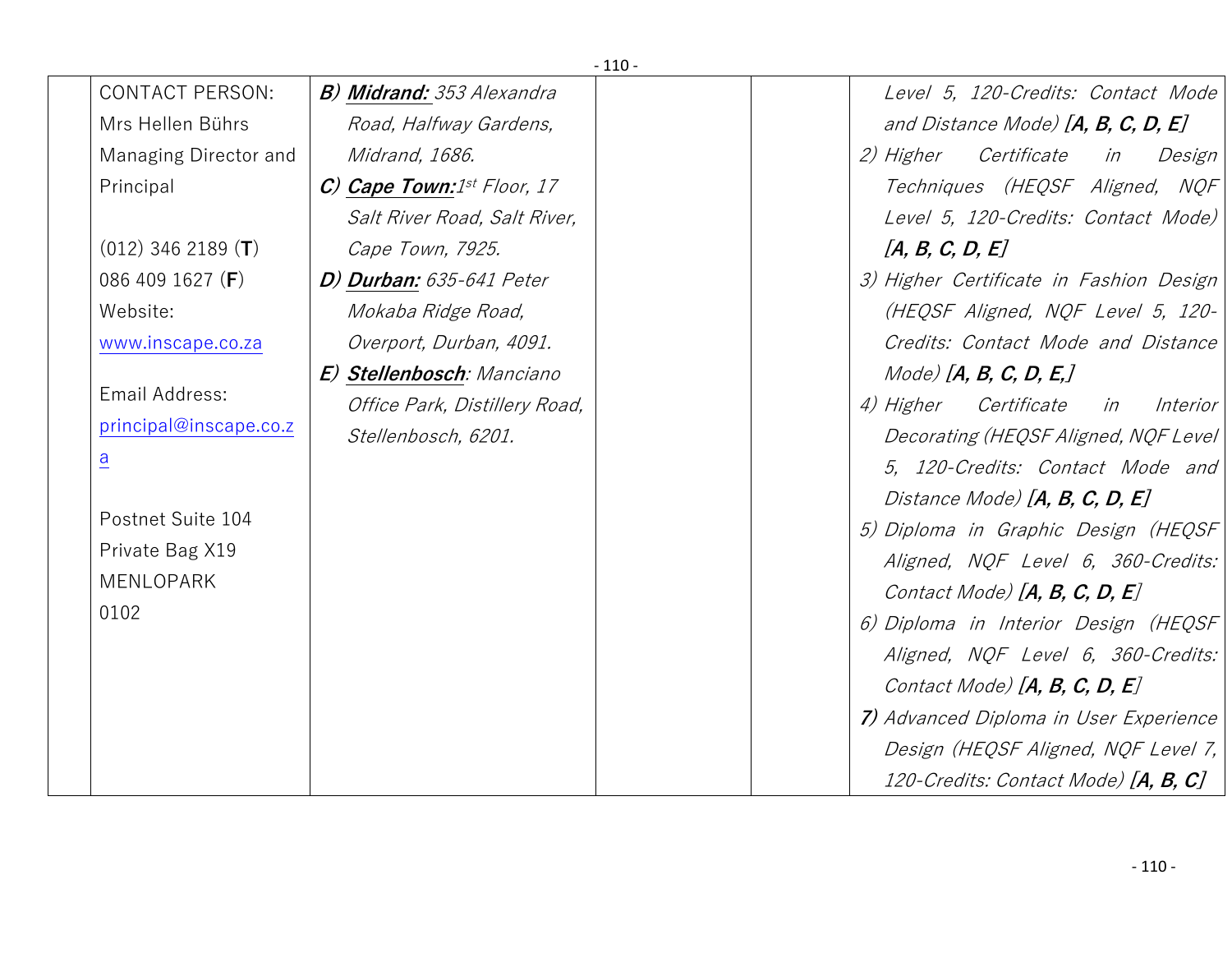|     |                        |                                   | +++           |         |                                                                                                                                                                                                                                                                                                                                                                                                                                                                                                                               |
|-----|------------------------|-----------------------------------|---------------|---------|-------------------------------------------------------------------------------------------------------------------------------------------------------------------------------------------------------------------------------------------------------------------------------------------------------------------------------------------------------------------------------------------------------------------------------------------------------------------------------------------------------------------------------|
|     |                        |                                   |               |         | 8) Bachelor of Arts in Digital Marketing<br>and Communication (HEQSF Aligned,<br>NQF Level 7, 360-Credits: Contact<br>$Mode)$ [A, B, C, D, E]<br>9) Bachelor of Design (HEQSF Aligned,<br>NQF Level 7, 360-Credits: Contact<br>$Mode)$ [A, B, C, D, E]<br>10) Bachelor of Design in Interior Design<br>(HEQSF Aligned, NQF Level 7, 360-<br>Credits: Contact Mode) [A, B, C, D, E]<br>11) Bachelor of Arts Honours in Design<br>(HEQSF Aligned, NQF Level 8, 120-<br>Credits: Contact Mode) [A, B, C, D]<br>Distance Mode [A] |
| 52. | International Hotel    | A) Johannesburg: 4 Kikuyu         | 2000/HE07/005 | KwaZulu | 1) Higher Certificate in Events                                                                                                                                                                                                                                                                                                                                                                                                                                                                                               |
|     | School (Pty) Ltd (The) | Road, Sunninghill, Sandton,       |               | Natal   | Management (HEQSF Aligned, Level                                                                                                                                                                                                                                                                                                                                                                                                                                                                                              |
|     |                        | 2191.                             |               |         | 5, 120-Credits: Contact Mode) $[A, B,$                                                                                                                                                                                                                                                                                                                                                                                                                                                                                        |
|     | Ms Jolanda Bierman     | <b>B) Kwa-Zulu Natal:</b> 124 Jan |               |         | $C, D, E$ ] Distance Mode $[A]$                                                                                                                                                                                                                                                                                                                                                                                                                                                                                               |
|     |                        | Hofmeyr Road, Westville,          |               |         | 2) Higher Certificate in Food and                                                                                                                                                                                                                                                                                                                                                                                                                                                                                             |
|     | $(031)$ 536 6650 (T)   | 3631.                             |               |         | Beverage Management (HEQSF                                                                                                                                                                                                                                                                                                                                                                                                                                                                                                    |
|     | 0865320016 (F)         | C) Cape Town: 127 Cecil           |               |         | Aligned, NQF Level 5, Contact Mode)                                                                                                                                                                                                                                                                                                                                                                                                                                                                                           |
|     |                        | Road, Salt River, 7500.           |               |         | $[A, B, C, D, E]$ Distance Mode $[A]$                                                                                                                                                                                                                                                                                                                                                                                                                                                                                         |
|     | Website:               | D) Pretoria: Pearson Institute    |               |         | 3) Higher Certificate in Gaming                                                                                                                                                                                                                                                                                                                                                                                                                                                                                               |
|     | www.hotelschool.co.za  | of Higher Education, 22           |               |         | Operations (HEQSF Aligned, NQF                                                                                                                                                                                                                                                                                                                                                                                                                                                                                                |
|     |                        |                                   |               |         |                                                                                                                                                                                                                                                                                                                                                                                                                                                                                                                               |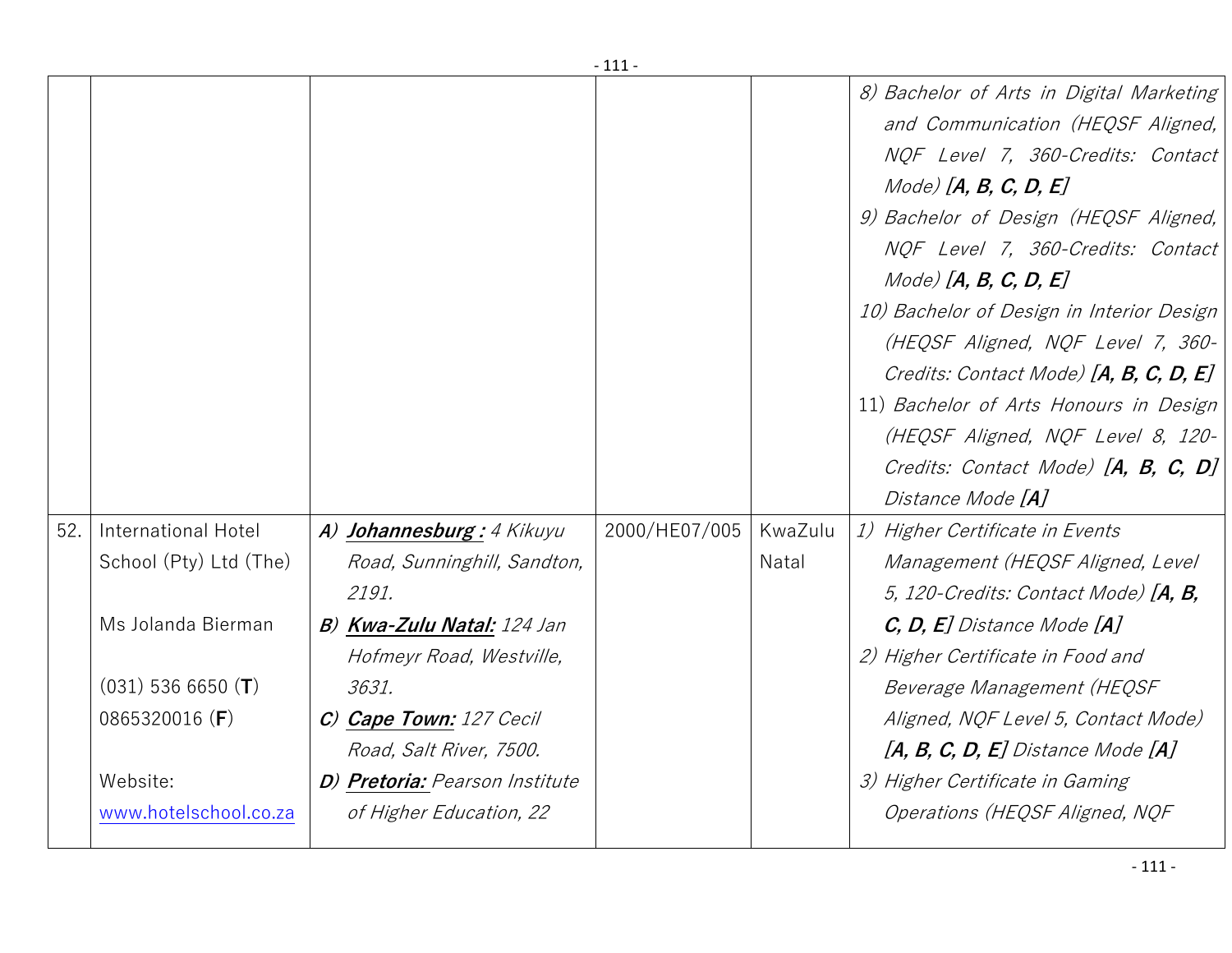|                       |                             | $-112-$ |                                        |
|-----------------------|-----------------------------|---------|----------------------------------------|
| Email Address:        | Umgazi Street, Ashleigh     |         | Level 5, 120-Credits, Contact Mode [   |
| jolandab@hotelschool. | Gardens, Pretoria, 0081.    |         | <b>D</b> ] Distance Mode [ <b>A</b> ]  |
| CO.Za                 | E) Benoni: 90 Sarel Cillers |         | 4) Higher Certificate in Hospitality   |
|                       | Road, Rynfield, Benoni,     |         | Management (HEQSF Aligned, NQF         |
| Postnet Suite 138     | 1514.                       |         | Level 5, 120-Credits, Contact Mode     |
| Private Bag X02       |                             |         | $[A, B, C, D, E]$ Distance Mode $[A]$  |
| <b>GLENASHLEY</b>     |                             |         | 5) Diploma in Food and Beverage        |
| 4022                  |                             |         | <b>Operations Management (HEQSF</b>    |
|                       |                             |         | Aligned, NQF Level 6, 360-Credit,      |
|                       |                             |         | Distance Mode) [A]                     |
|                       |                             |         | 6) Diploma in Hospitality Management   |
|                       |                             |         | (HEQSF Aligned, NQF Level 6, 360-      |
|                       |                             |         | Credits: Contact Mode) [A, B, C, D, E] |
|                       |                             |         | Distance Mode [A]                      |
|                       |                             |         | 7) Diploma in Professional Cookery and |
|                       |                             |         | Kitchen Management (HEQSF              |
|                       |                             |         | Aligned, NQF Level 6, 360-Credits:     |
|                       |                             |         | Contact Mode) $[A, B, C, D, E]$        |
|                       |                             |         | 8) Bachelor of Business Administration |
|                       |                             |         | in Hospitality Operations Management   |
|                       |                             |         | (HEQSF Aligned, NQF Level 7, 360-      |
|                       |                             |         | Credits: Contact Mode) [A, B, C, D, E] |
|                       |                             |         | Distance Mode [A]                      |
|                       |                             |         |                                        |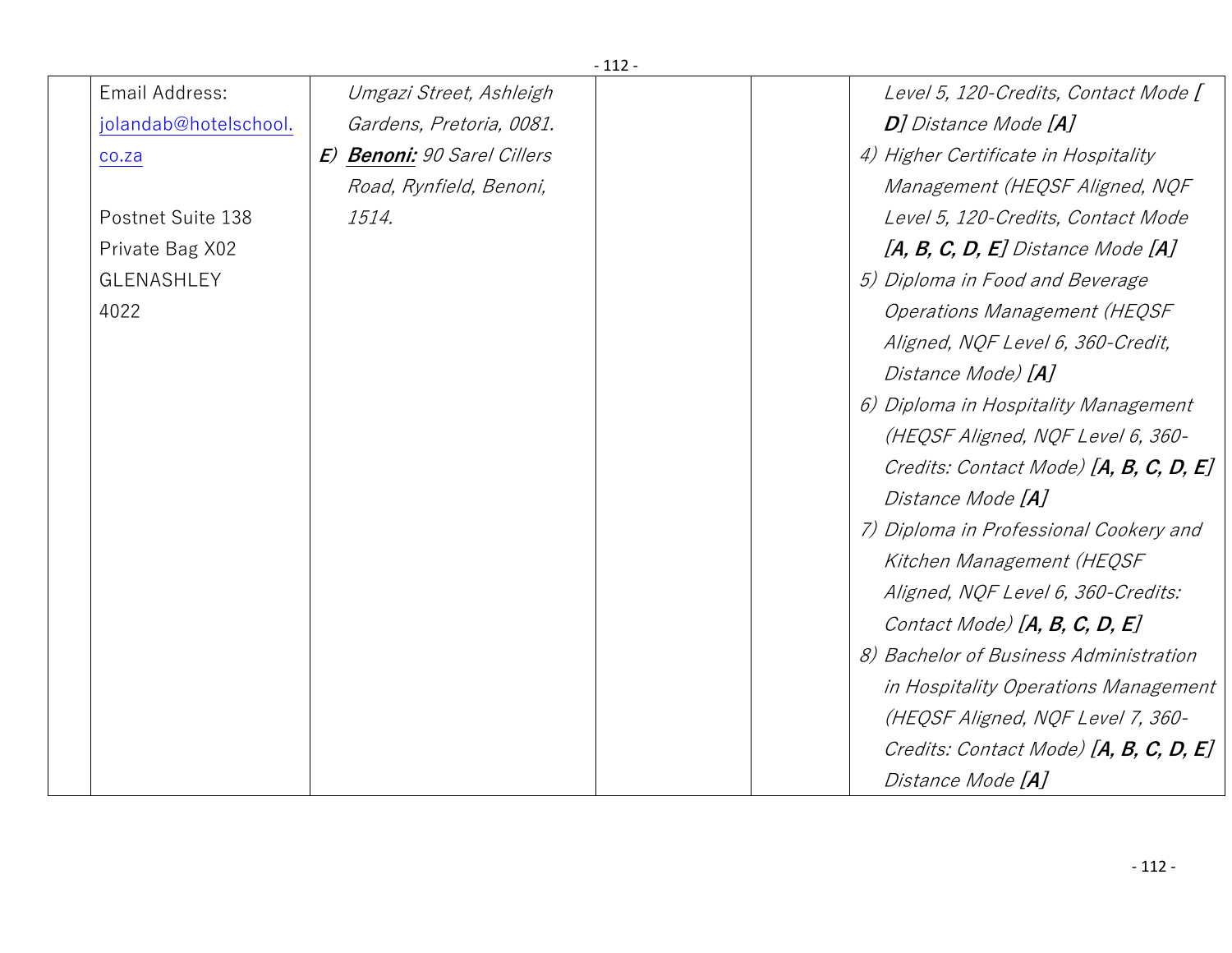|     |                              |                                | $-113-$       |         |                                                |
|-----|------------------------------|--------------------------------|---------------|---------|------------------------------------------------|
| 53. | International Trade          | A) Rivonia: Trade              | 2002/HE08/001 | Gauteng | 1) Higher Certificate in International         |
|     | Institute of Southern        | Development House, Eden        |               |         | Trade (HEQSF Aligned, NQF Level 5,             |
|     | Africa NPC                   | Gardens, 16 Wessel Road,       |               |         | 120 Credits: Distance Mode)                    |
|     |                              | Rivonia, 2191.                 |               |         | 2) Diploma<br><i>in International</i><br>Trade |
|     | <b>CONTACT PERSON:</b>       |                                |               |         | in Exports/Imports<br>Management               |
|     | Ms Lindiwe Dlodlo            |                                |               |         | (HEQSF aligned, NQF Level 6, 360-              |
|     | <b>Operation Manager</b>     |                                |               |         | Credits: Distance Mode)                        |
|     | $(011)$ 807-5317( <b>T</b> ) |                                |               |         |                                                |
|     | $(011)$ 807-5321(F)          |                                |               |         |                                                |
|     | Website:                     |                                |               |         |                                                |
|     | www.itrisa.co.za             |                                |               |         |                                                |
|     | Email Address:               |                                |               |         |                                                |
|     | admin@itrisa.co.za           |                                |               |         |                                                |
|     | P O Box 2475                 |                                |               |         |                                                |
|     | <b>RIVONIA</b>               |                                |               |         |                                                |
|     | 2128                         |                                |               |         |                                                |
| 54. | IQ Academy (Pty) Ltd:        | A) East London: 14 Fitzpatrick | 2012/HE07/001 | Eastern | 1) Higher Certificate in Business              |
|     | Previous name:               | Road, Quigney, East London,    |               | Cape    | Management (HEQSF Aligned 120-                 |
|     | Fernwood Business            | 5200.                          |               |         | Credits: Distance Mode)                        |
|     | College (Pty) Ltd            |                                |               |         | 2) Higher Certificate in Marketing             |
|     |                              |                                |               |         | Management (HEQSF Aligned 120-                 |
|     | <b>CONTACT PERSON:</b>       |                                |               |         | Credits: Distance Mode)                        |
|     | Michelle Pratt               |                                |               |         |                                                |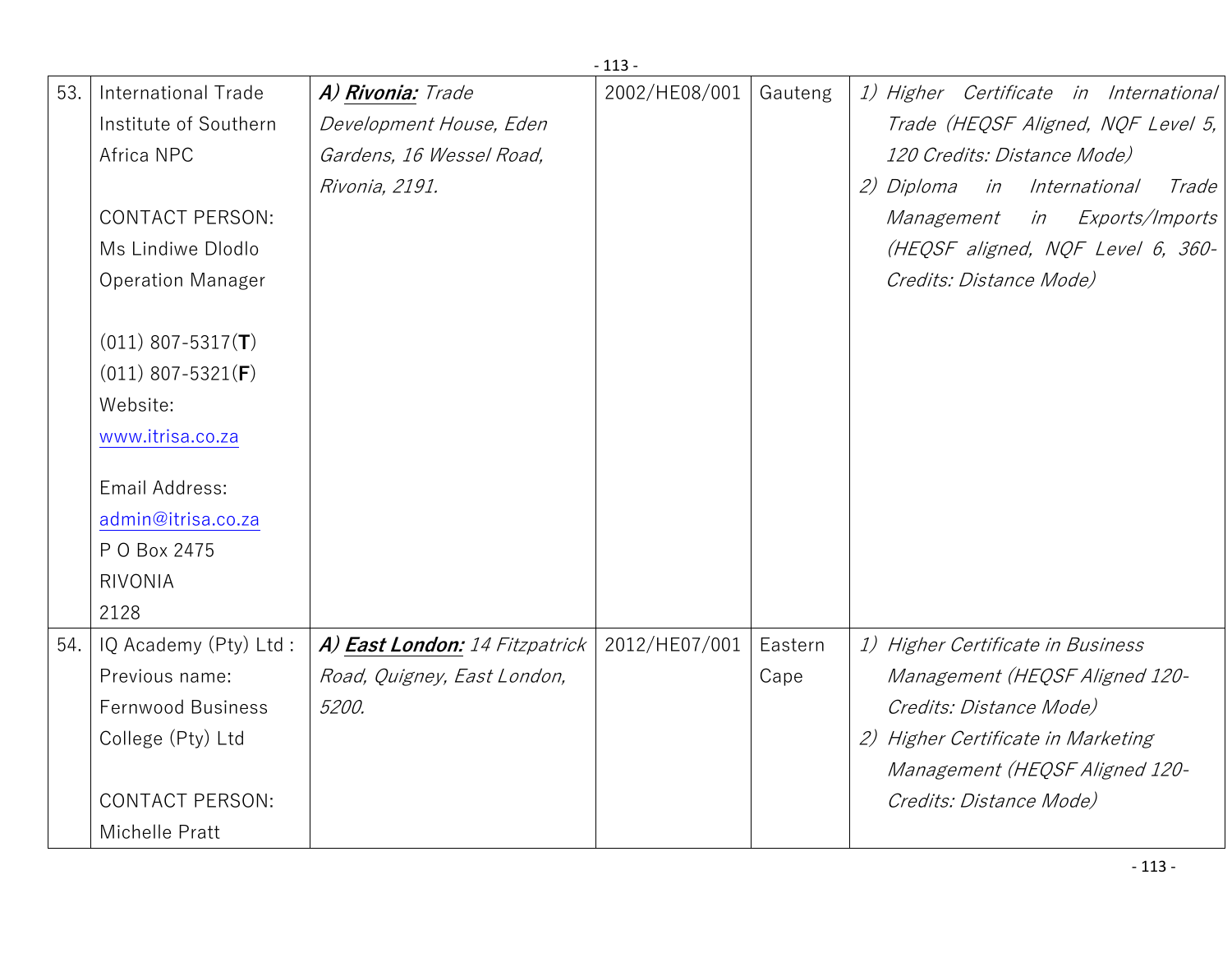|     |                          |                  |                               | - 114 -       |         |                                                                           |
|-----|--------------------------|------------------|-------------------------------|---------------|---------|---------------------------------------------------------------------------|
|     | Registrar                |                  |                               |               |         | 3) Higher Certificate in Human Resource<br>Management (HEQSF Aligned 120- |
|     | $(087)$ 350 7950 (T)     |                  |                               |               |         | Credits: Distance Mode)                                                   |
|     | $(086)$ 086 621 5799 (F) |                  |                               |               |         | 4) Diploma in Business Management                                         |
|     |                          |                  |                               |               |         | (HEQSF Aligned, NQF Level 6, 360-                                         |
|     | Website:                 |                  |                               |               |         | Credits: Distance Mode)                                                   |
|     | www.iqacademy.ac.za      |                  |                               |               |         |                                                                           |
|     | Email Address:           |                  |                               |               |         |                                                                           |
|     | mpratt@iqa.ac.za         |                  |                               |               |         |                                                                           |
|     | infro@iqa.ac.za          |                  |                               |               |         |                                                                           |
|     |                          |                  |                               |               |         |                                                                           |
|     | PO Box X6                |                  |                               |               |         |                                                                           |
|     | <b>TECOMA</b>            |                  |                               |               |         |                                                                           |
|     | 5214                     |                  |                               |               |         |                                                                           |
| 55. | Isa Carstens Academy     | $\boldsymbol{A}$ | Stellenbosch: 101 Aan de      | 2000/HE07/025 | Western | 1) Higher Certificate in Front Office                                     |
|     | (Pty) Ltd                |                  | Gragt Building, 5 Plein       |               | Cape    | Administration (HEQSF Aligned, NQF                                        |
|     |                          |                  | Street, Stellenbosch, 8000.   |               |         | Level 5, 120-Credits: Contact Mode)                                       |
|     | <b>CONTACT PERSON:</b>   | B)               | <b>Pretoria:</b> 408 Lynnwood |               |         | [A, B]                                                                    |
|     | Mrs Yolanda              |                  | Road, Lynnwood, Pretoria,     |               |         | 2) Diploma in Somatology (HEQSF                                           |
|     | Swanepoel                |                  | 0081.                         |               |         | Aligned, NQF Level 6, 360-Credits:                                        |
|     | Registrar                |                  |                               |               |         | Contact Mode) [ <b>A, B</b> ]                                             |
|     |                          |                  |                               |               |         | 3) Advanced Diploma in Dermal                                             |
|     | $(021)$ 883-9777 $(T)$   |                  |                               |               |         | Aesthetics (HEQSF Aligned, NQF                                            |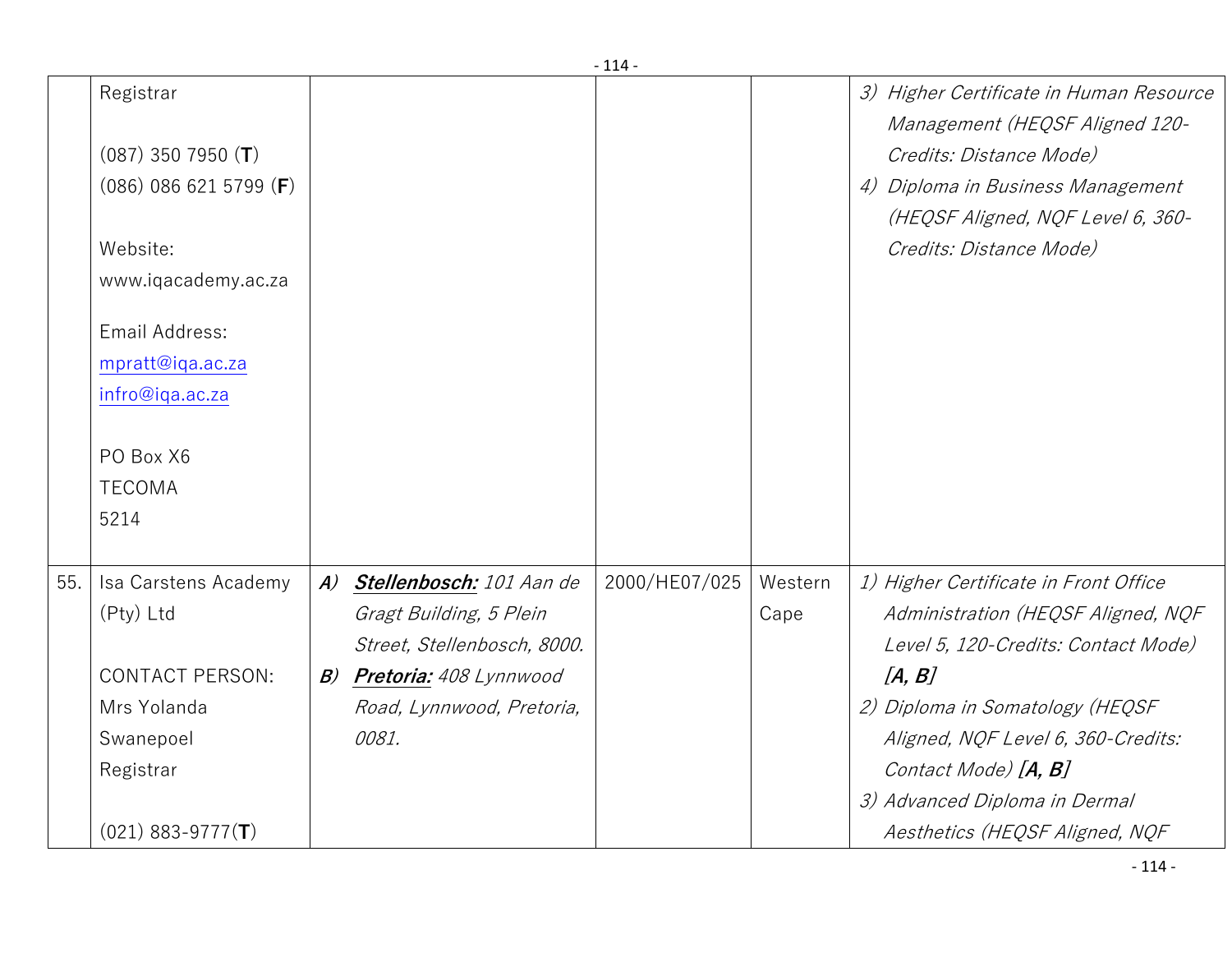|     |                           |                               | - 115 -       |         |                                         |
|-----|---------------------------|-------------------------------|---------------|---------|-----------------------------------------|
|     | 0867422060(F)             |                               |               |         | Level 7, 120-Credits: Distance Mode)    |
|     | Cell: 0828972222          |                               |               |         | [A]                                     |
|     |                           |                               |               |         |                                         |
|     | Website:                  |                               |               |         |                                         |
|     | www.isacarsten.co.za      |                               |               |         |                                         |
|     |                           |                               |               |         |                                         |
|     |                           |                               |               |         |                                         |
|     | Email Address:            |                               |               |         |                                         |
|     | accreditation@isacarst    |                               |               |         |                                         |
|     | ens.co.za                 |                               |               |         |                                         |
|     |                           |                               |               |         |                                         |
|     | P O Box 149               |                               |               |         |                                         |
|     | <b>STELLENBOSCH</b>       |                               |               |         |                                         |
|     | 7599                      |                               |               |         |                                         |
|     |                           |                               |               |         |                                         |
| 56. | Life Healthcare Group     | A) Roodepoort: 91 Leader      | 2008/HE07/003 | Gauteng | 1) Higher Certificate in Nursing (HEQSF |
|     | (Pty) Ltd                 | Road, Robertville,            |               |         | Aligned, NQF Level 5, 120-Credits:      |
|     |                           | Roodepoort, 1724.             |               |         | Contact Mode) $[A, B, C, D, E, G]$      |
|     | <b>CONTACT PERSON:</b>    | <b>B) Westville: 36 Essex</b> |               |         | 2) Diploma in Nursing (HEQSF Aligned,   |
|     | Mrs Magda Cunze           | Terrace, Westville, 3629.     |               |         | NQF Level 6, 360-Credits: Contact       |
|     | <b>National Education</b> | C) Port Elizabeth: Oasim      |               |         | $Mode)$ [A, B, C, D, E, G]              |
|     | Manager                   | North, Ground Floor,          |               |         | 3) Advanced Diploma in Medical and      |
|     |                           | Havelock Street, Central      |               |         | Surgical Nursing (HEQSF Aligned, NQF    |
|     | $(011)$ 219 9155 (T)      | Port Elizabeth, 6001.         |               |         |                                         |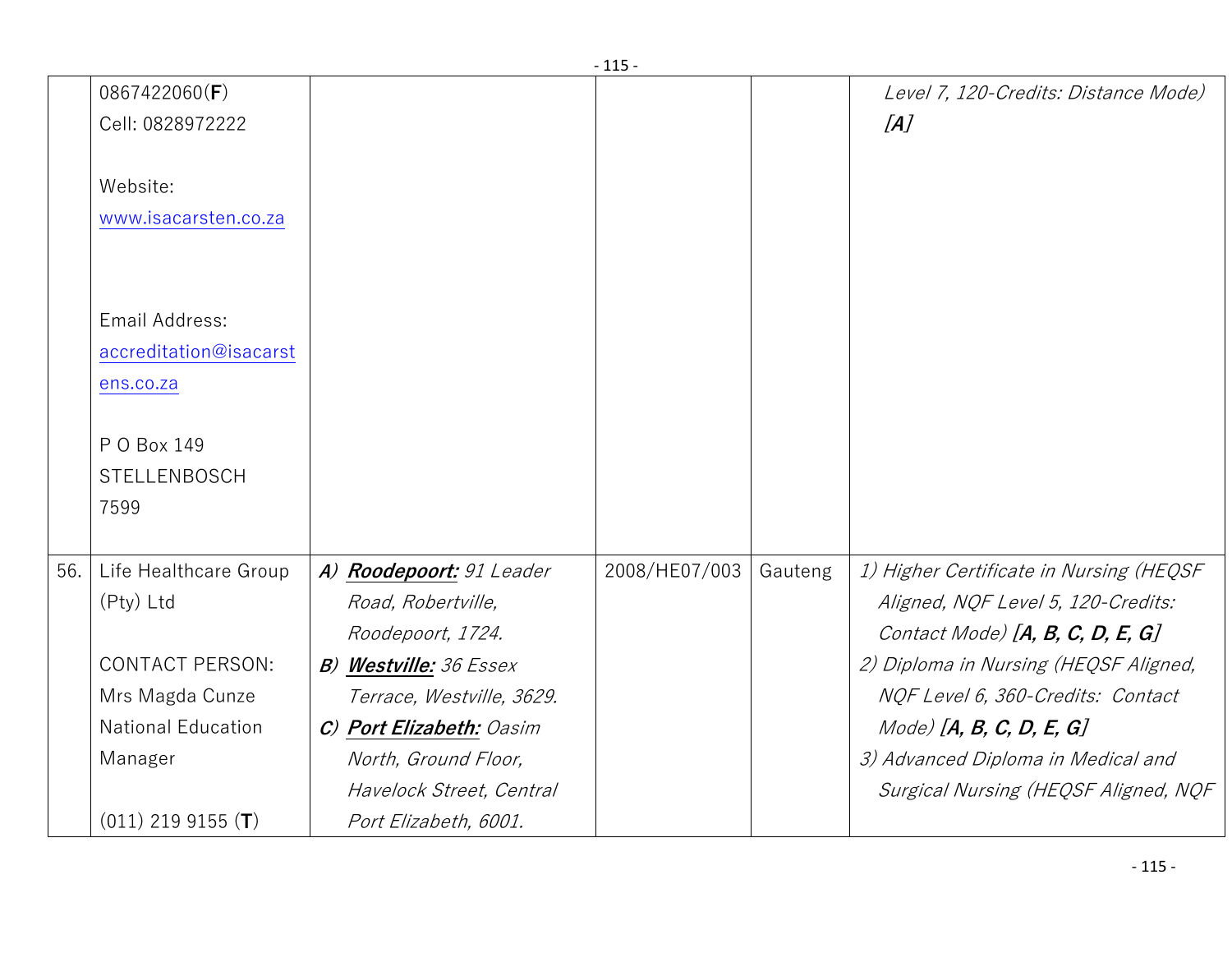|                  |                           |                              | - 110 - |                                     |
|------------------|---------------------------|------------------------------|---------|-------------------------------------|
|                  | 086 569 9997 (F)          | D) East London: The Hub,     |         | Level 7, 120 Credits: Contact Mode) |
|                  | $(083)$ 308 0995 $(C)$    | Bonza Bay Road, Beacon       |         | [A, B, C, D, E, F, G]               |
| Website:         |                           | Bay, East London, 5816.      |         |                                     |
|                  | www.lifehealthcare.co.    | E) Pretoria: Room 10,        |         |                                     |
| $\underline{z}a$ |                           | Denneboom Park,              |         |                                     |
|                  |                           | Denneboom Road, Die          |         |                                     |
|                  |                           | Wilgers, Pretoria, 0001      |         |                                     |
|                  | Email Address:            | F) Springs: 15 Middlesex     |         |                                     |
|                  |                           | Street, Springs, 1559.       |         |                                     |
|                  | Magda.cunze@lifehealt     | G) Cape Town: 1st Floor, The |         |                                     |
| hcare.co.za      |                           | Park, Park Lane, Pinelands,  |         |                                     |
|                  |                           | Cape Town, 7405.             |         |                                     |
|                  | PO Box X13                |                              |         |                                     |
|                  | <b>NORTHLANDS</b>         |                              |         |                                     |
| 2116             |                           |                              |         |                                     |
|                  |                           |                              |         |                                     |
|                  |                           |                              |         |                                     |
|                  | 203 Oxford Road           |                              |         |                                     |
|                  | <b>Corner of Eastwood</b> |                              |         |                                     |
|                  | and Oxford Roads          |                              |         |                                     |
|                  | $1A - Phase 2$            |                              |         |                                     |
|                  | Oxford Park               |                              |         |                                     |
| Dunkeld          |                           |                              |         |                                     |
|                  | Johannesburg              |                              |         |                                     |
| 2196             |                           |                              |         |                                     |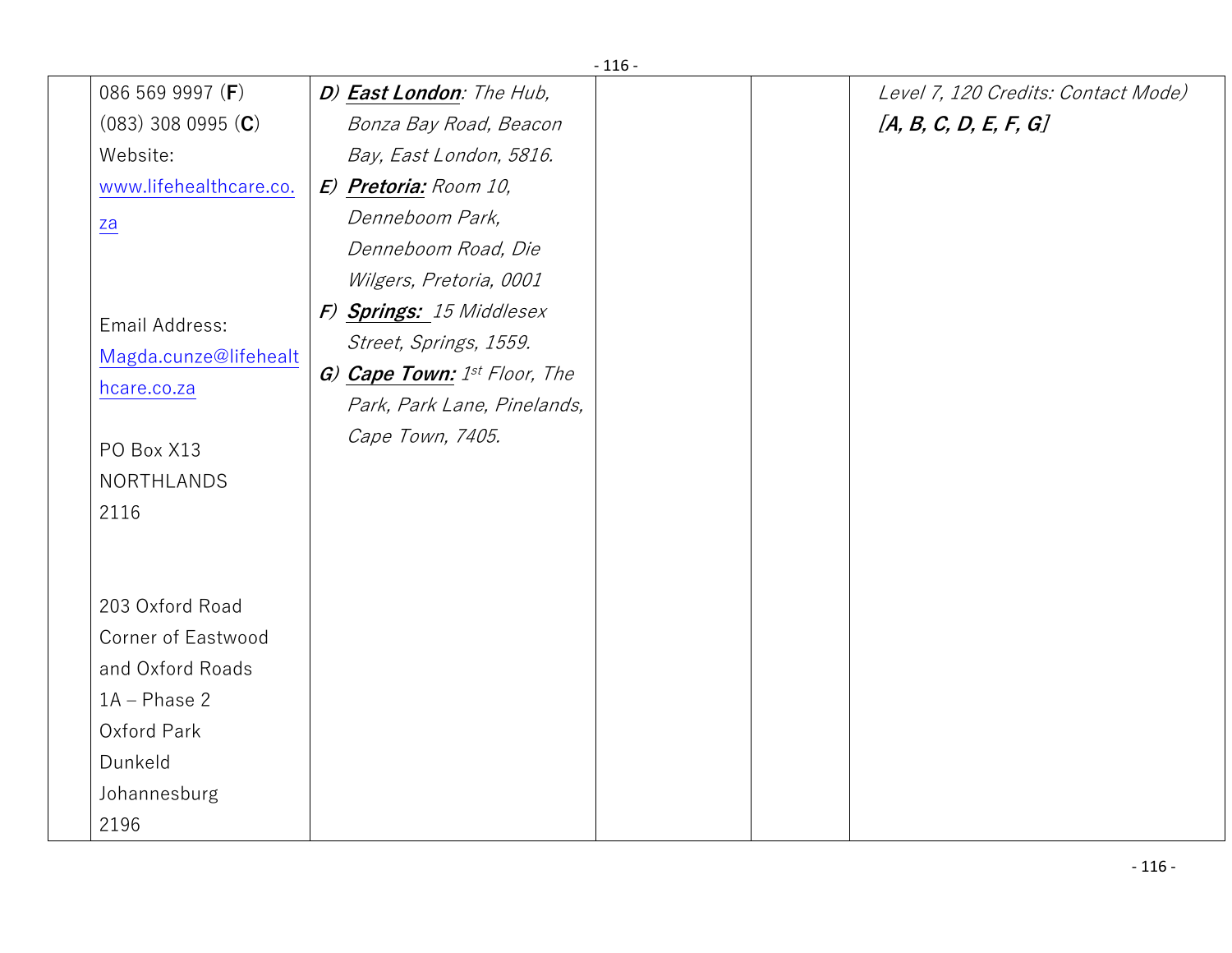|     |                               |                                | $-117-$       |         |                                                  |
|-----|-------------------------------|--------------------------------|---------------|---------|--------------------------------------------------|
|     |                               |                                |               |         |                                                  |
| 57. | LISOF (Pty) Ltd               | A) Johannesburg: 6 Eileen      | 2002/HE07/002 | Gauteng | 1) Higher Certificate in Digital Marketing       |
|     |                               | Road, Corner Geneva and        |               |         | Practice (HEQSF Aligned, 120-Credits:            |
|     | Mrs L Wainer                  | Conrad Drive, Blairgowrie,     |               |         | NQF, Level 5, Contact Mode) [A, B]               |
|     | Deputy Registrar              | Johannesburg, 2194.            |               |         | 2) Higher Certificate in Fashion (HEQSF          |
|     |                               | B) Pretoria: 367 Hilda Street, |               |         | Level 5, 120-Credits: NQF Level 5, 120-          |
|     | $(011)$ 326 1698(T)           | Hatfield, Pretoria, 2121.      |               |         | Credits: Contact Mode) [A, B]                    |
|     | $(011)$ 326 1767 ( <b>F</b> ) |                                |               |         | 3) Higher Certificate in Fashion Retail          |
|     | $(081)$ 372 0824 (C)          |                                |               |         | (HEQSF Aligned, NQF Level 5, 120-                |
|     |                               |                                |               |         | Credits: Contact Mode) [A, B]                    |
|     | Website:                      |                                |               |         | 4) Diploma in Fashion Design/Commercia           |
|     | www.lisof.co.za               |                                |               |         | I (HEQSF Aligned, NQF Level 6, 360-              |
|     | Email Address:                |                                |               |         | Credits: Contact Mode) [A, B]                    |
|     |                               |                                |               |         | 5) Bachelor of Arts in Fashion (HEQSF            |
|     | Leigh@lisof.co.za             |                                |               |         | Aligned, NQF Level 7, 360-Credits:               |
|     |                               |                                |               |         | Contact Mode) [A, B]                             |
|     | PO Box 521778                 |                                |               |         | $\ket{6}$ Bachelor of Business Administration in |
|     | SAXONWOLD                     |                                |               |         | Retail Management (HEQSF Aligned,                |
|     | 2132                          |                                |               |         | NQF Level 7, 360-Credits: Contact                |
|     |                               |                                |               |         | $Mode)$ $[A, B]$                                 |
|     |                               |                                |               |         | 7) Bachelor of Commerce in Fashion               |
|     |                               |                                |               |         | (HEQSF Aligned, NQF Level 7, 360-                |
|     |                               |                                |               |         | Credits: Contact Mode) [A, B]                    |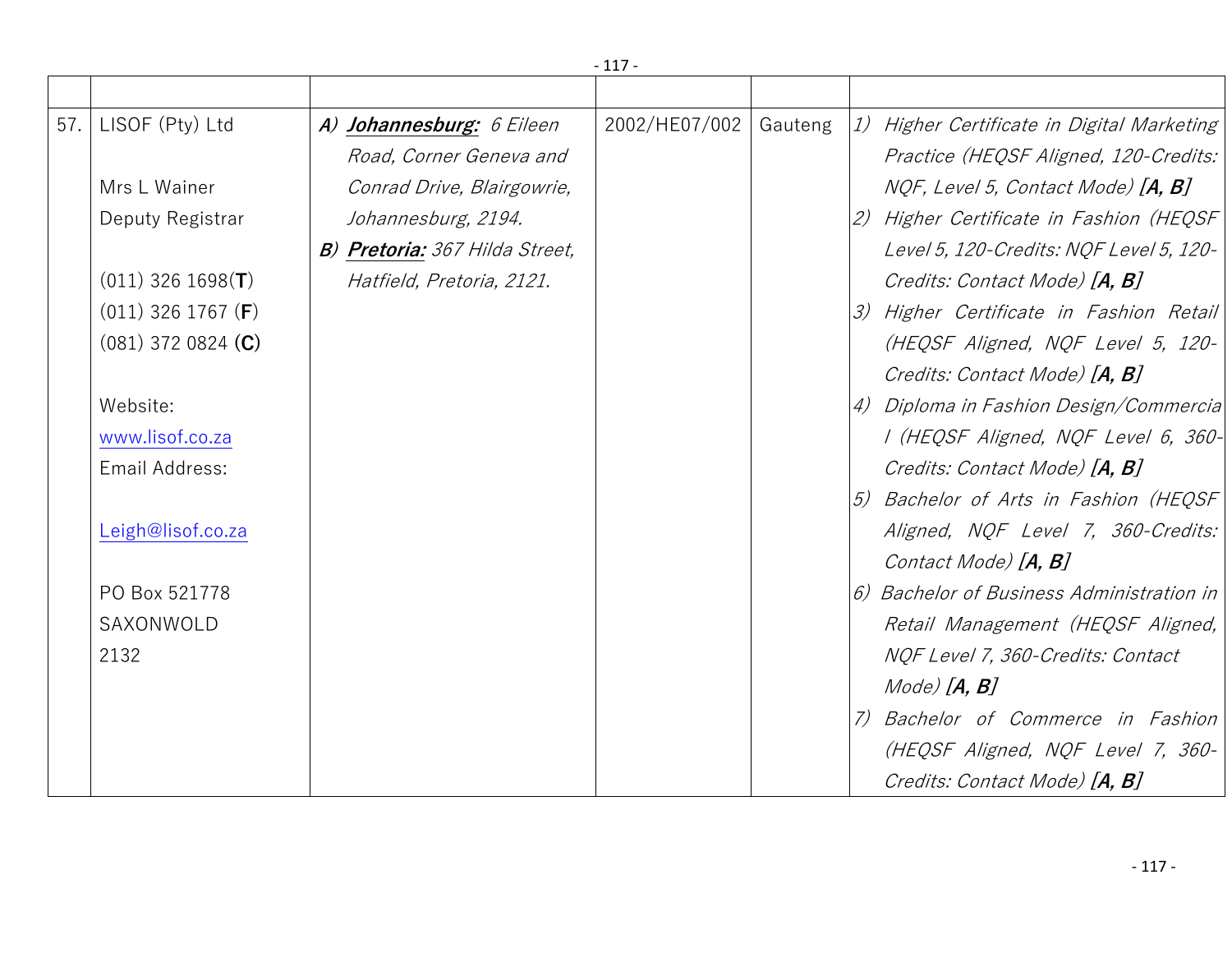|     |                        |                              |               |         | 8) Bachelor of Arts Honours in Fashion<br>(HEQSF Aligned, NQF Level 8, 120-<br>Credits: Contact Mode) [A, B] |
|-----|------------------------|------------------------------|---------------|---------|--------------------------------------------------------------------------------------------------------------|
| 58. | Lyceum College (Pty)   | <b>Braamfontein: Success</b> | 2001/HE07/011 | KwaZulu | 1) Higher Certificate in Criminal Justice                                                                    |
|     | Ltd.                   | House, 02 Melle Street,      |               | Natal   | (HEQSF Aligned, NQF level 5, 120                                                                             |
|     |                        | Braamfontein, 2017.          |               |         | Credits: Distance Mode)                                                                                      |
|     | Ms Tamara Kenny        |                              |               |         | 2) Higher Certificate in General                                                                             |
|     | Dean: Institutional    |                              |               |         | Management (HEQSF Aligned, NQF                                                                               |
|     | Planning and Quality   |                              |               |         | Level 5, 120-Credits: Distance Mode)                                                                         |
|     | Assurance              |                              |               |         | 3) Higher Certificate in Incident                                                                            |
|     |                        |                              |               |         | Management (HEQSF Aligned, NQF                                                                               |
|     | $(031)$ 713 3800 (T)   |                              |               |         | Level 5,120-Credits: Distance Mode)                                                                          |
|     | $(031)$ 208 5822 (F)   |                              |               |         | 4) Higher Certificate in Law Enforcement                                                                     |
|     | $(076)$ 170 4761 $(c)$ |                              |               |         | in Media Relations (HEQSF Aligned,                                                                           |
|     |                        |                              |               |         | NQF Level 5, 120- Credits: Distance                                                                          |
|     |                        |                              |               |         | Mode)                                                                                                        |
|     | Website:               |                              |               |         | 5) Higher Certificate in Law Enforcement                                                                     |
|     | www.lyceum.co.za       |                              |               |         | Supervision (HEQSF Aligned, NQF                                                                              |
|     | Email Address:         |                              |               |         | Level 5, 120-Credits: Distance Mode)                                                                         |
|     |                        |                              |               |         | Office<br><i>6) Higher</i><br><i>Certificate</i><br>in                                                       |
|     | info.lyceum@icg.edu    |                              |               |         | Management (HEQSF Aligned, NQF                                                                               |
|     |                        |                              |               |         | Level 5 120-Credits: Distance Mode)                                                                          |
|     | Email Address:         |                              |               |         |                                                                                                              |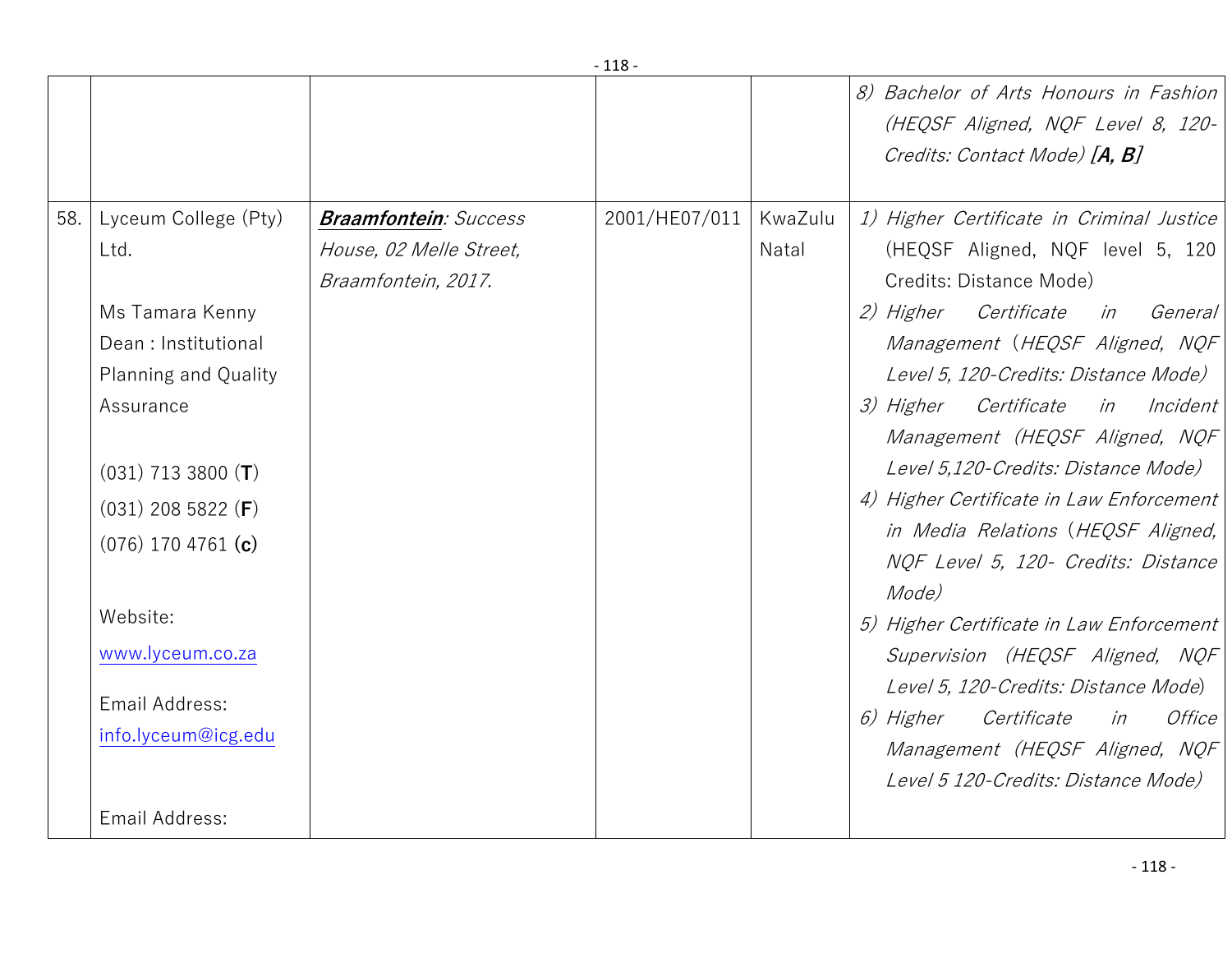| Tamara.kenny@educor.               |  | 7) Higher Certificate in Operations<br>Management (HEQSF Aligned, NQF                                                                                     |
|------------------------------------|--|-----------------------------------------------------------------------------------------------------------------------------------------------------------|
| co.za                              |  | Level 5, 120-Credits: Distance Mode)<br>8) Higher Certificate in Paralegal Studies<br>(HEQSF Aligned, NQF Level 5, 120-                                   |
| 92 Overport Drive<br>Juniper House |  | Credits: Distance Mode)                                                                                                                                   |
| 4th Floor<br>OVERPORT              |  | 9) Higher Certificate in Paralegal<br>Studies-Commercial Practice (HEQSF                                                                                  |
| Durban                             |  | Aligned, NQF level 5, 120-Credits:<br>Distance Mode)                                                                                                      |
| 4078                               |  | 10)<br>Higher Certificate in Project<br>Management (HEQSF Aligned, NQF<br>Level 5, 120-Credits: Distance Mode)<br>11) Higher Certificate in Total Quality |
|                                    |  | Management (HEQSF Aligned, NQF<br>Level 5, 120-Credits: Distance Mode)                                                                                    |
|                                    |  | 12) Advanced Certificate in Project<br>Management (HEQSF Aligned 120-<br>Credits: Distance Mode)                                                          |
|                                    |  | 13) Diploma in Criminal Justice (HEQSF<br>Aligned, NQF Level 6, 36-Credits:<br>Distance Mode)                                                             |
|                                    |  |                                                                                                                                                           |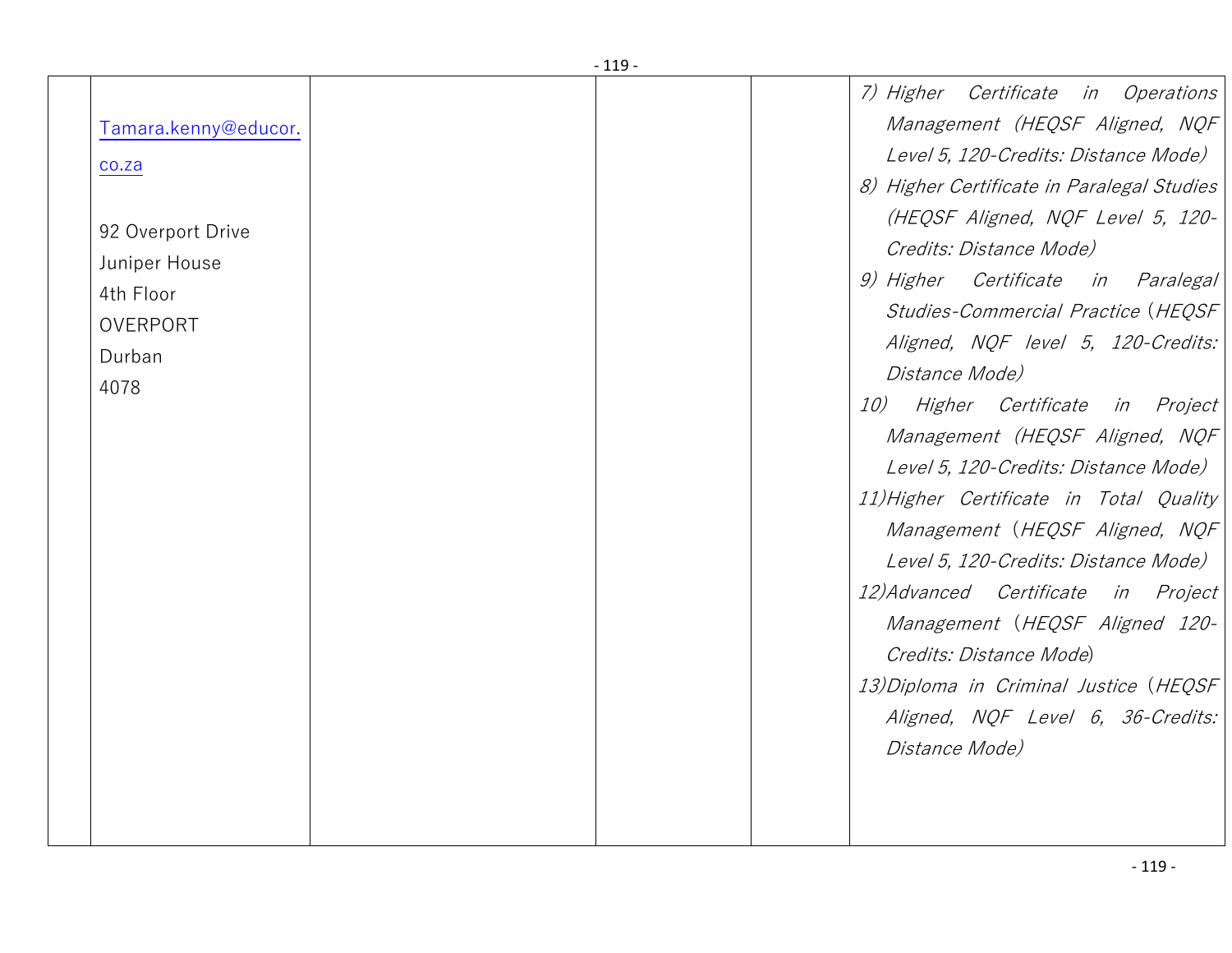|  | $-120-$                                 |
|--|-----------------------------------------|
|  | 14) Diploma in Grade R Teaching (HEQSF  |
|  | Aligned, NQF Level 6, 360-Credits:      |
|  | Distance Mode)                          |
|  | 15) Diploma in Management (HEQSF        |
|  | Aligned, NQF Level 6, 360-Credits:      |
|  | Distance Mode) (Previously registered   |
|  | as Diploma: Management)                 |
|  | 16) Diploma in Metropolitan and Traffic |
|  | Policing (HEQSF Aligned, NQF Level 6,   |
|  | 360-Credits: Distance Mode)             |
|  | 17) Diploma in Public Administration    |
|  | (HEQSF Aligned, NQF Level 6, 360-       |
|  | Credits: Distance Mode)                 |
|  | 18) Advanced Diploma in Traffic and     |
|  | Metropolitan Policing (HEQSF Aligned,   |
|  | NQF Level 7, 120-Credits: Distance      |
|  | Mode)                                   |
|  | 19) Bachelor of Commerce in Management  |
|  | (HEQSF Aligned, NQF Level 7, 360-       |
|  | Credits: Distance Mode) (Previously     |
|  | registered as the Bachelor of           |
|  | Commerce: Management)                   |
|  | 20) Bachelor of Administration<br>in    |
|  | Licensing Practice (HEQSF Aligned,      |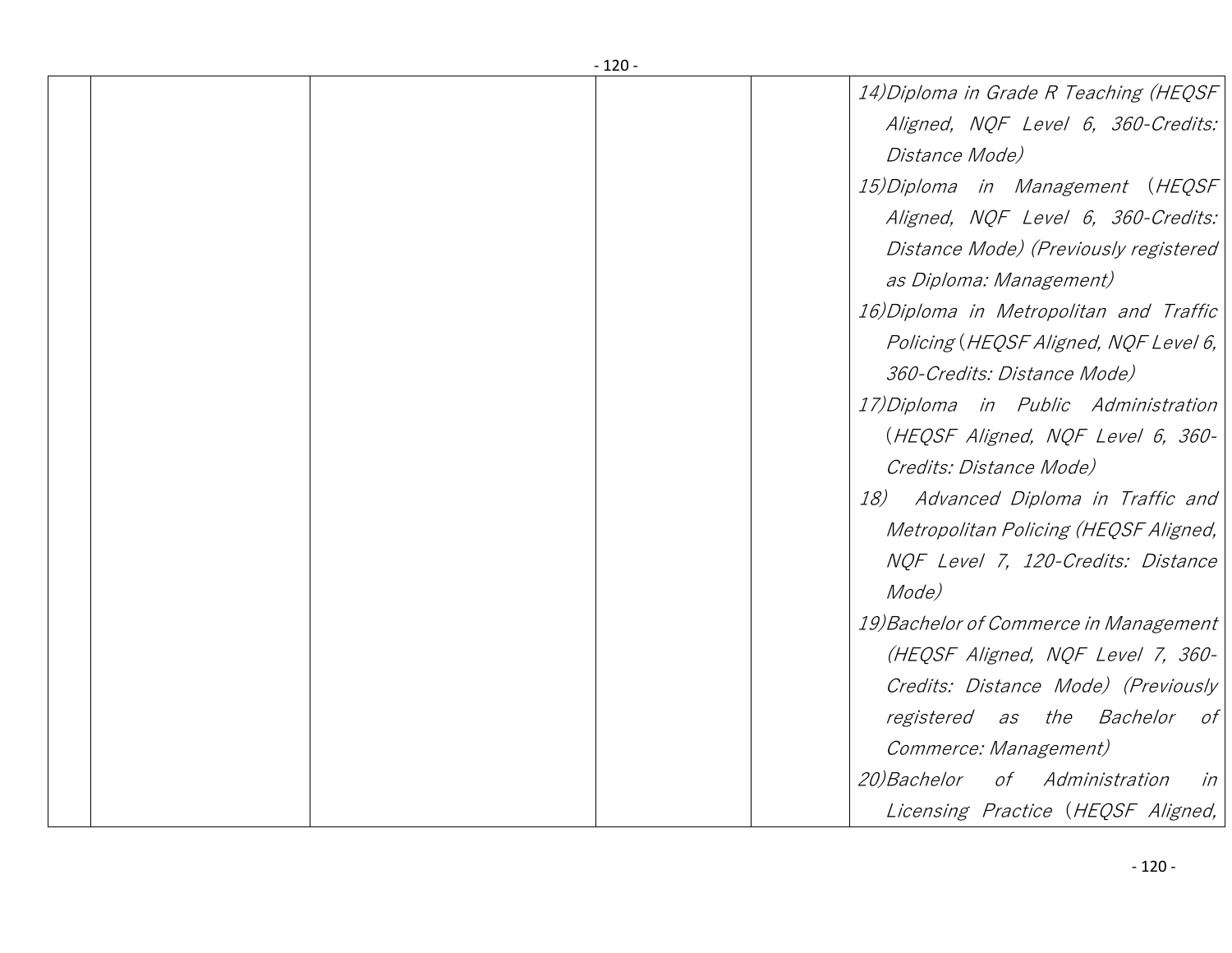|     |                                                                                                                                                                                                               |                                                                   | - 171 -       |                  |                                                                                                                                                                                                                                                                                                                                                                                                                                                 |
|-----|---------------------------------------------------------------------------------------------------------------------------------------------------------------------------------------------------------------|-------------------------------------------------------------------|---------------|------------------|-------------------------------------------------------------------------------------------------------------------------------------------------------------------------------------------------------------------------------------------------------------------------------------------------------------------------------------------------------------------------------------------------------------------------------------------------|
|     |                                                                                                                                                                                                               |                                                                   |               |                  | NQF Level 7, 360-Credits: Distance<br>Mode)<br>21)<br>Bachelor of Arts in Disaster and<br>Safety Management (HEQSF Aligned,<br>NQF Level 7, 360-Credits, Distance<br>Mode)<br>Postgraduate Diploma in Traffic<br>22)<br>Policing (HEQSF Aligned, NQF Level 8,<br>120-Credits: Distance Mode)                                                                                                                                                    |
| 59. | MANCOSA (Pty) Ltd<br><b>CONTACT PERSONS:</b><br>Mrs Roxanne Bosch<br>Associate Director<br>$(031)$ 300 7292/ $(031)$<br>300 7573/086 602 8513<br>(T)<br>$(031)$ 300 7254( <b>F</b> )<br>Cell:<br>061 646 8289 | <b>A) Durban:</b> 16/21/26 Samora<br>Machel Street, Durban, 4000. | 2000/HE07/003 | KwaZulu<br>Natal | 1)<br>Higher Certificate in Accounting HEQS<br>Aligned, NQF Level 5, 120-Credits:<br>Distance Mode)<br>2) Higher Certificate in Business<br>Management (HEQSF Aligned, NQF ley<br>5, 120-Credits: Distance Mode)<br>Higher Certificate in Digital<br>3)<br>Management t (HEQSF Aligned, NQF<br>level 5, 120-Credits: Distance Mode)<br>4) Higher Certificate in Events Manageme<br>(HEQSF Aligned, NQF Level 5, 120-<br>Credits: Distance Mode) |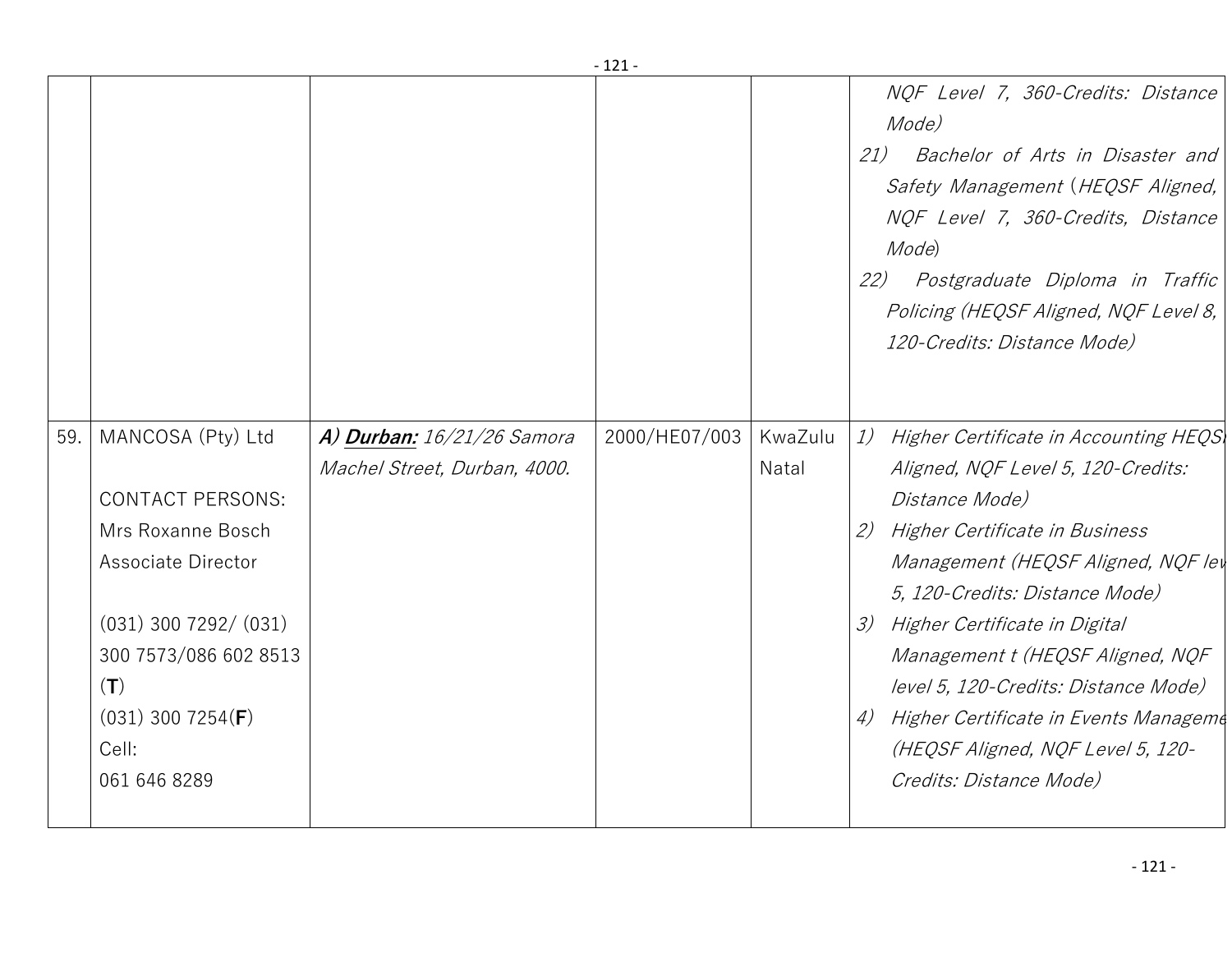| Ms A Mokgadinyane            | 5) | Higher Certificate in Human Resource       |
|------------------------------|----|--------------------------------------------|
| Institutional                |    | Management (HEQSF Aligned, NQF             |
| Compliance and               |    | Level 5, 120-Credits: Distance Mode)       |
| <b>Accreditation Officer</b> | 6) | Higher Certificate in Information          |
|                              |    | Technology (HEQSF Aligned, NQF Leve        |
| Website:                     |    | 5, 120-Credits: Distance Mode)             |
| www.mancosa.co.za            | 7) | Higher Certificate in Local Government     |
|                              |    | and Development Management (HEQS           |
| Email Address:               |    | Aligned, NQF Level 5, 120-Credits:         |
|                              |    | <i>Distance Mode)</i>                      |
| anela.dlamini2@manco         | 8) | Higher Certificate in Marketing (HEQS)     |
| sa.co.za                     |    | Aligned, NQF Level 5, 120-Credits:         |
|                              |    | Distance Mode)                             |
|                              |    | 9) Higher Certificate in Paralegal Studies |
| PO Box 49494                 |    | (HEQSF Aligned, NQF Level 5, 120-          |
| <b>EASTEND</b>               |    | Credits, Distance Mode)                    |
| 4018                         |    | 10) Higher Certificate in Project          |
|                              |    | Management (HEQSF Aligned, NQF             |
|                              |    | Level 5, 120-Credits: Distance Mode)       |
|                              |    | 11) Higher Certificate in Public Manageme  |
|                              |    | (HEQSF Aligned, NQF Level 5, 120-          |
|                              |    | Creditds: Distance Mode)                   |
|                              |    |                                            |
|                              |    |                                            |
|                              |    |                                            |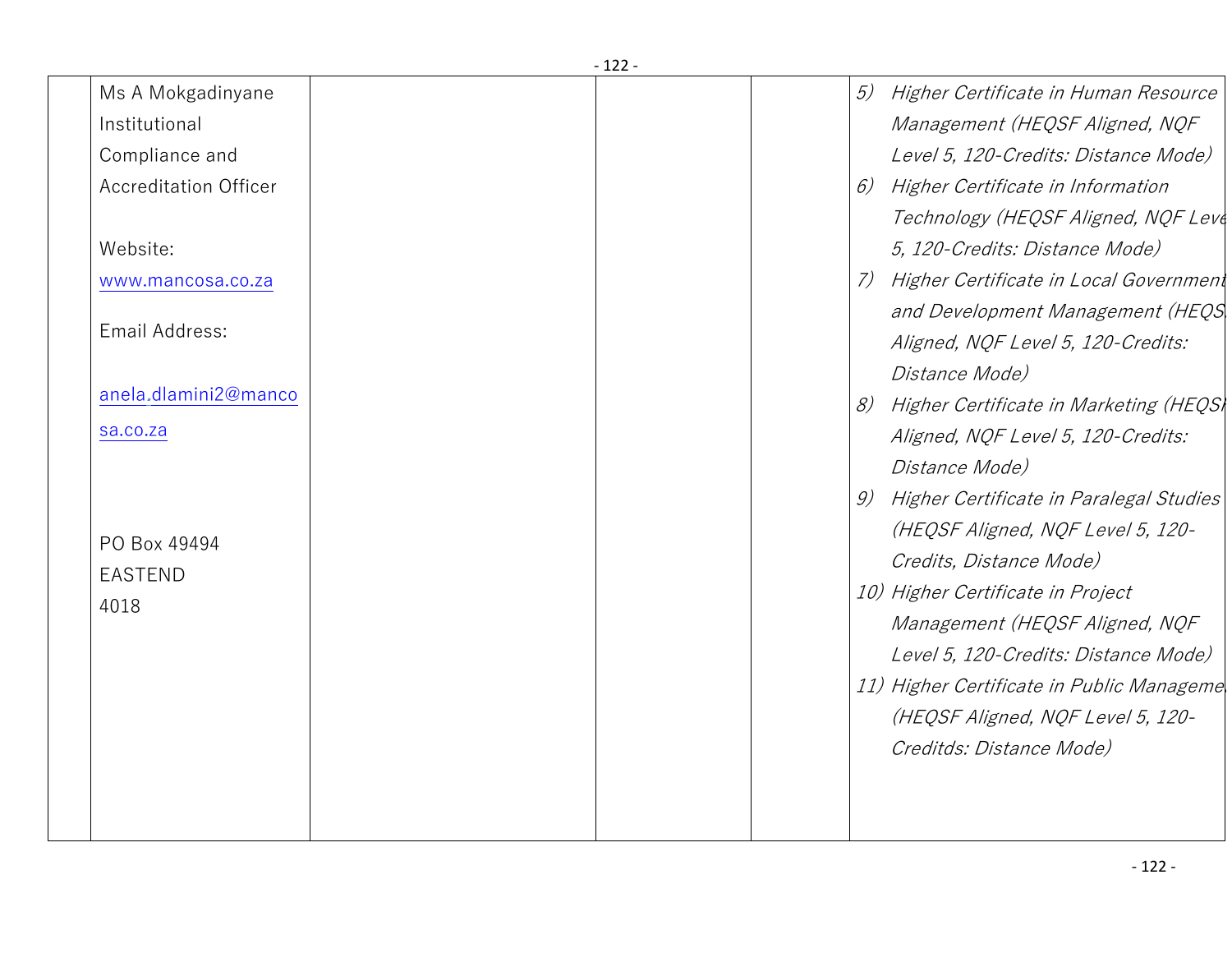|  | -123-                                        |
|--|----------------------------------------------|
|  | 12) Higher Certificate in Public Sector      |
|  | Procurement (HEQSF Aligned, NQF              |
|  | Level 5, 120-Credits: Distance Mode)         |
|  | 13) Higher Certificate in Social Media and   |
|  | Communication (HEQSF Aligned, NQF            |
|  | Level 5, 120-Credits: Distance Mode)         |
|  | 14) Higher Certificate in Supply Chain       |
|  | Management (HEQSF Aligned, NQF               |
|  | Level 5, 120-Credits: Distance Mode)         |
|  | 15) Higher Certificate in Tax Administratiol |
|  | (HEQSF Aligned, NQF Level 5, 120-            |
|  | Credits: Distance Mode)                      |
|  | 16) Higher Certificate in Tourism            |
|  | Management (HEQSF Aligned, NQF Le            |
|  | 5, 120-Credits: Distance Mode)               |
|  | 17) Advanced Certificate in Financial Plan   |
|  | (HEQSF Aligned, NQF Level 6, 120-Crel        |
|  | Distance Mode)                               |
|  | 18) Advanced Certificate in Managen          |
|  | Studies (HEQSF Aligned, NQF Level 6,         |
|  | Credits: Distance Mode)                      |
|  | 19) Postgraduate Certificate in Educatiol    |
|  | Further Education and Training Teac          |
|  |                                              |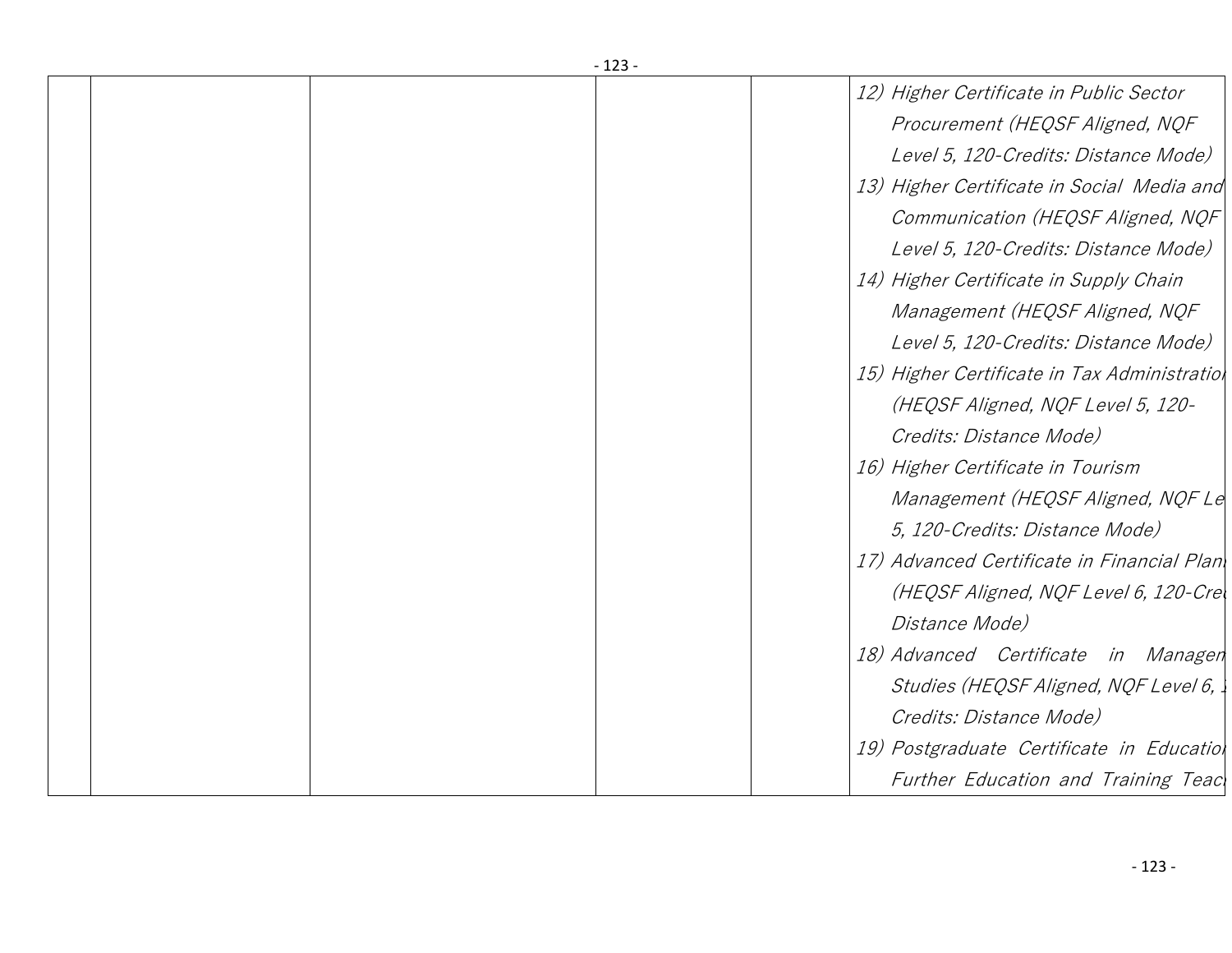| - 124 - |                                                         |
|---------|---------------------------------------------------------|
|         | (HEQSF Aligned, NQF Level 7, 120-Crel<br>Distance Mode) |
|         |                                                         |
|         | <i>20) Advanced</i><br>Diploma<br>in<br>Busin           |
|         | Management (HEQSF Aligned, NQF L                        |
|         | 7, 120-Credits: Distance Mode)                          |
|         | 21) Bachelor of Business Administra                     |
|         | (HEQSF Aligned, NQF Level 7, 360-Crel                   |
|         | Distance Mode                                           |
|         | 22) Bachelor of Commerce in Accoun                      |
|         | (HEQSF Aligned, NQF Level 7, 360-Crel                   |
|         | <i>Distance Mode)</i>                                   |
|         | 23) Bachelor of Commerce in Corpo                       |
|         | Communication (HEQSF Aligned,                           |
|         | Level 7, 360-Credits: Distance Mode)                    |
|         | 24) Bachelor of Commerce in Digital Marke               |
|         | (HEQSF Aligned, NQF Level 7, 360-Crel                   |
|         | Distance Mode)                                          |
|         | 25) Bachelor of Commerce in Entrepreneur                |
|         | (HEQSF Aligned, NQF Level 7, 360-Crel                   |
|         | Distance Mode)                                          |
|         | 26) Bachelor of Commerce in Final                       |
|         | Management (HEQSF Aligned, NQF L                        |
|         |                                                         |
|         | 7, 360-Credits: Distance Mode)                          |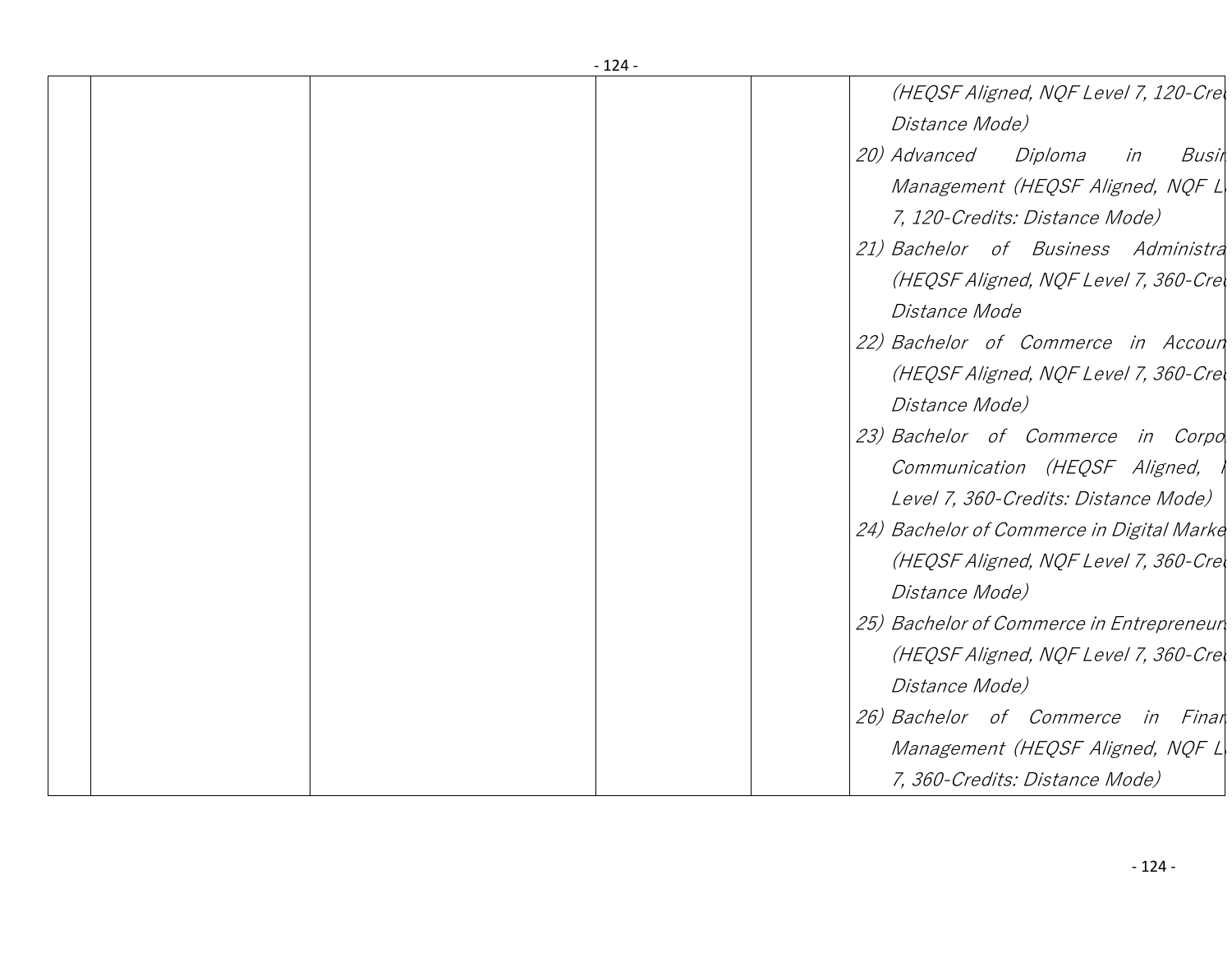| - 125 - |  |                                         |  |  |  |
|---------|--|-----------------------------------------|--|--|--|
|         |  | 27) Bachelor of Commerce in Human Resol |  |  |  |
|         |  | Management (HEQSF Aligned, NQF L        |  |  |  |
|         |  | 7, 360 - Credits: Distance Mode)        |  |  |  |
|         |  | 28) Bachelor of Commerce in Information |  |  |  |
|         |  | Technology Management (HEQSF Alig)      |  |  |  |
|         |  | NQF Level 7, 360-Credits: Distance Mo   |  |  |  |
|         |  | 29) Bachelor of Commerce in Internativ  |  |  |  |
|         |  | Business (HEQSF Aligned, NQF Leve       |  |  |  |
|         |  | 360-Credits: Distance Mode)             |  |  |  |
|         |  | 30) Bachelor of Commerce in Marke       |  |  |  |
|         |  | Management (HEQSF Aligned, NQF L        |  |  |  |
|         |  | 7, 360-Credits: Distance Mode)          |  |  |  |
|         |  | 31) Bachelor of Commerce in<br>Pro      |  |  |  |
|         |  | Management (HEQSF Aligned, NQF L        |  |  |  |
|         |  | 7, 360-Credits: Distance Mode)          |  |  |  |
|         |  | 32) Bachelor of Commerce<br>in<br>R     |  |  |  |
|         |  | Management (HEQSF Aligned, NQF L        |  |  |  |
|         |  | 7, 360-Credits: Distance Mode)          |  |  |  |
|         |  | 33) Bachelor of Commerce in Supply C    |  |  |  |
|         |  | Management (HEQSF Aligned, NQF L        |  |  |  |
|         |  | 7, 360-Credits: Distance Mode)          |  |  |  |
|         |  | 34) Bachelor of Commerce in Tourism     |  |  |  |
|         |  | Hospitality Management (HEQSF Alig)     |  |  |  |
|         |  | NQF Level 7, 360-Credits: Distance Mo   |  |  |  |
|         |  |                                         |  |  |  |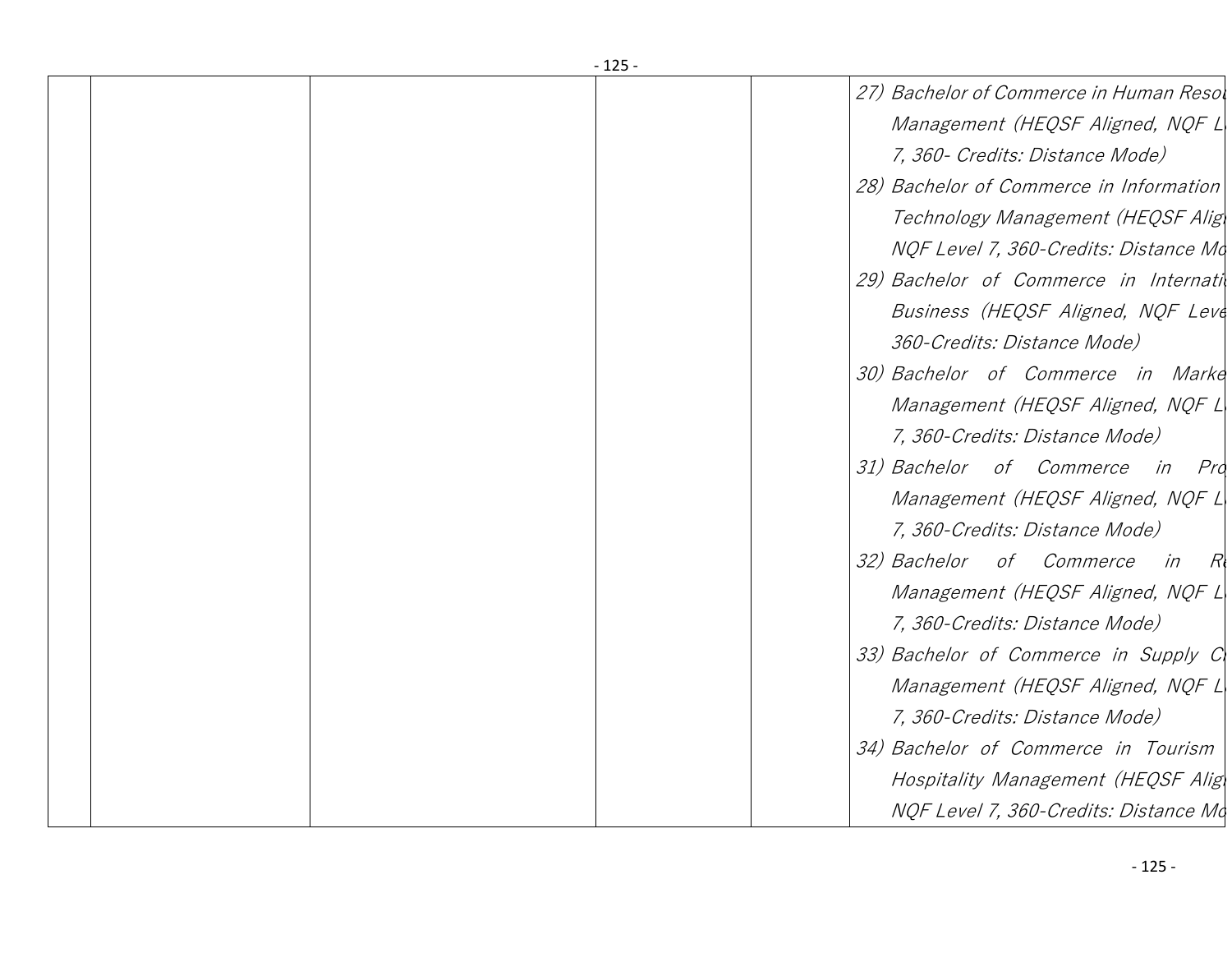| $-126-$ |                                                 |  |  |  |
|---------|-------------------------------------------------|--|--|--|
|         | 35) Bachelor of Public Administration (HE)      |  |  |  |
|         | Aligned, NQF Level 7, 360-Crel                  |  |  |  |
|         | Distance Mode)                                  |  |  |  |
|         | 36) Bachelor of Education in Senior Phase       |  |  |  |
|         | Further Education and Training Teac             |  |  |  |
|         | (HEQSF Aligned, NQF Level 7,                    |  |  |  |
|         | Credits: Distance Mode)                         |  |  |  |
|         | 37) Post Graduate Diploma in Busin              |  |  |  |
|         | Management (HEQSF Aligned, NQF L                |  |  |  |
|         | 8, 120-Credits: Distance Mode)                  |  |  |  |
|         | 38) Postgraduate Diploma in Educati             |  |  |  |
|         | Management (HEQSF Aligned, NQF L                |  |  |  |
|         | 8, 120-Credits: Distance Mode)                  |  |  |  |
|         | 39) Postgraduate Diploma in Family Busin        |  |  |  |
|         | Management (HEQSF Aligned, NQF L                |  |  |  |
|         | 8, 120-Credits: Distance Mode)                  |  |  |  |
|         | 40) Postgraduate Diploma in Information         |  |  |  |
|         | Technology Management (HEQSF Alig               |  |  |  |
|         | NQF Level 8, 120-Credits: Distance Mo           |  |  |  |
|         | <i>41) Postgraduate</i><br>Diploma<br>Pro<br>in |  |  |  |
|         | Management (HEQSF Aligned, NQF L                |  |  |  |
|         | 8, 120-Credits: Distance Mode                   |  |  |  |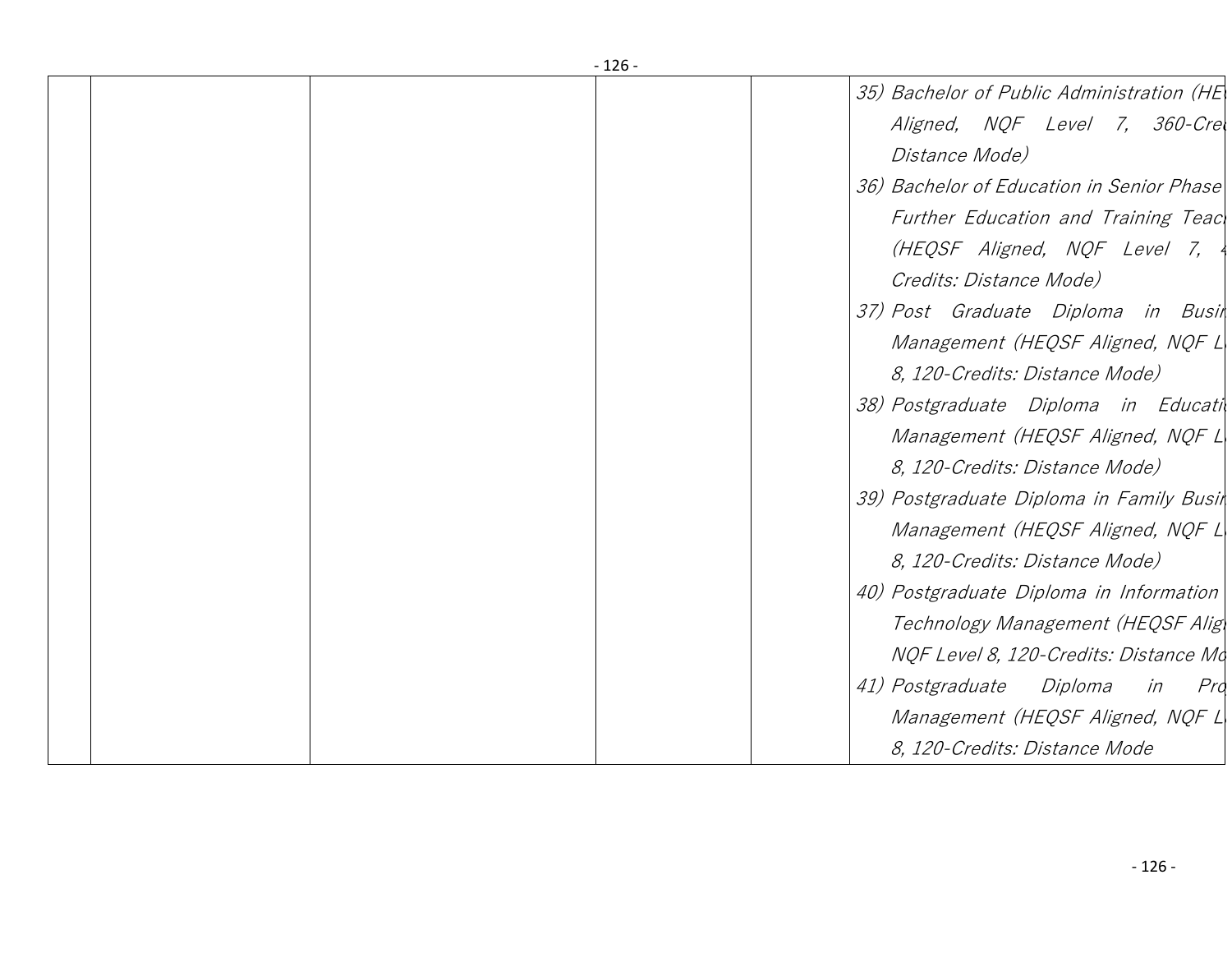| -127- |                                               |
|-------|-----------------------------------------------|
|       | 42) Postgraduate<br>Diploma<br>in             |
|       | Management (HEQSF Aligned, NQF L              |
|       | 8, 120-Credits: Distance Mode)                |
|       | 43) Bachelor of Business Administration       |
|       | Honours (HEQSF Aligned, NQF Level             |
|       | 8, 120-Credits: Distance Mode)                |
|       | 44) Bachelor of Commerce Honours in           |
|       | <i>Resource</i><br><i>Management</i><br>Human |
|       | (HEQSF Aligned, NQF Level 8, 120-             |
|       | Credits: Distance Mode)                       |
|       | 45) Bachelor of Commerce Honours in           |
|       | (HEQSF<br>Marketing Management                |
|       | Aligned, NQF Level 8, 120-Credits,            |
|       | <i>Distance Mode)</i>                         |
|       | 46) Bachelor of Commerce Honours in           |
|       | Supply Chain Management (HEQSF                |
|       | Aligned, NQF Level 8, 120-Credits:            |
|       | Distance Mode)                                |
|       | 47) Bachelor of Education Honours in          |
|       | Educational<br>Leadership<br>and              |
|       | Management (HEQSF Aligned, NQF                |
|       | Level 8, 120-Credits: Distance Mode)          |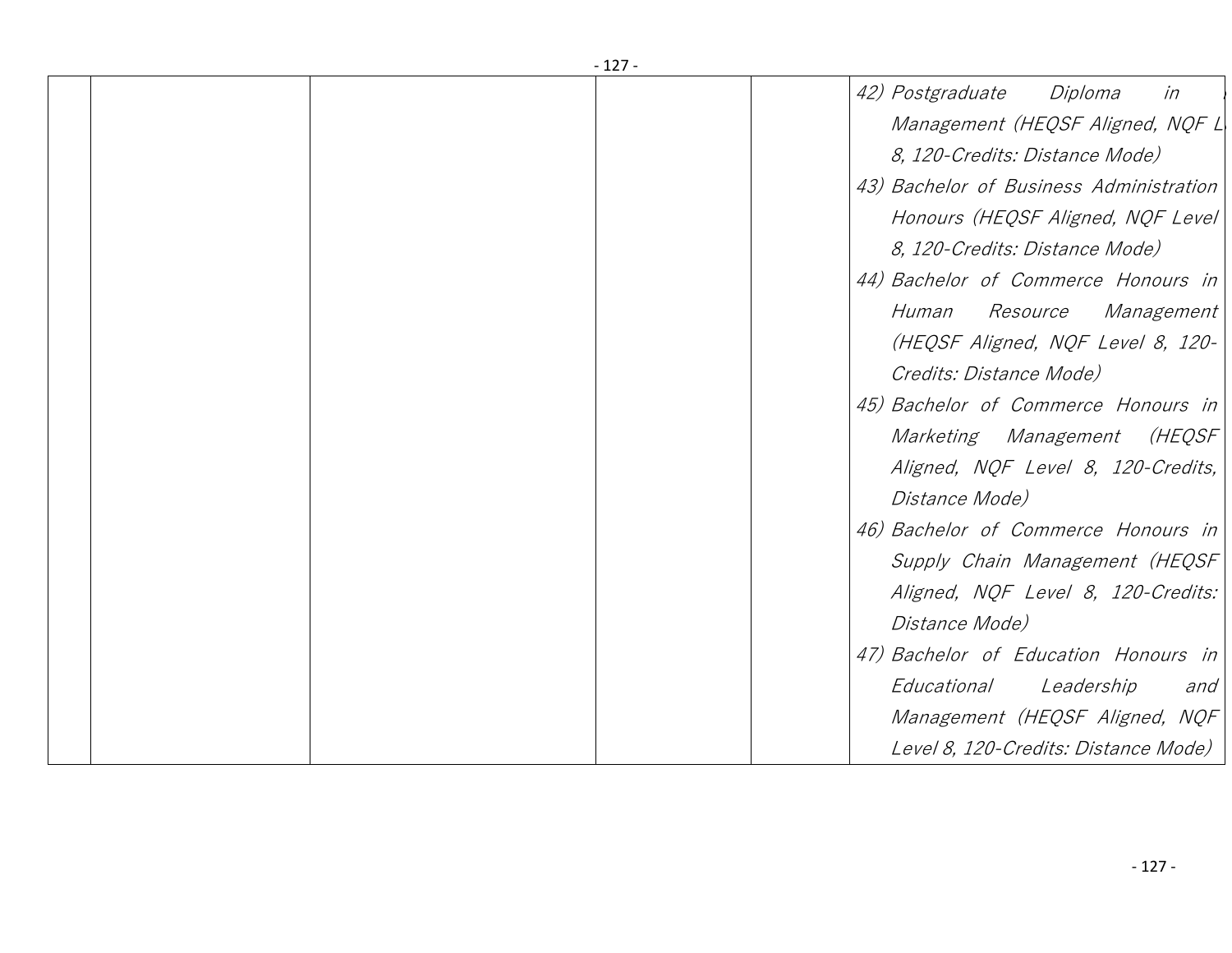|     |                                                                         |                                                                             | - 128 -       |                 |                                                                                                                                                                                                                                                                                                                                                                                                                                                                                                                                                                                                                                                                                    |
|-----|-------------------------------------------------------------------------|-----------------------------------------------------------------------------|---------------|-----------------|------------------------------------------------------------------------------------------------------------------------------------------------------------------------------------------------------------------------------------------------------------------------------------------------------------------------------------------------------------------------------------------------------------------------------------------------------------------------------------------------------------------------------------------------------------------------------------------------------------------------------------------------------------------------------------|
|     |                                                                         |                                                                             |               |                 | 48) Bachelor of Public Administration<br>Honours (HEQSF Aligned, NQF Level)<br>8, 120-Credits: Distance Mode)<br>49) Master of Business Administration<br>(General) (HEQSF Aligned, NQF Level)<br>9, 180 - Credits: Distance Mode)<br>50) Master of Commerce (HEQSF Aligned,<br>NQF Level 9, 180-Credits: Distance<br>Mode)<br>51) Master of Education in Educational<br>Leadership and Management (HEQSF<br>Aligned, NQF Level 9, 180-Credits:<br>Distance Mode)<br>52) Master of Public Administration<br>(HEQSF Aligned, NQF Level 9, 180-<br>Credits: Distance Mode)<br>53) Doctor of Business Administration<br>(HEQSF Aligned, NQF Level 10, 360-<br>Credits, Distance Mode) |
| 60. | MEDICLINIC (Pty) Ltd<br><b>CONTACT PERSON:</b><br>Ms A Stroh<br>Manager | A) Bellville: Tijgerpark 1,<br>Willie van Schoor Drive,<br>Bellville, 7530. | 2008/HE07/006 | Western<br>Cape | 1) Higher Certificate in Diagnostic and<br>Procedural Coding (HEQSF Aligned,<br>NOF Level 5, 120-Credits: Contact<br>Mode) [ <b>A</b> ]                                                                                                                                                                                                                                                                                                                                                                                                                                                                                                                                            |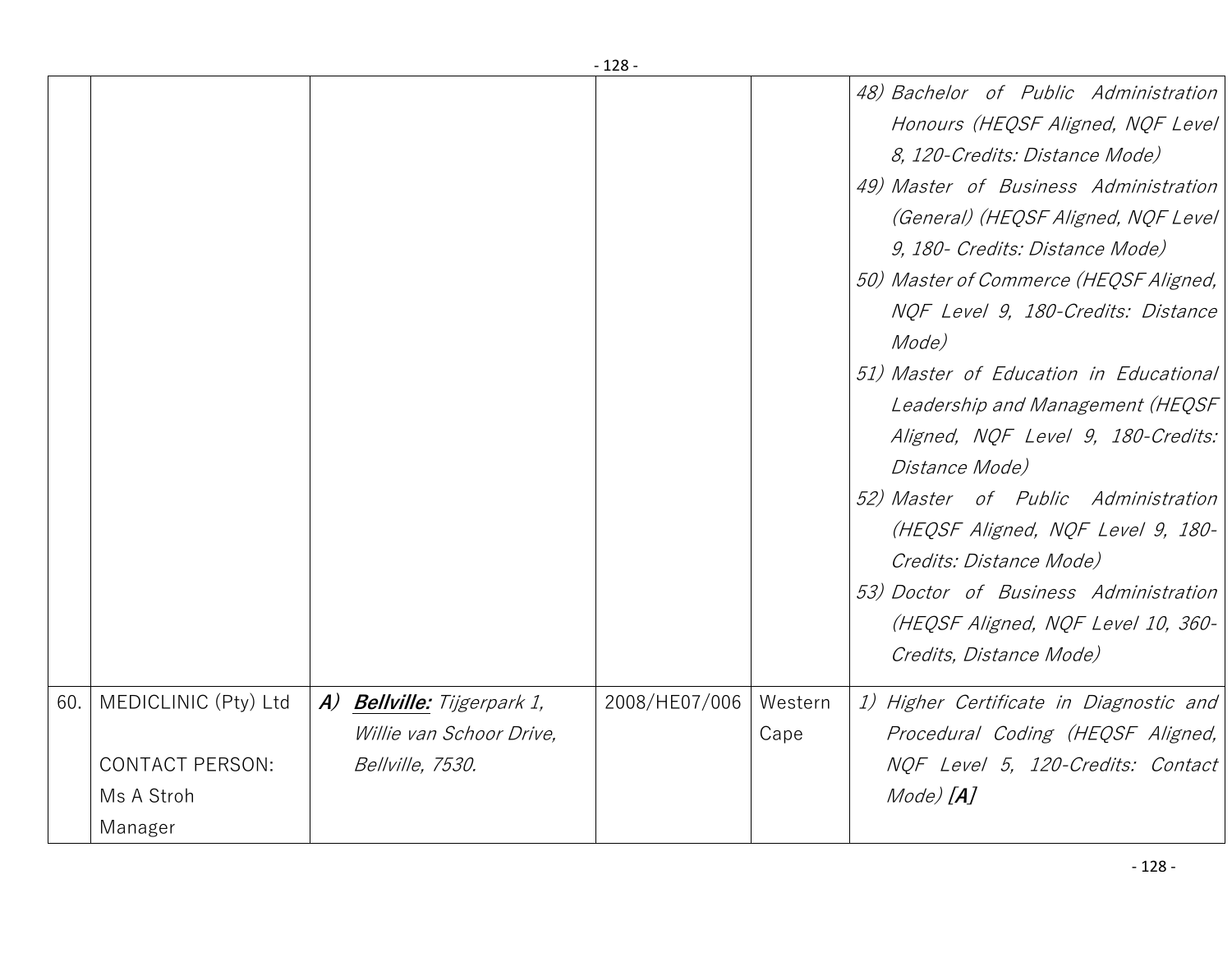|     |                                                                                                                                                                              |                  |                                                                                                                                                                                                                                                                                                                                                                                                                     | - 129 -       |         |    |                                                                                                                                                                                                                                                                                                                                                                                                                                                                                                                                                                                                                          |
|-----|------------------------------------------------------------------------------------------------------------------------------------------------------------------------------|------------------|---------------------------------------------------------------------------------------------------------------------------------------------------------------------------------------------------------------------------------------------------------------------------------------------------------------------------------------------------------------------------------------------------------------------|---------------|---------|----|--------------------------------------------------------------------------------------------------------------------------------------------------------------------------------------------------------------------------------------------------------------------------------------------------------------------------------------------------------------------------------------------------------------------------------------------------------------------------------------------------------------------------------------------------------------------------------------------------------------------------|
|     | $(021)$ 809 6500 (T)<br>$(021)$ 886 6233 (F)<br>Website:<br>www.mediclinic.co.za<br>Email Address:<br>avril.stroh@mediclinic.<br>co.za<br>PO Box 456<br>STELLENBOSCH<br>7599 | B)               | <b>Nelspruit:</b> 1 Louise Street,<br>Sonheuwel Extension,<br>Nelspruit, 1200.<br>C) Bloemfontein: 2nd Floor,<br>Quantum Building, 3rd<br>Avenue, Bloemfontein,<br>9301.<br>D) Sandton: Corner Peter<br>Place and Main Road, HF<br>Verwoerd Drive, Bryanston,<br>2021.<br><b>E) Pretoria:</b> 132 Cilliers<br>Street, Sunnyside,<br>Pretoria, 0002.<br>F) Polokwane: 56A<br>Compensatie Street,<br>Polokwane, 0750. |               |         |    | 2) Higher Certificate in Emergency<br>Medical Care (HEQSF Aligned, NQF<br>Level 5, 120-Credits: Contact Mode)<br>[A]<br>3) Higher Certificate in Nursing (HEQSF<br>Aligned, NQF Level 5, 120-Credits:<br>Contact Mode) $[A, B, C, D, E, F]$<br>4) Diploma in Emergency Medical Care<br>(HEQSF Aligned, NQF Level 6, 240-<br>Credits: Contact Mode) [A]<br>5) Diploma in Nursing (HEQSF Aligned,<br>NOF Level 6, 360-Credits: Contact<br>$Mode)$ [A, B, C, D, E, F]<br>6) Advanced Diploma in Health Services<br>Management and Leadership (HEQSF<br>Aligned, NQF Level 7, 120-Credits:<br>Distance Mode) [ <b>A, E</b> ] |
| 61. | <b>Milpark Education</b><br>(Pty) Ltd<br><b>CONTACT PERSON:</b><br>Ms J Blake                                                                                                | $\boldsymbol{A}$ | Johannesburg: Corner<br>Landau Terrace and Main<br>Road East, Melville,<br>Extension 2,<br>Johannesburg, 2000.                                                                                                                                                                                                                                                                                                      | 2007/HE07/003 | Gauteng | 2) | 1) Higher Certificate in Banking Services<br>(HEQSF Aligned, NQF Level 5, 120-<br>Credits: Distance Mode) [B]<br>Higher Certificate in Financial<br>Planning (HEQSF Aligned, NQF Level<br>5, 120-Credits: Distance Mode) [B]                                                                                                                                                                                                                                                                                                                                                                                             |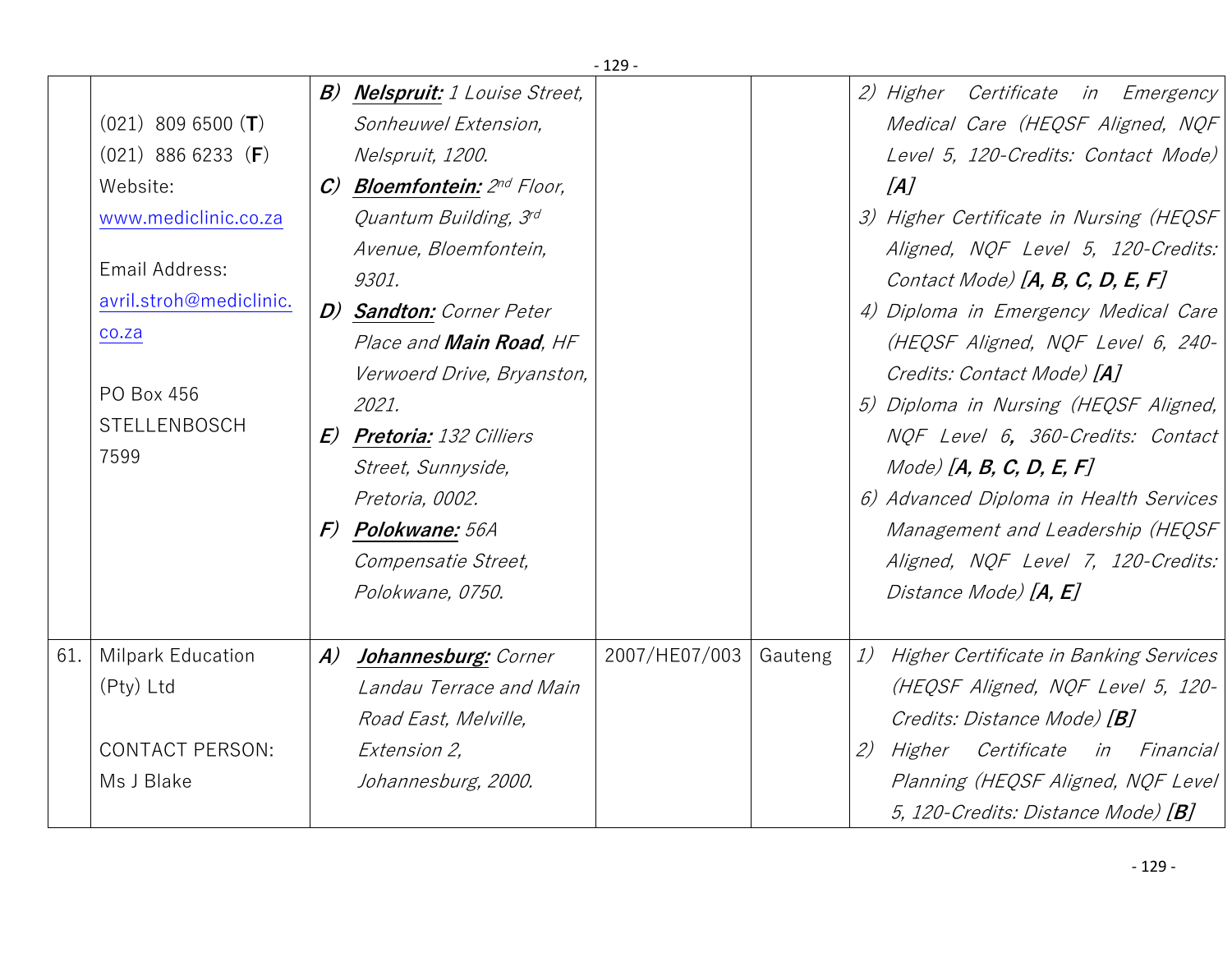|                        | $-130-$                           |                                                    |  |
|------------------------|-----------------------------------|----------------------------------------------------|--|
| Director: Quality      | B)<br><b>Cape Town:</b> 2nd Floor | Certificate<br><i>3) Higher</i><br>Financial<br>in |  |
| Assurance and          | Sunclare, Corner Protea           | Products (HEQSF Aligned, NQF Level                 |  |
| Regulatory Affairs     | and Dreyer Roads,                 | 5, 120-Credits: Distance Mode)                     |  |
|                        | Claremont, Cape Town,             | 4) Higher Certificate in Management                |  |
| $(011)$ 718 4010 (T)   | 7708.                             | Development (HEQSF Aligned, NQF                    |  |
| 086 639 7622 (F)       |                                   | Level 5, 120-Credits: Distance Mode)               |  |
| Website:               |                                   | [A]                                                |  |
| www.milpark.ac.za      |                                   | 5) Higher Certificate in Short Term                |  |
|                        |                                   | Insurance (HEQSF Aligned, NQF Level)               |  |
| Email Address:         |                                   | 5, 120-Credits: Distance Mode) [B]                 |  |
| Jennifer.blake@milpark |                                   | 6) Advanced Certificate in Banking                 |  |
| ac.za                  |                                   | Services (HEQSF Aligned, NQF Level                 |  |
|                        |                                   | 6, 120-Credits: Distance Mode) $[B]$               |  |
| PO Box 72413           |                                   | 7) Advanced Certificate in Financial               |  |
| <b>PARKVIEW</b>        |                                   | Planning (HEQSF Aligned, NQF Level                 |  |
| 2122                   |                                   | 6, 120-Credits: Distance Mode) $[B]$               |  |
|                        |                                   | 8) Advanced Certificate in Management              |  |
|                        |                                   | (HEQSF Aligned, NQF Level 6, 120-                  |  |
|                        |                                   | Credits: Contact Mode and Distance                 |  |
|                        |                                   | Mode) [ <b>A</b> ]                                 |  |
|                        |                                   | 9) Advanced Certificate in Short-Term              |  |
|                        |                                   | Insurance (HEQSF Aligned, NQF Level                |  |
|                        |                                   | 6, 120-Credits: Distance Mode) $[B]$               |  |
|                        |                                   |                                                    |  |
|                        |                                   |                                                    |  |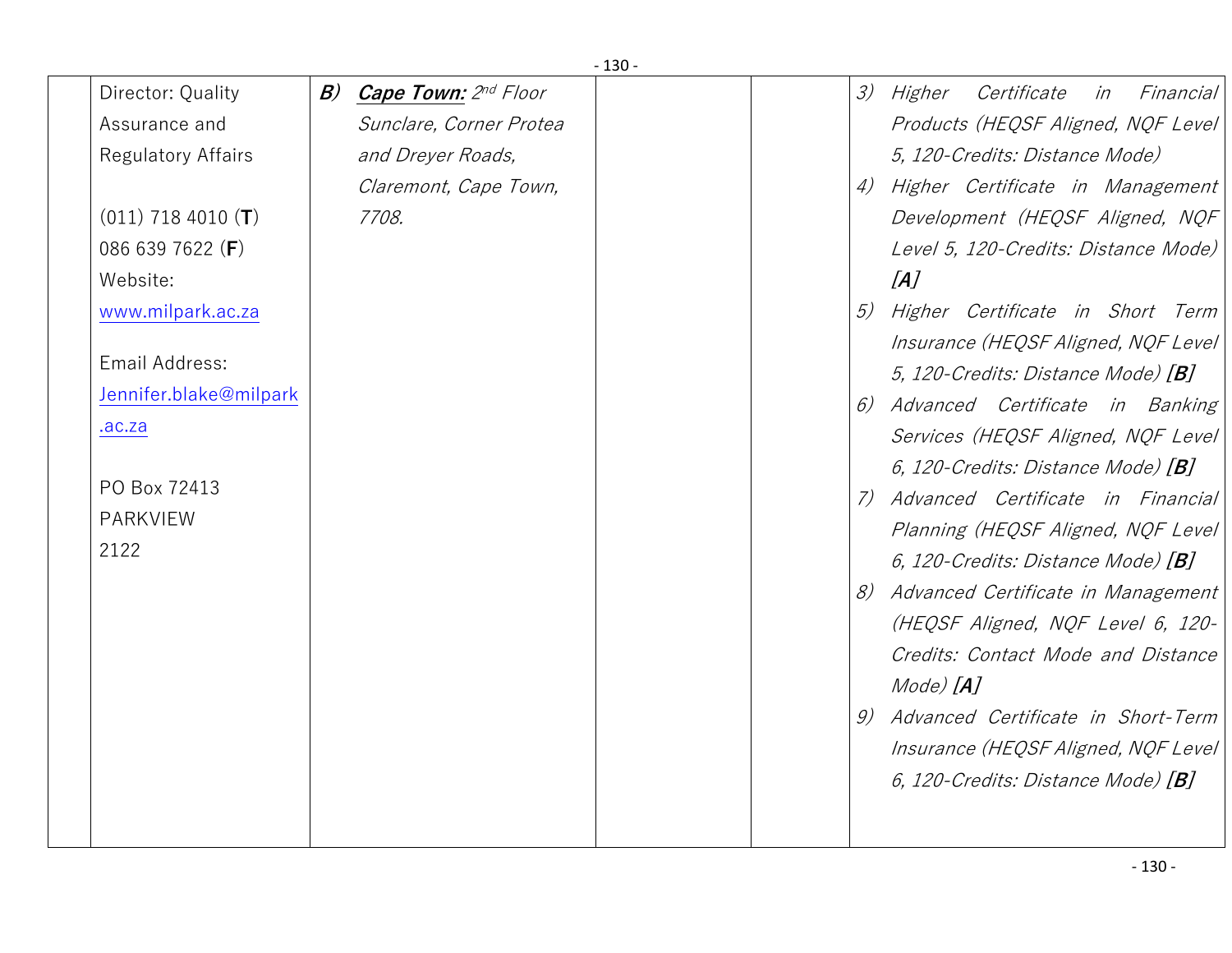| - 131 -                                        |
|------------------------------------------------|
| 10) Diploma in Banking (HEQSF Aligned,         |
| NQF Level 6, 360-Credits: Distance             |
| Mode) [ <b>B</b> ]                             |
| <i>11) Advanced</i><br>Diploma<br>Public<br>in |
| Administration (HEQSF Aligned, NQF             |
| Level 7, 120-credits: Distance Mode)           |
| [A]                                            |
|                                                |
| 12) Bachelor of Commerce<br>(HEQSF             |
| Aligned, NQF Level 7, 360-Credits:             |
| Contact Mode [A] (Distance Mode)               |
| B                                              |
| 13) Bachelor of Business Administration        |
| (HEQSF Aligned, NQF Level 7, 360-              |
| Credits: Contact Mode and Distance             |
| Mode) [ <b>A</b> ]                             |
| 14) Postgraduate Diploma in Accounting         |
| (HEQSF Aligned, NQF Level 8, 120-              |
| Credits: Distance Mode) [A]                    |
| 15) Postgraduate Diploma in Banking            |
| (HEQSF Aligned, NQF Level 8, 120-              |
| Credits: Distance Mode) [ <b>B</b> ]           |
| 16) Postgraduate Diploma in Business           |
| Administration (HEQSF Aligned, NQF             |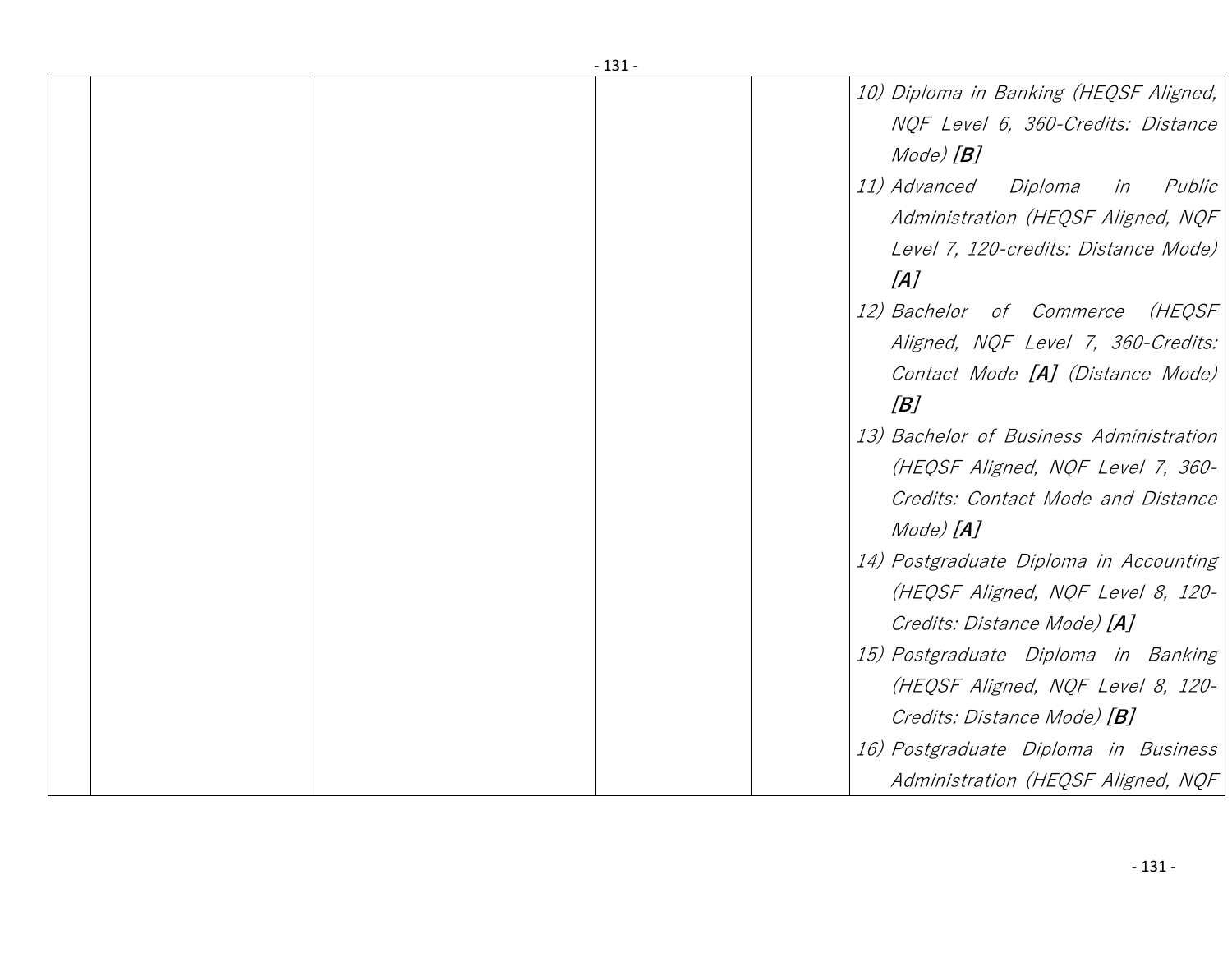| $-132-$ |                                                    |  |  |  |  |
|---------|----------------------------------------------------|--|--|--|--|
|         | Level 8, 120-Credits: Contact Mode                 |  |  |  |  |
|         | and Distance Mode) [A]                             |  |  |  |  |
|         | 17) Postgraduate Diploma in Financial              |  |  |  |  |
|         | Planning (HEQSF Aligned, NQF Level                 |  |  |  |  |
|         | <i>8, 120-Credits: Distance Mode)</i> [ <b>B</b> ] |  |  |  |  |
|         | 18) Postgraduate Diploma in Investment             |  |  |  |  |
|         | Management (HEQSF Aligned, NQF                     |  |  |  |  |
|         | Level 8, 120-Credits: Distance Mode)               |  |  |  |  |
|         | B                                                  |  |  |  |  |
|         | 19) Postgraduate Diploma in Public                 |  |  |  |  |
|         | Administration (HEQSF Aligned, NQF                 |  |  |  |  |
|         | Level 8, 120-Credits: Contact Mode                 |  |  |  |  |
|         | and Distance Mode) [A]                             |  |  |  |  |
|         | 20) Postgraduate Diploma<br>Risk<br>in             |  |  |  |  |
|         | Management (HEQSF Aligned, NQF                     |  |  |  |  |
|         | Level 8, 120-Credits: Distance Mode)               |  |  |  |  |
|         | B                                                  |  |  |  |  |
|         | 21) Master of Business Administration              |  |  |  |  |
|         | (HEQSF Aligned, NQF Level 9, 180-                  |  |  |  |  |
|         | Credits: Contact Mode and Distance                 |  |  |  |  |
|         | Mode) [ <b>A</b> ]                                 |  |  |  |  |
|         | 22) Doctor of Business Administration              |  |  |  |  |
|         | (HEQSF Aligned, NQF Level 10, 360-                 |  |  |  |  |
|         | Credits: Contact Mode) [A]                         |  |  |  |  |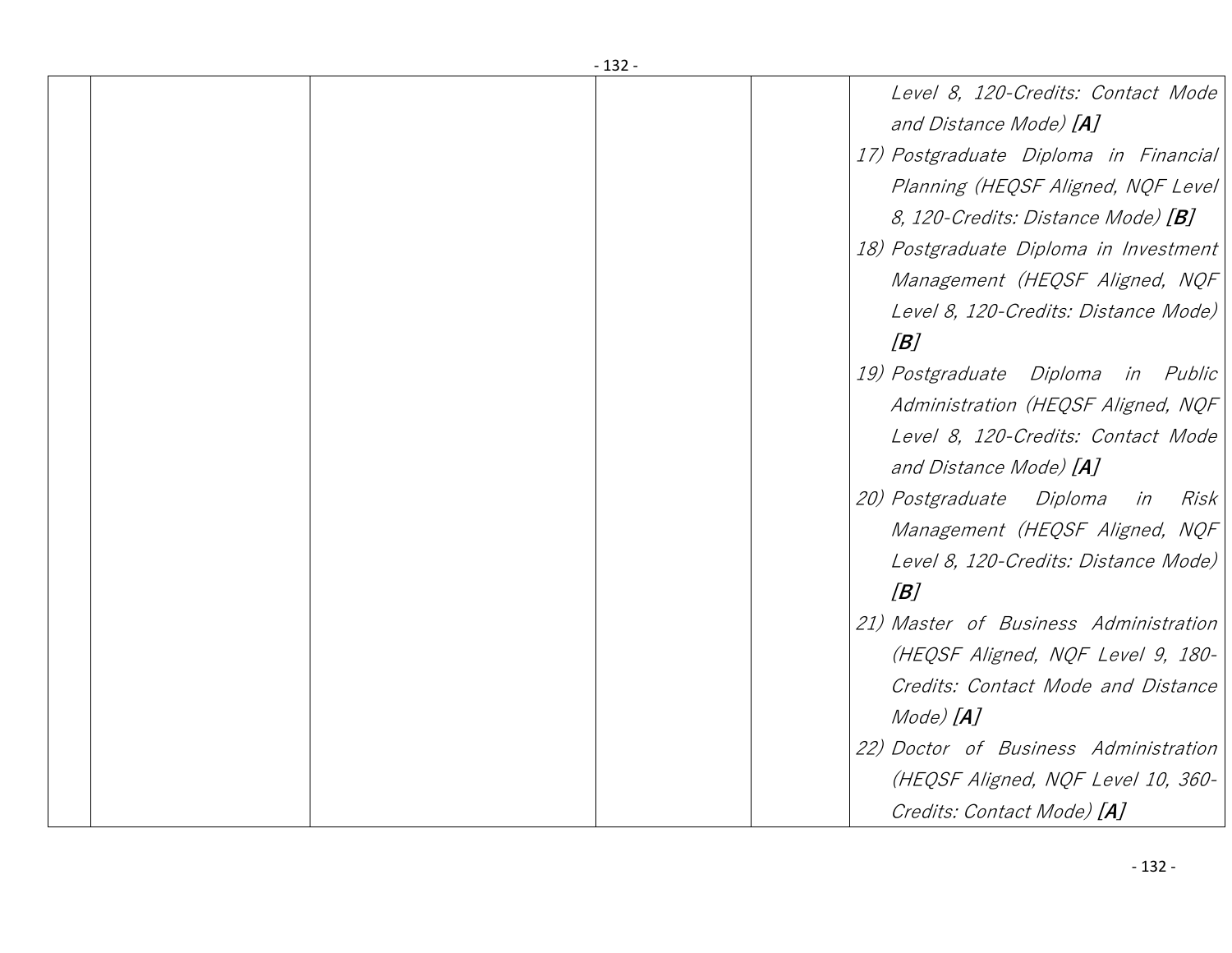|     |                                                    |                                                                                        | - ככד -       |                |                                                                                                              |
|-----|----------------------------------------------------|----------------------------------------------------------------------------------------|---------------|----------------|--------------------------------------------------------------------------------------------------------------|
| 62. | Mukhanyo Theological<br>College NPC                | A) KwaMhlanga: Plot 1,<br>Hospital Street, 1022.                                       | 2009/HE08/002 | Mpumala<br>nga | 1) Higher Certificate in Bible Teaching<br>(HEQSF Aligned, NQF Level 5, 120-                                 |
|     | <b>CONTACT PERSON:</b>                             | <b>B) Johannesburg:</b> 121 Juta<br>Street (Off Rissik Street),<br>Braamfontein, 2001. |               |                | Credits: Distance Mode) [A]<br>2) Higher Certificate in Church Ministry<br>(HEQSF Aligned, NQF Level 5, 120- |
|     | Mrs. Amanda Nel                                    | C) Pretoria: Nederduitse                                                               |               |                | Credits: Distance Mode) [A]                                                                                  |
|     | Compliance Officer                                 | Gereformeerde Kerk, 12th<br>Avenue, Wonderboom                                         |               |                | 3) Bachelor of Theology (HEQSF Aligned,<br>NOF Level 7, 360-Credits: Contact                                 |
|     | 074 139 9348 / 013 947<br>2179<br>083 468 9944 (C) | South, Pretoria, 0084.                                                                 |               |                | Mode $[H/PR501/E004CAN]$ [B, C] and<br>Distance Mode [H/PR501/E001CAN]                                       |
|     | Website:                                           |                                                                                        |               |                | [A]<br>4) Bachelor of Theology (Honours)<br>(HEQSF Aligned, NQF Level 8, 120-                                |
|     | www.mukhanyo.ac.za                                 |                                                                                        |               |                | Credits:<br>Contact<br>Mode                                                                                  |
|     | Email Address:                                     |                                                                                        |               |                | $[H/PR501/E005CAN])$ [A]                                                                                     |
|     | Compliance.mtc@gmail                               |                                                                                        |               |                |                                                                                                              |
|     | .com                                               |                                                                                        |               |                |                                                                                                              |
|     | PO Box 594                                         |                                                                                        |               |                |                                                                                                              |
|     | KWAMHLANGA                                         |                                                                                        |               |                |                                                                                                              |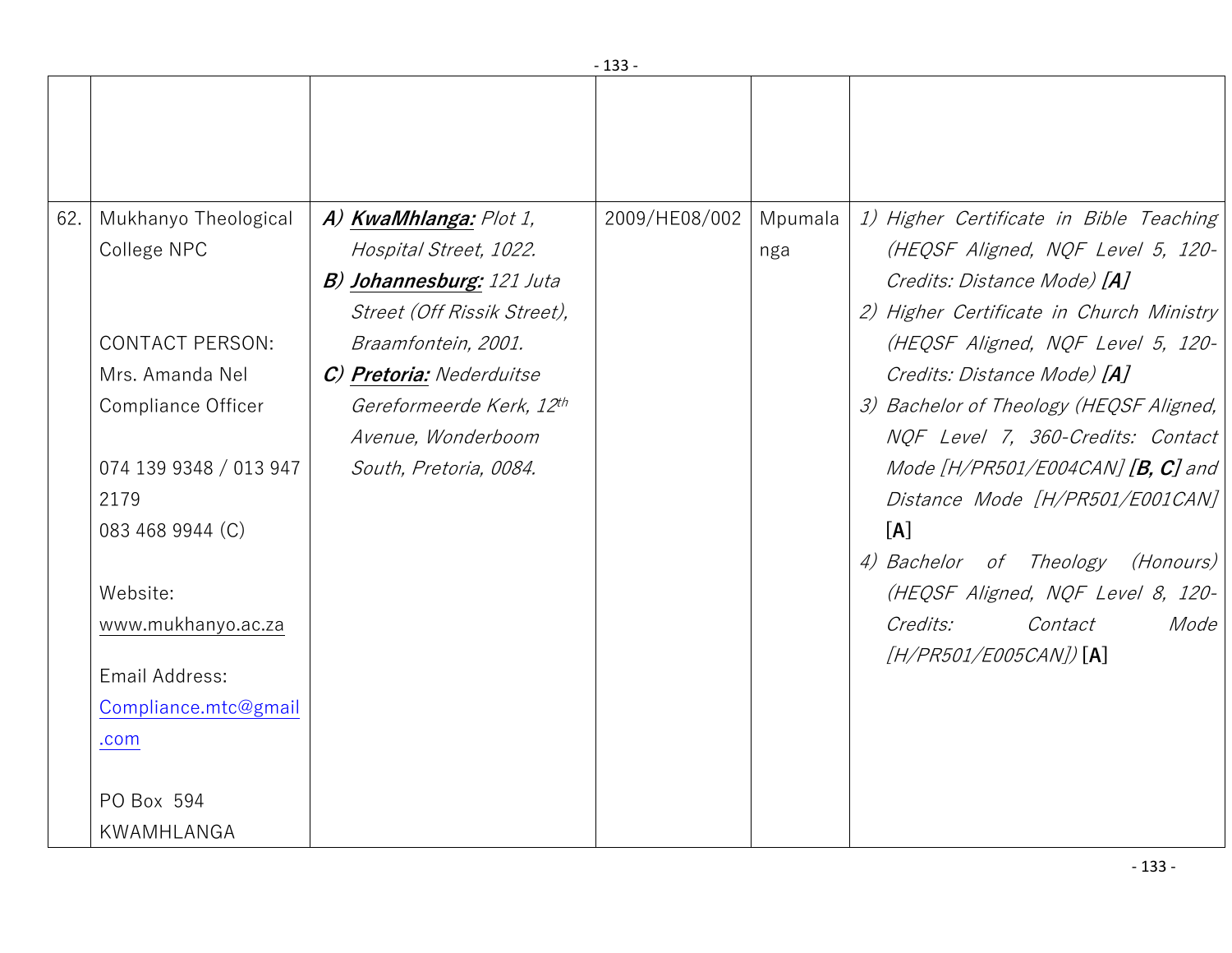|     |                          |                            | ᅩ┙┯           |         |    |                                |
|-----|--------------------------|----------------------------|---------------|---------|----|--------------------------------|
|     | 1022                     |                            |               |         |    |                                |
|     |                          |                            |               |         |    |                                |
|     |                          |                            |               |         |    |                                |
| 63. | Nazarene Theological     | A) Nooitgedacht: Plot 195, | 2001/HE08/004 | Gauteng | 1) | Higher Certificate in Ministry |
|     | College NPC              | College Road,              |               |         |    | (HEQSF Aligned, NQF Level 5,   |
|     |                          | Nooitgedacht, 1739.        |               |         |    | 120-Credits: Contact Mode)     |
|     | CONTACT PERSON:          |                            |               |         |    |                                |
|     | Dr. Rhonda Carrim        |                            |               |         |    |                                |
|     | Interim Principal        |                            |               |         |    |                                |
|     |                          |                            |               |         |    |                                |
|     | Rev Lloyd Solomon        |                            |               |         |    |                                |
|     | Interim Acting Principal |                            |               |         |    |                                |
|     | Mr. Arnold Van Reenen    |                            |               |         |    |                                |
|     |                          |                            |               |         |    |                                |
|     | Interim Finance          |                            |               |         |    |                                |
|     | Manager                  |                            |               |         |    |                                |
|     |                          |                            |               |         |    |                                |
|     | Mrs Paricia Magaya       |                            |               |         |    |                                |
|     | Interim Registrar        |                            |               |         |    |                                |
|     |                          |                            |               |         |    |                                |
|     | 011 957 2006/7(T)        |                            |               |         |    |                                |
|     | 011 957 2393(F)          |                            |               |         |    |                                |
|     |                          |                            |               |         |    |                                |
|     | Website:                 |                            |               |         |    |                                |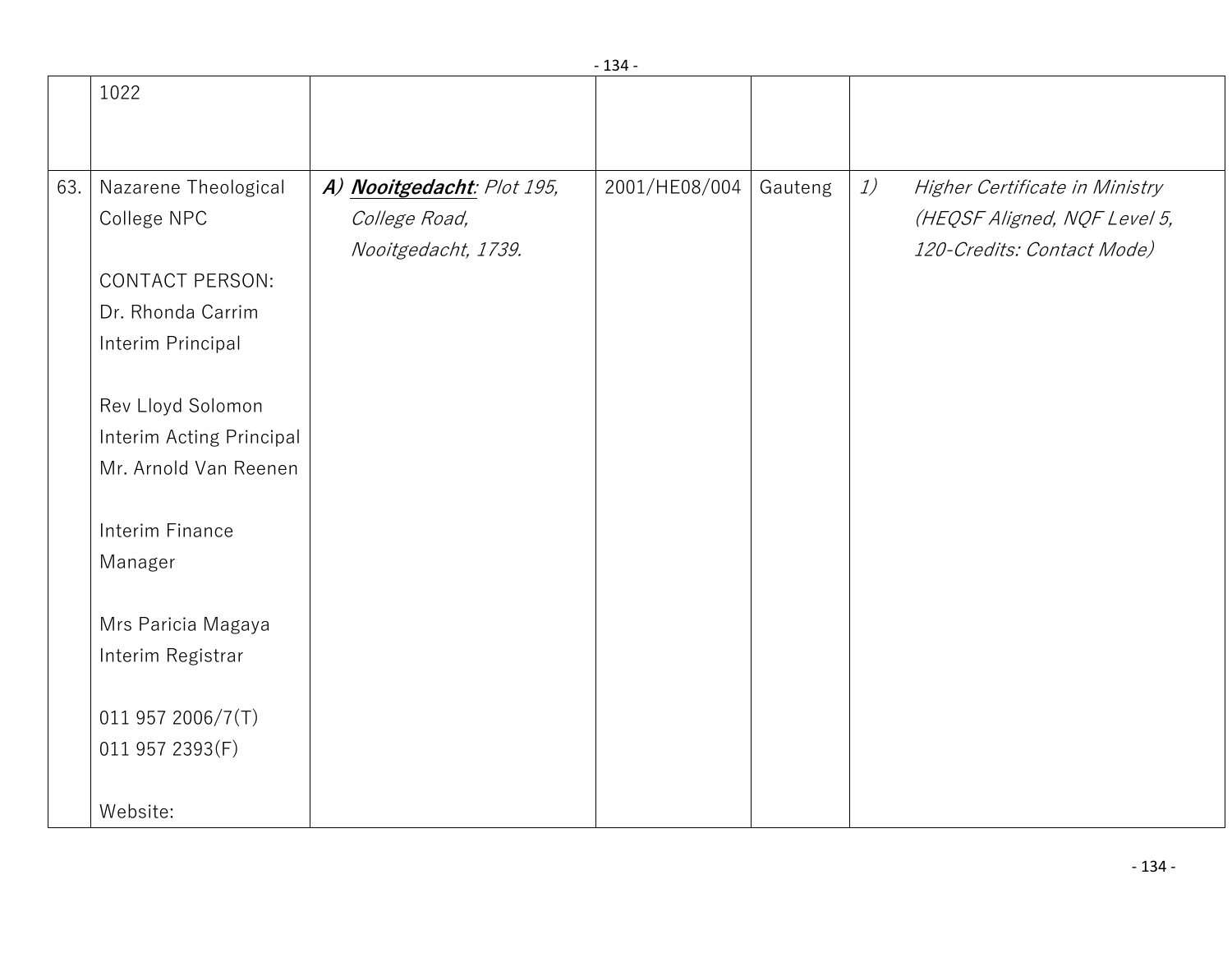|     | www.nazarene.co.za             |                                     |               |         |                                         |
|-----|--------------------------------|-------------------------------------|---------------|---------|-----------------------------------------|
|     | Email Address:                 |                                     |               |         |                                         |
|     | principal@nazarenecoll         |                                     |               |         |                                         |
|     | ege.ac.za                      |                                     |               |         |                                         |
|     | PO Box 3083<br><b>HONEYDEW</b> |                                     |               |         |                                         |
|     | 2040                           |                                     |               |         |                                         |
|     |                                |                                     |               |         |                                         |
| 64. | <b>Netcare Education</b>       | A) Johannesburg: 2 Bunting          | 2014/HE07/010 | Gauteng | 1) Higher Certificate in Emergency      |
|     | (Pty) Ltd                      | Road, Auckland Park, 2091.          |               |         | Medical Care (HEQSF Aligned, NQF        |
|     |                                | <b>B) Durban:</b> 95 Umhlanga       |               |         | Level 5, 120-Credits: Contact Mode)     |
|     | <b>CONTACT PERSON:</b>         | Rocks Drive, 4051.                  |               |         | [B, C]                                  |
|     |                                | C) Midrand: Riverview Office        |               |         | 2) Higher Certificate in Nursing (HEQSF |
|     | Mrs Gerda Meyer                | Park, Block 9, Janadel              |               |         | Aligned, NQF Level 5, 120-Credits:      |
|     | Academic Head                  | Road, Midrand, 1682.                |               |         | Contact Mode) $[A, B, D, E, F]$         |
|     |                                | D) Pretoria: Building D,            |               |         | 3) Diploma in Emergency Medical Care    |
|     | $(011)$ 628 7640(T)            | Crystal Park, 145 Gerhard           |               |         | (HEQSF Aligned, NQF Level 6, 240-       |
|     | $(011)$ 628 7611 (F)           | Street / 249 Basden Road,           |               |         | Credits: Contact Mode) $[B, C]$         |
|     |                                | Lyttleton, 0141.                    |               |         | 4) Diploma in Nursing (HEQSF Aligned,   |
|     | Switchboard                    | <b>E) Port Elizabeth:</b> 1st Floor |               |         | NOF Level 6, 360-Credits: Contact       |
|     |                                | Pamela Arcade, Corner               |               |         | $Mode)$ [A, B, D, E, F]                 |
|     | 083 456 4057                   |                                     |               |         |                                         |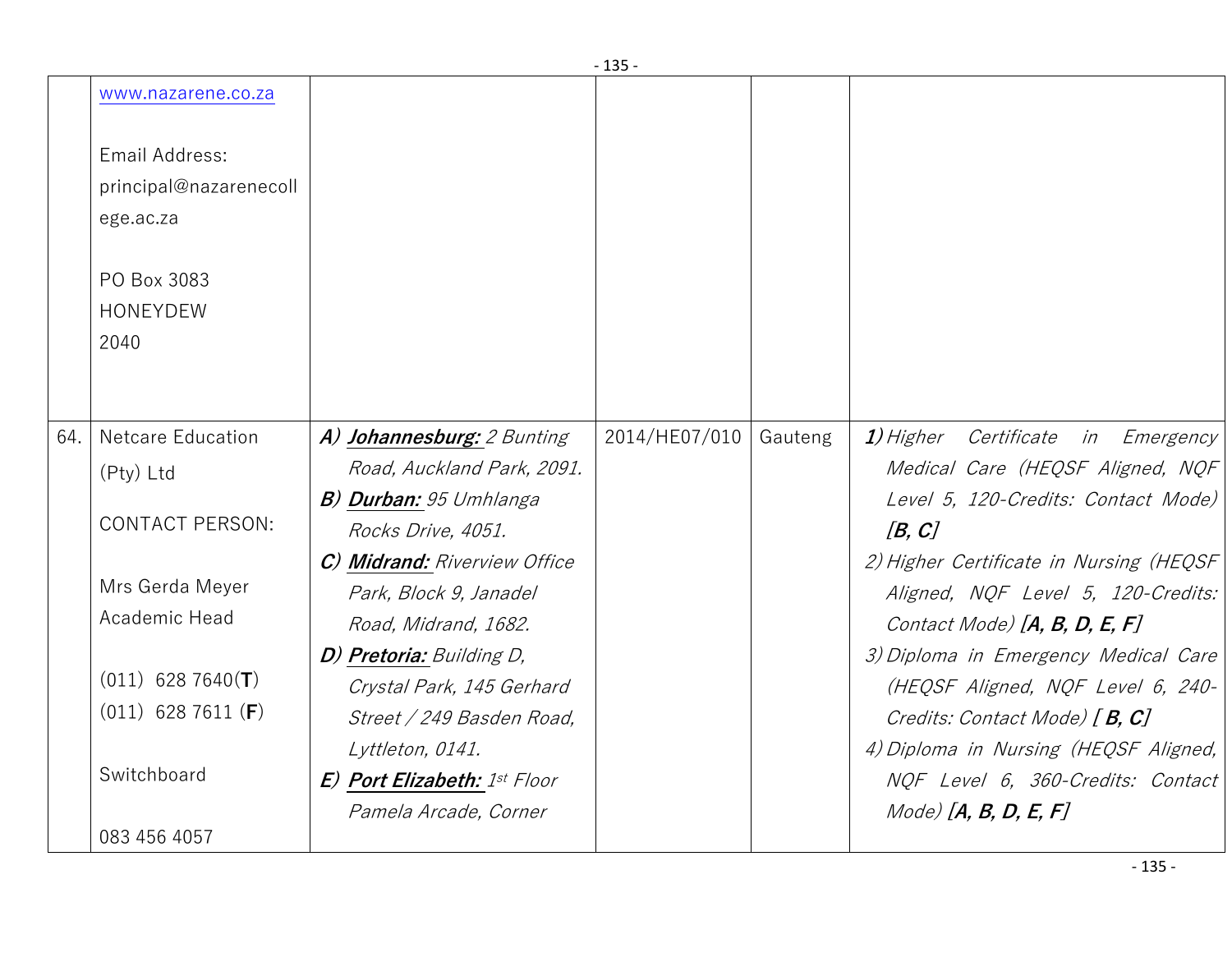|     |                         |                                          | - 136 -       |         |                                        |
|-----|-------------------------|------------------------------------------|---------------|---------|----------------------------------------|
|     |                         | Second Avenue and                        |               |         |                                        |
|     | 2 Bunting Road          | Newton Road, Newton                      |               |         |                                        |
|     | <b>Auckland Park</b>    | Park, Port Elizabeth, 6055.              |               |         |                                        |
|     |                         | F) Bellville: Sunbel Building,           |               |         |                                        |
|     | PO Box 29214            | 4 <sup>th</sup> Floor, 2 Old Paarl Road, |               |         |                                        |
|     | <b>MELVILLE</b>         | Bellville, 7350.                         |               |         |                                        |
|     | 2109                    |                                          |               |         |                                        |
|     |                         |                                          |               |         |                                        |
|     | Website:                |                                          |               |         |                                        |
|     |                         |                                          |               |         |                                        |
|     | www.netcare.co.za       |                                          |               |         |                                        |
|     |                         |                                          |               |         |                                        |
|     | email:                  |                                          |               |         |                                        |
|     | gerda.meyer@netcare.c   |                                          |               |         |                                        |
|     | o.za                    |                                          |               |         |                                        |
|     |                         |                                          |               |         |                                        |
|     |                         |                                          |               |         |                                        |
| 65. | Oakfields College (Pty) | A) Pretoria: Lynnridge Mall,             | 2015/HE07/001 | Gauteng | 1) Diploma in Performing Arts (Musical |
|     | Ltd                     | Cnr Jacobson Drive and                   |               |         | Theatre) (HEQSF Aligned, NQF Level 6,  |
|     |                         | Lynnwood Road, Lynnwood                  |               |         | 360-Credits: Contact Mode) [A]         |
|     | <b>CONTACT PERSON:</b>  | Ridge, Pretoria, 0081.                   |               |         | 2) Diploma in Performing Arts (Dance)  |
|     | Ms N Finney             |                                          |               |         | (HEQSF Aligned, NQF Level 6, 360-      |
|     |                         | <b>B) East Rand</b> Stoneridge Mall,     |               |         | Credits: Contact Mode) [A]             |
|     | Academic Director       | Corner Hereford and                      |               |         |                                        |
|     |                         |                                          |               |         |                                        |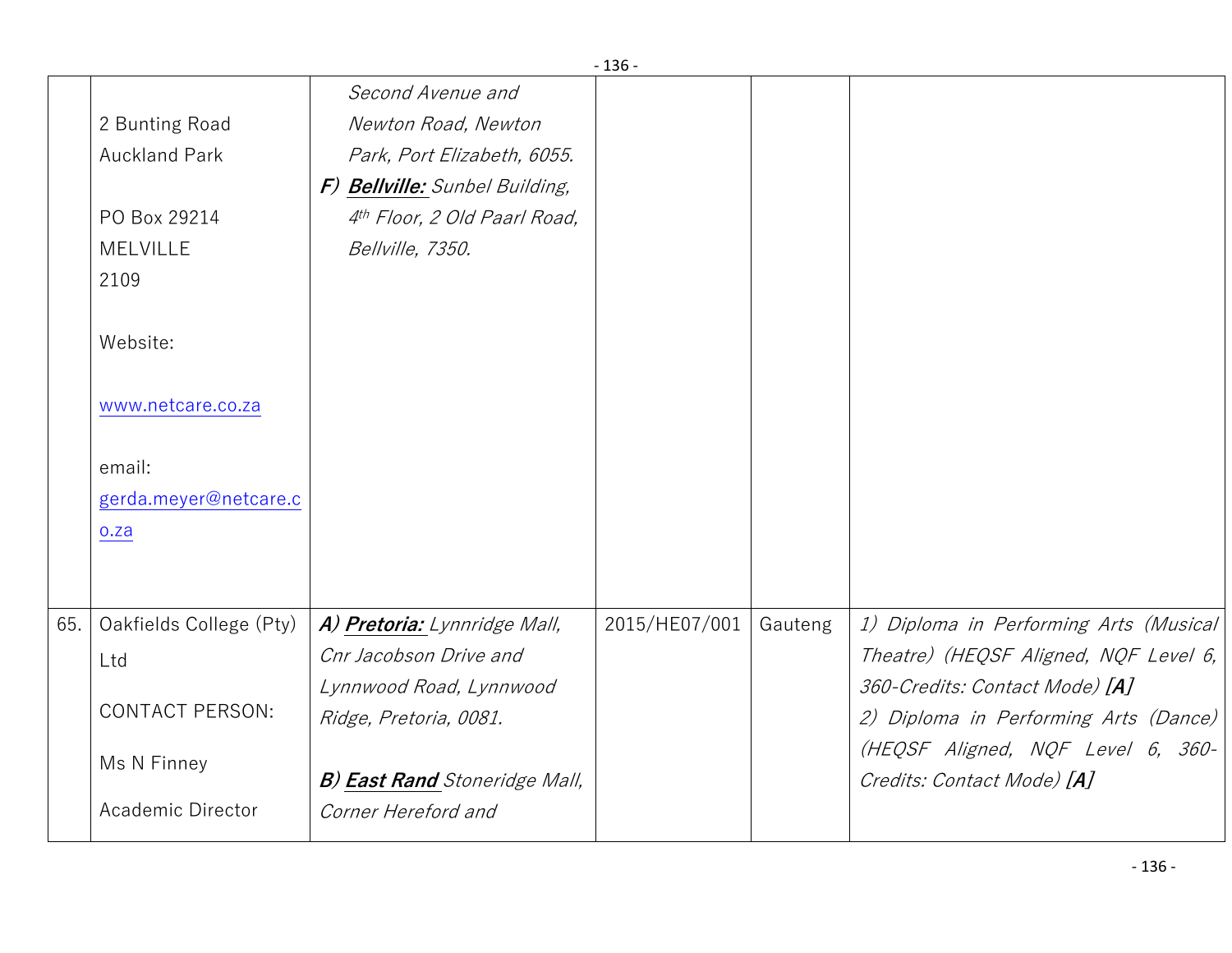|     | $-137-$                                  |                              |               |         |                                       |  |  |
|-----|------------------------------------------|------------------------------|---------------|---------|---------------------------------------|--|--|
|     |                                          | Modderfontein Roads,         |               |         | 3) Diploma in Marketing Management    |  |  |
|     |                                          | Greenstone Johannesburg,     |               |         | (HEQSF Aligned, NQF Level 6, 360-     |  |  |
|     | 012 3610416 (T)                          | 1610.                        |               |         | Credits: Contact Mode) [A, B,C]       |  |  |
|     | 012 004 2825 (F)                         |                              |               |         | 4) Diploma in 3D Animation (HEQSF)    |  |  |
|     |                                          | C) Somerset West: Bizweni    |               |         | Aligned, NQF Level 6, 360-Credits:    |  |  |
|     |                                          | Campus, Bizweni Road,        |               |         | Contact Mode) [A,B,C]                 |  |  |
|     | email:nicolef@oakfield<br>scollege.co.za | Somerset West, 7130.         |               |         |                                       |  |  |
|     | PO Box 74604                             |                              |               |         |                                       |  |  |
|     | LYNNWOOD RIDGE                           |                              |               |         |                                       |  |  |
|     | Pretoria                                 |                              |               |         |                                       |  |  |
|     | 0040                                     |                              |               |         |                                       |  |  |
| 66. | Open Learning Group                      | A) Johannesburg: Open        | 2009/HE07/005 | Gauteng | 1)<br>Higher Certificate in Events    |  |  |
|     | (Pty) Ltd                                | Learning Group Head Office,  |               |         | Management (HEQSF Aligned, NQF        |  |  |
|     |                                          | 2nd Floor, Hutton Court, 8   |               |         | Level 5, 120-Credits, Distance        |  |  |
|     | <b>CONTACT PERSON:</b>                   | Summit Rd, Hyde Park,        |               |         | Mode)                                 |  |  |
|     | Ms Roshan Froon                          | Johannesburg, Gauteng, 2196. |               |         | Higher Certificate in Logistics<br>2) |  |  |
|     | <b>Chief Executive Officer</b>           |                              |               |         | Management (HEQSF Aligned, NQF        |  |  |
|     |                                          |                              |               |         | Level 5, 120-Credits: Distance        |  |  |
|     | $(011)$ 670 4700 (T)                     |                              |               |         | Mode)                                 |  |  |
|     | 086 683 6100 (F)                         |                              |               |         |                                       |  |  |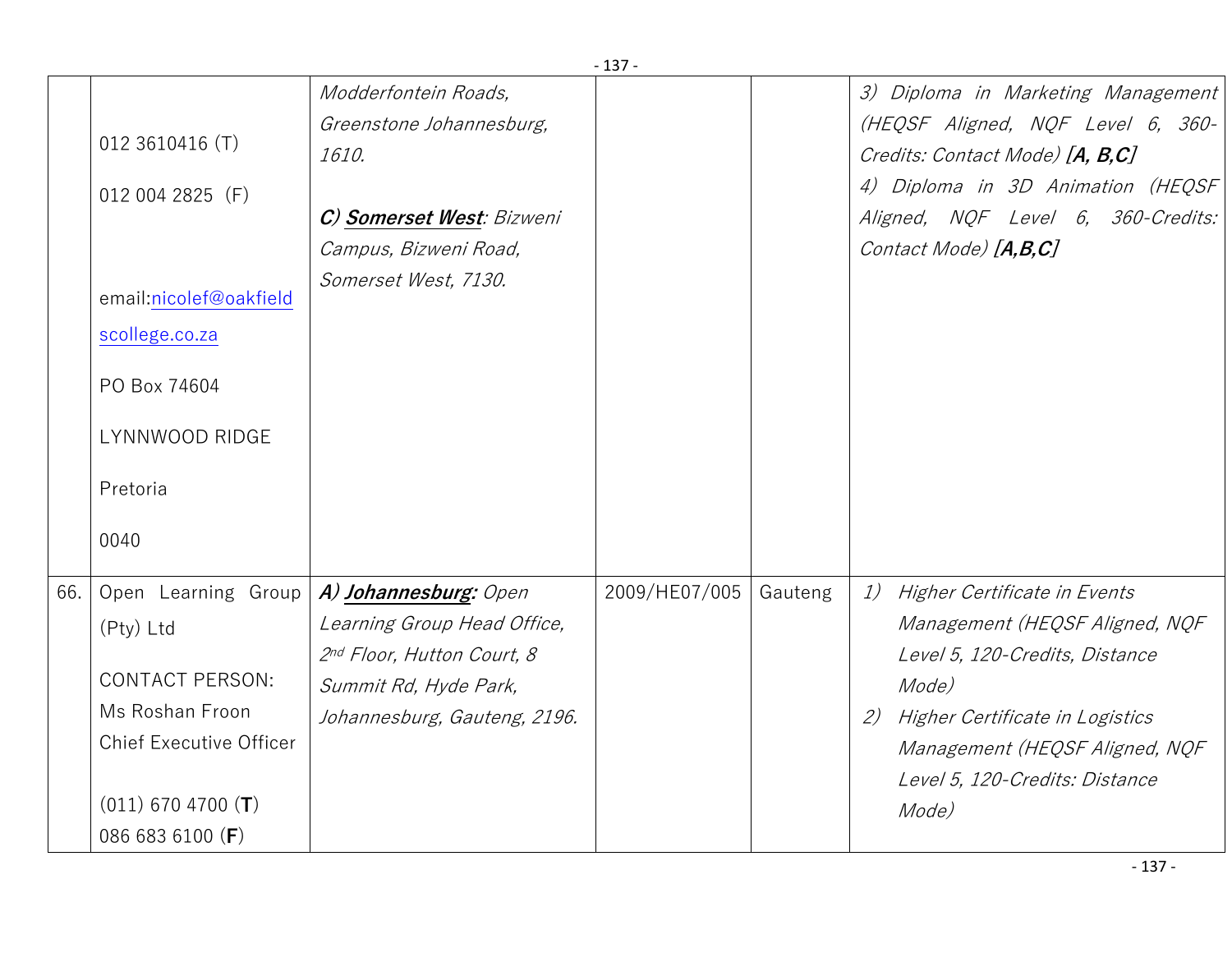|     |                                                                                                                                                                                                               |                                                               | ⊥⊃ບ           |         |                                                                                                                                                                                                                                                                                                                                                                                                                                                                                             |
|-----|---------------------------------------------------------------------------------------------------------------------------------------------------------------------------------------------------------------|---------------------------------------------------------------|---------------|---------|---------------------------------------------------------------------------------------------------------------------------------------------------------------------------------------------------------------------------------------------------------------------------------------------------------------------------------------------------------------------------------------------------------------------------------------------------------------------------------------------|
|     | 082 9249028 (C)<br>Website:<br>www.olg.co.za<br>Email Address:<br>Roshan.Froon@olg.co.z<br>a<br><b>Open Learning House</b><br>c/o Hendrick Potgieter<br>Road & 14th Avenue<br><b>WELTEVREDEN PARK</b><br>1715 |                                                               |               |         | 3)<br>Higher Certificate in Procurement<br>Management (HEQSF Aligned, NQF<br>Level 5, 120-Credits, Distance<br>Mode)<br>Higher Certificate in Project<br>4)<br>Management (HEQSF Aligned, NQF<br>Level 5, 120-Credits: Distance<br>Mode)<br>Diploma in Logistics and Supply<br>5)<br>Chain Management (HEQSF Aligned,<br>NQF Level 6, 360-Credits, Distance<br>Mode)<br><b>Bachelor of Business Administration</b><br>6)<br>in Logistics and Supply Chain<br>Management (HEQSF Aligned, NQF |
|     |                                                                                                                                                                                                               |                                                               |               |         | Level 7, 360-Credits, Distance<br>Mode)                                                                                                                                                                                                                                                                                                                                                                                                                                                     |
| 67. | Open Window (Pty) Ltd                                                                                                                                                                                         | A) Irene: Sax Building, 1297<br>John Vorster Drive, Extension | 2000/HE07/016 | Gauteng | 1) Bachelor of Film Arts (HEQSF Aligned,<br>NOF Level 7, 360-Credits: Contact                                                                                                                                                                                                                                                                                                                                                                                                               |
|     | <b>CONTACT PERSON:</b>                                                                                                                                                                                        | East, South Downs, Irene,                                     |               |         | Mode)                                                                                                                                                                                                                                                                                                                                                                                                                                                                                       |
|     | Mr Jozua Loots                                                                                                                                                                                                | 0169.                                                         |               |         | 2) Bachelor of Arts in Visual                                                                                                                                                                                                                                                                                                                                                                                                                                                               |
|     | <b>Regulatory Officer</b>                                                                                                                                                                                     |                                                               |               |         | Communication Design (HEQSF                                                                                                                                                                                                                                                                                                                                                                                                                                                                 |
|     |                                                                                                                                                                                                               |                                                               |               |         | Aligned, NQF Level 7, 360 Credits:                                                                                                                                                                                                                                                                                                                                                                                                                                                          |
|     | $(012)$ 648 9200 (T)                                                                                                                                                                                          |                                                               |               |         | Contact Mode)                                                                                                                                                                                                                                                                                                                                                                                                                                                                               |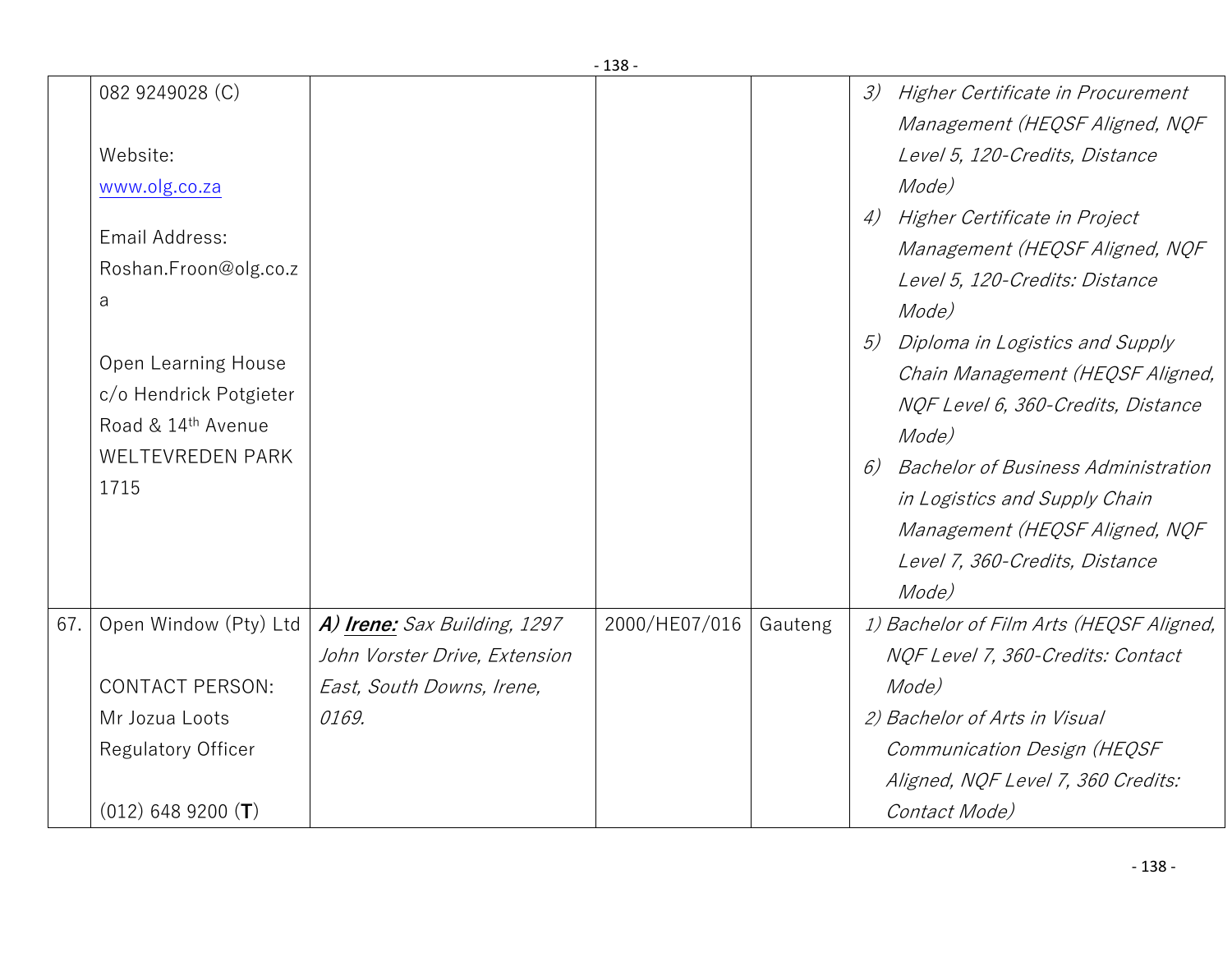|     | $(012)$ 648 9215 (T)      |                            |               |       | 3) Bachelor of Creative Technologies     |
|-----|---------------------------|----------------------------|---------------|-------|------------------------------------------|
|     | $(012)$ 665 0253 (F)      |                            |               |       | (previously Bachelor of Interaction      |
|     |                           |                            |               |       | Design) (HEQSF Aligned, NQF Level        |
|     | Website:                  |                            |               |       | 7,360-Credits: Contact Mode)             |
|     | www.openwindow.co.z       |                            |               |       | 4) Bachelor of Arts Honours in Visual    |
|     | $\overline{a}$            |                            |               |       | Communication (HEQSF Aligned, NQF        |
|     |                           |                            |               |       | Level 8, 120-Credits: Contact Mode)      |
|     | Email Address:            |                            |               |       |                                          |
|     | jozua@openwindow.co.      |                            |               |       |                                          |
|     | za                        |                            |               |       |                                          |
|     |                           |                            |               |       |                                          |
|     |                           |                            |               |       |                                          |
|     | P O Box 68371             |                            |               |       |                                          |
|     | <b>CENTURION</b>          |                            |               |       |                                          |
|     | 0169                      |                            |               |       |                                          |
|     |                           |                            |               |       |                                          |
| 68. | Potchefstroom             | A) Potchefstroom: 59 James | 2001/HE07/001 | North | 1) Higher Certificate in Photography     |
|     | Akademie (Edms)           | Moroka Avenue,             |               | West  | (HEQSF Aligned, NQF Level 5, 120-        |
|     | Bpk/Potchefstroom         | Potchefstroom, 2531.       |               |       | Credits: Contact Mode)                   |
|     | Academy (Pty) Ltd         |                            |               |       | 2) Higher Certificate in Beauty Therapy  |
|     |                           |                            |               |       | (HEQSF Aligned, NQF Level 5, 120-        |
|     | <b>CONTACT PERSON:</b>    |                            |               |       | Credits: Contact Mode)                   |
|     | Mrs R Marais              |                            |               |       | 3) Higher Certificate in Interior Design |
|     | <b>Head of Department</b> |                            |               |       | and Decorating (HEQSF Aligned, NQF       |
|     |                           |                            |               |       | level 5: 120-Credits: Distance Mode)     |
|     |                           |                            |               |       | $-139-$                                  |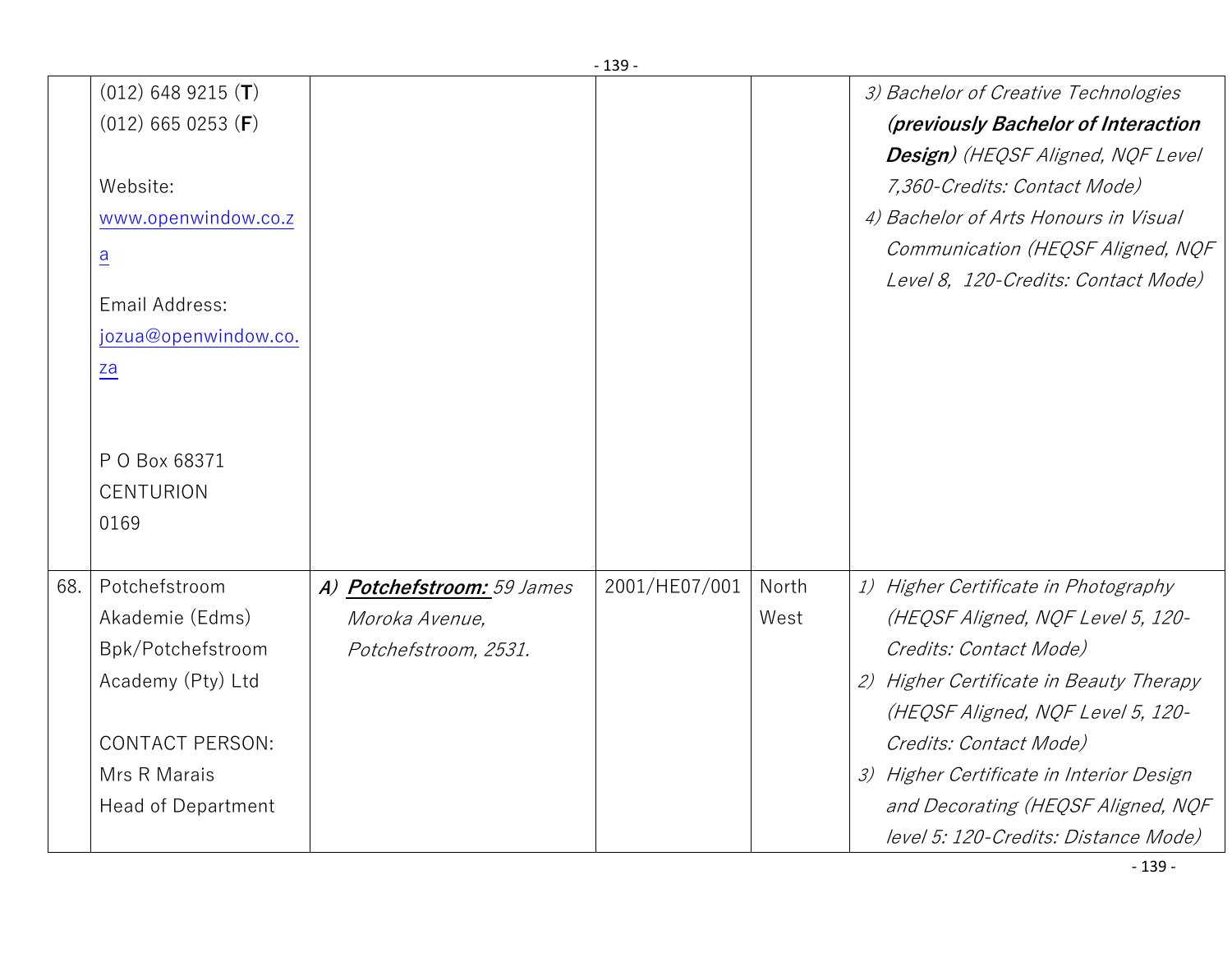| $(018)$ 294-9018( <b>T</b> ) |  | 4) Advanced Certificate in Photography |
|------------------------------|--|----------------------------------------|
| 0865521574(F)                |  | (HEQSF Aligned, NQF Level 6, 120-      |
|                              |  | Credits: Contact Mode)                 |
| Website:                     |  | 5) Diploma in Therapeutic Reflexology  |
| www.potchefstroomac          |  | (HEQSF Aligned, NQF Level 6, 240-      |
| ademy.co.za                  |  | Credits: Contact Mode)                 |
|                              |  | 6) Diploma in Therapeutic Massage      |
| Email Address:               |  | (HEQSF Aligned, NQF Level 6, 240-      |
| hod@saahst.co.za             |  | Credits: Contact Mode)                 |
|                              |  | Diploma in Therapeutic<br>(7)          |
| P O Box 20355                |  | Aromatherapy (HEQSF Aligned, NQF       |
| <b>NOORDBRUG</b>             |  | Level 6, 240-Credits: Contact Mode)    |
| 2522                         |  | 8) Diploma in Interior Design (HEQSF   |
|                              |  | Aligned, NQF Level 6, 360-Credits:     |
|                              |  | Contact Mode)                          |
|                              |  | 9) Diploma in Somatology (HEQSF        |
|                              |  | Aligned, NQF Level 6, 360-Credits:     |
|                              |  | Contact Mode)                          |
|                              |  |                                        |
|                              |  |                                        |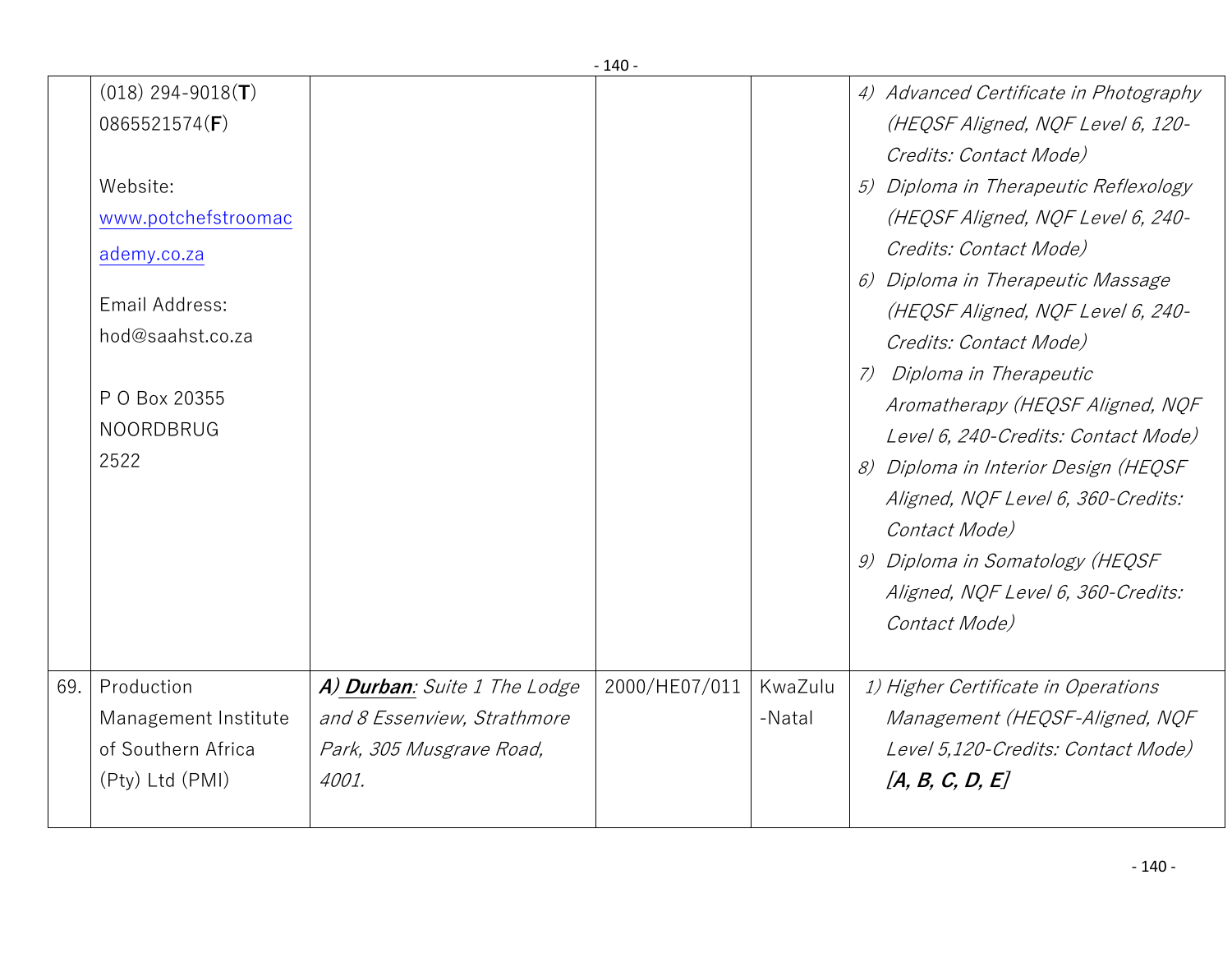| $-141-$                  |                                     |  |  |                                        |  |  |
|--------------------------|-------------------------------------|--|--|----------------------------------------|--|--|
| <b>CONTACT PERSON:</b>   | <b>B) Johannesburg</b> : 3 Margaret |  |  | 2) Higher Certificate in Business      |  |  |
| Dr Anette Boshoff        | Avenue, Kempton Park,               |  |  | Management (HEQSF Aligned, NQF         |  |  |
| Academic Director        | Johannesburg, 2000.                 |  |  | Level 5,120-Credits: Contact Mode)     |  |  |
|                          | C) Bellville: Tijgerpark II, 2nd    |  |  | [A, B, C, D, E]                        |  |  |
| Mrs Colette Atkinson     | Floor, Willie Van Schoor Drive,     |  |  | 3) Advanced Certificate in Operations  |  |  |
| <b>Managing Director</b> | Tygervalley, Bellville, 7530.       |  |  | Management (HEQSF Aligned, NQF         |  |  |
|                          | D) Uitenhage: 1 Newton              |  |  | Level 6,120-Credits: Contact Mode)     |  |  |
| $(031)$ 201 1260(T)      | Street, Uitenhage, 6229.            |  |  | [A, B, C, D, E]                        |  |  |
| Cell:                    | E) East London: 7 Settler's         |  |  | 4) Advanced Certificate in Logistics   |  |  |
|                          | Way, Gately, East London,           |  |  | Management (HEQSF Aligned, NQF         |  |  |
| Website:                 | 5200.                               |  |  | Level 6,120-Credits: Contact Mode)     |  |  |
| www.pmi.co.za            |                                     |  |  | [A, B, C, D, E]                        |  |  |
|                          |                                     |  |  | 5) Diploma in Operations Management    |  |  |
| Email Address:           |                                     |  |  | (HEQSF Aligned, NQF Level 6,360        |  |  |
| Annetteb@pmi-            |                                     |  |  | Credits: Contact Mode) [A, B, C, D, E] |  |  |
| sa.co.za                 |                                     |  |  | 6) Advanced Diploma in Operations      |  |  |
| Colette.Atkinson@adco    |                                     |  |  | Management (HEQSF Aligned, NQF         |  |  |
|                          |                                     |  |  | Level 7,120 Credits: Contact Mode)     |  |  |
| rpgroup.com              |                                     |  |  | [A, B, C, D, E]                        |  |  |
| Durban Site:             |                                     |  |  | 7) Bachelor of Commerce Honours in     |  |  |
|                          |                                     |  |  | Operations and Quality Management      |  |  |
| Ms Mandy Ford            |                                     |  |  | (HEQSF Aligned, NQF Level 8,120-       |  |  |
| Regional Manager         |                                     |  |  | Credits: Contact Mode) [A, B, C, D, E] |  |  |
|                          |                                     |  |  |                                        |  |  |
|                          |                                     |  |  |                                        |  |  |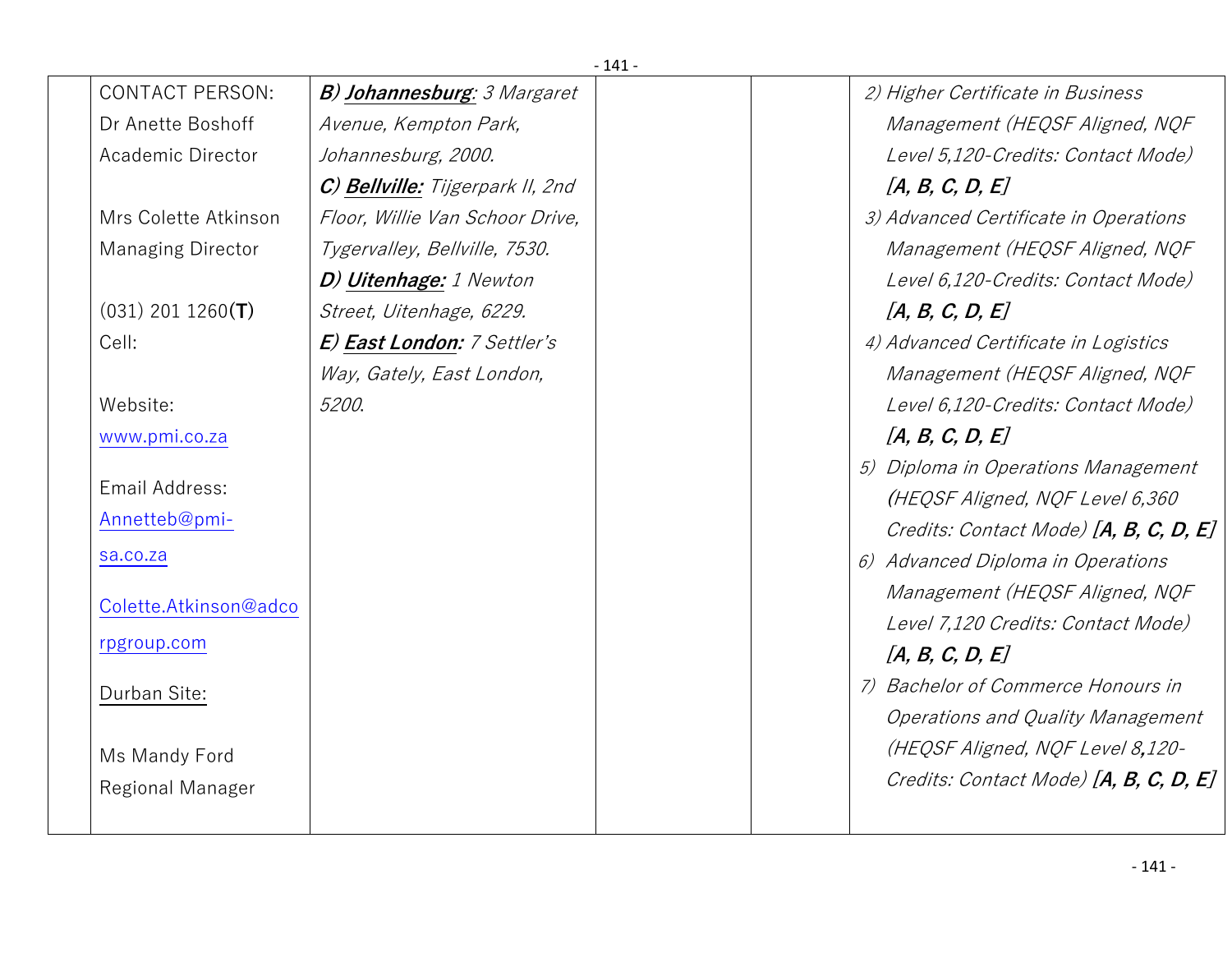|                               | - 142 - |  |  |
|-------------------------------|---------|--|--|
| PO Box 211089                 |         |  |  |
| Bluff                         |         |  |  |
| 4036                          |         |  |  |
|                               |         |  |  |
| $(031)$ 201 1260 ( <b>T</b> ) |         |  |  |
| $(031)$ 201 1274 ( <b>F</b> ) |         |  |  |
|                               |         |  |  |
| Johannesburg Site:            |         |  |  |
| Mr Werner Lottering           |         |  |  |
| Regional Manager              |         |  |  |
|                               |         |  |  |
| PO Box 5524                   |         |  |  |
| <b>KEMPTON PARK</b>           |         |  |  |
| 1620                          |         |  |  |
|                               |         |  |  |
| $(011)$ 398 3000 (T)          |         |  |  |
| $(011)$ 244 5300              |         |  |  |
| 086 566 4750 (F)              |         |  |  |
|                               |         |  |  |
| <b>Bryanston Site:</b>        |         |  |  |
|                               |         |  |  |
| <b>Managing Director</b>      |         |  |  |
|                               |         |  |  |
| PO Box 70635                  |         |  |  |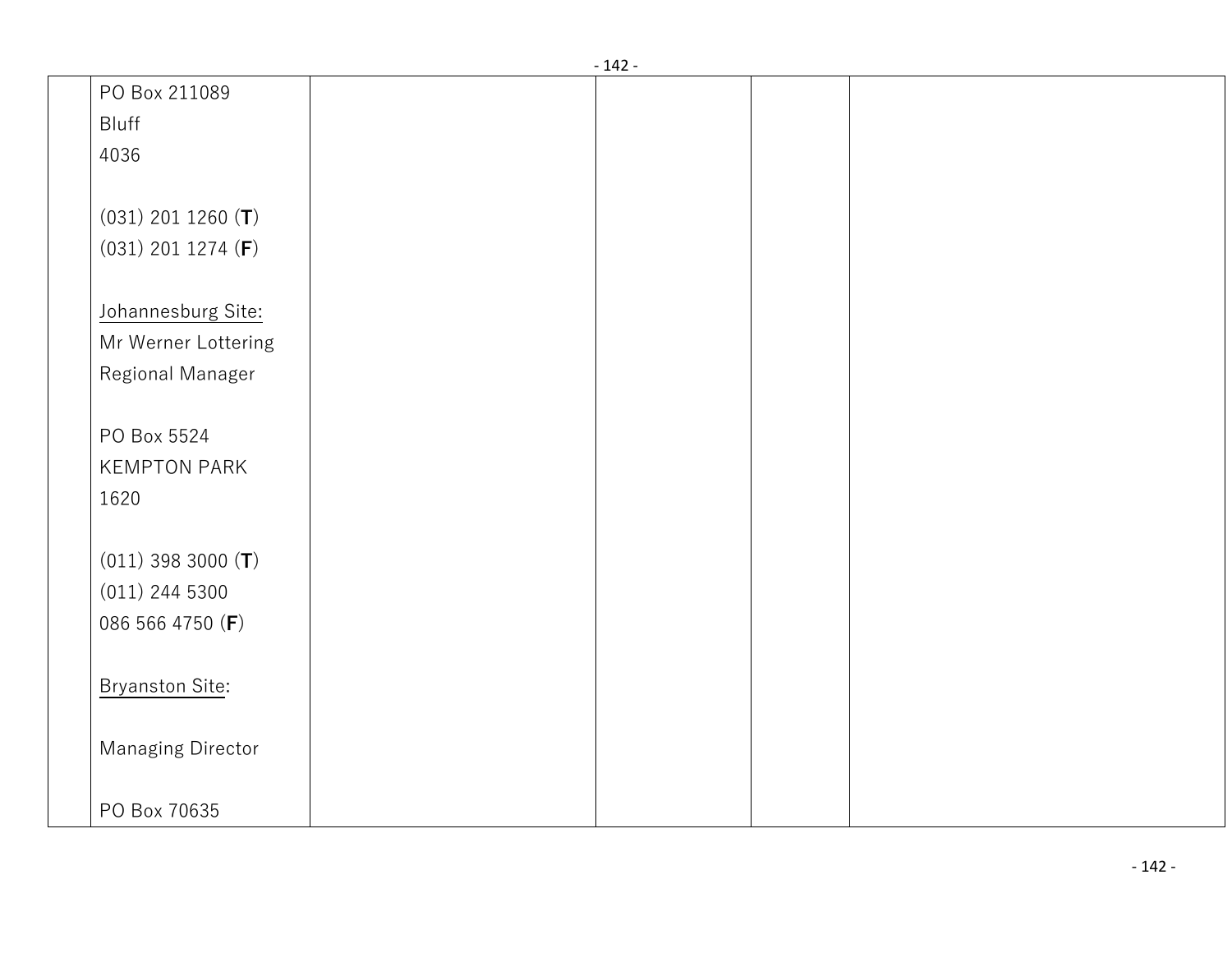|     |                                                                                                  |                                                                                                                   | - 145 -       |                 |                                                                                                                                                            |
|-----|--------------------------------------------------------------------------------------------------|-------------------------------------------------------------------------------------------------------------------|---------------|-----------------|------------------------------------------------------------------------------------------------------------------------------------------------------------|
|     | Bryanston<br>2021<br>Adcorp Place<br>102 Western Service<br>Road<br><b>Gallo Manor Extension</b> |                                                                                                                   |               |                 |                                                                                                                                                            |
|     | 6<br>Johannesburg<br>2001                                                                        |                                                                                                                   |               |                 |                                                                                                                                                            |
|     | $(010) 800 0113$ (T)<br>0865664750(F)<br>Cell: 071 604 4225                                      |                                                                                                                   |               |                 |                                                                                                                                                            |
| 70. | Red and Yellow<br>Creative School of<br>Business (Pty) Ltd                                       | A) Cape Town: 95 Durham<br>Avenue, Salt River, Cape<br>Town, 8001.                                                | 2005/HE07/002 | Western<br>Cape | 1) Higher Certificate in Creating Digital<br>Content (HEQSF Aligned, NQF Level<br>5, 120-Credits: Contact Mode)<br>2) Higher Certificate in Graphic Design |
|     | Previous name: Red<br>and Yellow School of                                                       | B) Johannesburg: 84 Albertina<br>Sisulu, 3rd Floor, National<br>Bank House, Johannesburg,<br>2000. (Discontinued) |               |                 | (HEQSF Aligned, NQF Level 5, 120-<br>Credits: Contact Mode)                                                                                                |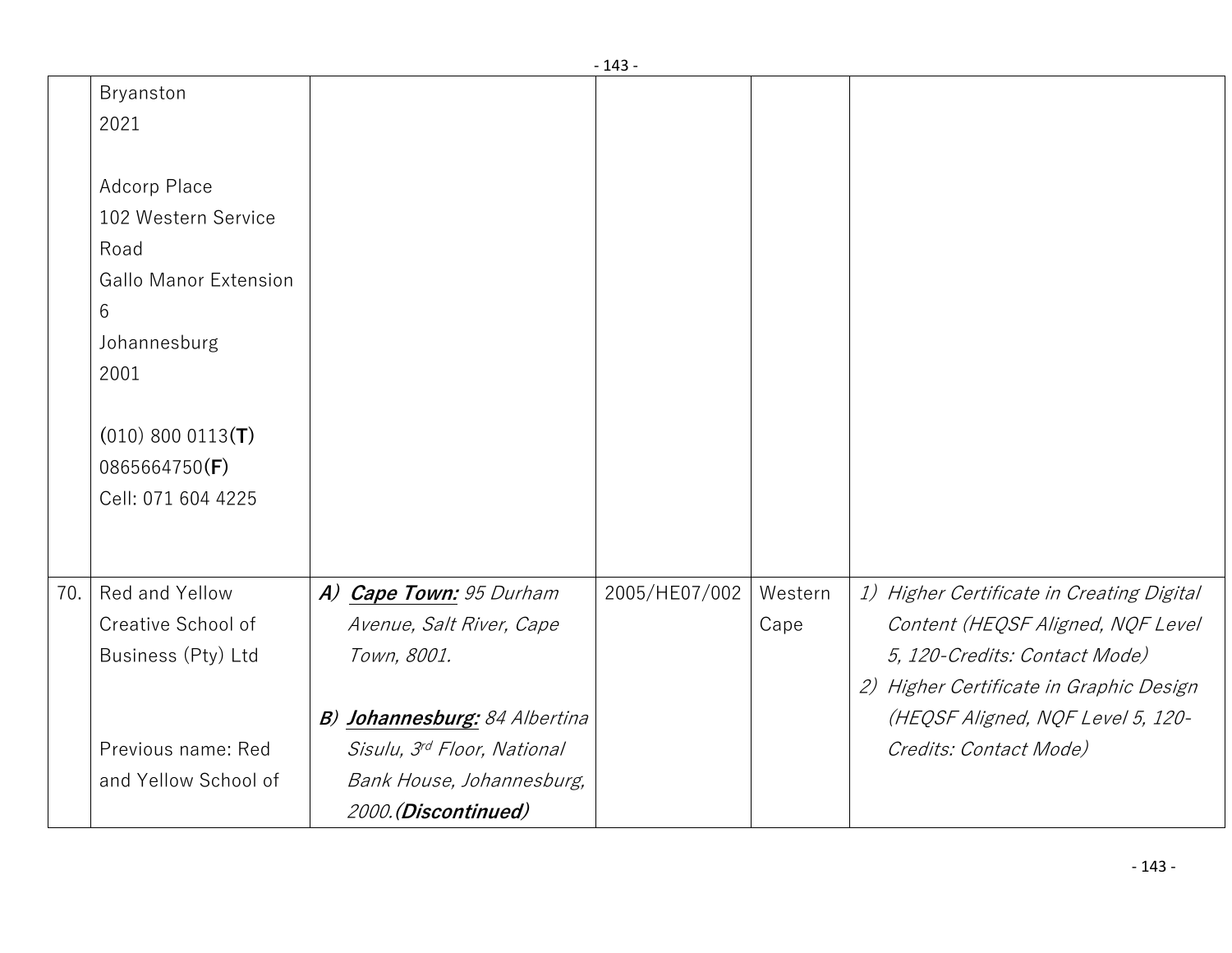| Logic and Magic (Pty)          |  | 3) Diploma in Graphic Design and Art |
|--------------------------------|--|--------------------------------------|
| Ltd                            |  | Direction (HEQSF Aligned, NQF Level  |
|                                |  | 6, 360 Credits: Contact Mode)        |
| <b>CONTACT PERSON:</b>         |  | 4) Advanced Diploma in Copywriting   |
| Mr Andrew Allison              |  | (HEQSF Aligned, NQF Level 7, 120-    |
| <b>Chief Operating Officer</b> |  | Credits: Contact Mode)               |
|                                |  | 5) Advanced Diploma in Digital       |
| 086 1878258 $(T)$              |  | Marketing (HEQSF Aligned, NQF        |
| 083 463 0315(F)                |  | Level 7, 120-Credits: Distance Mode) |
| Website:                       |  | 6) Advanced Diploma in Marketing and |
| www.redandyellow.co.z          |  | Advertising Communications (HEQSF    |
| $\underline{a}$                |  | Aligned, NQF Level 7, 120-Credits:   |
|                                |  | Contact Mode)                        |
| Email Address:                 |  | 7) Advanced Diploma in User Centered |
| shannon.jackson@reda           |  | Design (HEQSF Aligned, NQF Level 7,  |
| ndyellow.co.za                 |  | 120-Credits, Contact Mode)           |
| Andrew.allison@redan           |  | 8) Bachelor of Arts in Visual        |
| dyellow.co.za                  |  | Communication (HEQSF Aligned, NQF    |
| Regulatory@redandyell          |  | Level 7, 360-Credits: Contact Mode)  |
| ow.co.za                       |  | 9) Bachelor of Commerce in Marketing |
|                                |  | (HEQSF Aligned, NQF Level 7, 360-    |
| PO Box 12415                   |  | Credits: Contact Mode)               |
| <b>CAPE TOWN</b>               |  |                                      |
| 8010                           |  |                                      |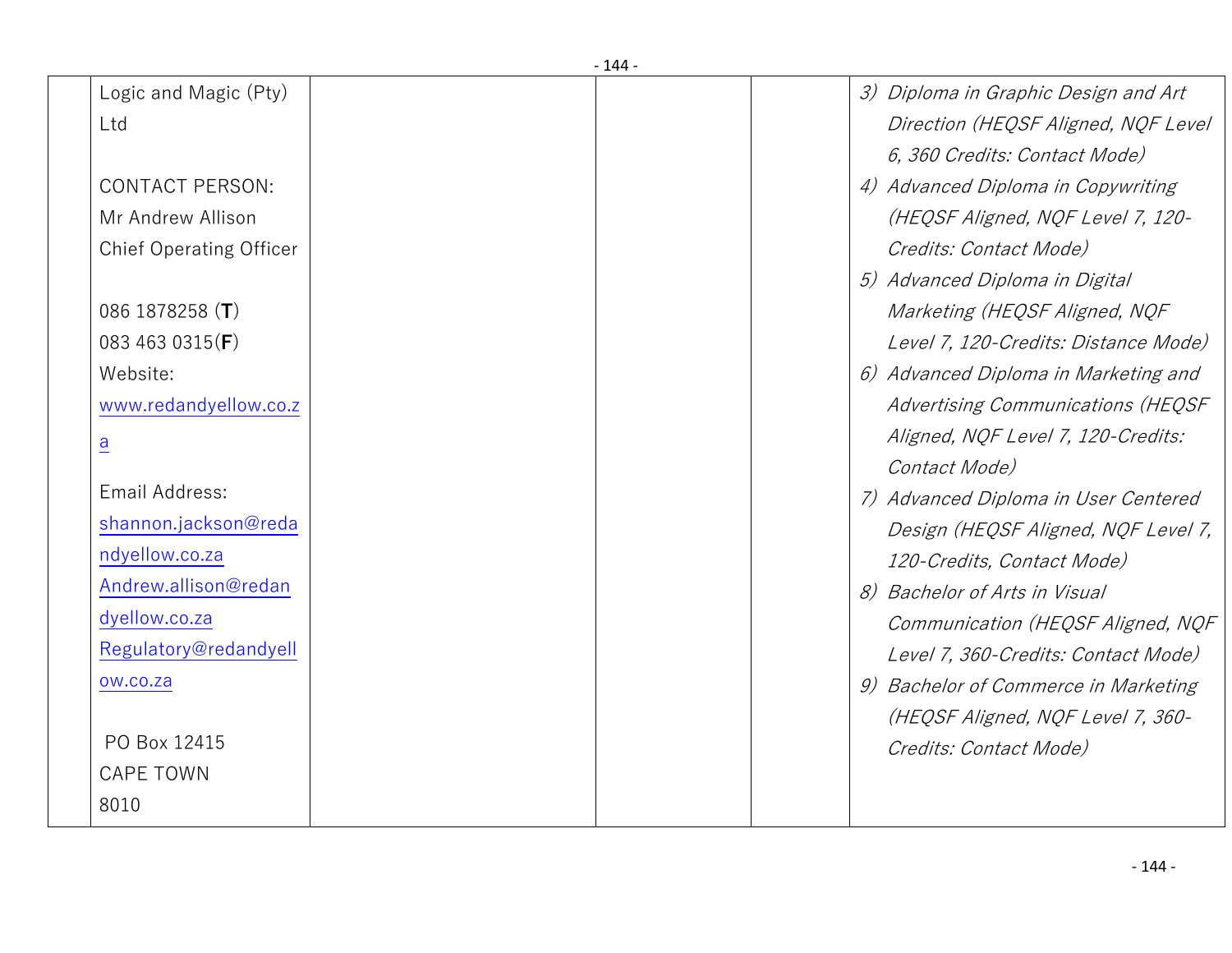|     |                        |                             | $-145-$       |         |    |                                            |
|-----|------------------------|-----------------------------|---------------|---------|----|--------------------------------------------|
| 71. | Regenesys              | A) Sandton:165 West Street, | 2000/HE07/023 | Gauteng |    | 1) Higher Certificate in Business          |
|     | Management (Pty) Ltd   | Sandton, 2196.              |               |         |    | Management (HEQSF Aligned NQF              |
|     |                        |                             |               |         |    | Level 5, 120-Credits: Contact Mode         |
|     | <b>CONTACT PERSON:</b> |                             |               |         |    | and Mixed Mode)                            |
|     | Ms Towera Gondwe       |                             |               |         |    | 2) Higher Certificate in Business          |
|     | Registrar              |                             |               |         |    | Management in Credit Banking               |
|     |                        |                             |               |         |    | (HEQSF Aligned, NQF Level 5, 120-          |
|     | $(011)$ 669 5163 (T)   |                             |               |         |    | Credits: Contact Mode and Mixed            |
|     | $(011)$ 669 5001 (F)   |                             |               |         |    | Mode)                                      |
|     | 083 429 7690 (C)       |                             |               |         |    | 3) Higher Certificate in Business          |
|     |                        |                             |               |         |    | Management in Retail Management            |
|     | Website:               |                             |               |         |    | (HEQSF Aligned, Level 5,120 Credits:       |
|     | www.regenesys.co.za    |                             |               |         |    | Contact Mode and Mixed Mode)               |
|     |                        |                             |               |         |    | 4) Higher Certificate in Public            |
|     | Email Address:         |                             |               |         |    | Management (HEQSF Aligned, NQF             |
|     | ToweraG@regenesys.c    |                             |               |         |    | Level 5, 120-Credits: Contact Mode,        |
|     | 0.2a                   |                             |               |         |    | Distance Mode and Mixed Mode)              |
|     |                        |                             |               |         | 5) | <b>Bachelor of Accounting Science</b>      |
|     | Postnet Suite 71       |                             |               |         |    | (HEQSF Aligned, NQF Level 7, 360-          |
|     | Private Bag X9976      |                             |               |         |    | Credits: Contact and Distance Mode)        |
|     | <b>SANDTON CITY</b>    |                             |               |         | 6) | <b>Bachelor of Business Administration</b> |
|     | 2146                   |                             |               |         |    | (HEQSF Aligned, NQF Level 7, 360-          |
|     |                        |                             |               |         |    | Credits: Contact Mode and Mixed            |
|     |                        |                             |               |         |    | Mode)                                      |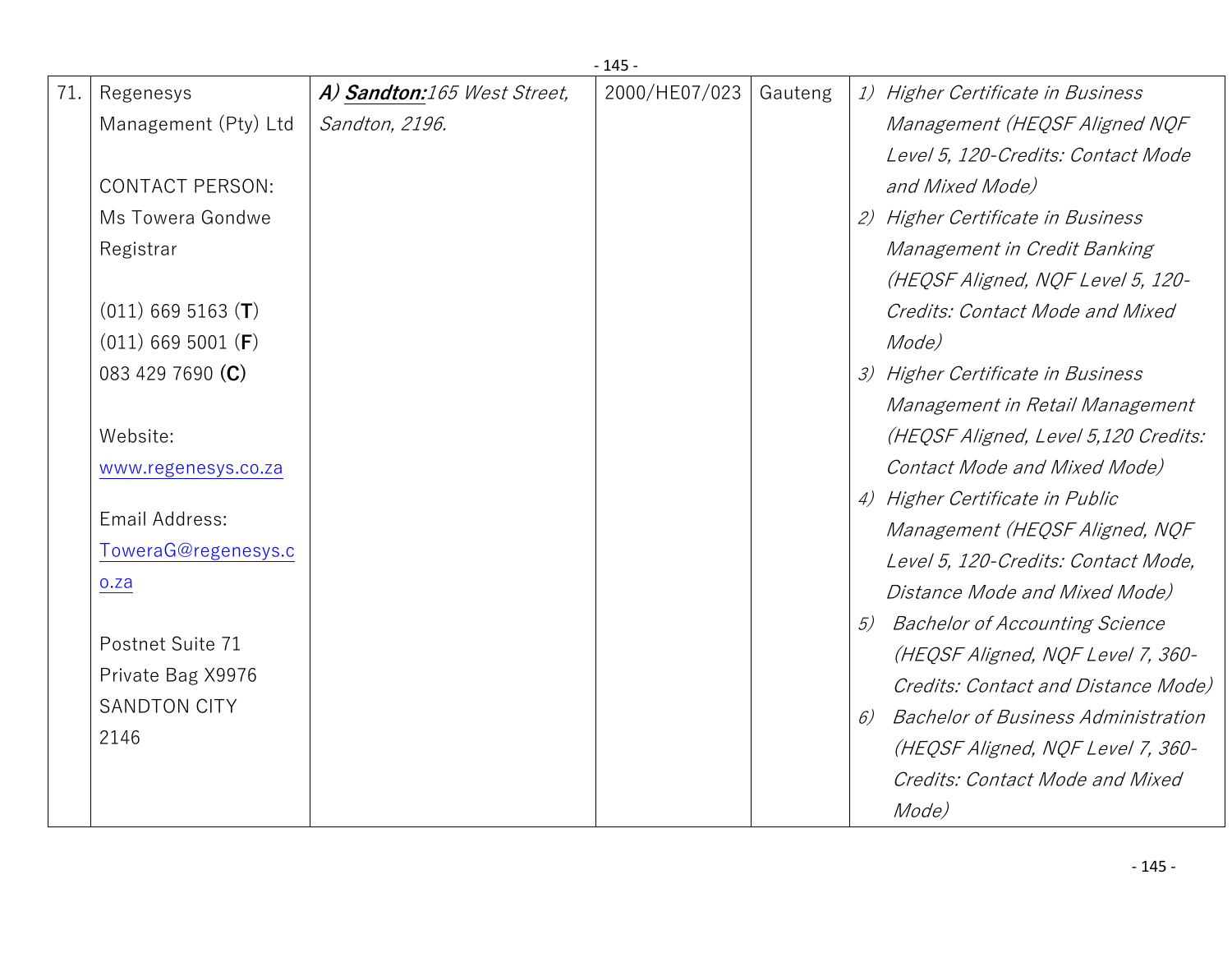|  | - 146 - |                                                    |
|--|---------|----------------------------------------------------|
|  |         | <b>Bachelor of Business Administration</b><br>$7)$ |
|  |         | in Banking (HEQSF Aligned, NQF                     |
|  |         | Level 7,360-Credits: Distance Mode)                |
|  |         | 8) Bachelor of Business Administration             |
|  |         | in Retail Management (HEQSF                        |
|  |         | Aligned, NQF Level 7, 360-Credits:                 |
|  |         | Distance Mode)                                     |
|  |         | <b>Bachelor of Public Management</b><br>9)         |
|  |         | (HEQSF Aligned, NQSF Level 7, 360-                 |
|  |         | Credits: Contact Mode)                             |
|  |         | 10) Bachelor of Public Management                  |
|  |         | (HEQSF Aligned, NQSF Level 7, 360-                 |
|  |         | Credits: Distance Mode)                            |
|  |         | 11) Postgraduate Diploma in Business               |
|  |         | Management (HEQSF Aligned, Level                   |
|  |         | 8, 120-Credits, Contact Mode and                   |
|  |         | Mixed Mode)                                        |
|  |         | 12) Postgraduate Diploma in Public                 |
|  |         | Management (HEQSF Aligned, NQF                     |
|  |         | Level 8, 120-Credits: Contact Mode                 |
|  |         | and Mixed Mode)                                    |
|  |         | 13) Master of Business Administration              |
|  |         | (HEQSF Aligned, NQF Level 9, 180-                  |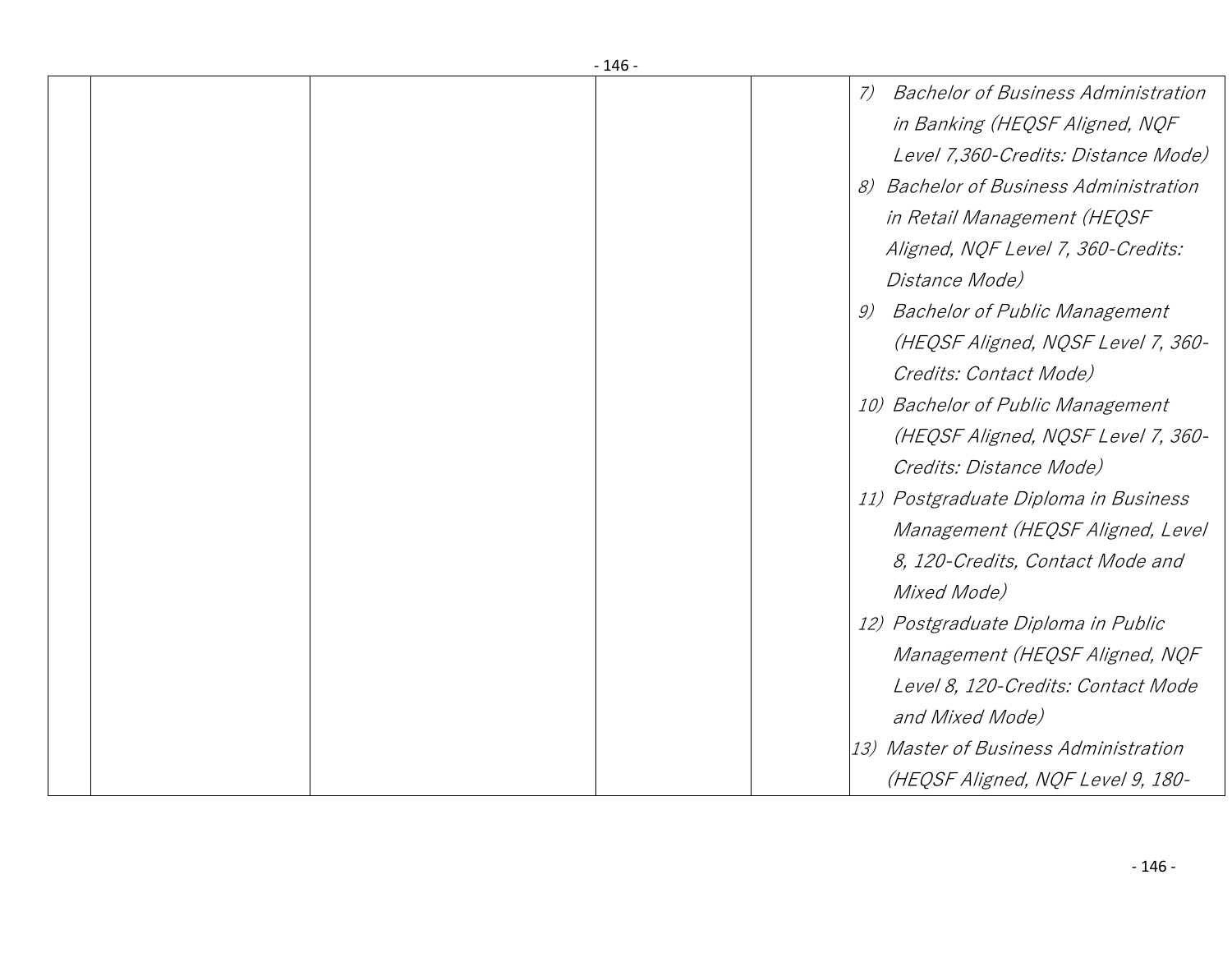|     |                                  |                             | - 147 -       |         |                                                                                                  |
|-----|----------------------------------|-----------------------------|---------------|---------|--------------------------------------------------------------------------------------------------|
|     |                                  |                             |               |         | Credits: Distance Mode and Mixed<br>Mode)                                                        |
|     |                                  |                             |               |         | 14) Master of Public Management<br>(previously named Master of<br>Commerce in Public Management) |
|     |                                  |                             |               |         | (HEQSF Aligned, NQF Level 9, 180-                                                                |
|     |                                  |                             |               |         | Credits: Contact Mode) (Previously                                                               |
|     |                                  |                             |               |         | named Master of Commerce in Public<br><i>Management)</i>                                         |
|     |                                  |                             |               |         | 15) Master of Public Management                                                                  |
|     |                                  |                             |               |         | (HEQSF Aligned, NQF Level 9, 180-                                                                |
|     |                                  |                             |               |         | Credits: Distance Mode)<br>16) Doctor of Business Management                                     |
|     |                                  |                             |               |         | (HEQSF Aligned, NQF Level 10, 360-                                                               |
|     |                                  |                             |               |         | Credits: Distance Mode)                                                                          |
| 72. | <b>Regent Business</b>           | A) Durban: 35 Samora Machel | 2000/HE07/012 | KwaZulu | Certificate in Accounting<br><i>1) Higher</i>                                                    |
|     | School (Pty) Ltd                 | Street, Durban, 4001.       |               | Natal   | (HEQSF Aligned, NQF Level 5, 120-                                                                |
|     |                                  |                             |               |         | Credits: Distance Mode)                                                                          |
|     | <b>CONTACT PERSON:</b>           |                             |               |         | Certificate<br><i>2) Higher</i><br>in<br><b>Business</b>                                         |
|     | Mr Bhanparthab<br><b>Bisnath</b> |                             |               |         | Management (HEQSF Aligned, NQF<br>Level 5, 120-Credits: Distance Mode)                           |
|     | Registrar                        |                             |               |         |                                                                                                  |
|     |                                  |                             |               |         |                                                                                                  |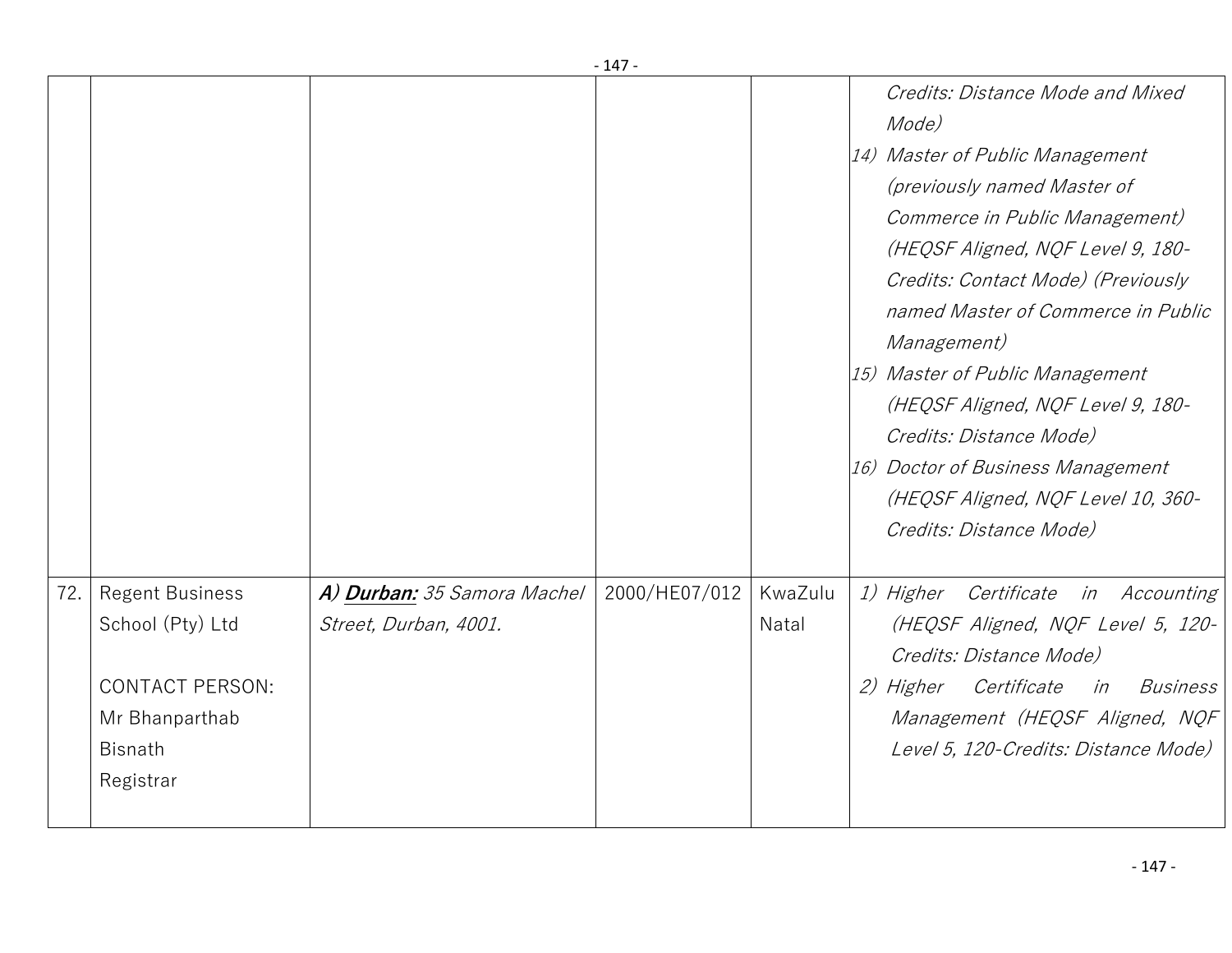|                       | $-148-$ |                                           |
|-----------------------|---------|-------------------------------------------|
| $(031)$ 826 7391(T)   |         | 3) Higher Certificate in Entrepreneurship |
| 086 599 9399 (F)      |         | (HEQSF Aligned, NQF Level 5, 120-         |
|                       |         | Credits: Distance Mode)                   |
| Cell: 083 782 5539    |         | 4) Higher Certificate in Healthcare       |
|                       |         | (HEQSF<br>Services Management             |
| Website:              |         | Aligned, NQF Level 5, 120-Credits:        |
| www.regent.ac.za      |         | <i>Distance Mode)</i>                     |
|                       |         | 5) Higher Certificate in Human Resource   |
| Email Address:        |         | Management (HEQSF Aligned, NQF            |
| bbisnath@regent.ac.za |         | Level 5, 120-Credits: Distance Mode)      |
|                       |         | 6) Higher Certificate in Islamic Finance, |
|                       |         | Banking and Law (HEQSF Aligned,           |
| P O Box 10686         |         | NQF Level 5, 120-Credits: Contact         |
| <b>MARINE PARADE</b>  |         | Mode and Distance Mode)                   |
| 4056                  |         | 7) Higher Certificate in Management for   |
|                       |         | Estate Agents (HEQSF Aligned, NQF         |
|                       |         |                                           |
|                       |         | Level 5, 120-Credits: Distance Mode)      |
|                       |         | 8) Higher Certificate in Marketing        |
|                       |         | Management (HEQSF Aligned, NQF            |
|                       |         | Level 5, 120-Credits: Distance Mode)      |
|                       |         | 9) Higher Certificate in<br>Retail        |
|                       |         | Management (HEQSF Aligned, NQF            |
|                       |         | Level 5, 120-Credits: Distance Mode)      |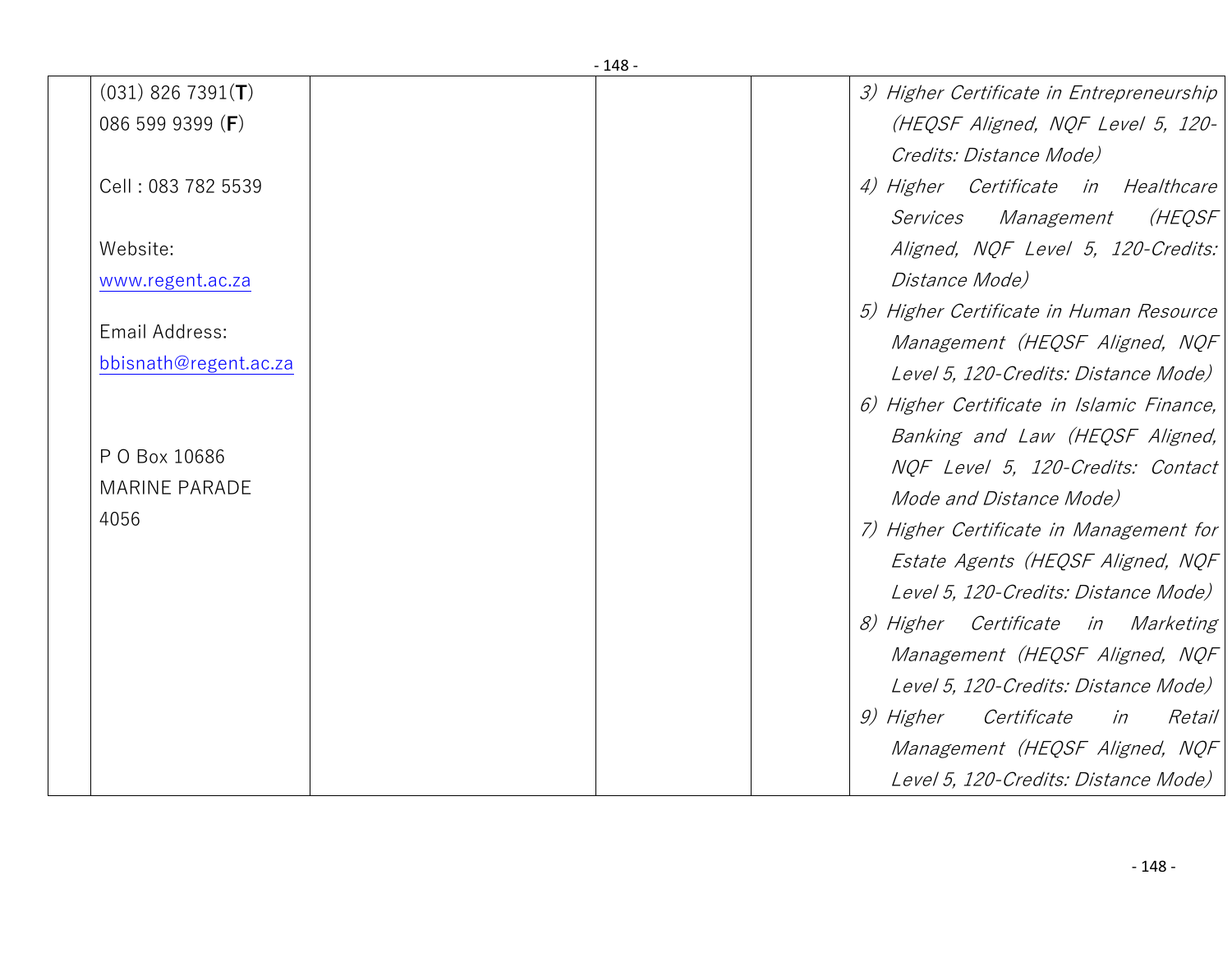|  | - 149 - |                                              |
|--|---------|----------------------------------------------|
|  |         | 10) Higher Certificate in Supply Chain       |
|  |         | Management (HEQSF Aligned, NQF               |
|  |         | Level 5, 120-Credits: Distance Mode)         |
|  |         | 11) Diploma in Financial Management          |
|  |         | (HEQSF Aligned, NQF Level 6, 360-            |
|  |         | Credits: Distance Mode)                      |
|  |         | 12) Diploma<br>in Public<br>Relations        |
|  |         | Management (HEQSF Aligned, NQF               |
|  |         | Level 6, 360-Credits: Distance Mode)         |
|  |         | 13) Advanced Diploma in Financial            |
|  |         | Management (HEQSF Aligned, NQF               |
|  |         | Level 7, 120-Credits: Contact Mode)          |
|  |         | 14) Advance Diploma in Management            |
|  |         | (HEQSF Aligned, NQF Level 7, 120-            |
|  |         | Credits: Distance Mode)                      |
|  |         | 15) Bachelor of Business Administration      |
|  |         | (HEQSF Aligned, NQF Level 7, 360-            |
|  |         | Credits: Distance Mode)                      |
|  |         | 16) Bachelor of Public Administration        |
|  |         | <i>(previously</i><br>Bachelor<br>$\sigma f$ |
|  |         | Administration) (HEQSF Aligned, NQF          |
|  |         | Level 7, 360-Credits: Distance Mode)         |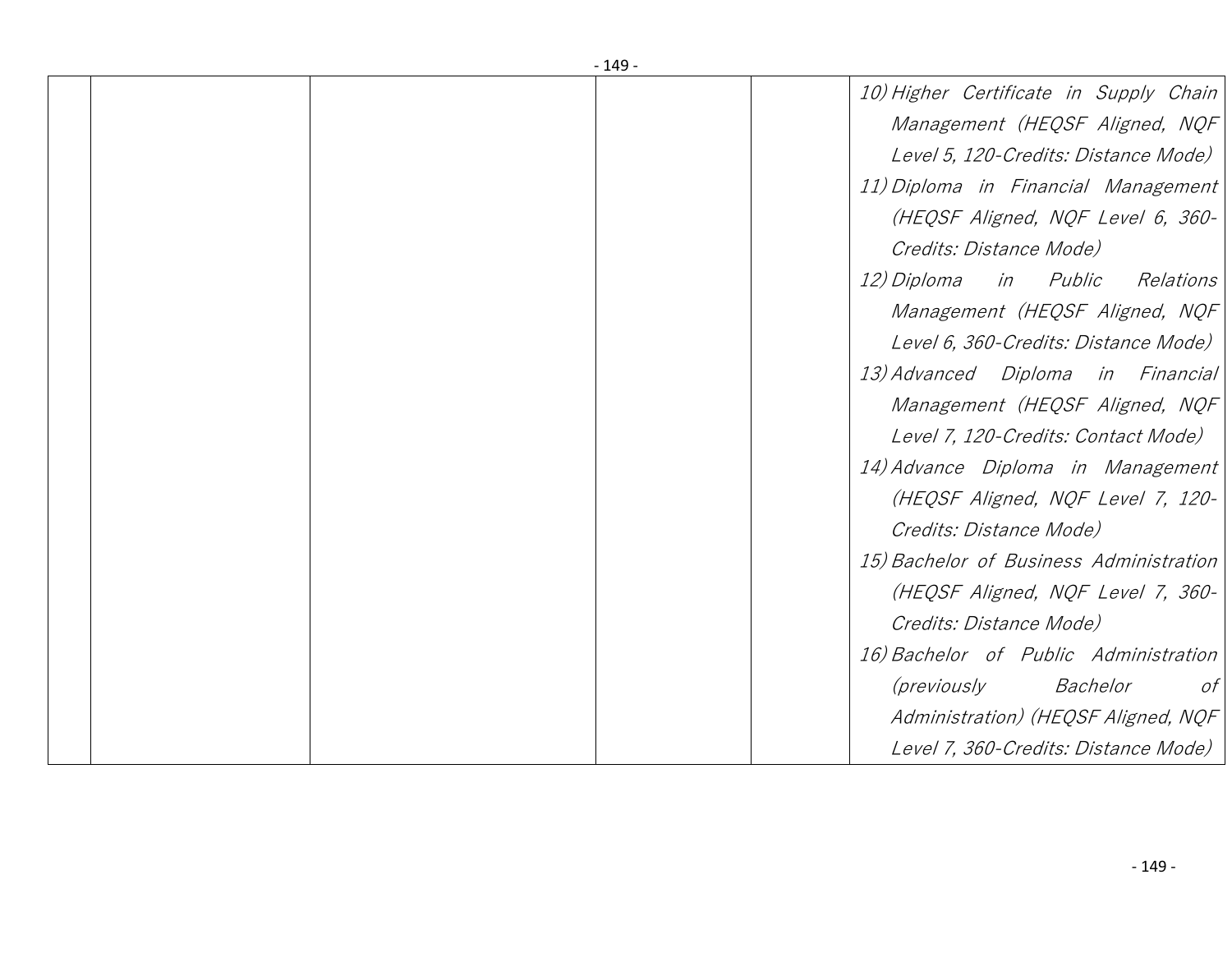|  | $-150-$ |                                        |
|--|---------|----------------------------------------|
|  |         | (HEQSF<br>17) Bachelor of Commerce     |
|  |         | Aligned, NQF Level 7, 360-Credits:     |
|  |         | Distance Mode)                         |
|  |         | 18) Bachelor of Commerce in Accounting |
|  |         | (HEQSF Aligned, NQF Level 7, 360-      |
|  |         | Credits: Contact Mode)                 |
|  |         | 19) Bachelor of Commerce in Human      |
|  |         | Resource Management<br>(HEQSF          |
|  |         | Aligned, NQF Level 7, 360-Credits:     |
|  |         | Distance Mode)                         |
|  |         | 20) Bachelor of Commerce in Law        |
|  |         | (HEQSF Aligned, NQF Level 7, 360-      |
|  |         | Credits: Distance Mode)                |
|  |         | 21) Bachelor of Commerce in Retail     |
|  |         | Management (HEQSF Aligned, NQF         |
|  |         | Level 7, 360-Credits: Distance Mode)   |
|  |         | 22) Bachelor of Commerce in Supply     |
|  |         | Chain Management (HEQSF Aligned,       |
|  |         | NQF Level 7, 360-Credits: Distance     |
|  |         | Mode)                                  |
|  |         | 23) Postgraduate Diploma in Accounting |
|  |         | (HEQSF Aligned, NQF Level 8, 120-      |
|  |         | Credits: Distance Mode)                |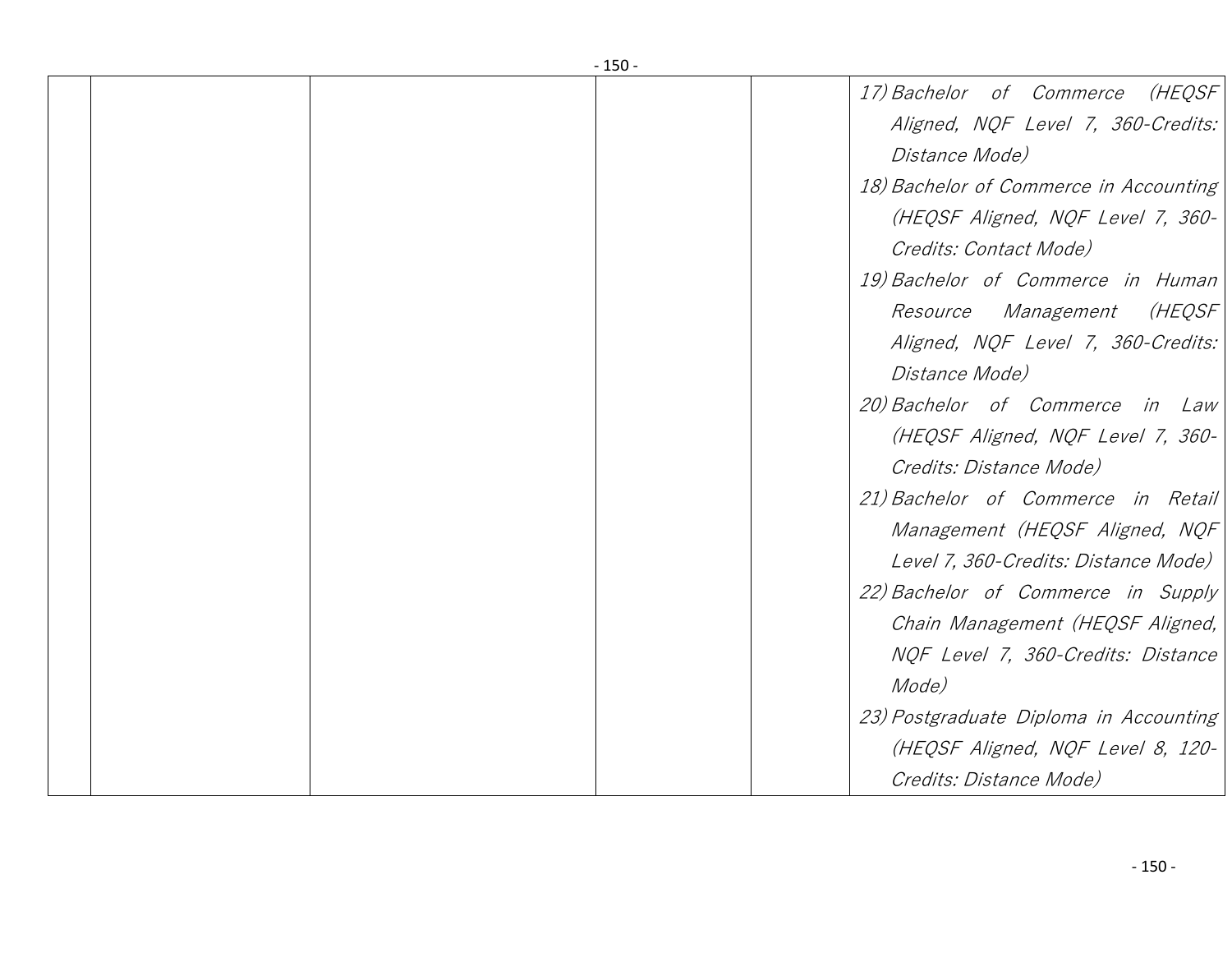|  | - 151 - |                                          |
|--|---------|------------------------------------------|
|  |         | 24) Postgraduate Diploma in Digital      |
|  |         | Marketing (HEQSF Aligned, NQF            |
|  |         | Level 8, 120-Credits: Distance Mode)     |
|  |         | 25) Postgraduate Diploma in Educational  |
|  |         | Management and Leadership (HEQSF)        |
|  |         | Aligned, NQF Level 8, 120-Credits:       |
|  |         | Distance Mode)                           |
|  |         | 26) Postgraduate Diploma in Islamic      |
|  |         | Finance and Banking (HEQSF Aligned,      |
|  |         | NQF Level 8, 120-Credits: Distance       |
|  |         | Mode)                                    |
|  |         | <i>27) Postgraduate</i><br>Diploma<br>in |
|  |         | Management (HEQSF Aligned, NQF)          |
|  |         | Level 8, 120-Credits: Distance Mode)     |
|  |         | 28) Postgraduate Diploma in Project      |
|  |         | Management (HEQSF Aligned, NQF           |
|  |         | Level 8, 120-Credits: Distance Mode)     |
|  |         | 29) Postgraduate Diploma in Supply       |
|  |         | Chain Management (HEQSF Aligned,         |
|  |         | NQF Level 8, 120-Credits: Distance       |
|  |         | Mode)                                    |
|  |         | 30) Bachelor of Commerce Honours         |
|  |         | (HEQSF Aligned, NQF Level 8, 120-        |
|  |         | Credits: Distance Mode)                  |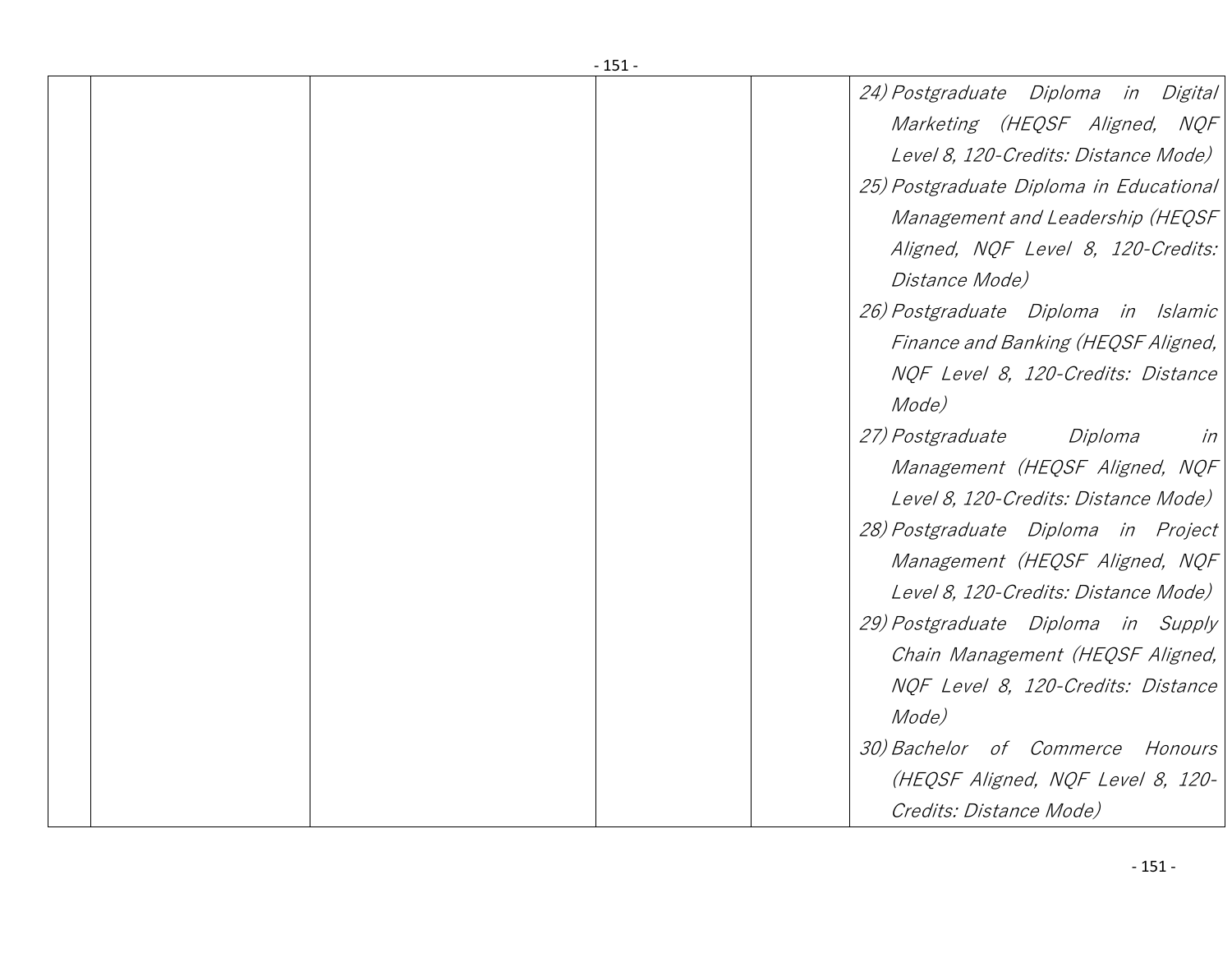|                                                                                                                               |                                                         |                                                                                                                                                                                                                  | ∸J∠           |                  |                                                                                                                                                                                                                                                                                                                                                                                                                                                                                                      |
|-------------------------------------------------------------------------------------------------------------------------------|---------------------------------------------------------|------------------------------------------------------------------------------------------------------------------------------------------------------------------------------------------------------------------|---------------|------------------|------------------------------------------------------------------------------------------------------------------------------------------------------------------------------------------------------------------------------------------------------------------------------------------------------------------------------------------------------------------------------------------------------------------------------------------------------------------------------------------------------|
|                                                                                                                               |                                                         |                                                                                                                                                                                                                  |               |                  | 31) Bachelor of Commerce Honours in<br>Human<br><i>Resource</i><br>Management<br>(HEQSF Aligned, NQF Level 8, 120-<br>Credits: Distance Mode)<br>32) Master of Business Administration<br>(HEQSF Aligned, NQF Level 9, 180-<br>Credits: Distance Mode)<br>33) Master of Business Administration in<br>Healthcare Management (HEQSF<br>Aligned, NQF Level 9, 360-Credits:<br>Distance Mode)<br>34) Doctor of Business Administration<br>(HEQSF Aligned, NQF Level 10, 360-<br>Credits: Distance Mode) |
| <b>Richfield Graduate</b><br>73.<br>$(Pty)$ Ltd,<br>(Previously known<br>as:PC Training and<br>Ltd)<br><b>CONTACT PERSON:</b> | Institute of Technology<br><b>Business College(Pty)</b> | A) Durban Head Office: 292<br>Anton Lembede (Smith)<br>Street, Corner Anton<br>Dorothy<br><i>Lembede</i><br>and<br>Nyembe Street,<br>Durban,<br>4001.<br><b>B) Durban:</b> 44 Joe Slovo Street,<br>Durban, 4001. | 2000/HE07/008 | KwaZulu<br>Natal | 1) Higher Certificate<br>in Business<br>Administration (HEQSF Aligned, NQF<br>Level 5, 120-Credits: Contact Mode<br>and Distance Mode) $[A, B, C, D, F, H,$<br>$I, J, K, L, M, N, O, P, Q, R, S, T, V, W,$<br>X, Y, BB, CC, DD, EE, Z, HH, II, JJ]<br>2) Higher Certificate in Computer<br>Forensics (HEQSF Aligned, NQF Level<br>5, 120-Credits: Distance Mode) [A]                                                                                                                                 |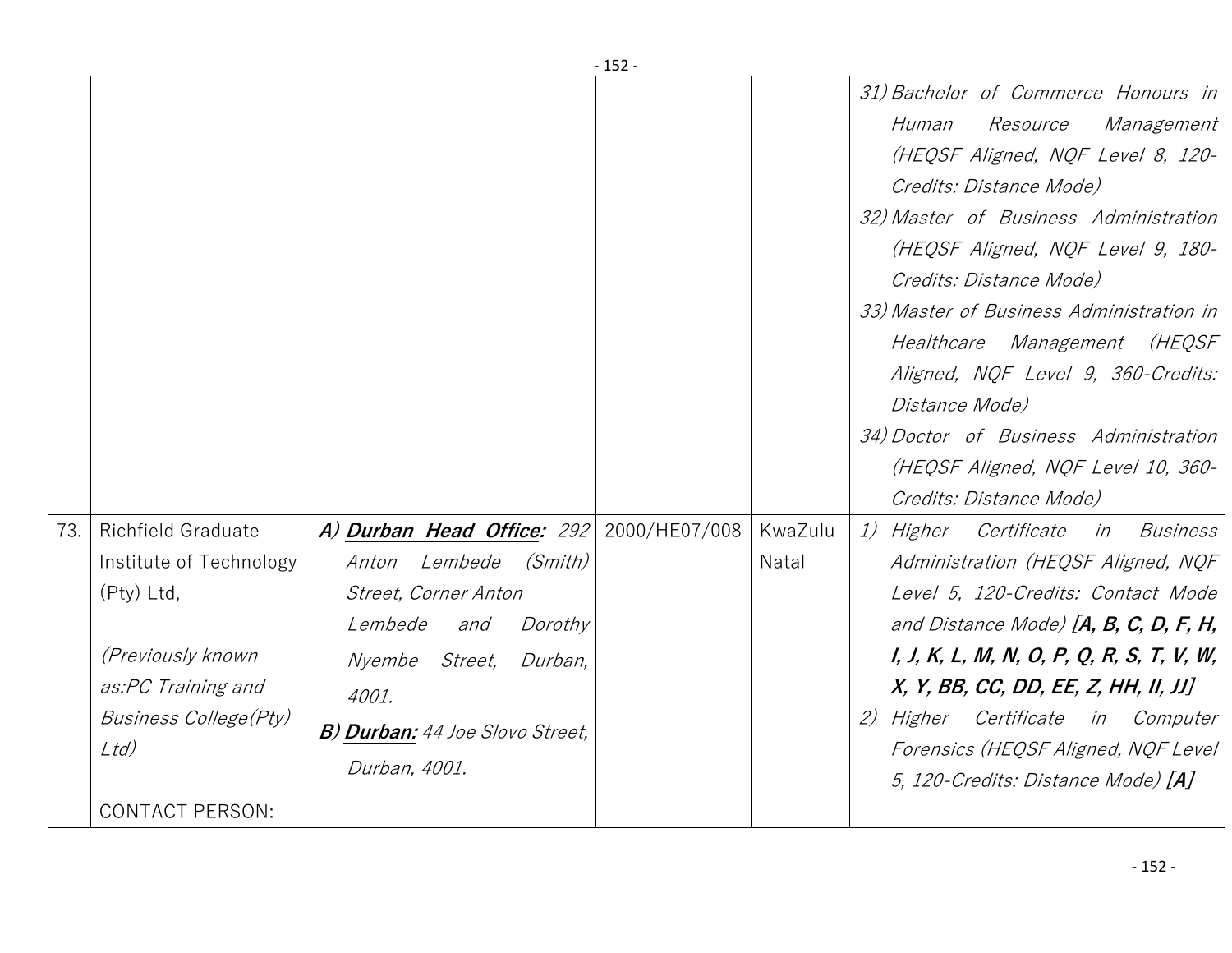|                        |                                   | $-153-$ |                                                 |
|------------------------|-----------------------------------|---------|-------------------------------------------------|
| Mr Muni Kooblal        | C) Johannesburg: 32 Diagonal      |         | 3) Higher Certificate in Information            |
| Senior Director        | Street, Corner Sauer and          |         | Technology (HEQSF Aligned, NQF                  |
| Quality Assurance &    | Jeppe Street,                     |         | Level 5, 120-Credits: Contact Mode              |
| Audits                 | Johannesburg, 2001.               |         | and Distance Mode) $[A, C, D, E, F, H,$         |
|                        | D) Pretoria: 13 Church Square,    |         | I, J, K, L, M, N, O, P, Q, R, S, T, V, W,       |
| $(031)$ 304-9340(T)    |                                   |         | X, Y, Z, AA, BB, CC, DD, EE, FF, GG,            |
| $(031)$ 306-7936(F)    | Corner Bank and Church            |         | HH, II, JJ] [ Distance Mode A]                  |
| Website:               | Street, 0001.                     |         | 4) Higher Certificate<br>in<br>Local            |
| www.pctrainingonline.c | E) Johannesburg: 141 Main         |         | Government Management (HEQSF)                   |
| o.za                   | Street, Corner of Main and        |         | Aligned, NQF Level 5, 120-Credits:              |
|                        | Weilligh<br>Von<br><i>Street,</i> |         | Distance Mode) [ <b>B</b> ]                     |
|                        | 2001.<br>Johannesburg,            |         | Certificate<br><i>5) Higher</i><br>in<br>Office |
| Email Address:         | <b>DISCONTINUED</b>               |         | Administration (HEQSF Aligned, NQF              |
| pcceo@africa.com,      | F) Randburg Campus: 112           |         | Level 5, 120-Credits: Contact Mode)             |
| info@gopctraining.co.z |                                   |         | $[A, B, F, H, I, J, K, L, P, R, S, T, Z, DD,$   |
| $\underline{a}$        | Bordeaux Drive, Corner            |         | <b>EE, HH, II]</b>                              |
|                        | Bordeaux and St Andrews           |         | 6) Higher Certificate in Recognition of         |
| Private Bag X23        | Drive, Randburg, 2000.            |         | Prior Learning (RPL) Activities                 |
| Umhlanga Rocks         | G)Pietermaritzburg:<br>235        |         | (Previously registered as Higher                |
| 4320                   | Langalibalele<br>Street,          |         | Certificate in Recognition of Prior             |
|                        | Pietermaritzburg,                 |         | Learning Practice) (HEQSF Aligned,              |
|                        | 3201.DISCONTINUED                 |         | NQF Level 5, 120-Credits: Distance              |
|                        |                                   |         | $Mode$ $[B]$                                    |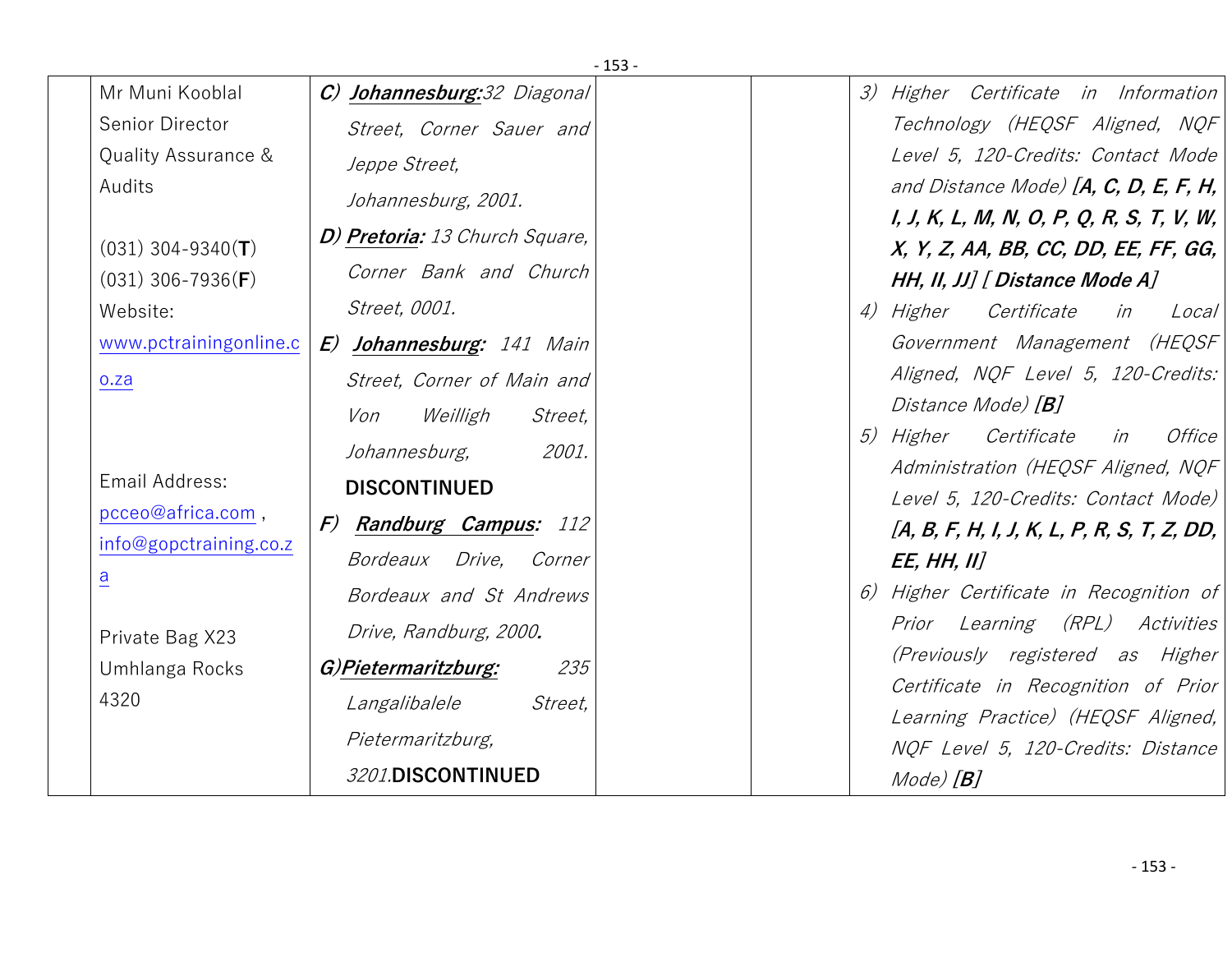|                                                                                                                                                                                                                                                                                                                                                                                                                                                                                                                                                                                     | $-154-$ |                                                                                                                                                                                                                                                                                                                                                                                                                                                                                                                                                                                                                                                                                                                                                                                                                                                                                                                 |
|-------------------------------------------------------------------------------------------------------------------------------------------------------------------------------------------------------------------------------------------------------------------------------------------------------------------------------------------------------------------------------------------------------------------------------------------------------------------------------------------------------------------------------------------------------------------------------------|---------|-----------------------------------------------------------------------------------------------------------------------------------------------------------------------------------------------------------------------------------------------------------------------------------------------------------------------------------------------------------------------------------------------------------------------------------------------------------------------------------------------------------------------------------------------------------------------------------------------------------------------------------------------------------------------------------------------------------------------------------------------------------------------------------------------------------------------------------------------------------------------------------------------------------------|
| H) Cape Town:49 St George's<br>Mall, Corner Castle Street<br>and St George's Mall, Cape<br>Town, 8000.<br>I) <b>Bloemfontein:</b> 22A Aliwal<br>Street, Corner Elizabeth and<br>Aliwal Street, 9301.<br>J) Umhlanga Ridge: 9 Palm<br><i>Boulevard,</i><br>Gateway,<br>Umhlanga Ridge, 4319.<br>K) Pretoria: 165 Jacob Mare<br>Street, Pretoria, 0001.<br>L) Pretoria: 287 Struben<br>Street, Pretoria, 0001.<br>M) Pretoria: 76 Andries Street,<br>Pretoria, 0001.<br>N) Pretoria: 421 Church Street,<br>Pretoria, 0001.<br>O) Pretoria: 336 Paul Kruger<br>Street, Pretoria, 0001. |         | Certificate<br>Systems<br>7) Higher<br>in<br>Engineering (HEQSF Aligned, NQF<br>Level 5, 120-Credits: Contact Mode<br>and Distance Mode) $[A, C, D, F, H, I,$<br>K, L, M, N, O, P, Q, S, T, V, W, Y, Z,<br>AA, BB, CC, GG, HH, II] [Distance<br>Mode A]<br>8) Advanced Certificate in Business<br>Administration (HEQSF Aligned, NQF<br>Level 6, 120-Credits: Contact Mode)<br>$[B, F, H, I, J, L, N, P, R, T, BB, HH, Z]$<br>9) Advanced Certificate in Commerce<br>(HEQSF Aligned, NQF Level 6, 120-<br>Credits: Contact Mode) $[A, F, H, I, J,$<br>L, N, P, R, S, T, W, Y, Z, AA, BB, CC,<br>GG, HH]<br>10) Advanced Certificate in Information<br>Security (HEQSF Aligned, NQF Level)<br>6, 120-Credits: Distance Mode) [A]<br>11) Advanced Certificate in Information<br>Technology (HEQSF Aligned, NQF<br>Level 6, 120-Credits: Contact Mode)<br>$[A, B, C, D, F, J, L, N, P, Q, R, S, Z,$<br>AA, BB, HH] |
|                                                                                                                                                                                                                                                                                                                                                                                                                                                                                                                                                                                     |         |                                                                                                                                                                                                                                                                                                                                                                                                                                                                                                                                                                                                                                                                                                                                                                                                                                                                                                                 |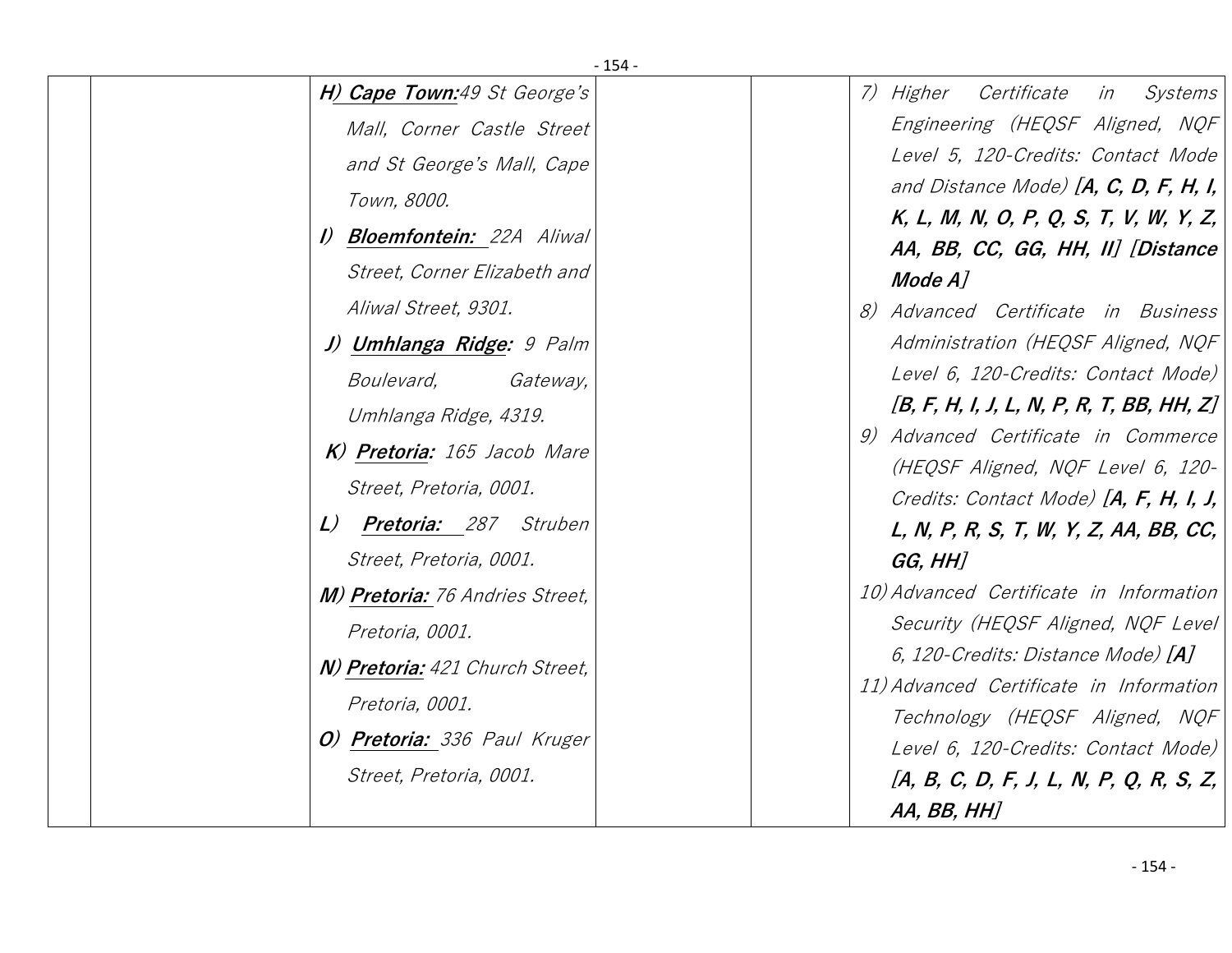| $-155-$                                            |                                                                      |
|----------------------------------------------------|----------------------------------------------------------------------|
| $\left  P \right\rangle$<br>22<br>Park:<br>Kempton | 12) Advanced Certificate in Information                              |
| Voortrekker<br>Street,                             | Technology Governance<br>(HEQSF                                      |
| Kempton Park, 2001.                                | Aligned, NQF Level 6, 120-Credits:                                   |
| Q) Johannesburg: 33 Troye                          | Distance Mode) [A]                                                   |
| Street, Johannesburg, 2001.                        | 13) Advanced Certificate in Systems                                  |
| R) Braamfontein: 76 Jorissen                       | Engineering (HEQSF Aligned, NQF                                      |
|                                                    | Level 6, 120-Credits: Contact Mode)                                  |
| Street, Braamfontein, 2001.                        | [A, C, D, H, I, L, N, P, Q, S, Z, AA, BB,                            |
| S) Braamfontein: 23 De Beer                        | $GG$ ]                                                               |
| Street, Braamfontein, 2001.                        | 14) Diploma in Business Administration                               |
| T) Vereeniging: 20 Voortrekker                     | (HEQSF Aligned, NQF Level 6, 360-                                    |
| Street, Vereeniging, 1928.                         | Credits: Contact Mode and Distance                                   |
| U) Springs: 10 Argon Road,                         | $Model$ [B, F, G, H, I, J, L, N, P, R, S, T,                         |
| Fulcrum,                                           | V, W, X, Y, Z, AA, BB, CC, DD, EE, GG,<br>HH, JJ] [ Distance Mode B] |
| Springs, 1559. DISCONTINU                          | 15) Diploma in Computer Applications                                 |
| ED                                                 | (HEQSF Aligned, NQF Level 6, 360-                                    |
|                                                    | Credits: Contact Mode and Distance                                   |
| V) Midrand: 181 Moritz Road,                       | Mode) [A, C, D, F, H, I, K, M, O, P, Q,                              |
| <i>Midrand, 1685.</i>                              | S, T, W, Y, Z, AA, BB, CC, GG] $[$                                   |
| <b>W) Edenvale:</b> 54 Van Riebeeck                | Distance Mode A]                                                     |
| Avenue, Edenvale,<br>1609.                         | 16) Diploma in Information Technology                                |
| <b>DISCONTINUED</b>                                | (HEQSF Aligned, NQF Level 6, 360-                                    |
|                                                    | Credits: Contact Mode and Distance                                   |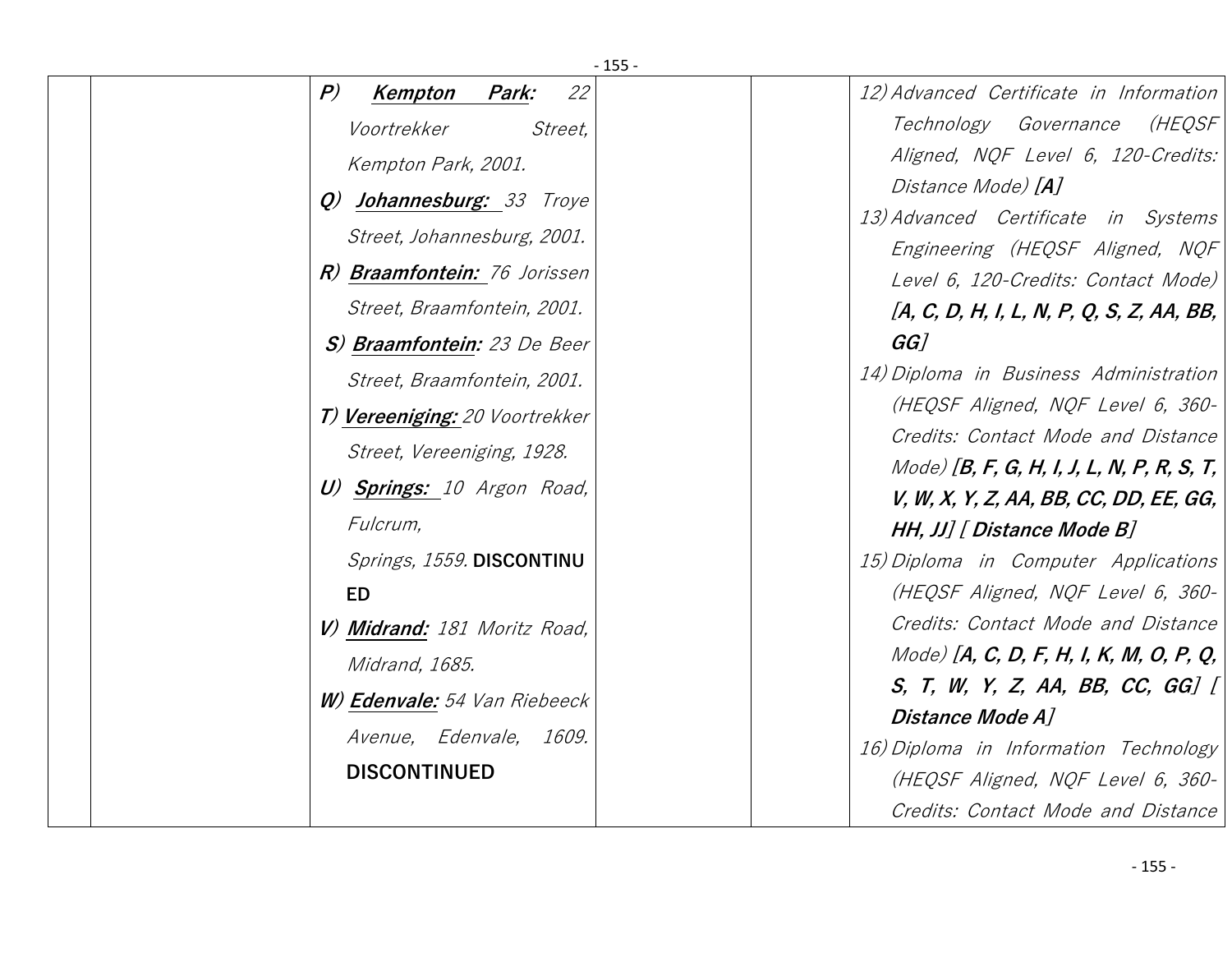| $-156-$                           |                                                                      |
|-----------------------------------|----------------------------------------------------------------------|
| X) Benoni: 90 Elston Avenue,      | Mode) [A, C, D, F, H, I, J, M, O, P, Q,                              |
| Benoni, 1501.                     | S, T, V, W, X, Y, Z, AA, BB, CC, DD,                                 |
| <b>Polokwane:</b> 52 Church<br>Y) | EE, GG, HH] [ Distance Mode A]                                       |
| Street, Polokwane, 0700.          | in Local Government<br>17) Diploma<br>Management (HEQSF Aligned, NQF |
| Z<br>Pietermaritzburg:<br>21      | Level 6, 360-Credits: Distance Mode)                                 |
| Street,<br>Timber                 | [A]                                                                  |
| Pietermaritzburg, 3201.           | 18) Bachelor of Business Administration                              |
| AA) Kempton Park: 7 Wolff         | (HEQSF Aligned, NQF Level 7, 360-                                    |
| Street, Kempton Park,             | Credits: Contact Mode and Distance                                   |
| 2001.                             | $Model$ [B, J, N, P, R, Y, EE] [Distance                             |
| BB)<br>37<br>Johannesburg:        | B]<br>19) Bachelor of Commerce (HEQSF                                |
| Harrison                          | Aligned, NQF Level 7, 360-Credits:                                   |
| Street, Nelson Mandela Bu         | Contact Mode and Distance Mode) [A,                                  |
| ilding, Johannesburg,             | B, J, P, R, N, Y, EE, JJ $\int$ Distance                             |
| 2000.                             | Mode [A]                                                             |
| CC) Krugersdorp: 7 Monument       | 20) Bachelor of Public Management                                    |
| Street, Krugersdorp, 1739.        | (HEQSF Aligned, NQF Level 7, 360-                                    |
| DD) Rivonia: 3rd of 5th Avenue,   | Credits: Distance Mode) [B]                                          |
| Rivonia, 2128.                    | 21) Bachelor of Science in Information                               |
|                                   | Technology (HEQSF Aligned, NQF                                       |
|                                   | Level 7, 360-Credits: Contact Mode                                   |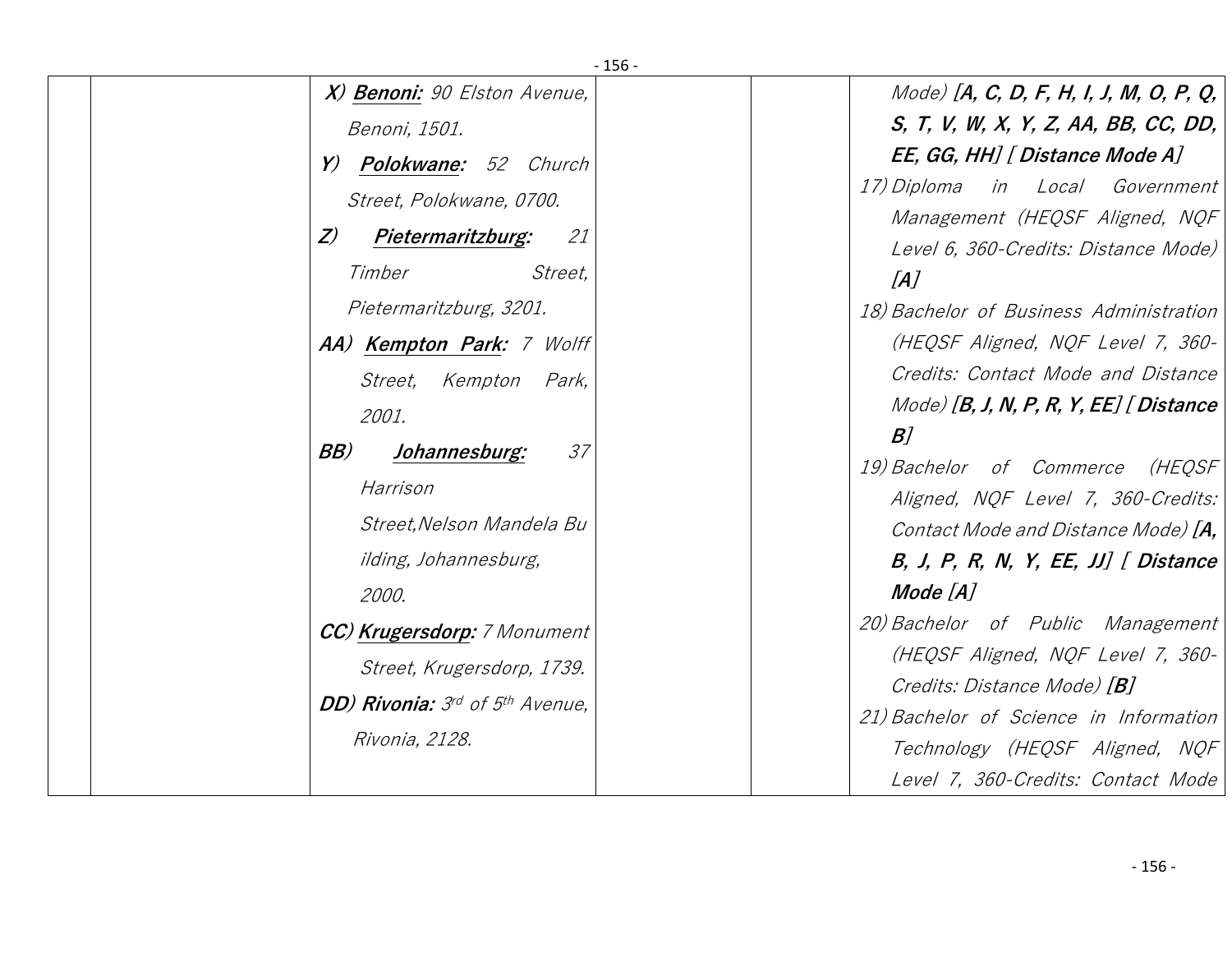| -157-                                   |                                            |  |  |  |  |  |
|-----------------------------------------|--------------------------------------------|--|--|--|--|--|
| <b>EE) Ballito:</b> 2 Moffat Drive,     | and Distance Mode) [A, C, D, J, Y, AA, $ $ |  |  |  |  |  |
| 4399.<br><i>Ballito,</i>                | EE, JJ] [ Distance Mode A]                 |  |  |  |  |  |
| <b>DISCONTINUED</b>                     | <i>22) Postgraduate Diploma</i><br>in      |  |  |  |  |  |
| FF) Durban: De-registered.              | Management, HEQSF Aligned, NQF             |  |  |  |  |  |
|                                         | Leve8, 120-Credits: Distance Mode)         |  |  |  |  |  |
| GG)<br><i>Bloemfontein:</i><br>28       | [A]                                        |  |  |  |  |  |
| Street,<br>Maitland                     | 23) Bachelor of Science Honours in         |  |  |  |  |  |
| Bloemfontein, 9301.                     | Information Technology<br>(HEQSF           |  |  |  |  |  |
| <b>HH) Polokwane:</b> Polokwane,        | Aligned, NQF Level 8, 120-Credits:         |  |  |  |  |  |
| 100 Landross Mare Street,               | Distance Mode) [A]                         |  |  |  |  |  |
| Polokwane, 0700.                        | 24) Master of Business Administration      |  |  |  |  |  |
| <b>II) Durban:</b> 52 Joe Slovo Street, | (HEQSF Aligned, NQF Level 9, 180-          |  |  |  |  |  |
| Durban, 4000.                           | Credits: Distance Mode) [A]                |  |  |  |  |  |
| <b>JJ) Pinetown:</b> 33 Crompton        |                                            |  |  |  |  |  |
| Street, Pinetown, 3610                  |                                            |  |  |  |  |  |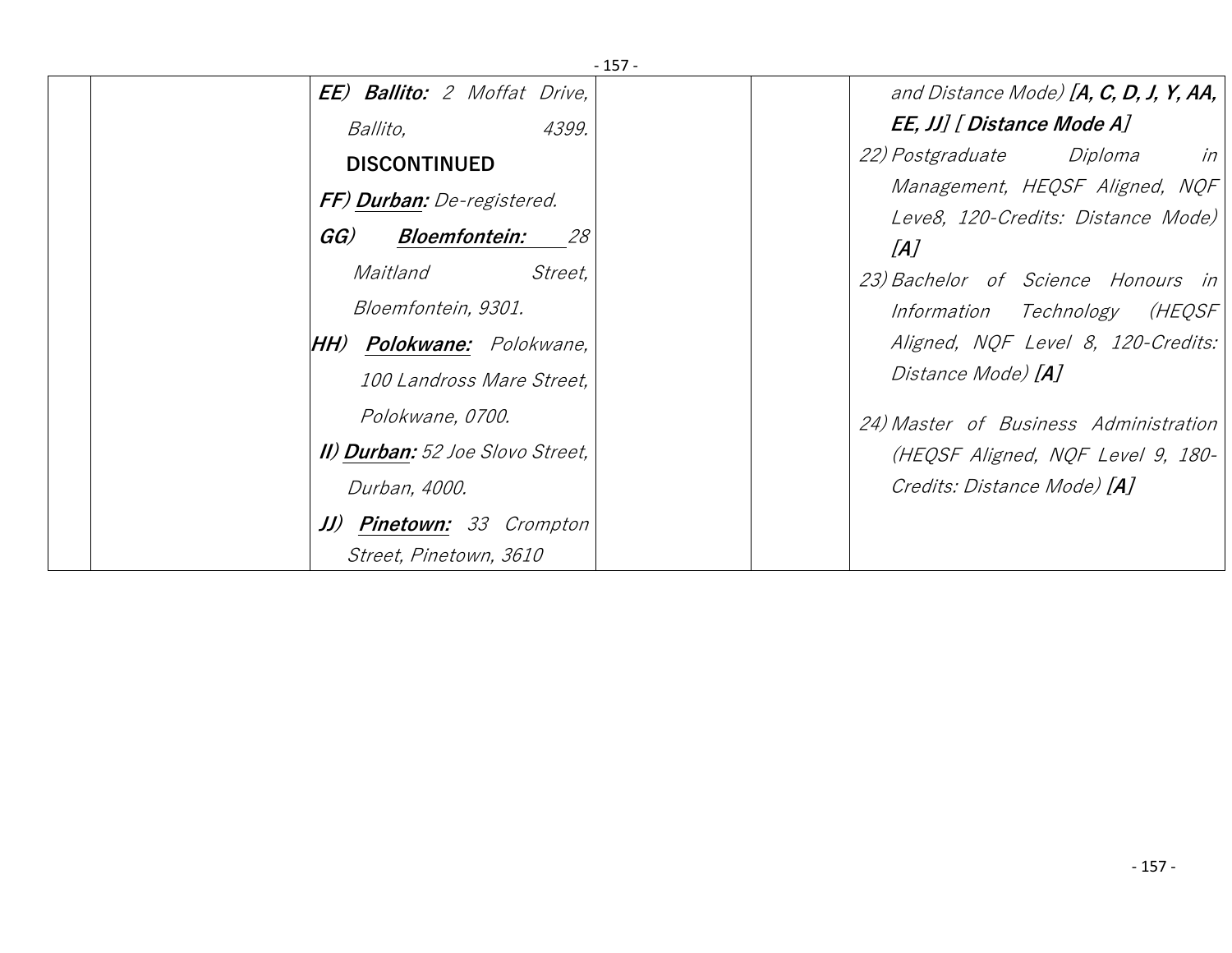|     | $-158-$                |                             |               |         |                                                    |  |  |
|-----|------------------------|-----------------------------|---------------|---------|----------------------------------------------------|--|--|
| 74. | Ruth Prowse School of  | A) Cape Town: 5 Elson Road, | 2009/HE08/001 | Western | 1) Diploma in Graphic Design (HEQSF                |  |  |
|     | Art NPC                | Top of Birkdale Avenue,     |               | Cape    | Aligned, NQF Level 6,360 Credits:                  |  |  |
|     |                        | Woodstock, Cape Town, 7925. |               |         | Contact Mode)                                      |  |  |
|     | <b>CONTACT PERSON:</b> |                             |               |         |                                                    |  |  |
|     | Mrs Eunice Geustyn     |                             |               |         | 1) Diploma in Photography (HEQSF                   |  |  |
|     | <b>Executive Head</b>  |                             |               |         | Aligned, NQF Level 6,360 Credits:<br>Contact Mode) |  |  |
|     | $(021)$ 447 2492 $(T)$ |                             |               |         |                                                    |  |  |
|     | $(086)$ 560 2103 (F)   |                             |               |         | 2) Diploma in Fine Art (HEQSF Aligned,             |  |  |
|     | Website:               |                             |               |         | NQF Level 6,360 Credits: Contact                   |  |  |
|     | www.ruthprowse.co.za   |                             |               |         | Mode)                                              |  |  |
|     | Email Address:         |                             |               |         | 3) Diploma in Jewellery Design (HEQSF              |  |  |
|     | admin@ruthprowse.co.za |                             |               |         | Aligned, NQF Level 6,360 Credits:                  |  |  |
|     | egeustyn@ruthprowse.co |                             |               |         | Contact Mode)                                      |  |  |
|     | $\underline{.za}$      |                             |               |         |                                                    |  |  |
|     | PO Box 89              |                             |               |         |                                                    |  |  |
|     | <b>WOODSTOCK</b>       |                             |               |         |                                                    |  |  |
|     | 7915                   |                             |               |         |                                                    |  |  |
|     |                        |                             |               |         |                                                    |  |  |
|     |                        |                             |               |         |                                                    |  |  |
|     |                        |                             |               |         |                                                    |  |  |
|     |                        |                             |               |         |                                                    |  |  |
|     |                        |                             |               |         |                                                    |  |  |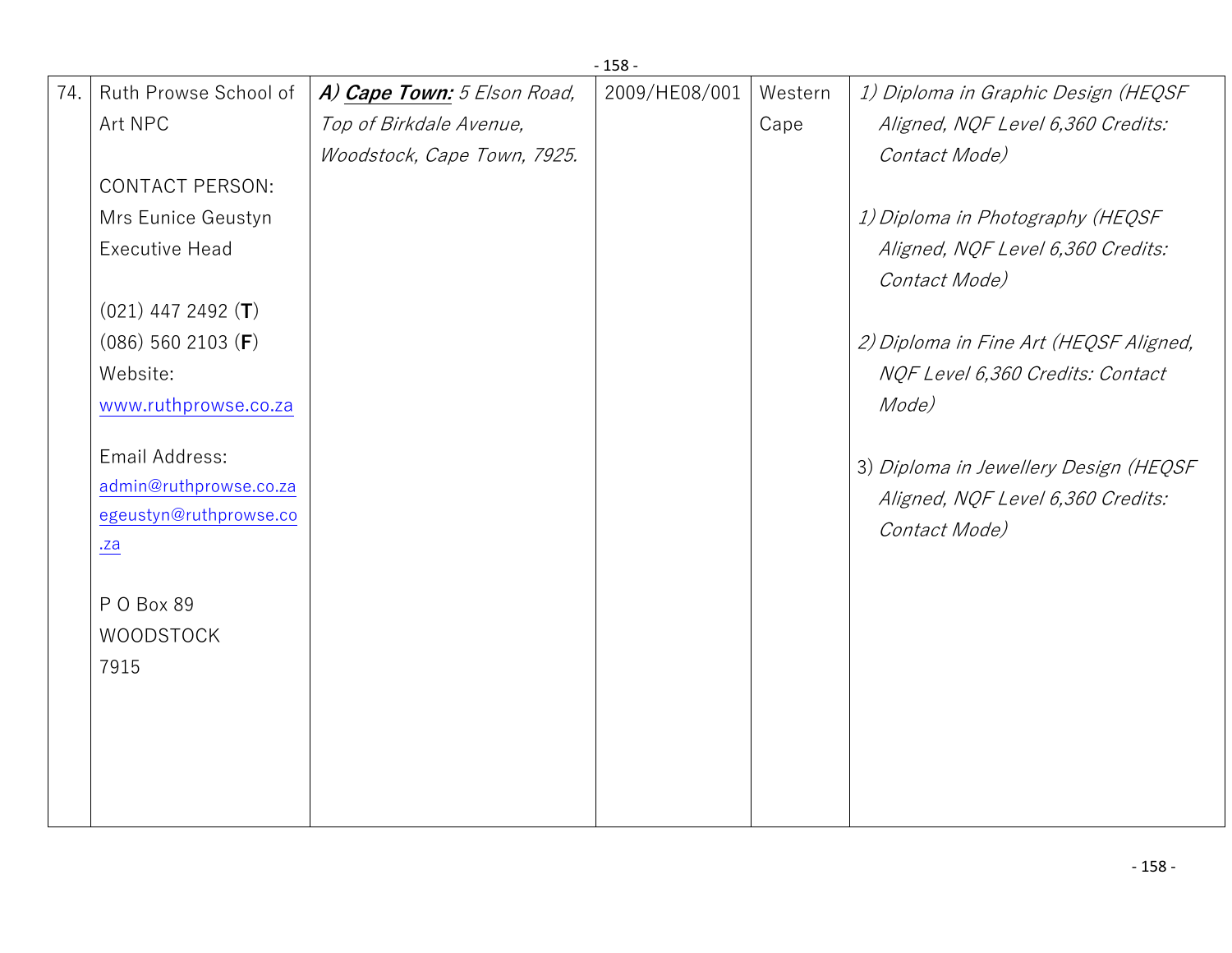|     |                           |               |                              | $-159-$       |         |                                            |
|-----|---------------------------|---------------|------------------------------|---------------|---------|--------------------------------------------|
| 75. | SAE Institute of South    | $\mathcal{A}$ | <b>Woodstock:</b> Unit A307, | 2014/HE07/001 | Western |                                            |
|     | Africa (Pty) Ltd          |               | Woodstock Exchange, 66       |               | Cape    | 1. Higher Certificate in Animation and     |
|     |                           |               | Albert Road, Woodstock,      |               |         | Visual Effects (HEQSF Aligned, NQF         |
|     | <b>CONTACT PERSON:</b>    |               | 7925.                        |               |         | Level 5,120-Credits: Contact Mode)         |
|     |                           | B)            | Johannesburg: Design         |               |         | [A, B]                                     |
|     | Jolanda Bierman           |               | District, Corner Tyrwhitt    |               |         | 2. Higher Certificate in Digital Film      |
|     | <b>Executive Member</b>   |               | and Keyes Avenue,            |               |         | Production (HEQSF Aligned, NQF             |
|     |                           |               | Rosebank, Johannesburg,      |               |         | Level 5, 120-Credits: Contact Mode)        |
|     | 010 442 6940 (T)          |               | 2196.                        |               |         | [A, B]                                     |
|     | 086 212 5459 (F)          |               |                              |               |         | 3. Higher Certificate in Game Design and   |
|     |                           |               |                              |               |         | Production (HEQSF Aligned, NQF             |
|     | Website:                  |               |                              |               |         | Level 5, 120-Credits: Contact Mode)        |
|     | www.saecapetown.co        |               |                              |               |         | [A, B]                                     |
|     | m                         |               |                              |               |         | 4. Higher Certificate in Sound Production  |
|     |                           |               |                              |               |         | (HEQSF Aligned, NQF Level 5, 120           |
|     | Email Address:            |               |                              |               |         | Credits: Contact Mode) [A, B]              |
|     | jolandab@hotelschool.     |               |                              |               |         | 5. Higher Certificate in Virtual Reality   |
|     | co.za                     |               |                              |               |         | Studies (HEQSF Aligned, NQF Level 5,       |
|     |                           |               |                              |               |         | 120-Credits: Contact Mode) [ <b>A, B</b> ] |
|     | Unit A307                 |               |                              |               |         | 6. Bachelor of Arts in Game Design and     |
|     | <b>Woodstock Exchange</b> |               |                              |               |         | Production (HEQSF Aligned, NQF             |
|     | 66 Albert Road            |               |                              |               |         | Level 7, 360-Credits: Contact Mode)        |
|     | <b>WOODSTOCK</b>          |               |                              |               |         | [A, B]                                     |
|     | 7925                      |               |                              |               |         |                                            |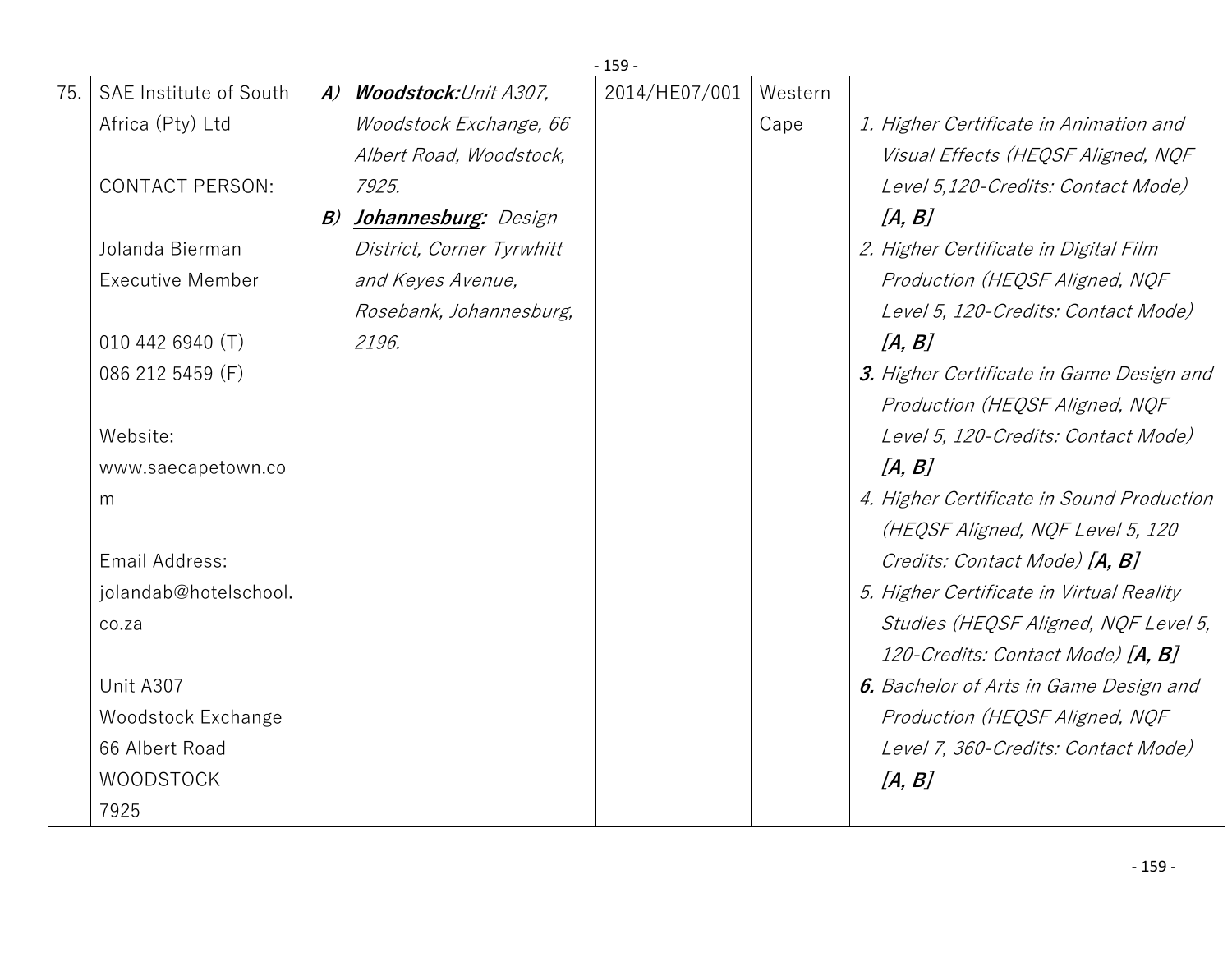|     |                                                             |                                            | - טסד -       |         |                                                                                                                                                                                                                                                                                                                                                          |
|-----|-------------------------------------------------------------|--------------------------------------------|---------------|---------|----------------------------------------------------------------------------------------------------------------------------------------------------------------------------------------------------------------------------------------------------------------------------------------------------------------------------------------------------------|
|     |                                                             |                                            |               |         | 7. Bachelor of Arts in Film Production<br>(HEQSF Aligned, NQF Level 7, 360-<br>Credits: Contact Mode) [A, B]<br>8. Bachelor of Arts in Motion Design and<br>Animation (HEQSF Aligned, NQF Level<br>7, 360-Credits: Contact Mode) [A, B]<br>9. Bachelor of Arts in Sound Production<br>(HEQSF Aligned, NQF Level 7, 360-<br>Credits, Contact Mode) [A, B] |
| 76. | <b>SANTS Private Higher</b><br><b>Education Institution</b> | A) Gauteng. Unit 401<br>Lynnridge Mews, 22 | 2012/HE07/003 | Gauteng | 1) Diploma in Grade R Teaching (HEQSF<br>Aligned NQF Level 6: 360-Credits:                                                                                                                                                                                                                                                                               |
|     | (Pty) Ltd                                                   | Hibiscus Street: Lynnwood                  |               |         | Distance Mode)                                                                                                                                                                                                                                                                                                                                           |
|     |                                                             | Ridge, 0040                                |               |         | Bachelor of Education in Foundation<br>2)                                                                                                                                                                                                                                                                                                                |
|     | <b>CONTACT PERSON:</b>                                      |                                            |               |         | Phase Teaching (HEQSF Aligned, NQF                                                                                                                                                                                                                                                                                                                       |
|     |                                                             |                                            |               |         | Level 7, 480-Credits: Distance Mode)                                                                                                                                                                                                                                                                                                                     |
|     | Ms Jackie Smit                                              |                                            |               |         | <b>Bachelor of Education in</b><br>$\mathcal{Z}$                                                                                                                                                                                                                                                                                                         |
|     |                                                             |                                            |               |         | Intermediate Phase Teaching (HEQSF                                                                                                                                                                                                                                                                                                                       |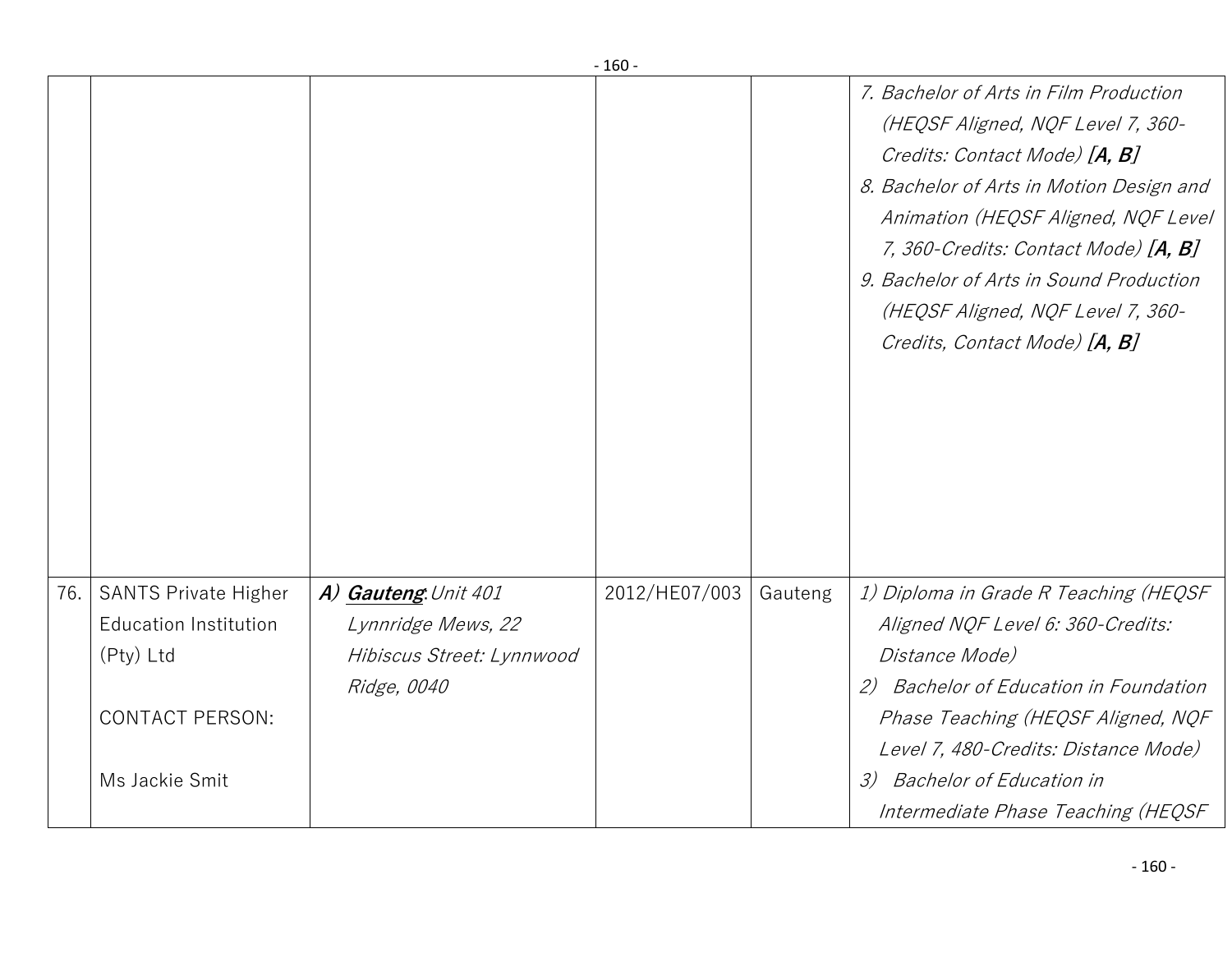|     |                                                                                                              |                                                                            | - 161 -       |                  |                                                                                                                                                                                                              |
|-----|--------------------------------------------------------------------------------------------------------------|----------------------------------------------------------------------------|---------------|------------------|--------------------------------------------------------------------------------------------------------------------------------------------------------------------------------------------------------------|
|     | <b>Executive Personal</b><br>Assistant                                                                       |                                                                            |               |                  | Aligned, NQF Level 7, 480-Credits:<br>Distance Mode)                                                                                                                                                         |
|     | Cell: 0745876165<br>Website:<br>www.sants.co.za<br>Email Address:<br>jacky@sants.co.za                       |                                                                            |               |                  |                                                                                                                                                                                                              |
|     | 3rd Floor, Landmark<br><b>Building</b><br>13 Umgazi Street<br>Menlo Park<br>Pretoria<br>0081                 |                                                                            |               |                  |                                                                                                                                                                                                              |
| 77. | Seth Mokitimi<br>Methodist Seminary<br><b>NPC</b><br><b>CONTACT PERSON:</b><br>Dr R S Marie<br>Academic Dean | A) Pietermaritzburg: 115 Golf<br>Road, Epworth,<br>Pietermaritzburg, 3201. | 2010/HE08/002 | KwaZulu<br>Natal | 1) Higher Certificate in Christian<br>Ministry (HEQSF Aligned, NQF Level<br>5, 120-Credits: Distance Mode)<br>2) Diploma in Practical Ministry (HEQSF<br>Aligned, NQF Level 6, 360-Credits:<br>Contact Mode) |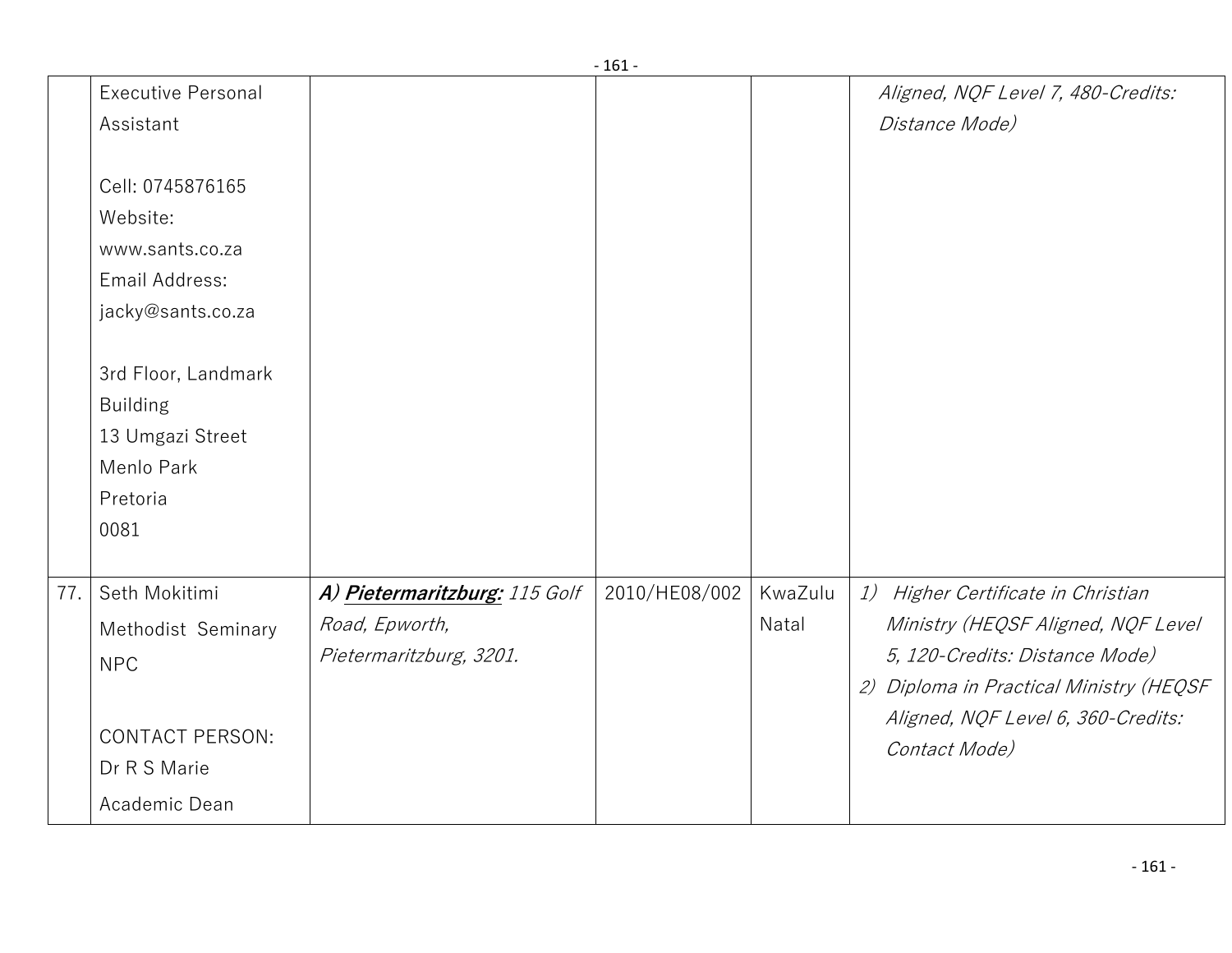|     |                                                                                                                                                                                                    |                                                                                                                                                                                                     | - 107 -       |                 |                                                                                                                                                                                                                                                               |
|-----|----------------------------------------------------------------------------------------------------------------------------------------------------------------------------------------------------|-----------------------------------------------------------------------------------------------------------------------------------------------------------------------------------------------------|---------------|-----------------|---------------------------------------------------------------------------------------------------------------------------------------------------------------------------------------------------------------------------------------------------------------|
|     | $(033)$ 846-8615 $(T)$<br>0866322647 (F)<br>Website:<br>www.smms.ac.za<br>Email Address:<br>rowannem@smms.ac.z<br>$\overline{a}$<br>Postnet Suite 235<br>Private Bag X6<br><b>CASCADES</b><br>3202 |                                                                                                                                                                                                     |               |                 | 3) Bachelor of Theology (HEQSF Aligned,<br>NQF Level 7, 360-Credits: Contact<br>Mode)<br>4) Bachelor of Theology (Honours)<br>HEQSF Aligned, NQF Level 8, 120-<br>Credits: Contact Mode)                                                                      |
| 78. | South African College<br>of Applied Psychology<br>(Pty) Ltd (The)<br><b>CONTACT PERSON:</b><br>Dr Jaclyn Lotter<br>Academic Dean                                                                   | A) Cape Town: 1 <sup>St</sup> Floor,<br>Sunclare Building, 21<br>Dreyer Street, Claremont,<br>7708.<br><b>B)</b> Johannesburg:22<br>Westbrook Drive,<br>Strathavon, Sandton,<br>Johannesburg, 2031. | 2005/HE07/001 | Western<br>Cape | 1)<br>Higher Certificate in Counselling and<br>Communication<br>Skills<br>(HEQSF<br>Aligned, NQF Level 5, 120-Credits:<br>Contact Mode) [A, B, C, D] Distance<br>Mode $[A]$<br>Advanced Certificate in Counselling<br>(2)<br>and Communications Skills (HEQSF |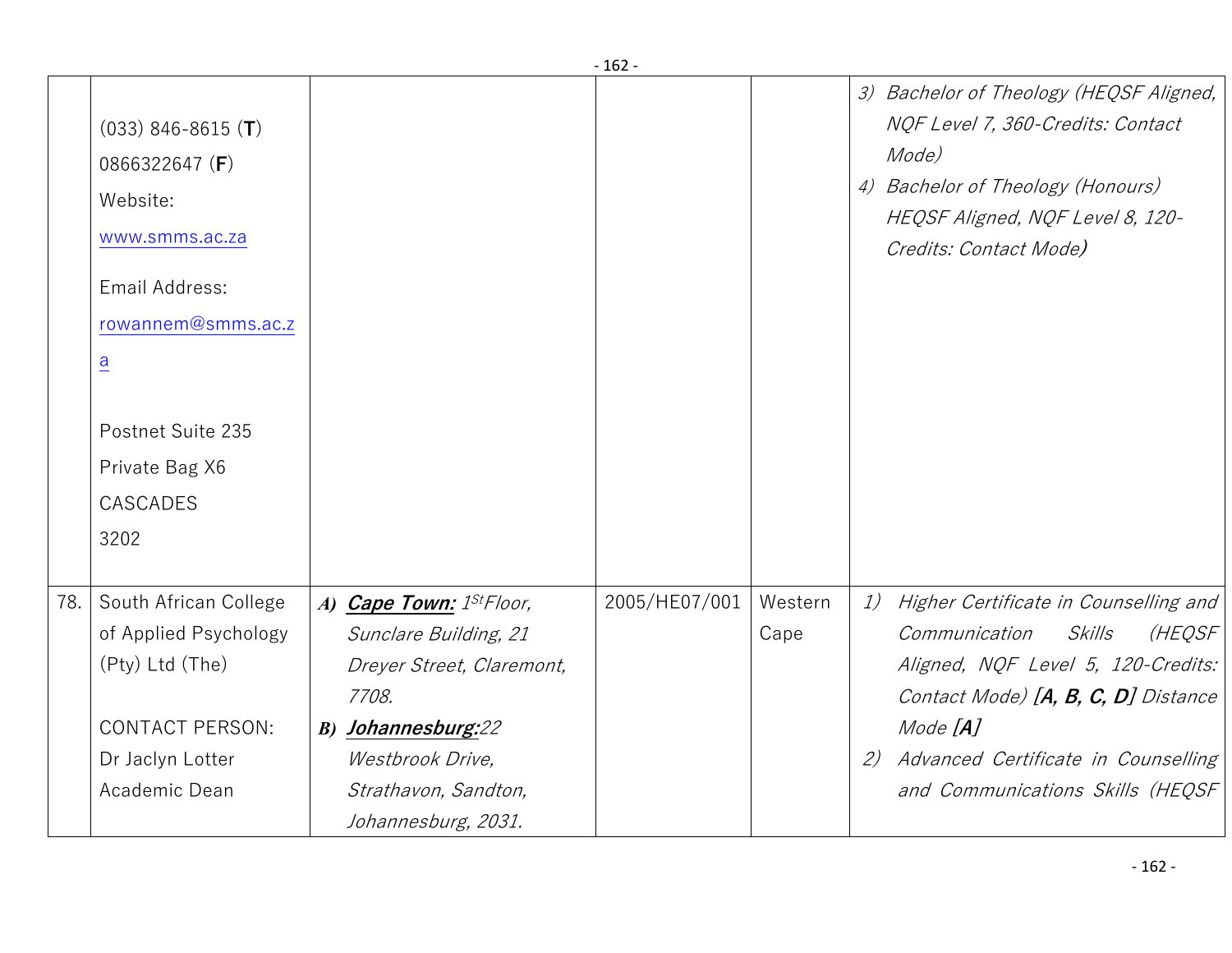|                               |                                 | $-163-$ |               |                                        |
|-------------------------------|---------------------------------|---------|---------------|----------------------------------------|
| $(021)$ 671 7692 (T)          | C) Pretoria: North Block First  |         |               | Aligned, NQF Level 6, 120-Credits:     |
| $(021)$ 671 7955 ( <b>F</b> ) | Floor, Brookefields Office      |         |               | Contact Mode) [A, B, D]                |
| Website:                      | Park, 261 Middle Street,        |         | $\mathcal{Z}$ | Diploma<br>in Counselling<br>and       |
| www.sacap.edu.za              | New Muckleneuk, Pretoria,       |         |               | (HEQSF<br>Communication<br>Skills      |
|                               | 0181.                           |         |               | Aligned, NQF Level 6, 360-Credits:     |
| Email Address:                | D) Durban: $5th$ Floor, 199-203 |         |               | Contact Mode [A, B, C, D] Distance     |
| jaclyn@sacap.edu.za           | Peter Mokaba Road,              |         |               | Mode [ <b>A</b> ]                      |
|                               | Morningside, Durban, 4001       |         | 4)            | Postgraduate Certificate in Education  |
| Sunclare Building             |                                 |         |               | in Senior Phase and Further            |
| 21 Dreyer Street              |                                 |         |               | education and Training Teaching        |
| CLAREMONT                     |                                 |         |               | (HEQSF Aligned, NQF Level 7, 120-      |
| 7708                          |                                 |         |               | Credits: Contact Mode) [ <b>A, B</b> ] |
|                               |                                 |         | 5)            | Bachelor of Applied Social Science     |
|                               |                                 |         |               | (HEQSF Aligned, NQF Level 7, 360-      |
|                               |                                 |         |               | Credits: Contact Mode) $[A, B, C, D]$  |
|                               |                                 |         |               | Distance Mode [A]                      |
|                               |                                 |         | 6)            | Postgraduate Diploma in Coaching       |
|                               |                                 |         |               | (HEQSF Aligned, NQF Level 8, 120-      |
|                               |                                 |         |               | Credits: Contact Mode) [A, B, D]       |
|                               |                                 |         |               | Distance Mode [A]                      |
|                               |                                 |         | $7)$          | Bachelor of Psychology (HEQSF)         |
|                               |                                 |         |               | Aligned, NQF Level 8, 480-Credits:     |
|                               |                                 |         |               | Contact Mode) [A, B, D]                |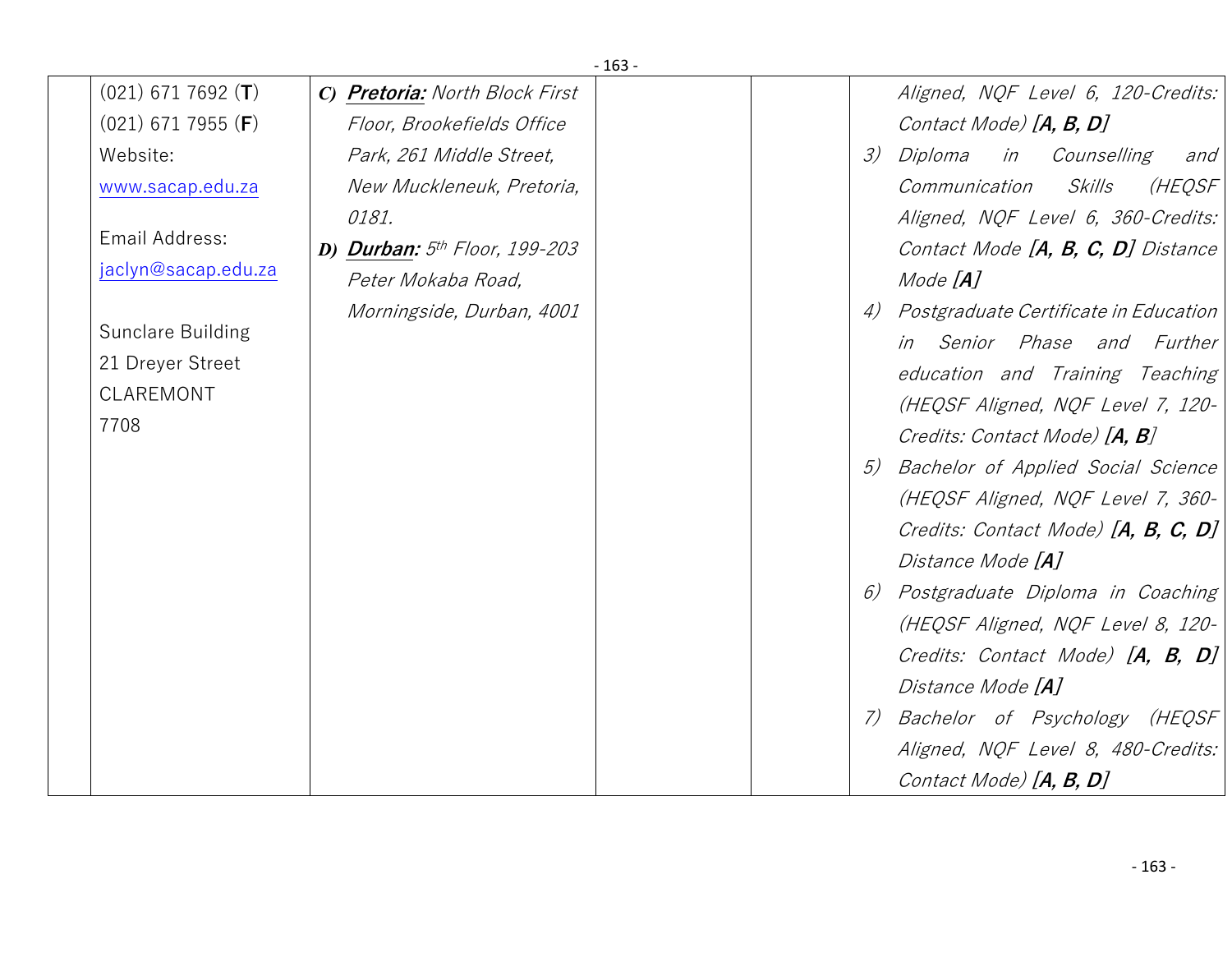|     |                       |                                |       | - 164 -               |         |                                                                                                                                                                                                                                                                                                                                                                                                                                                                                                                                                                                                |
|-----|-----------------------|--------------------------------|-------|-----------------------|---------|------------------------------------------------------------------------------------------------------------------------------------------------------------------------------------------------------------------------------------------------------------------------------------------------------------------------------------------------------------------------------------------------------------------------------------------------------------------------------------------------------------------------------------------------------------------------------------------------|
|     |                       |                                |       |                       |         | Bachelor of Social Work (HEQSF<br>8)<br>Aligned NQF Level 8, 120-Credits:<br>Contact Mode) [A, B, C, D<br>Bachelor of Social Science Honours<br>9)<br>in Human Resource Management<br>(HEQSF Aligned, NQF Level 8, 120-<br>Credits: Contact Mode) [A, B, C, D]<br>Distance Mode [A]<br>10) Bachelor of Social Science Honours<br>in Psychology (HEQSF Aligned NQF<br>Level 8, 120-Credits: Contact Mode)<br>$[A, B, C, D]$ Distance Mode $[A]$<br>11) Master of Social Science<br>in<br>Health<br>Promotion<br>Community<br>(HEQSF Aligned, NQF Level 9, 180-<br>Credits: Contact Mode) [A, B] |
| 79. | South African School  | A) Johannesburg:41             |       | $Frost$ 2001/HE07/012 | Gauteng | 1) Higher Certificate in Film, Television                                                                                                                                                                                                                                                                                                                                                                                                                                                                                                                                                      |
|     | of Motion Picture     | Avenue, Auckland               | Park, |                       |         | and Entertainment Production                                                                                                                                                                                                                                                                                                                                                                                                                                                                                                                                                                   |
|     | Medium & Live         | 2092.                          |       |                       |         | (HEQSF Aligned, NQF level 5,120-                                                                                                                                                                                                                                                                                                                                                                                                                                                                                                                                                               |
|     | Performance (Pty) Ltd | B) Cape Town: 11 and 29        |       |                       |         | Credits: Contact Mode) [A, B, C, D]                                                                                                                                                                                                                                                                                                                                                                                                                                                                                                                                                            |
|     | /AFDA (The)           | Observatory Industrial Park,   |       |                       |         |                                                                                                                                                                                                                                                                                                                                                                                                                                                                                                                                                                                                |
|     |                       | <i>Lower Scott Road,</i><br>18 |       |                       |         |                                                                                                                                                                                                                                                                                                                                                                                                                                                                                                                                                                                                |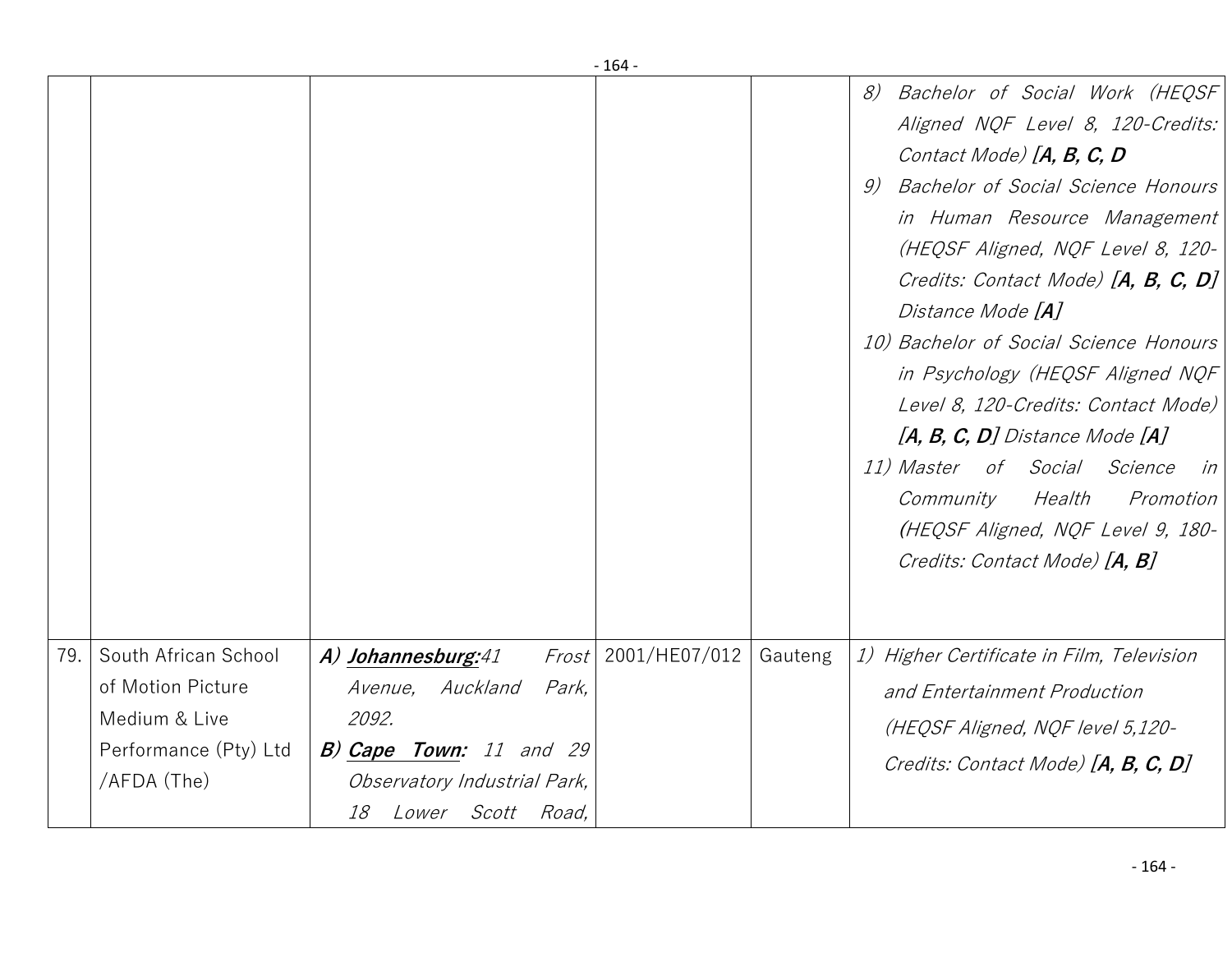| $-165-$                        |                                                          |  |                                          |  |  |  |  |
|--------------------------------|----------------------------------------------------------|--|------------------------------------------|--|--|--|--|
| <b>CONTACT PERSON:</b>         | Observatory, Cape Town,                                  |  | 2) Higher Certificate in Performing Arts |  |  |  |  |
|                                | 7925.                                                    |  | (HEQSF Aligned, NQF Level 5, 120-        |  |  |  |  |
| Mr Grants Davies               | C) Durban:2A Highdale Road,                              |  | Credits: Contact Mode) [A, B, C]         |  |  |  |  |
| Group Administration           | Glen Anil, Durban, 4001.                                 |  | 3) Higher Certificate in Radio and       |  |  |  |  |
| Manger                         | D) Port Elizabeth: 28 Bird<br>Central<br>Street,<br>Port |  | Podcasting (HEQSF Aligned, NQF           |  |  |  |  |
| 087 654 1903 (T)               | Elizabeth, 6001.                                         |  | Level 5, 120-Credits: Contact Mode)      |  |  |  |  |
|                                | E) Cape Town: 228 on Main                                |  | [A, B, C, D]                             |  |  |  |  |
|                                | Road, Observatory, Cape                                  |  | 4) Bachelor of Arts in Live Performance  |  |  |  |  |
| Website:                       | Town, 8001.                                              |  | (HEQSF Aligned, NQF Level 7, 360-        |  |  |  |  |
| www.filmdramaschool.co.        | F) Cape Town: 170 Lower                                  |  | Credits: Contact Mode) [A, B, C, E]      |  |  |  |  |
| $\underline{z}\underline{a}$   | Main Road, Observatory,                                  |  | 5) Bachelor of Arts in Motion Picture    |  |  |  |  |
| Email Address:                 | Cape Town, 8001.                                         |  | Medium (HEQSF Aligned, NQF Level         |  |  |  |  |
| GrantD@afda.co.za              |                                                          |  | 7, 360-Credits: Contact Mode) [A, B,     |  |  |  |  |
|                                |                                                          |  | C, D, E                                  |  |  |  |  |
| P O Box 277<br><b>MELVILLE</b> |                                                          |  | 6) Bachelor of Commerce in Business      |  |  |  |  |
| 2109                           |                                                          |  | Innovation and Entrepreneurship          |  |  |  |  |
|                                |                                                          |  | (HEQSF Aligned, NQF Level 7, 360-        |  |  |  |  |
|                                |                                                          |  | Credits: Contact Mode) [A, B, C, D]      |  |  |  |  |
|                                |                                                          |  | 7) Bachelor of Computer Technology       |  |  |  |  |
|                                |                                                          |  | (HEQSF Aligned, NQF Level 7, 360-        |  |  |  |  |
|                                |                                                          |  | Credits: Contact Mode) [A, B, C, E]      |  |  |  |  |
|                                |                                                          |  |                                          |  |  |  |  |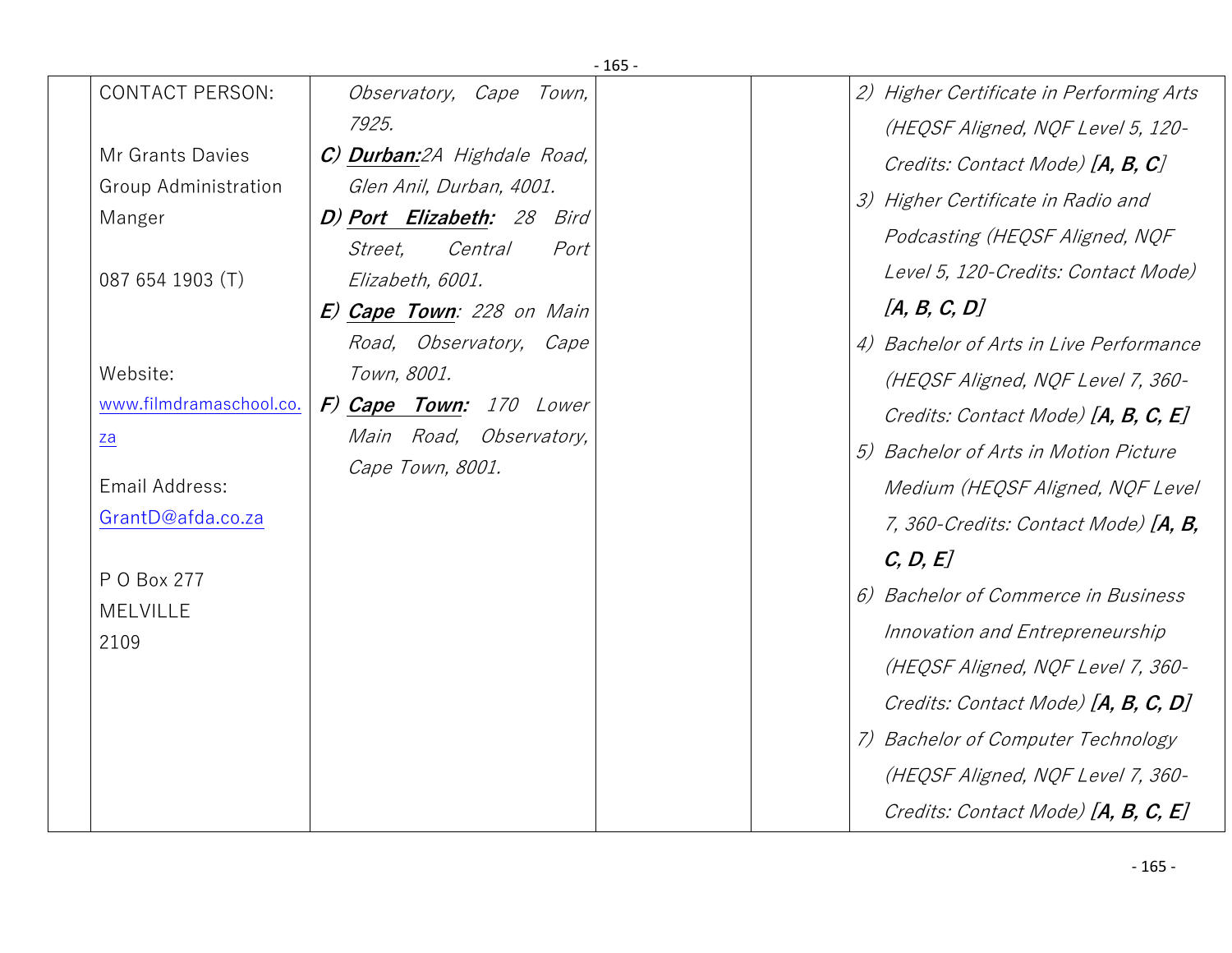|  | $-166-$ |                                            |
|--|---------|--------------------------------------------|
|  |         | 8) Bachelor of Creative Writing (HEQSF     |
|  |         | Aligned, NQF Level 7, 360-Credits:         |
|  |         | Contact Mode) $[A, B, C, D, E, F)$         |
|  |         | 9) Bachelor of Arts Honours in Live        |
|  |         | Performance (HEQSF Aligned, NQF            |
|  |         | Level 8, 120-Credits: Contact Mode)        |
|  |         | [A, B, C, D, F]]                           |
|  |         | 10) Bachelor of Arts Honours in Motion     |
|  |         | Picture Medium (HEQSF Aligned, NQF         |
|  |         | Level 8, 120-Credits: Contact Mode)        |
|  |         | [A, B, C, D, F]                            |
|  |         | Post Graduate Diploma in<br>11)            |
|  |         | Innovation (HEQSF Aligned, NQF             |
|  |         | Level 8, 120-Credits: Contact Mode)        |
|  |         | [A, B, C, D]                               |
|  |         | 12) Master of Fine Arts in Motion Pictures |
|  |         | Medium (HEQSF Aligned 9, 120-              |
|  |         | Credits: Contact Mode) [A, B, F]           |
|  |         |                                            |
|  |         |                                            |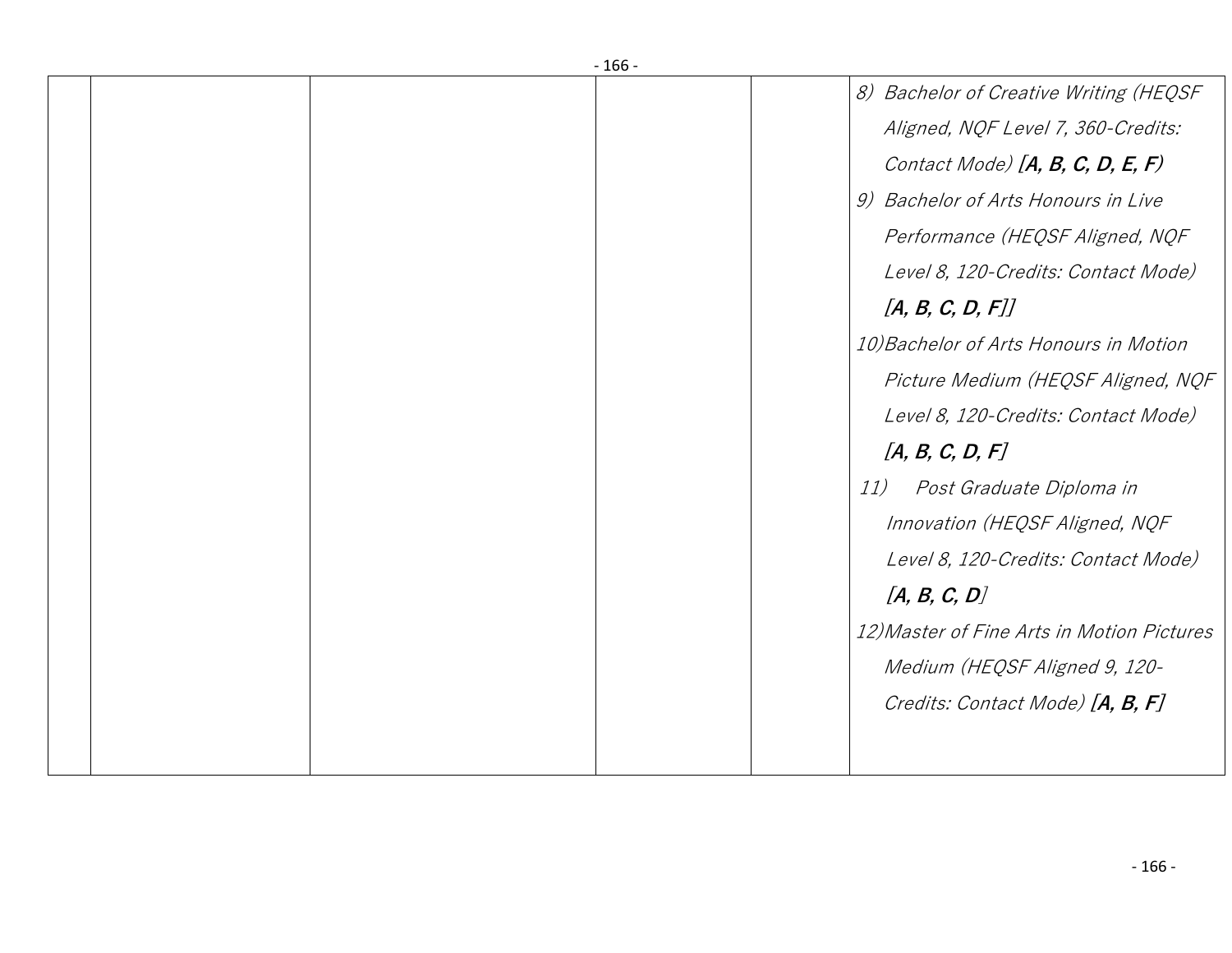|     |                              |                             | $-167-$       |         |                                         |
|-----|------------------------------|-----------------------------|---------------|---------|-----------------------------------------|
| 80. | South African                | A) Bryanston: 37 Grosvenor  | 2001/HE08/005 | Gauteng | 1) Higher Certificate in Christian Life |
|     | <b>Theological Seminary</b>  | Road, Bryanston, Sandton,   |               |         | (HEQSF Aligned, NQF level 5, 120-       |
|     | <b>NPC</b>                   | 2191.                       |               |         | Credits: Distance Mode)                 |
|     |                              |                             |               |         | 2) Higher Certificate in Christian      |
|     | <b>CONTACT PERSON:</b>       |                             |               |         | Counselling (HEQSF Aligned, NQF         |
|     | Mrs Lonel Fisher             |                             |               |         | Level 5, 120-Credits: Distance Mode)    |
|     | <b>Executive Secretary</b>   |                             |               |         | 3) Bachelor of Theology (HEQSF Aligned, |
|     | аr                           |                             |               |         | NQF level 7, 360-Credits: Distance      |
|     | $(011)$ 234-4440(T)          |                             |               |         | Mode)                                   |
|     | $(011)$ 234-4445( <b>F</b> ) |                             |               |         | 4) Bachelor of Theology (Honours)       |
|     | 073 555 8203 (C)             |                             |               |         | (HEQSF Aligned, NQF Level 8, 120-       |
|     |                              |                             |               |         | Credits: Distance Mode)                 |
|     | Website:                     |                             |               |         | 5) Master of Divinity (HEQSF Aligned,   |
|     | www.sats.edu.za              |                             |               |         | NQF Level 9, 240-Credits: Distance      |
|     |                              |                             |               |         | Mode)                                   |
|     | Email Address:               |                             |               |         | 6) Master of Theology (HEQSF Aligned,   |
|     | lonel@sats.edu.za            |                             |               |         | NQF Level 9, 180-Credits: Distance      |
|     |                              |                             |               |         | Mode)                                   |
|     | Box 98988                    |                             |               |         | 7) Doctor of Philosophy (Theology)      |
|     | <b>SLOANE PARK</b>           |                             |               |         | (HEQSF Aligned 360 Credits: Distance    |
|     | 2152                         |                             |               |         | Mode)                                   |
|     |                              |                             |               |         |                                         |
| 81. | Southern Africa Bible        | A) Benoni: 13-15 Cloverdene | 2000/HE08/006 | Gauteng |                                         |
|     | College NPC                  | Road, Clover, Benoni, 1501. |               |         |                                         |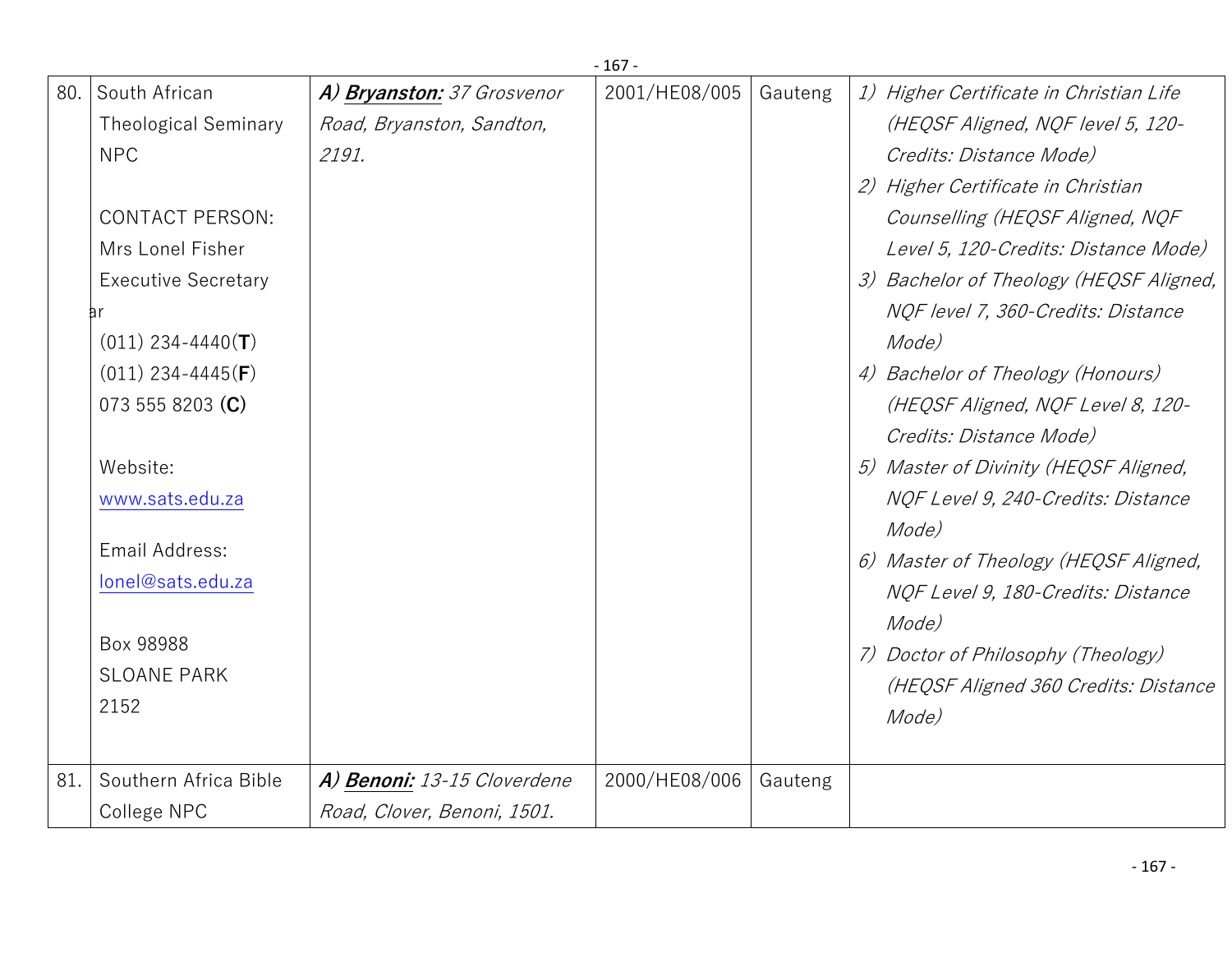|     |                         |                           | - 108 -       |         |                                          |
|-----|-------------------------|---------------------------|---------------|---------|------------------------------------------|
|     |                         |                           |               |         | 1) Higher Certificate in Theology (HEQSF |
|     |                         |                           |               |         | Aligned, NQF Level 5, 123 Credits,       |
|     | <b>CONTACT PERSON:</b>  |                           |               |         | Contact Mode)                            |
|     | <b>TE Rappard</b>       |                           |               |         | 2) Bachelor of Arts in Theology (HEQSF   |
|     | (Academic               |                           |               |         | Aligned, NQF Level 7, 367 Credits:       |
|     | Administrator)          |                           |               |         | Contact Mode)                            |
|     |                         |                           |               |         |                                          |
|     |                         |                           |               |         |                                          |
|     | $(011)$ 969-4497(T)     |                           |               |         |                                          |
|     | $(011)$ 969-4993(F)     |                           |               |         |                                          |
|     | Website:                |                           |               |         |                                          |
|     | www.samw.co.za          |                           |               |         |                                          |
|     |                         |                           |               |         |                                          |
|     | Email Address:          |                           |               |         |                                          |
|     | info@sabiblecollege.co. |                           |               |         |                                          |
|     | za                      |                           |               |         |                                          |
|     | academicadmin@sabib     |                           |               |         |                                          |
|     | lecollege.co.za         |                           |               |         |                                          |
|     |                         |                           |               |         |                                          |
|     | P O Box 11165           |                           |               |         |                                          |
|     | <b>RYNFIELD</b>         |                           |               |         |                                          |
|     | 1514                    |                           |               |         |                                          |
| 82. | Southern African        | A) Limpopo: Main Campus,  | 2011/HE08/004 | Limpopo | 1) Higher Certificate in Nature          |
|     | Wildlife College NPC    | Kempiana Farm, Open Road, |               |         | Conservation in Conservation             |
|     |                         | Kruger National Park.     |               |         | Implementation and Leadership            |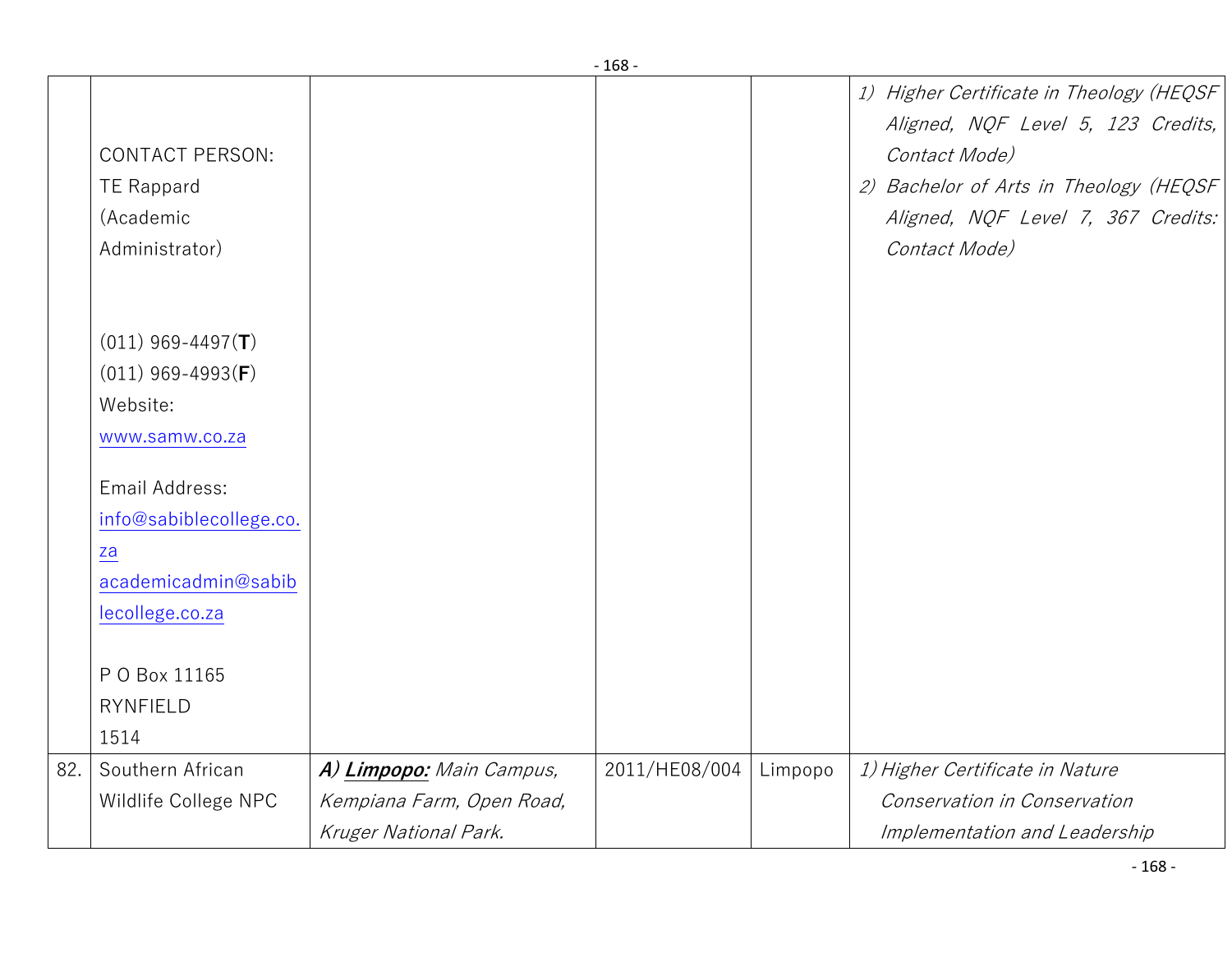| <b>CONTACT PERSON:</b> |                  |                    |               |         | (HEQSF Aligned, NQF Level 5, 144-   |
|------------------------|------------------|--------------------|---------------|---------|-------------------------------------|
|                        |                  |                    |               |         | Credits: Contact Mode)              |
| Ms Anelle Rautenbach   |                  |                    |               |         |                                     |
| Head: Academic         |                  |                    |               |         |                                     |
| Compliance and         |                  |                    |               |         | 2) Advanced Certificate in Nature   |
| Quality                |                  |                    |               |         | Conservation in Trans-Frontier      |
|                        |                  |                    |               |         | Conservation Management (HEQSF      |
| $(015)$ 793 7346 (T)   |                  |                    |               |         | Aligned, NQF Level 6, 120- Credits: |
| $(015)$ 793 7314(F)    |                  |                    |               |         | Contact Mode)                       |
|                        |                  |                    |               |         |                                     |
| Website:               |                  |                    |               |         |                                     |
| www.wildlifecollege.or |                  |                    |               |         |                                     |
|                        |                  |                    |               |         |                                     |
|                        |                  |                    |               |         |                                     |
|                        |                  |                    |               |         |                                     |
| Email Address:         |                  |                    |               |         |                                     |
| arautenbach@sawc.org   |                  |                    |               |         |                                     |
| $. \overline{a}$       |                  |                    |               |         |                                     |
|                        |                  |                    |               |         |                                     |
| Private Bag X3015      |                  |                    |               |         |                                     |
| HOEDSPRUIT             |                  |                    |               |         |                                     |
| 1380                   |                  |                    |               |         |                                     |
| Stadio (Pty) Ltd       | $\boldsymbol{A}$ | Durban: 61 Henwood | 2008/HE07/004 | KwaZulu | 1) Higher Certificate in Business   |
| Previously Embury      |                  | Road, Morningside, |               | Natal   | Accounts Administration (P) HEQSF   |
|                        | g.za             |                    |               |         |                                     |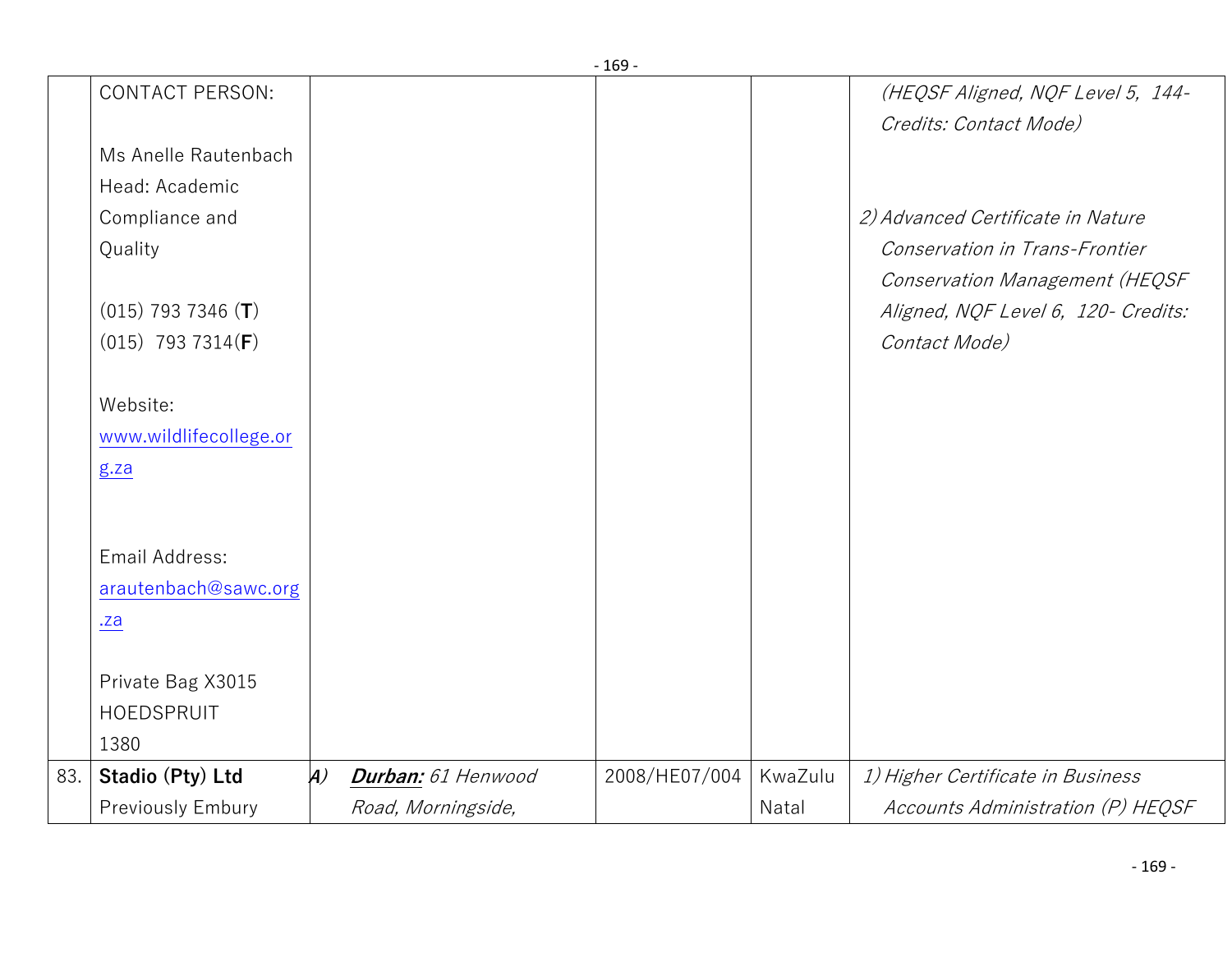| $-170-$                      |                                    |                                   |  |                                             |  |
|------------------------------|------------------------------------|-----------------------------------|--|---------------------------------------------|--|
| Institute for Higher         |                                    | Durban, 4001. (SA)                |  | Aligned, NQF Level 5, 120-Credits:          |  |
| Education (Pty) Ltd          |                                    | (Discontinued)                    |  | Contact Mode) [D, E, F]                     |  |
|                              | B)                                 | <b>Durban: 75 Silverton Road,</b> |  | 2) Higher Certificate in Business           |  |
| <b>CONTACT PERSON:</b>       |                                    | Musgrave, Berea, Durban,          |  | Marketing (P) HEQSF Aligned, NQF            |  |
| Mrs Kershnee Nair            |                                    | 4001. (SB)                        |  | Level 5, 120-Credits: Contact Mode)         |  |
| Head: Regulatory             | $\mathcal{C}$                      | Montana Park: 1037 –              |  | $\sqrt{F}$                                  |  |
| <b>Compliance and Policy</b> |                                    | 1045 Besembiesie Road,            |  | 3) Higher Certificate in Desktop            |  |
| Management                   |                                    | Montana Park, 0182. (SC)          |  | Publishing and computer Art (PO             |  |
|                              | $\bm{D}$                           | <b>Midrand:</b> Erf 2740,         |  | (HEQSF Aligned, NQF level 5, 120-           |  |
| $(031)$ 303-7390(T)          |                                    | Waterfall Estate, Maxwell         |  | Credits: Contact Mode) [E]                  |  |
| $(031)$ 303-7391(F)          |                                    | Drive, Midrand, 1682. (SD)        |  | 4) Higher Certificate in Digital Marketing  |  |
| Website:                     | E)                                 | <b>Belleville:</b> DJ Wood        |  | Practice (L) (HEQSF Aligned, NQF            |  |
| www.eite.ac.za               |                                    | Avenue, Belleville Business       |  | leve5, 120-Credits: Contact Mode) [E,       |  |
|                              |                                    | Park, Corner Voortrekker          |  | G, H                                        |  |
| Email Address:               |                                    | <b>Street and Mike Pienaar</b>    |  | 5) Higher Certificate in Fashion (L)        |  |
| divyas@stadio.ac.za          |                                    | Street, Bellville, 7530. (PA)     |  | (HEQSF Aligned, NQF Level 5, 120-           |  |
| Japieh@stadio.ac.za          | $\left  \mathcal{F} \right\rangle$ | <b>Centurion: 1021 Bank</b>       |  | Credits: Contact Mode) [G, H]               |  |
| kershneen@stadio.ac.z        |                                    | Avenue, Centurion, 0157.          |  | 6) Higher Certificate in Fashion Retail (L) |  |
| $\overline{a}$               |                                    | (BP)                              |  | (HEQSF Aligned, NQF Level 5, 120-           |  |
|                              | $\mathcal{G}$                      | Johannesburg: 6 Eileen            |  | Credits: Contact Mode) [E, G, H]            |  |
|                              |                                    | Road, Corner Geneva and           |  | 7) Higher Certificate in Film and TV        |  |
| Private Bag X5               |                                    | Conrad Drive, Blaigowrie,         |  | Makeup Design (P) (HEQSF Aligned,           |  |
| DALBRIDGE                    |                                    | Johannesburg, 2194. (LA)          |  | NQF Level 5, 120-Credots: Contact           |  |
| 4014                         |                                    |                                   |  | $Mode$ $[E]$                                |  |
|                              |                                    |                                   |  |                                             |  |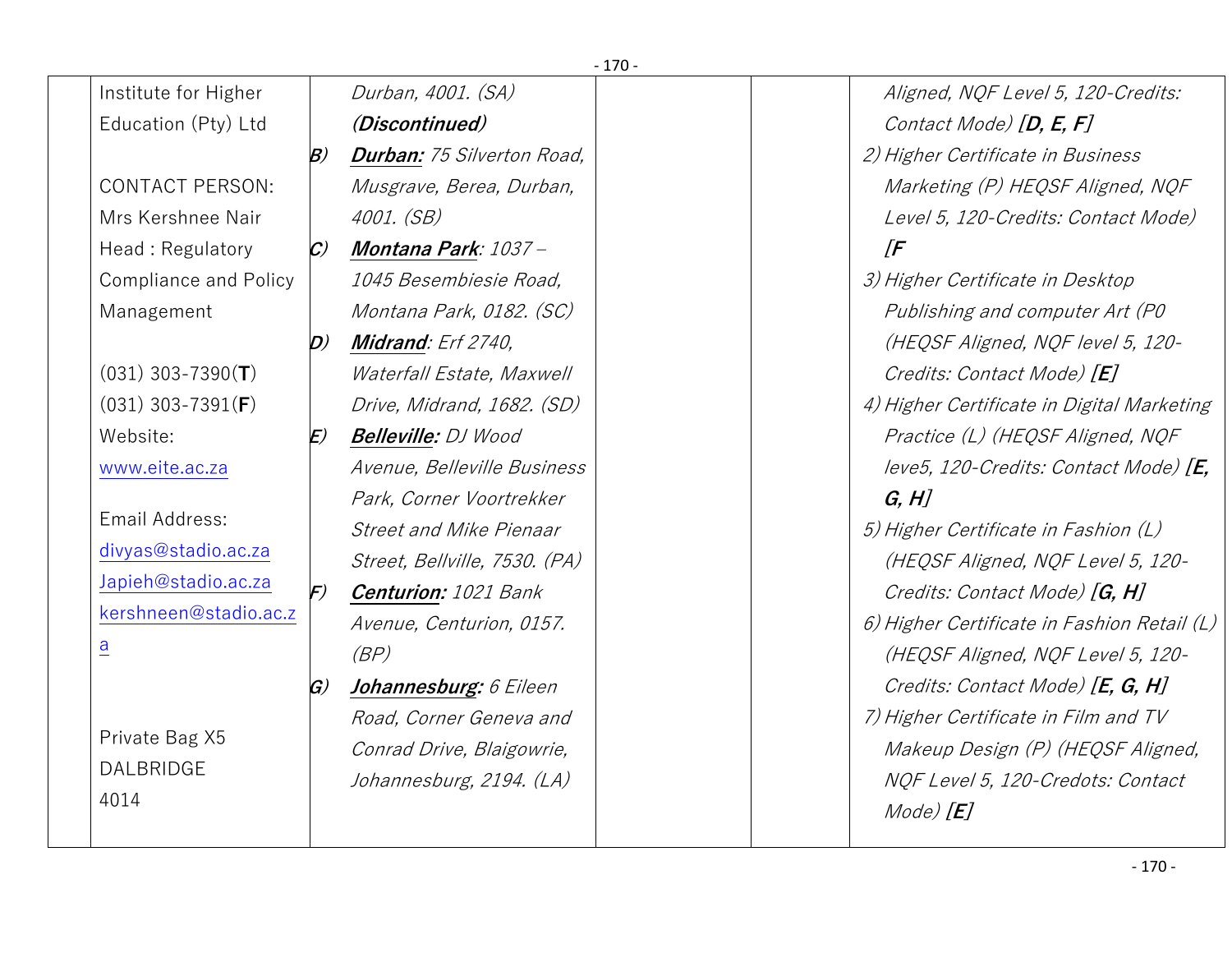| $-171-$ |    |                                 |  |  |                                             |
|---------|----|---------------------------------|--|--|---------------------------------------------|
|         | H) | Pretoria: 367 Hilda Street,     |  |  | 8) Higher Certificate in Graphic Web        |
|         |    | Hartfield, Pretoria, 2121.      |  |  | Design (P) (HEQSF Aligned, NQF              |
|         |    | (LB)                            |  |  | Level 5, 120-Credits: Contact Mode)         |
|         |    | <b>Krugersdorp:</b> Plot 10/R28 |  |  | [E]                                         |
|         |    | Service Road, Diswilmar,        |  |  | 9) Higher Certificate in Management         |
|         |    | Krugersdorp, 1733. (SBSA)       |  |  | (SBS) (HEQSF Aligned, QF Level              |
|         |    |                                 |  |  | 5,120-Credits: Distance Mode) [I]           |
|         |    |                                 |  |  | 10) Higher Certificate in Paralegal Studies |
|         |    |                                 |  |  | (SBS) (HEQSF Aligned, QF Level              |
|         |    |                                 |  |  | 5,120-Credits: Distance Mode) $[D, I]$      |
|         |    |                                 |  |  | 11) Higher Certificate in Photography (P)   |
|         |    |                                 |  |  | (HEQSF Aligned, QF Level 5,120-             |
|         |    |                                 |  |  | Credits: Contact Mode) [E]                  |
|         |    |                                 |  |  | 12) Higher Certificate in Pre-School        |
|         |    |                                 |  |  | Education (S) (HEQSF Aligned, NQF           |
|         |    |                                 |  |  | Level 5, 120-Credits: Contact Mode)         |
|         |    |                                 |  |  | [B, D, E, F]                                |
|         |    |                                 |  |  | 13) Higher Certificate in Pre-School        |
|         |    |                                 |  |  | Education (S) (HEQSF Aligned, NQF           |
|         |    |                                 |  |  | Level 5, 120-Credits: Distance Mode)        |
|         |    |                                 |  |  | $\sqrt{B}$                                  |
|         |    |                                 |  |  | 14) Advanced Certificate in Web             |
|         |    |                                 |  |  | Development (P) (HEQSF Aligned,             |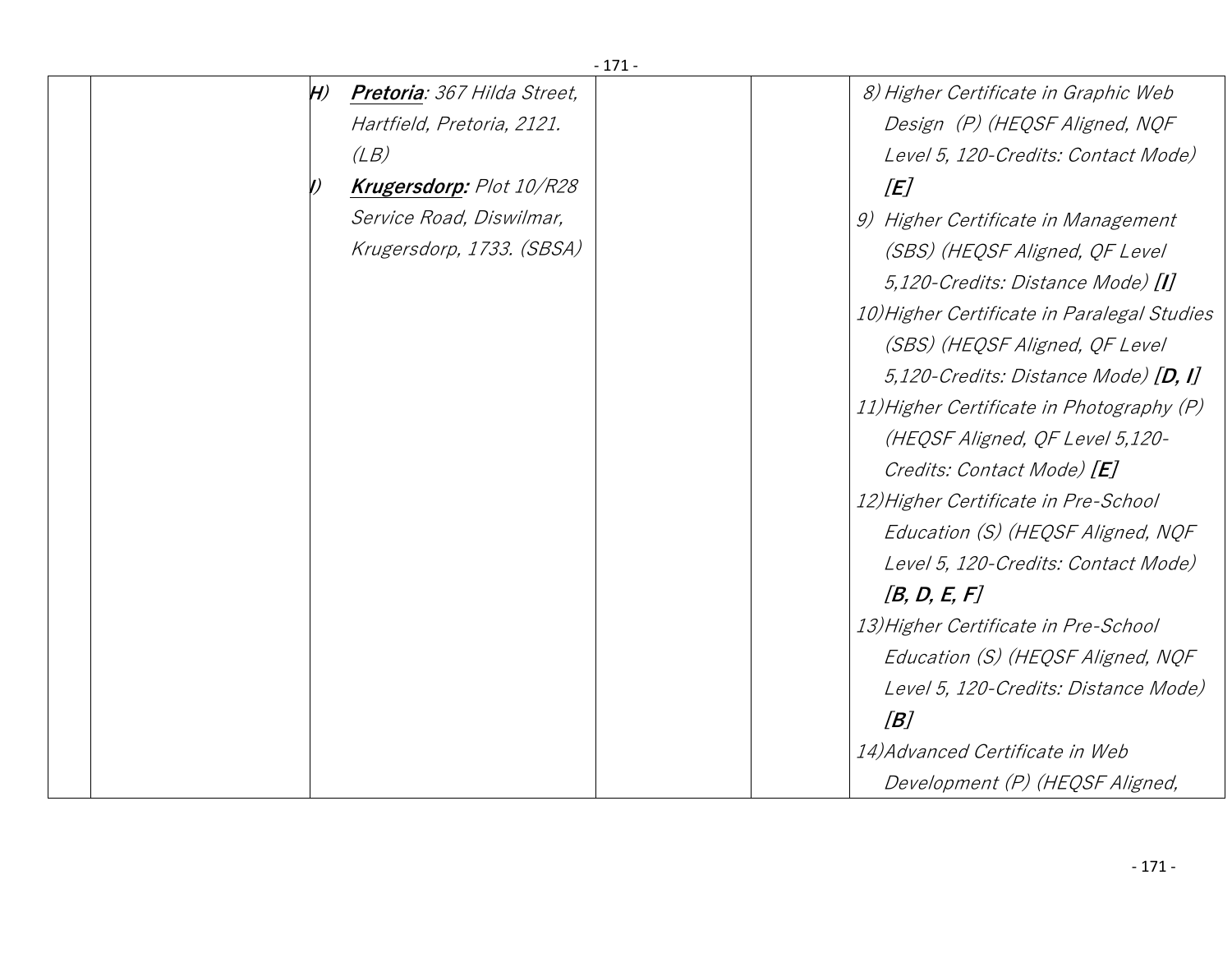|  | -172- |                                        |
|--|-------|----------------------------------------|
|  |       | NOF Level 6, 120-Credits: Contact      |
|  |       | Mode) $[E]$                            |
|  |       | 15) Diploma in 3D Animation (P) (HEQSF |
|  |       | Aligned, NQF Level 6, 360-Credits:     |
|  |       | Contact Mode) [E]                      |
|  |       | 16) Diploma in Business Management (P) |
|  |       | (HEQSF Aligned, NQF Level 6, 360-      |
|  |       | Credits: Contact Mode) [E; F]          |
|  |       | 17) Diploma in Business Marketing (P)  |
|  |       | (HEQSF Aligned, NQF Level 6, 360-      |
|  |       | Credits: Contact Mode) [E]             |
|  |       | 18) Diploma in Clothing Production     |
|  |       | (HEQSF Aligned, NQF Level 6, 360-      |
|  |       | Credits: Contact Mode) [G, H]          |
|  |       | 19) Diploma in Event Management (P)    |
|  |       | (HEQSF Aligned, NQF Level 6, 360-      |
|  |       | Credits: Contact Mode) [E, F]          |
|  |       | 20) Diploma in Grade R Teaching (S)    |
|  |       | (HEQSF Aligned, NQF Level 6, 360-      |
|  |       | Credits: Distance Mode) [B]            |
|  |       | 21) Diploma in Management (SBS)        |
|  |       | (HEQSF Aligned, NQF Level 6, 360-      |
|  |       | Credits: Distance Mode) [I]            |

- 172 -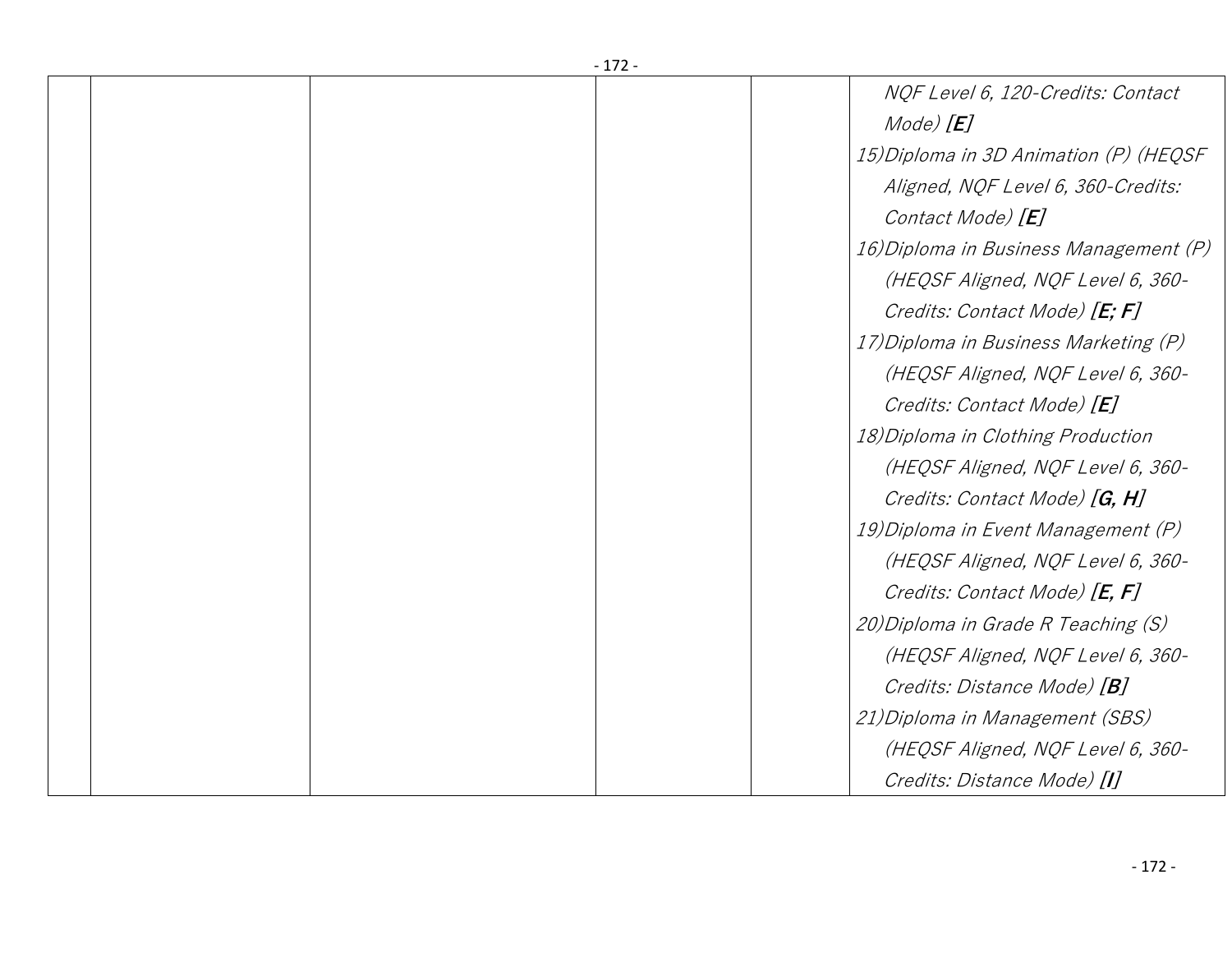| -173- |                                           |
|-------|-------------------------------------------|
|       | 22)Diploma in Policing (SBS) (HEQSF       |
|       | Aligned, NQF Level 6, 360-Credits:        |
|       | Distance Mode) [I]                        |
|       | 23) Diploma in Tourism Management (P)     |
|       | (HEQSF Aligned, NQF Level 6, 360-         |
|       | Credits: Contact Mode) [E, F]             |
|       | 24) Advanced Diploma in Management        |
|       | (SBS) (HEQSF Aligned, NQF Level 7,        |
|       | 120-Credits: Distance Mode) [I]           |
|       | 25) Postgraduate Certificate in Education |
|       | in Senior Phase and Further Education     |
|       | and Training Teaching (S) (HEQSF          |
|       | Aligned, NQF Level 7, 120-Credits:        |
|       | Contact Mode and Distance Mode)           |
|       | B                                         |
|       | 26) Bachelor of Applied Arts in 3D        |
|       | Animation (P) (HEQSF Aligned, NQF         |
|       | Level 7, 360-Credits: Contact Mode)       |
|       | [E]                                       |
|       | 27) Bachelor of Arts in Fashion (L)       |
|       | (HEQSF Aligned, NQF Level 7, 360-         |
|       | Credits: Contact Mode) [G, H]             |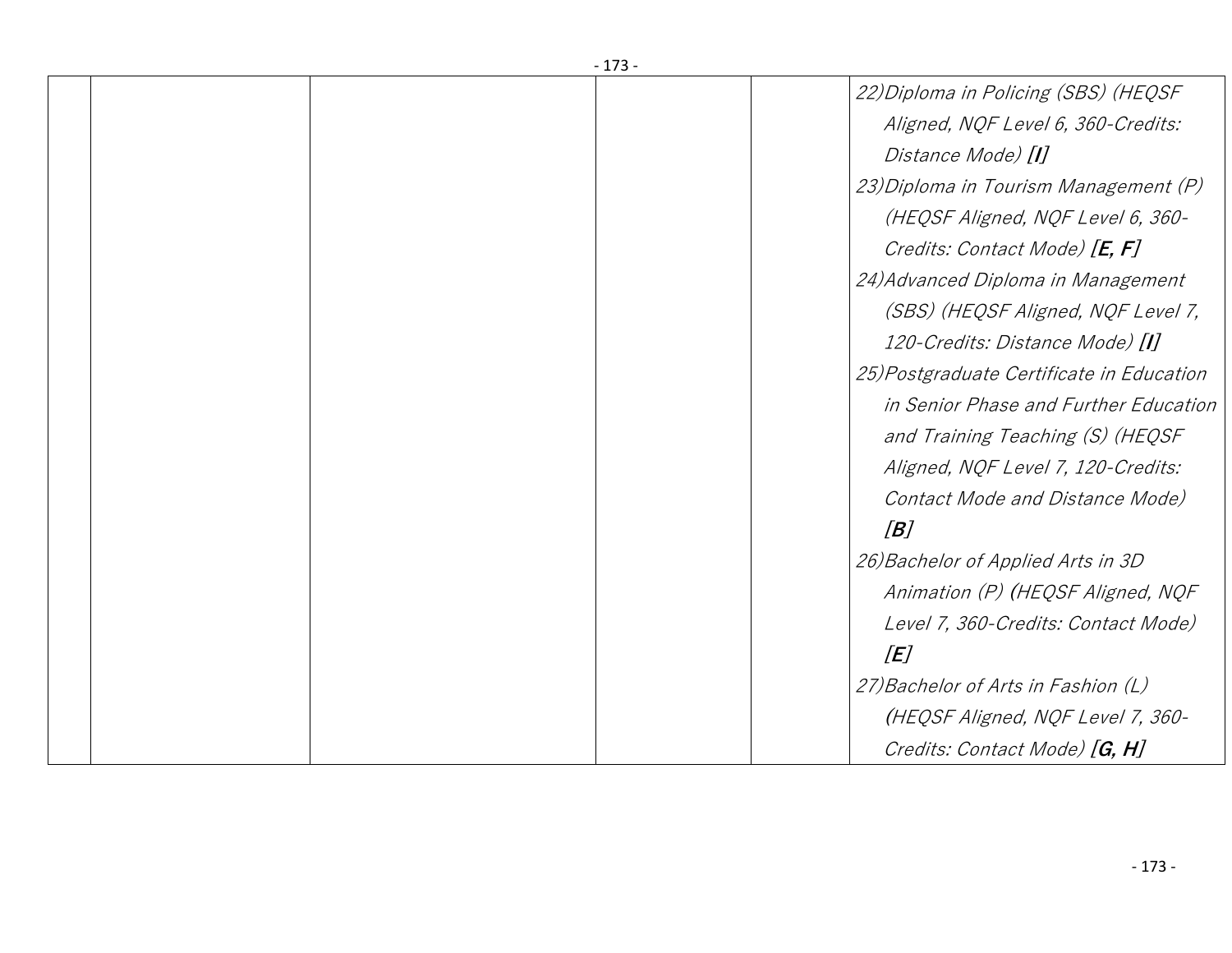| -1/4- |  |                                          |  |  |
|-------|--|------------------------------------------|--|--|
|       |  | 28) Bachelor of Arts in Law (SBS) (HEQSF |  |  |
|       |  | Aligned, NQF Level 7, 360-Credits:       |  |  |
|       |  | Distance Mode) [1]                       |  |  |
|       |  | 29) Bachelor of Arts in Visual Arts in   |  |  |
|       |  | Visual Communication Design (P)          |  |  |
|       |  | (HEQSF Aligned, NQF Level 7, 360-        |  |  |
|       |  | Credits: Contact Mode) [E]               |  |  |
|       |  | 30) Bachelor of Business Administration  |  |  |
|       |  | (SBS) (HEQSF Aligned, NQF Level 7,       |  |  |
|       |  | 360-Credits: Distance Mode) [I]          |  |  |
|       |  | 31) Bachelor of Commerce in Business     |  |  |
|       |  | Management (P) (HEQSF Aligned,           |  |  |
|       |  | NQF Level 7, 360-Credits: Distance       |  |  |
|       |  | Mode) $[E, F]$                           |  |  |
|       |  | 32) Bachelor of Commerce in Business     |  |  |
|       |  | Marketing (P) (HEQSF Aligned, NQF        |  |  |
|       |  | Level 7, 360-Credits: Distance Mode)     |  |  |
|       |  | [E, F]                                   |  |  |
|       |  | 33) Bachelor of Commerce in Digital      |  |  |
|       |  | Marketing (P) (HEQSF Aligned, NQF        |  |  |
|       |  | Level 7, 360-Credits: Distance Mode)     |  |  |
|       |  | $E$ , F                                  |  |  |
|       |  | 34) Bachelor of Commerce in Event        |  |  |
|       |  | Management (P) (HEQSF Aligned,           |  |  |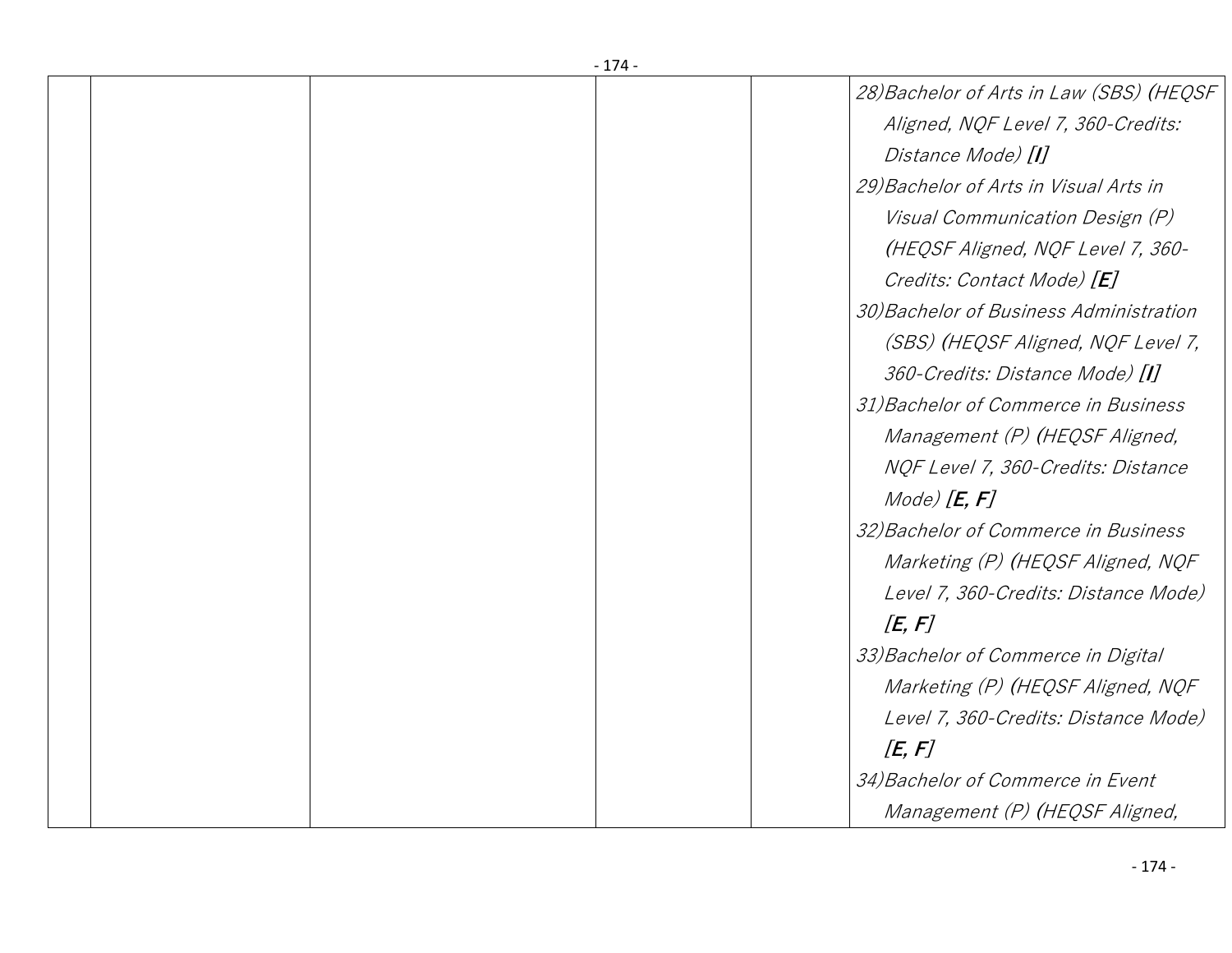|  | -175- |                                           |
|--|-------|-------------------------------------------|
|  |       | NQF Level 7, 360-Credits: Contact         |
|  |       | $Mode$ $[E]$                              |
|  |       | 35) Bachelor of Commerce in Fashion (L)   |
|  |       | (HEQSF Aligned, NQF Level 7, 360-         |
|  |       | Credits: Contact Mode) [G, H]             |
|  |       | 36) Bachelor of Commerce in Law (SBS)     |
|  |       | (HEQSF Aligned, NQF Level 7, 360-         |
|  |       | Credits: Distance Mode) [I]               |
|  |       | 37) Bachelor of Commerce in Project       |
|  |       | Management (P) (HEQSF Aligned,            |
|  |       | NQF Level 7, 360-Credits: Contact         |
|  |       | $Mode$ $[E]$                              |
|  |       | 38) Bachelor of Education in Foundation   |
|  |       | Phase Teaching (S) (HEQSF Aligned,        |
|  |       | NQF Level 7, 480-Credits: Contact [B,     |
|  |       | $D, E, F$ ] Distance Mode $[B]$           |
|  |       | 39) Bachelor of Education in Intermediate |
|  |       | Phase Teaching (S) (HEQSF Aligned,        |
|  |       | NQF Level 7, 480-Credits: Contact         |
|  |       | Mode) $[B, D, F]$ Distance Mode $[B]$     |
|  |       | 40) Bachelor of Information Technology in |
|  |       | Web Design and Development (P)            |
|  |       | (HEQSF Aligned, NQF Level 7, 360-         |
|  |       | Credits: Contact Mode) [E]                |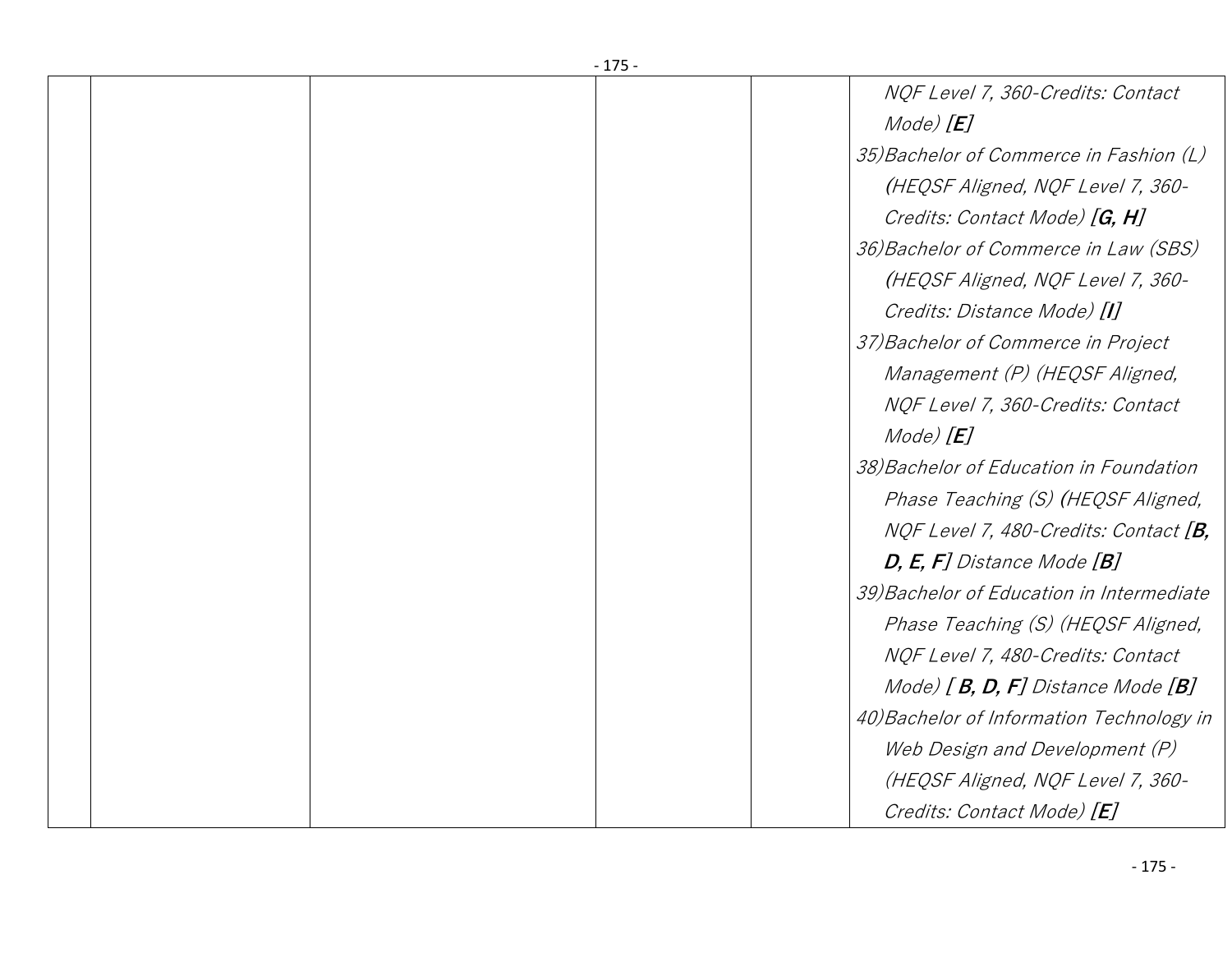|  | -170- |                                         |
|--|-------|-----------------------------------------|
|  |       | 41) Bachelor of Policing Practice (SBS) |
|  |       | (HEQSF Aligned, NQF Level 7, 360-       |
|  |       | Credits: Distance Mode) [I]             |
|  |       | 42) Bachelor of Education Honours in    |
|  |       | Inclusive Education (S) (HEQSF          |
|  |       | Aligned, NQF level 8, 120-Credits:      |
|  |       | Distance Mode) [ <b>B</b> ]             |
|  |       | 43) Bachelor of Laws (SBS) (HEQSF       |
|  |       | Aligned, NQF Level 8, 240-Credits:      |
|  |       | Distance Mode) [1]                      |
|  |       | 44) Bachelor of Arts Honours in Fashion |
|  |       | (L) (HEQSF Aligned, NQF Level 8,        |
|  |       | 120-Credits: Contact Mode) [G, H]       |
|  |       | 45) Bachelor of Business Administration |
|  |       | (Honours) (SBS) (HEQSF Aligned,         |
|  |       | NQF Level 8, 120-Credits: Distance      |
|  |       | Mode) [ <b>I</b> ]                      |
|  |       | 46) Bachelor of Commerce Honours in     |
|  |       | Business Marketing (P) (HEQSF           |
|  |       | Aligned, NQF Level 8, 120-Credits:      |
|  |       | Contact Mode) [E]                       |
|  |       | 47) Bachelor of Policing Practices      |
|  |       | (Honours) (SBS) (HEQSF Aligned,         |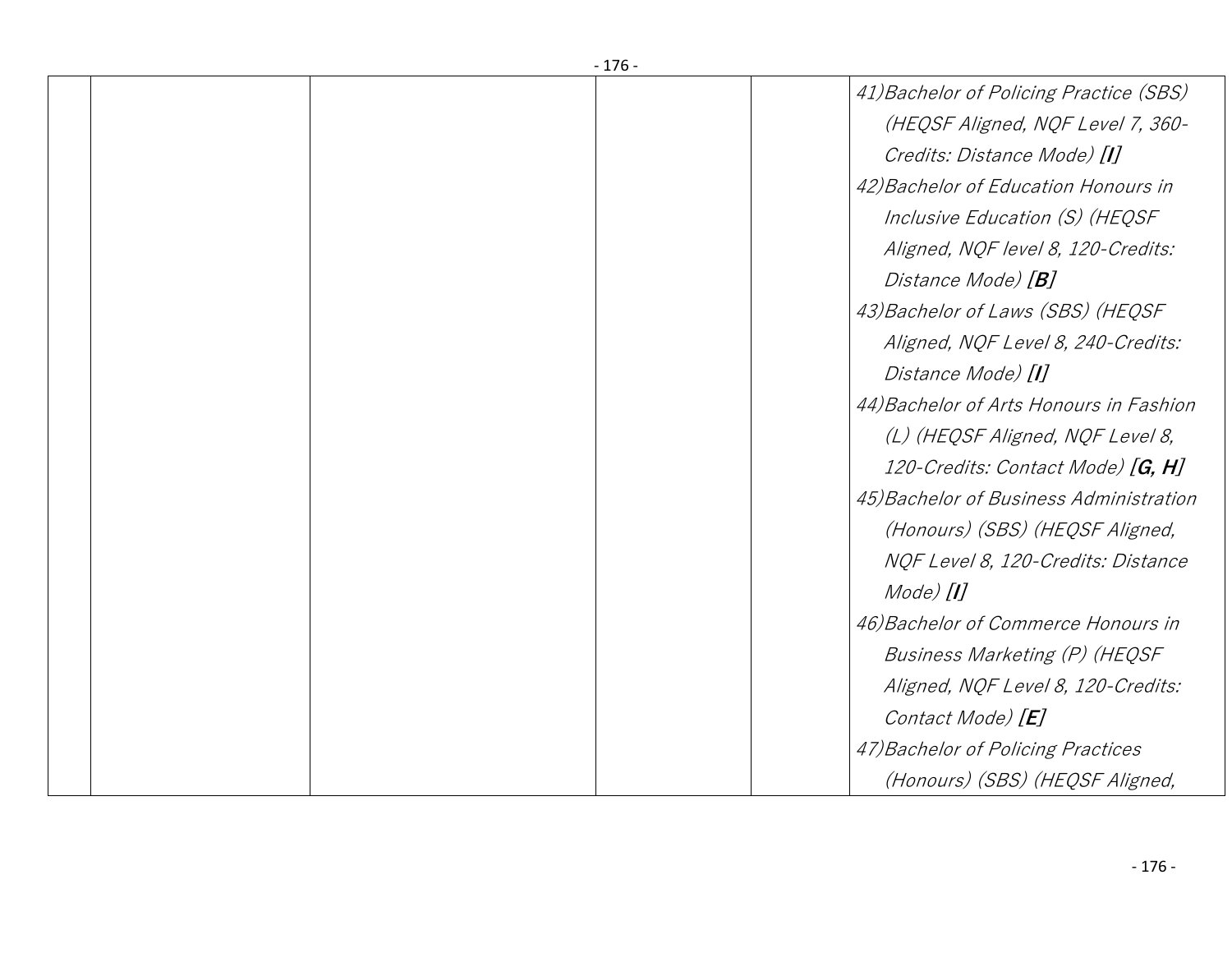|     |                                                                                                                                                                         |                                                                        | - 177         |         |                                                                                                                                                                                                                                                                                                                                                                                                                                                                                 |
|-----|-------------------------------------------------------------------------------------------------------------------------------------------------------------------------|------------------------------------------------------------------------|---------------|---------|---------------------------------------------------------------------------------------------------------------------------------------------------------------------------------------------------------------------------------------------------------------------------------------------------------------------------------------------------------------------------------------------------------------------------------------------------------------------------------|
|     |                                                                                                                                                                         |                                                                        |               |         | NOF Level 8, 120-Credits: Distance<br>$Mode$ $[1]$<br>48) Master of Management (SBS) (HEQSF<br>Aligned, NQF Level 9, 180-Credits:<br>Distance Mode) [I]<br>49) Master of Policing Practices (SBS)<br>(HEQSF Aligned, NQF Level 9, 180-<br>Credits: Distance Mode) [I]<br>50) Doctor of Management (SBS) (HEQSF<br>Aligned, NQF Level 10, 360-Credits:<br>Distance Mode) [I]<br>51) Doctor of Policing (SBS) (HEQSF<br>Aligned, NQF Level 10, 360-Credits:<br>Distance Mode) [I] |
| 84. | St. Augustine College<br>of South Africa NPC<br><b>CONTACT PERSON:</b><br>Mrs Petru Harrison<br><b>Acting Registrar</b><br>$(011)$ 380 9011 (T)<br>$(011)$ 380 9022 (F) | A) Johannesburg: 53 Ley<br>Road, Victoria Park,<br>Johannesburg, 2195. | 2000/HE08/002 | Gauteng | 1) Higher Certificate in Biblical Studies<br>(HEQSF Aligned, Contact Mode)<br>2) Bachelor of Arts (HEQSF Aligned, 360<br>Credits: Contact Mode)<br>3) Bachelor of Theology (HEQSF Aligned,<br>360 Credits: Contact Mode)<br>4) Bachelor of Commerce in Philosophy,<br>(HEQSF<br>Politics<br>Economics<br>and                                                                                                                                                                    |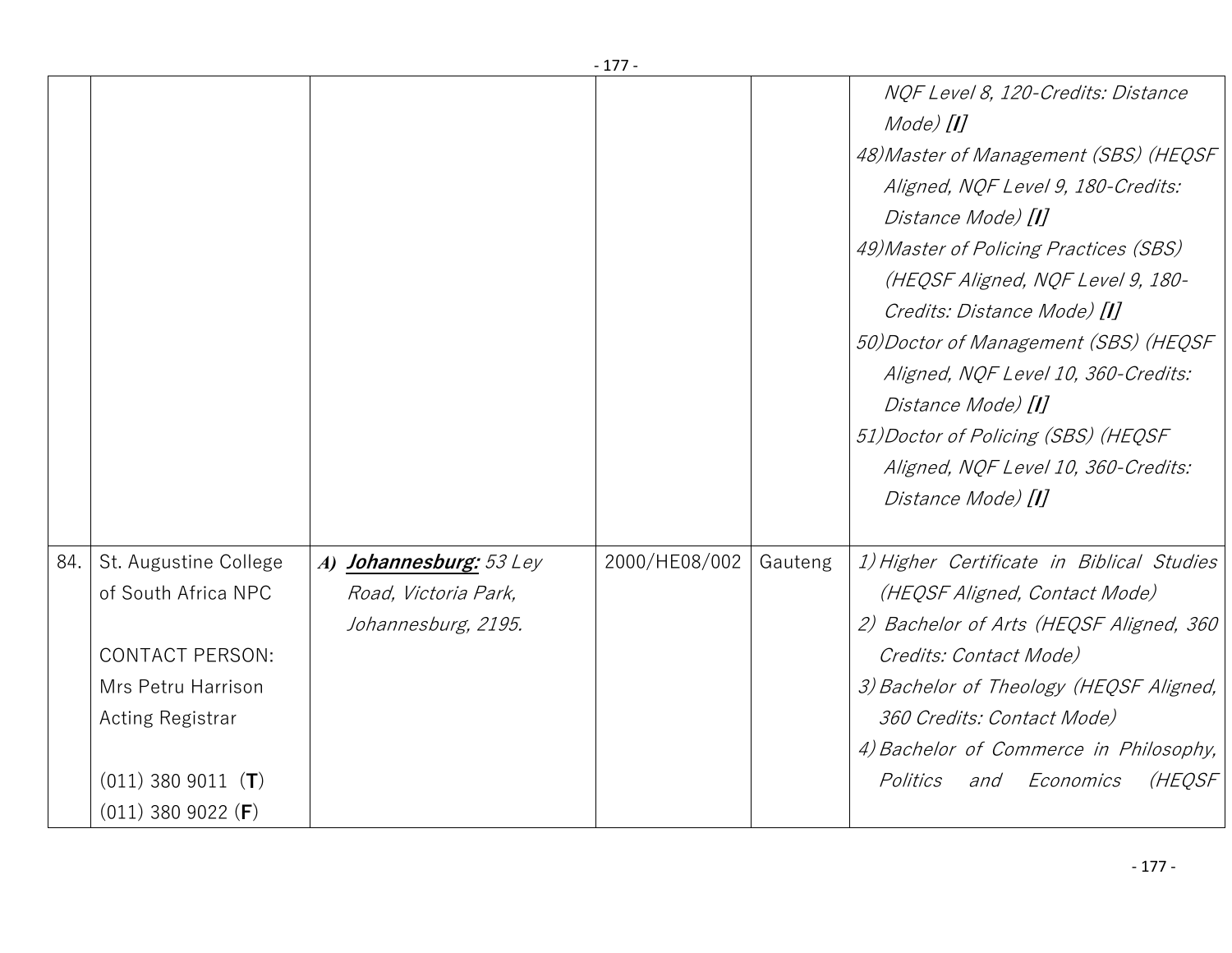| Cell 084 915 0637     |  | 360 Credits:<br>Contact<br><i>Aligned,</i> |
|-----------------------|--|--------------------------------------------|
|                       |  | Mode)                                      |
| Website:              |  | 5) Bachelor of Arts Honours (Peace         |
| www.staugusine.co.za  |  | Studies) (HEQSF Aligned, 120 Credits:      |
|                       |  | Contact Mode)                              |
| Email Address:        |  | 6) Bachelor of Theology Honours (HEQSF     |
| p.harrison@staugustin |  | Aligned, 120 Credits: Contact Mode)        |
| e.ac.za               |  | 7) Bachelor of Education Honours in        |
|                       |  | Religious and Values Education (120        |
| P O Box 44782         |  | Credits: Contact Mode)                     |
| <b>LINDEN</b>         |  | 8) Bachelor of Arts Honours in Philosophy  |
| 2104                  |  | (HEQSF Aligned, 120 Credits: Contact       |
|                       |  | Mode)                                      |
|                       |  | 9) Master of Philosophy in Applied Ethics  |
|                       |  | (HEQSF Aligned, 180 Credits: Contact       |
|                       |  | Mode)                                      |
|                       |  | 10) Master of Philosophy in Theology       |
|                       |  | (HEQSF Aligned, Contact Mode)              |
|                       |  | 11) Master of Philosophy in Philosophy     |
|                       |  | (HEQSF Aligned, 180 Credits: Contact       |
|                       |  | Mode)                                      |
|                       |  | 12) Master of Philosophy in Culture and    |
|                       |  | Education (HEQSF Aligned, Contact          |
|                       |  | Mode)                                      |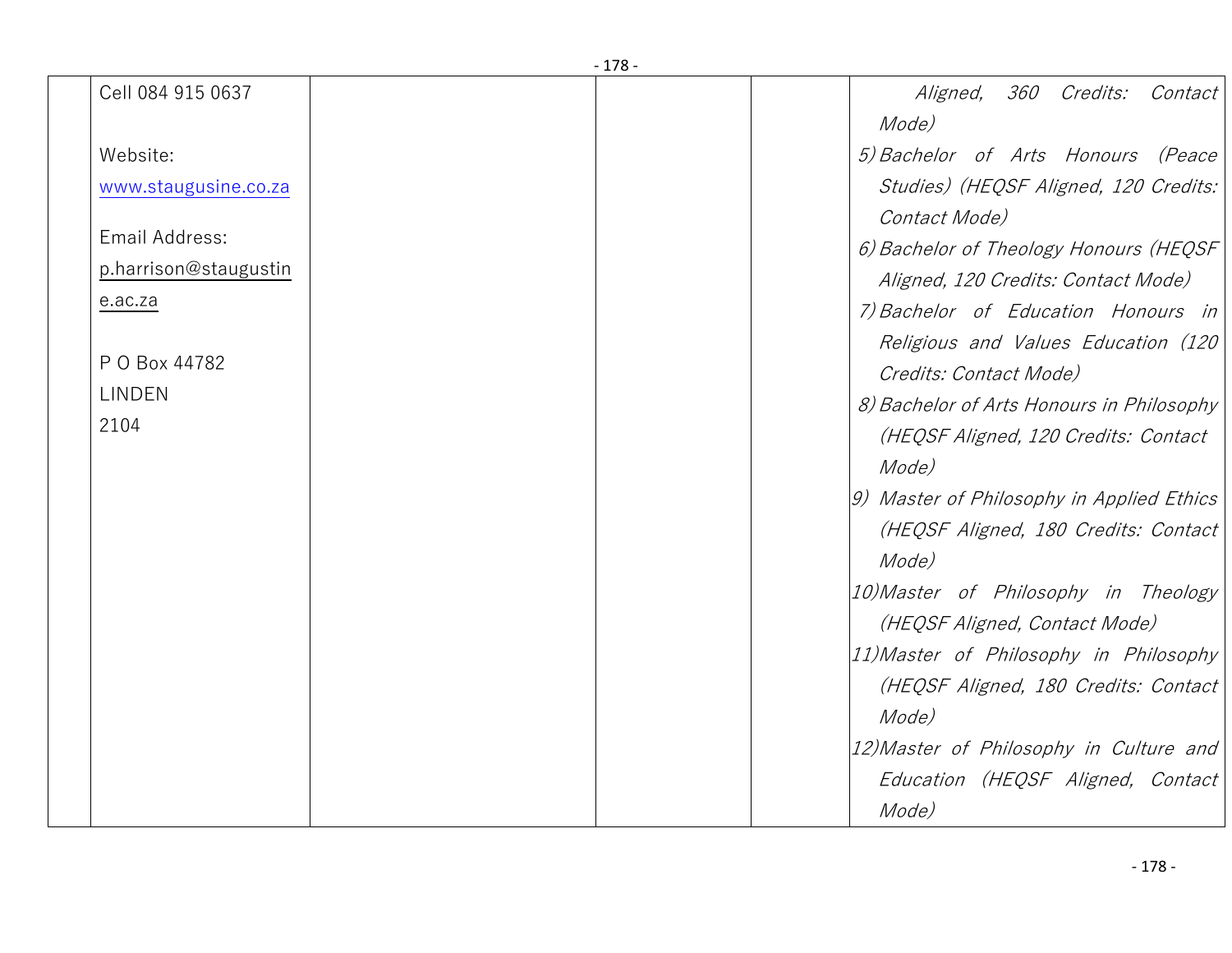|     |                                                                                                                                                                                                                                          |                                                                         | $-179-$       |                 |                                                                                                                                                                                                                                                                                                                                                                                                                                                  |
|-----|------------------------------------------------------------------------------------------------------------------------------------------------------------------------------------------------------------------------------------------|-------------------------------------------------------------------------|---------------|-----------------|--------------------------------------------------------------------------------------------------------------------------------------------------------------------------------------------------------------------------------------------------------------------------------------------------------------------------------------------------------------------------------------------------------------------------------------------------|
|     |                                                                                                                                                                                                                                          |                                                                         |               |                 | 13) Doctor of Philosophy in Philosophy<br>(HEQSF Aligned, 360 Credits: Contact<br>Mode)<br>14) Doctor of Philosophy in Theology<br>(HEQSF Aligned, 360 Credits: Contact<br>Mode)                                                                                                                                                                                                                                                                 |
| 85. | Stellenbosch Academy<br>of Design and<br>Photography (Pty) Ltd<br><b>CONTACT PERSON:</b><br>Mrs B Fassler<br>Director<br>$(021)$ 880-2623 (T)<br>$(021)$ 880-1233 (F)<br>Website:<br>www.stellenboschacad<br>emy.co.za<br>Email Address: | A) Stellenbosch: 41 Techno<br>Road, Techno Park,<br>Stellenbosch, 7600. | 2004/HE07/002 | Western<br>Cape | 1) Higher Certificate in Drawing (HEQSF<br>Aligned, NQF Level 5, 120-Credits:<br>Contact Mode)<br>2) Higher Certificate in Commercial<br>Photography (HEQSF Aligned, NQF<br>Level 5, 120-Credits: Contact Mode)<br>3) Bachelor of Arts in Visual<br>Communication (HEQSF Aligned, NQF<br>Level 7, 360-Credits: Contact Mode)<br>4) Bachelor of Arts Honours in Visual<br>Communication (HEQSF Aligned, NQF<br>Level 8,120-Credits: Contact Mode) |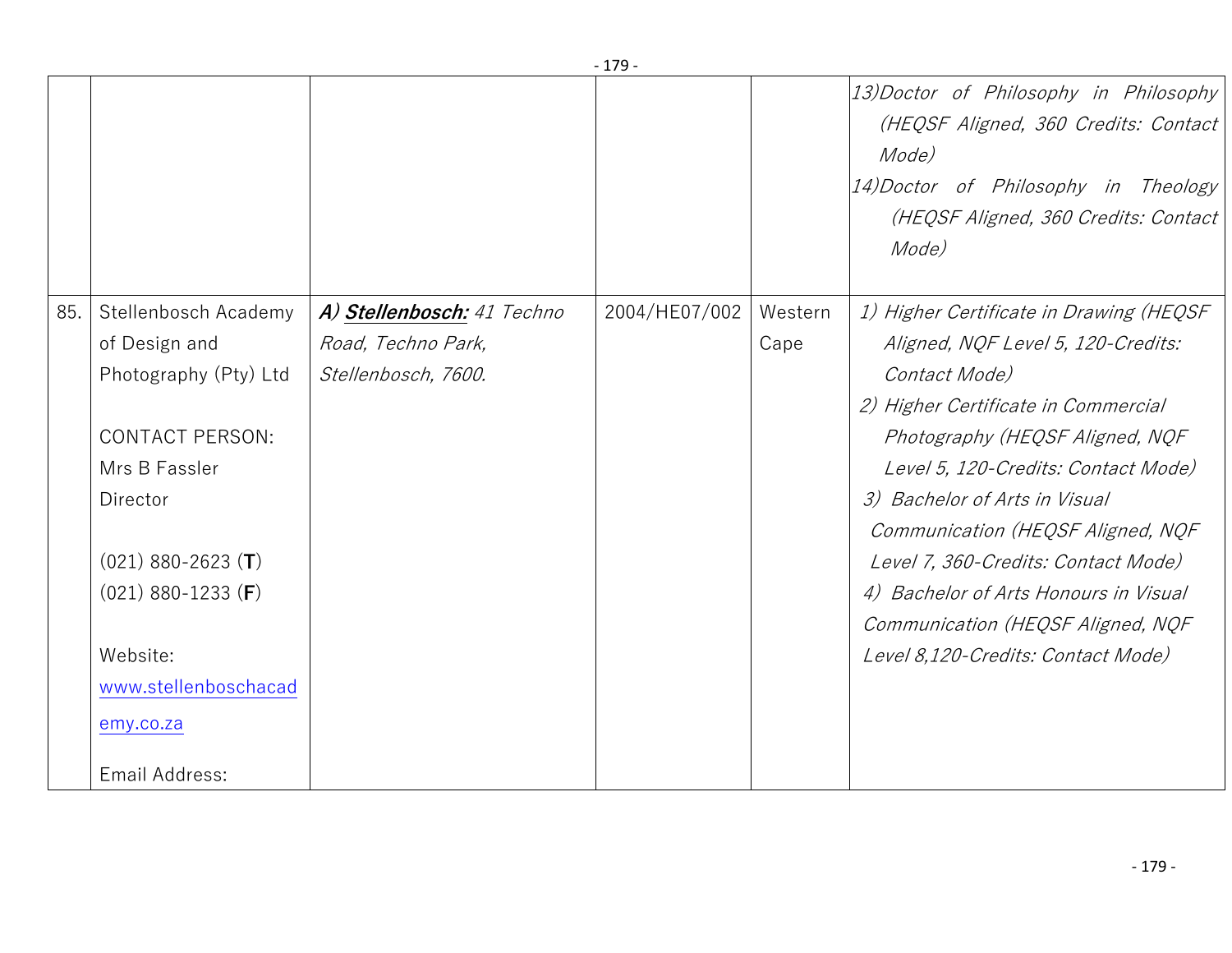|     |                         |                                 | ∸∪∪           |         |                                            |
|-----|-------------------------|---------------------------------|---------------|---------|--------------------------------------------|
|     | info@stellnboschacade   |                                 |               |         |                                            |
|     | my.co.zabarbara@stell   |                                 |               |         |                                            |
|     | enboschacademy.co.za    |                                 |               |         |                                            |
|     |                         |                                 |               |         |                                            |
|     |                         |                                 |               |         |                                            |
|     |                         |                                 |               |         |                                            |
|     | P O Box 762             |                                 |               |         |                                            |
|     | STELLENBOSCH            |                                 |               |         |                                            |
|     | 7599                    |                                 |               |         |                                            |
| 86. | Stenden South Africa    | A) <b>Eastern Cape:</b> 1 Grand | 2002/HE10/001 | Eastern | 1) Bachelor of Commerce in Hospitality     |
|     | BV (Incorporated in the | Street, Port Alfred, Eastern    |               | Cape    | Management (HEQSF Aligned 414-             |
|     | Netherlands) Previous   | Cape, 6170.                     |               |         | Credits: Contact Mode)                     |
|     | Name: Educational       |                                 |               |         | Bachelor of Business Administration:<br>2) |
|     | Institute for Service   |                                 |               |         | Disaster Management (HEQSF                 |
|     | Studies International   |                                 |               |         | Aligned, NQF Level 8, 480-Credits:         |
|     | (Pty) Ltd.              |                                 |               |         | Contact Mode)                              |
|     |                         |                                 |               |         |                                            |
|     | <b>CONTACT PERSON:</b>  |                                 |               |         |                                            |
|     | Dr W Hensens            |                                 |               |         |                                            |
|     | Academic Manager        |                                 |               |         |                                            |
|     |                         |                                 |               |         |                                            |
|     | $(046)$ 604-2239(T)     |                                 |               |         |                                            |
|     | 0866044284(F)           |                                 |               |         |                                            |
|     | Website:                |                                 |               |         |                                            |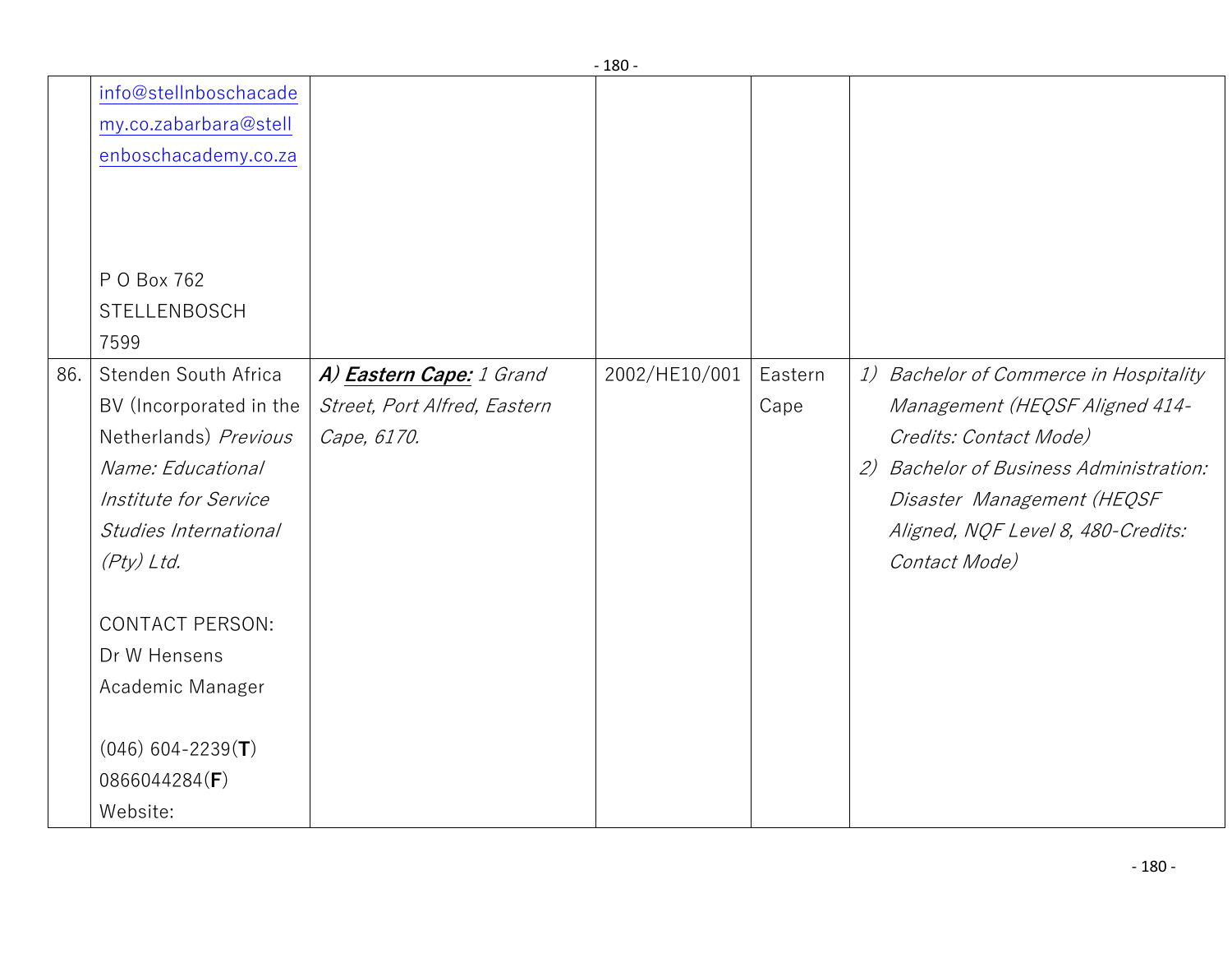|     |                         |                               | . TO T        |         |                                     |
|-----|-------------------------|-------------------------------|---------------|---------|-------------------------------------|
|     | www.stendensa.co.za     |                               |               |         |                                     |
|     | Email Address:          |                               |               |         |                                     |
|     | Wouter.hensens@sten     |                               |               |         |                                     |
|     | den.ac.za/ronel.Bartlet |                               |               |         |                                     |
|     | t@nhlstenden.com        |                               |               |         |                                     |
|     |                         |                               |               |         |                                     |
|     | P O Box 2821            |                               |               |         |                                     |
|     | PORT ALFRED             |                               |               |         |                                     |
|     | 6170                    |                               |               |         |                                     |
| 87. | St John Vianney         | A) Pretoria: 179 Main Street, | 2000/HE08/007 | Gauteng | 1) Bachelor of Philosophy (HEQSF    |
|     | Seminary NPC            | Waterkloof, Pretoria, 0181.   |               |         | Aligned, NQF Level 7, 360- Credits: |
|     |                         |                               |               |         | Contact Mode)                       |
|     | <b>CONTACT PERSON:</b>  |                               |               |         |                                     |
|     | Rev. Fr. Dr. Masilo     |                               |               |         |                                     |
|     | John Selemela           |                               |               |         |                                     |
|     | President               |                               |               |         |                                     |
|     |                         |                               |               |         |                                     |
|     | $(012)$ 460-2039(T)     |                               |               |         |                                     |
|     | $(012)$ 460-3596(F)     |                               |               |         |                                     |
|     | 083 750 1556 (C)        |                               |               |         |                                     |
|     |                         |                               |               |         |                                     |
|     | Website:                |                               |               |         |                                     |
|     | www.stjohn.co.za        |                               |               |         |                                     |
|     |                         |                               |               |         |                                     |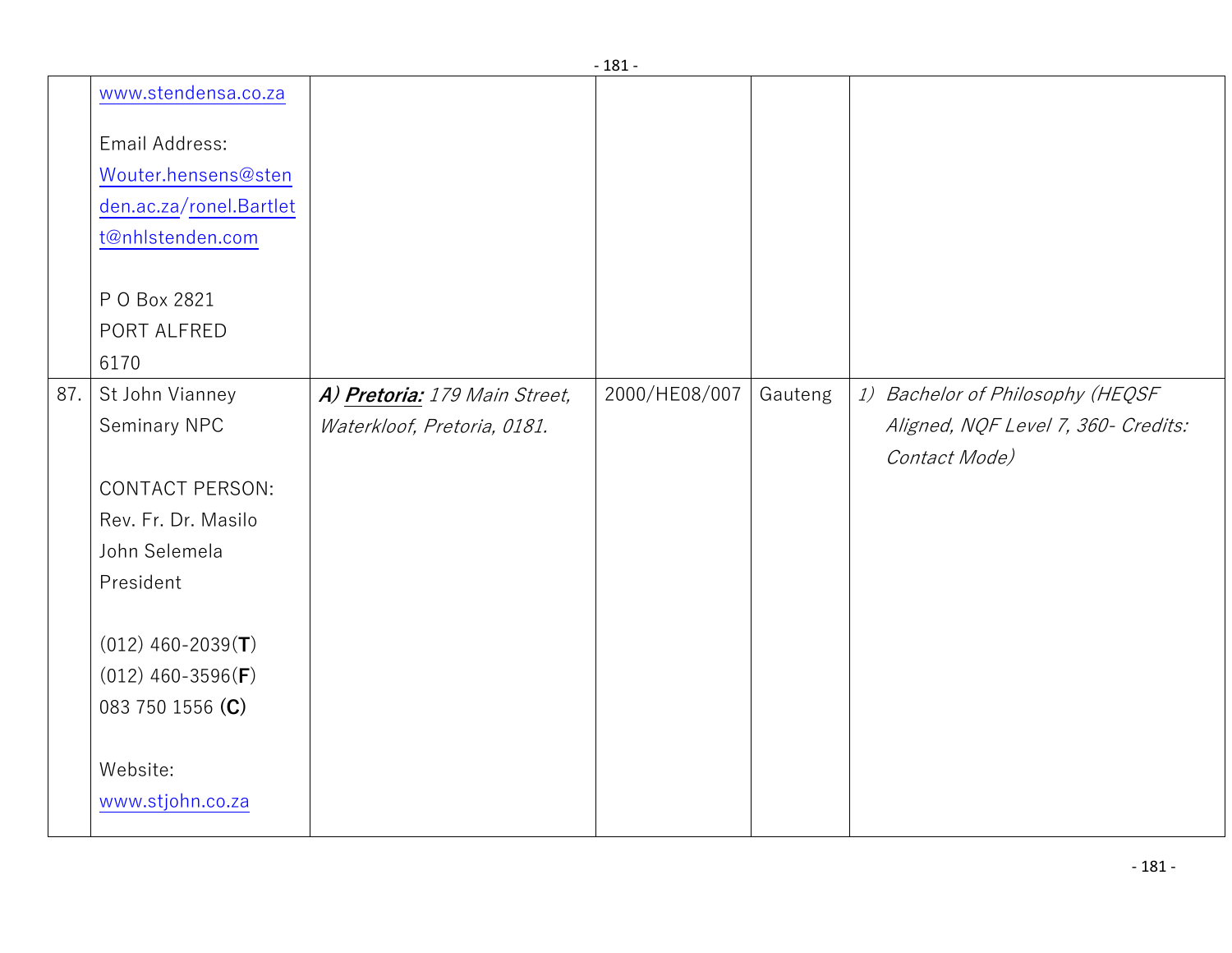|     | Email Address:<br>rector@sjv.ac.za                                                                                                                                                             |                                                                               |               |                  |                                                                                                                                                                                                                                                                                                                                                                                                                             |
|-----|------------------------------------------------------------------------------------------------------------------------------------------------------------------------------------------------|-------------------------------------------------------------------------------|---------------|------------------|-----------------------------------------------------------------------------------------------------------------------------------------------------------------------------------------------------------------------------------------------------------------------------------------------------------------------------------------------------------------------------------------------------------------------------|
|     | P O Box 17128<br><b>GROENKLOOF</b><br>0027                                                                                                                                                     |                                                                               |               |                  |                                                                                                                                                                                                                                                                                                                                                                                                                             |
| 88. | St Joseph's Theological<br>Institute NPC<br><b>CONTACT PERSON:</b><br>Fr. Joseph Phiri<br>President<br>$(087)$ 353 8943(T)<br>086 435 2264 (F)<br>Website:<br>www.sjti.ac.za<br>Email Address: | A) Pietermaritzburg: 546<br>District Road, Cedara,<br>Pietermaritzburg, 3201. | 2003/HE08/003 | KwaZulu<br>Natal | 1) Postgraduate Diploma in Theology<br>(HEQSF Aligned, NQF Level 8, 120-<br>Credits: Contact Mode)<br>2) Bachelor of Arts in Human and Social<br>Development (HEQSF Aligned, NQF<br>Level 7, 360-Credits: Contact Mode)<br>3) Bachelor of Arts in Philosophy (HEQSF<br>Aligned, NQF Level 7, 360-Credits:<br>Contact Mode)<br>4) Bachelor of Arts in Theology (HEQSF<br>Aligned, NQF Level 7, 360-Credits:<br>Contact Mode) |
|     | president@sjti.ac.za<br>tracyn@sjti.ac.za<br>Private Bag 6004<br><b>HILTON</b><br>3245                                                                                                         |                                                                               |               |                  |                                                                                                                                                                                                                                                                                                                                                                                                                             |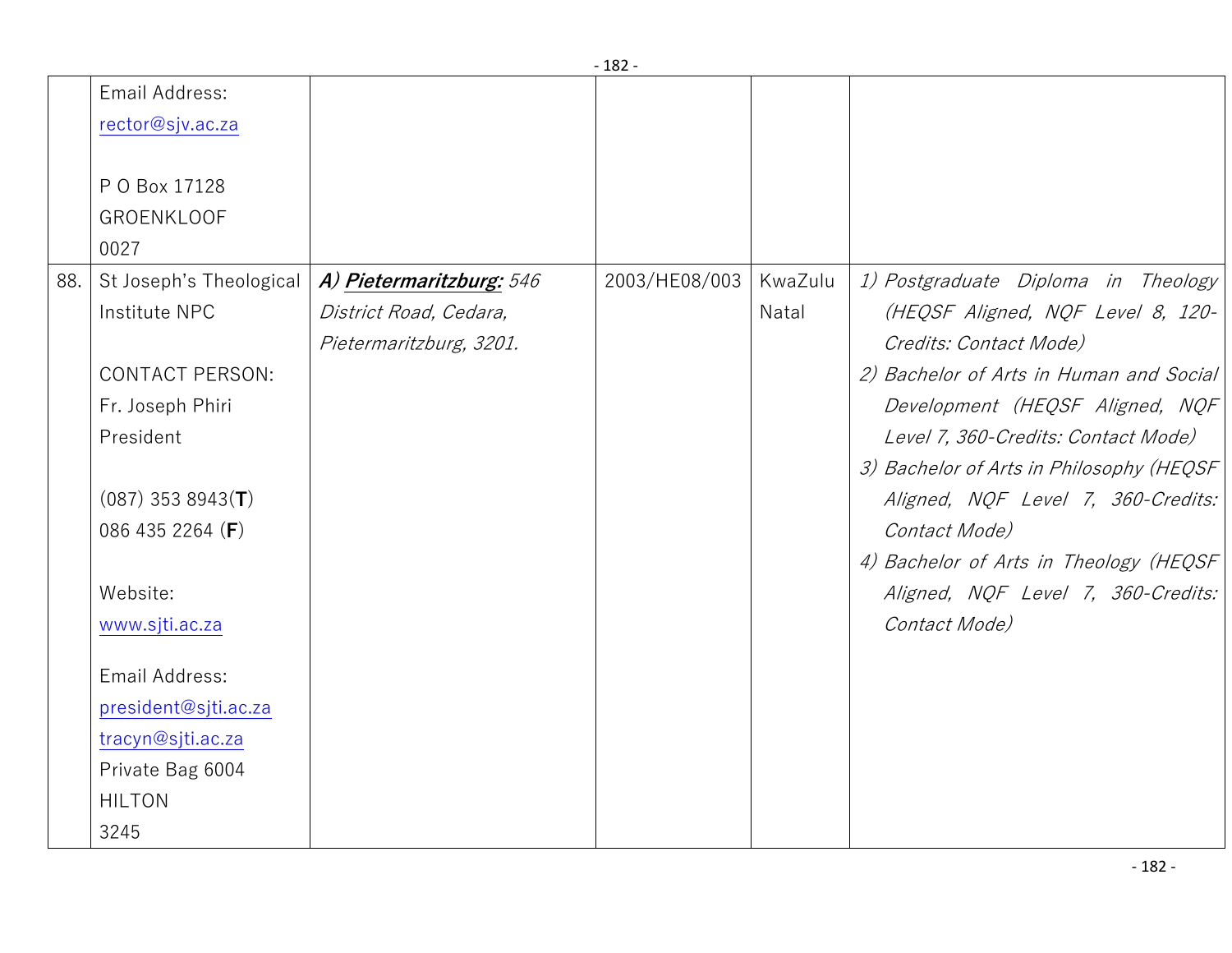|     | $-183-$                      |                             |               |         |                                        |  |  |
|-----|------------------------------|-----------------------------|---------------|---------|----------------------------------------|--|--|
| 89. | <b>Theological Education</b> | A) Johannesburg: 20 Gantner | 2008/HE08/002 | Gauteng | 1) Higher Certificate in Christian     |  |  |
|     | by Extension College         | Street: Haddon, 2091.       |               |         | Leadership and Management (HEQSF       |  |  |
|     | <b>NPC</b>                   |                             |               |         | Aligned, NQF Level 5, 120-Credits:     |  |  |
|     |                              |                             |               |         | Distance Mode)                         |  |  |
|     | <b>CONTACT PERSON:</b>       |                             |               |         | 2) Higher Certificate in Christian     |  |  |
|     | Rev. Craig Dunsmuir          |                             |               |         | Proclamation (HEQSF Aligned, NQF       |  |  |
|     | Acting CEO/Director          |                             |               |         | Level 5, 120 Credits Distance Mode)    |  |  |
|     |                              |                             |               |         | 3) Higher Certificate in Christian     |  |  |
|     | $(011)$ 683 3284 (T)         |                             |               |         | Worship (HEQSF Aligned, NQF Level      |  |  |
|     | 086 574 9998(F)              |                             |               |         | 5, 120 Credits: Distance Mode)         |  |  |
|     | Website:                     |                             |               |         | 4) Higher Certificate in Pastoral Care |  |  |
|     | www.tee.co.za                |                             |               |         | (HEQSF Aligned, NQF Level 5, 120-      |  |  |
|     |                              |                             |               |         | Credits: Distance Mode)                |  |  |
|     | Email Address:               |                             |               |         | 5) Higher Certificate in Theology      |  |  |
|     | admin@tee.co.za              |                             |               |         | (HEQSF Aligned, NQF Level 5, 120       |  |  |
|     | finance@tee.co.za            |                             |               |         | Credits: Distance Mode)                |  |  |
|     |                              |                             |               |         | 6) Advanced Certificate in Religious   |  |  |
|     | PO Box 74257                 |                             |               |         | Education (HEQSF Aligned, NQF Level    |  |  |
|     | <b>TURFONTEIN</b>            |                             |               |         | 6, 120-Credits: Distance Mode)         |  |  |
|     | 2140                         |                             |               |         | 7) Diploma in Theology (HEQSF Aligned, |  |  |
|     |                              |                             |               |         | NOF Level 6, 360-Credits: Distance     |  |  |
|     |                              |                             |               |         | Mode)                                  |  |  |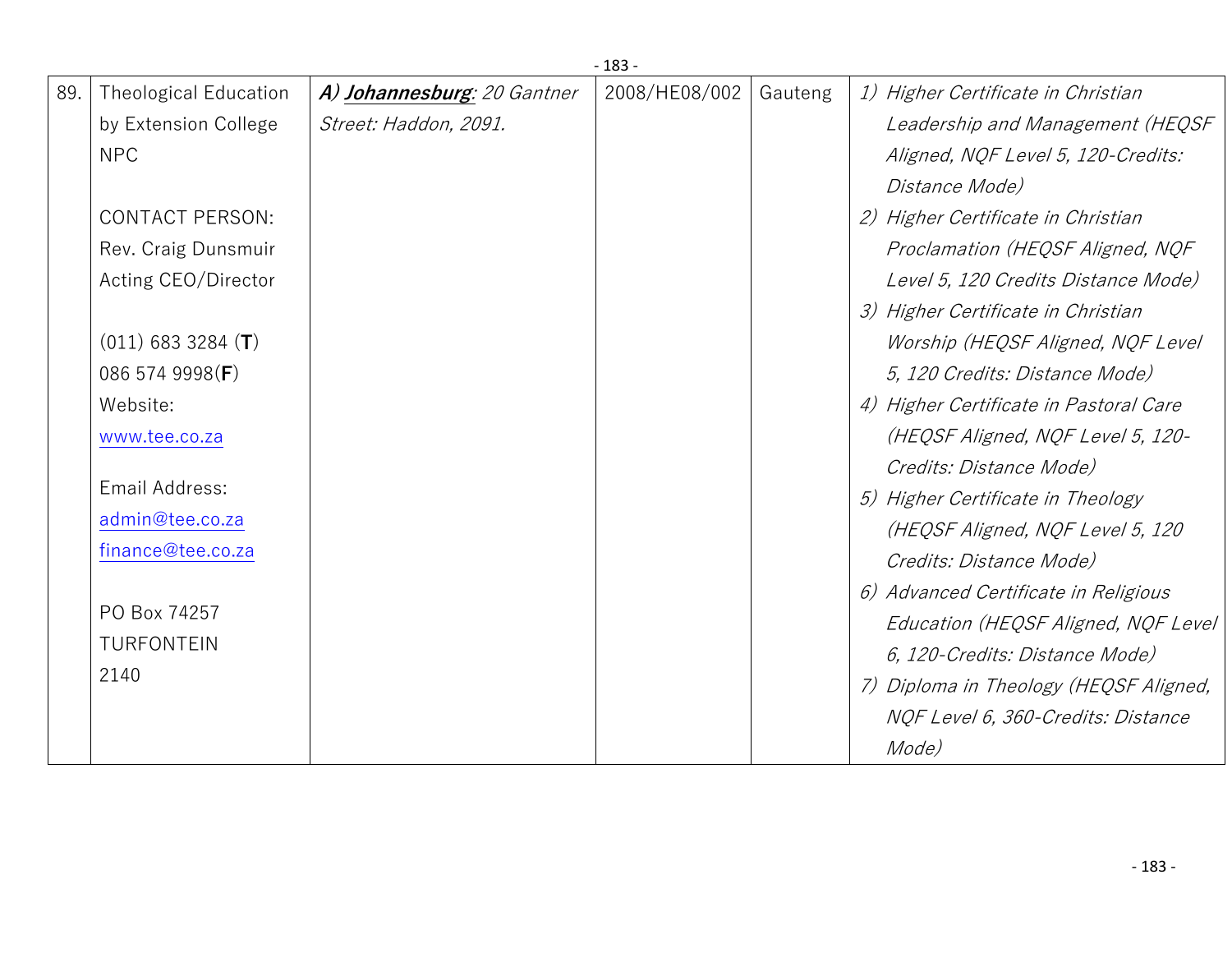|     |                        |                                 | ∸∪−           |         |                                                                                        |
|-----|------------------------|---------------------------------|---------------|---------|----------------------------------------------------------------------------------------|
|     |                        |                                 |               |         | 8) Bachelor of Theology (HEQSF Aligned,<br>NQF Level 7, 360 Credits: Distance<br>Mode) |
| 90. | Towerstone (Pty) Ltd   | A) Durbanville: 1st Floor, Park | 2009/HE07/010 | Western | 1) Higher Certificate in Management                                                    |
|     |                        | Central Building, 21 New        |               | Cape    | Practice (HEQSF Aligned, NQF Level                                                     |
|     | <b>CONTACT PERSON:</b> | Street, Durbanville, 7550.      |               |         | 5, 120-Credits: Distance Mode).                                                        |
|     | Mandy Eagar            |                                 |               |         |                                                                                        |
|     | <b>COO</b>             |                                 |               |         |                                                                                        |
|     | $(021)$ 975 0311(T)    |                                 |               |         |                                                                                        |
|     | $(021)$ 975 5488 (F)   |                                 |               |         |                                                                                        |
|     | Website:               |                                 |               |         |                                                                                        |
|     | www.towerstone-        |                                 |               |         |                                                                                        |
|     | global.com             |                                 |               |         |                                                                                        |
|     | Email Address:         |                                 |               |         |                                                                                        |
|     | mandy.eagar@towersto   |                                 |               |         |                                                                                        |
|     | ne-global.com          |                                 |               |         |                                                                                        |
|     | P O Box 4210           |                                 |               |         |                                                                                        |
|     | DURBANVILLE            |                                 |               |         |                                                                                        |
|     | 7551                   |                                 |               |         |                                                                                        |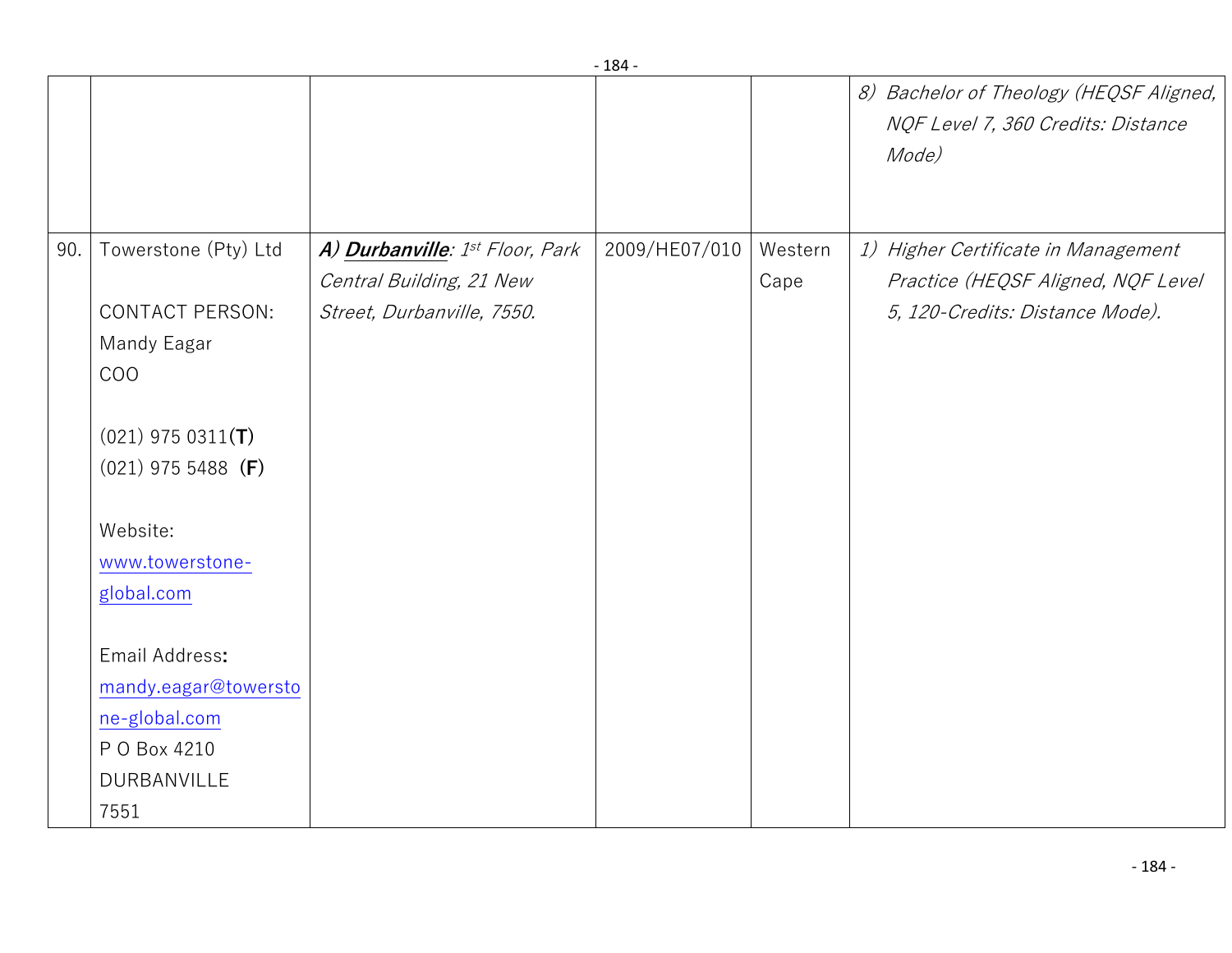|     | $-185-$                |                           |               |         |                                       |  |  |  |
|-----|------------------------|---------------------------|---------------|---------|---------------------------------------|--|--|--|
|     |                        |                           |               |         |                                       |  |  |  |
|     |                        |                           |               |         |                                       |  |  |  |
| 91. | The Swiss Hotel        | A) Gauteng: Turaco House, | 2010/HE07/006 | Gauteng | 1) Higher Certificate in Pastry and   |  |  |  |
|     | School SA (Pty) Ltd    | 33/35 Bond Street, Corner |               |         | Bakery (HEQSF Aligned, NQF Level 5,   |  |  |  |
|     |                        | Surrey Avenue, Ferndale,  |               |         | 120-Credits: Contact Mode)            |  |  |  |
|     | (Previously Turaco     | 2194,                     |               |         | 2) Higher Certificate in Professional |  |  |  |
|     | Hospitality (Pty) Ltd) |                           |               |         | Cookery (HEQSF Aligned, NQF Level     |  |  |  |
|     |                        |                           |               |         | 5, 120-Credits: Contact Mode)         |  |  |  |
|     | <b>CONTACT PERSON:</b> |                           |               |         | 3) Diploma in Hospitality Management  |  |  |  |
|     | Ms Lebohang Dibate     |                           |               |         | (HEQSF Aligned, NQF Level 6, 360-     |  |  |  |
|     | <b>Faculty Member</b>  |                           |               |         | Credits: Contact Mode)                |  |  |  |
|     |                        |                           |               |         | 4) Bachelor of Hospitality Management |  |  |  |
|     | $(011)7899934$ (T)     |                           |               |         | (HEQSF Aligned, NQF Level 7, 360-     |  |  |  |
|     | $(011)7899937$ (F)     |                           |               |         | Credits: Contact Mode)                |  |  |  |
|     | Cell: 073 690 3558     |                           |               |         |                                       |  |  |  |
|     | Website:               |                           |               |         |                                       |  |  |  |
|     | www.swisshotelschool.  |                           |               |         |                                       |  |  |  |
|     | co.za                  |                           |               |         |                                       |  |  |  |
|     | Email Address:         |                           |               |         |                                       |  |  |  |
|     | lebohang@swisshotels   |                           |               |         |                                       |  |  |  |
|     | chool.co.za            |                           |               |         |                                       |  |  |  |
|     |                        |                           |               |         |                                       |  |  |  |
|     | PO Box 777             |                           |               |         |                                       |  |  |  |
|     | <b>RANDBURG</b>        |                           |               |         |                                       |  |  |  |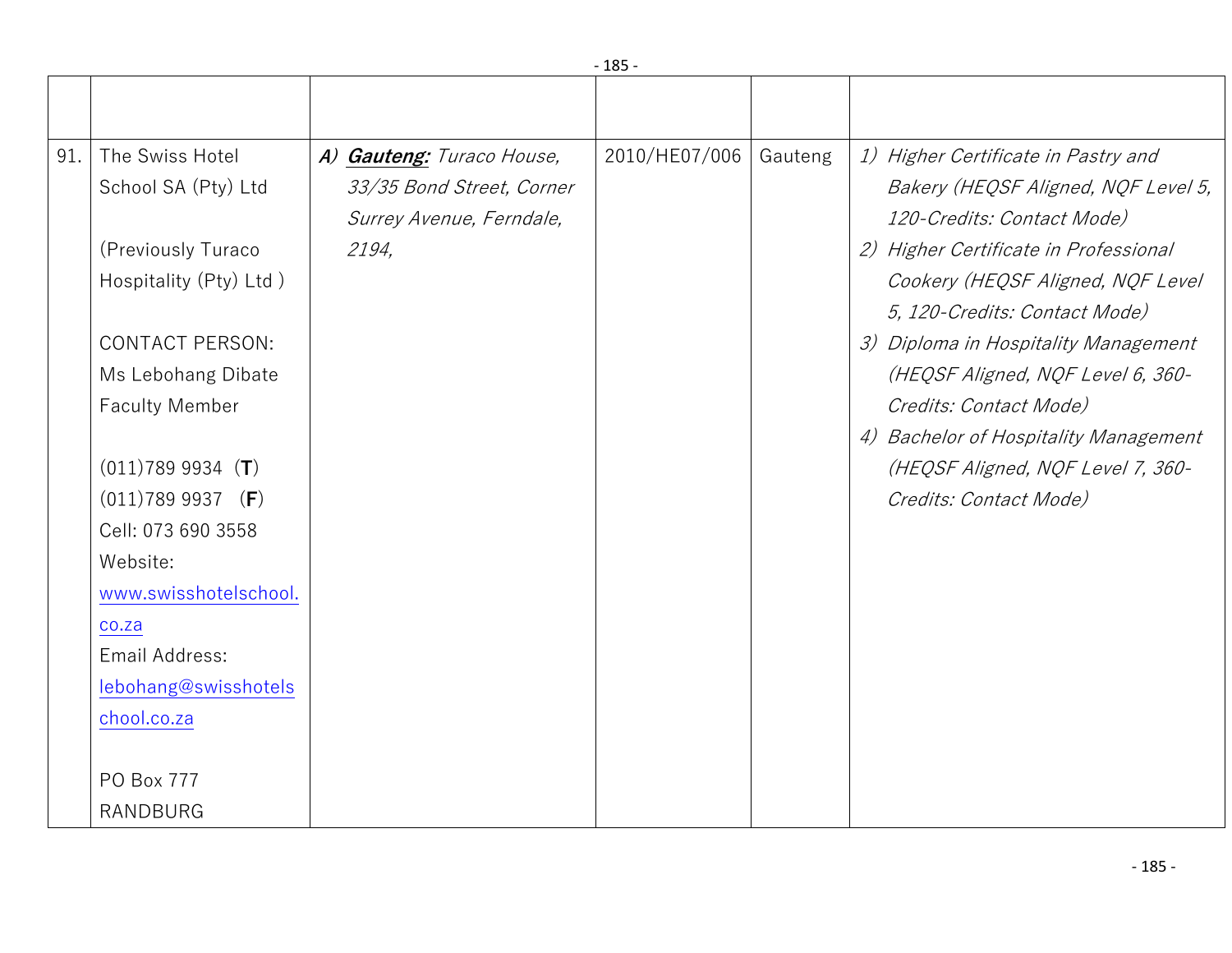|     |                                                                                                                                                                                                                                                                                                                                        |                                                            | $-186-$       |                 |                                                                                                                                                                                                                                                                                                                                                    |
|-----|----------------------------------------------------------------------------------------------------------------------------------------------------------------------------------------------------------------------------------------------------------------------------------------------------------------------------------------|------------------------------------------------------------|---------------|-----------------|----------------------------------------------------------------------------------------------------------------------------------------------------------------------------------------------------------------------------------------------------------------------------------------------------------------------------------------------------|
|     | 2125                                                                                                                                                                                                                                                                                                                                   |                                                            |               |                 |                                                                                                                                                                                                                                                                                                                                                    |
| 92. | <b>TSIBA Education NPC</b><br><b>CONTACT PERSON:</b><br>Dr R Kimmie<br><b>Chief Executive Officer</b><br>$(021)$ 532 2750<br>(X137)(T)<br>$(021)$ 532 3924 (F)<br>Website:<br>www.tsibaeducation.co<br>.za<br>Email Address:<br>Academicdean@tsiba.a<br>c.za<br>info@tsiba.co.za<br>ceo@tsiba.co.za<br>lizel.vanbienne@tsiba.c<br>o.za | A) Mupine: 307 Forest Drive<br>Extension, Pinelands, 7501. | 2007/HE08/001 | Western<br>Cape | 1) Higher Certificate in Business<br>Administration (HEQSF Aligned, NQF<br>level 5, 120-Credits: Contact Mode)<br>2) Bachelor of Business Administration<br>(HEQSF Aligned, NQF Level 7, 360-<br>Credits: Contact Mode)<br>3) Postgraduate Diploma in Small<br>Enterprise Consulting (HEQSF Aligned,<br>NQF Level 8, 120-Credits: Contact<br>Mode) |
|     | PO Box 13071                                                                                                                                                                                                                                                                                                                           |                                                            |               |                 |                                                                                                                                                                                                                                                                                                                                                    |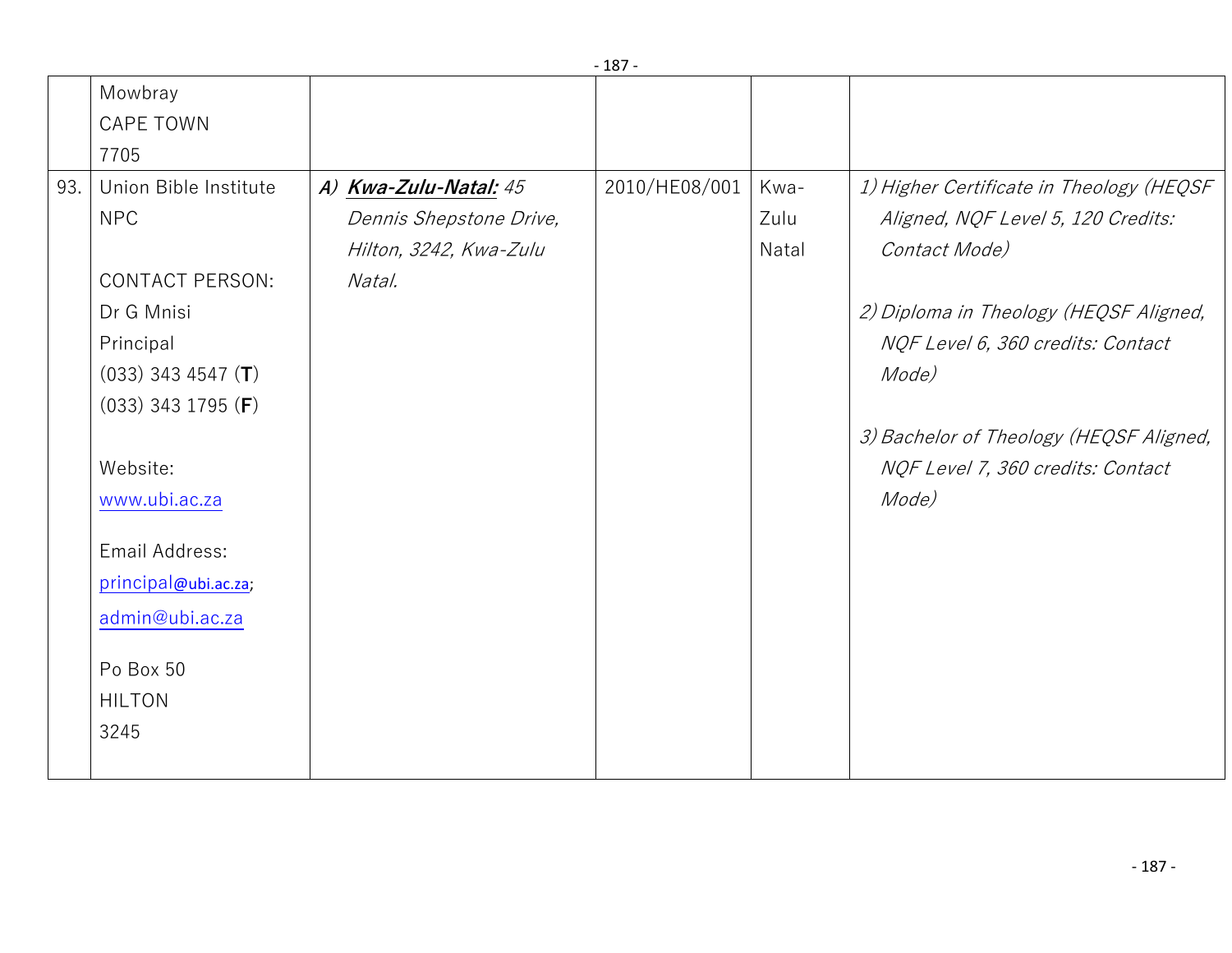|     | $-188-$                       |                             |               |         |                                         |  |  |  |
|-----|-------------------------------|-----------------------------|---------------|---------|-----------------------------------------|--|--|--|
| 94. | Villioti Fashion              | A) Johannesburg: 3rd Floor, | 2009/HE07/008 | Gauteng | 1) Higher Certificate in Fashion (HEQSF |  |  |  |
|     | Institute (Pty) Ltd           | South Wing Hyde Park        |               |         | Aligned, NQF Level 5, 120-Credits:      |  |  |  |
|     |                               | Shopping Centre, Corner     |               |         | Contact Mode)                           |  |  |  |
|     | <b>CONTACT DETAILS:</b>       | William Nicol and Jan       |               |         | 2) Diploma in Fashion (HEQSF Aligned,   |  |  |  |
|     | MsV Villioti                  | Smuts Avenue, Hyde Park,    |               |         | NQF Level 6, 360-Credits: Contact       |  |  |  |
|     | Director                      | 2196.                       |               |         | Mode)                                   |  |  |  |
|     |                               |                             |               |         | 3) Bachelor of Fashion (HEQSF Aligned,  |  |  |  |
|     | $(011)$ 325 6088 (T)          |                             |               |         | NQF Level 7, 370-Credits, Contact       |  |  |  |
|     | $(011)$ 325 6079 ( <b>F</b> ) |                             |               |         | Mode)                                   |  |  |  |
|     | Website:                      |                             |               |         |                                         |  |  |  |
|     | www.sperovillioti.co.za       |                             |               |         |                                         |  |  |  |
|     | Email Address:                |                             |               |         |                                         |  |  |  |
|     | villoti@mweb.co.za            |                             |               |         |                                         |  |  |  |
|     | $(011)$ 325 6088 (T)          |                             |               |         |                                         |  |  |  |
|     | $(011)$ 325 6079 ( <b>F</b> ) |                             |               |         |                                         |  |  |  |

## **2. PROVISIONALLY REGISTERED INSTITUTIONS**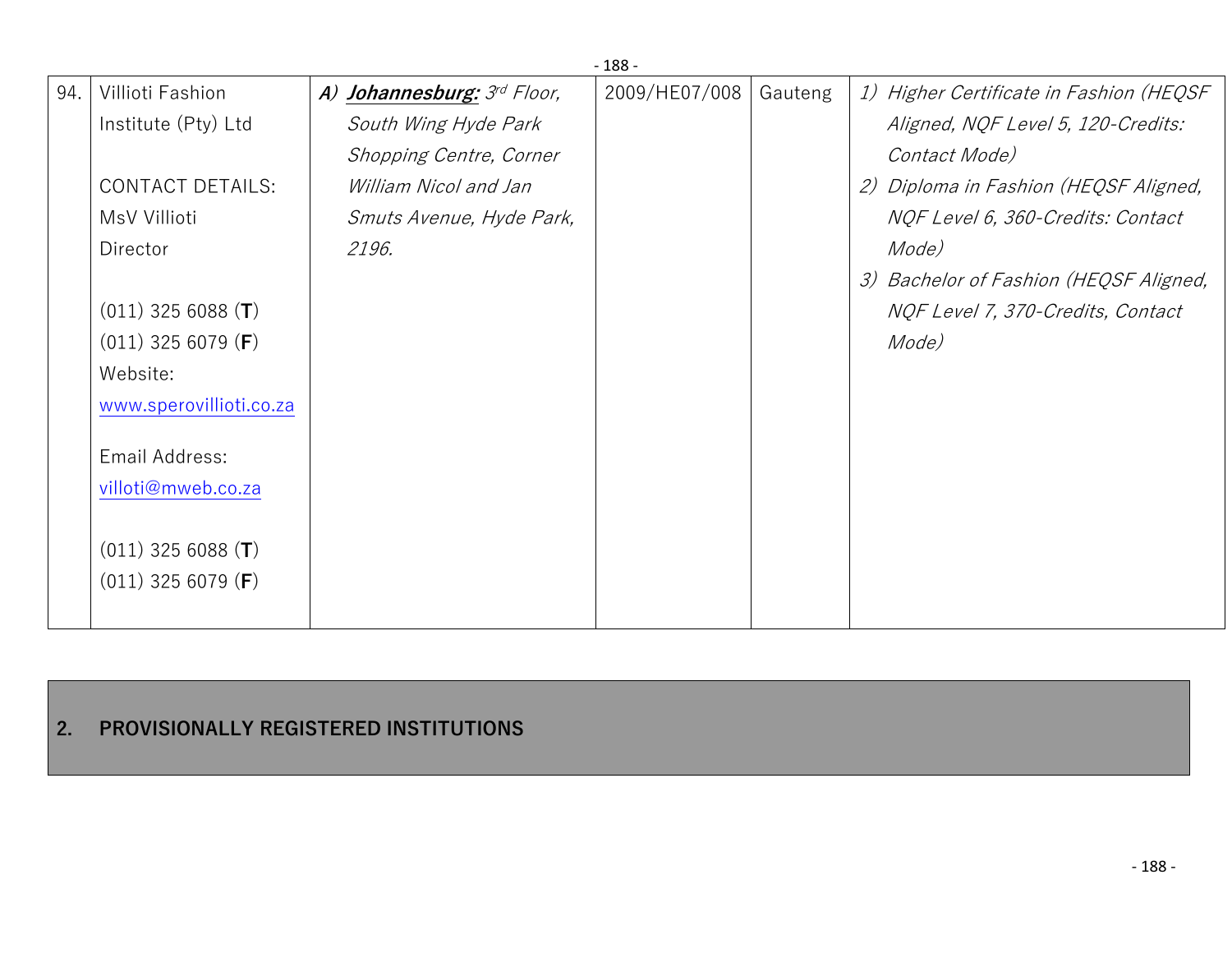Listed below are institutions that are granted provisional registration in terms of section 54(3) of the Act. They have not fulfilled all the requirements for registration as private higher education institutions. The Registrar, however, believes that they will be able to fulfill the requirements within the period stipulated.

Please note: Although certain institutions are registered until 31 December 2015 this does imply that they will be closing at the end of the year. The Department will extend or convert their registration in terms of the Act and the Regulations. If an institution's registration is cancelled the Department will notify the public under point 4 of this Register.

|    | <b>NAME</b>                                                                                                                          | <b>SITES OF DELIVERY</b>                                                 | <b>REGISTRATION</b> | <b>PROVINCE</b> | <b>QUALIFICATIONS</b>                                                                                                                                                               |
|----|--------------------------------------------------------------------------------------------------------------------------------------|--------------------------------------------------------------------------|---------------------|-----------------|-------------------------------------------------------------------------------------------------------------------------------------------------------------------------------------|
|    |                                                                                                                                      |                                                                          | NO.                 |                 |                                                                                                                                                                                     |
| 1. | Academy for Organisational<br>Change (Pty) Ltd<br><b>CONTACT PERSON</b><br>Jenna Brocklenbank<br>Academic Programme Co-<br>Ordinator | A) Johannesburg: 150<br>Kelvin Drive,<br>Woodmead,<br>Johannesburg, 2197 | 2021/HE07/004       | Gauteng         | The following programme is<br>registered in terms of section<br>54(3) of the Higher Education<br>Act until 31 December 2024<br>1) Higher Certificate in<br>Organisation Development |
|    | 011 844 1112 (T)<br>011 844 1070 (F)                                                                                                 |                                                                          |                     |                 | and Change (HEQSF<br>Aligned, NQF Level 5, 120-<br>Credits: Contact Mode) [A]                                                                                                       |
|    | E-mailAddress:<br>academymic@worldsviewac<br>ademy.com                                                                               |                                                                          |                     |                 |                                                                                                                                                                                     |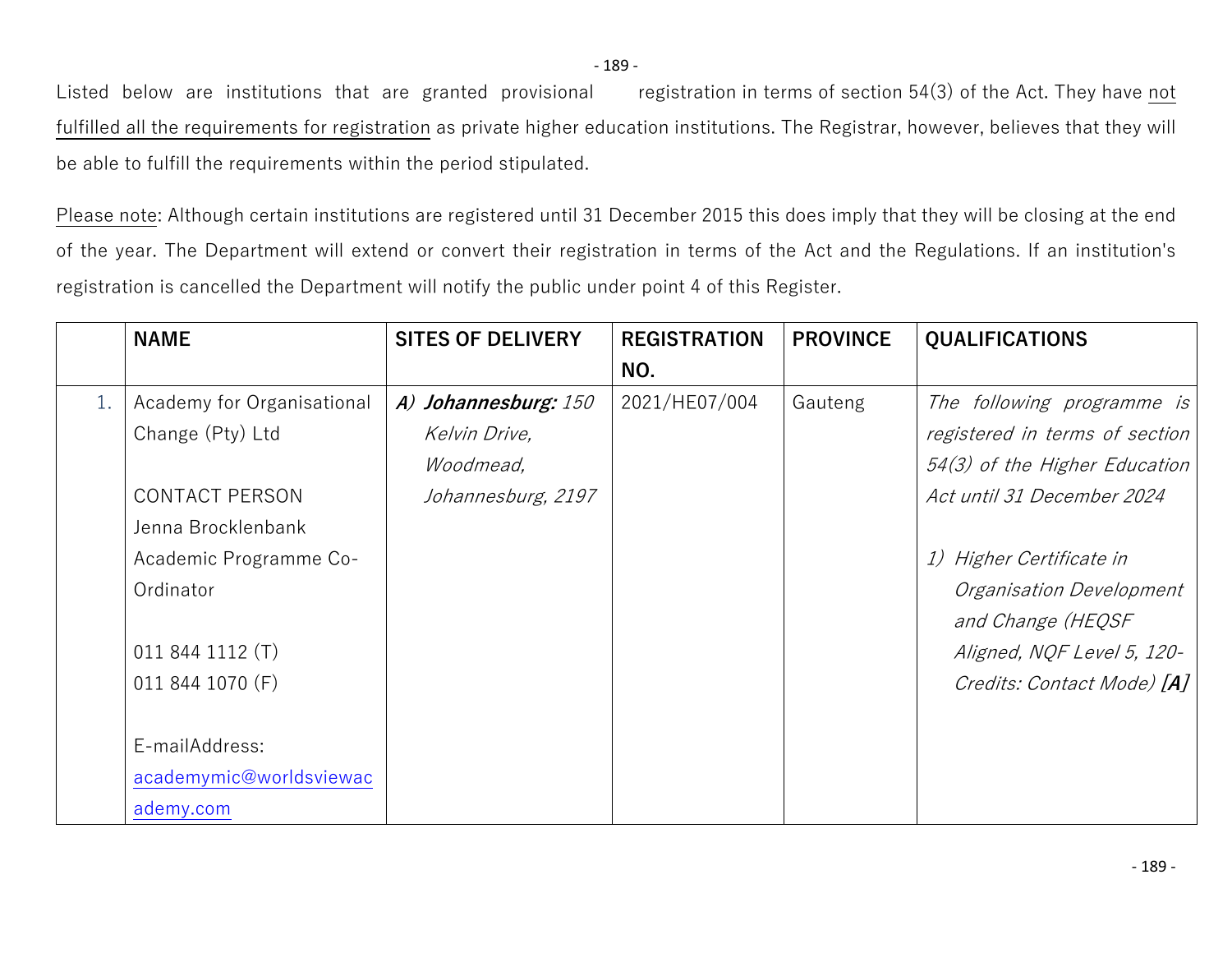|    |                                                                                                                                                                                                                                                             |                                                           | - טכב -       |         |                                                                                                                                                                                                                                                                                                                                                                                                      |
|----|-------------------------------------------------------------------------------------------------------------------------------------------------------------------------------------------------------------------------------------------------------------|-----------------------------------------------------------|---------------|---------|------------------------------------------------------------------------------------------------------------------------------------------------------------------------------------------------------------------------------------------------------------------------------------------------------------------------------------------------------------------------------------------------------|
|    | P O Box 7184<br>HALFWAYHOUSE<br>1685<br>www.worldsview academy<br>.com                                                                                                                                                                                      |                                                           |               |         |                                                                                                                                                                                                                                                                                                                                                                                                      |
| 2. | Arwyp Training Institute<br>(Pty Ltd<br><b>CONTACT PERSON:</b><br>Dr Annelize de Villiers<br>Principal<br>$(011)$ 922 1235 (T)<br>$(011)$ 922 1383 (F)<br>Email Address:<br>annelize.devilliers@arwyp.c<br>om<br>PO Box 3452<br><b>KEMPTON PARK</b><br>1620 | A) Gauteng:4 Block<br>House Street,<br>Kempton Park, 1620 | 2018/HE07/006 | Gauteng | The following programmes are<br>registered in terms of section<br>54(3) of the Higher Education<br>Act until 31 December 2022<br>1) Higher Certificate in<br>Nursing (Previously named<br>Higher Certificate in<br><b>Auxiliary Nursing (HEQSF</b><br>Aligned, NQF Level 5, 120-<br>Credits: Contact Mode)<br>2) Diploma in Nursing<br>(HEQSF Aligned, NQF<br>Level 6, 360-Credits:<br>Contact Mode) |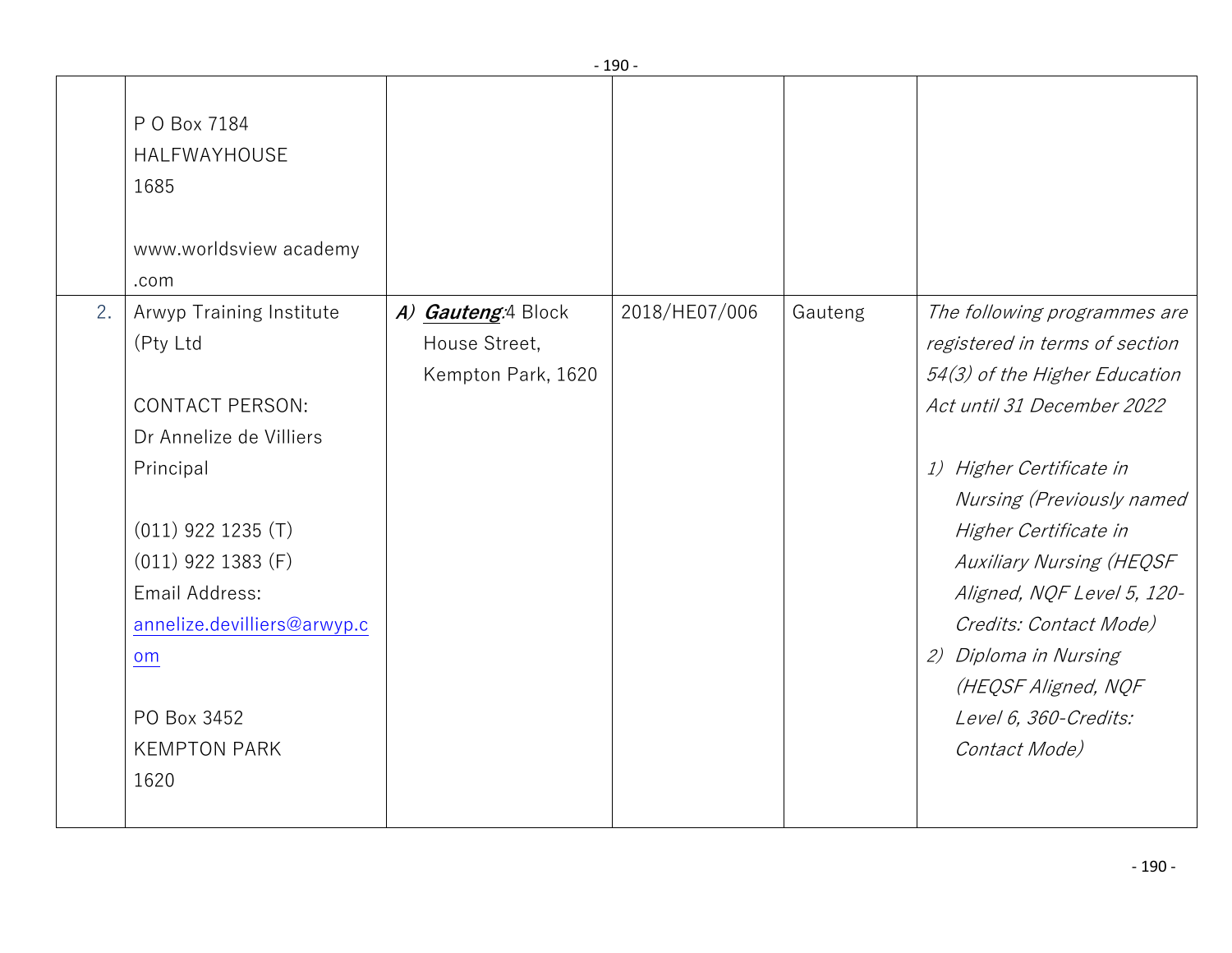|    | $-191-$                          |                       |               |         |                                   |  |
|----|----------------------------------|-----------------------|---------------|---------|-----------------------------------|--|
| 3. | <b>Auckland Park Theological</b> | A) Johannesburg: Main | 2020/HE08/001 | Gauteng | The following programmes are      |  |
|    | Seminary                         | Campus, 55            |               |         | registered in terms of section    |  |
|    |                                  | Richmond Avenue,      |               |         | 54(3) of the Higher Education     |  |
|    | <b>CONTACT PERSON:</b>           | Auckland Park,        |               |         | Act until 31 December 2024        |  |
|    | Mr Hendrik Rust                  | Johannesburg, 2006.   |               |         |                                   |  |
|    | Interim Registrar                |                       |               |         | Higher Certificate in<br>1)       |  |
|    |                                  |                       |               |         | Pastoral Counseling               |  |
|    | 011 726 7029 $(T)$               |                       |               |         | (HEQSF Aligned, NQF               |  |
|    |                                  |                       |               |         | Level 5, 120-Credits:             |  |
|    | Email: admin@ats.ac.za           |                       |               |         | Distance Mode)                    |  |
|    |                                  |                       |               |         | 2)<br>Higher Certificate in       |  |
|    | Website:                         |                       |               |         | Youth Work (HEQSF                 |  |
|    |                                  |                       |               |         | Aligned, NQF Level 5,             |  |
|    | www.ats.ac.za                    |                       |               |         | 120-Credits: Distance             |  |
|    |                                  |                       |               |         | Mode)                             |  |
|    | Private Bag X 75                 |                       |               |         | 3)<br>Diploma in Theology         |  |
|    | <b>Auckland Park</b>             |                       |               |         | (HEQSF Aligned, NQF               |  |
|    | 2006                             |                       |               |         | Level 6, 360-Credits:             |  |
|    |                                  |                       |               |         | Distance Mode)                    |  |
|    |                                  |                       |               |         | <b>Bachelor of Theology</b><br>4) |  |
|    |                                  |                       |               |         | (HEQSF Aligned, NQF               |  |
|    |                                  |                       |               |         | Level 7, 360-Credits:             |  |
|    |                                  |                       |               |         | Distance Mode)                    |  |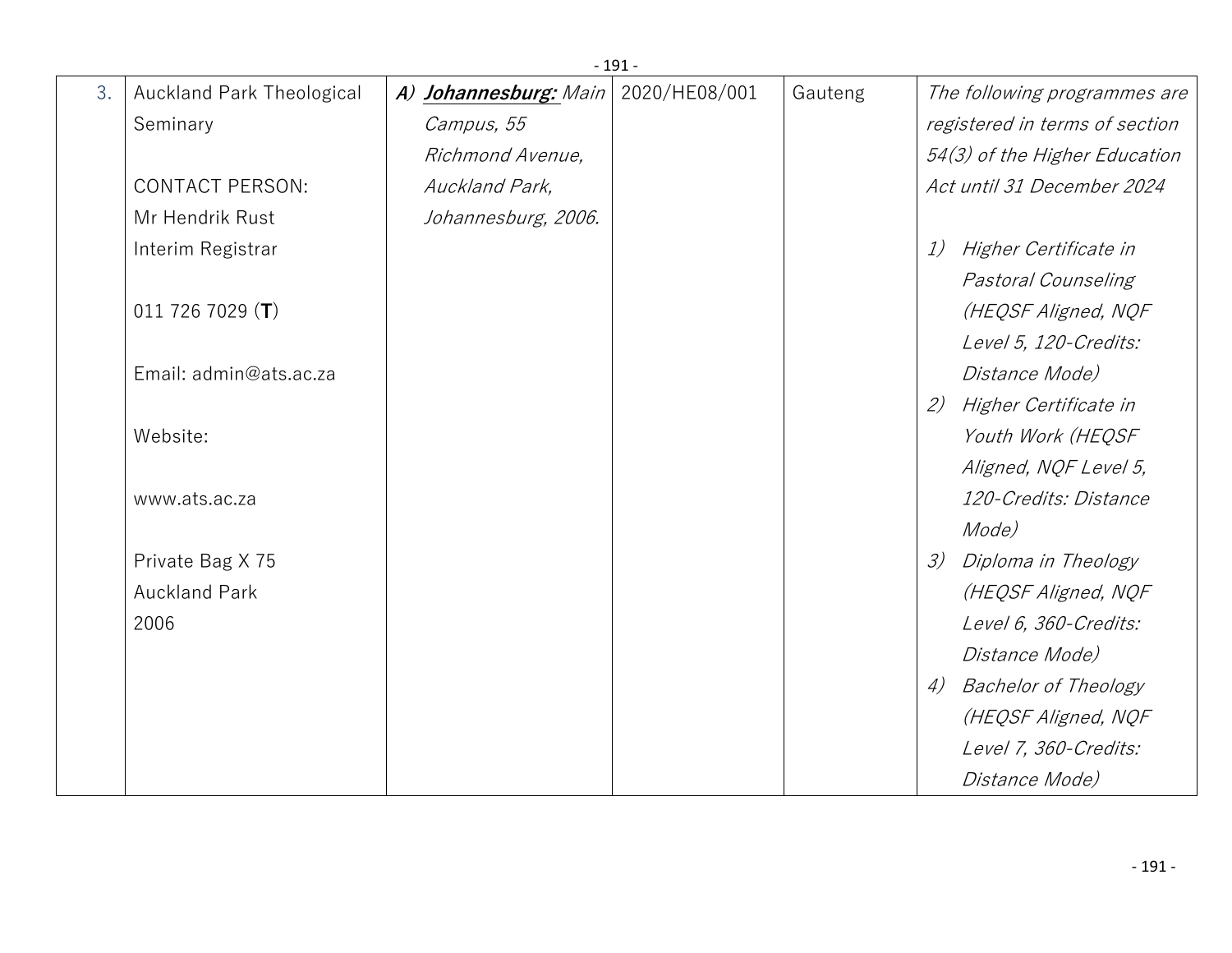|    |                                     |                      | $-192-$       |         |                                   |
|----|-------------------------------------|----------------------|---------------|---------|-----------------------------------|
| 4. | <b>Balderstone Sports Institute</b> | A) Linksfield: Main  | 2021/HE07/007 | Gauteng | The following programme is        |
|    | (Pty) Ltd                           | Campus 122 Club      |               |         | registered in terms of section    |
|    |                                     | Street, Huddle Park  |               |         | 54(3) of the Higher Education     |
|    | <b>CONTACT PERSON</b>               | Golf and Recreation, |               |         | Act until 31 December 2024        |
|    | Mr M Balderstone                    | Linksfield, 2192     |               |         |                                   |
|    | <b>Managing Director</b>            |                      |               |         | Higher Certificate in Sport<br>1) |
|    |                                     |                      |               |         | Administration (HEQSF             |
|    | 011 485 1067/8 (F)                  |                      |               |         | Aligned NQF Level 5, 120          |
|    | 011 485 1067/8 (T)                  |                      |               |         | Credits: Contact Mode)            |
|    |                                     |                      |               |         |                                   |
|    | Email:                              |                      |               |         |                                   |
|    | Michael@bsisports.com               |                      |               |         |                                   |
|    |                                     |                      |               |         |                                   |
|    | Postnet Suite 264                   |                      |               |         |                                   |
|    | Private Bag x 26                    |                      |               |         |                                   |
|    | SUNNINGHILL                         |                      |               |         |                                   |
|    | 2157                                |                      |               |         |                                   |
| 5. | Bible Institute of South            | A) Cape Town: Main   | 2018/HE08/002 | Western | The following programmes are      |
|    | Africa NPC (The)                    | Campus, 180 Main     |               | Cape    | registered in terms of section    |
|    |                                     | Road, Kalk Bay,      |               |         | 54(3) of the Higher Education     |
|    | <b>CONTACT PERSON</b>               | Cape Town, Western   |               |         | Act until 31 December 2022        |
|    | Dr D Simango                        | Cape, 7975           |               |         |                                   |
|    | Principal                           |                      |               |         | <b>Bachelor of Theology</b><br>1) |
|    |                                     |                      |               |         | (HEQSF Aligned, NQF               |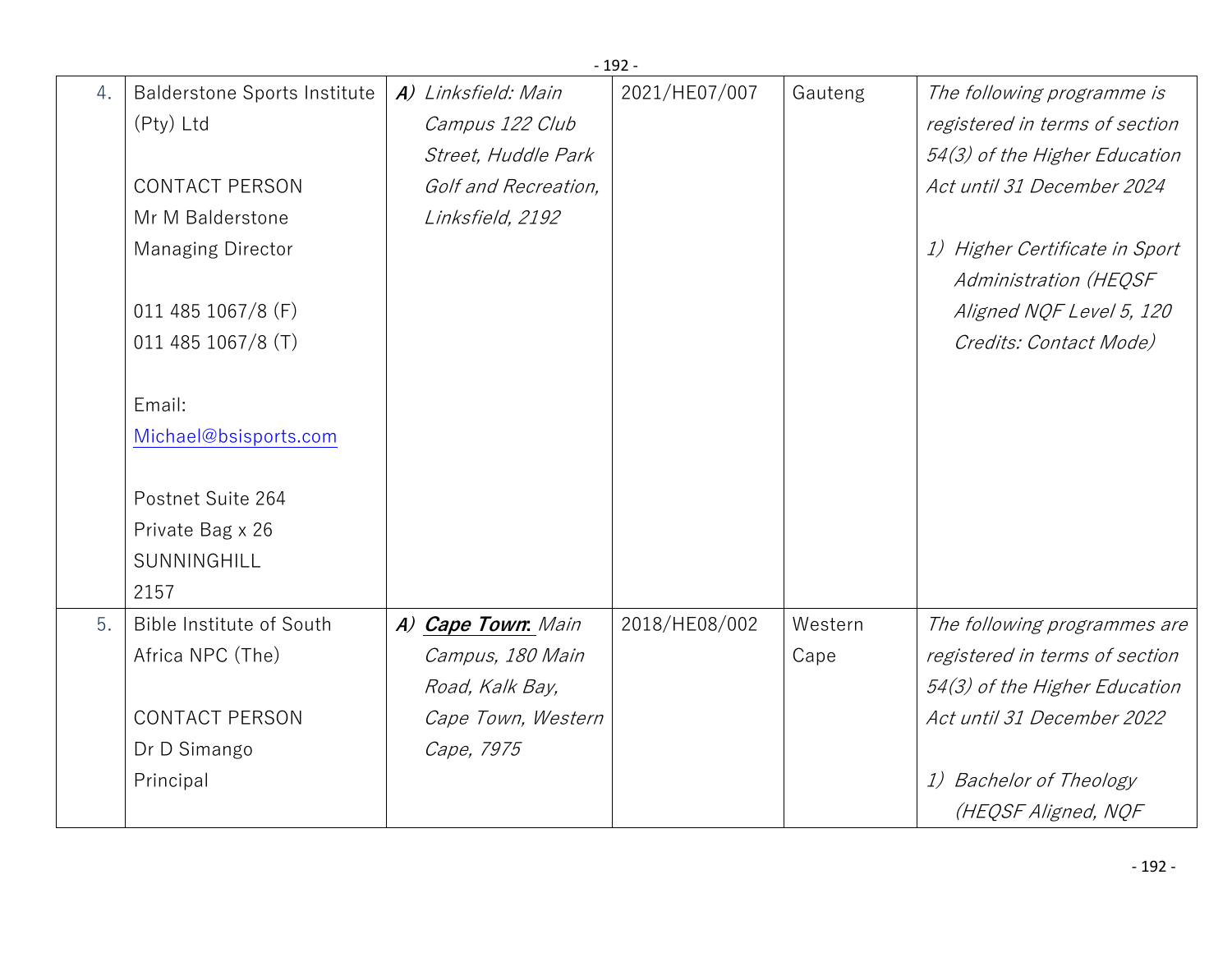|    | 021 788 7289 (F)                |                       |               |         | Level 7, 360-Credits:          |
|----|---------------------------------|-----------------------|---------------|---------|--------------------------------|
|    |                                 |                       |               |         | Contact Mode and               |
|    | Email:                          |                       |               |         | Distance Mode)                 |
|    | dsimango@bisa.org.za            |                       |               |         |                                |
|    |                                 |                       |               |         | 2) Bachelor of Theology (      |
|    | No. 180 Main Road               |                       |               |         | Honours) (HEQSF Aligned,       |
|    | Kalk Bay                        |                       |               |         | NQF Level 8, 120-Credits:      |
|    | <b>CAPE TOWN</b>                |                       |               |         | Contact Mode)                  |
|    | 7975                            |                       |               |         |                                |
| 6. | <b>Bronberg Nurse Education</b> | A) Pretoria: 563 Carl | 2019/HE07/004 | Gauteng | The following programme is     |
|    | and Training Academy (Pty)      | Street, Metromitch    |               |         | registered in terms of section |
|    | Ltd                             | 0001 W, Pretoria      |               |         | 54(3) of the Higher Education  |
|    |                                 | West, 0001.           |               |         | Act until 31 December 2023     |
|    | <b>CONTACT PERSON</b>           |                       |               |         |                                |
|    |                                 |                       |               |         | 1) Higher<br>Certificate<br>in |
|    | Professor SM Mogotlane          |                       |               |         | Nursing (HEQSF-Aligned,        |
|    |                                 |                       |               |         | NQF Level 5, 120-Credits:      |
|    | Principal                       |                       |               |         | Contact Mode)                  |
|    |                                 |                       |               |         |                                |
|    | 082 885 0879 (C)                |                       |               |         |                                |
|    |                                 |                       |               |         |                                |
|    | Website:                        |                       |               |         |                                |
|    | www.brookfieldacademy.co.       |                       |               |         |                                |
|    | za                              |                       |               |         |                                |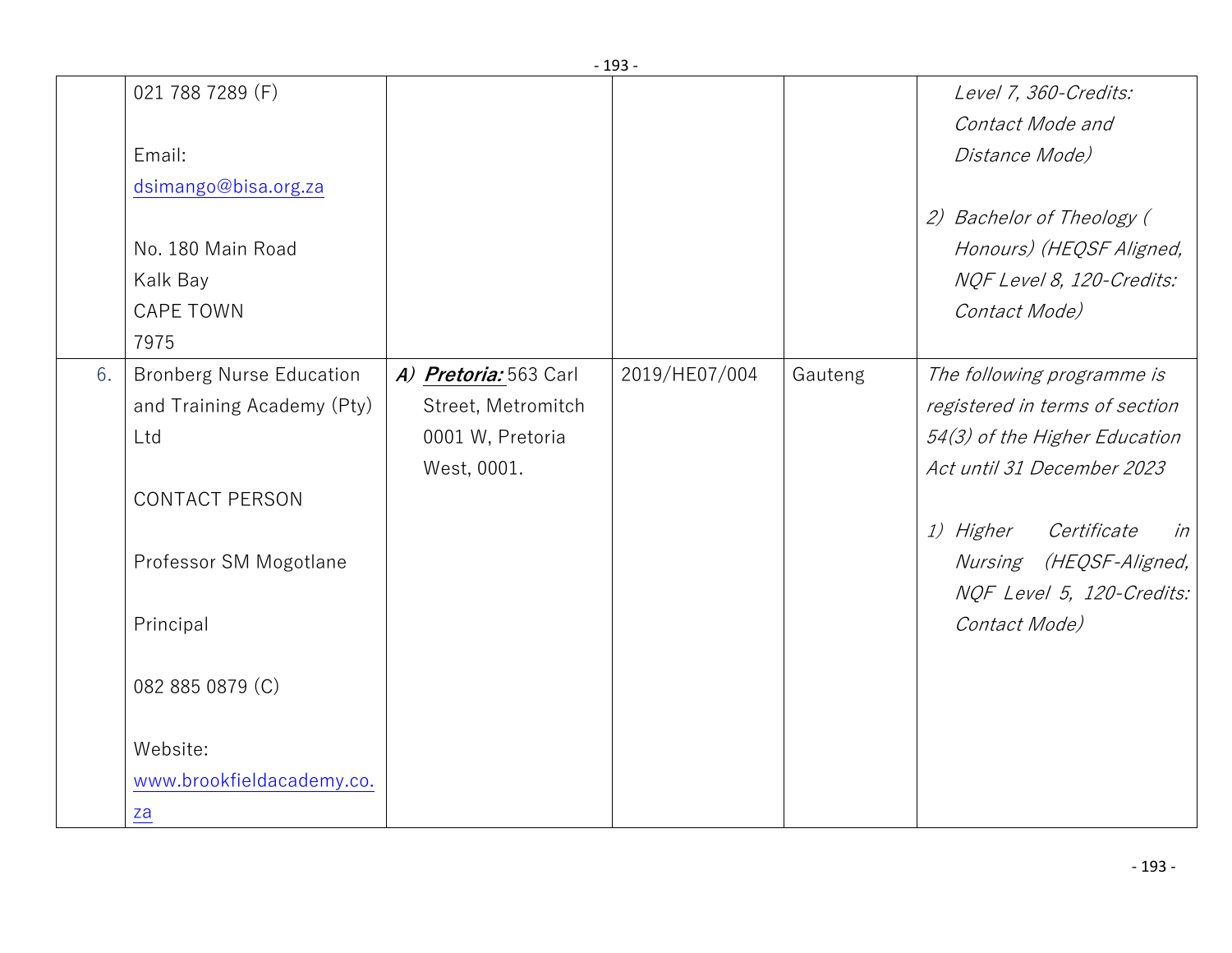|    |                                                                                             |                                                        | - 194 -       |         |                                                                                               |
|----|---------------------------------------------------------------------------------------------|--------------------------------------------------------|---------------|---------|-----------------------------------------------------------------------------------------------|
|    | Email:<br>Sophie.mogotlane@vodamai<br>I.co.za<br>P O Box 216<br>Pyramid<br>PRETORIA<br>0120 |                                                        |               |         |                                                                                               |
| 7. | <b>Campus of Performing Arts</b><br>(Pty) Ltd                                               | A) Durban: 79 Smiso<br>Nkwanyana Road,<br>Morningside, | 2011/HE07/004 | Gauteng | The following programme is<br>registered in terms of section<br>54(3) of the Higher Education |
|    | <b>CONTACT PERSON:</b><br>Mrs C Farrant                                                     | Durban, 4001.                                          |               |         | Act until 31 December 2021                                                                    |
|    | <b>Chief Operating Officer</b>                                                              | <b>B) Midrand:</b> Block H,<br>Riverview Office        |               |         | 1) Diploma in Music (HEQSF<br>Aligned, NQF Level 6, 360-                                      |
|    | $(011)$ 622-7253(T)                                                                         | Park, Janadel<br>Avenue, Halfway                       |               |         | Credits: Contact Mode) [A,<br>B, C,                                                           |
|    | Website:                                                                                    | Gardens X100,                                          |               |         |                                                                                               |
|    | www.copasa.co.za<br>Email Address:                                                          | Midrand, 1685.                                         |               |         |                                                                                               |
|    | celeste@copasa.co.za                                                                        | C) Cape Town: $2^{nd}$                                 |               |         |                                                                                               |
|    |                                                                                             | Floor, Vogue House,                                    |               |         |                                                                                               |
|    |                                                                                             | 17 Hans Strijdom                                       |               |         |                                                                                               |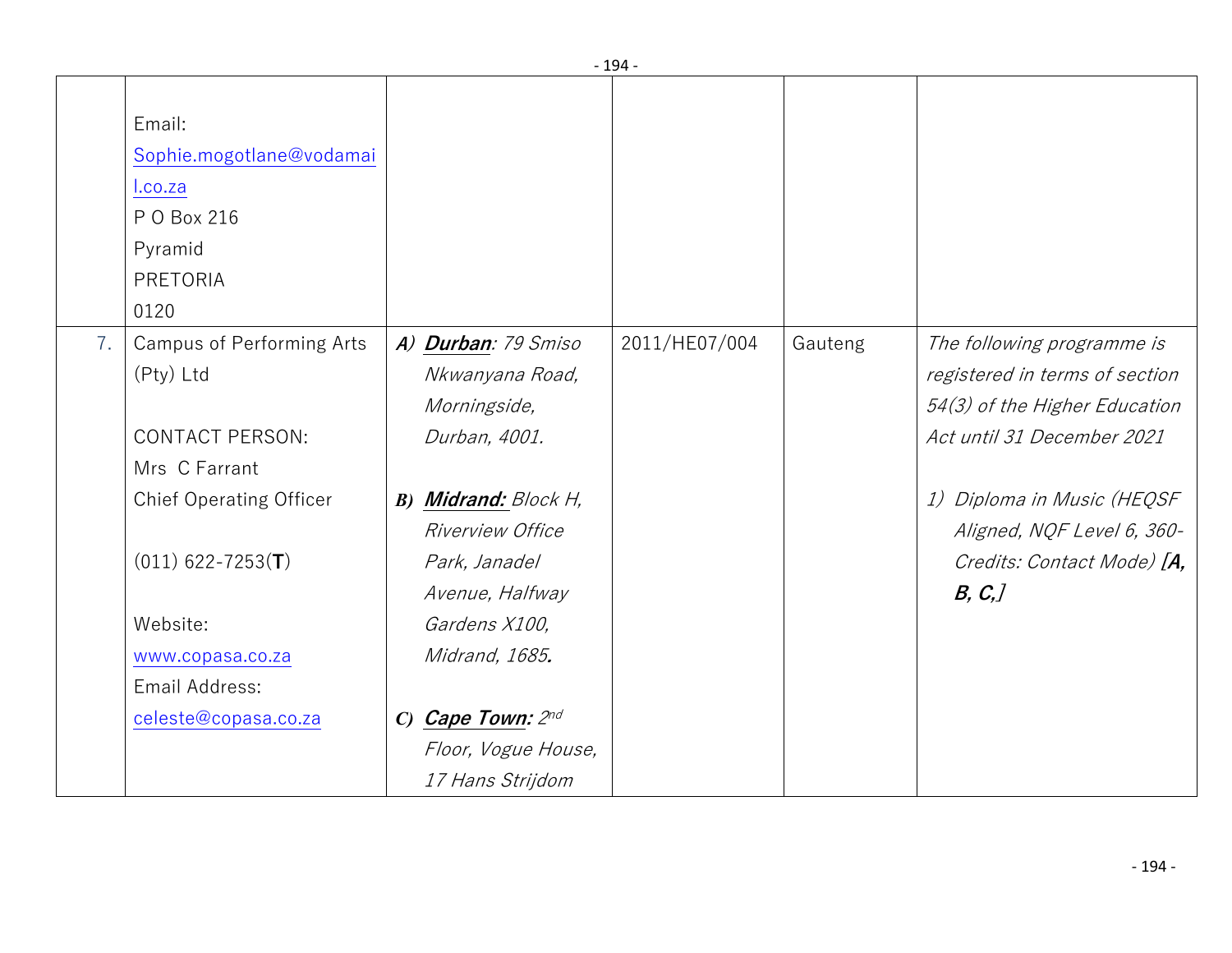|                                                                                                                                                                                        | <b>Block H Riverview Office</b>              |                                                                                                            |               |                 |                                                                                                                                                                                                                                                                                                                                                                                                                      |
|----------------------------------------------------------------------------------------------------------------------------------------------------------------------------------------|----------------------------------------------|------------------------------------------------------------------------------------------------------------|---------------|-----------------|----------------------------------------------------------------------------------------------------------------------------------------------------------------------------------------------------------------------------------------------------------------------------------------------------------------------------------------------------------------------------------------------------------------------|
| Park<br>Janadel Avenue<br><b>Halfway Gardens</b><br><b>MIDRAND</b><br>1685                                                                                                             |                                              | Venue, Cape Town,<br>0001.                                                                                 |               |                 |                                                                                                                                                                                                                                                                                                                                                                                                                      |
| 8.<br>Academy (Pty) Ltd<br>Mr F Jonker<br>Academic Head<br>$(021)$ 201 1150 $(T)$<br>0867204591<br>Email Address:<br>f.jonker@ctca.co.za<br>Website:<br>www.ctca.co.za<br>PO BOX 13022 | Cape Town Creative<br><b>CONTACT PERSON:</b> | A) Cape Town: The<br>Standard Mills Silo,<br>The Old Biscuit Mill,<br>373 Albert Road,<br>Woodstock, 7915. | 2014/HE07/009 | Western<br>Cape | The following programmes are<br>registered in terms of section<br>54(3) of the Higher Education<br>Act until 31 December 2021<br>1) Bachelor of Arts in<br>Communication Design<br>(HEQSF Aligned, NQF Level<br>7, 360-Credits: Contact<br>Mode)<br>2) Bachelor of Arts in<br>Contemporary Art (HEQSF<br>Aligned, NQF LEVEL 7, 360-<br>Credits: Contact Mode)<br>3) Bachelor of Arts in<br>Interaction Design (HEQSF |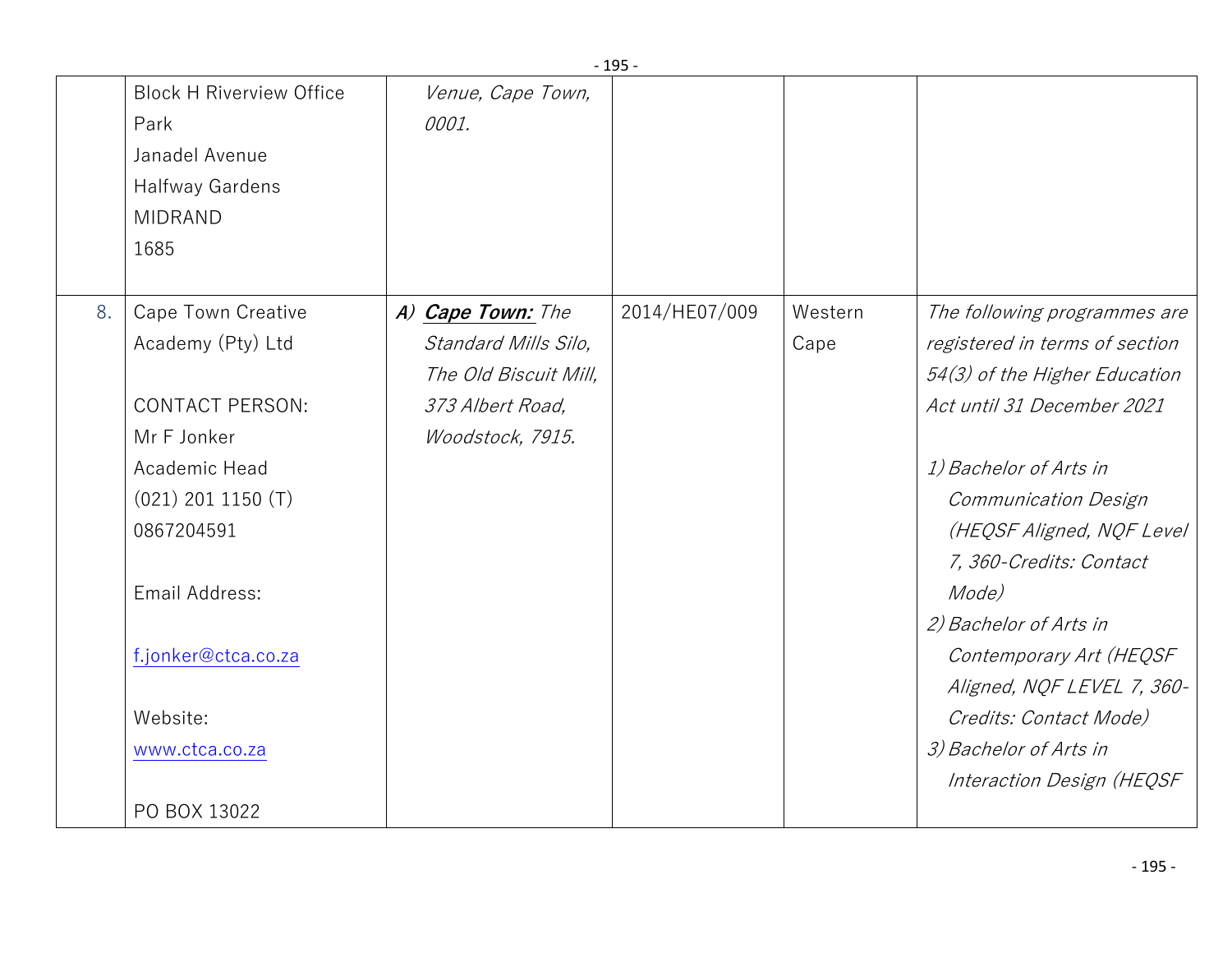|     | <b>WOODSTOCK</b>       |                    |               |         | Aligned, NQF Level 7, 360-       |
|-----|------------------------|--------------------|---------------|---------|----------------------------------|
|     | Cape Town              |                    |               |         | Credits: Contact Mode)           |
|     | 0176                   |                    |               |         | 4) Bachelor of Arts in Motion    |
|     |                        |                    |               |         | Design (HEQSF Aligned,           |
|     |                        |                    |               |         | NQF Level 7, 360-Credits:        |
|     |                        |                    |               |         | Contact Mode) (previously        |
|     |                        |                    |               |         | registered as the Bachelor       |
|     |                        |                    |               |         | of Arts in Audiovisual           |
|     |                        |                    |               |         | Studies)                         |
|     |                        |                    |               |         |                                  |
|     |                        |                    |               |         |                                  |
|     |                        |                    |               |         |                                  |
| 9.  | Cedar International    | A) Kwa Zulu Natal: | 2021/HE08/001 | Kwazulu | The following programme is       |
|     | Academy NPC            | Mission Kwa        |               | Natal   | registered in terms of section   |
|     |                        | Sizabantu,         |               |         | 54(3) of the Higher Education    |
|     | <b>CONTACT PERSON:</b> | Silverstream Farm, |               |         | Act until 31 December 2024       |
|     | Mr GA Schoombee        | Kranskop, 3268     |               |         |                                  |
|     | Registrar              |                    |               |         | 1) Bachelor of Education in      |
|     |                        |                    |               |         | <b>Foundation Phase Teaching</b> |
|     | Email Address:         |                    |               |         | (HEQSF Aligned, NQF Level        |
|     | GielS@cedar.ac.za      |                    |               |         | 7, 480-Credits: Contact          |
|     |                        |                    |               |         | Mode)                            |
| 10. | Chatsmed Candle Light  | A) Durban: 82-88   | 2019/HE07/001 | Kwazulu | The following programmes are     |
|     |                        |                    |               |         |                                  |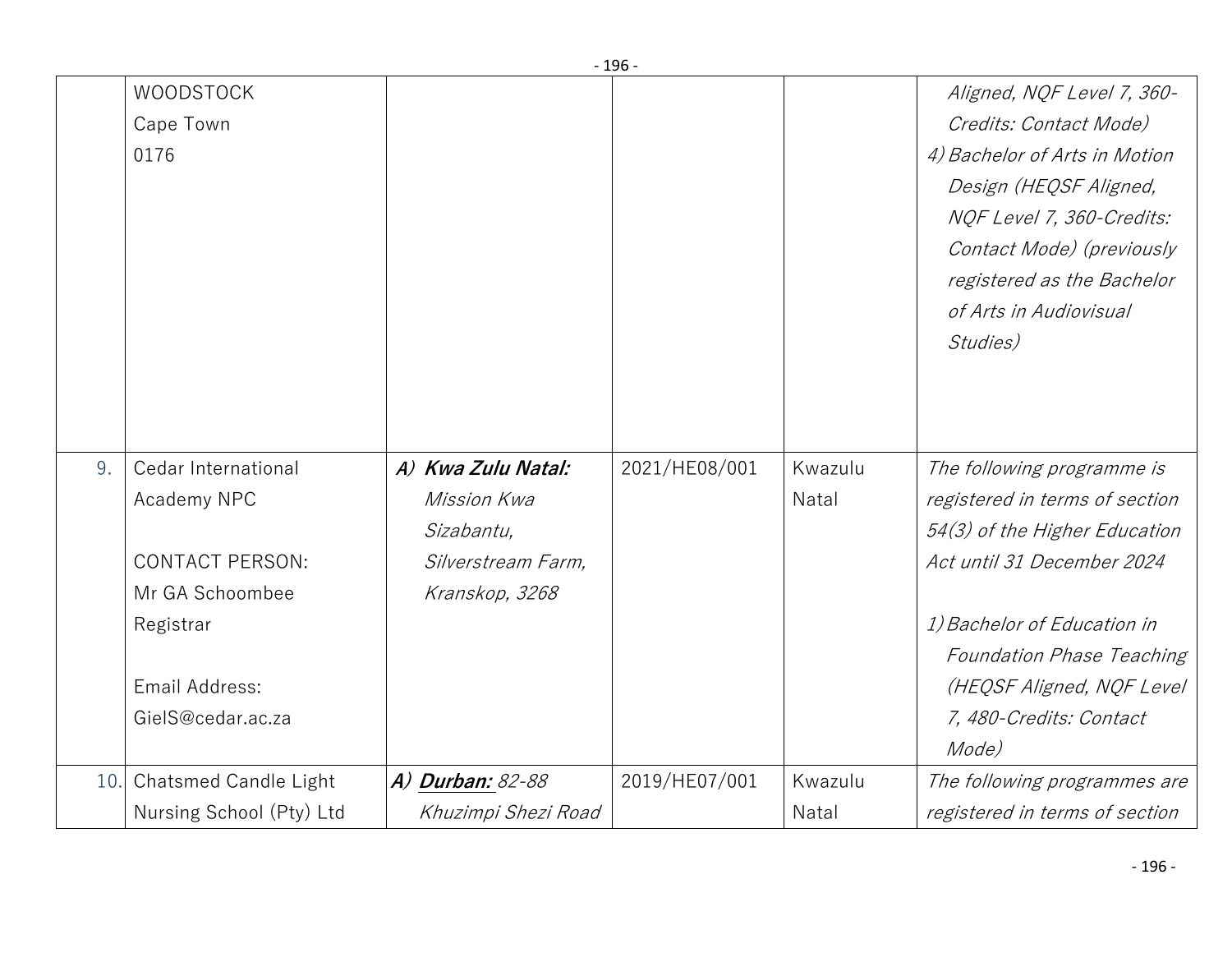|      |                                  |                              | $-197-$       |         |                                |
|------|----------------------------------|------------------------------|---------------|---------|--------------------------------|
|      |                                  | <i>(former Williams</i>      |               |         | 54(3) of the Higher Education  |
|      | <b>CONTACT PERSON</b>            | Road), Umbilo                |               |         | Act until 31 December 2023     |
|      |                                  | Congella, 4014.              |               |         |                                |
|      | Mrs L Lioma                      | <b>B) Stanger:</b> 39 Hullet |               |         | 1) Higher Certificate<br>in    |
|      | Chief executive Officer          | Street, 4450.                |               |         | Auxiliary                      |
|      |                                  | $C$ ) Eshowe: $91-93$        |               |         | Nursing (HEQSF Aligned,        |
|      | 031 307 4859 (T)                 | Osborne road, 3815.          |               |         | NQF Level 5, 120-Credits:      |
|      | 031 307 4859 (F)                 | D) Libode: R61 Port St.      |               |         | Contact Mode) $[A, B, C, D]$   |
|      |                                  | Johns Road, Libode           |               |         | 2) Diploma in Nursing (HEQSF   |
|      |                                  | Community College,           |               |         | Aligned, NQF Level 6, 360-     |
|      | Email Address:                   | 5160                         |               |         | Credits: Contact Mode)[A,      |
|      | lillylioma@telkomsa.net          |                              |               |         | B, C, D                        |
|      |                                  |                              |               |         |                                |
|      | PO Box 18399                     |                              |               |         |                                |
|      | <b>DALBRIDGE</b>                 |                              |               |         |                                |
|      | 4014                             |                              |               |         |                                |
| 11.1 | <b>Chartall Business College</b> | A) Johannesburg:             | 2016/HE07/002 | Gauteng | The following programme is     |
|      | (Pty) Ltd                        | Corner Cedar Road            |               |         | registered in terms of section |
|      |                                  | and Cedar                    |               |         | 54(3) of the Higher Education  |
|      | <b>CONTACT PERSON:</b>           | Boulevard,                   |               |         | Act until 31 December 2022     |
|      | Mr Kevin Boyes                   | BroadAcres,                  |               |         |                                |
|      | <b>Chief Executive Officer</b>   | Fourways,                    |               |         | 1) Bachelor of Business        |
|      |                                  | Johannesburg.                |               |         | Administration (HEQSF          |
|      | $(011)$ 467 3215 (T)             |                              |               |         |                                |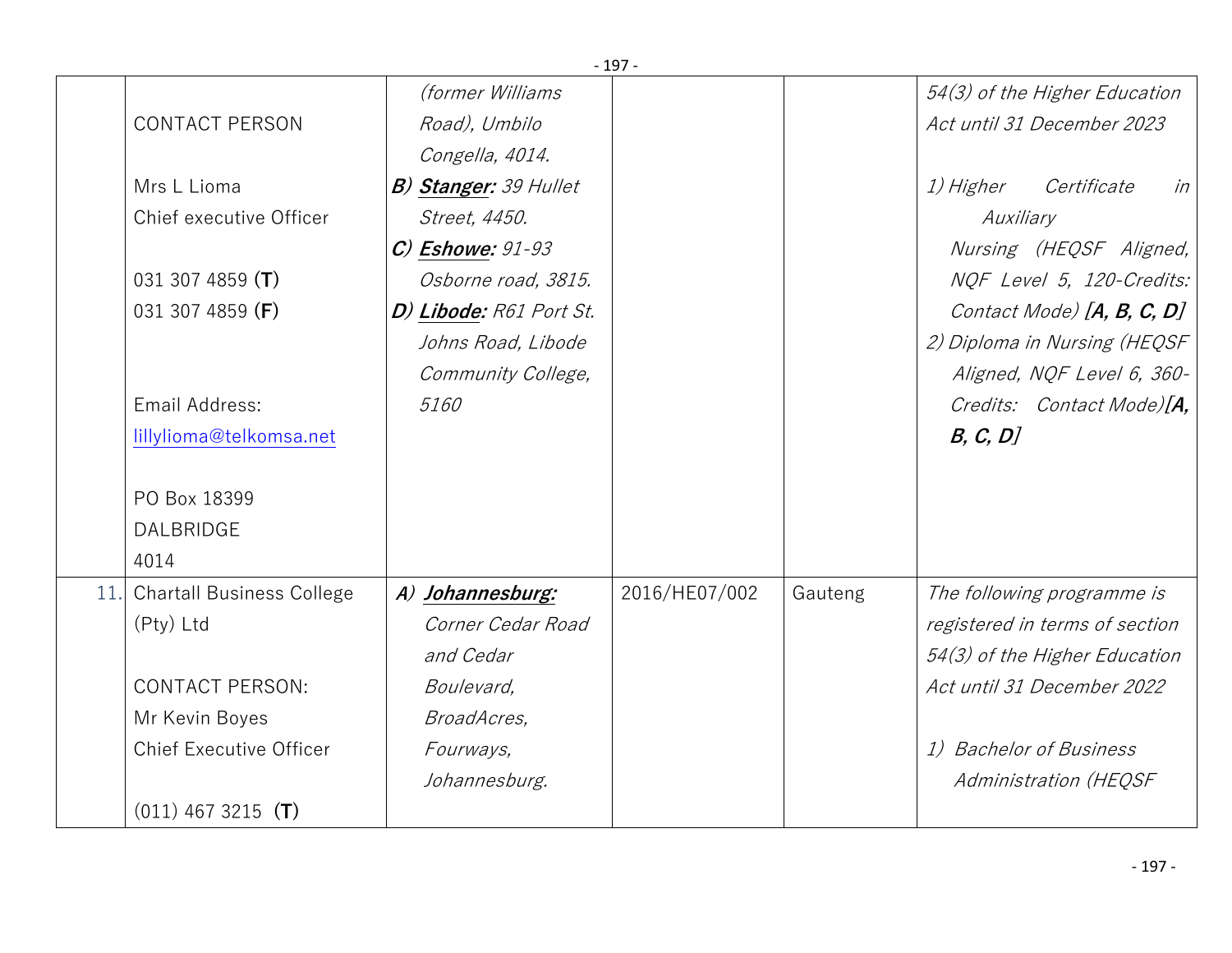|     |                           |                       | - סכד -       |         |                                |
|-----|---------------------------|-----------------------|---------------|---------|--------------------------------|
|     | $(086)$ 248 5903 (F)      |                       |               |         | Aligned, NQF Level 7, 360-     |
|     |                           |                       |               |         | Credits: Distance Mode)        |
|     | Website:                  |                       |               |         |                                |
|     | www.chartall.co.za        |                       |               |         |                                |
|     | Email Address:            |                       |               |         |                                |
|     | info@chartall.co.za       |                       |               |         |                                |
|     | PO Box 3954               |                       |               |         |                                |
|     | <b>DAINFERN</b>           |                       |               |         |                                |
|     | 2055                      |                       |               |         |                                |
|     |                           |                       |               |         |                                |
| 12. | Cornerstone Performance   | A) Ferndale: 39 Grove | 2020/HE07/001 | Gauteng | The following programme is     |
|     | Solutions (Pty) Ltd       | street, Ferndale,     |               |         | registered in terms of section |
|     |                           | 2149                  |               |         | 54(3) of the Higher Education  |
|     | <b>CONTACT PERSON</b>     |                       |               |         | Act until 31 December 2024)    |
|     | Mrs K Verster             |                       |               |         | 1) Higher Certificate in       |
|     | Compliance Manager        |                       |               |         | Banking (HEQSF Aligned,        |
|     |                           |                       |               |         | NQF Level 5, 120-Credits:      |
|     | Email Address:            |                       |               |         | Distance Mode)                 |
|     | karenv@performancesolutio |                       |               |         |                                |
|     | ns.co.za                  |                       |               |         |                                |
|     |                           |                       |               |         |                                |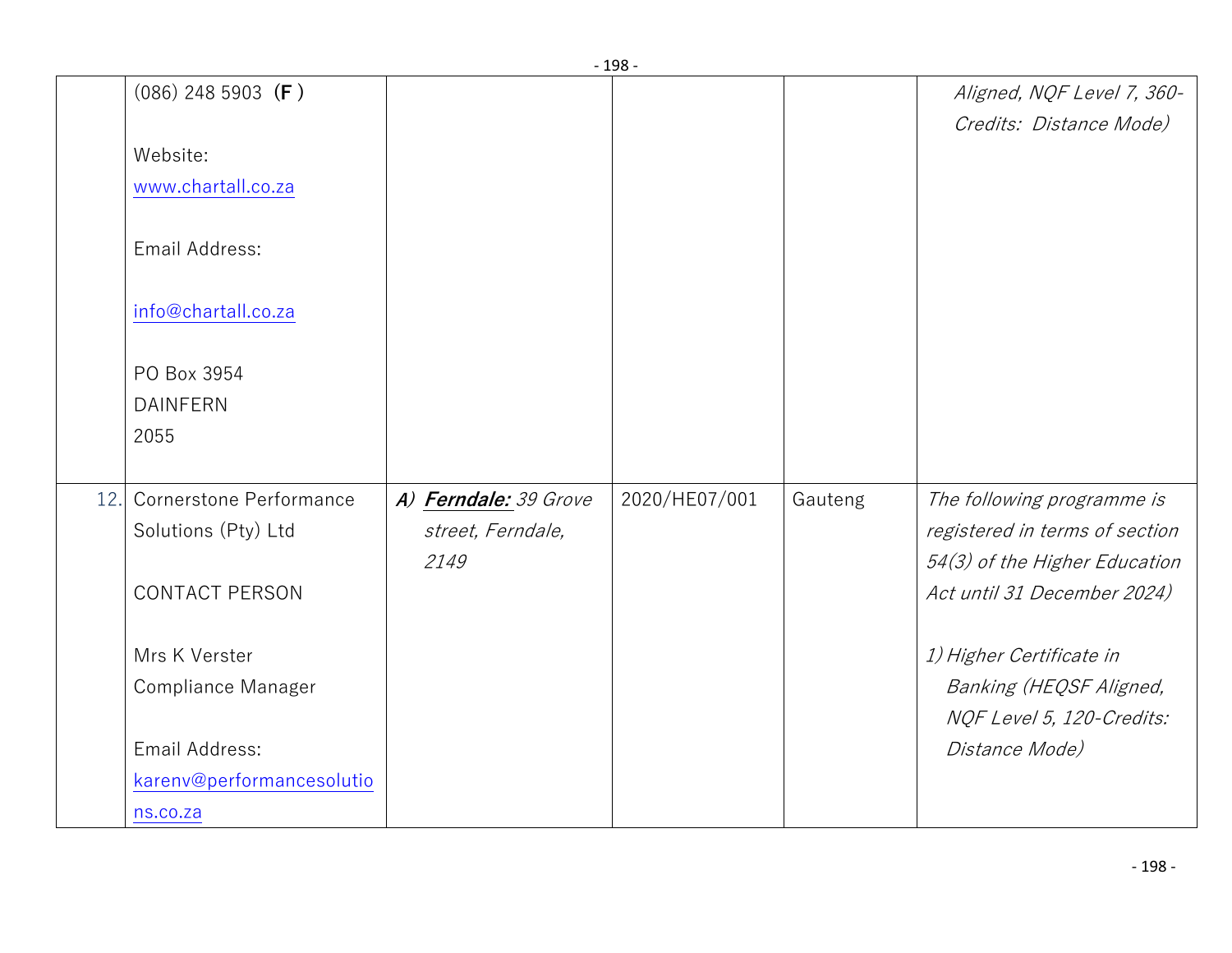|     |                                    |                                   | - 199 |         |                                              |
|-----|------------------------------------|-----------------------------------|-------|---------|----------------------------------------------|
|     | P O Box 2169<br>PINEGOWRIE<br>2123 |                                   |       |         |                                              |
| 13. | <b>CTU Training Solutions</b>      | A) Pretoria Campus: 2014/HE07/004 |       | Gauteng | The following programmes are                 |
|     | (Pty) Ltd                          | Glen Manor Office                 |       |         | registered in terms of section               |
|     |                                    | Park, Block 1, First              |       |         | $54(3)$ of the Higher Education              |
|     | <b>CONTACT PERSON:</b>             | Floor, Frikkie de Beer            |       |         | Act until 31 December 2022                   |
|     |                                    | Street, Menlyn, 0181.             |       |         |                                              |
|     | Ms Renée Botha                     | B) Bloemfontein:                  |       |         | <i>1) Higher</i><br>Certificate<br>$in \,  $ |
|     | Registrar                          | Pretty Suites Office              |       |         | Graphic Design (HEQSF)                       |
|     |                                    | Block,<br>Pretty                  |       |         | Aligned, NQF Level 5, 120-                   |
|     | $(012)$ 998 2424 (T)               | Gardens<br>Lifestyle              |       |         | Credits: Contact Mode) [A,                   |
|     | $(086)$ 517 2363 (F)               | Centre, Du Plessis                |       |         | B, C, D, E, F                                |
|     |                                    | Road, Langenhoven                 |       |         | 2) Higher Certificate<br>in                  |
|     | Website:                           | Park, Bloemfontein,               |       |         | (HEQSF)<br>Management                        |
|     | www.ctutraining.co.za              | 9330.                             |       |         | Aligned, NQF Level 5, 120-                   |
|     |                                    | C) Boksburg: 36 Edgar             |       |         | Credits: Contact Mode) [A,                   |
|     | Email Address:                     | Street,<br>Everleigh,             |       |         | B, C, D, E, F                                |
|     | ReneB@ctutraining.co.za            | Boksburg, 1459.                   |       |         | Diploma in Information<br>$\mathcal{Z}$      |
|     | enquiry@ctutraining.co.za          | D) Polokwane:<br>25               |       |         | Technology in Network                        |
|     |                                    | Devenish<br>Road,                 |       |         | Design and Administration                    |
|     | PO Box 22821                       | Polokwane, 0699.                  |       |         | (HEQSF Aligned,<br>NQF                       |
|     | HELDERKRUIN                        |                                   |       |         | 6,360<br>Credits:<br><i>Level</i>            |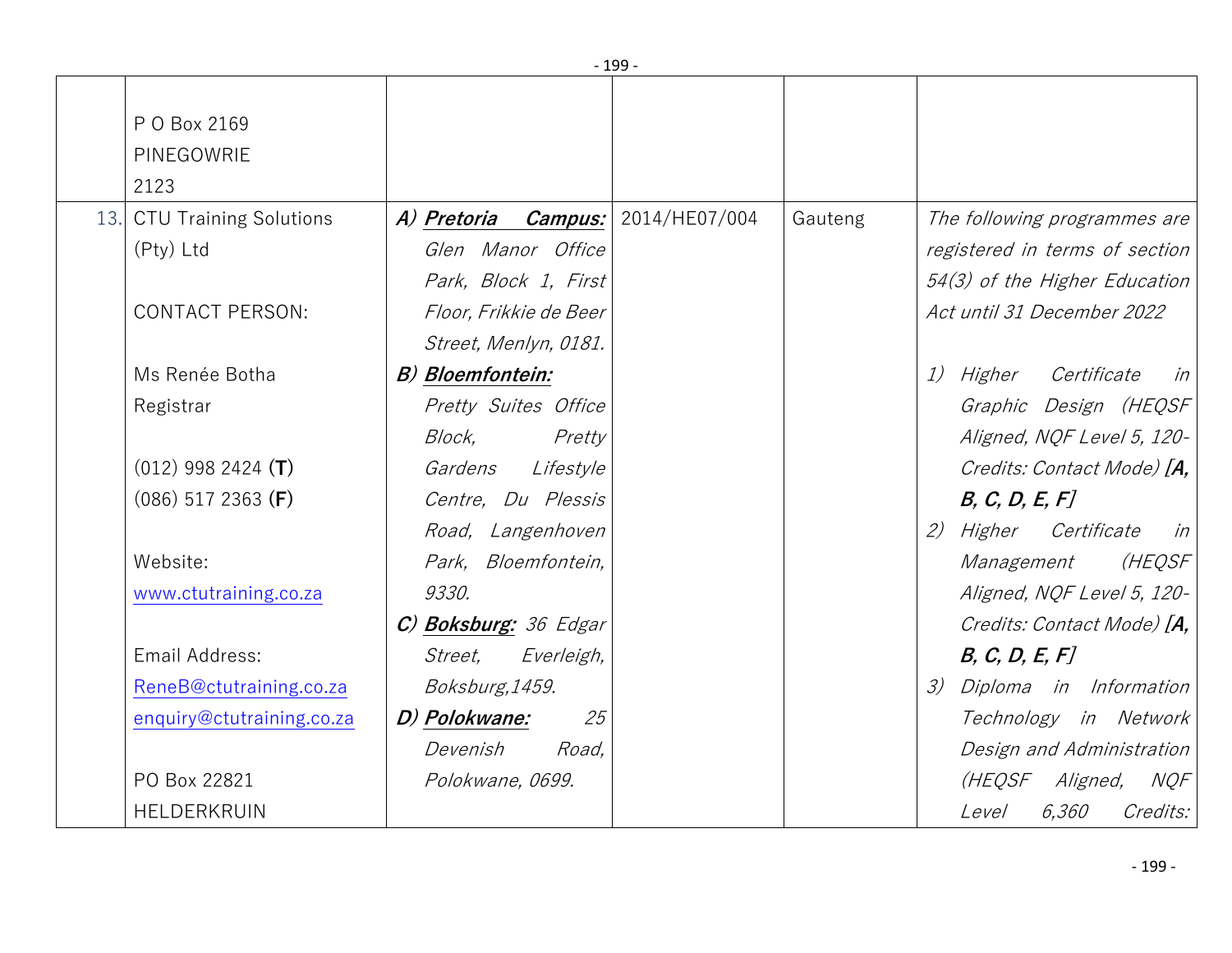|     |                        |                       | $-200-$       |         |                                   |
|-----|------------------------|-----------------------|---------------|---------|-----------------------------------|
|     | 1733                   | E) Stellenbosch:      |               |         | Contact Mode) $[A, B, C, D,$      |
|     |                        | Memorylane            |               |         | E, F                              |
|     |                        | Building,             | Corner        |         | 4) Diploma<br>in<br>Visual        |
|     |                        | Andries               | and           |         | Communication<br>(HEQSF           |
|     |                        | Banghoek,             |               |         | Aligned, NQF Level 6, 360         |
|     |                        | Stellenbosch, 7599.   |               |         | Credits: Contact Mode)            |
|     |                        | F) Potchefstroom: 39  |               |         | [A, B, C, D, E, F]                |
|     |                        | Buskus                | Street,       |         | 5)<br><i>Bachelor of Business</i> |
|     |                        | Baillie               | Park,         |         | Administration in Project         |
|     |                        | Potchefstroom,        |               |         | Management (HEQSF                 |
|     |                        | 2526.                 |               |         | Aligned, NQF Level 6, 360-        |
|     |                        |                       |               |         | Credits: Contact Mode) [A,        |
|     |                        |                       |               |         | B. C, D, E, F                     |
| 14. | Design Time (Pty) Ltd  | A) Cape Town: $63-65$ | 2019/HE07/006 | Western | The following program is          |
|     |                        | Trill                 | Road,         | Cape    | registered in terms of section    |
|     | <b>CONTACT PERSON</b>  | Observatory,          | Cape          |         | 54(3) of the Higher Education     |
|     | Ms YN Mitton           | Town, 7925            |               |         | Act until 31 December 2023        |
|     | Principal              |                       |               |         |                                   |
|     |                        |                       |               |         | 1) Diploma in Interior Design     |
|     | $(021)$ 447 9537 (T)   |                       |               |         | (HEQSF Aligned:<br>NQF            |
|     | $(021)$ 447 6869 (F)   |                       |               |         | Level 6, 360-<br>Credits:         |
|     |                        |                       |               |         | Contact Mode)                     |
|     | Email Address:         |                       |               |         |                                   |
|     | info@design-time.co.za |                       |               |         |                                   |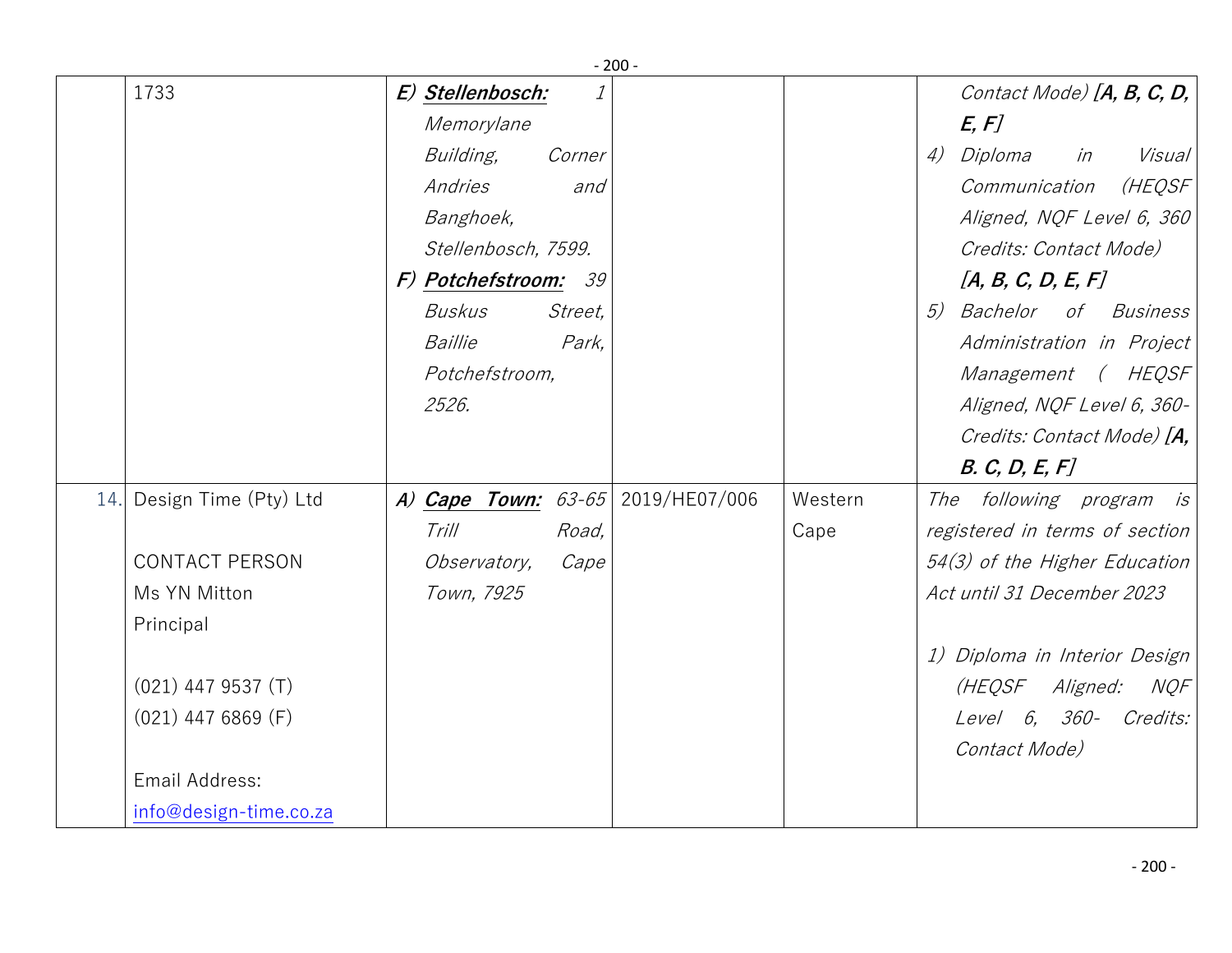|                                                                                                                            |                                                                | - 201 -       |                                                                                                                                                                                             |
|----------------------------------------------------------------------------------------------------------------------------|----------------------------------------------------------------|---------------|---------------------------------------------------------------------------------------------------------------------------------------------------------------------------------------------|
| 63-65 Trill Road<br>Observatory<br><b>CAPE TOWN</b><br>7925                                                                |                                                                |               |                                                                                                                                                                                             |
| 15. Emmanuel Verpleegskool<br>(Pty) Ltd                                                                                    | 69<br>A) Oudtshoorn:<br>Jubilee<br>Street,<br>Oudtshoorn, 1725 | 2018/HE07/005 | The following programmes are<br>registered in terms of section<br>54(3) of the Higher Education                                                                                             |
| <b>CONTACT PERSON:</b>                                                                                                     |                                                                |               | Act until 31 December 2022                                                                                                                                                                  |
| Mrs Maria Peinaar<br>Principal<br>PO BOX 1148<br><b>OUDTSHOORN</b><br>6620<br>$(044)$ 272 8884 (T)<br>$(044)$ 272 8382 (F) |                                                                |               | 1) Higher Certificate in<br>Nursing (HEQSF Aligned,<br>NQF Level 5, 120 Credits:<br>Contact Mode)<br>2) Diploma in Nursing<br>(HEQSF Aligned, NQF<br>Level 6, 360-Credits:<br>Contact Mode) |
|                                                                                                                            |                                                                |               |                                                                                                                                                                                             |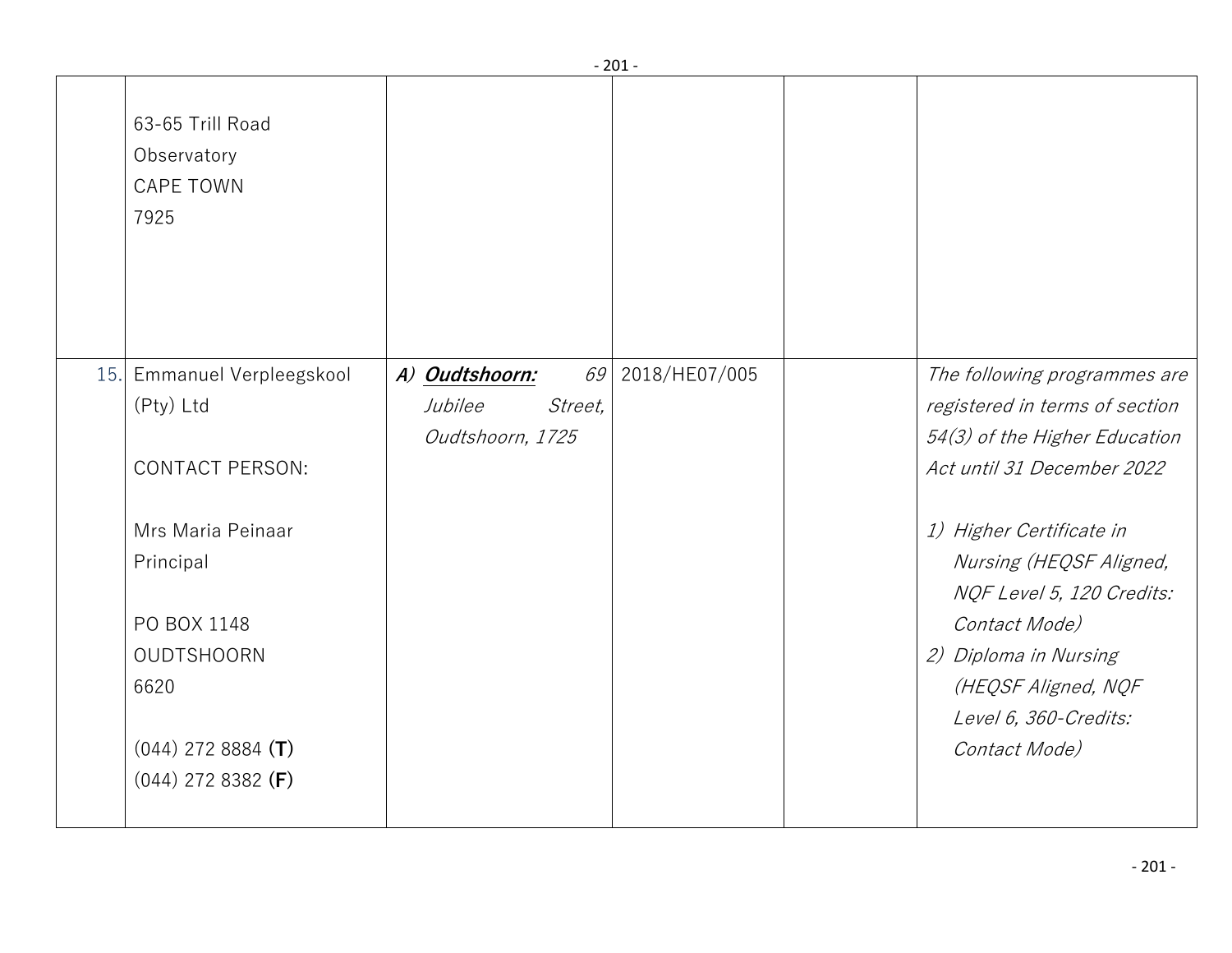|                                        |                    |      | - 202 -       |         |                                                 |
|----------------------------------------|--------------------|------|---------------|---------|-------------------------------------------------|
| Email Address:<br>maria@emmanuel.ac.za |                    |      |               |         |                                                 |
| 16. Equine-Librium College             | A) Plettenberg     | Bay: | 2018/HE07/004 | Western | The following programme is                      |
| (Pty) Ltd                              | Farm               | F11, |               | Cape    | registered in terms of section                  |
|                                        | Jackalskraal,      |      |               |         | 54(3) of the Higher Education                   |
| <b>CONTACT PERSON</b>                  | Plettenberg        | Bay, |               |         | Act until 31 December 2021                      |
|                                        | Western Cape, 6600 |      |               |         |                                                 |
| Ms R van der Sijde                     |                    |      |               |         | 1) Bachelor of Science in                       |
| Registrar                              |                    |      |               |         | Veterinary Physiotherapy<br>(HEQSF Aligned, NQF |
| P O Box 1679                           |                    |      |               |         | Level 8, 480-Credits:                           |
| PLETTENBURG BAY                        |                    |      |               |         | Contact Mode)                                   |
| 6600                                   |                    |      |               |         |                                                 |
| 082 920 5227 (T)                       |                    |      |               |         |                                                 |
| 086 548 1960 (F)                       |                    |      |               |         |                                                 |
| Email address:                         |                    |      |               |         |                                                 |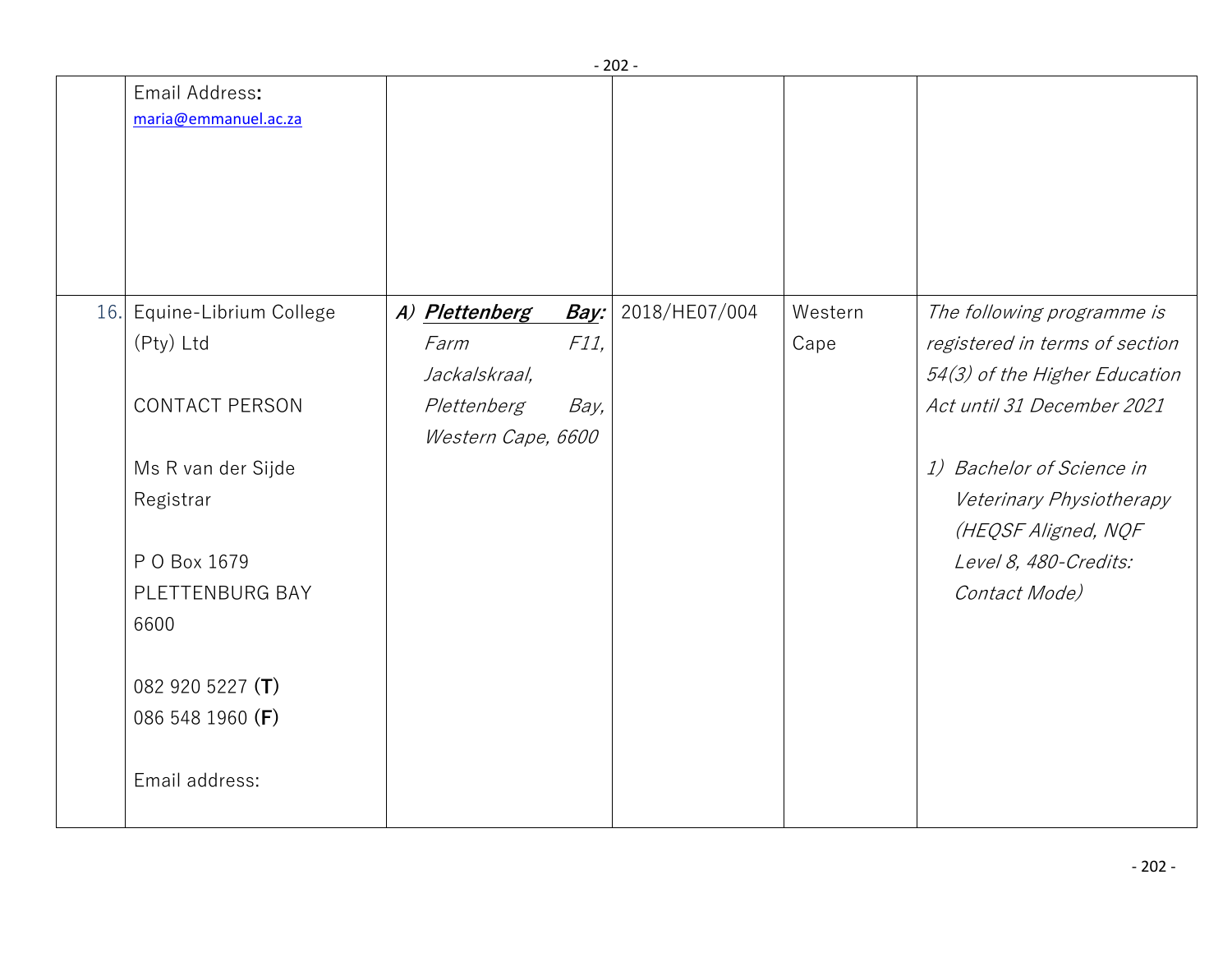|                                                            |                      |       | ∠ບປ           |                |                                  |
|------------------------------------------------------------|----------------------|-------|---------------|----------------|----------------------------------|
| ronel@equine-librium.co.za                                 |                      |       |               |                |                                  |
|                                                            |                      |       |               |                |                                  |
| 17. Esda Nursing Education                                 | A) Springs:          | Boyes | 2019/HE08/001 | <b>GAUTENG</b> | The following programme is       |
| Institute NPC                                              | Street, New State    |       |               |                | registered in terms of section   |
|                                                            | Areas, Springs, 1559 |       |               |                | 54(3) of the Higher Education    |
| <b>CONTACT PERSON</b>                                      |                      |       |               |                | Act until 31 December 2023       |
| Ms. Yolanda Els                                            |                      |       |               |                |                                  |
| Principal                                                  |                      |       |               |                | 1) Higher Certificate in         |
|                                                            |                      |       |               |                | <b>Auxiliary Nursing (HEQSF-</b> |
| Private Bag X132                                           |                      |       |               |                | Aligned, NQF Level 5, 120        |
| PRETORIA                                                   |                      |       |               |                | Credits: Contact mode)           |
| 0001                                                       |                      |       |               |                |                                  |
|                                                            |                      |       |               |                |                                  |
| 011 817 2395 (T)                                           |                      |       |               |                |                                  |
| 086 521 8182 (F)                                           |                      |       |               |                |                                  |
|                                                            |                      |       |               |                |                                  |
| Email address:                                             |                      |       |               |                |                                  |
|                                                            |                      |       |               |                |                                  |
| Principal@esdanursing.co.za<br>secretary@esdanursing.co.za |                      |       |               |                |                                  |
| info@esdanursing.co.za                                     |                      |       |               |                |                                  |
|                                                            |                      |       |               |                |                                  |
|                                                            |                      |       |               |                |                                  |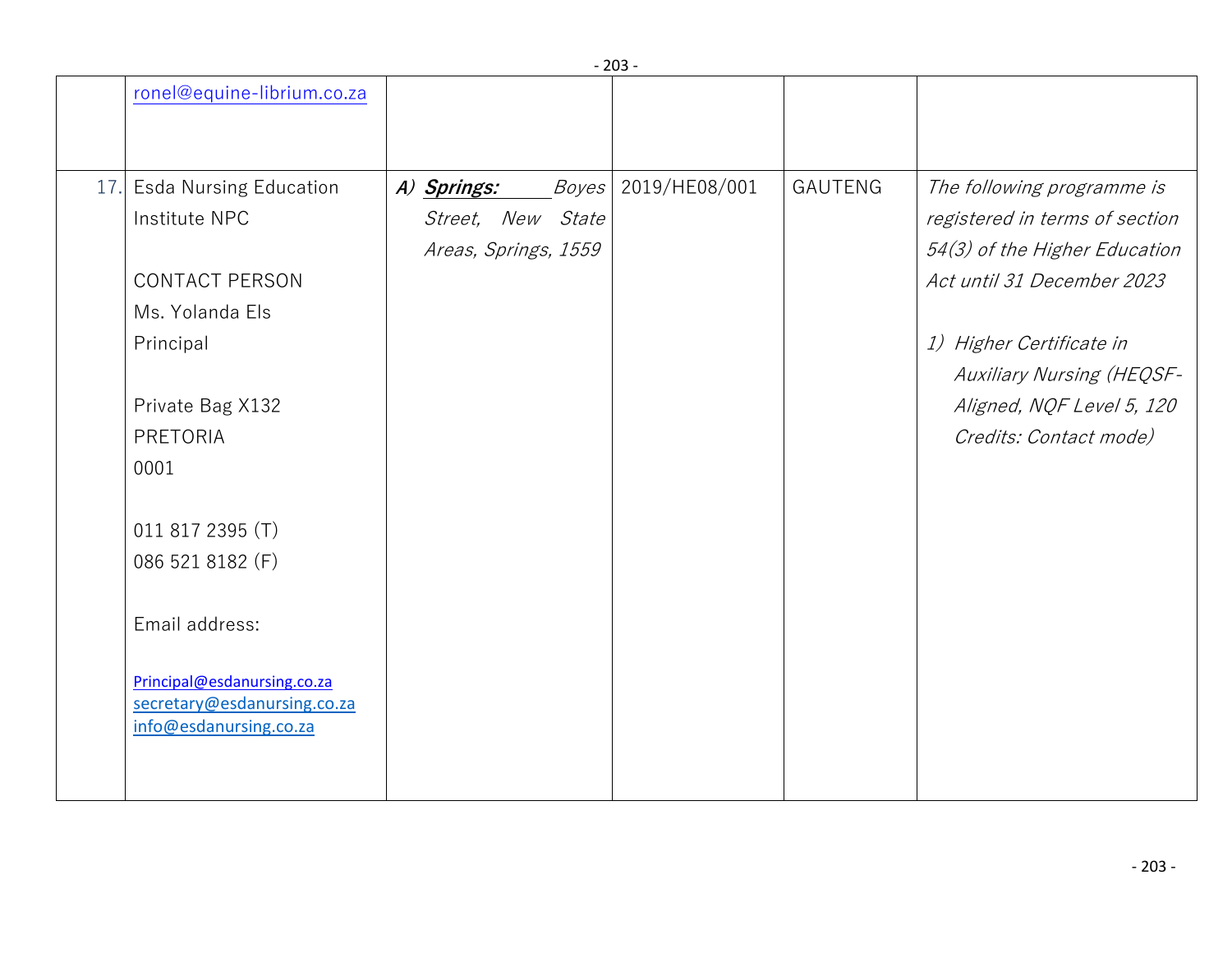|     |                             |                                  | $-204-$       |         |                                |
|-----|-----------------------------|----------------------------------|---------------|---------|--------------------------------|
| 18. | ESRI South Africa (Pty) Ltd | A) Midrand:                      | 2018/HE07/001 | Gauteng | The following programme is     |
|     |                             | International                    |               |         | registered in terms of section |
|     | <b>CONTACT PERSON:</b>      | <b>Business Getway</b>           |               |         | 54(3) of the Higher Education  |
|     |                             | Cnr New Road and                 |               |         | Act until 31 December 2021     |
|     | Mr Melikhaya Sihawu         | 6 <sup>th</sup> Avenue, Midrand, |               |         |                                |
|     | Head of the College         | 1682.                            |               |         | 1) Diploma in Geoinformation   |
|     |                             |                                  |               |         | Science and Technology         |
|     | $(011)$ 238 6300 (T)        |                                  |               |         | (HEQSF Aligned, NQF Level)     |
|     | $(011)$ 238 6365 (F)        |                                  |               |         | 6, 240 Credits: Contact        |
|     | 066 486 6045 (C)            |                                  |               |         | Mode)                          |
|     | Email address:              |                                  |               |         |                                |
|     | msihawu@esri-               |                                  |               |         |                                |
|     | southafrica.com             |                                  |               |         |                                |
|     |                             |                                  |               |         |                                |
|     | Website:                    |                                  |               |         |                                |
|     | www.esri-southafrica.com    |                                  |               |         |                                |
|     |                             |                                  |               |         |                                |
|     |                             |                                  |               |         |                                |
|     | PO Box 625                  |                                  |               |         |                                |
|     | <b>HALFWAY HOUSE</b>        |                                  |               |         |                                |
|     | 1685                        |                                  |               |         |                                |
|     |                             |                                  |               |         |                                |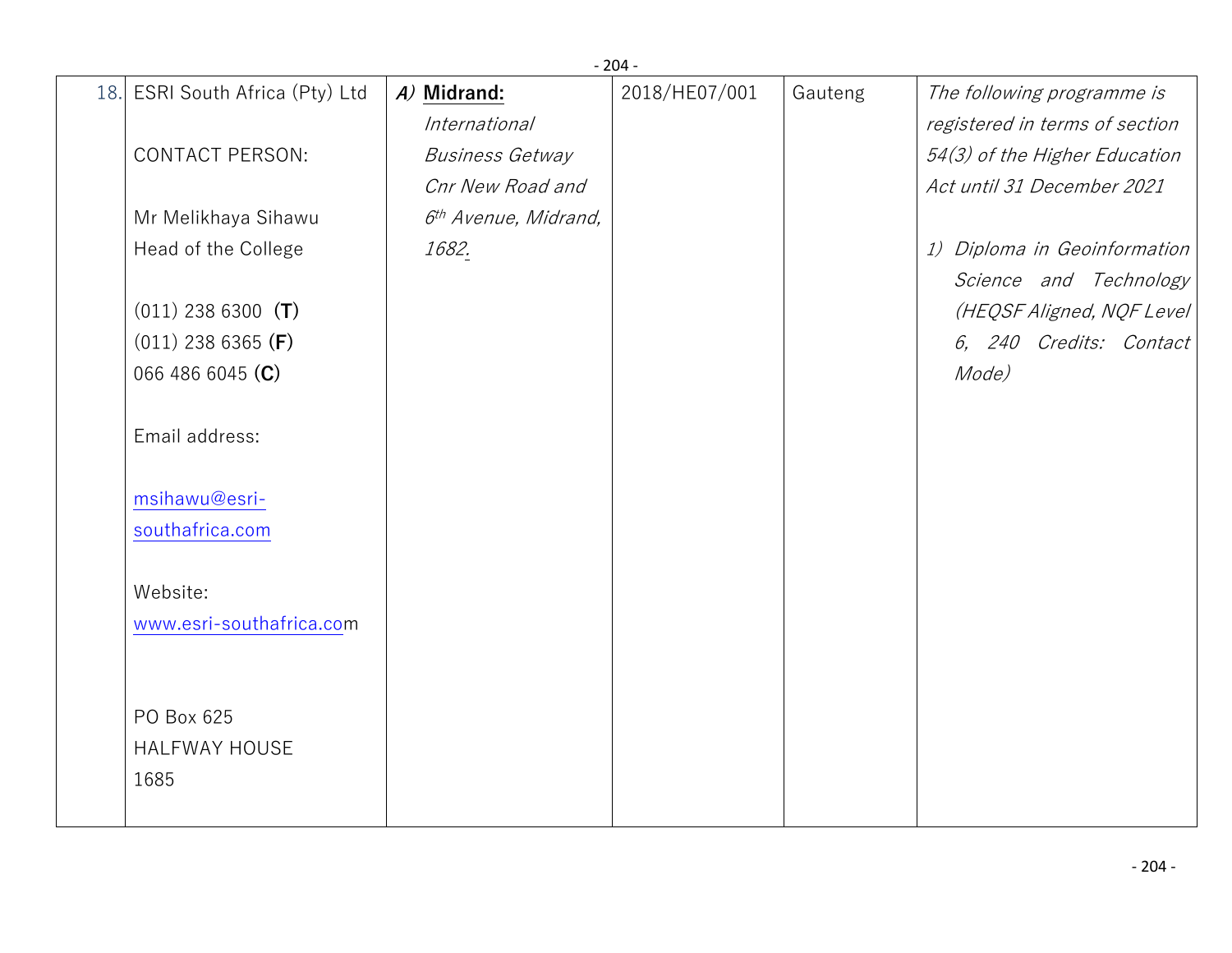|     | $-205 -$                    |                      |                   |                     |               |         |                                |
|-----|-----------------------------|----------------------|-------------------|---------------------|---------------|---------|--------------------------------|
|     | 19. Evangelical Seminary of | 1) Pietermaritzburg: |                   |                     | 2019/HE08/004 | KwaZulu | The following programme is     |
|     | Southern Africa (RF) NPC    | 189                  | Pine              | <i>Street.</i>      |               | Natal   | registered in terms of section |
|     | (The)                       |                      | Pietermaritzburg, |                     |               |         | 54(3) of the Higher Education  |
|     |                             | 3200                 |                   |                     |               |         | Act until 31 December 2023     |
|     | <b>CONTACT PERSON</b>       |                      |                   |                     |               |         |                                |
|     | Mrs K Govender (Denis)      |                      |                   |                     |               |         | 1) Bachelor<br>Theology<br>оf  |
|     | Registrar                   |                      |                   |                     |               |         | (HEQSF Aligned, NQF Level      |
|     |                             |                      |                   |                     |               |         | 7, 360-Credits: Contact        |
|     | $(033)$ 394 1679<br>(T)     |                      |                   |                     |               |         | Mode)                          |
|     | $(033)$ 394 1679 (F)        |                      |                   |                     |               |         |                                |
|     |                             |                      |                   |                     |               |         |                                |
|     | E mail Address:             |                      |                   |                     |               |         |                                |
|     | registrar@essa.ac.za        |                      |                   |                     |               |         |                                |
|     | info@essa.ac.za             |                      |                   |                     |               |         |                                |
|     | www.essa.ac.za              |                      |                   |                     |               |         |                                |
|     | P O Box 2400                |                      |                   |                     |               |         |                                |
|     | KwaZulu Natal               |                      |                   |                     |               |         |                                |
|     | 3200                        |                      |                   |                     |               |         |                                |
|     |                             |                      |                   |                     |               |         |                                |
| 20. | Felix Higher education and  |                      |                   | A) Durban: 4 Meadow | 2021/HE07/002 | Kwazulu | The following programme is     |
|     | Training (Pty) Ltd          | Road,                |                   | Sydenham,           |               | Natal   | registered in terms of section |
|     |                             |                      | Durban, 4091.     |                     |               |         | 54(3) of the Higher Education  |
|     | <b>CONTACT PERSON</b>       |                      |                   |                     |               |         | Act until 31 December 2024     |
|     | Ms B Felix                  |                      |                   |                     |               |         |                                |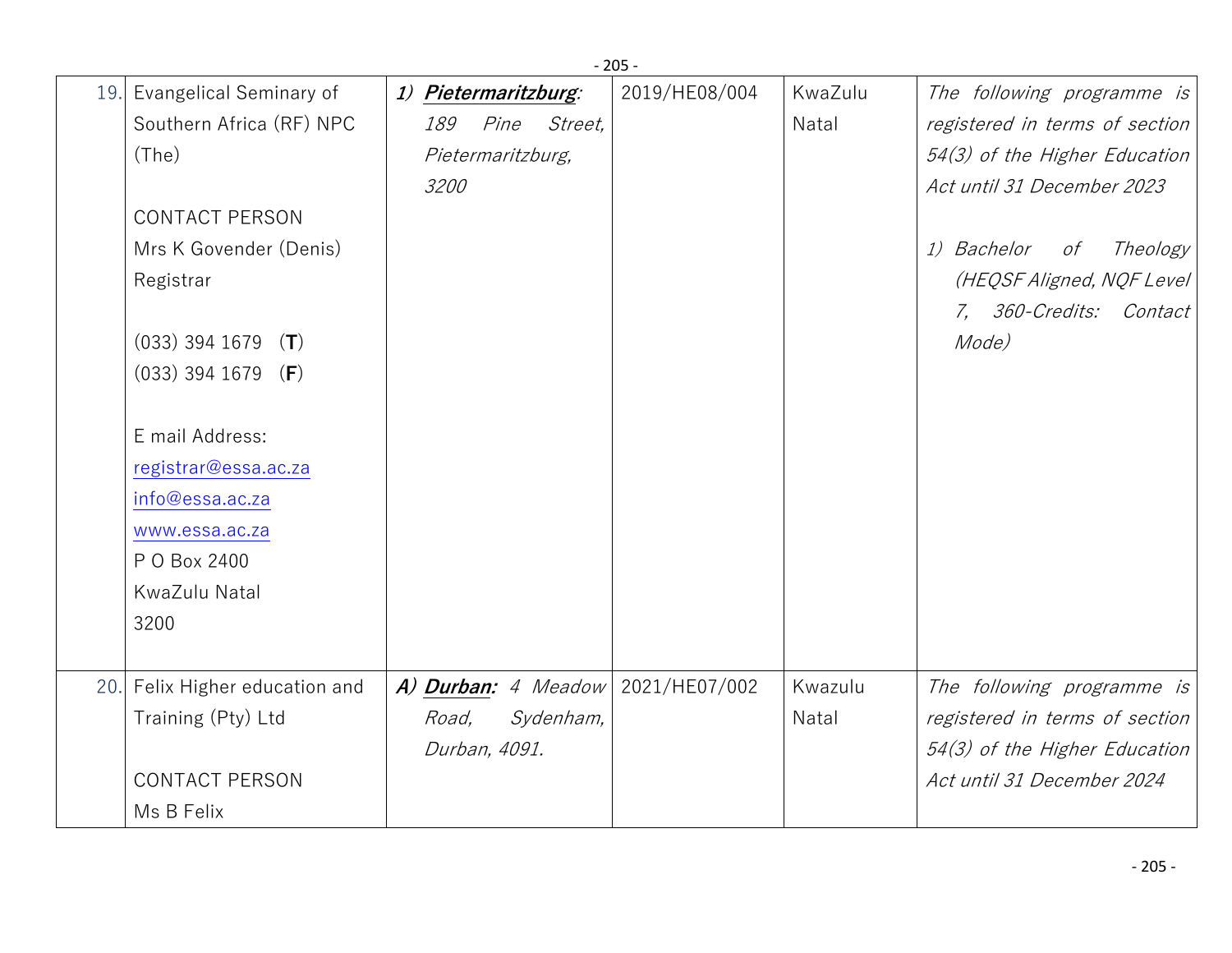|     |                              |                      | - טט -        |         |                                   |
|-----|------------------------------|----------------------|---------------|---------|-----------------------------------|
|     | <b>Managing Director</b>     |                      |               |         | 1) Higher<br>Certificate<br>in    |
|     |                              |                      |               |         | Project<br>Management             |
|     | 031 207 3245 (T)             |                      |               |         | (HEQSF Aligned, NQF Level)        |
|     | E mail Address:              |                      |               |         | 5, 120-Credits: Distance<br>Mode) |
|     | bernadette@frtc.co.za        |                      |               |         |                                   |
|     | bernadette@felix-he.co.za    |                      |               |         |                                   |
|     |                              |                      |               |         |                                   |
|     | P O Box 37851                |                      |               |         |                                   |
|     | Overport                     |                      |               |         |                                   |
|     | <b>DURBAN</b>                |                      |               |         |                                   |
|     | 4067                         |                      |               |         |                                   |
|     |                              |                      |               |         |                                   |
|     |                              |                      |               |         |                                   |
| 21. | <b>Future Nurses Nursing</b> | A) Gauteng: 20 Angus | 2018/HE07/008 | Gauteng | The following programme is        |
|     | School (Pty) Ltd             | Street, Germiston    |               |         | registered in terms of section    |
|     |                              | South, 1401.         |               |         | 54(3) of the Higher Education     |
|     | <b>CONTACT PERSON</b>        |                      |               |         | Act until 31 December 2022        |
|     | Ms T Motsoeli                |                      |               |         |                                   |
|     | Principal                    |                      |               |         | 1) Certificate in Auxiliary       |
|     |                              |                      |               |         | Nursing (HEQSF-Aligned,           |
|     | 011 873 1475 (T)             |                      |               |         | NQF Level 5, 120-Credits:         |
|     | 086 210 5145 (F)             |                      |               |         | Contact Mode)                     |
|     |                              |                      |               |         |                                   |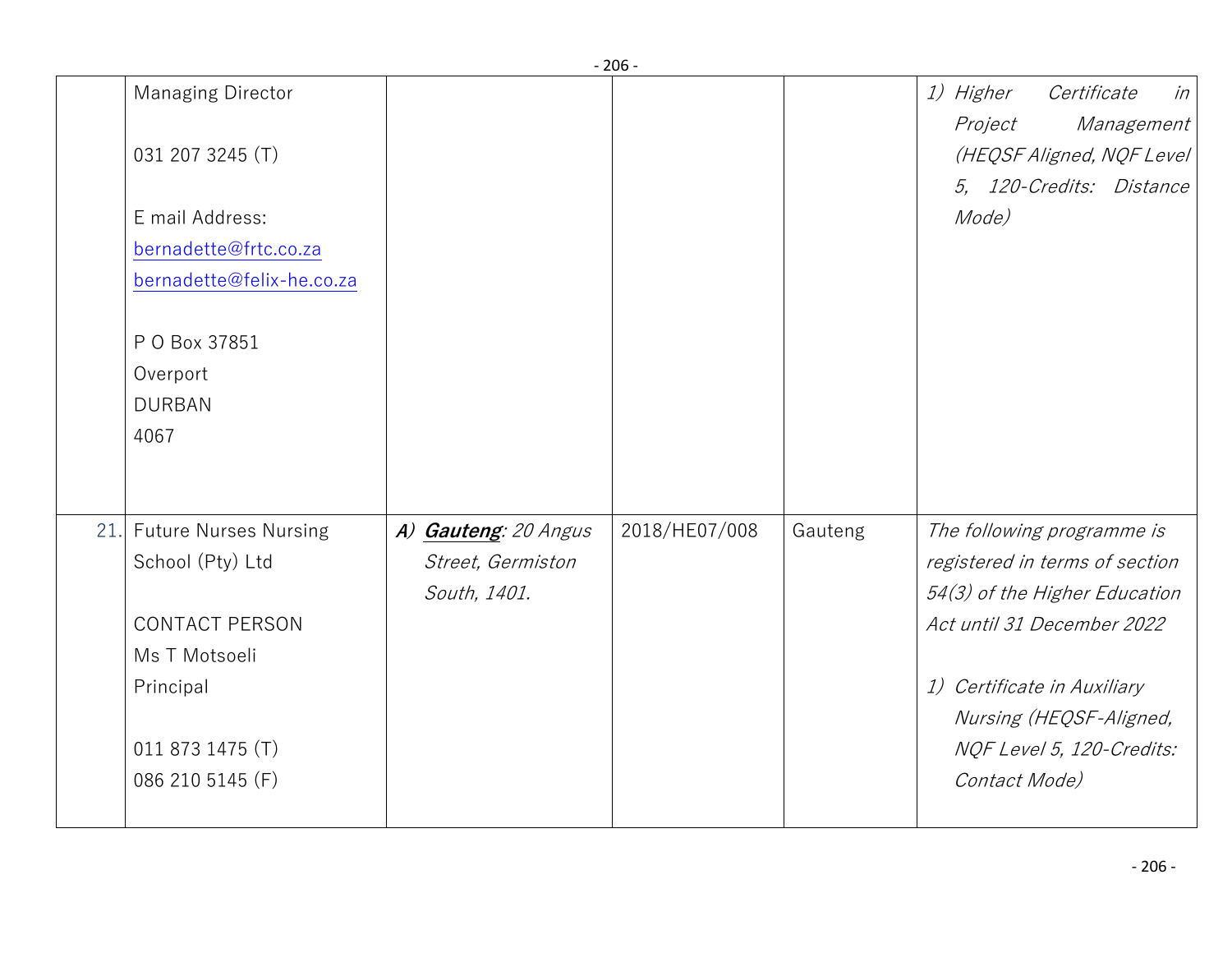|     |                                                                      |                  | - 207 -       |         |                                |
|-----|----------------------------------------------------------------------|------------------|---------------|---------|--------------------------------|
|     | Email Address:                                                       |                  |               |         |                                |
|     | lebo@futurenursesnursings                                            |                  |               |         |                                |
|     | chool.co.za                                                          |                  |               |         |                                |
|     | tshilidzi@futurenursesnursi                                          |                  |               |         |                                |
|     | ngschool.co.za                                                       |                  |               |         |                                |
|     | info@futurenursesnursingsc                                           |                  |               |         |                                |
|     | hool.co.za                                                           |                  |               |         |                                |
|     | Mrs T Motsoeli's mobile<br>number is +27 82 623 4536/072<br>238 7156 |                  |               |         |                                |
|     |                                                                      |                  |               |         |                                |
|     | PO Box 28465                                                         |                  |               |         |                                |
|     | <b>KENSINGTON</b>                                                    |                  |               |         |                                |
|     | 2101                                                                 |                  |               |         |                                |
| 22. | Hugenote College NPC                                                 | A) Wellington:1  | 2019/HE08/003 | Western | The following programmes are   |
|     |                                                                      | College Street,  |               | Cape    | registered in terms of section |
|     | <b>CONTACT PERSON:</b>                                               | Wellington, 7655 |               |         | 54(3) of the Higher Education  |
|     | William van der Merwe                                                |                  |               |         | Act until 31 December 2023     |
|     | <b>Chief Executive Officer</b>                                       |                  |               |         |                                |
|     |                                                                      |                  |               |         | 1) Bachelor of Social Work     |
|     | 021 873 1181 $(T)$                                                   |                  |               |         | (HEQSF, Aligned, NQF           |
|     | 021 873 2377 (F)                                                     |                  |               |         |                                |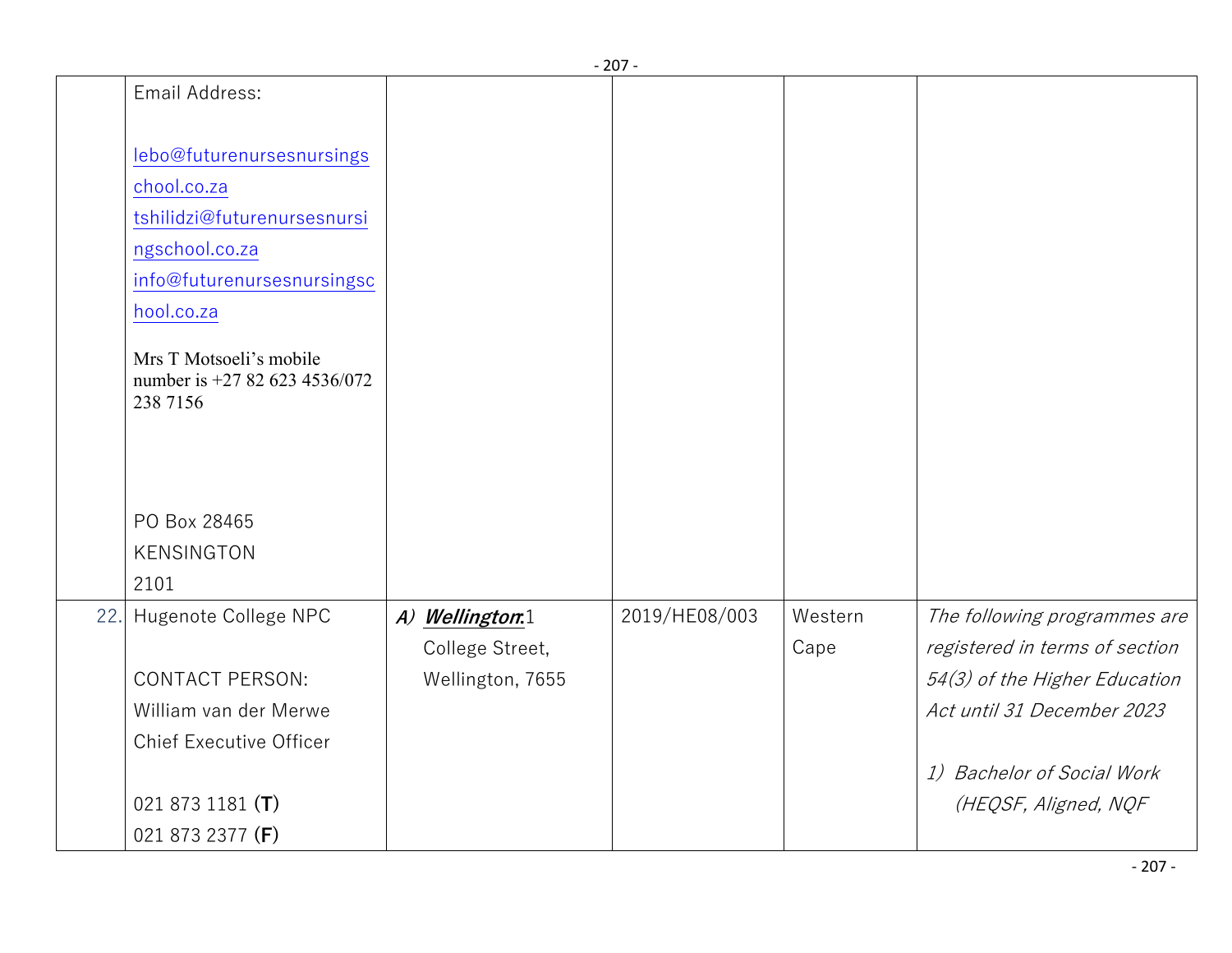|                                                                                                                                                                                                                                  |                                                                                                                                                                                                                            | $-208-$       |         |                                                                                                                                                                                                                                                         |
|----------------------------------------------------------------------------------------------------------------------------------------------------------------------------------------------------------------------------------|----------------------------------------------------------------------------------------------------------------------------------------------------------------------------------------------------------------------------|---------------|---------|---------------------------------------------------------------------------------------------------------------------------------------------------------------------------------------------------------------------------------------------------------|
| Email Address:<br>williev@hugenote.com<br>PO Box 16<br>WELLINGTON<br>7654                                                                                                                                                        |                                                                                                                                                                                                                            |               |         | Level 8, 480-Credits:<br>Contact Mode)<br>2) Bachelor of Theology<br>(HEQSF Aligned, NQF<br>Level 7, 360-Credits:<br>Distance Mode)                                                                                                                     |
| 23. Institute of Accounting<br>Science (Pty) Ltd<br><b>CONTACT PERSON:</b><br>Professor Gary Swart<br>Institute Head<br>$(011)$ 432 3994 $(T)$<br>0865128390 (F)<br>0824159011 (C)<br>Email Address:<br>gary@destinationca.co.za | A) Johannesburg: Main<br>Campus, 27 De<br>Marionette Center,<br>Corner Michelle<br>Avenue and Blue<br>Crane Drive,<br>Meyersdal,<br>Johannesburg, 1448.<br><b>B)Alberton: 30</b><br>Doncaster Road,<br>Newmarket AH, 1449. | 2017/HE07/002 | Gauteng | The following programme is<br>registered in terms of section<br>54(3) of the Higher Education<br>Act until 31 December 2022<br>1) Postgraduate Diploma in<br>(HEQSF<br>Accountancy<br>Aligned, NQF Level 8, 120-<br>Credits: Contact Mode) [A,<br>$B$ ] |
| Website:                                                                                                                                                                                                                         |                                                                                                                                                                                                                            |               |         |                                                                                                                                                                                                                                                         |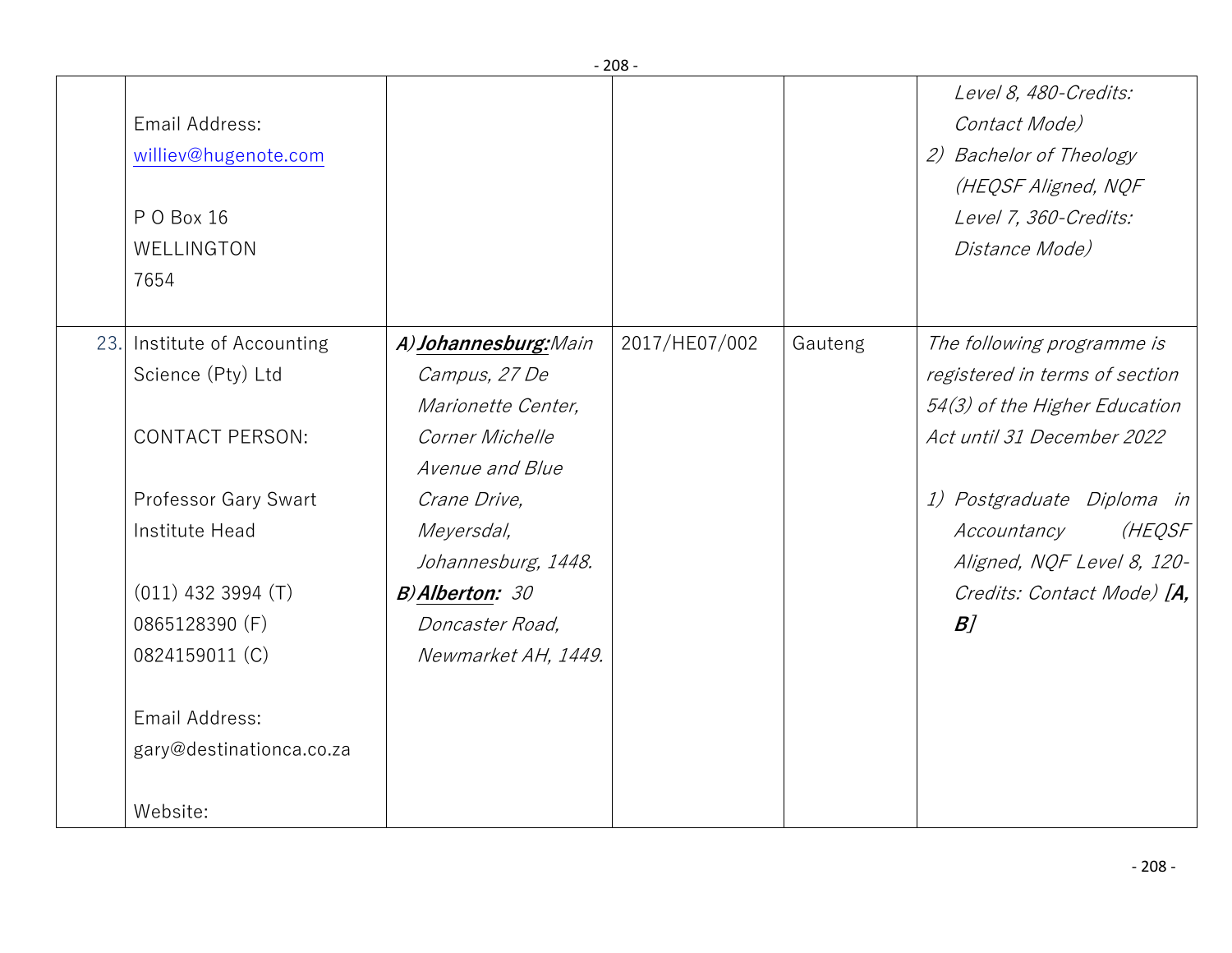|     |                               |                     | 20J           |         |                                |
|-----|-------------------------------|---------------------|---------------|---------|--------------------------------|
|     | www.destinationca.co.za       |                     |               |         |                                |
|     | PO Box 930                    |                     |               |         |                                |
|     | <b>GLENVISTA</b>              |                     |               |         |                                |
|     | 2058                          |                     |               |         |                                |
| 24. | International Peace College   | A) Western Cape:    | 2013/HE08/001 | Western | The following programmes are   |
|     | South Africa NPC              | Corner of Johnstone |               | Cape    | registered in terms of section |
|     |                               | and Duine Roads,    |               |         | 54(3) of the Higher Education  |
|     | <b>CONTACT PERSON:</b>        | Rylands Estate,     |               |         | Act until 31 December 2024     |
|     | Dr Dawood Terblanche          | 7764.               |               |         |                                |
|     | Academic Manager              |                     |               |         | 1) Higher Certificate in       |
|     |                               |                     |               |         | Islamic Studies (HEQSF-        |
|     | $(021)$ 638 1121 ( <b>T</b> ) |                     |               |         | Aligned 120 Credits:           |
|     | $(021)$ 638 1790 (F)          |                     |               |         | Contact Mode)                  |
|     | 076 373 3566 (C)              |                     |               |         | 2) Bachelor of Arts in Islamic |
|     |                               |                     |               |         | <b>Studies</b>                 |
|     | Website:                      |                     |               |         | (HEQSF-Aligned, NQF            |
|     | www.ipsa-edu.org              |                     |               |         | Level 7, 360 Credits:          |
|     | Email Address:                |                     |               |         | Contact Mode)                  |
|     | dterblanche@ipsa-edu.org      |                     |               |         | 3) Bachelor of Arts in Islamic |
|     |                               |                     |               |         | <b>Studies Honours (HEQSF</b>  |
|     | PO Box 38316                  |                     |               |         | Aligned, NQF Level 8,          |
|     | <b>GATESVILLE</b>             |                     |               |         | 120-Credits, Contact           |
|     | 7766                          |                     |               |         | Mode)                          |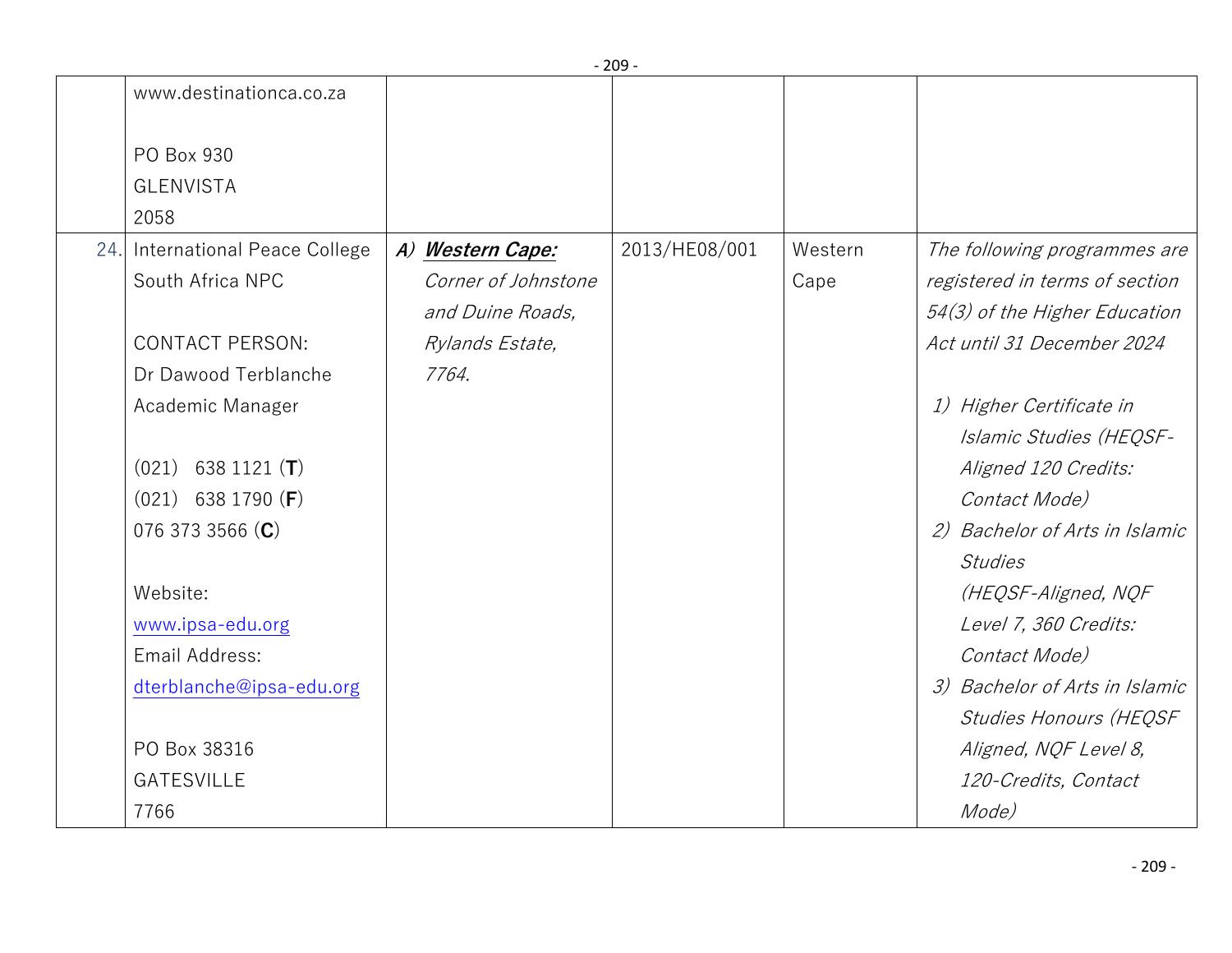|     |                                                                                                                                                               |                                                           |               |         | 4) Master of Arts in Applied<br>Islamic Thought (HEQSF<br>Aligned, NQF Level 9,<br>180-Credits: Contact<br>Mode)                                                                                                                                                              |
|-----|---------------------------------------------------------------------------------------------------------------------------------------------------------------|-----------------------------------------------------------|---------------|---------|-------------------------------------------------------------------------------------------------------------------------------------------------------------------------------------------------------------------------------------------------------------------------------|
| 25. | Katapult Business School<br>(Pty) Ltd<br><b>CONTACT PERSON</b><br>Ms Nicole van Beek<br>Office Manager or<br>Mr GC Zachos<br>Academic Head<br>011 615 3128(T) | A) Bedfordview: 46<br>Arbroath Road.<br>Bedfordview, 2094 | 2019/HE07/007 | Gauteng | The following programme is<br>registered in terms of section<br>54(3) of the Higher Education<br>Act until 31 December 2023<br><b>Bachelor of Marketing</b><br>1)<br>Management in Business<br>Administration (HEQSF<br>Aligned, NQF Level 7, 360-<br>Credits: Contacts Mode) |
|     | Email Address:<br>enquiries@katapult.ac.za<br>nvanbeek@katapult.ac.za<br><b>KSB</b>                                                                           |                                                           |               |         |                                                                                                                                                                                                                                                                               |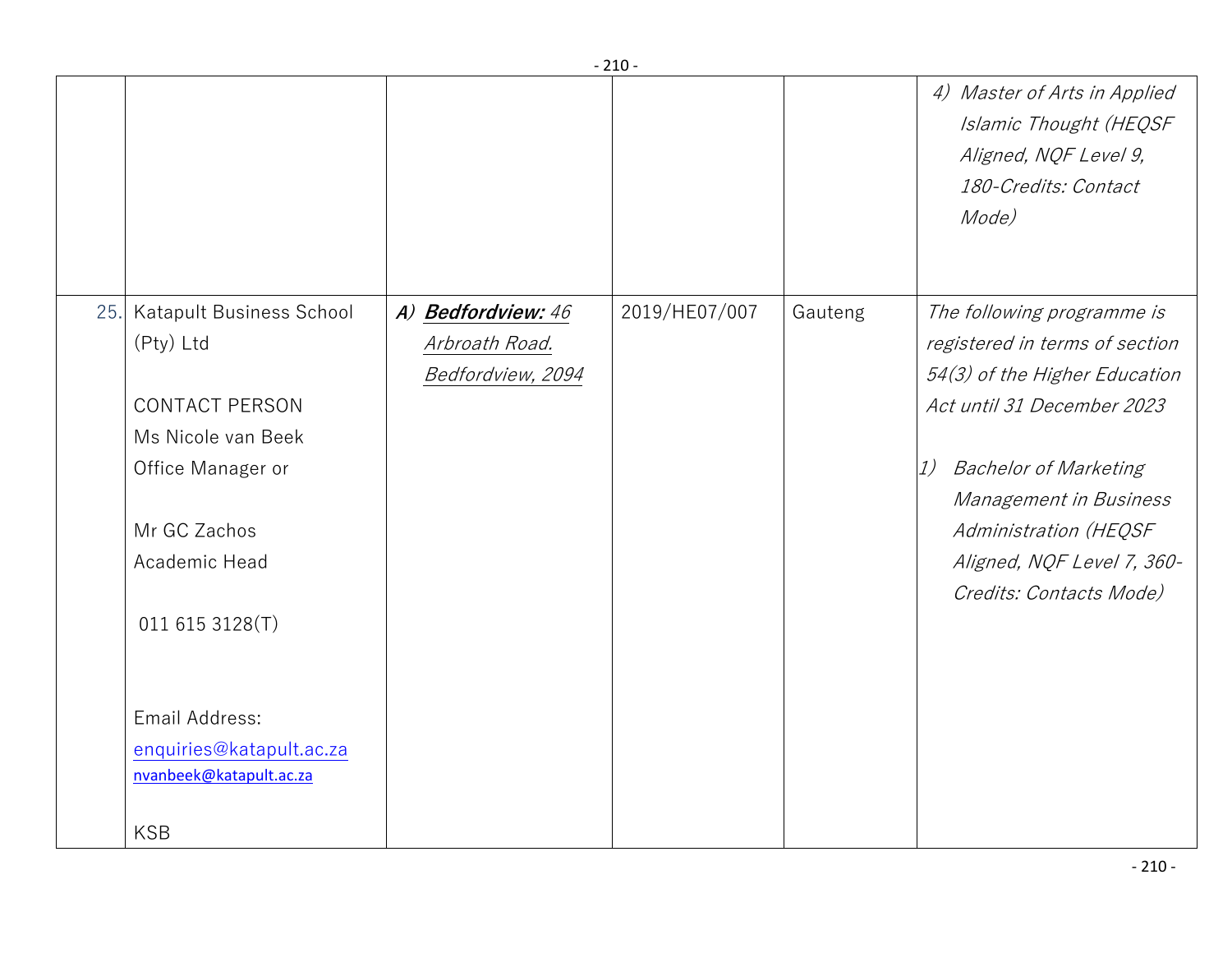|                               |                       | <u>_ + +</u>  |            |                                       |
|-------------------------------|-----------------------|---------------|------------|---------------------------------------|
| 46 Arbroath Road              |                       |               |            |                                       |
| Bedfordview                   |                       |               |            |                                       |
| Johannesburg                  |                       |               |            |                                       |
| 2008                          |                       |               |            |                                       |
| 26. Keabokile Nursing Academy | A) Rustenburg: 14     | 2021/HE07/005 | North West | The following programme is            |
| (Pty) Ltd                     | Thabo Mbeki           |               |            | registered in terms of section        |
|                               | Drive, Rustennburg, 0 |               |            | 54(3) of the Higher Education         |
| <b>CONTACT PERSON</b>         | 300                   |               |            | Act until 31 December 2024            |
| Ms N Mokgoetsi                |                       |               |            |                                       |
| Principal                     |                       |               |            | <i>1) Higher</i><br>Certificate<br>in |
|                               |                       |               |            | <i>Nursing (HEQSF</i><br>Aligned,     |
| 014 538 1059 (T)              |                       |               |            | NQF Level 5, 120-Credits:             |
| 014 538 0874 (F)              |                       |               |            | Contacts Mode)                        |
|                               |                       |               |            |                                       |
| Email:                        |                       |               |            |                                       |
| nmokgoetsi@keobakilenac.c     |                       |               |            |                                       |
| o.za                          |                       |               |            |                                       |
|                               |                       |               |            |                                       |
| PO Box 93319                  |                       |               |            |                                       |
| <b>BOORDFONTEIN</b>           |                       |               |            |                                       |
| Tshwane                       |                       |               |            |                                       |
| 0201                          |                       |               |            |                                       |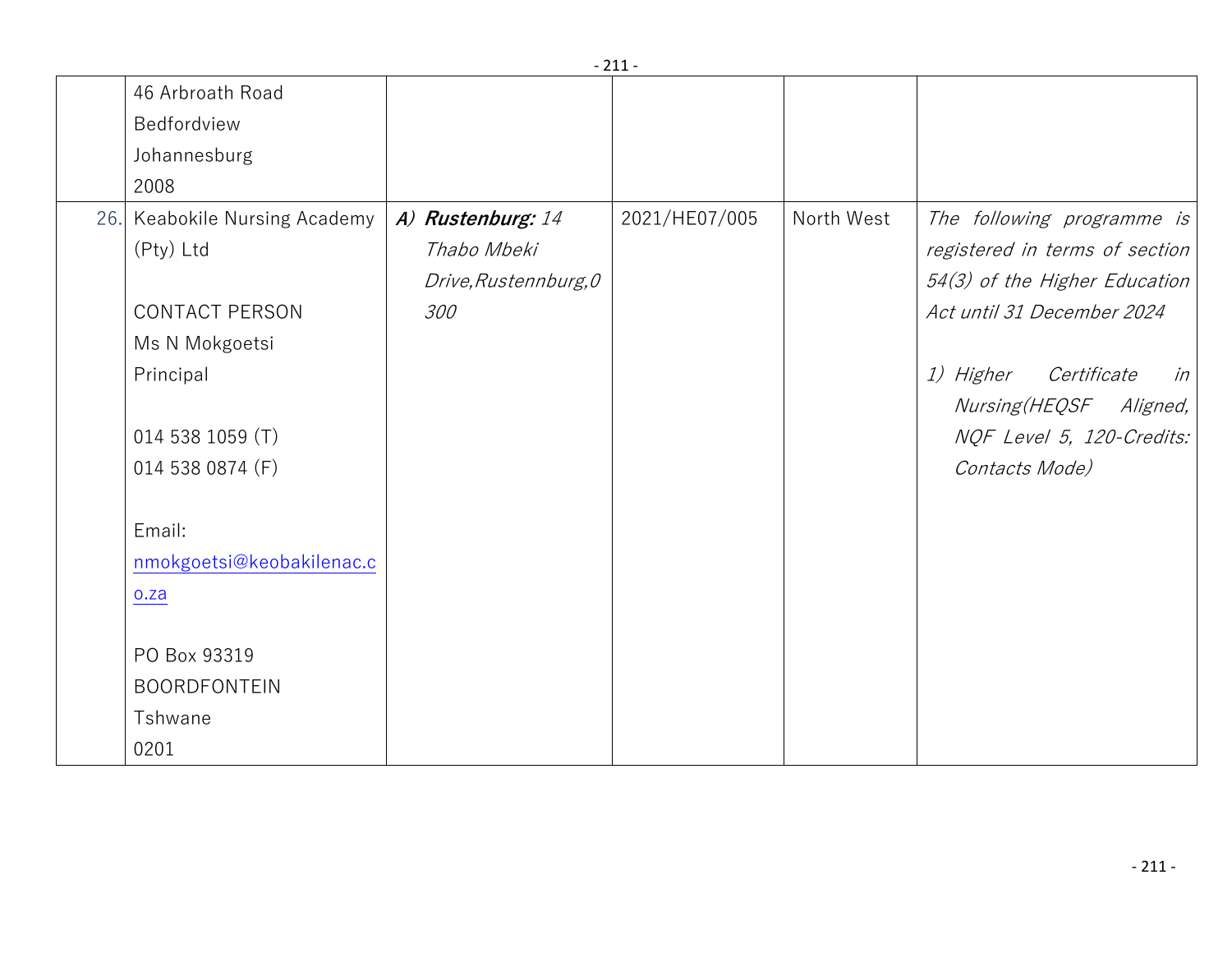|     |                                |                             | $-212-$       |         |                                 |
|-----|--------------------------------|-----------------------------|---------------|---------|---------------------------------|
| 27. | Khanyisa Nursing School        | A) Johannesburg: Main       | 2018/HE07/003 | Gauteng | The following programmes are    |
|     | (Pty) Ltd                      | Campus, 234                 |               |         | registered in terms of section  |
|     |                                | Donnelly Street,            |               |         | 54(3) of the Higher Education   |
|     | <b>CONTACT PERSON:</b>         | Kenilworth,                 |               |         | Act until 31 December 2022      |
|     | Mrs AL Nkuna                   | Rossentville,               |               |         |                                 |
|     |                                | Johannesburg, 2190.         |               |         | 1) Higher Certificate in        |
|     | <b>Chief Executive Officer</b> | <b>B) Mpumalanga:</b> Bushb |               |         | <b>Auxiliary Nursing (HEQSF</b> |
|     | $(011)$ 683 4541 (T)           | uckridge Sub                |               |         | Aligned, NQF Level 5, 120-      |
|     | $(011)4344572$ (F)             | Campus, Maviljan            |               |         | Credits: Contact Mode) [A,      |
|     | 082 774 9107 (Cell)            | <i>Village,</i>             |               |         | B, C, D, E                      |
|     |                                | Bushbuckridge,              |               |         |                                 |
|     | Website:                       | Mpumalanga, 1280            |               |         | 2) Diploma in Nursing           |
|     |                                | C) Mpumalanga:              |               |         | (HEQSF Aligned, NQF             |
|     | www.khanyisanursingschool      | Witbank Sub                 |               |         | Level 6, 360-Credits:           |
|     | .00.2a                         | Campus, 37 Beatty           |               |         | Contact Mode) $[A, B, C, D,$    |
|     |                                | Street, Witbank,            |               |         | E <sub>l</sub>                  |
|     | Email Address:                 | Mpumalanga, 1035            |               |         |                                 |
|     | Ceo.khanyisa@gmail.com         | D) Mpumalanga: Tonga        |               |         |                                 |
|     |                                | Sub Campus,                 |               |         |                                 |
|     | PO box 90477                   | KwaMhlushwa                 |               |         |                                 |
|     | <b>BERTHAM</b>                 | Villege Tonga,              |               |         |                                 |
|     | 2013                           | Mpumalanga, 1332.           |               |         |                                 |
|     |                                | E) Free                     |               |         |                                 |
|     |                                | State:Kroonstad             |               |         |                                 |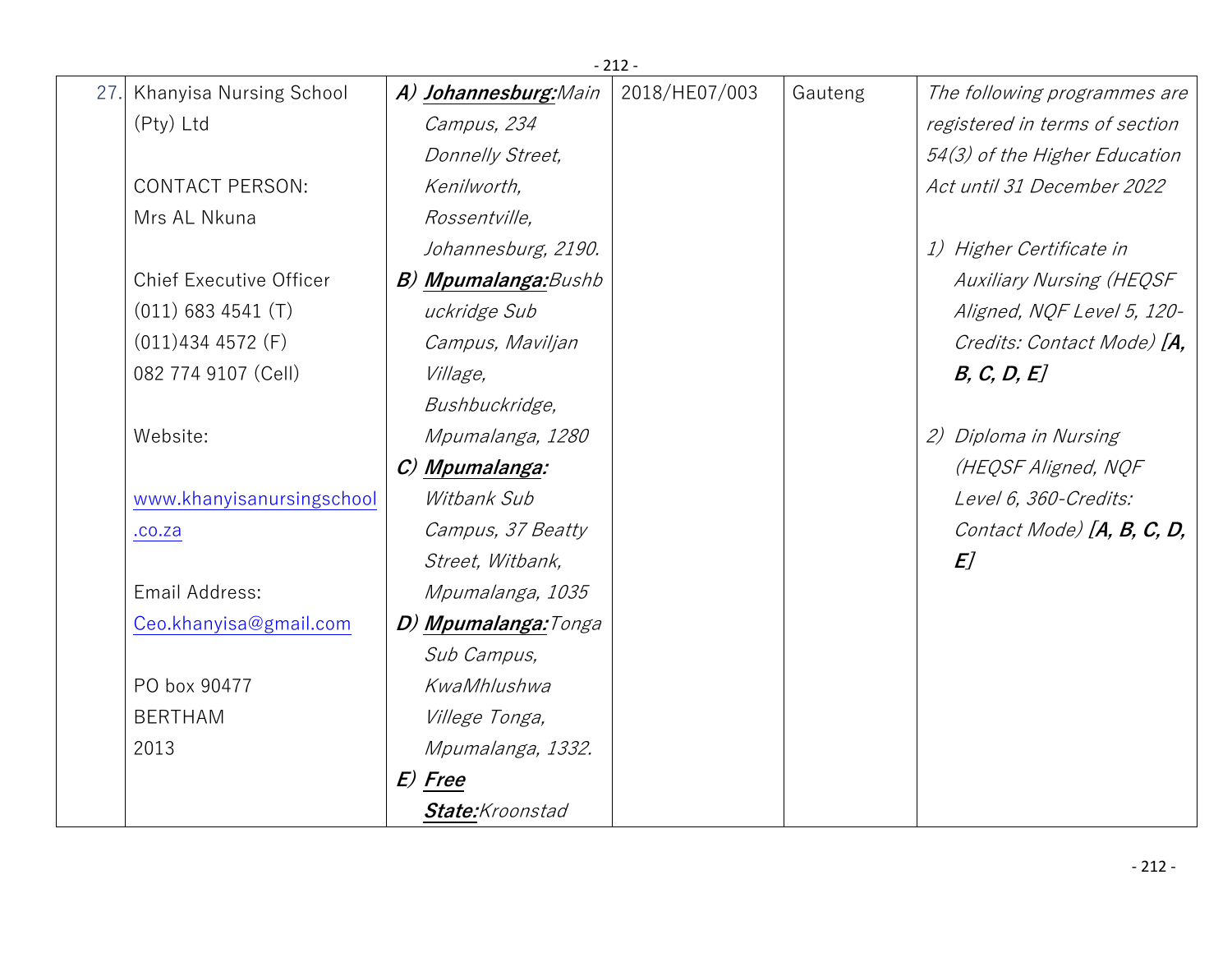|     |                               |                          | ᅩᅩJ           |                          |
|-----|-------------------------------|--------------------------|---------------|--------------------------|
|     |                               | Sub Campus, 5th          |               |                          |
|     |                               | Floor Adami House,       |               |                          |
|     |                               | Kroonstad, Free          |               |                          |
|     |                               | State, 9499.             |               |                          |
| 28. | Lenmed Nursing College        | A) Lenasia: First Floor, | 2021/HE07/008 | 1) Higher Certificate in |
|     | (Pty)Ltd                      | Lenasia Square, Station  |               | Nursing (HEQSF aligned,  |
|     |                               | Avenue, Johannesburg     |               | NQF Level 7, 120-Credits |
|     | <b>CONTACT PERSON:</b>        |                          |               | Contact Mode) [A]        |
|     | Ms P Naicker                  |                          |               |                          |
|     | <b>Education and Training</b> |                          |               |                          |
|     | Manager                       |                          |               |                          |
|     |                               |                          |               |                          |
|     | 021 883 8000 $(T)$            |                          |               |                          |
|     | 021 880 1952 (F)              |                          |               |                          |
|     | 083 644 0434(C)               |                          |               |                          |
|     |                               |                          |               |                          |
|     | Email Address:                |                          |               |                          |
|     | Peggy.naicker@lenmed.co.z     |                          |               |                          |
|     | $\underline{a}$               |                          |               |                          |
|     |                               |                          |               |                          |
|     | PO Box 855                    |                          |               |                          |
|     | LENASIA                       |                          |               |                          |
|     | Johannesburg                  |                          |               |                          |
|     | 1820                          |                          |               |                          |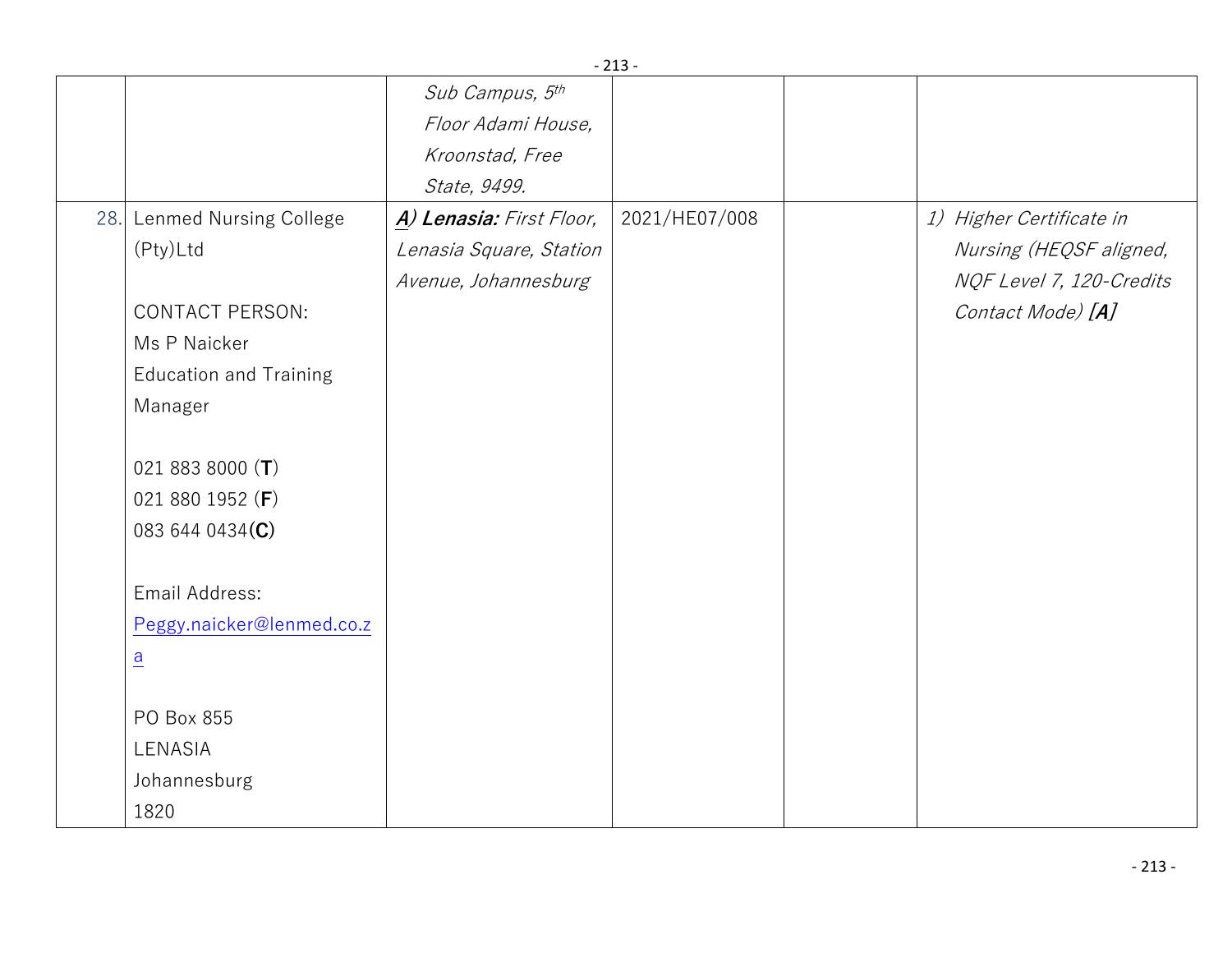|     |                            |                       | $-214-$       |         |                                |
|-----|----------------------------|-----------------------|---------------|---------|--------------------------------|
|     |                            |                       |               |         |                                |
| 29. | Madina Institute NPC       | A) Cape Town: 3rd     | 2018/HE08/001 | Western | The following programme is     |
|     |                            | Floor, Icon Building, |               | Cape    | registered in terms of section |
|     | <b>CONTACT PERSON:</b>     | Lower Long Street and |               |         | 54(3) of the Higher Education  |
|     | Mr A H Mukhtar             | Hans Strijdom Avenue, |               |         | Act until 31 December 2021     |
|     | <b>Operations Manager</b>  | Cape Town, 8000.      |               |         |                                |
|     |                            |                       |               |         | 1) Bachelor of Arts in Islamic |
|     | $(021)$ 421 9027/8(T)      |                       |               |         | Studies (Usul al Din)          |
|     | $(021)$ 691 8252 (F)       |                       |               |         | (HEQSF aligned, NQF            |
|     |                            |                       |               |         | Level 7, 360-Credits           |
|     | Email Address:             |                       |               |         | Contact Mode) Site [A]         |
|     | admin@madinainstitute.ac.z |                       |               |         |                                |
|     | $\underline{a}$            |                       |               |         |                                |
|     |                            |                       |               |         |                                |
|     | Website:                   |                       |               |         |                                |
|     | www.madinainstitute.org.za |                       |               |         |                                |
|     | Icon House                 |                       |               |         |                                |
|     | 16536 Long Street          |                       |               |         |                                |
|     | <b>CAPE TOWN</b>           |                       |               |         |                                |
|     | 8001                       |                       |               |         |                                |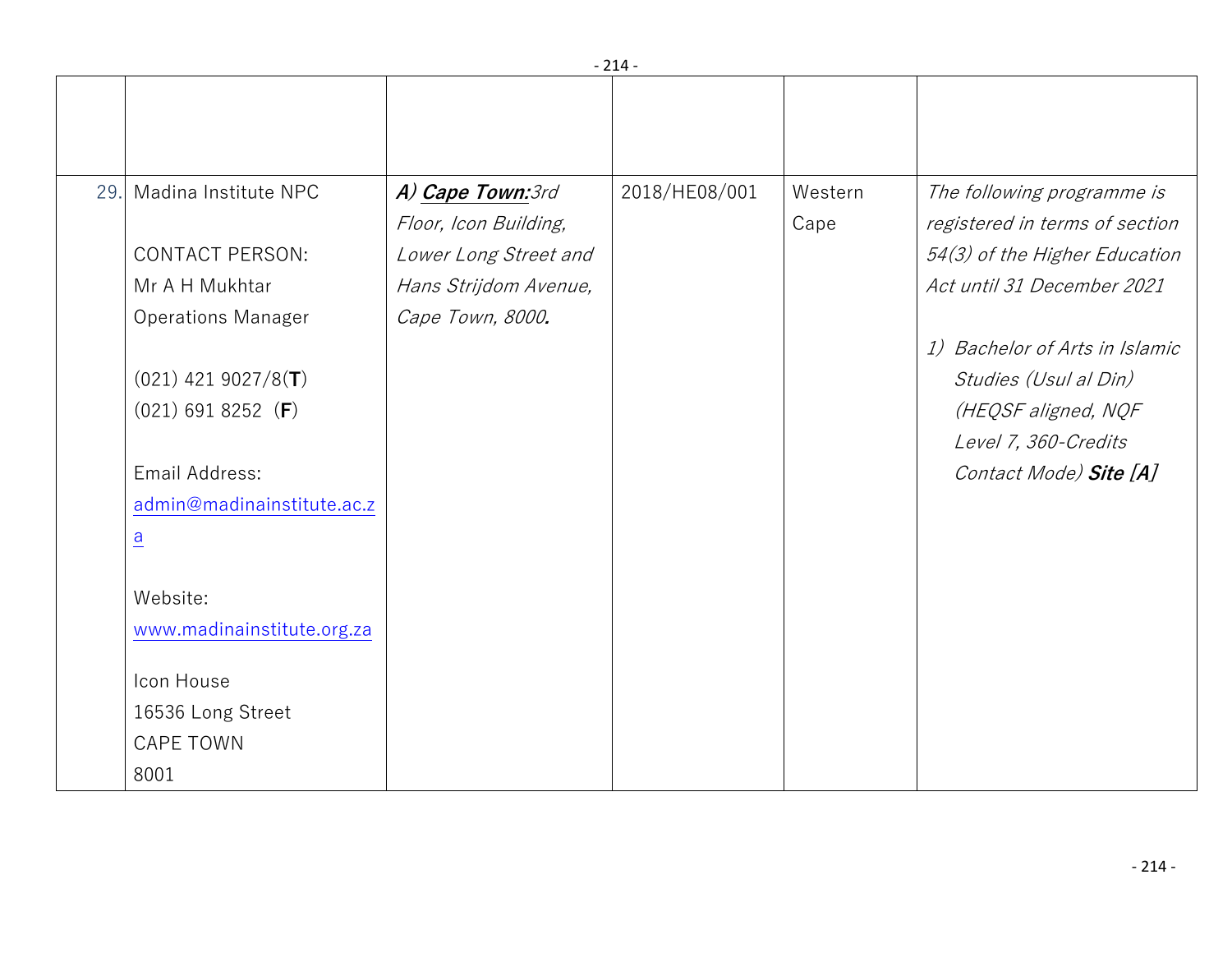|     |                           |                     | $-215-$       |         |                                |
|-----|---------------------------|---------------------|---------------|---------|--------------------------------|
| 30. | Moonstone Business School | A) Stellenbosch: 25 | 2011/HE07/005 | Gauteng | The following programmes are   |
|     | of Excellence (Pty) Ltd.  | Quantum Road,       |               |         | registered in terms of section |
|     | Previous name: PSG        | Technopark,         |               |         | 54(3) of the Higher Education  |
|     | Academy (Pty) Ltd         | Stellenbosch, 7600. |               |         | Act until 31 December 2021     |
|     |                           |                     |               |         |                                |
|     | <b>CONTACT PERSON:</b>    |                     |               |         | 1)<br>Higher Certificate in    |
|     | Mr Albertus Johannes      |                     |               |         | Short-Term Insurance           |
|     | Marais                    |                     |               |         | (HEQSF Aligned, NQF            |
|     | General Manager: MBSE     |                     |               |         | Level 5, 120-Credits:          |
|     |                           |                     |               |         | Distance Mode)                 |
|     | 021 883 8000 $(T)$        |                     |               |         | (2)<br>Higher Certificate in   |
|     | 021 880 1952 (F)          |                     |               |         | Wealth Management              |
|     | 083 644 0434(C)           |                     |               |         | (HEQSF Aligned: NQF            |
|     |                           |                     |               |         | Level 5, 120 Credits:          |
|     | Website:                  |                     |               |         | Distance Mode)                 |
|     | www.mbse.ac.za            |                     |               |         | 3)<br>Advanced Certificate in  |
|     |                           |                     |               |         | <b>Financial Planning</b>      |
|     | Email Address:            |                     |               |         | (HEQSF Aligned: NQF            |
|     | monique@mbse.ac.za        |                     |               |         | Level 6, 120 Credits:          |
|     |                           |                     |               |         | Distance Mode)                 |
|     | PO Box 12662              |                     |               |         | 4)<br>Postgraduate Diploma in  |
|     | Die Boord                 |                     |               |         | <b>Financial Planning</b>      |
|     | Stellenbosch              |                     |               |         | (HEQSF Aligned: NQF            |
|     | Western Cape              |                     |               |         |                                |
|     | 7613                      |                     |               |         |                                |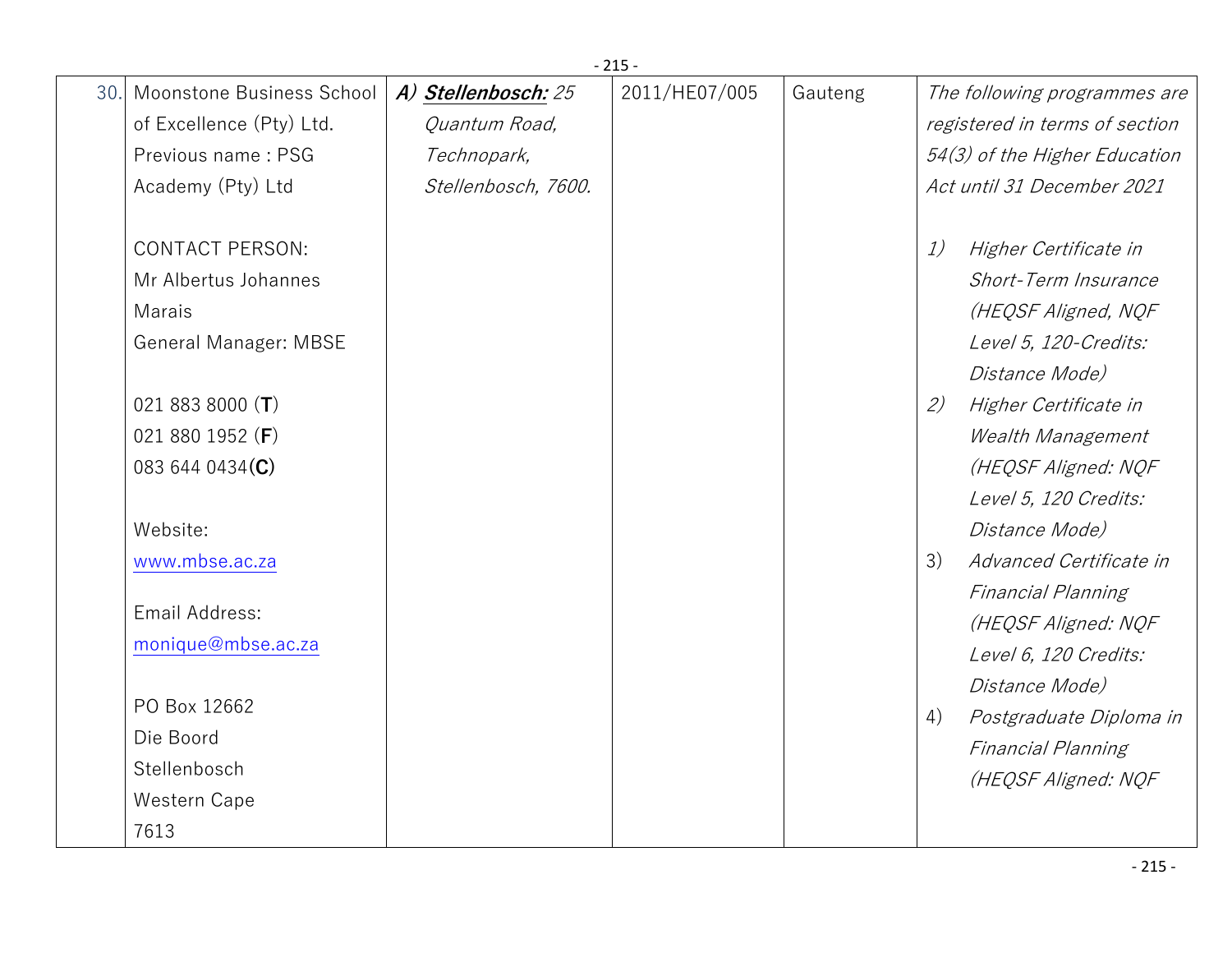|     |                               |                     |               |              | Level 8, 120 Credits:          |
|-----|-------------------------------|---------------------|---------------|--------------|--------------------------------|
|     |                               |                     |               |              | Distance Mode)                 |
|     |                               |                     |               |              |                                |
|     |                               |                     |               |              |                                |
|     |                               |                     |               |              |                                |
|     |                               |                     |               |              |                                |
| 31. | <b>MSC Education Holdings</b> | A) East London:14   | 2015/HE07/002 | Eastern Cape | The following programme is     |
|     | (Pty) Ltd.                    | Saint Mathews Road, |               |              | registered in terms of section |
|     |                               | Tudor Court,        |               |              | 54(3) of the Higher Education  |
|     | Contact Person:               | Southernwood, East  |               |              | Act until 31 December 2022     |
|     |                               |                     |               |              |                                |
|     | Mrs Angharad Gibbons          | London, 5201.       |               |              |                                |
|     | Quality Assurance Manager     |                     |               |              | 1) Bachelor of Business        |
|     |                               |                     |               |              | Administration in              |
|     |                               |                     |               |              | Management (HEQSF              |
|     | $(043)$ 748 5778 (T)          |                     |               |              | Aligned, NQF Level 7, 360-     |
|     | 076 810 0593 (C)              |                     |               |              |                                |
|     |                               |                     |               |              | Credits: Distance Mode)        |
|     | E-mail address:               |                     |               |              |                                |
|     | ang@msccollege.co.za          |                     |               |              |                                |
|     |                               |                     |               |              |                                |
|     |                               |                     |               |              |                                |
|     |                               |                     |               |              |                                |
|     | Postnet 262                   |                     |               |              |                                |
|     | Private Bag X9063             |                     |               |              |                                |
|     | <b>EAST LONDON</b>            |                     |               |              |                                |
|     | 5200                          |                     |               |              |                                |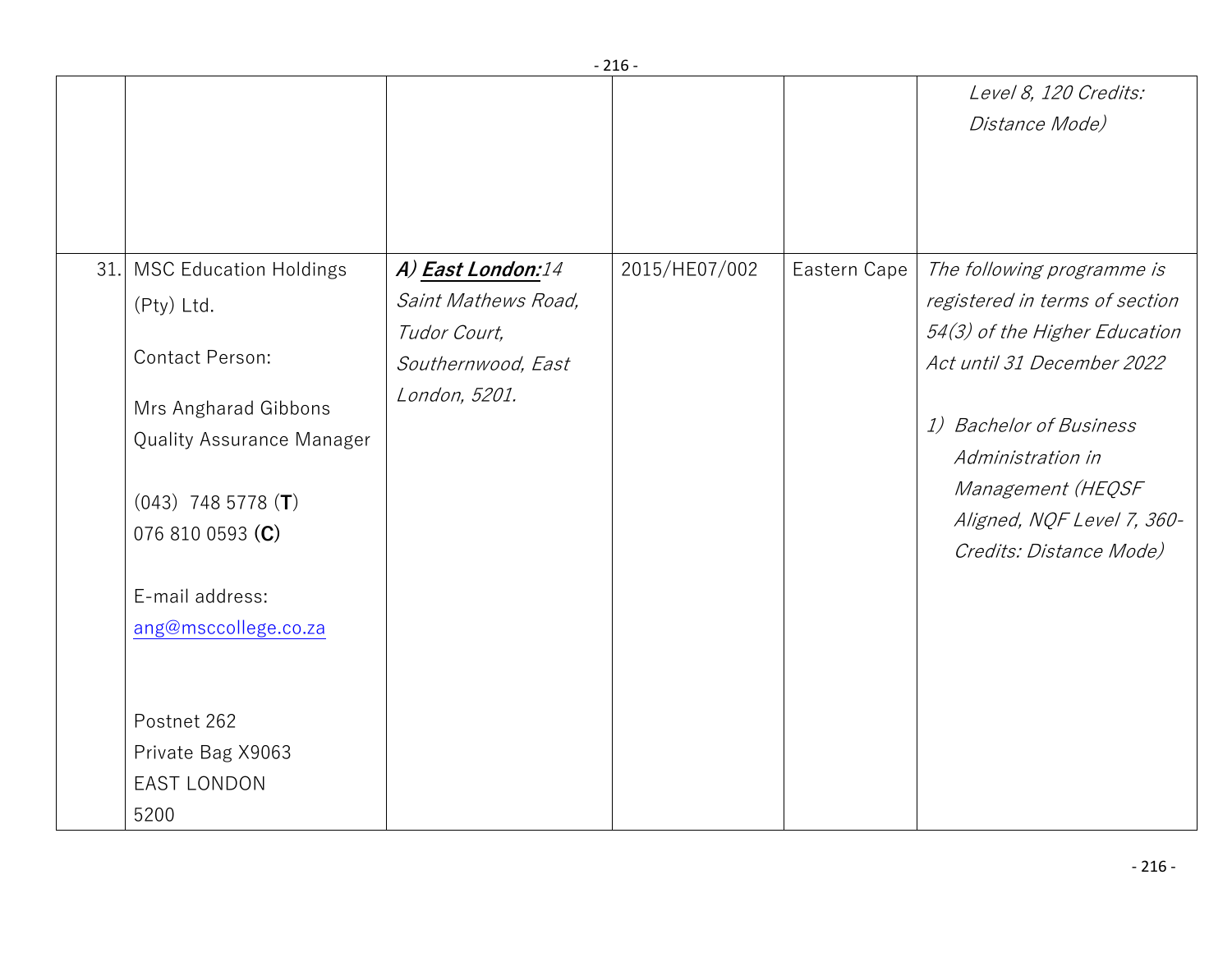|     | $-217-$                                              |                           |               |         |                                                                               |  |  |  |
|-----|------------------------------------------------------|---------------------------|---------------|---------|-------------------------------------------------------------------------------|--|--|--|
|     | 32. 2 Oceans Graduate Institute                      | A) Cape Town: 370B        | 2017/HE08/001 | Western | The following programmes are                                                  |  |  |  |
|     | <b>NPC</b>                                           | Main Road,                |               | Cape    | registered in terms of section                                                |  |  |  |
|     |                                                      | Observatory, Cape         |               |         | 54(3) of the Higher Education                                                 |  |  |  |
|     | <b>CONTACT PERSON:</b>                               | Town, 7925.               |               |         | Act until 31 December 2022                                                    |  |  |  |
|     | Dr Lourens Erasmus<br><b>Chief Executive Officer</b> |                           |               |         | Postgraduate Certificate in<br>1)                                             |  |  |  |
|     |                                                      |                           |               |         | <b>Education in Senior Phase</b><br>and Further education and                 |  |  |  |
|     | $(021)$ 829 7015 (T)                                 |                           |               |         | Training teaching (HEQSF                                                      |  |  |  |
|     | 086 661 1926 (F)                                     |                           |               |         | Aligned, NQF Level 7, 120-                                                    |  |  |  |
|     | Cell: 083 790 9779                                   |                           |               |         | Credits: Distance Mode)                                                       |  |  |  |
|     | email:<br>lourens.erasmus@togi.ac.za                 |                           |               |         | 2) Bachelor of Education in<br>Intermediate Phase<br>Teaching (HEQSF Aligned, |  |  |  |
|     | PO Box 46863                                         |                           |               |         | NQF level 7, 480-Credits:<br>Mixed Mode)                                      |  |  |  |
|     | <b>GLOSDERRY</b>                                     |                           |               |         |                                                                               |  |  |  |
|     | Cape Town                                            |                           |               |         |                                                                               |  |  |  |
|     | 7702                                                 |                           |               |         |                                                                               |  |  |  |
|     |                                                      |                           |               |         |                                                                               |  |  |  |
| 33. | Optimum Learning                                     | A) Cape Town: Block       | 2014/HE07/007 | Western | The following programme is                                                    |  |  |  |
|     | Technologies (Pty) Ltd                               | D, First Floor, Belvedere |               | Cape    | registered in terms of section                                                |  |  |  |
|     |                                                      | Office Park, Bela Rosa    |               |         |                                                                               |  |  |  |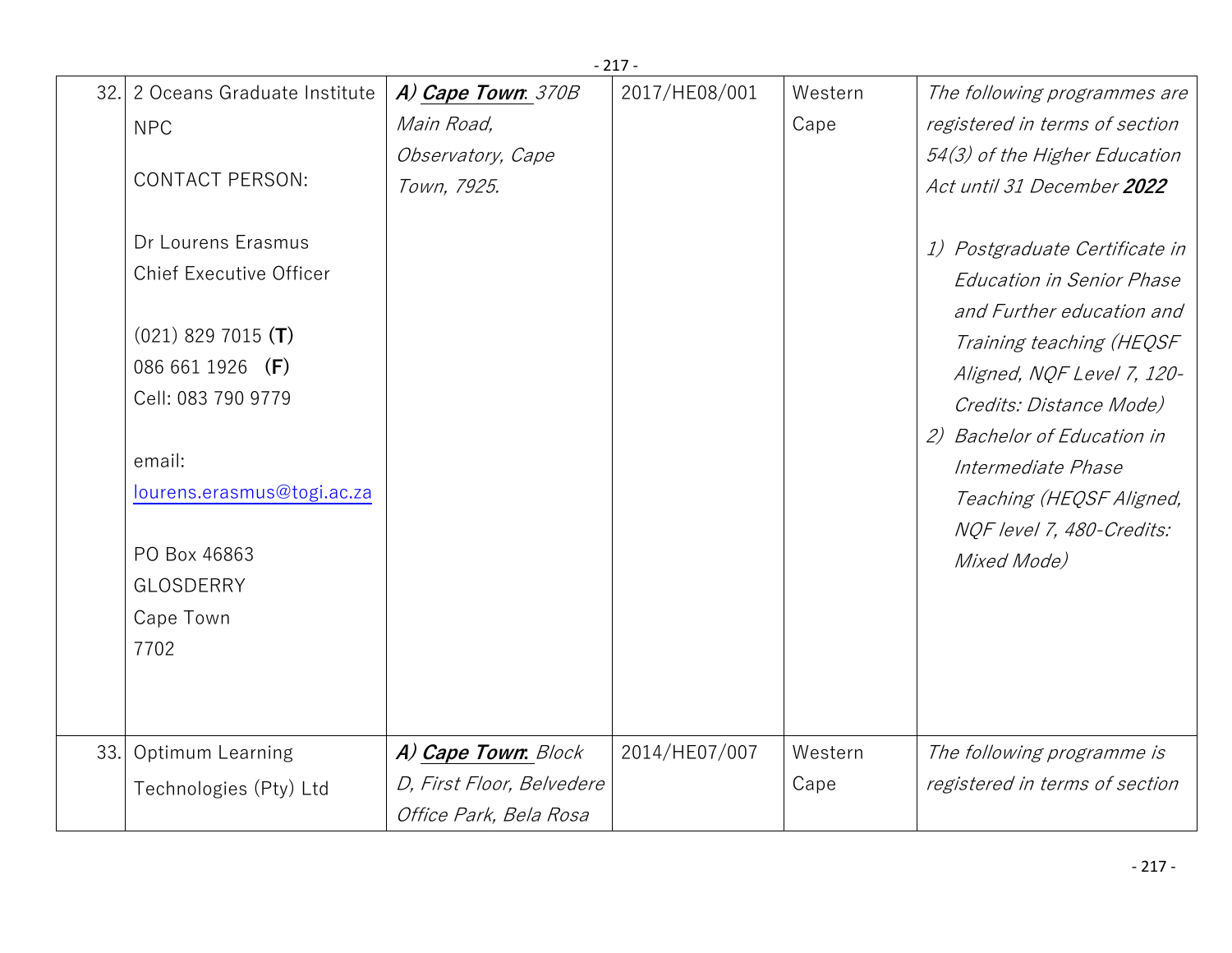|                                                     | - 210                   |               |         |                                                                                                                   |
|-----------------------------------------------------|-------------------------|---------------|---------|-------------------------------------------------------------------------------------------------------------------|
| <b>CONTACT PERSON:</b>                              | Street, Rosenpark, Cape |               |         | 54(3) of the Higher Education                                                                                     |
| Ms R Hefer                                          | Town, 7536.             |               |         | Act until 31 December 2022                                                                                        |
| Director                                            |                         |               |         |                                                                                                                   |
| $(021)9142127$ (T)<br>08656661315 (F)               |                         |               |         | 1) Advanced<br>Diploma<br>in<br>Supply Chain Management<br>(HEQSF Aligned, NQF Level)<br>7, 120-Credits: Distance |
| email:                                              |                         |               |         | Mode)                                                                                                             |
| rene@optimumlearn.com                               |                         |               |         |                                                                                                                   |
| Suite 317<br>Private Bag X22<br>Tygervalley<br>7536 |                         | 2021/HE08/002 | Western |                                                                                                                   |
| 34. School of Explorative                           | A) Cape Town: Second    |               |         | The following programme is                                                                                        |
| Architecture (RF) NPC                               | Floor Union House,      |               | Cape    | registered in terms of section                                                                                    |
|                                                     | 25 Commercial           |               |         | 54(3) of the Higher Education                                                                                     |
| <b>CONTACT PERSON:</b>                              | Street, Cape Town       |               |         | Act until 31 December 2024                                                                                        |
| Mr A van Jaarsveld                                  | 8001                    |               |         |                                                                                                                   |
| Director                                            |                         |               |         |                                                                                                                   |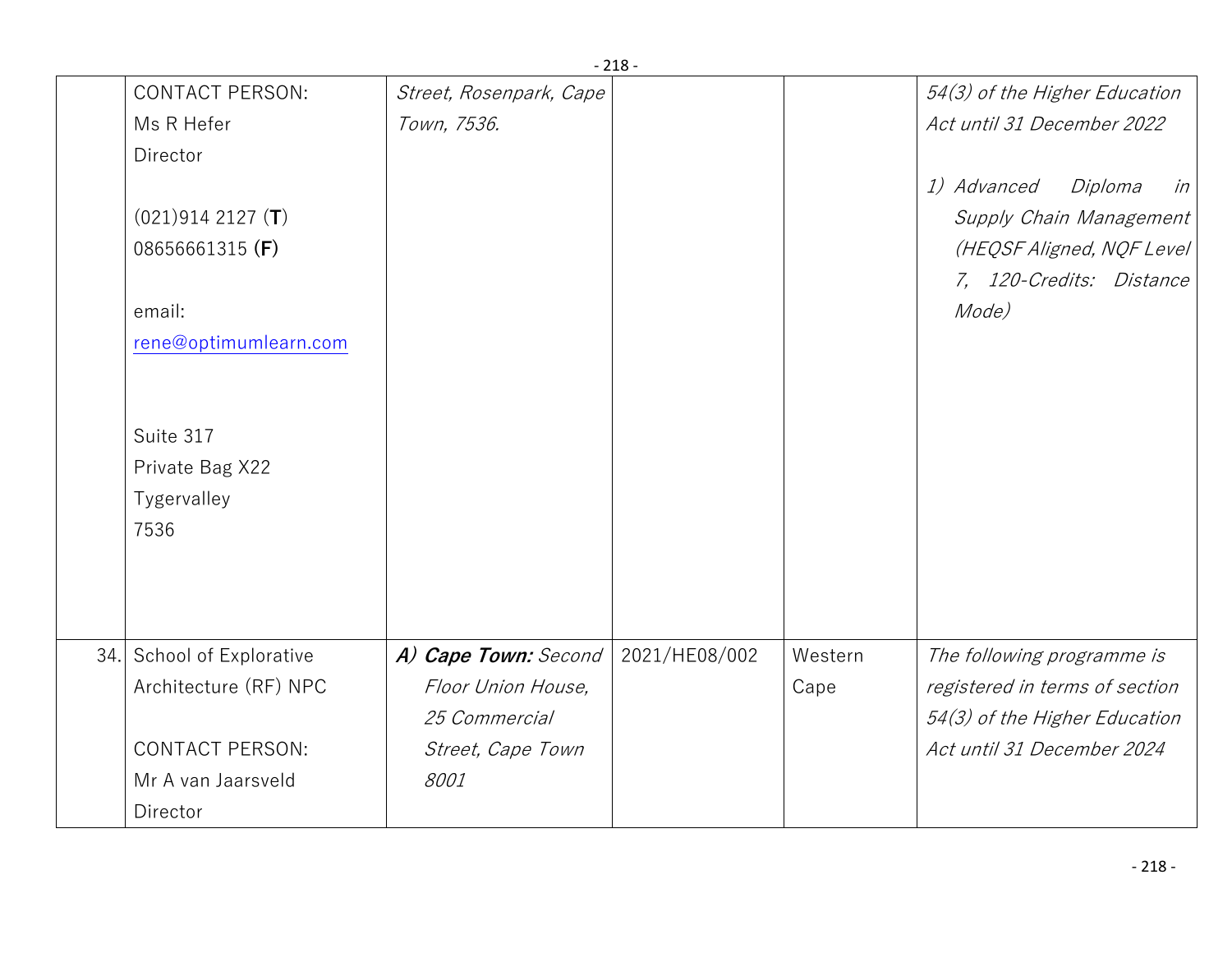|     |                             |                             |       | - 219 -       |              |                                |
|-----|-----------------------------|-----------------------------|-------|---------------|--------------|--------------------------------|
|     |                             |                             |       |               |              | 1) Bachelor of Architectural   |
|     | Email:                      |                             |       |               |              | Studies (HEQSF Aligned,        |
|     | albert@se-arch.org          |                             |       |               |              | NQF Level 7, 3600-Credits:     |
|     |                             |                             |       |               |              | Contact Mode                   |
|     | 23 Bridle road              |                             |       |               |              |                                |
|     | ORANJEZICHT                 |                             |       |               |              |                                |
|     | <b>CAPE TOWN</b>            |                             |       |               |              |                                |
|     | 8001                        |                             |       |               |              |                                |
|     |                             |                             |       |               |              |                                |
|     |                             |                             |       |               |              |                                |
|     |                             |                             |       |               |              |                                |
|     |                             |                             |       |               |              |                                |
| 35. | South African Institute for | $\boldsymbol{A}$<br>Eastern | Cape: | 2018/HE07/007 | Eastern Cape | The following programme is     |
|     | Heritage Science (Pty) Ltd  | Campus Drive,               | Twee  |               |              | registered in terms of section |
|     | (The)                       | Riviere, Eastern Cape,      |       |               |              | 54(3) of the Higher Education  |
|     |                             | 6411.                       |       |               |              | Act until 31 December 2022     |
|     | <b>CONTACT PERSON:</b>      |                             |       |               |              |                                |
|     |                             |                             |       |               |              | 1) Postgraduate Diploma in     |
|     | Ms R Grundlingh             |                             |       |               |              | Technical<br>Conservation      |
|     | Director                    |                             |       |               |              | Studies (HEQSF Aligned,        |
|     |                             |                             |       |               |              | NQF Level 8, 120-Credits:      |
|     | 042 273 1567<br>(T)         |                             |       |               |              | Contact Mode)                  |
|     | 042 273 2177<br>(F)         |                             |       |               |              |                                |
|     |                             |                             |       |               |              |                                |
|     | Website:                    |                             |       |               |              |                                |
|     |                             |                             |       |               |              |                                |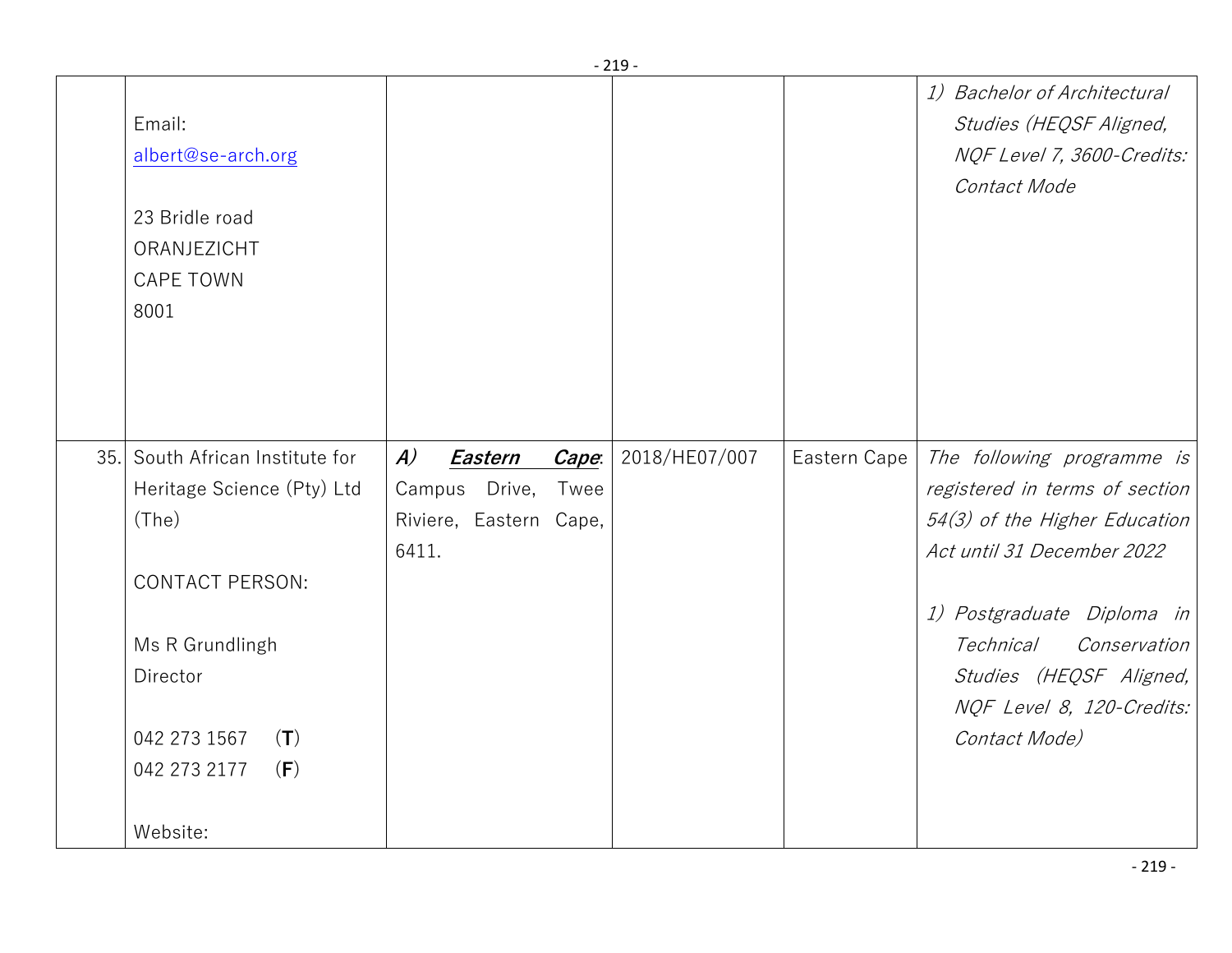|  |                                                                |                                               | $-220-$       |         |                                                               |
|--|----------------------------------------------------------------|-----------------------------------------------|---------------|---------|---------------------------------------------------------------|
|  | www.sainst.org                                                 |                                               |               |         |                                                               |
|  | PO Box 1<br><b>Twee Riviere</b><br><b>EASTERN CAPE</b><br>6411 |                                               |               |         |                                                               |
|  | 36. SkillsPro (Pty) Ltd                                        | $\boldsymbol{A}$<br>Vereeniging: Reformed     | 2019/HE07/005 | Gauteng | The following programme is<br>registered in terms of section  |
|  | <b>CONTACT PERSON</b>                                          | Church Complex,<br>45<br>Hoffmeyer<br>Street, |               |         | 54(3) of the Higher Education<br>Act until 31 December 2023   |
|  | Mr G Janse van Rensberg<br><b>Chief Executive Officer</b>      | Vereeniging, 1939                             |               |         | <i>1) Diploma in</i><br>Ministry<br>(HEQSF Aligned, NQF Level |
|  | $(018)$ 771 5777 $(T)$<br>$(018)$ 771 3976 (F)                 |                                               |               |         | 6, 360-Credits: Contact<br>Mode)                              |
|  | E-mail: alti@skillspro.co.za                                   |                                               |               |         |                                                               |
|  | P O Box 1873<br><b>FOCHVILLE</b><br>2515                       |                                               |               |         |                                                               |
|  |                                                                |                                               |               |         |                                                               |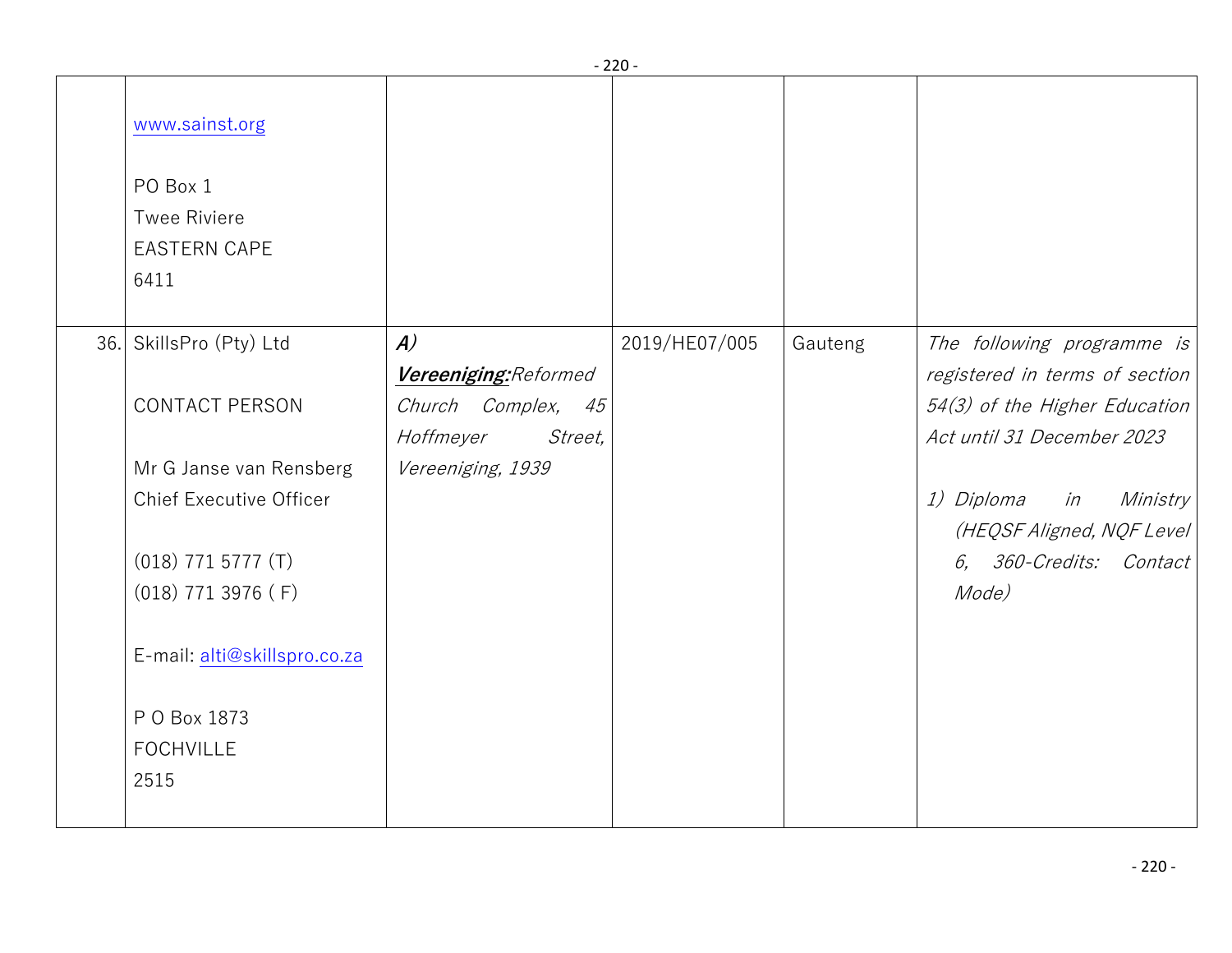|     |                                 |                              |      | $-221-$       |         |                                |
|-----|---------------------------------|------------------------------|------|---------------|---------|--------------------------------|
| 37. | Stellenbosch Graduate           | A) Stellenbosch: Main        |      | 2021/HE07/006 | Western | The following programme is     |
|     | Institute (Pty) Ltd             | Campus                       | Hope |               | Cape    | registered in terms of section |
|     |                                 | Building, First Floor        |      |               |         | 54(3) of the Higher Education  |
|     | <b>CONTACT PERSON</b>           | 23-25 Plein Street,          |      |               |         | Act until 31 December 2024     |
|     | Dr Riaan Steenberg              | Stellenbosch, 7600.          |      |               |         |                                |
|     | Chief Academic Officer          |                              |      |               |         | 1) Advance Diploma in Project  |
|     |                                 |                              |      |               |         | (HEQSF<br>Management           |
|     | $(012)$ 202 2001 $(T)$          |                              |      |               |         | Aligned, NQF Level 7, 120-     |
|     | 086 416 7316 (F)                |                              |      |               |         | Credits: Contact Mode) [A]     |
|     |                                 |                              |      |               |         |                                |
|     | E-mail: info@sgi.co.za          |                              |      |               |         |                                |
|     | Riaan.Steenberg@sgi.co.za       |                              |      |               |         |                                |
|     |                                 |                              |      |               |         |                                |
|     | P O Box 7014                    |                              |      |               |         |                                |
|     | <b>STELLENBOSCH</b>             |                              |      |               |         |                                |
|     | 7599                            |                              |      |               |         |                                |
|     |                                 |                              |      |               |         |                                |
| 38. | <b>Trifocus Fitness Academy</b> | A) Ferndale: $1^{st}$ floor, |      | 2021/HE07/001 | Gauteng | The following programme is     |
|     | (Pty) Ltd                       | 292 Surrey Avenue,           |      |               |         | registered in terms of section |
|     |                                 | Ferndale, Randburg,          |      |               |         | 54(3) of the Higher Education  |
|     | <b>CONTACT PERSON:</b>          | 2167                         |      |               |         | Act until 31 December 2024     |
|     | Mrs LD Schneider                |                              |      |               |         |                                |
|     | <b>Operations Director</b>      |                              |      |               |         | 1) Higher<br>Certificate<br>in |
|     |                                 |                              |      |               |         | Personal Training (HEQSF       |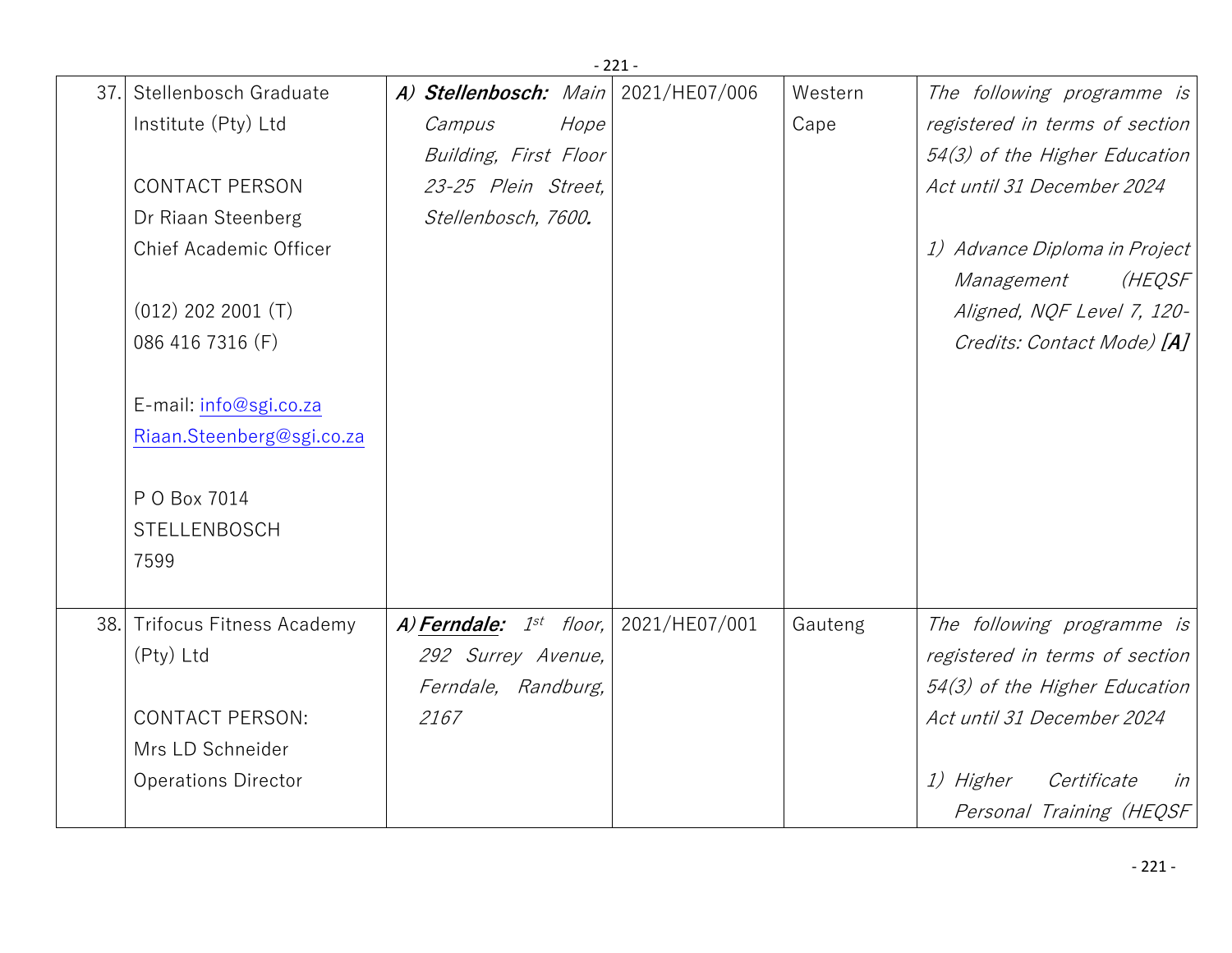|     |                                 |                                       | - 222 - |         |                                       |
|-----|---------------------------------|---------------------------------------|---------|---------|---------------------------------------|
|     | 0861 444 765 (T)                |                                       |         |         | Aligned, NQF Level 5, 120-            |
|     | 011 781 2941 (F)                |                                       |         |         | Credits: Contact Mode) [A]            |
|     |                                 |                                       |         |         |                                       |
|     | Email address:                  |                                       |         |         |                                       |
|     | Info@trifocusfitnessacadem      |                                       |         |         |                                       |
|     | y.co.za                         |                                       |         |         |                                       |
|     | lisa@trifocusfitnessacadem      |                                       |         |         |                                       |
|     | y.co.za                         |                                       |         |         |                                       |
|     |                                 |                                       |         |         |                                       |
|     | Website:                        |                                       |         |         |                                       |
|     | www.trifocusfitnessacadem       |                                       |         |         |                                       |
|     | y.co.za                         |                                       |         |         |                                       |
|     |                                 |                                       |         |         |                                       |
|     | P O Box 23168                   |                                       |         |         |                                       |
|     | <b>RANDBURG</b>                 |                                       |         |         |                                       |
|     | 2167                            |                                       |         |         |                                       |
| 39. | <b>Ukwazi School of Nursing</b> | A) Potchefstroom: $1st$ 2018/HE07/002 |         | Gauteng | The following programmes are          |
|     | (Pty) Ltd                       | Floor, Standard Bank                  |         |         | registered in terms of section        |
|     |                                 | Building,<br>Corner                   |         |         | 54(3) of the Higher Education         |
|     | <b>CONTACT PERSON:</b>          | Walter Sisulu and                     |         |         | Act until 31 December 2022            |
|     | Mr A Claasen                    | Street,<br>Retief                     |         |         |                                       |
|     | <b>Chief Executive Officer</b>  | Potchefstroom,                        |         |         | <i>1)</i> Higher<br>Certificate<br>in |
|     |                                 | 1725.                                 |         |         | Auxiliary Nursing (HEQSF              |
|     | $(011)$ 760 3098<br>(T)         |                                       |         |         | Aligned, NQF Level 5, 120-            |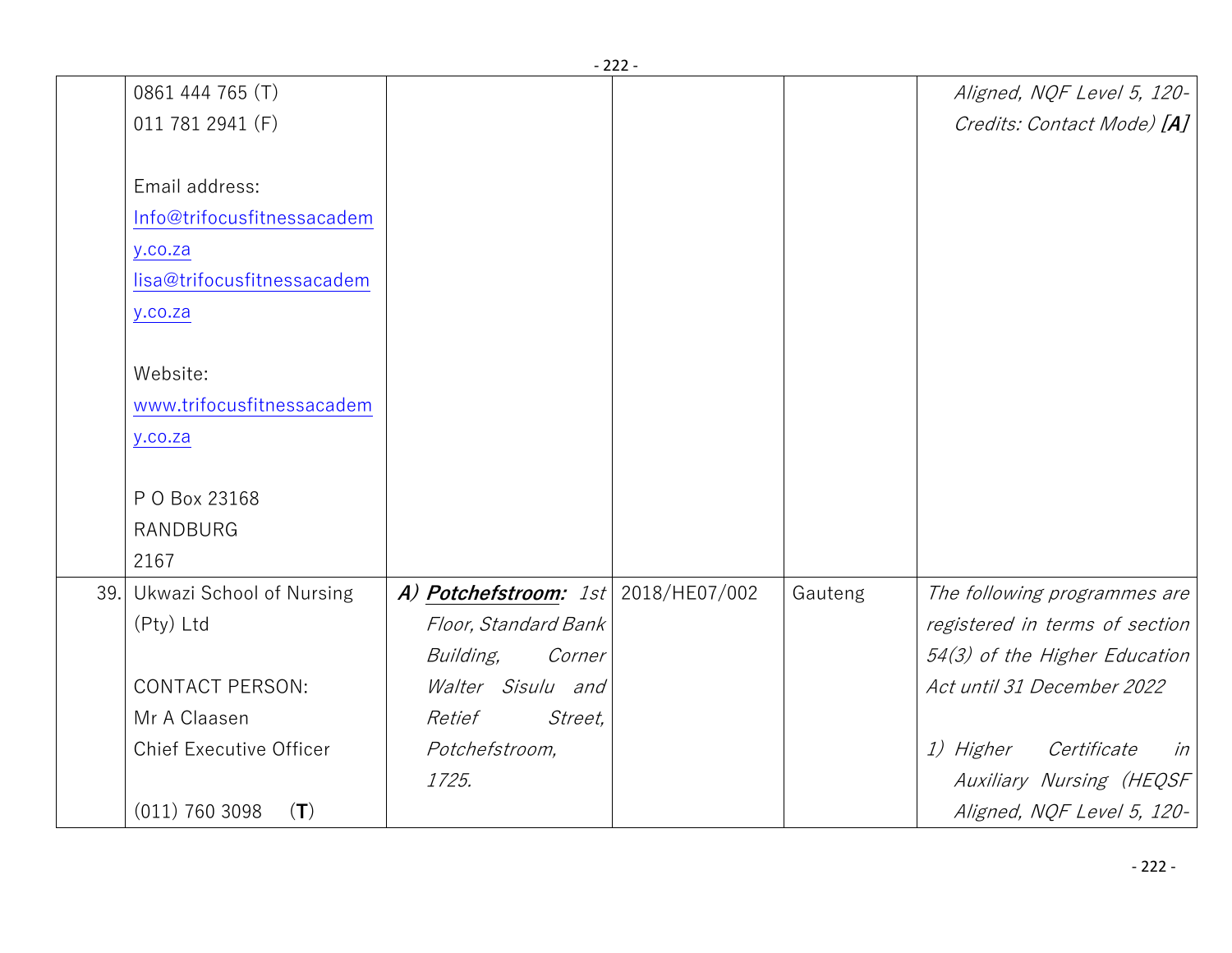|               | - 223 - |                                             |    |                                                                                                                                   |
|---------------|---------|---------------------------------------------|----|-----------------------------------------------------------------------------------------------------------------------------------|
| B)Roodepoort: | $4 - 6$ |                                             |    |                                                                                                                                   |
| Kingfisher    |         |                                             | B] |                                                                                                                                   |
| Horizon       |         |                                             |    | Nursing                                                                                                                           |
|               |         |                                             |    |                                                                                                                                   |
|               |         |                                             |    |                                                                                                                                   |
|               |         |                                             |    |                                                                                                                                   |
|               |         |                                             |    |                                                                                                                                   |
|               |         |                                             |    |                                                                                                                                   |
|               |         |                                             |    |                                                                                                                                   |
|               |         |                                             |    |                                                                                                                                   |
|               |         | Road,<br><i>View</i> ,<br>Roodepoort, 1724. |    | Credits: Contact Mode) [A,  <br><i>2) Diploma in</i><br>(HEQSF Aligned, NQF Level)<br>6, 360 Credits: Contact<br>$Mode)$ $[A, B]$ |

## **3. THE REGISTRATION OF THE FOLLOWING INSTITUTIONS ARE CANCELLED. THESE INSTITUTIONS MAY LODGE AN APPEAL TO THE MINISTER WITHIN 60 DAYS OF RECEIVING THEIR NOTIFICATION OF CANCELLATION.**

| <b>NAME</b>               | <b>SITES OF DELIVERY</b> | <b>REGISTRATION</b> | <b>PROVINCE</b> | <b>QUALIFICATIONS</b>       |
|---------------------------|--------------------------|---------------------|-----------------|-----------------------------|
|                           |                          | NO.                 |                 |                             |
| Camelot International Pty | A) Houghton: 7           | 2000/HE07/018       | Gauteng         | 1) Diploma in Holistic and  |
| (Ltd)                     | Eleventh Avenue,         |                     |                 | Natural Therapies (Non-     |
|                           | Corner Seventh           |                     |                 | HEQSF Aligned; NQF Level 6; |
| <b>CONTACT PERSON:</b>    | Street, Houghton,        |                     |                 | 360-Credits: Contact Mode)  |
|                           | 2198.                    |                     |                 | [A, B, C, D, E, F]          |
| Rosemarie Heesen          |                          |                     |                 |                             |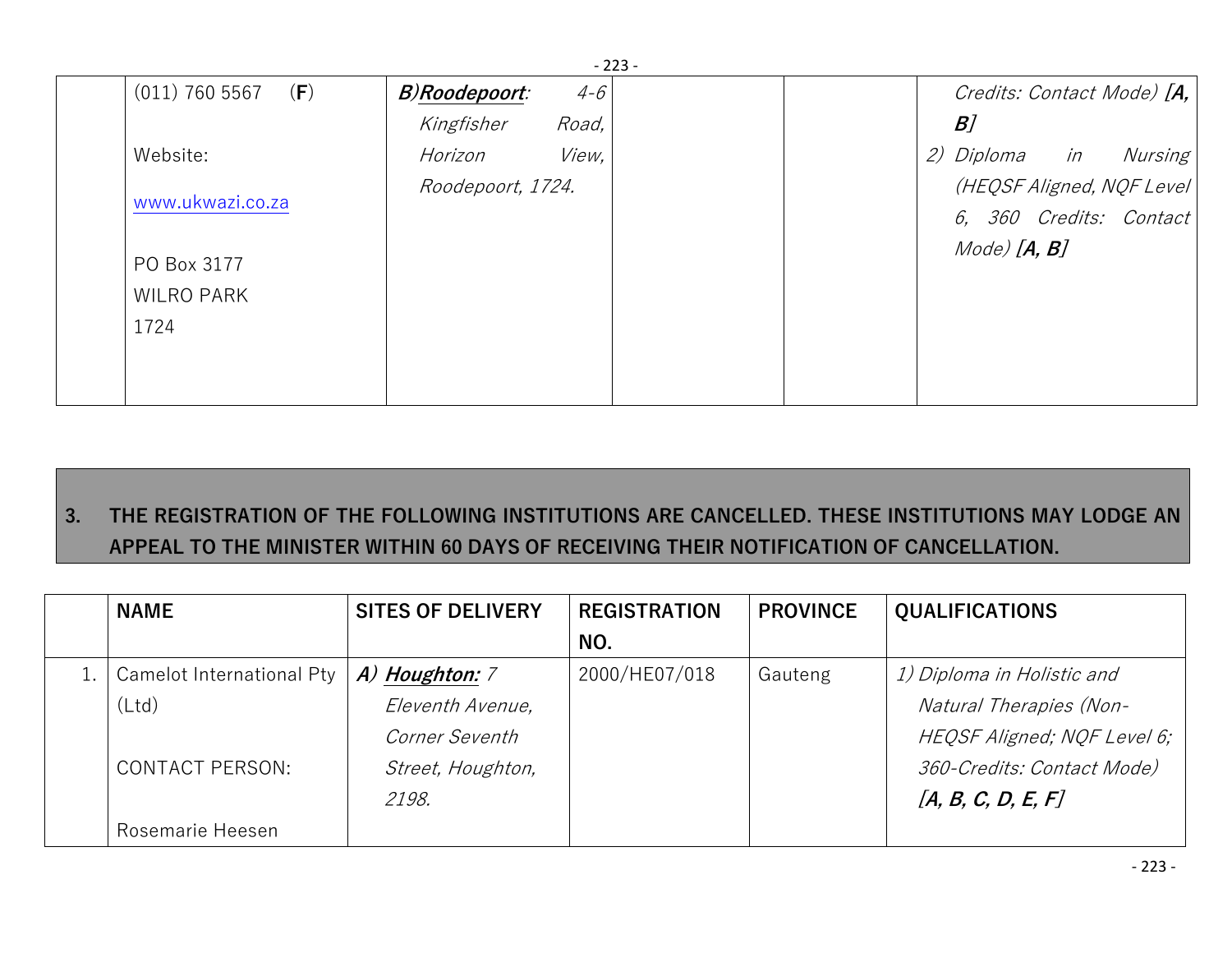|                          |                          | $-224-$ |                               |
|--------------------------|--------------------------|---------|-------------------------------|
| <b>Head of Academics</b> | <b>B) East Rand:</b> 180 |         | 2) Diploma in Health and      |
|                          | Madely Rd,               |         | Skincare Therapy              |
| $(031)$ 208 9890 $(T)$   | Dayanglen,               |         | (Non-HEQSF Aligned; NQF       |
| 086 425 1417 (F)         | Boksburg, 1459.          |         | Level 6; 240-Credits: Contact |
| 064 324 0363 (C)         | C) Bloemfontein: 45      |         | $Mode)$ [A, B, C, D, E, F]    |
|                          | President Steyn          |         | 3) Diploma in Therapeutic     |
| Website:                 | Street, Westdene,        |         | Reflexology (Non-HEQSF        |
| www.camelothealth.co.za  | Bloemfontein, 9300.      |         | Aligned; NQF Level 6; 240-    |
| Email Address:           | D) Pretoria: 924         |         | Credits: Contact Mode) [A,    |
| cassandras@camelotheal   | Pretorius Street,        |         | B, C, D, E, F                 |
| th.co.za                 | Arcadia, 0083.           |         | 4) Diploma in Therapeutic     |
| rosemarie@camelothealt   | E) Cape Town: Gihan      |         | Aromatherapy (Non-HEQSF       |
| h.co.za                  | Building, 1st Floor,     |         | Aligned; NQF Level 6; 240-    |
|                          | Corner Sportica and      |         | Credits: Contact Mode) [A, B, |
| P O Box 1090             | <b>Bill Bezuidenhout</b> |         | C, D, E                       |
| <b>HOUGHTON</b>          | Road, Tyger Valley,      |         | 5) Diploma in Therapeutic     |
| 2121                     | 7800.                    |         | <i>Massage (Non-HEQSF</i>     |
| <b>Reasons for</b>       | F) Durban: 26 Chacely    |         | Aligned; NQF Level 6; 240-    |
| cancellation of          | Palace,                  |         | Credits: Contact Mode) [A,    |
| registration in terms of | Morningside,             |         | B, C, D, E, F                 |
| the Act and the          | Durban, 4001.            |         |                               |
| <b>Regulations</b>       |                          |         |                               |
|                          |                          |         |                               |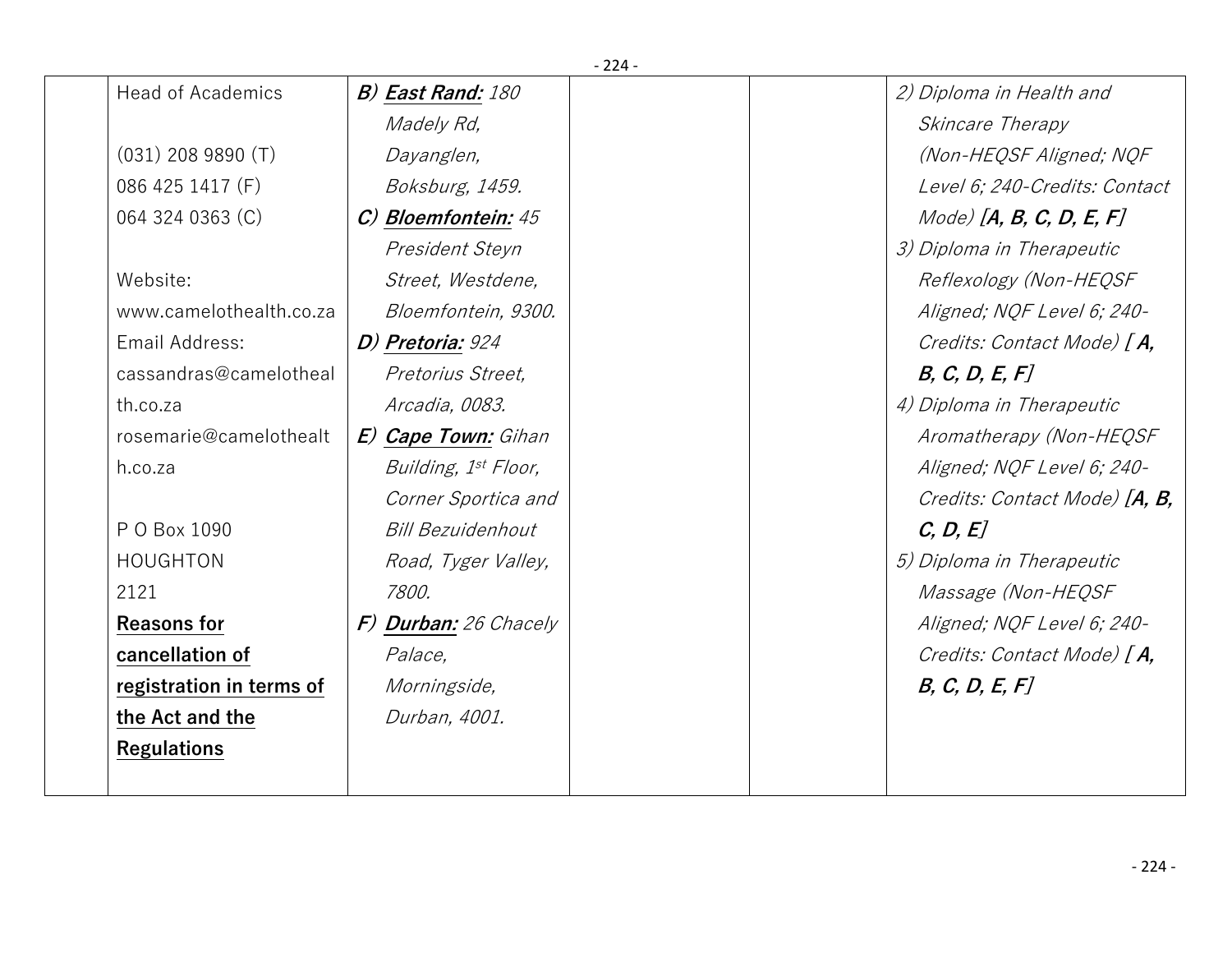|    |                              |                              | - 225 -       |         |                              |
|----|------------------------------|------------------------------|---------------|---------|------------------------------|
|    | Camelot International        |                              |               |         |                              |
|    | (Pty) Ltd no longer offers   |                              |               |         |                              |
|    | programmes aligned to        |                              |               |         |                              |
|    | the HEQSF.                   |                              |               |         |                              |
|    |                              |                              |               |         |                              |
|    | Date when cancellation       |                              |               |         |                              |
|    | comes into effect            |                              |               |         |                              |
|    |                              |                              |               |         |                              |
|    | 13 July 2021                 |                              |               |         |                              |
| 2. | <b>Commerce and Computer</b> | $A)$ Durban: $1^{st}$ Floor, | 2010/HE07/007 | KwaZulu | 1) Diploma in Information    |
|    | College of South Africa      | Chester House, 386           |               | Natal   | Technology                   |
|    | (Pty) Ltd                    | West Street, Durban,         |               |         | (HEQSF Aligned, NQF Level    |
|    |                              | 4001.                        |               |         | 6, 360-Credits: Contact      |
|    | <b>CONTACT PERSON:</b>       |                              |               |         | Mode)                        |
|    | Mr F Chohan                  |                              |               |         |                              |
|    | Academic Head                |                              |               |         | Diploma in PC Network<br>(2) |
|    |                              |                              |               |         | Engineering (HEQSF Aligned,  |
|    | $(031)$ 305 5718 (T)         |                              |               |         | NQF Level 6, 360-Credits:    |
|    | $(031)$ 306 0181 (F)         |                              |               |         | Contact Mode)                |
|    |                              |                              |               |         |                              |
|    | Website:                     |                              |               |         |                              |
|    | www.computercollegesa.       |                              |               |         |                              |
|    | co.za                        |                              |               |         |                              |
|    |                              |                              |               |         |                              |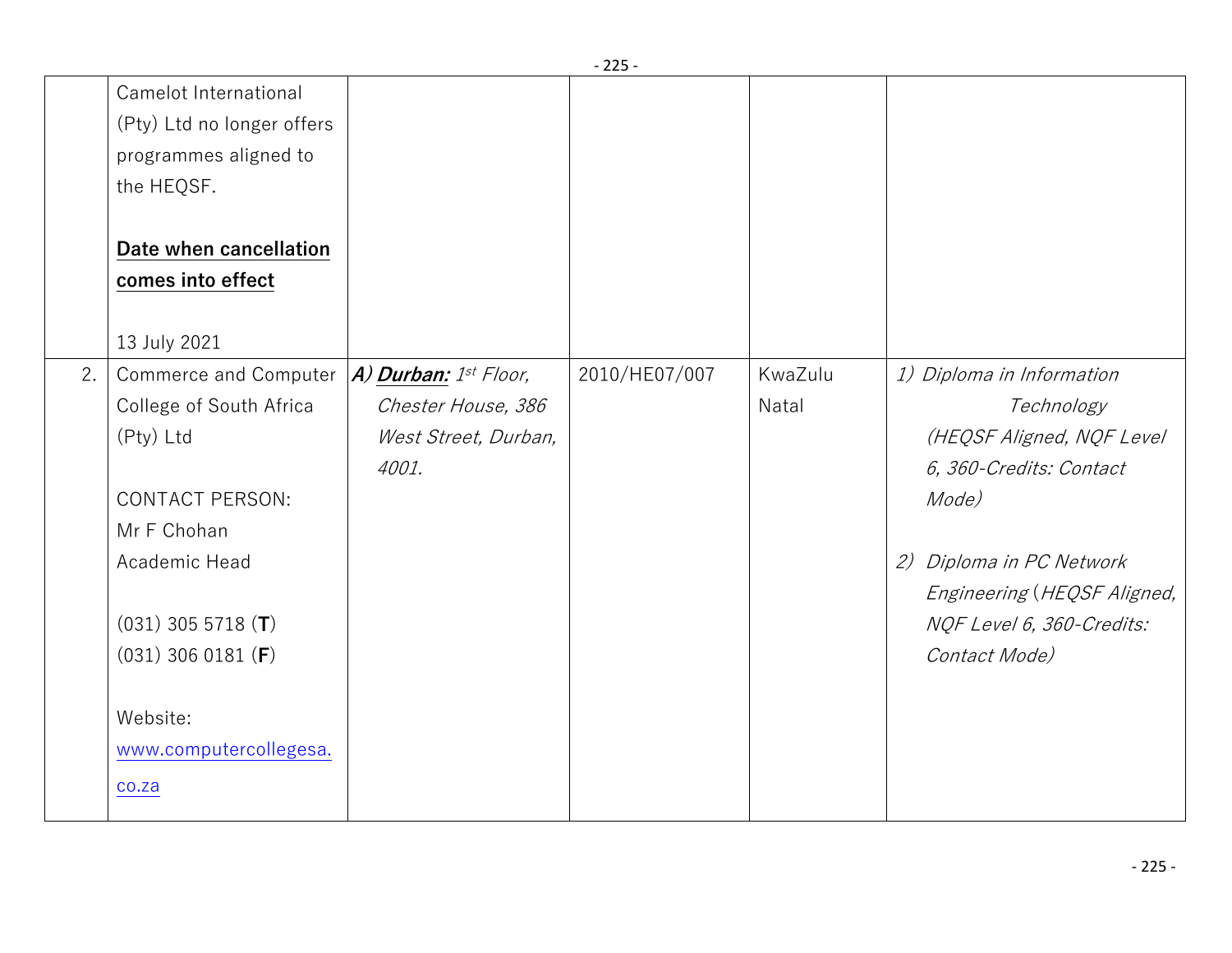|                          | - 220 - |  |
|--------------------------|---------|--|
| Email Address:           |         |  |
| FHChohan@ccsadurban.c    |         |  |
| 0.2a                     |         |  |
|                          |         |  |
| PO Box 37604             |         |  |
| OVERPORT                 |         |  |
| 4067                     |         |  |
|                          |         |  |
| <b>Reasons for</b>       |         |  |
| cancellation of          |         |  |
| registration in terms of |         |  |
| the Act and the          |         |  |
| <b>Regulations</b>       |         |  |
|                          |         |  |
| Failure to comply with   |         |  |
| the quality assurance    |         |  |
| requirements of the      |         |  |
| higher Education Quality |         |  |
| Committee (HEQC) of the  |         |  |
| Council on Higher        |         |  |
| Education (CHE)          |         |  |
|                          |         |  |
| Date when cancellation   |         |  |
| comes into effect        |         |  |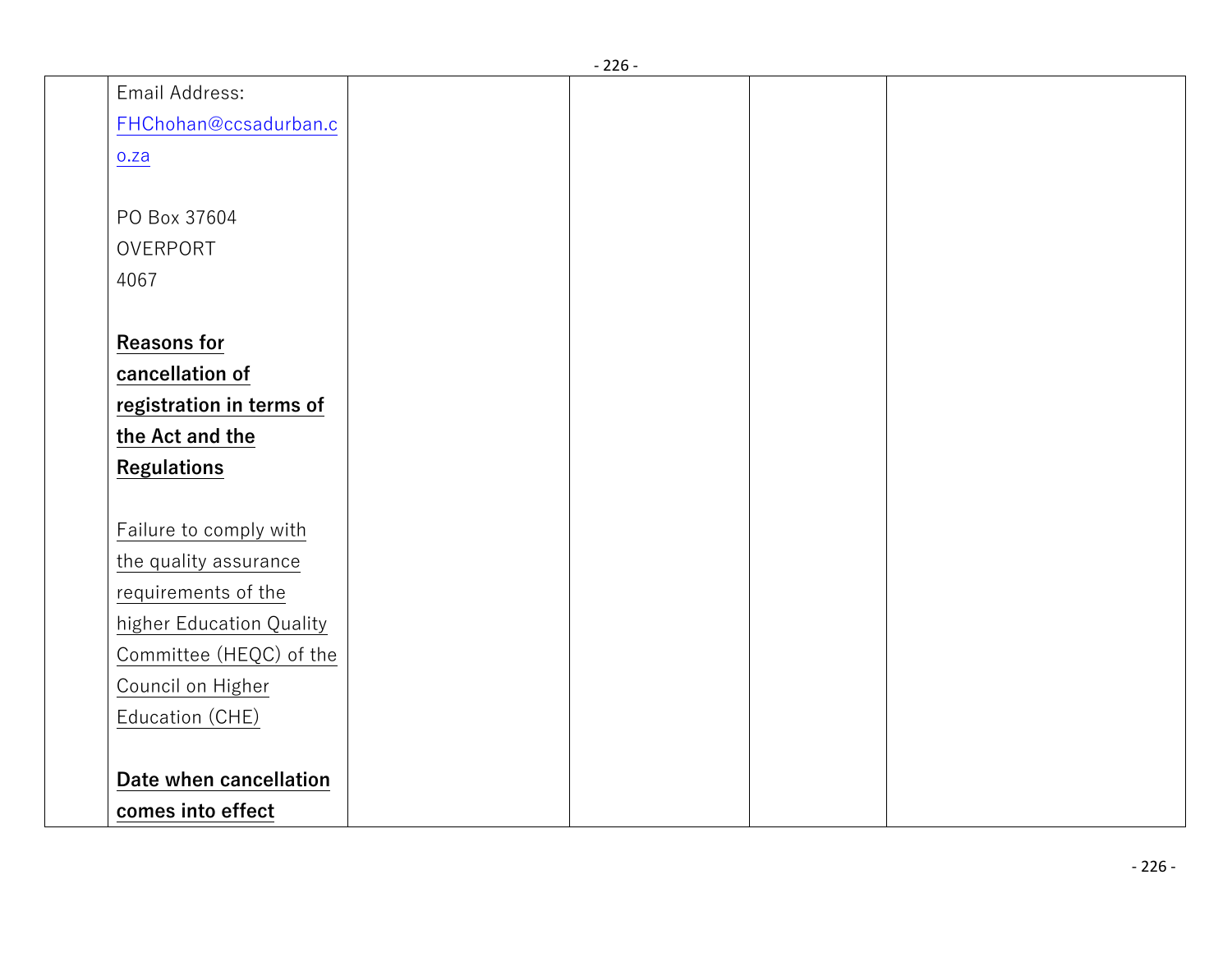|    | 15 September 2021      |                            |               |              |     |                                |
|----|------------------------|----------------------------|---------------|--------------|-----|--------------------------------|
| 3. | East London            | <b>B) East London: 231</b> | 2012/HE07/006 | Eastern Cape |     | 1) Higher<br>Certificate<br>in |
|    | Management Institute   | Oxford Street and 18       |               |              |     | Business Management and        |
|    | (Pty) Ltd              | King Street,               |               |              |     | (HEQSF<br>Administration       |
|    |                        | Southernwood, East         |               |              |     | Aligned, NQF Level 5, 120-     |
|    | <b>CONTACT PERSON:</b> | London, 5201.              |               |              |     | Credits: Distance Mode)        |
|    | Mrs Zuki Mabombo       |                            |               |              | (2) | Higher Certificate in Graphic  |
|    | Campus Manager         |                            |               |              |     | Design (HEQSF Aligned, NQF     |
|    |                        |                            |               |              |     | 5, 120-<br>Credits:<br>Level   |
|    | $(043)7420235$ (T)     |                            |               |              |     | Contact Mode)                  |
|    | $(043)$ 742 0237 (F)   |                            |               |              |     | 3) Advanced Certificate<br>in  |
|    | Cell: 076 818 4107     |                            |               |              |     | (HEQSF<br>Graphic<br>Design    |
|    |                        |                            |               |              |     | Aligned, NQF Level 6, 120-     |
|    | Website:               |                            |               |              |     | Credits: Contact Mode)         |
|    | www.elmi.co.za         |                            |               |              |     |                                |
|    |                        |                            |               |              |     |                                |
|    | Email Address:         |                            |               |              |     |                                |
|    | mabomboz@elmi.co.za    |                            |               |              |     |                                |
|    |                        |                            |               |              |     |                                |
|    | 231 Oxford Street      |                            |               |              |     |                                |
|    | Southernwood           |                            |               |              |     |                                |
|    | East London            |                            |               |              |     |                                |
|    |                        |                            |               |              |     |                                |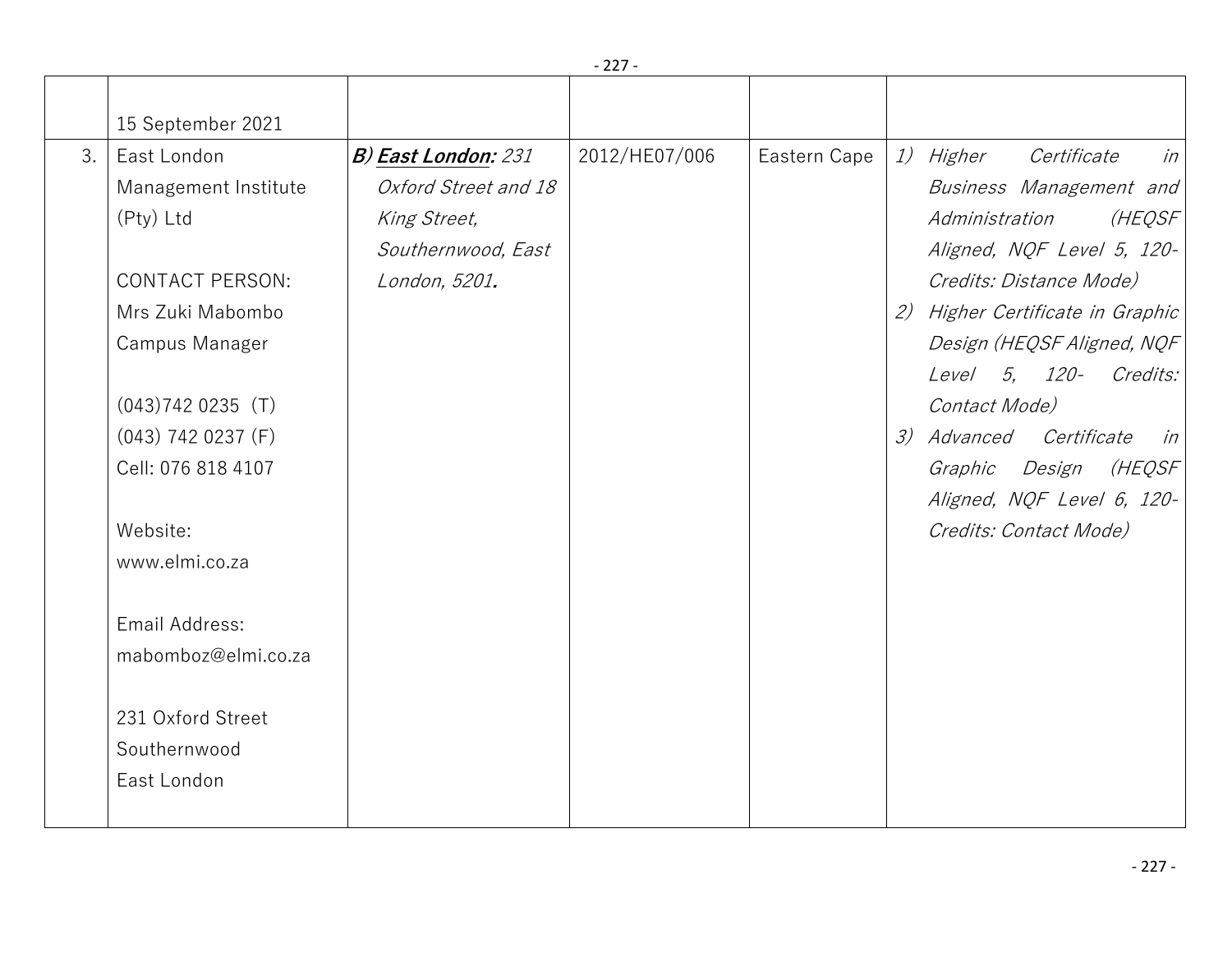|    |                                                                                                                                                                                                                |                                                                                              | - 228 -       |                 |                                                                                                                        |
|----|----------------------------------------------------------------------------------------------------------------------------------------------------------------------------------------------------------------|----------------------------------------------------------------------------------------------|---------------|-----------------|------------------------------------------------------------------------------------------------------------------------|
|    | <b>Reasons for</b><br>cancellation of<br>registration in terms of<br>the Act and the<br><b>Regulations</b>                                                                                                     |                                                                                              |               |                 |                                                                                                                        |
|    | Ceases to provide higher<br>education as<br>contemplated in the Act<br>requirements for<br>registration as required in<br>section 1 if the Act.<br>Date when cancellation<br>comes into effect:<br>21 May 2021 |                                                                                              |               |                 |                                                                                                                        |
| 4. | Ikusasa Lethu Nursing<br>School (Pty) Ltd<br><b>CONTACT PERSON</b><br>Ms L Bakana<br>Principal                                                                                                                 | A) Cape Town: NY<br>124-CPOA Seniors<br>Centre, Section 3,<br>Gugulethu, Cape<br>Town, 7750. | 2019/HE07/002 | Western<br>Cape | Higher Certificate in<br>1)<br><b>Auxiliary Nursing (HEQSF</b><br>Aligned, NQF Level 5, 120-<br>Credits: Contact Mode) |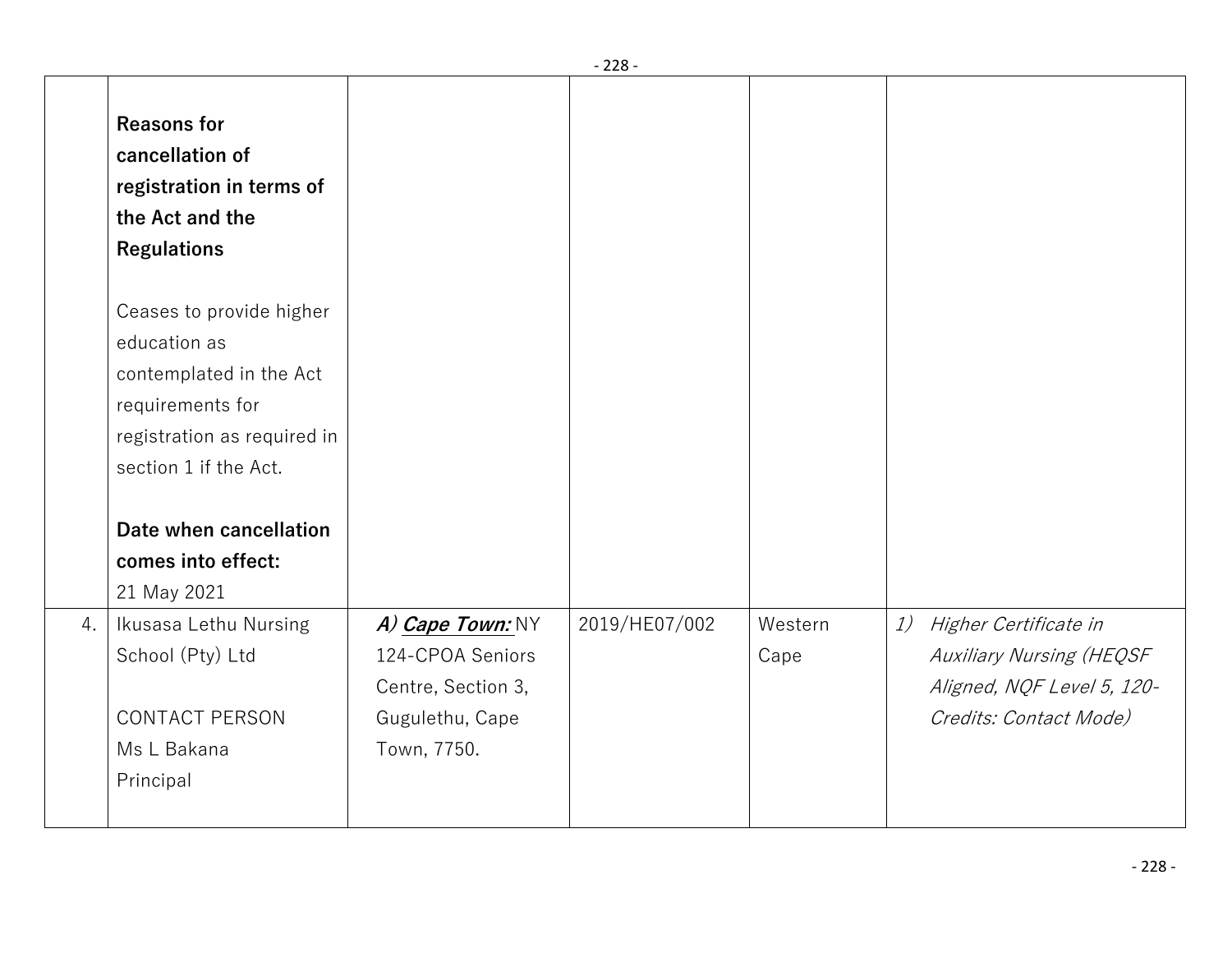|                          | - 229 - |  |
|--------------------------|---------|--|
| $(021)$ 637 3502 (T)     |         |  |
| $(021)$ 637 3509 (F)     |         |  |
|                          |         |  |
| Email Address:           |         |  |
| Ikusasa0@telkomsa.net    |         |  |
|                          |         |  |
| P O Box 40068            |         |  |
| Elonwabeni               |         |  |
| Khayelisha               |         |  |
| 7791                     |         |  |
|                          |         |  |
| <b>Reasons for</b>       |         |  |
| cancellation of          |         |  |
| registration in terms of |         |  |
| the Act and the          |         |  |
| <b>Regulations</b>       |         |  |
|                          |         |  |
| Ceased to provide higher |         |  |
| education as             |         |  |
| contemplated in the Act  |         |  |
|                          |         |  |
| Date when cancellation   |         |  |
| comes into effect        |         |  |
|                          |         |  |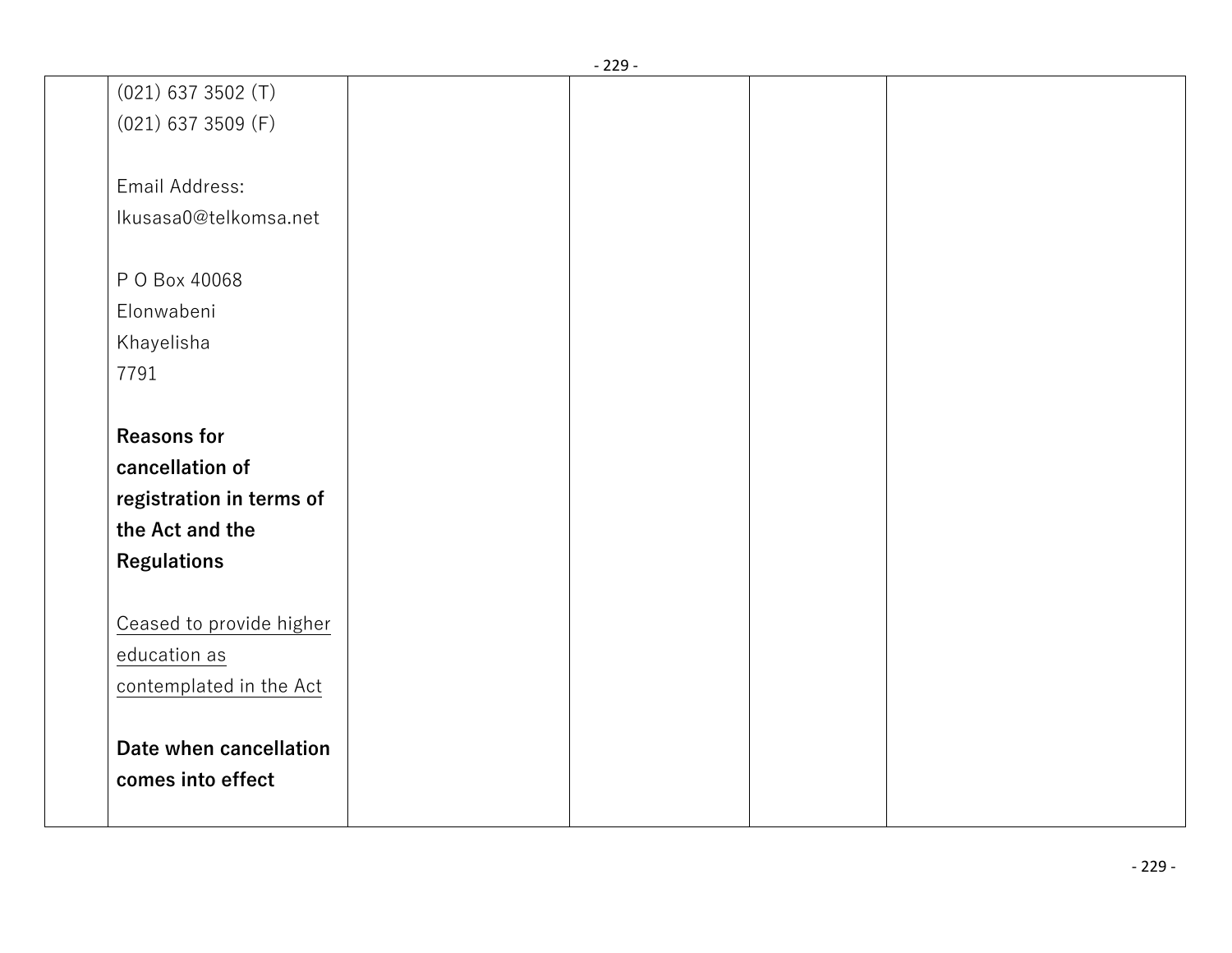|    | 14 October 2021               |                   |               |         |                                   |
|----|-------------------------------|-------------------|---------------|---------|-----------------------------------|
| 5. | International College of      | A) Roodepoort: 16 | 2005/HE08/001 | Gauteng | 1) Higher Certificate in Theology |
|    | <b>Bible and Missions NPC</b> | Mare Street,      |               |         | (HEQSF Aligned, 120 Credits,      |
|    |                               | Roodepoort, 1725. |               |         | NQF Level 5: Mixed Mode)          |
|    | <b>CONTACT PERSON:</b>        |                   |               |         | 2) Bachelor of Arts in Theology   |
|    | Rev. Arthur Alard             |                   |               |         | (HEQSF Aligned, 360 credits,      |
|    | Principal                     |                   |               |         | Level 7, Mixed Mode)              |
|    |                               |                   |               |         | 3) Bachelor of Arts Honours in    |
|    | (011) 760 4681 (T)            |                   |               |         | Theology (HEQSF Aligned,          |
|    | $(010)$ 123 0766              |                   |               |         | 120- Credits, NQF Level 8,        |
|    |                               |                   |               |         | Contact Mode                      |
|    | Website:                      |                   |               |         |                                   |
|    | www.lcbm.ac.za                |                   |               |         |                                   |
|    | Email Address:                |                   |               |         |                                   |
|    | principal@icbm.ac.za          |                   |               |         |                                   |
|    |                               |                   |               |         |                                   |
|    | PO Box 2214                   |                   |               |         |                                   |
|    | <b>ROODEPOORT</b>             |                   |               |         |                                   |
|    | 1725                          |                   |               |         |                                   |
|    |                               |                   |               |         |                                   |
|    | <b>Reasons for</b>            |                   |               |         |                                   |
|    | cancellation of               |                   |               |         |                                   |
|    | registration in terms of      |                   |               |         |                                   |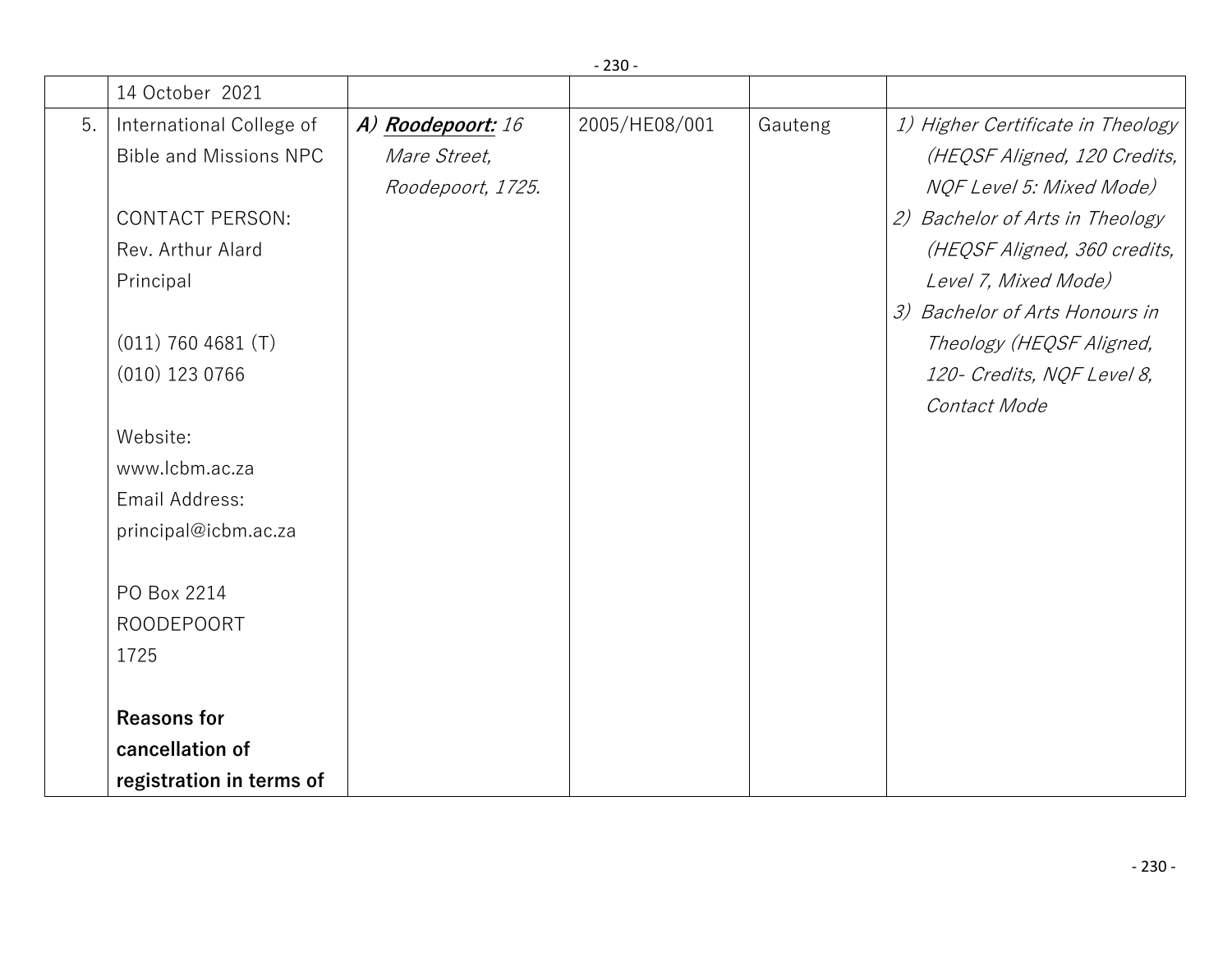|    |                           |                      | - 431 -       |         |                                    |
|----|---------------------------|----------------------|---------------|---------|------------------------------------|
|    | the Act and the           |                      |               |         |                                    |
|    | <b>Regulations</b>        |                      |               |         |                                    |
|    |                           |                      |               |         |                                    |
|    | Failure to comply with    |                      |               |         |                                    |
|    | the quality assurance     |                      |               |         |                                    |
|    | requirements of the       |                      |               |         |                                    |
|    | higher Education Quality  |                      |               |         |                                    |
|    | Committee (HEQC) of the   |                      |               |         |                                    |
|    | Council on Higher         |                      |               |         |                                    |
|    | Education (CHE)           |                      |               |         |                                    |
|    |                           |                      |               |         |                                    |
|    | Date when cancellation    |                      |               |         |                                    |
|    | comes into effect         |                      |               |         |                                    |
|    |                           |                      |               |         |                                    |
|    | 21 June 2021              |                      |               |         |                                    |
| 6. | Monash South Africa       | A) Roodepoort: 144   | 2000/HE10/002 | Gauteng | Higher Certificate in Higher<br>1) |
|    | Limited (Incorporated in  | Peter Road, Ruimsig, |               |         | Education Studies (HEQSF           |
|    | Australia External Profit | Roodepoort, 1724.    |               |         | Aligned, NQF Level 5, 120-         |
|    | Company)                  |                      |               |         | Credits: Contact Mode)             |
|    |                           |                      |               |         | Diploma in Community<br>2)         |
|    | <b>CONTACT PERSON:</b>    |                      |               |         | (HEQSF<br>Development              |
|    | Dr Anci du Toit           |                      |               |         | Aligned, NQF Level 6, 360-         |
|    |                           |                      |               |         | Credits: Contact Mode)             |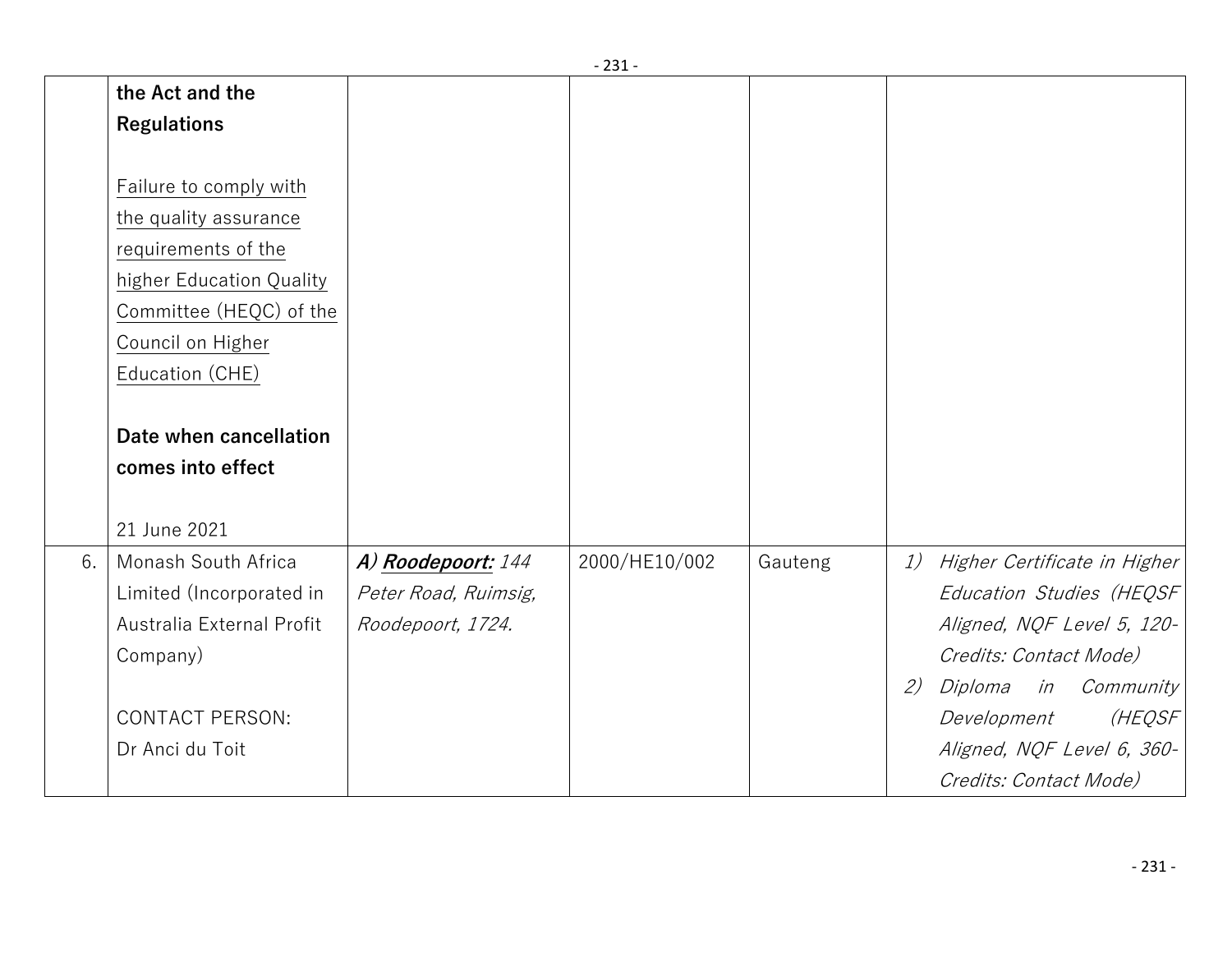| Manager: Programme       |  | 3) | Diploma in Entrepreneurial             |
|--------------------------|--|----|----------------------------------------|
| and Support Services     |  |    | <i>Small</i><br><i>Business</i><br>and |
| Quality                  |  |    | <i>Operations</i><br>(HEQSF            |
|                          |  |    | Aligned, NQF Level 6, 360-             |
| $(011)$ 950-4186(T)      |  |    | Credits: Contact Mode)                 |
| 0846268030 (C)           |  | 4) | Postgraduate Diploma in                |
| $(011)$ 950-4260(F)      |  |    | (HEQSF<br><i>Management</i>            |
| Website:                 |  |    | Aligned, NQF Level 8, 120-             |
| www.monash.co.za         |  |    | Credits: Contact Mode)                 |
| Email Address:           |  |    | 5) Postgraduate Diploma in             |
| Anci.dutoit@monash.edu   |  |    | (HEQSF<br>Accounting                   |
|                          |  |    | Aligned, NQF Level 8, 120-             |
|                          |  |    | Credits: Contact Mode)                 |
| Private Bag X60          |  | 6) | Postgraduate Diploma in                |
| <b>ROODEPOORT</b>        |  |    | Water Management                       |
| 1725                     |  |    | (HEQSF Aligned, NQF                    |
|                          |  |    | Level 8, 120-Credits:                  |
| <b>Reasons for</b>       |  |    | Contact Mode)                          |
| cancellation of          |  |    | 7) Postgraduate Diploma in             |
| registration in terms of |  |    | (HEQSF<br>Health<br>Public             |
| the Act and the          |  |    | Aligned, NQF Level 8, 120-             |
| <b>Regulations</b>       |  |    | Credits: Contact Mode)                 |
|                          |  | 8) | Postgraduate Diploma in                |
|                          |  |    | <i>Business</i><br>Leadership          |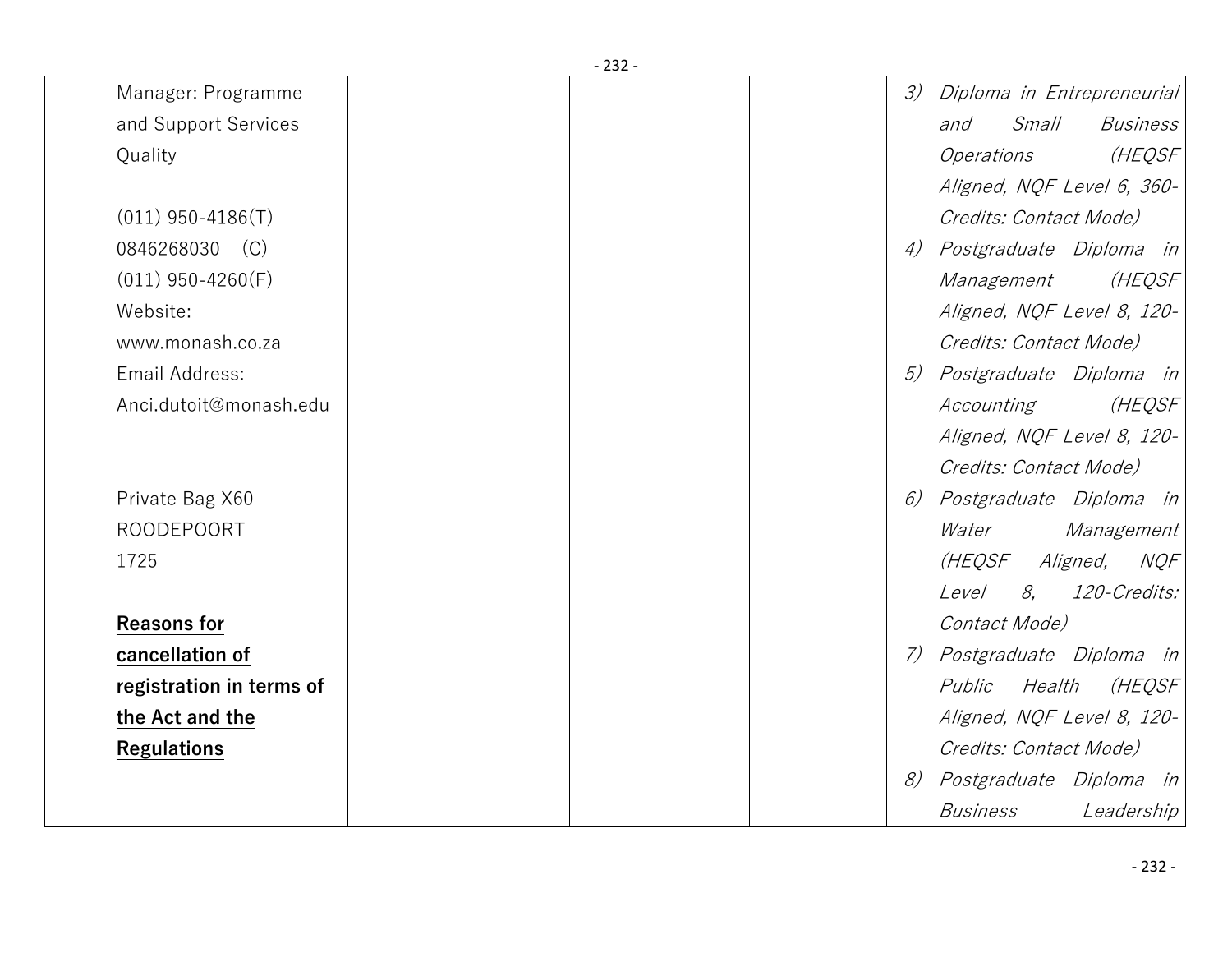|                          | - 233 - |                                                      |
|--------------------------|---------|------------------------------------------------------|
| Ceased to provide higher |         | (HEQSF<br><b>NOF</b><br>Aligned:                     |
| education as             |         | 120-Credits,<br><i>Level</i><br>8,                   |
| contemplated in the Act. |         | Contact Mode)                                        |
|                          |         | Postgraduate Diploma in<br>9)                        |
|                          |         | Corporate<br>Governance                              |
| NB:                      |         | (HEQSF Aligned: NQF                                  |
| i) Students who enrolled |         | 8,<br>120-Credits,<br>Level                          |
| by the census date of    |         | Contact Mode)                                        |
| 30 March 2019 will       |         | 10) Postgraduate Diploma in                          |
| receive an award for     |         | Finance and Accounting                               |
| the course for which     |         | (HEQSF Aligned: NQF Level                            |
|                          |         | 8, 120-Credits, Contact                              |
| they have registered if  |         | Mode)                                                |
| they complete the        |         | 11) Postgraduate Diploma in                          |
| course by the expiry     |         | Internal Auditing (HEQSF                             |
| which<br>date,           |         | Aligned, NQF Level 8, 120-<br>Credits, Contact Mode) |
| information has been     |         | 12) Bachelor of Design and                           |
| communicated<br>to       |         | (HEQSF<br><i>Applied</i><br>Arts                     |
| students. The expiry     |         | Aligned: NQF Level 7, 360-                           |
| dates differ for each    |         | Credits, Contact Mode)                               |
| course, the last date    |         | 13) Bachelor of Laws (HEQSF                          |
| being 2028 which has     |         | Aligned, NQF Level 8, 240-                           |
| now been changed to      |         | Credits: Contact Mode)                               |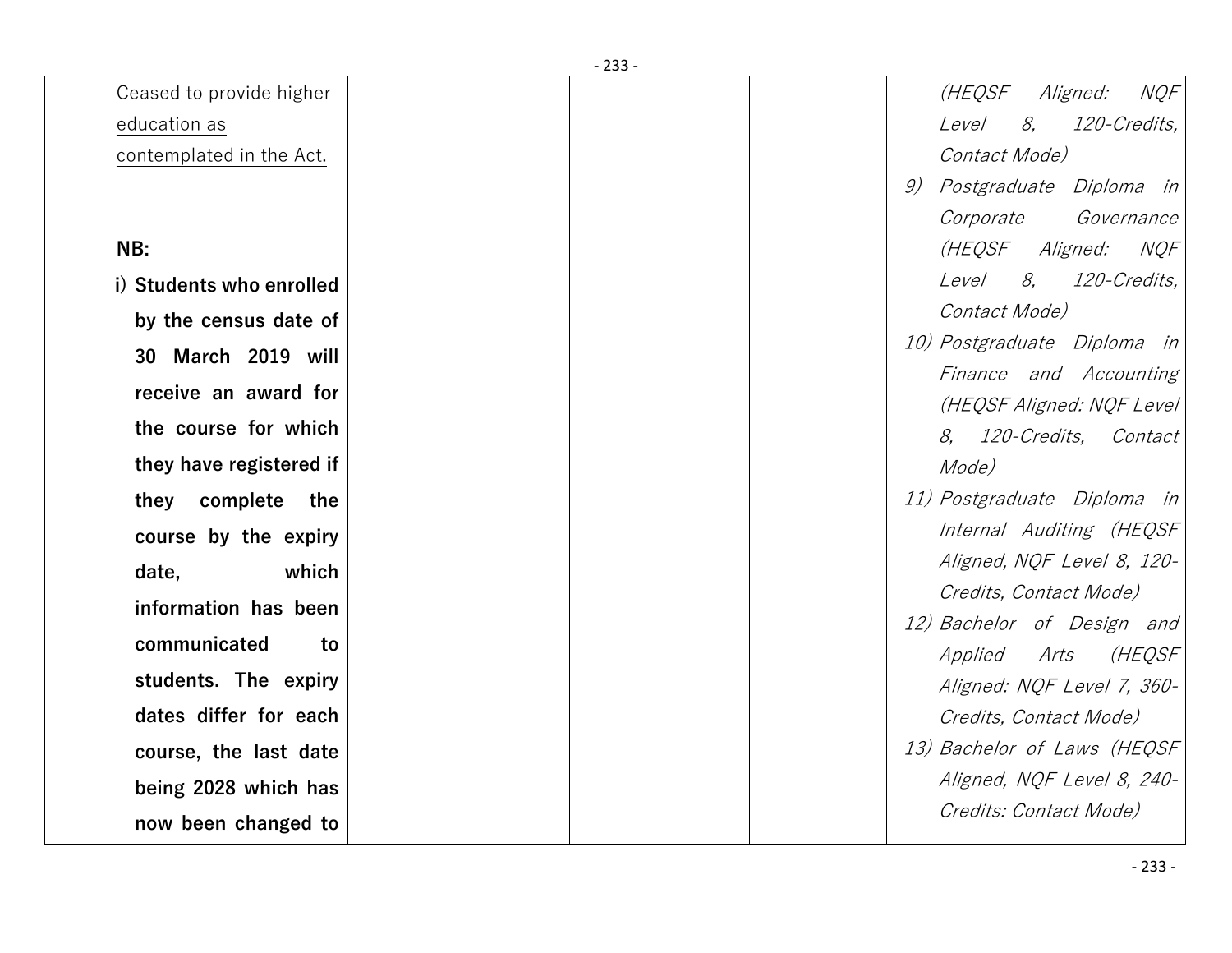| 2026<br>changed<br>and     |  | 14) Bachelor of Commerce in    |
|----------------------------|--|--------------------------------|
| again to 2025.             |  | Law (HEQSF Aligned, NQF        |
| ii) Students who do not    |  | 7, 360-Credits:<br>Level       |
| complete their course      |  | Contact Mode)                  |
| by the expiry date will    |  | 15) Bachelor of Social Science |
|                            |  | (HEQSF Aligned, NQF Level      |
| have the opportunity       |  | 7, 360-Credits: Contact        |
| transfer<br>to<br>to<br>an |  | Mode)                          |
| <b>IIE</b><br>equivalent   |  | 16) Bachelor of Public Health  |
| programme.                 |  | (HEQSF Aligned, NQF Level      |
|                            |  | 7, 360-Credits: Contact        |
| Date when cancellation     |  | Mode)                          |
| comes into effect:         |  | 17) Bachelor of Computer and   |
|                            |  | Information<br>Sciences        |
| 05 July 2019               |  | (HEQSF Aligned, NQF Level      |
|                            |  | 7, 360-Credits: Contact        |
|                            |  | Mode)                          |
|                            |  | 18) Bachelor Business Science  |
|                            |  | (HEQSF Aligned, NQF Level      |
|                            |  | 7, 360-Credits: Contact        |
|                            |  | Mode)                          |
|                            |  | 19) Bachelor of Engineering in |
|                            |  | Electrical and Electronic      |
|                            |  | (HEQSF<br>Engineering          |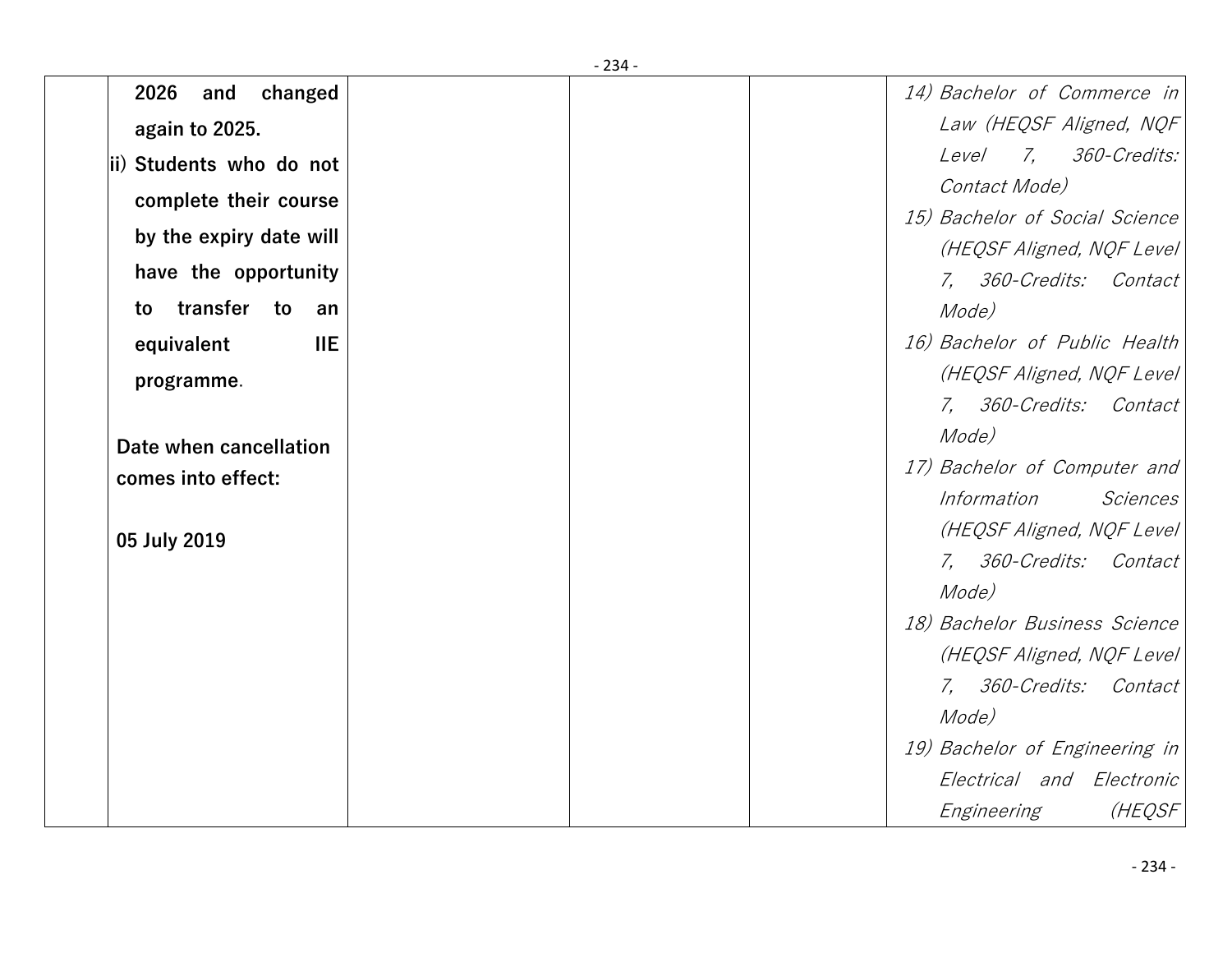|  | - 233 - |                                 |
|--|---------|---------------------------------|
|  |         | Aligned, NQF Level 8, 480-      |
|  |         | Credits: Contact Mode)          |
|  |         | 20) Bachelor of Engineering in  |
|  |         | Mechanical<br>Engineering       |
|  |         | (HEQSF Aligned, NQF Level       |
|  |         | 8, 480-Credits: Contact         |
|  |         | Mode)                           |
|  |         | 21) Bachelor of Child and Youth |
|  |         | Care (HEQSF Aligned, NQF        |
|  |         | Level<br><i>8,480-Credits:</i>  |
|  |         | Contact Mode)                   |
|  |         | 22) Bachelor of Computer and    |
|  |         | Information<br>Science          |
|  |         | (HEQSF<br>(Honours)             |
|  |         | Aligned, NQF Level 8, 120-      |
|  |         | Credits: Contact Mode)          |
|  |         | 23) Bachelor of Business        |
|  |         | Science (Honours) (HEQSF        |
|  |         | Aligned, NQF Level 8, 120-      |
|  |         | Credits: Contact Mode)          |
|  |         | 24) Bachelor of Public Health   |
|  |         | (Honours) (HEQSF Aligned,       |
|  |         | NQF Level 8, 120-Credits:       |
|  |         | Contact Mode)                   |
|  |         |                                 |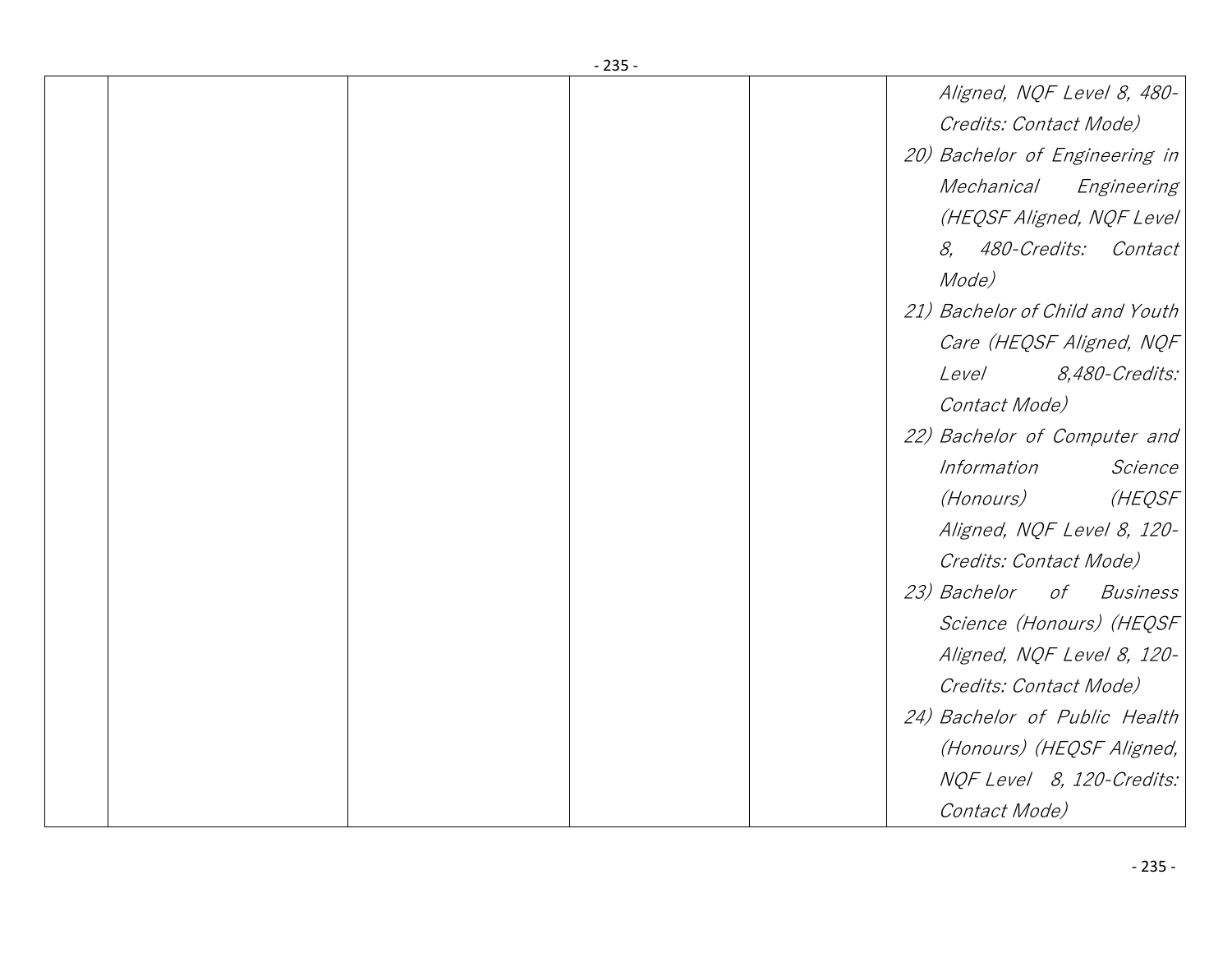|  | - 250 - |                                  |
|--|---------|----------------------------------|
|  |         | 25) Bachelor of Social Science   |
|  |         | (Honours) (HEQSF Aligned,        |
|  |         | NQF Level 8, 120-Credits:        |
|  |         | Contact Mode)                    |
|  |         | 26) Bachelor of Commerce         |
|  |         | in Economics<br>Honours          |
|  |         | (HEQSF Aligned, NQF Level)       |
|  |         | 8, 120-Credits: Contact          |
|  |         | Mode)                            |
|  |         | 27) Master of Philosophy in Arts |
|  |         | (HEQSF Aligned, NQF Level)       |
|  |         | 9, 180-Credits: Contact          |
|  |         | Mode)                            |
|  |         | 28) Master of Philosophy in      |
|  |         | Integrated<br>Water              |
|  |         | (HEQSF)<br>Management            |
|  |         | Aligned, NQF Level 9, 180-       |
|  |         | Credits: Contact Mode)           |
|  |         | 29) Master of Business           |
|  |         | (HEQSF)<br>Administration        |
|  |         | Aligned, NQF Level 9, 180-       |
|  |         | Credits: Contact Mode)           |
|  |         | 30) Master of Commerce in        |
|  |         | Business System (HEQSF)          |
|  |         |                                  |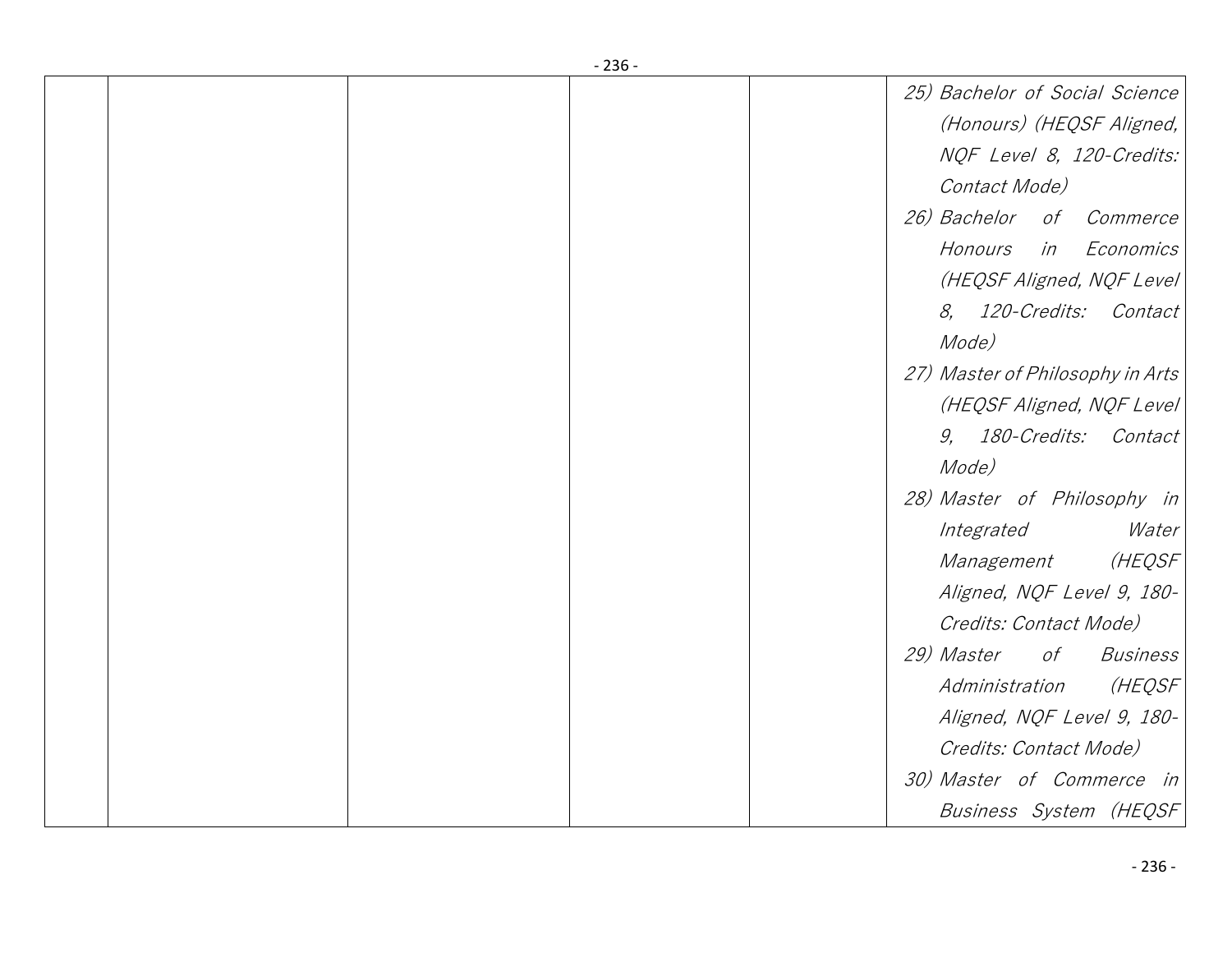|    |                                |                       | - دە -        |         |                                |
|----|--------------------------------|-----------------------|---------------|---------|--------------------------------|
|    |                                |                       |               |         | Aligned, NQF Level 9, 240-     |
|    |                                |                       |               |         | Credits: Contact Mode)         |
|    |                                |                       |               |         | 31) Master of International    |
|    |                                |                       |               |         | Business (HEQSF Aligned,       |
|    |                                |                       |               |         | NQF Level 9, 240-Credits:      |
|    |                                |                       |               |         | Contact Mode)                  |
|    |                                |                       |               |         | 32) Master of Philosophy in    |
|    |                                |                       |               |         | Computer<br>and                |
|    |                                |                       |               |         | Sciences<br>Information        |
|    |                                |                       |               |         | (HEQSF Aligned, NQF Level      |
|    |                                |                       |               |         | 9, 240-Credits: Contact        |
|    |                                |                       |               |         | Mode)                          |
|    |                                |                       |               |         | 33) Master of Public Health    |
|    |                                |                       |               |         | (HEQSF Aligned, NQF Level      |
|    |                                |                       |               |         | 9, 180-Credits: Contact        |
|    |                                |                       |               |         | Mode)                          |
| 7. | PM Academy (Pty) Ltd           | A) Edenvale: Unit 7,  | 2014/HE07/011 | Gauteng | 1) Advanced Diploma in Project |
|    | <b>CONTACT PERSON:</b>         | Bosco Park, 1 Terrace |               |         | (HEQSF<br>Management           |
|    | Ms J Smith                     | Road, 2 Eastleigh,    |               |         | Aligned, NQF Level 7, 120-     |
|    | <b>Chief Executive Officer</b> | Edenvale, 1609        |               |         | Credits: Contact Mode]         |
|    |                                |                       |               |         |                                |
|    | 010 140 1478                   |                       |               |         |                                |
|    | 081 061 4478                   |                       |               |         |                                |
|    |                                |                       |               |         |                                |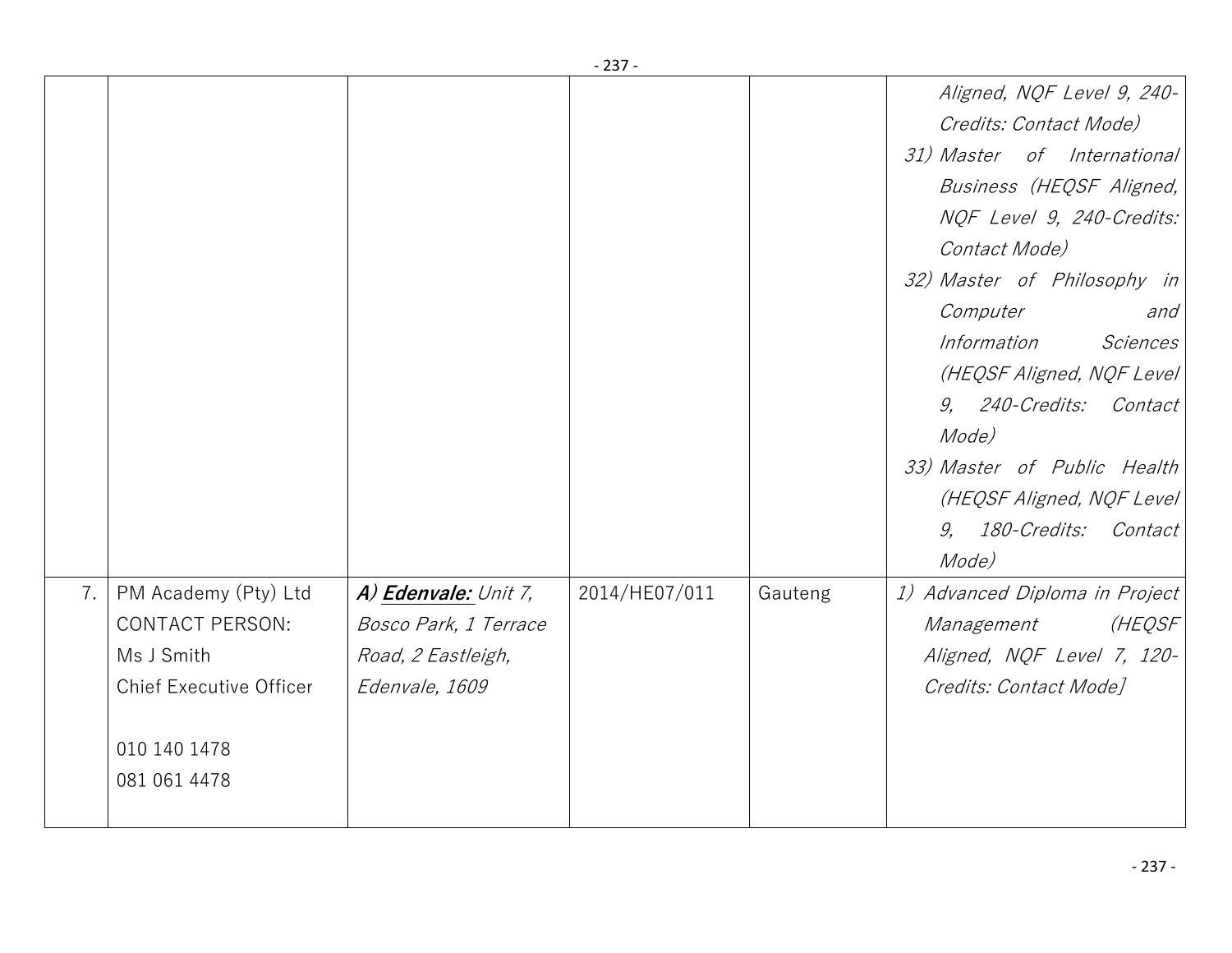|                                 | - 238 - |  |  |
|---------------------------------|---------|--|--|
| Website:                        |         |  |  |
| www.pmacademy.co.za             |         |  |  |
|                                 |         |  |  |
| email:                          |         |  |  |
| Fiona@pmacademy.co.za           |         |  |  |
|                                 |         |  |  |
| PO Box 7092                     |         |  |  |
| <b>KEMPTON PARK</b>             |         |  |  |
| 1619                            |         |  |  |
|                                 |         |  |  |
| <b>Reasons for</b>              |         |  |  |
| cancellation of                 |         |  |  |
| registration in terms of        |         |  |  |
| the Act and the                 |         |  |  |
| <b>Regulations</b>              |         |  |  |
|                                 |         |  |  |
| Failure to comply with          |         |  |  |
| the quality assurance           |         |  |  |
| requirements of the             |         |  |  |
| <b>Higher Education Quality</b> |         |  |  |
| Committee (HEQC) of the         |         |  |  |
| Council on Higher               |         |  |  |
| Education (CHE)                 |         |  |  |
|                                 |         |  |  |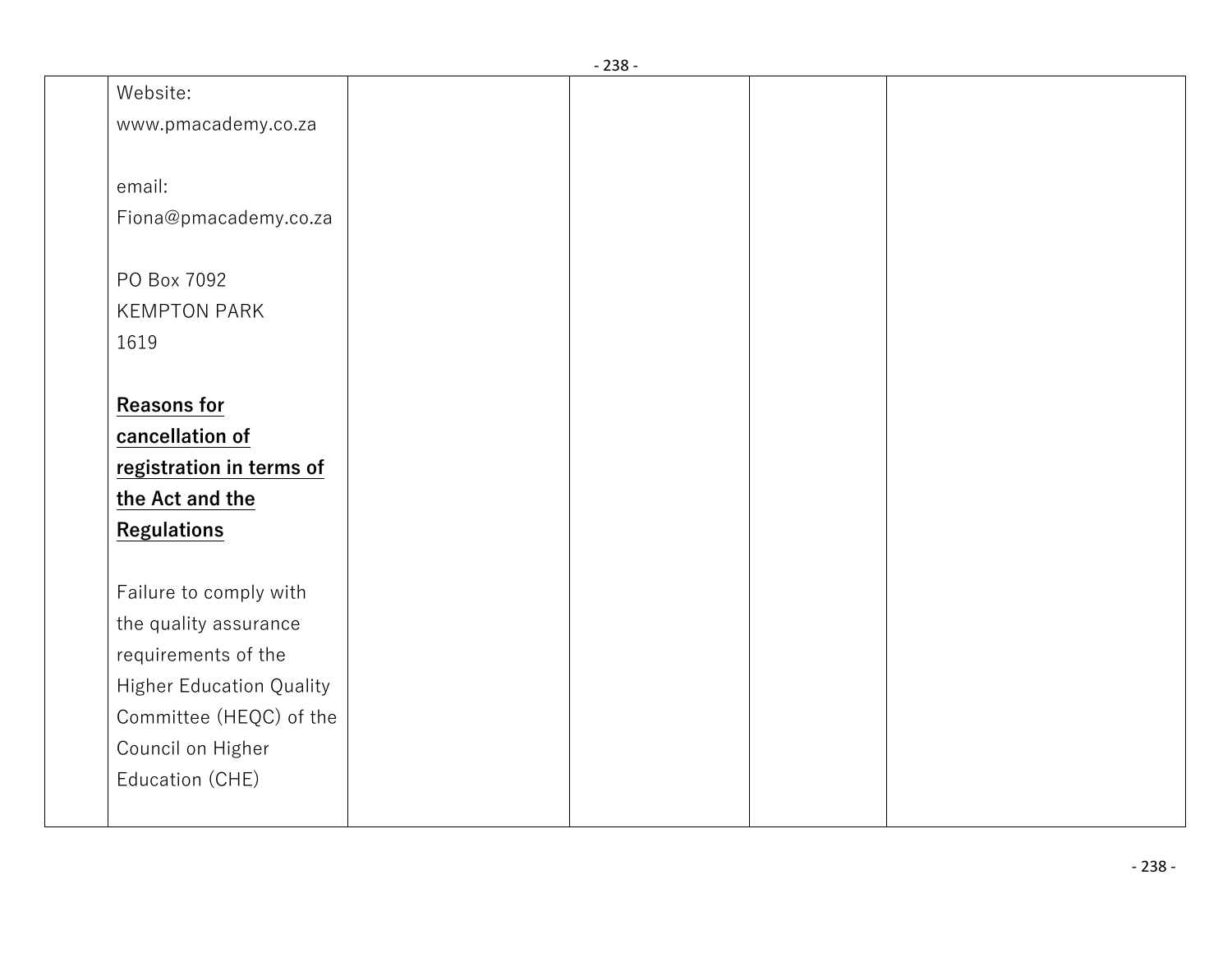|    | Date when cancellation  |                           |               |         |                                   |
|----|-------------------------|---------------------------|---------------|---------|-----------------------------------|
|    | comes into effect       |                           |               |         |                                   |
|    | 14 September 2021       |                           |               |         |                                   |
| 8. | Prestige Academy (Pty)  | A) Bellville: DJ Wood     | 2001/HE07/005 | Western | 1) Higher Certificate in Business |
|    | Ltd                     | Avenue, Bellville         |               | Cape    | Accounts Administration           |
|    |                         | <b>Business Park,</b>     |               |         | (HEQSF Aligned, NQF Level         |
|    | <b>CONTACT PERSON:</b>  | Corner Voortrekker        |               |         | 5, 120-Credits: Contact           |
|    | Mrs S de Jongh          | Street & Mike             |               |         | Mode) [A, B]                      |
|    | Principal               | Pienaar Street,           |               |         | 2) Higher Certificate in Business |
|    |                         | Bellville, 7530.          |               |         | Marketing (HEQSF Aligned,         |
|    | $(021)$ 949-5036(T)     |                           |               |         | NQF Level 5, 120-Credits:         |
|    | $(021)$ 948-1859(F)     | <b>B)</b> Centurion: 1021 |               |         | Contact Mode) [A, B]              |
|    | Website:                | Bank Avenue,              |               |         | 3) Higher Certificate in Desktop  |
|    | www.prestigeacademy.co  | Centurion, 0046.)         |               |         | Publishing and Computer Art       |
|    | .za                     |                           |               |         | (HEQSF Aligned, NQF Aligned       |
|    | Email Address:          |                           |               |         | Level 5, 120-Credits: Contact     |
|    | info@prestigeacademy.co |                           |               |         | Mode) [A]                         |
|    | .za                     |                           |               |         | 4) Higher Certificate in Film and |
|    |                         |                           |               |         | TV Make-up Design (HEQSF          |
|    |                         |                           |               |         | Aligned, NQF Level 5, 120-        |
|    | P O Box 2220            |                           |               |         | Credits: Contact Mode) [A]        |
|    | <b>BELLVILLE</b>        |                           |               |         | 5) Higher Certificate in Graphic  |
|    | 7535                    |                           |               |         | Web Design (HEQSF Aligned,        |
|    |                         |                           |               |         |                                   |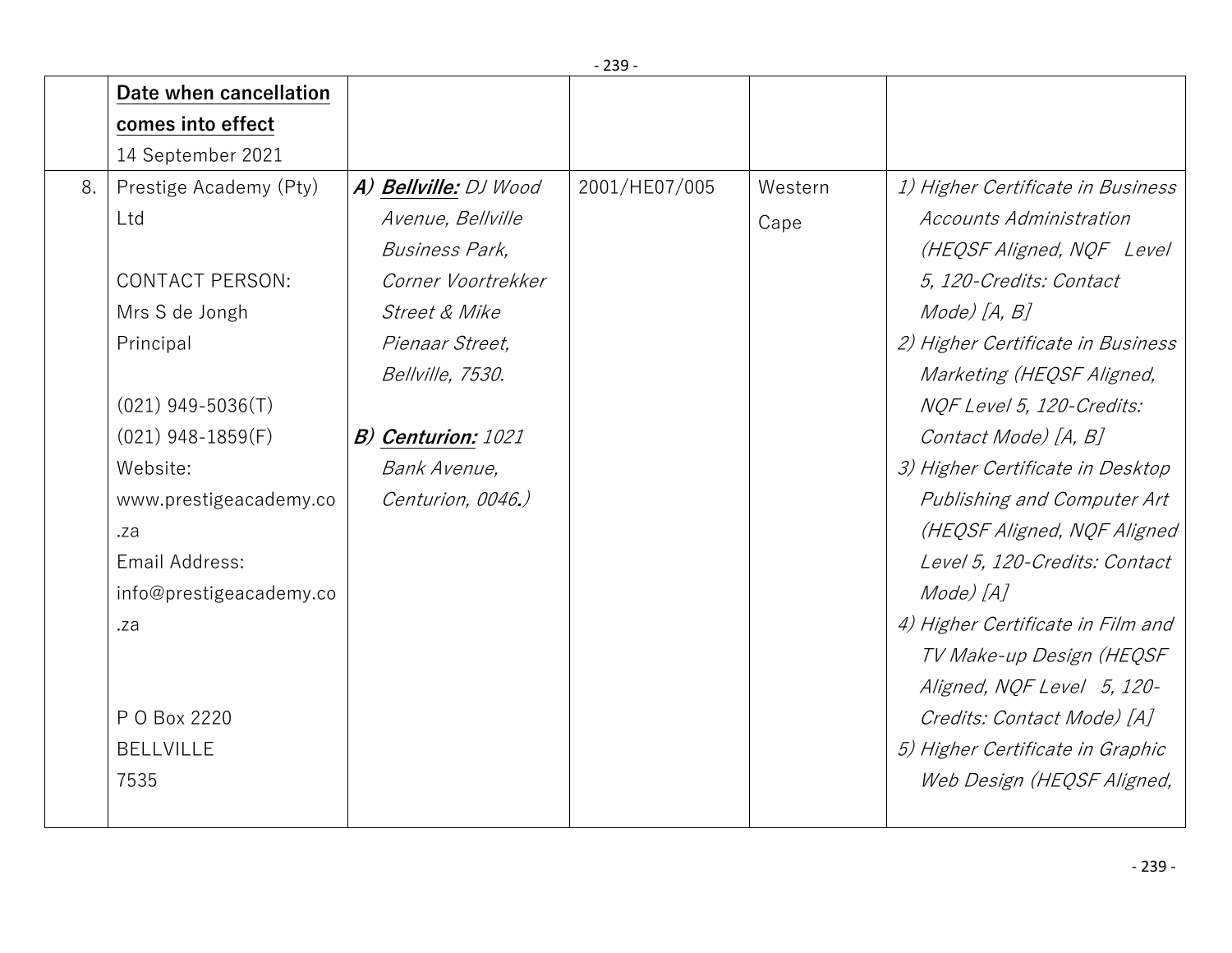| <b>Reasons for</b>        |  | NOF Level 5, 120-Credits:      |
|---------------------------|--|--------------------------------|
| cancellation of           |  | Contact Mode) [A, B]           |
| registration in terms of  |  | 6) Higher Certificate in       |
| the Act and the           |  | Internetwork System            |
| <b>Regulations</b>        |  | <b>Specialisation (HEQSF</b>   |
|                           |  | Aligned, NQF Level 5, 120-     |
| Ceased to exist as        |  | Credits: Contact Mode) [A, B]  |
| separate and              |  | 7) Higher Certificate in       |
| independent higher        |  | Photography (HEQSF Aligned,    |
| education providers as    |  | NQF Level 5, 120-Credits:      |
| contemplated in the Act   |  | Contact Mode) [A]              |
| read with the Regulations |  | 8) Advanced Certificate in     |
| (Currently Operating as   |  | Graphic Design (HEQSF          |
| Stadio (Pty) Ltd)         |  | Aligned, NOF Level 6, 120-     |
|                           |  | Credits: Contact Mode) [A]     |
| Date when cancellation    |  | 9) Advanced Certificate in     |
| comes into effect         |  | Photography (HEQSF Aligned,    |
|                           |  | NQF Level 6, 120-Credits:      |
| 12 December 2020          |  | Contact Mode) [A]              |
|                           |  | Advanced Certificate in<br>10) |
|                           |  | Web Development (HEQSF         |
|                           |  | Aligned, NQF Level 6, 120-     |
|                           |  | Credits: Contact Mode) [A]     |

- 240 -

## - 240 -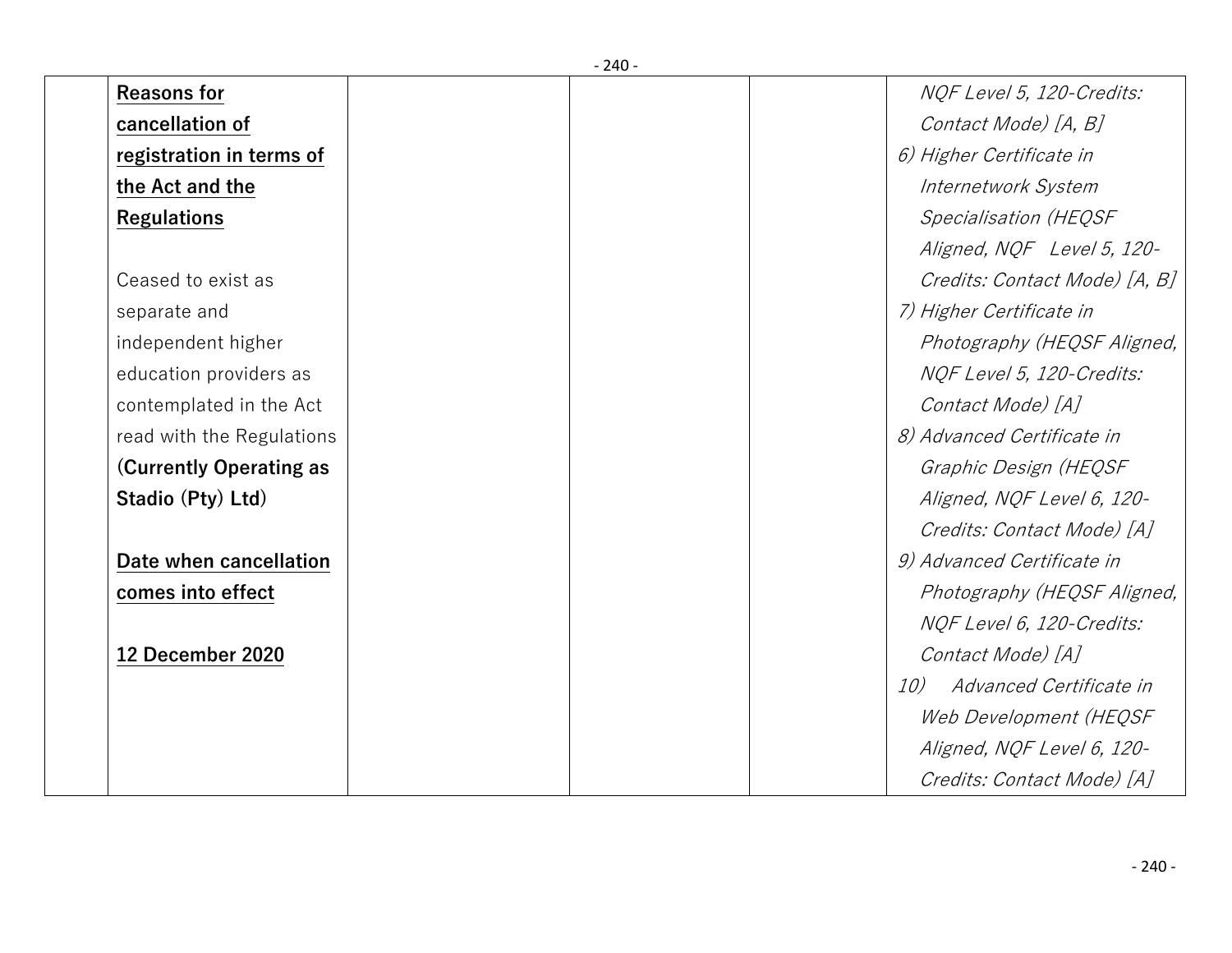|  | - 241 - |                                        |
|--|---------|----------------------------------------|
|  |         | 11)<br>Diploma in 3D Animation         |
|  |         | (HEQSF Aligned, NQF Level              |
|  |         | 6, 360-Credits: Contact                |
|  |         | Mode) [A]                              |
|  |         | 12)<br>Diploma in Business             |
|  |         | Management (HEQSF                      |
|  |         | Aligned, NQF Level 6, 360-             |
|  |         | Credits: Contact Mode) [A, B]          |
|  |         | Diploma in Business<br>13)             |
|  |         | Marketing (HEQSF Aligned,              |
|  |         | NQF Level 6; 360-Credits:              |
|  |         | Contact Mode) [A]                      |
|  |         | Diploma in Event<br>14)                |
|  |         | Management (HEQSF                      |
|  |         | Aligned, NQF Level 6,360-              |
|  |         | Credits: Contact Mode) [A, B]          |
|  |         | Diploma in Tourism<br>15)              |
|  |         | Management (HEQSF                      |
|  |         | Aligned, NQF Level 6,360-              |
|  |         | Credits: Contact Mode) [A, B]          |
|  |         | <b>Bachelor of Applied Arts</b><br>16) |
|  |         | in 3D Animation (HEQSF                 |
|  |         | Aligned, NQF Level 7, 360-             |
|  |         | Credits: Contact Mode) [A]             |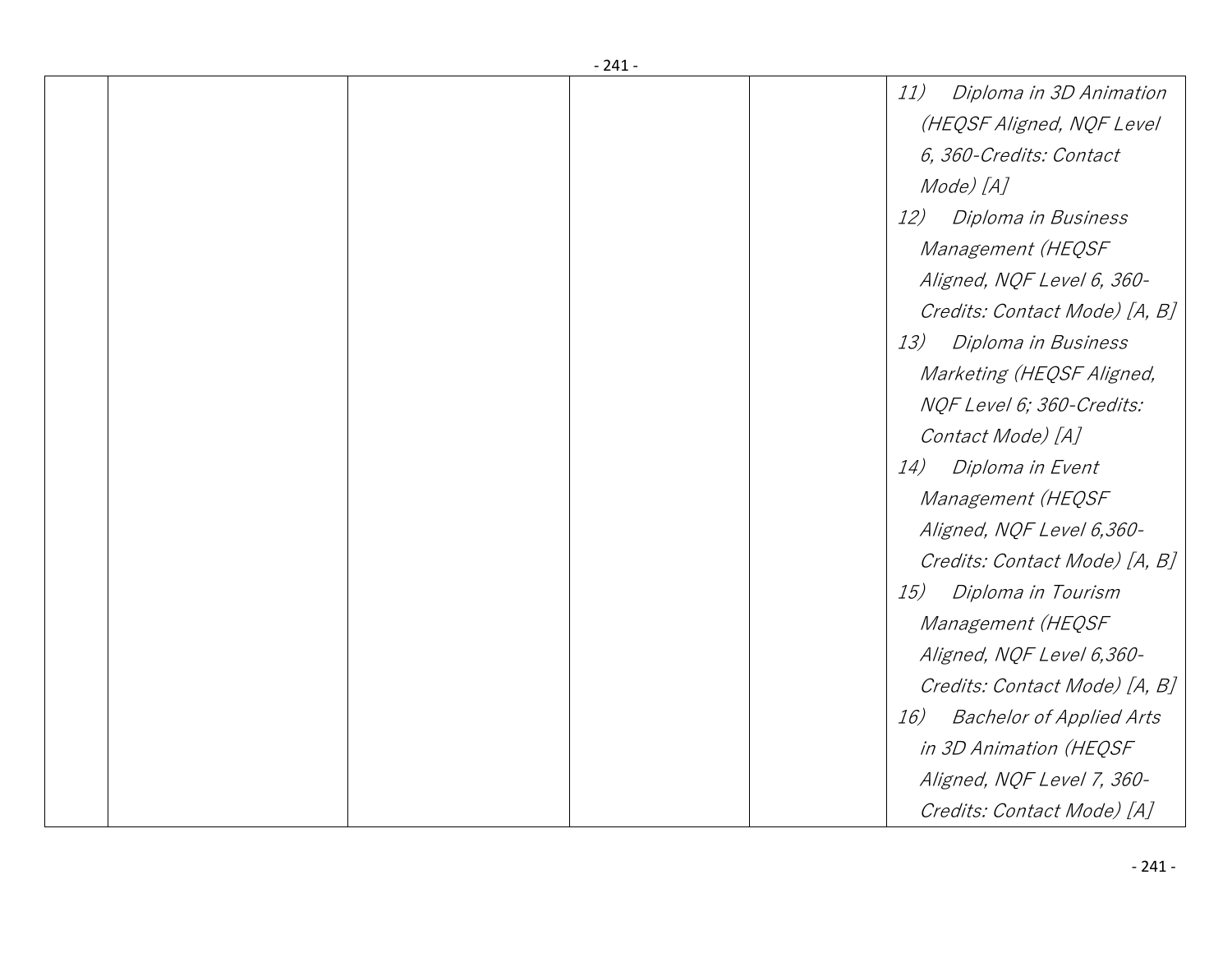|  | - 242 - |                                          |
|--|---------|------------------------------------------|
|  |         | 17)<br><b>Bachelor of Arts in Visual</b> |
|  |         | Arts in Visual Communication             |
|  |         | Design (HEQSF Aligned, NQF               |
|  |         | Level 7, 360-Credits: Contact            |
|  |         | Mode) [A]                                |
|  |         | 18)<br><b>Bachelor of Commerce in</b>    |
|  |         | <b>Business Management</b>               |
|  |         | (HEQSF Aligned, NQF Level                |
|  |         | 7, 360-Credits: Contact                  |
|  |         | Mode) [A, B]                             |
|  |         | 19)<br><b>Bachelor of Commerce in</b>    |
|  |         | <b>Business Marketing (HEQSF</b>         |
|  |         | Aligned, NQF Level 7, 360-               |
|  |         | Credits: Contact Mode) [A, B]            |
|  |         | <b>Bachelor of Commerce in</b><br>20)    |
|  |         | Digital Marketing (HEQSF                 |
|  |         | Aligned, NQF Level 7, 360-               |
|  |         | Credits: Contact Mode) [A, B]            |
|  |         | <b>Bachelor of Commerce in</b><br>21)    |
|  |         | Event Management (HEQSF                  |
|  |         | Aligned, NQF Level 7, 360-               |
|  |         | Credits: Contact Mode) [A, B]            |
|  |         | <b>Bachelor of Commerce in</b><br>22)    |
|  |         |                                          |
|  |         | Project Management (HEQSF                |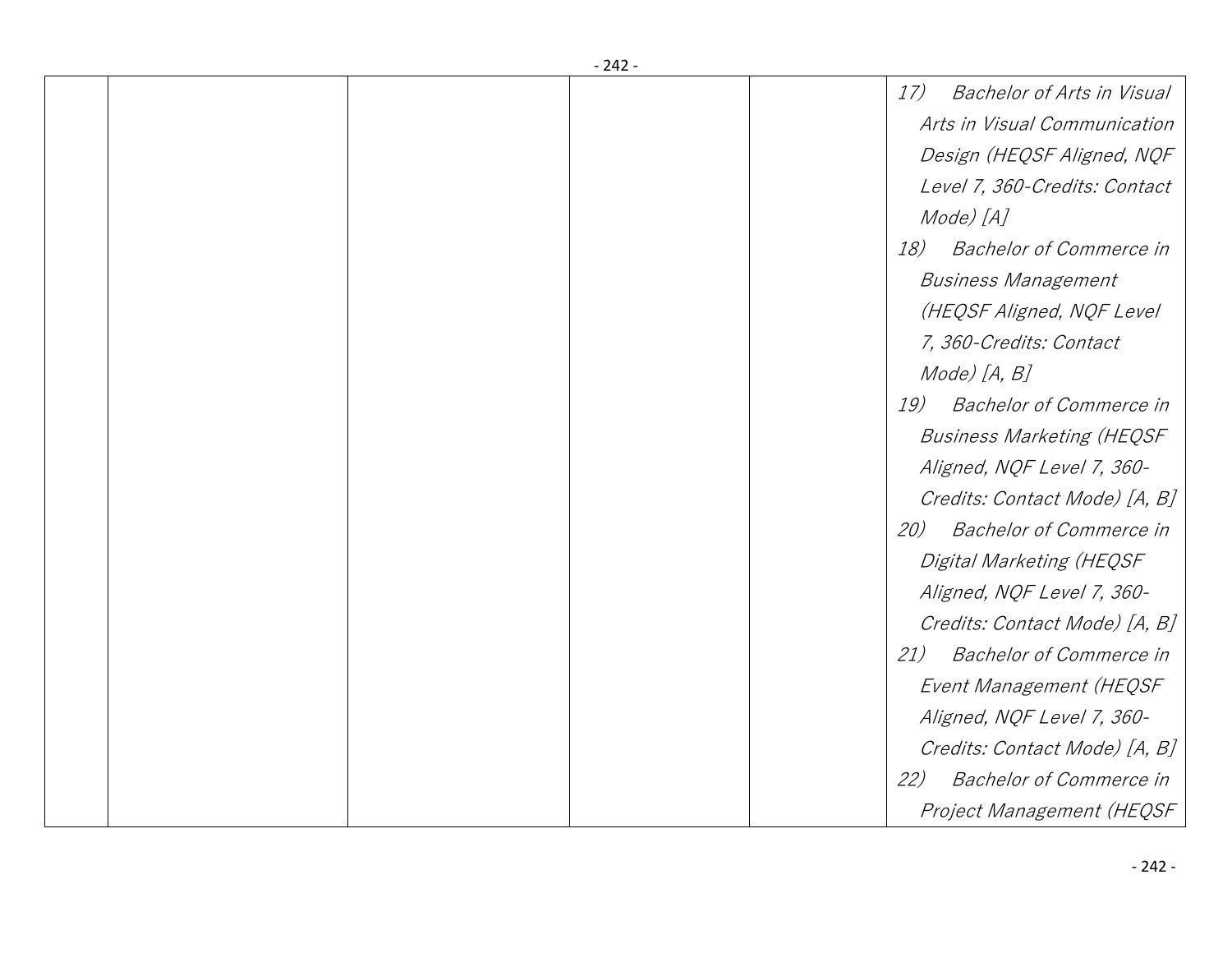|    |                          |                     |               |         | Aligned, NQF Level 7, 360-            |
|----|--------------------------|---------------------|---------------|---------|---------------------------------------|
|    |                          |                     |               |         | Credits: Contact Mode) [A]            |
|    |                          |                     |               |         | <b>Bachelor of Information</b><br>23) |
|    |                          |                     |               |         | Technology in Web Design              |
|    |                          |                     |               |         | and Development (HEQSF                |
|    |                          |                     |               |         | Aligned, NQF Level 7, 360-            |
|    |                          |                     |               |         | Credits: Contact Mode) [A]            |
|    |                          |                     |               |         | 24)<br><b>Bachelor of Commerce</b>    |
|    |                          |                     |               |         | Honours in Business                   |
|    |                          |                     |               |         | Marketing (HEQSF Aligned,             |
|    |                          |                     |               |         | NQF Level 8, 120-Credits:             |
|    |                          |                     |               |         | Contact Mode) [A]                     |
| 9. | Private Hotel School     | A) Stellenbosch: 33 | 2010/HE07/005 | Western | 1) Higher Certificate in              |
|    | (Pty) Ltd (The)          | Vlottenberg Road,   |               | Cape    | <b>Hospitality Management</b>         |
|    | <b>CONTACT PERSON:</b>   | Stellenbosch, 7600. |               |         | (HEQSF Aligned, NQF Level             |
|    |                          | B) Johannesburg:    |               |         | 5, 120-Credits: Contact               |
|    | Ms Renee Hill            | Rosebank 3-5 Keyes  |               |         | Mode) [A, B]                          |
|    | <b>Managing Director</b> | Avenue, Rosebank,   |               |         | 2) Advanced Certificate in            |
|    |                          | Johannesburg, 2196. |               |         | <b>Hospitality Management</b>         |
|    | $(021)$ 881 3792 $(T)$   |                     |               |         | (HEQSF Aligned, NQF Level             |
|    | $(021)$ 881 3793 (F)     |                     |               |         | 6, 120- Credits: Contact              |
|    |                          |                     |               |         | Mode) [A, B]                          |
|    | Website:                 |                     |               |         | 3) Diploma in Events                  |
|    |                          |                     |               |         | Management (HEQSF                     |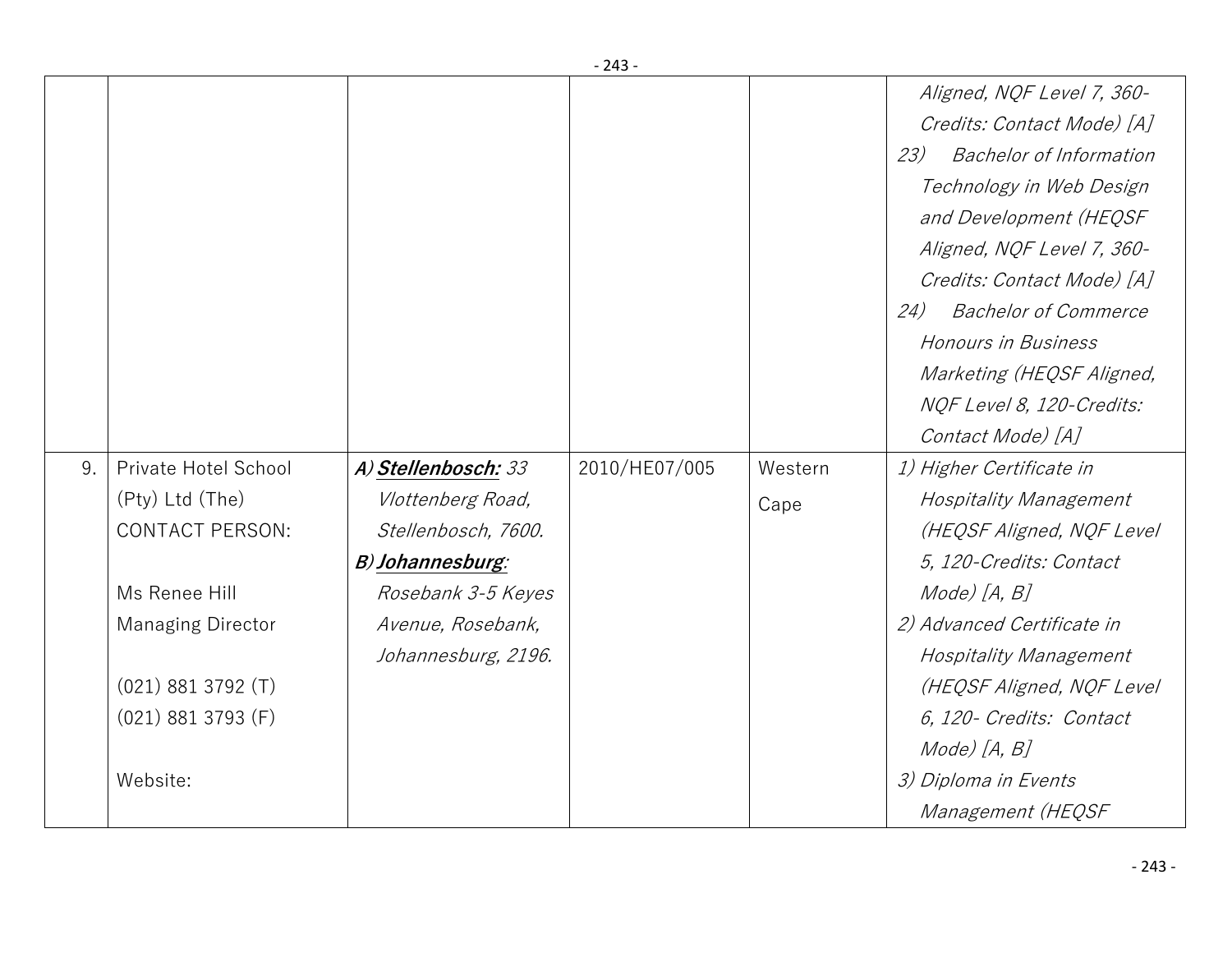|                          | - 244 - |                               |
|--------------------------|---------|-------------------------------|
| www.privatehotelschool.c |         | Aligned, NQF Level 6, 360-    |
| o.za                     |         | Credits: Contact Mode) [A,    |
| Email Address:           |         | $B$ ]                         |
| Susina.Jooste@privatehot |         | 4) Advanced Diploma in        |
| elschool.co.za           |         | Hospitality Education (HEQSF) |
|                          |         | Aligned, NQF Level 7, 120-    |
| RHill@capsicumcooking.c  |         | Credits: Distance Mode) [A    |
| o.za                     |         |                               |
| PO Box 6255              |         |                               |
| Uniedal                  |         |                               |
| STELLENBOSCH             |         |                               |
| 7612                     |         |                               |
| <b>Reasons for</b>       |         |                               |
| cancellation of          |         |                               |
| registration in terms of |         |                               |
| the Act and the          |         |                               |
| <b>Regulations</b>       |         |                               |
| Ceased to provide higher |         |                               |
| education as             |         |                               |
| contemplated in the Act; |         |                               |
| and                      |         |                               |
|                          |         |                               |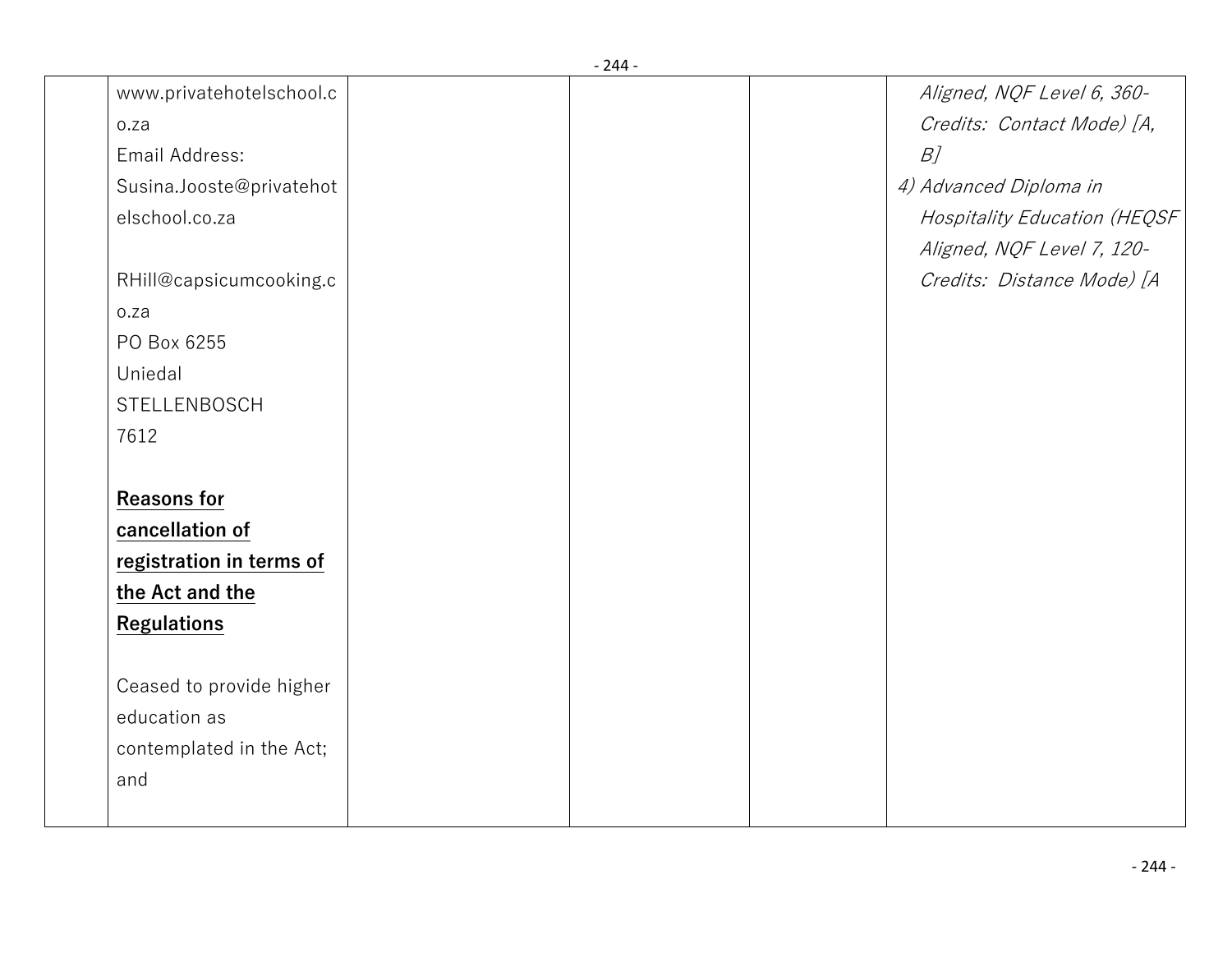|                                                                                                                                                                                                |                                                                                                        |                                                                            | - 45 -        |         |                                                                                                                                                                                                                                                                                                             |
|------------------------------------------------------------------------------------------------------------------------------------------------------------------------------------------------|--------------------------------------------------------------------------------------------------------|----------------------------------------------------------------------------|---------------|---------|-------------------------------------------------------------------------------------------------------------------------------------------------------------------------------------------------------------------------------------------------------------------------------------------------------------|
| comes into effect:<br>01 June 2021<br>31 December 2023                                                                                                                                         | Date when cancellation<br>The institution must<br>teach out its pipe-line<br>students by no later than |                                                                            |               |         |                                                                                                                                                                                                                                                                                                             |
| 10. Southern Business<br>School (Pty) Ltd<br>Mr C Vorster<br>Principal<br>$(011) 662 - 1444(T)$<br>$(011) 662 - 1462(F)$<br>Website:<br>www.sbs.ac.za<br>Email Address:<br>principal@sbs.ac.za | <b>CONTACT PERSON:</b>                                                                                 | A) Krugersdorp: Plot<br>10/R28 Service Road,<br>Diswilmar,<br>Krugersdorp. | 2002/HE07/015 | Gauteng | <i>1) Higher</i><br>Certificate<br>in<br>(HEQSF<br>Management<br>Aligned, NQF Level 5, 120<br>Credits: Distance Mode)<br>2) Higher<br>Certificate<br>in<br>Paralegal Studies<br>(HEQSF<br>Credits:<br>Aligned,<br><i>120</i><br>Distance Mode)<br>in Management<br>3) Diploma<br>(HEQSF Aligned, NQF Level) |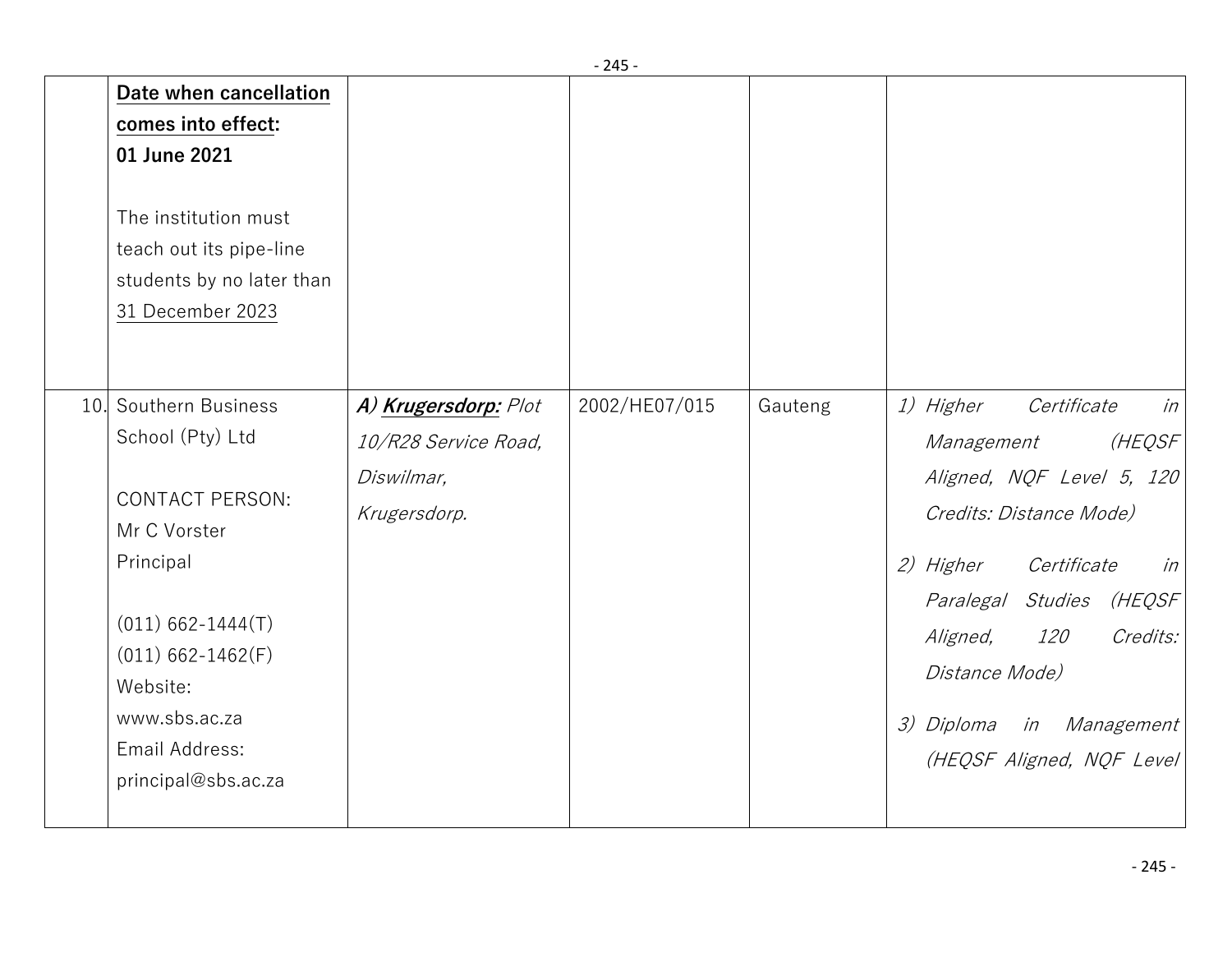|                                | - 246 - |                                             |
|--------------------------------|---------|---------------------------------------------|
| info@sbs.ac.za                 |         | <i>360 Credits: Distance</i><br>6,<br>Mode) |
| Private Bag X03                |         |                                             |
| HELDERKRUIN                    |         | 4) Diploma in Policing (HEQSF               |
| 1733                           |         | Aligned, NQF Level 6, 360                   |
|                                |         | Credits: Distance Mode)                     |
| <b>Reasons for</b>             |         |                                             |
| cancellation of                |         | <i>5) Advanced</i><br>Diploma<br>in         |
| registration in terms of       |         | (HEQSF<br>Management                        |
| the Act and the                |         | Aligned, NQF Level 7, 120-                  |
| <b>Regulations</b>             |         | Credits: Distance Mode)                     |
| Ceased to Exist as             |         | 6) Bachelor of Policing Practice            |
| separate and                   |         | (HEQSF Aligned, NQF Level                   |
| independent higher             |         | 7, 360 Credits: Distance                    |
| education providers as         |         | Mode)                                       |
| contemplated in the Act        |         |                                             |
| read with the regulation       |         | 7) Bachelor<br>of<br><b>Business</b>        |
| <b>(Currently Operating as</b> |         | (HEQSF<br>Administration                    |
| <b>Stadio Pty Ltd)</b>         |         | Aligned, NQF Level 7, 360                   |
|                                |         | Credits: Distance Mode)                     |
| Date when cancellation         |         |                                             |
| comes into effect              |         | 8) Bachelor of Commerce in                  |
|                                |         | Laws (HEQSF Aligned, NQF                    |
|                                |         |                                             |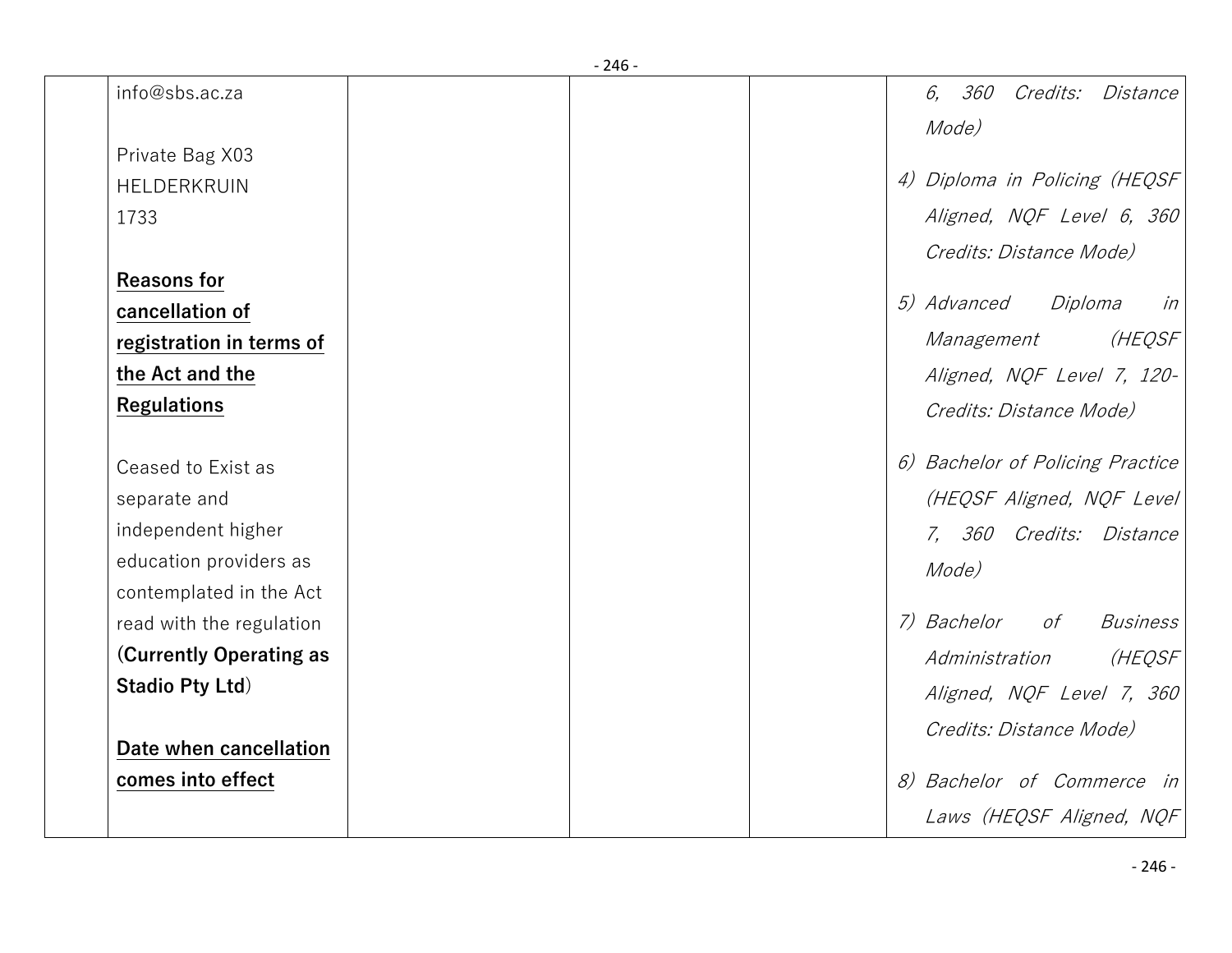|                  | $-247-$ |                                           |
|------------------|---------|-------------------------------------------|
| 02 December 2020 |         | 7,<br>360-Credits:<br>Level               |
|                  |         | Distance Mode)                            |
|                  |         | 9) Bachelor of Laws (HEQSF                |
|                  |         | Aligned, NQF 8, 240-Credits:              |
|                  |         | Distance Mode)                            |
|                  |         | <i>10)Bachelor</i><br>of<br>Policing      |
|                  |         | Practices (Honours) (HEQSF                |
|                  |         | Aligned, NQF Level 8, 120-                |
|                  |         | Credits: Distance Mode)                   |
|                  |         | <i>11)Bachelor</i><br>of Business         |
|                  |         | Administration (Honours)                  |
|                  |         | (HEQSF Aligned, NQF Level)                |
|                  |         | <i>8, 120-Credits:</i><br><i>Distance</i> |
|                  |         | Mode)                                     |
|                  |         | <i>12)Master</i><br>of Management         |
|                  |         | (HEQSF Aligned, NQF Level)                |
|                  |         | 9, 180-Credits: Distance                  |
|                  |         | Mode)                                     |
|                  |         |                                           |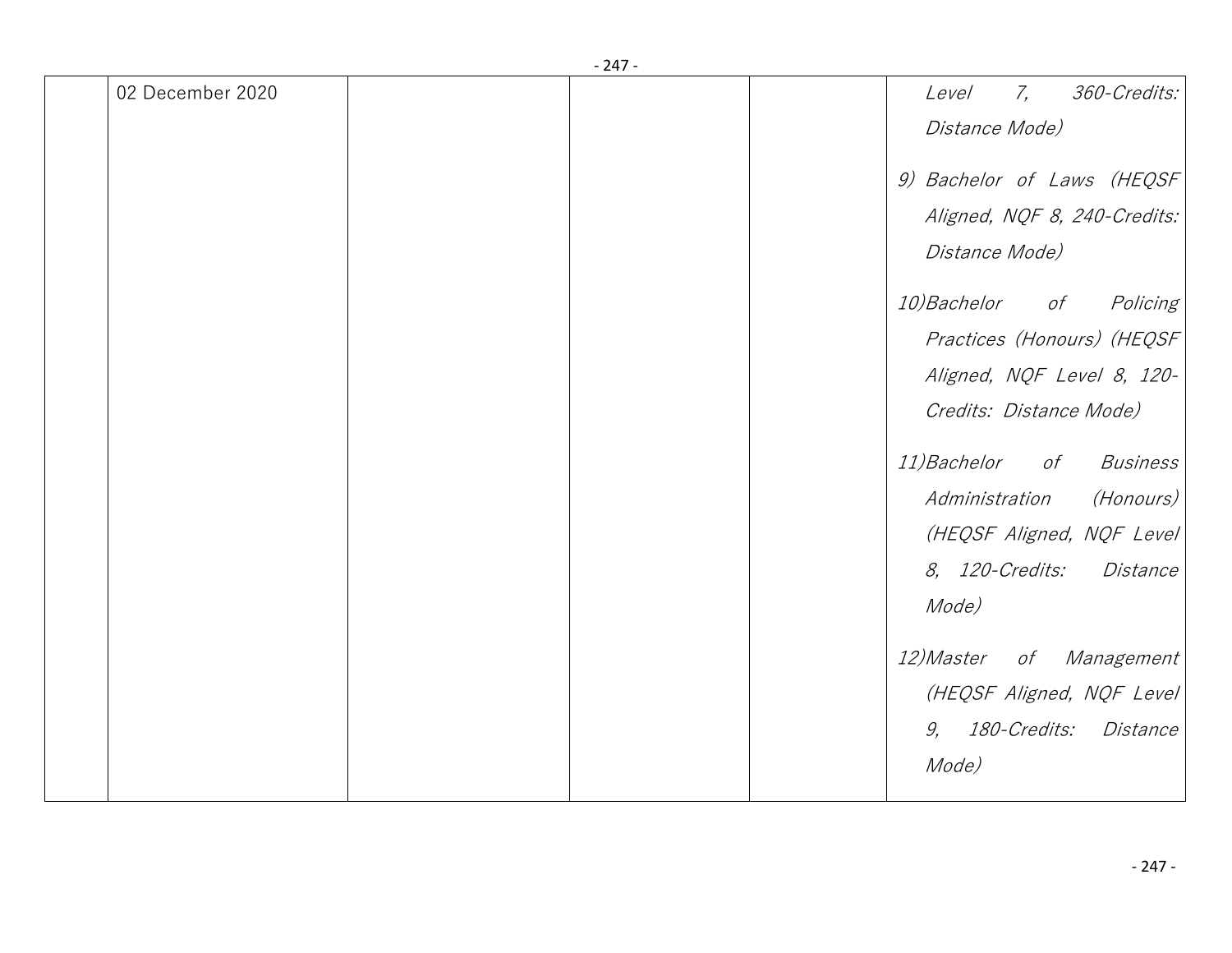| - 40 - |                                 |
|--------|---------------------------------|
|        | 13) Master of Policing Practice |
|        | (HEQSF Aligned, NQF Level)      |
|        | 9, 180-Credits: Distance        |
|        | Mode)                           |
|        | 14) Doctor of Management        |
|        | (HEQSF Aligned, NQF Level       |
|        | 10, 180-Credits: Distance       |
|        | Mode)                           |
|        | 15) Doctor of Policing (HEQSF   |
|        | Aligned, NQF Level 10, 180-     |
|        | Credits: Distance Mode)         |
|        |                                 |

## **4. INSTITUTIONS FOR WHICH CANCELLATION OR LAPSE OF REGISTRATION HAS COME INTO EFFECT**

A de-registered institution is an institution whose registration has been cancelled in terms of section 62(1) of the Higher Education Act. The following institutions fall into this category:

1) Academy of Advanced Technology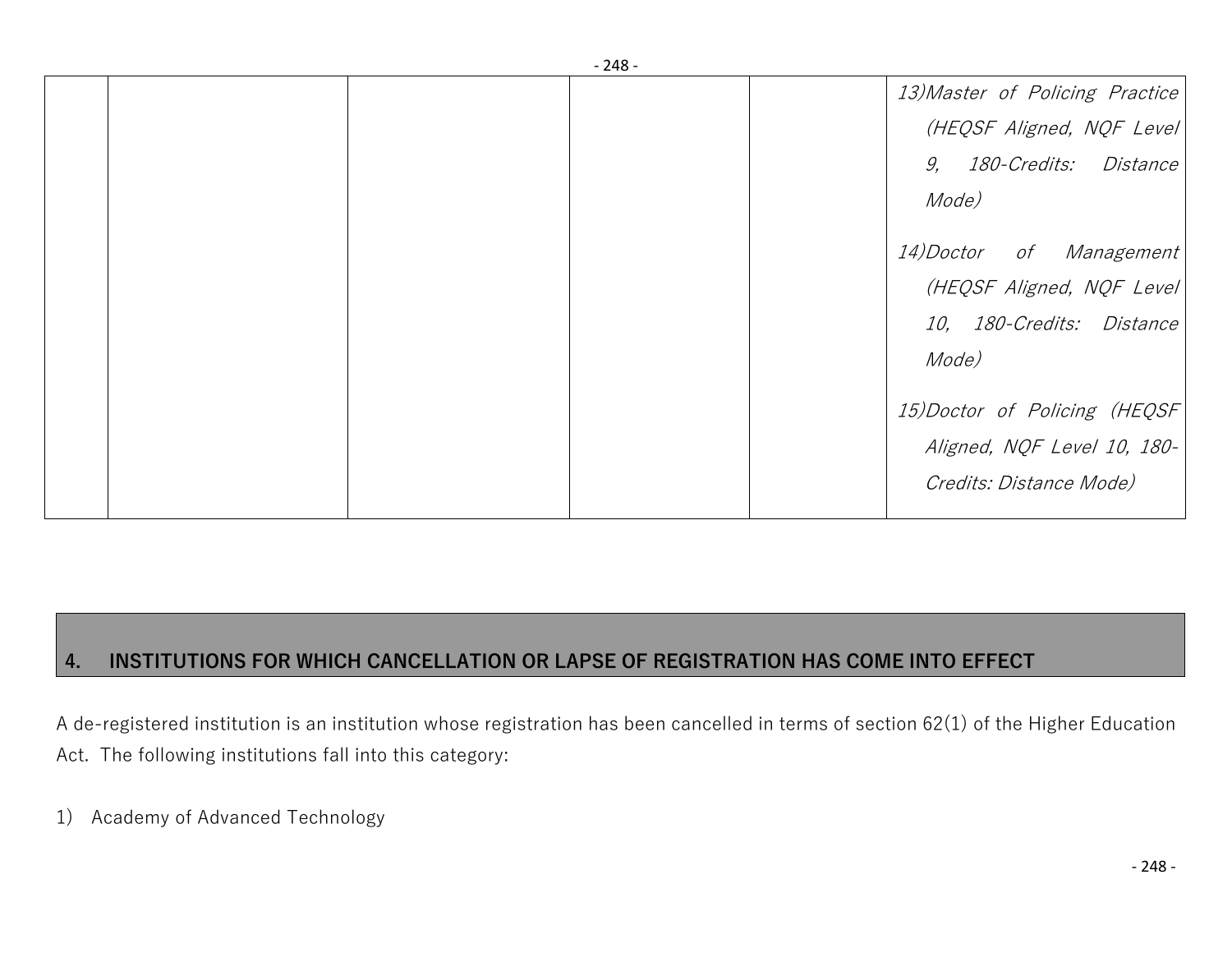- 2) Academy of Financial Markets
- 3) Action Learning Business School Europe BV (Incorporated in the Netherlands) trading as the Business School Netherlands South Africa
- 4) AFM Theological College NPC
- 5) Bantori Business College (Pty) Ltd
- 6) Bethel College
- 7) Belathyme Investments (Pty) Ltd
- 8) Beautiko Academy of Beauty (Pty) Ltd
- 9) Bible Institute Eastern Cape
- 10) Big Fish School of Digital Filmmaking NPC
- 11) Birnam Business College (Pty) Ltd (registered as a FET College)
- 12) Bond South Africa
- 13) Cat Group (Pty) Ltd t/a CAT Academy
- 14) Cape Bible Training Centre
- 15) Centre for Fine Art Animation and Design (Pty) Ltd
- 16) Centre for Logistics Excellence (Pty) Ltd
- 17) Centre for Urban Theological Studies
- 18) CIDA Campus NPC
- *19)* College Campus *(Now operating as a site of delivery for The Independent Institute of Education (Pty) Ltd)*
- 20) College of Marketing and Sales Management
- 21) College of Production Technology (Pty) Ltd
- 22) College of Vocational Studies
- 23) Columbus Commercial College (Pty) Ltd
- 24) Complimentary Body Works (Pty) Ltd t/a Complementary Health Centre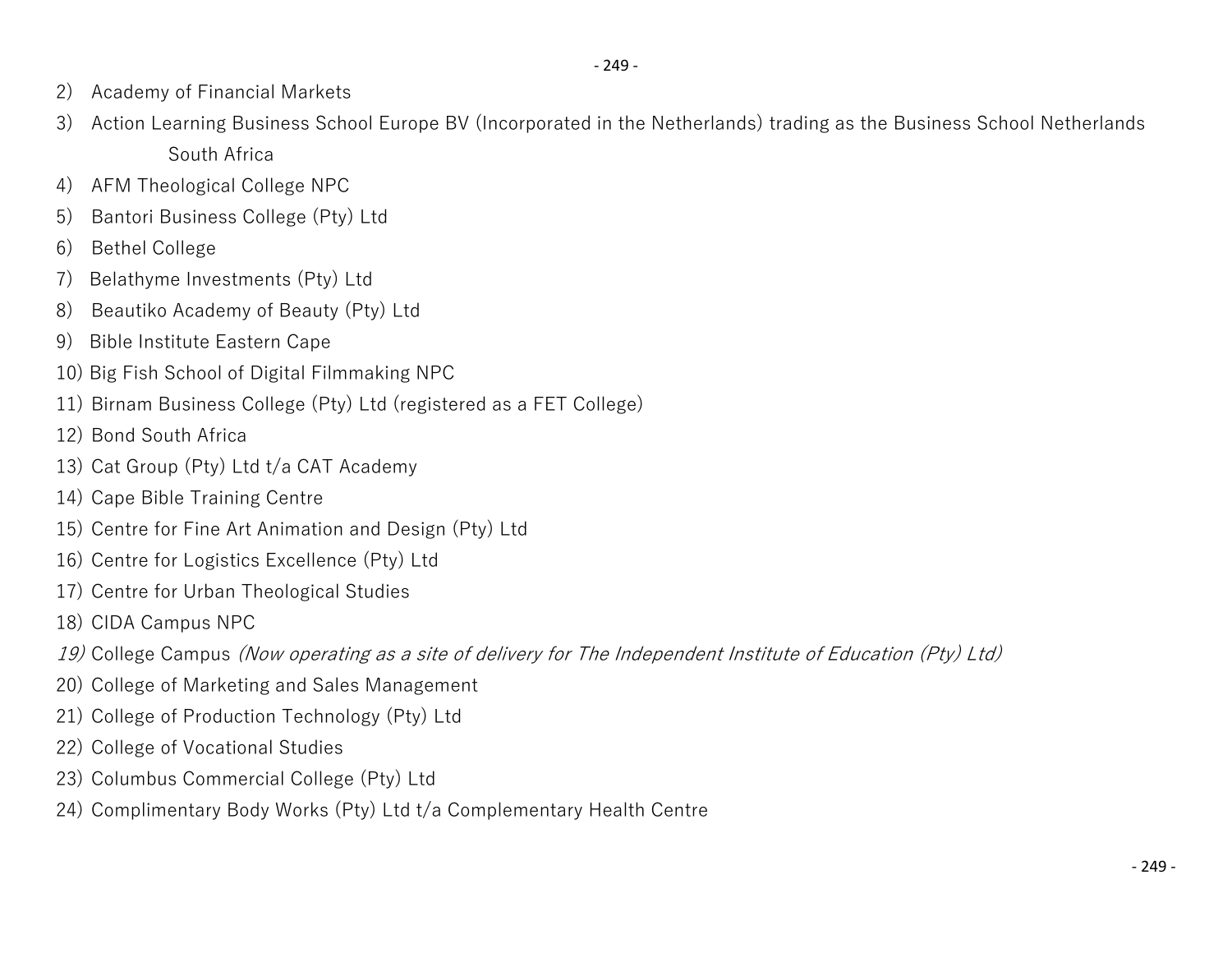- 25) Contemporary Music College
- 26) Credo College
- 27) CTI Education Group (Pty) Ltd
- 28) Design, Art Direction and Animation Academy (Pty) Ltd
- 29) Durban Christian Centre
- 30) Durban College of Management and Economics
- 31) Durban Institute of Therapeutic Massage and Bodywork (Pty) Ltd
- 32) Durbanville College (Pty) Ltd
- 33) Ed-U City Campus (Pty) Ltd
- 34) Evangelies-Gereformeerde Bybelkollege
- 35) Evangelical Seminary of Southern Africa
- 36) Full Gospel Church of God College (The)
- 37) Gauteng School of Management Training Centre (Pty) Ltd
- 38) Giyani College of Technology and Management
- 39) Global School of Theology (External Company incorporated in Missouri, USA)
- 40) Graduate Academy of South Africa
- 41) Graduate Institute of Management and Technology (Pty) Ltd
- 42) Hampton College t/a Hampton Community College
- 43) Haute Couture School of Fashion Design
- 44) Headstart Mercy Montessori Training Centre (Pty) Ltd
- 45) Healthnicon South Africa (Pty) Ltd
- 46) Helia-D International Health & Beauty Training College (Pty) Ltd
- 47) Hebron Theological College NPC
- 48) Henley Management College (The)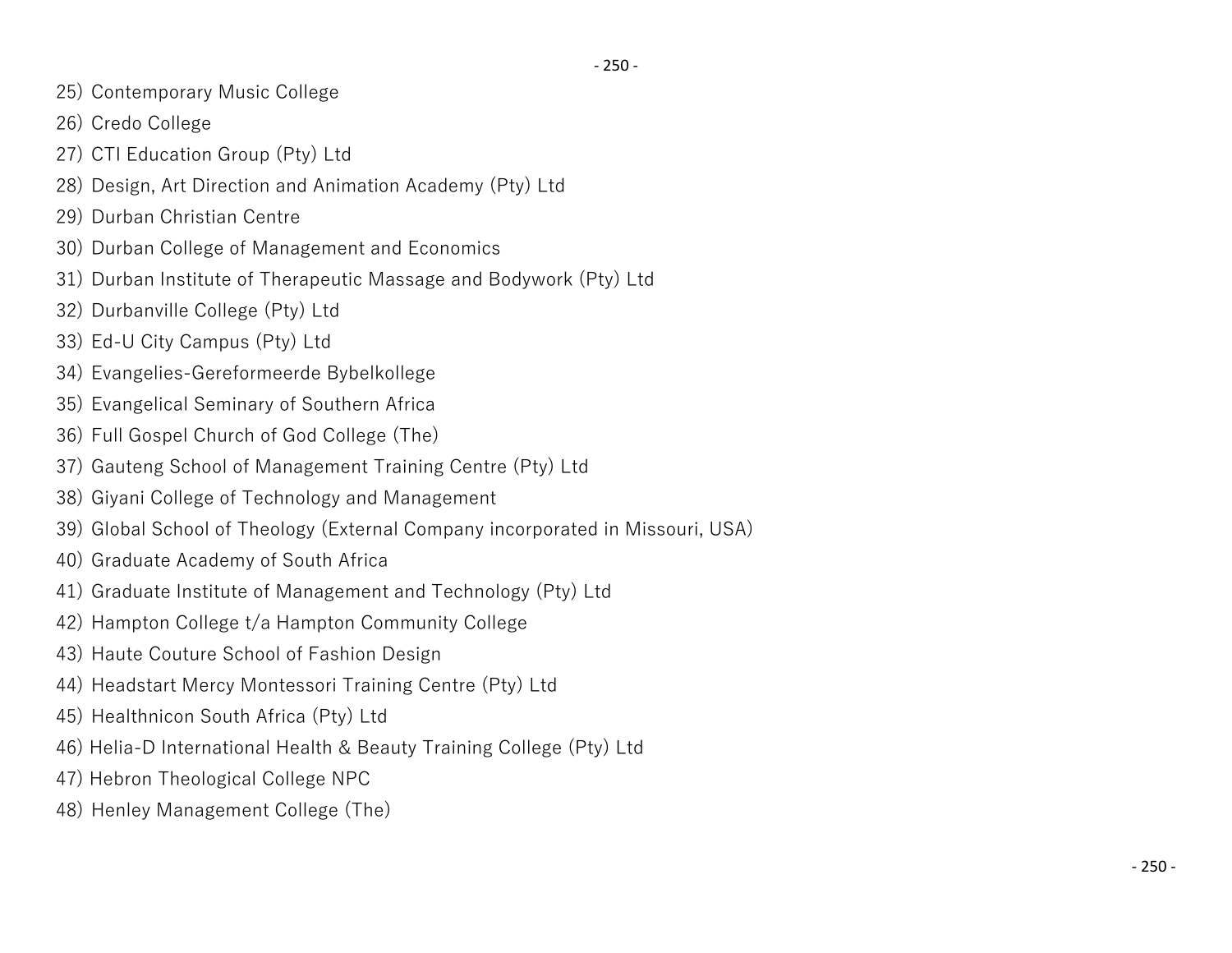- 49) Imperial Underwood Campus
- 50) Institute of Natural Health (Pty) Ltd
- 51) Instrument Data Communications (Pty) Ltd
- 52) International Academy of Health and Skincare (Pty) Ltd
- 53) International Institute for Sports Science and Fitness (Pty) Ltd
- 54) Jill Farquharson College of Physical and Beauty Therapy
- 55) Lead and Inspire (Pty) Ltd t/a The Lead and Inspire School of Leadership
- 56) Lifechange Training Centre NPC
- 57) Linea Academy (Pty) Ltd
- 58) Lowveld Tertiary College
- 59) Maccauvlei Training and Conference Centre
- 60) Mediatek Training Institute
- 61) MSC Private College
- 62) NATED Studies South Africa (Pty) Ltd/NSSA
- 63) Natural Health and Beauty College cc
- 64) New Africa Theatre Association
- 65) Northern Cape Careers College
- 66) Oval International Computer Education (Pty) Ltd
- 67) Patrick Commercial College (Pty) Ltd
- 68) Pax Commercial College (Pty) Ltd. (*Registered as a Private College)*
- 69) Pinnacle Business College
- 70) Primarius Privaat Kollege (Pty) Ltd
- 71) Promat College of Education
- 72) Professional Colleges of Southern Africa (PCSA)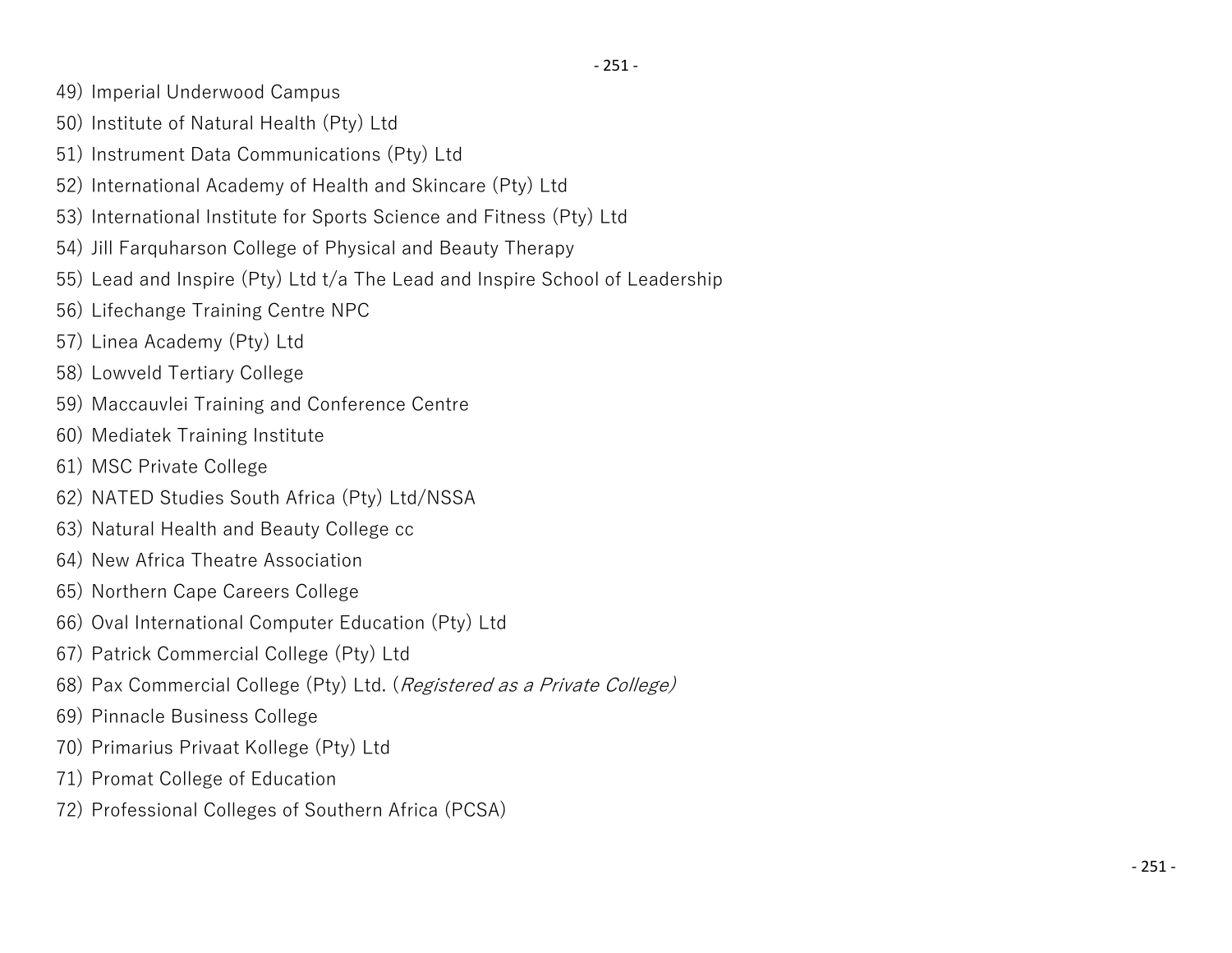- 252 -

- 73) PRISA Education and Training Centre
- 74) Reebok Education (Pty) Ltd
- 75) Rissik Business School (Pty) Ltd
- *76)* Rosebank College *(Now operating as a site of delivery for The Independent Institute of Education (Pty) Ltd)*
- *77)* RS23 Computer College South Africa (Pty) Ltd
- 78) School of Complementary Health
- 79) School of Effective Reflexology Methods (Pty) Ltd
- 80) School of Hand and Foot Reflexology (Pty) Ltd
- 81) Sonett International Academy (Pty) Ltd
- 82) South African College of Complementary Therapies cc
- 83) South African Faculty of Homeopathy (The)
- 84) Studium Philosophicum
- 85) Style Design College (Pty) Ltd
- 86) Train-A-Child
- 87) Training for Management Trust
- 88) Tremar Training College
- 89) Tshwane College of Commerce and Computer Studies (Pty) Ltd
- 90) Varsity College *(Now operating as a site of delivery for The Independent Institute of Education (Pty) Ltd)*
- *91)* Vega, The School of Brand Communications *(Now operating as a site of delivery for The Independent Institute of Education (Pty) Ltd)*
- 92) Worldsview Academy (Pty) Ltd
- 93) Yaraka School of Holistic Therapies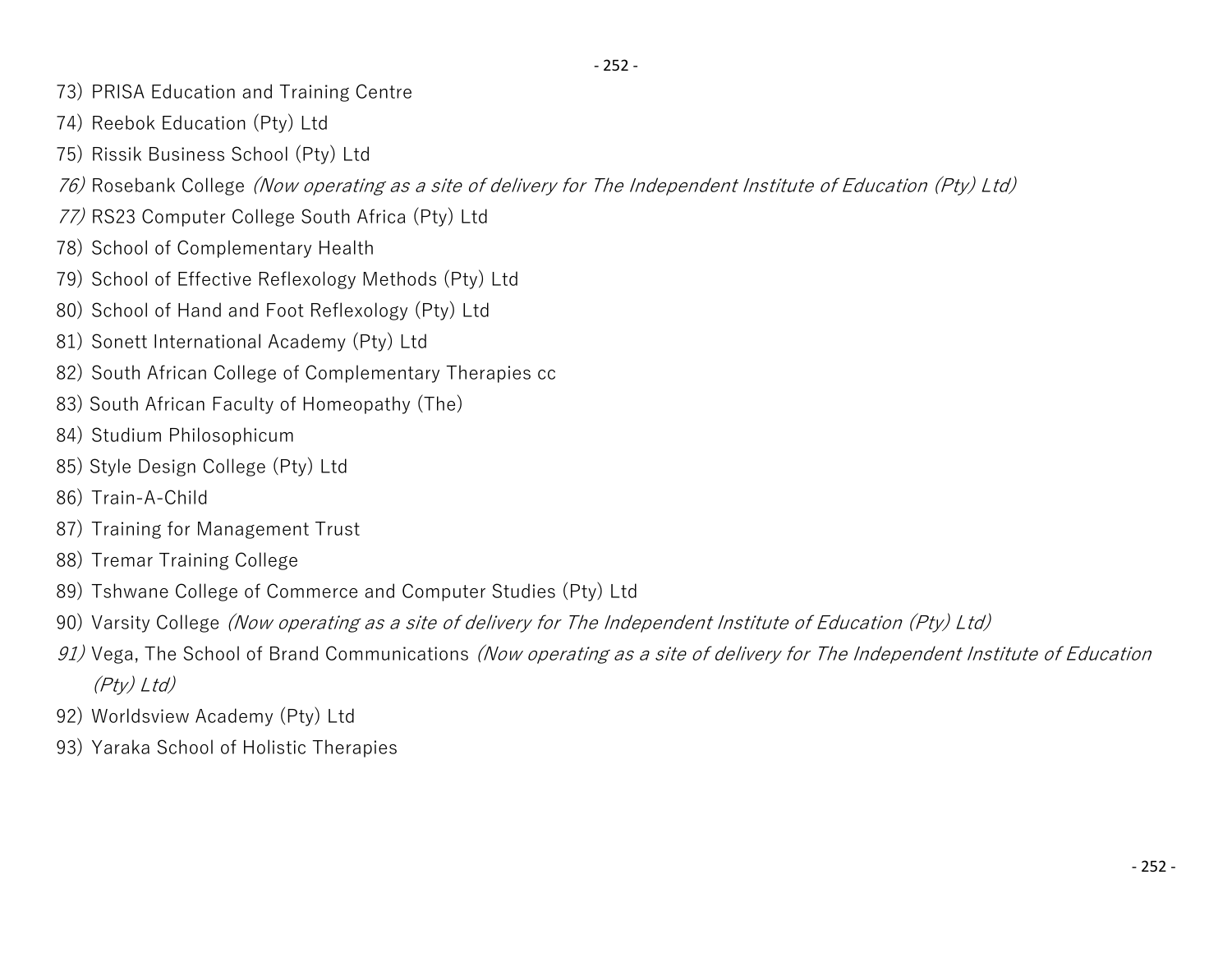## **5. INSTITUTIONS WHICH HAVE REQUESTED THAT THE REGISTRAR DISCONTINUE THEIR REGISTRATION**

Institutions may request that the Registrar discontinue their registration in accordance with the stipulations of the Act and the Regulations. The following institutions fall into this category:

- 1) Complimentary Body Works (Pty) Ltd t/a Complementary Health Centre
- 2) Design School Southern Africa (The) *(Now operating as a site of delivery for The Independent Institute of Education (Pty) Ltd)*
- 3) Helia-D International Health & Beauty Training College
- 4) Lead and Inspire (Pty) Ltd t/a The Lead and Inspire School of Leadership
- 5) Madge Wallace (Pretoria) (Pty) Ltd t/a Madge Wallace International College of Skin Care and Body Therapy
- 6) Reebok Education (Pty) Ltd
- 7) Rissik Business School (Pty) Ltd
- 8) South African Faculty of Homeopathy (The)
- 9) School of Effective Reflexology Methods (Pty) Ltd

10)School of Hand and Foot Reflexology (Pty) Ltd

## **7. WARNING: ILLEGAL COLLEGES ALSO KNOWN AS BOGUS COLLEGES**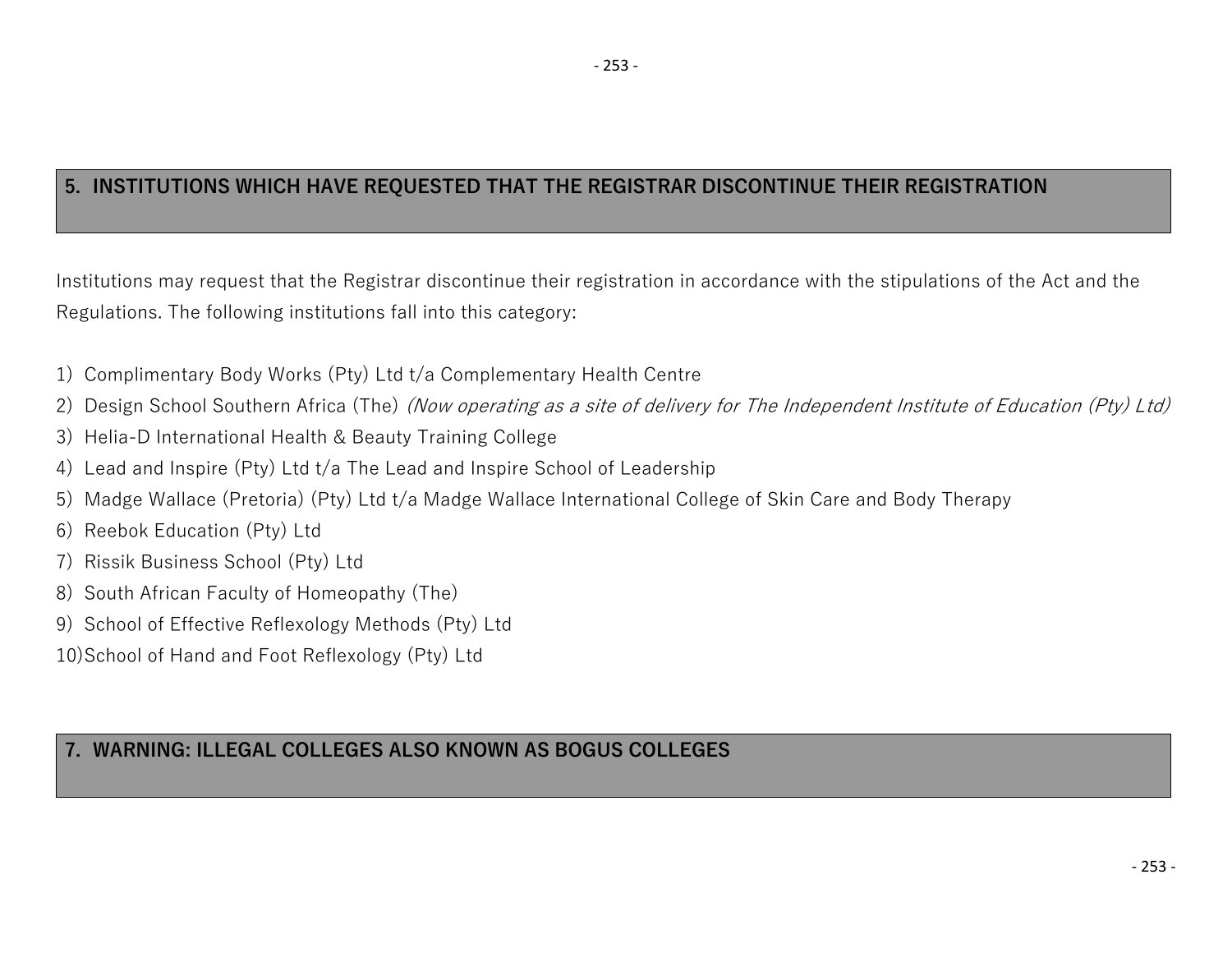The Department is aware of several colleges and institutions purporting to offer **higher education programmes**without registration with the Department. The unregistered colleges are referred to as "bogus" colleges. They use a range of methods to mislead the public. The recent trends identified by the Department are the number of on-line operators committing internet fraud by purporting to offer degrees in 15 days using the name and logo of the DHET. Most of the websites appear to be based in the United States of America (USA) and in the United Kingdom (UK). In an attempt to warn the public, the Department has published the following list of "bogus" colleges as a means to raise awareness and warn the public about unscrupulous providersand their modus operandi. The Department has also filed cases against these "bogus" colleges with the South African Police Services (SAPS) and the Federal Bureau of Investigation (FBI) in the USA. In this regard, *Fargo University* in the USA now informs students on its website that it is not accepting admissions anymore. The website of both *Barkley University* and *Study for Career Success* has been removed. The Department is monitoring these developments closely. The Department will provide case numbers on request. The Department also encourages the public to notify it of "bogus" colleges and/or any form of irregular practices.

Students are warned to be wary of the following kinds of behaviour from institutions:

- a. Consultants promising jobs after graduation.
- b. Consultants and websites offering two degrees for the price of one as well as huge discounts.
- c. Use of nomenclatures to qualifications, for example, a *Bachelor of Commerce* degree is different form a *Bachelor of Commerce in Financial Management* degree.
- d. Official-looking bogus colleges that use seals, crests and logos used by legitimate institutions such as the DHET, public universities and public colleges.
- e. Exaggerated and numerous claims on accreditation in order to lend credibility to the college.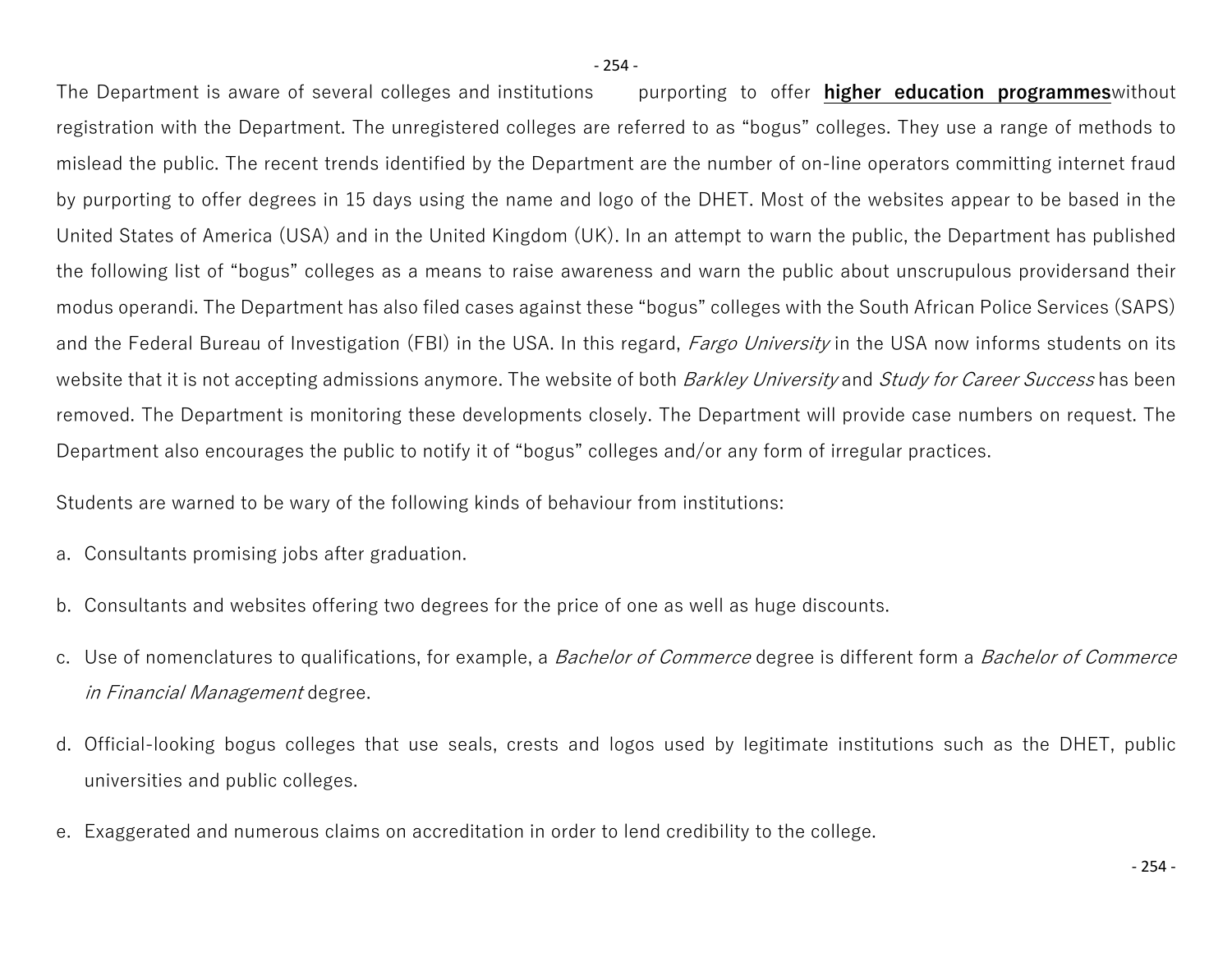- f. The names of colleges are similar or identical to those of prestigious universities such as *Oxford University* and *Cambridge University*.
- g. Application form is questionable in that it does not require information or proof of formal schooling, identity documents, etc.
- h. Diplomas and Degrees offered in a short period of time making it possible to receive several degrees in one year.
- i. The absence of a physical address for the legal entity called the institution or the awarding body.
- j. Local tuition centres purporting to offer "qualifications" on behalf of "foreign" and "international" universities.
- k. The continued and undue emphasis on "international accreditation" and "international qualifications".

**Students are advised to register their complaints on HELLOPETER so as to alert other students. STUDETNS ARE ENCOURAGED TO KNOW THEIR RIGHTS AS STUDENTS which are enshrined in the** Constitution of the Republic of South Africa, the Higher Education Act, 1997 (Act No. 101 of 1997) and its Regulations, the Continuing Education and Training Colleges Act, 2006 (Act No. 16 of 2006) and its Regulations and the Consumer Protection Act, 2008 (Act No. 68 of 2008), which protects consumers from unconscionable, unfair, unreasonable, unjust or otherwise improper trade or practices; and deceptive, misleading, unfair or fraudulent conduct. This Act, further highlights the following:

- a. Consumer's right to cancel advance reservation, booking or order;
- b. Consumer's rights with respect to delivery of goods or supply of service;
- c. Right to information in plain and understandable language;
- d. Right to fair and honest dealing;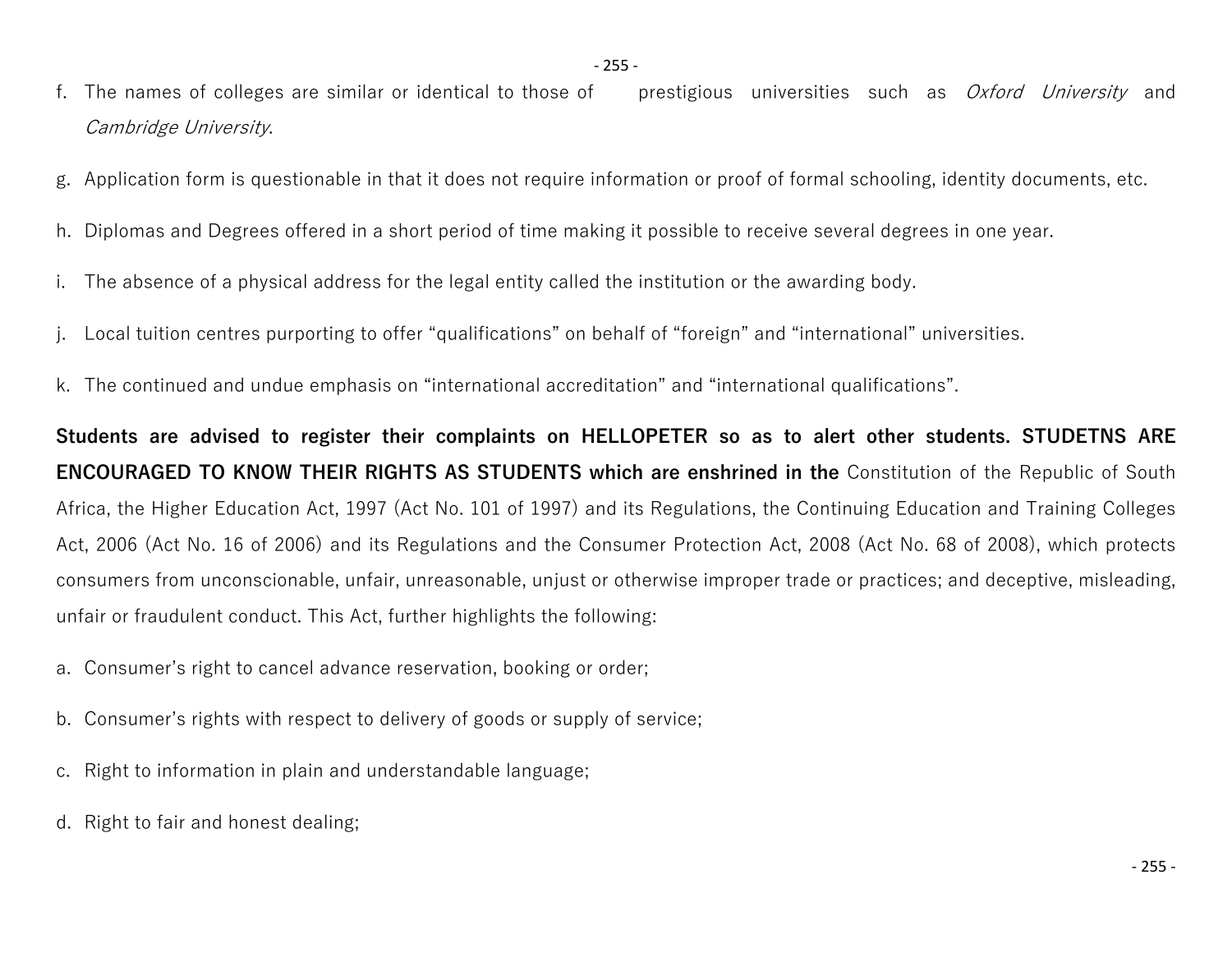- 256 -

- e. Right to fair, just and reasonable terms and conditions; and
- f. Right to fair value, good quality and safety.

The Office of the Consumer Commission can be contacted at **0861843384.**

## **In order to claim a refund from a college, students are advised as follows:**

- a. Inform the Department and get written confirmation from the Department that the programme/college is not registered and the nature of the contravention.
- b. Request the college principal for a refund, failing which you have to approach the courts.
- c. For amounts up to R15 000.00, you can approach the Small Claims Court with the letter of confirmation from the Department.
- d. For amounts above R15 000.00, you must engage an attorney. Students who cannot afford legal fees may approach the **Legal Aid South Africa** at **0800 110 110.**
- e. For disputes on a contractual agreement, you must contact the **Office of Consumer Affairs** in your region or the office of the National Consumer Commission (NCC) at **012 761 3000** or complaints@thencc.org.za.
- f. Inform the nearest Police Station, sign an affidavit, and open a case, if you wish noting that the Department will open a case on your behalf.
- g. Any dispute arising out of a contractual agreement must be settled in a court.

The Department for Business Innovation and Skills in the United Kingdom (UK) provides a list of universities and colleges that are degree awarding bodies on the web at the address at link [https://www.gov.uk/check-a-university-is-officially-recognised/overview.](https://www.gov.uk/check-a-university-is-officially-recognised/overview)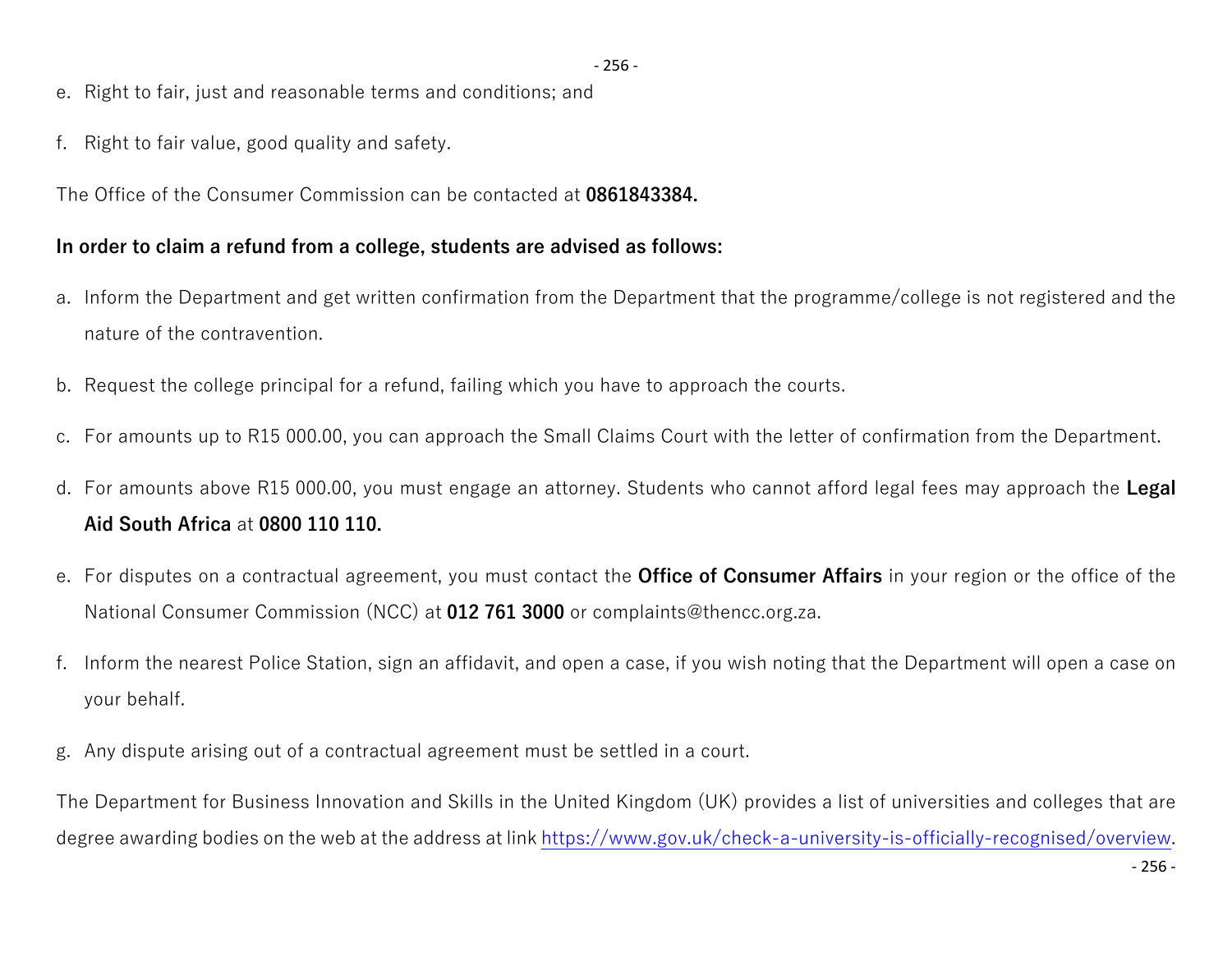It has also identified a list of 200 bogus colleges which can be found on their website as well as on the Department's website at [www.dhet.gov.za/organisation/universityeducation/private](http://www.dhet.gov.za/organisation/universityeducation/private) higher education.

The Higher Education Degrees Datacheck (HEDD) has developed a 'Degree Fraud' toolkit which is available at the link: <http://cdn.prospects.ac.uk/pdf/Advice%20and%20Guidance%20on%20Degree%20Fraud%20for%20HE%20Providers.pdf>. Further information can also be found at: [www.hedd.ac.uk](http://www.hedd.ac.uk/).

The United States of America (USA's) Department of Education lists the accredited institutions it recognizes on its website at http://www.ed.gov./admins/finaid/accred/index.html.

The following websites provide information on the extent of the problem of bogus colleges:

- a. [http://www.credentialwatch.org/reports/mcquaid.shtml;](http://www.credentialwatch.org/reports/mcquaid.shtml)
- b. [http://www.theguardian.com/education/2012/may/14/students-private-colleges-closures-immigration;](http://www.theguardian.com/education/2012/may/14/students-private-colleges-closures-immigration)
- c. [http://en.m.wikipedia.org/wiki/Bogus\\_colleges\\_in\\_the\\_United\\_Kingdom;](http://en.m.wikipedia.org/wiki/Bogus_colleges_in_the_United_Kingdom)
- d. <http://www.counterfeitdegrees.com/>;
- e. [www.degree.net](http://www.degree.net/)*;*
- f. <http://cpol.army.mil/library/nonarmy/opm-bogus-ed-credentials.doc>;
- g. [http://monitor.icef.com/2015/06/uk-rolls-out-new-service-to-help-fight-diploma-mills-and-degree-fraud/;](http://monitor.icef.com/2015/06/uk-rolls-out-new-service-to-help-fight-diploma-mills-and-degree-fraud/) and
- h. [http://www.bbc.co.uk/news/education-33062052.](http://www.bbc.co.uk/news/education-33062052)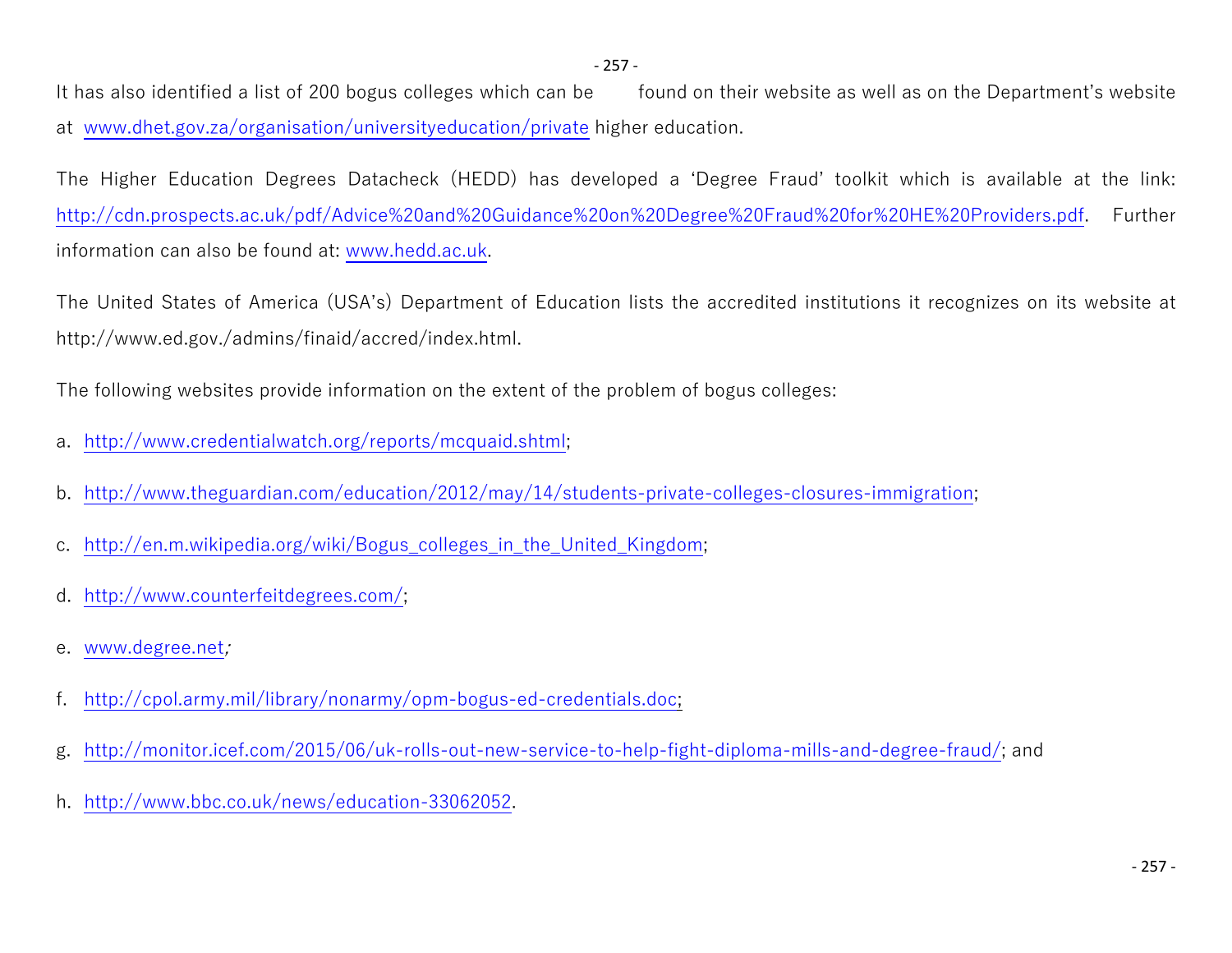| <b>NAME</b> | <b>PHYSICAL ADDRESS AND</b><br><b>CONTACT DETAILS</b> | COUNTRY/<br><b>PROVINCE</b> | <b>PROGRAMME/S OFFERED</b>          |
|-------------|-------------------------------------------------------|-----------------------------|-------------------------------------|
| 1. Abidan   | Physical Address: Roodepoort                          | Gauteng                     | 1) Diplomas and Degrees in Theology |
| Bybel       |                                                       |                             |                                     |
| "Collage"   |                                                       |                             |                                     |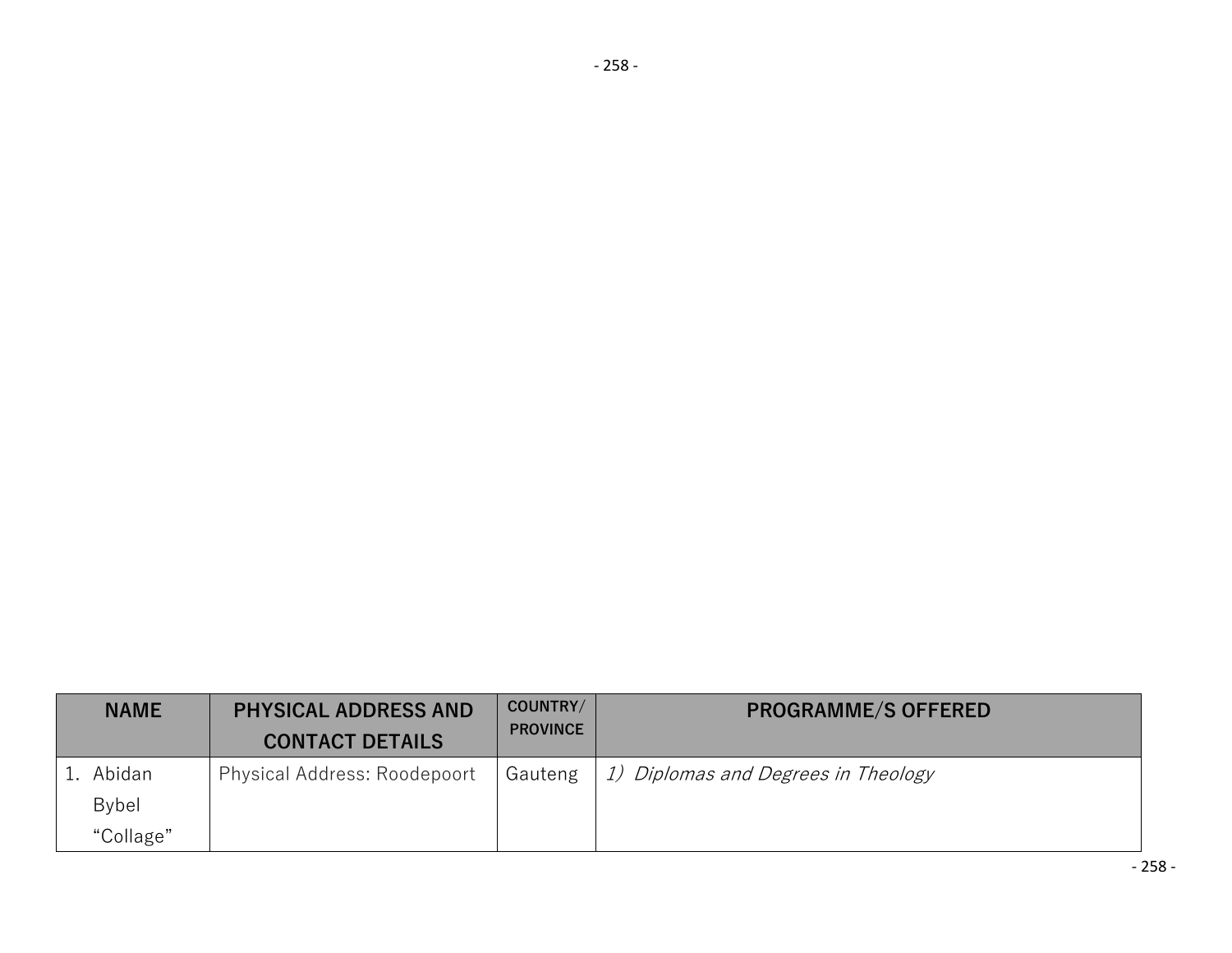|                     |                                     |         | $-259-$                                                  |
|---------------------|-------------------------------------|---------|----------------------------------------------------------|
| (Sic)               |                                     |         |                                                          |
| College and         |                                     |         |                                                          |
| University          |                                     |         |                                                          |
| 2. Academy of       | Physical Address: 293 Annette       | Gauteng | a) Degrees and Diplomas in Sexology                      |
| Sexology            | van Zyl Street, Garsfontein,        |         |                                                          |
|                     | Pretoria, 0001.                     |         |                                                          |
| 3. Anoited          | 180<br>Physical<br>Address:         | Gauteng | 1) Diplomas and Degrees Theology and Christian Education |
| (Sic)               | President<br>Street,                |         |                                                          |
| University          | Johannesburg, 2001.                 |         |                                                          |
| 4. Alpha Bible      | Physical Address: Strubenvale,      | Gauteng | 1) Diplomas and Degrees in Theology and Christian        |
| College             | 1570.                               |         | Education                                                |
|                     |                                     |         | <b>Bachelor of Divinity</b><br>(2)                       |
| 5. Awaken           | Physical Address: Pretoria,         | Gauteng | 1) Certificates, Diplomas and Degrees in Ministry        |
| Training            | South Africa                        |         |                                                          |
| Institute<br>on     | Phone: +27 12 751 7252              |         |                                                          |
| behalf<br>$\circ$ f | Fax: 071 561 7459                   |         |                                                          |
| Team                | <b>Contact Person: Pastor Shene</b> |         |                                                          |
| Impact              | Louw                                |         |                                                          |
| Christian           |                                     |         |                                                          |
| University          |                                     |         |                                                          |
|                     |                                     |         |                                                          |
| 6. Back to the      | Physical Address: Valley of         | Mpumala | 1) Bachelors of Ministry Degree                          |
| <b>Bible</b>        | Mercy, Barberton.                   | nga     | 2) Honours                                               |
| Training            | Postal Address: PO Box 828          |         | 3) Masters                                               |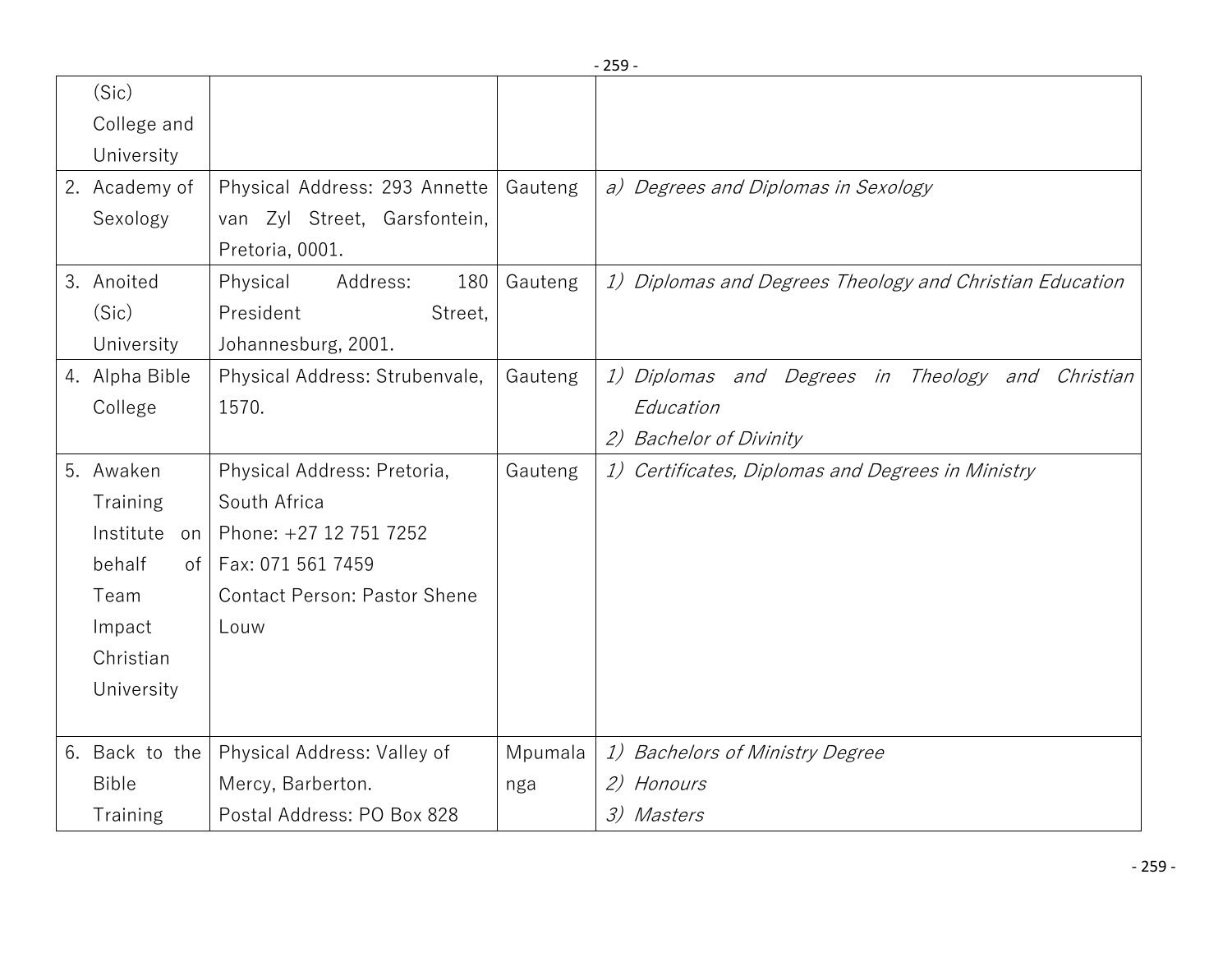|               | $-260-$                        |                                                               |  |  |  |  |
|---------------|--------------------------------|---------------------------------------------------------------|--|--|--|--|
| College<br>in | Barberton, 1300, South Africa. | 4) Doctorate Degrees                                          |  |  |  |  |
| association   | Phone: 027 013 719 8000        | Offer degrees on behalf of Calvary University in the UK which |  |  |  |  |
| with Calvary  | Fax: 027 013 719 8001          | is regarded as a bogus college in the Department of Higher    |  |  |  |  |
| University    | Cell: 027 083 306 6323         | Education, Innovation and Skills as indicated in the website  |  |  |  |  |
| Team<br>and   | e-mail: shyries@icon.co.za     | at www.bbtcblog.blogspot.com as at 16 July 2016               |  |  |  |  |
| Impact        | <b>BBTC</b>                    |                                                               |  |  |  |  |
| Christian     | Contact in the US are:         |                                                               |  |  |  |  |
| University    | Bryan Ghedges@gamail.com       |                                                               |  |  |  |  |
|               | Benjamin.Seal@gmail.com        |                                                               |  |  |  |  |

| <b>NAME</b>    | <b>PHYSICAL ADDRESS AND</b><br><b>CONTACT DETAILS</b> | COUNTRY/<br><b>PROVINCE</b> | <b>PROGRAMME/S OFFERED</b>                                 |
|----------------|-------------------------------------------------------|-----------------------------|------------------------------------------------------------|
| 7.<br>Barkley  | <b>Physical Address: None</b>                         | <b>USA</b>                  | 1) Degrees in 15 days                                      |
| University     | Website:                                              |                             | Falsely uses the name and the logo of the DHET.            |
|                | http://www.international-                             |                             |                                                            |
|                | university.net                                        |                             |                                                            |
|                |                                                       |                             |                                                            |
| 8.<br>Beautiko | Physical Address: 848 Duncan                          | Pretoria                    | 1) Bachelors Degree fraudulently awarded in November 2014. |
| Academy of     | Street (Previously Jan Shoba                          |                             | It is not clear how many Degrees have been awarded         |
| Beauty (Pty)   | Street), Pretoria, 0181.                              |                             | fraudulently.                                              |
| Ltd            |                                                       |                             |                                                            |
| 9.<br>Beyond   | <b>Physical Address: East</b>                         | Eastern                     | 1) Diploma in Ministry                                     |
| Adventure      | London, Eastern Cape, South                           | Cape,                       | 2) Diplomas and Degrees in Theology                        |
| Internship     | Africa.                                               |                             |                                                            |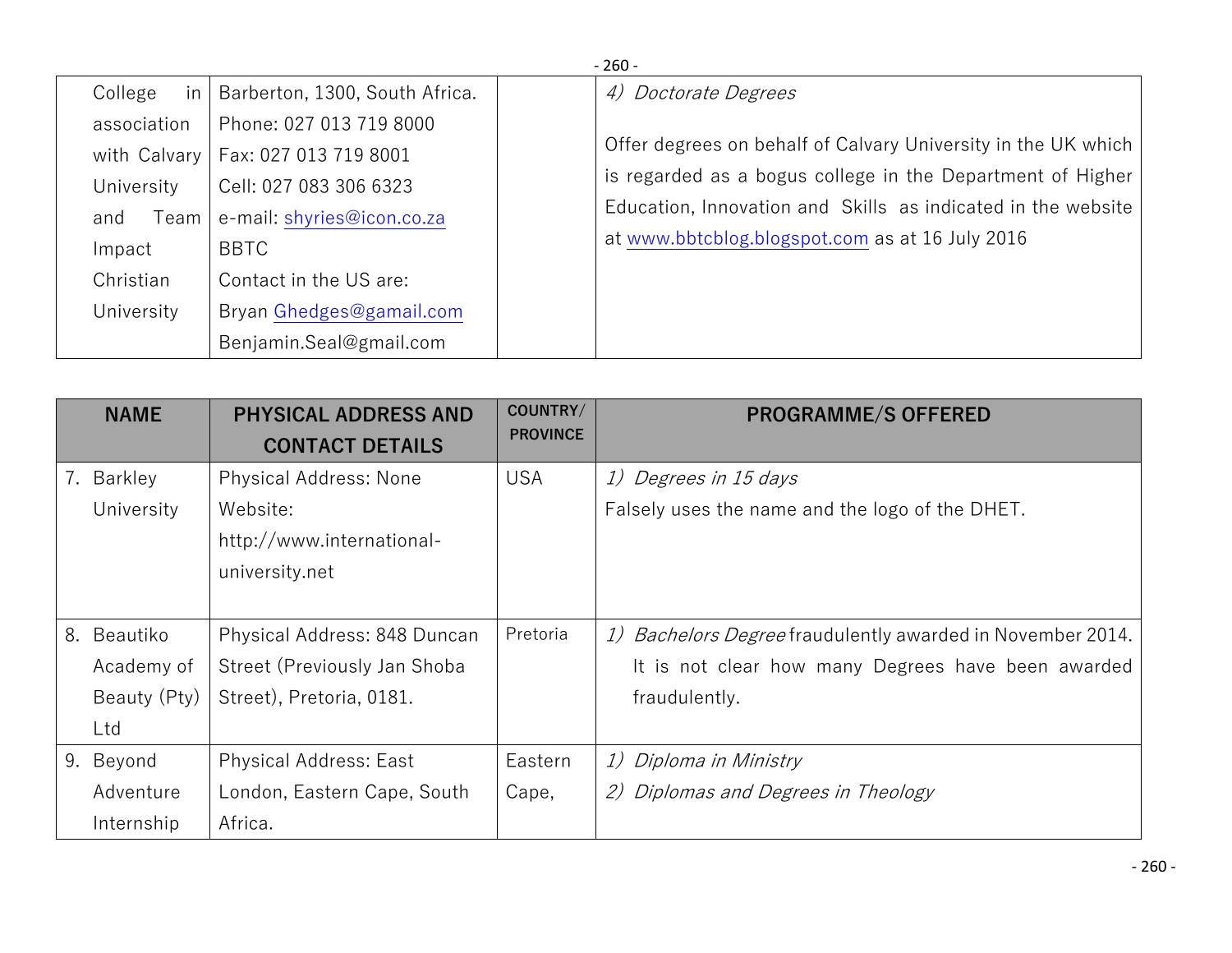|               |                                                                                                        |                   | $-261-$                                                    |
|---------------|--------------------------------------------------------------------------------------------------------|-------------------|------------------------------------------------------------|
|               |                                                                                                        | Worldwid          | Claims to be accredited by TRANSWORLD ACCREDITING          |
|               |                                                                                                        | е                 | COMMISSION INTERNATIONAL which is a FAKE accrediting       |
|               |                                                                                                        |                   | body. Refer to the website at http://transworldaccrediting |
|               |                                                                                                        |                   | .com/schools.                                              |
|               |                                                                                                        |                   | Please<br>refer<br>website<br>to<br>the                    |
|               |                                                                                                        |                   | https://www.geteducated.com/college-degree-mills/204-      |
|               |                                                                                                        |                   | fake-agencies-for-college-accrditation for FAKE College    |
|               |                                                                                                        |                   | Accreditation Agencies.                                    |
|               |                                                                                                        |                   | PLEASE NOTE THAT FAKE UNIVERSITIES OWN THE ACCREDITING     |
|               |                                                                                                        |                   | <b>BODIES THAT ACCREDIT THEM</b>                           |
| 10. Blackford | Physical Address: Head Office: The                                                                     | Kwa-              | 1) Degrees and Diplomas                                    |
| Centre for    | Barn, Bangle Farm, Stoney Lane                                                                         | Zulu              |                                                            |
| Herbal        | Chantry, Frome Somerset BA11 3LH,<br>United Kingdom.<br>Postal Address: P O Box 398, Utrecht,<br>2980. | Natal             | Operates on-line from www.studyonline.co.za and claims to  |
| Medicine      |                                                                                                        | Utrecht<br>United | be domiciled in the United Kingdom                         |
|               |                                                                                                        |                   | Head Office: The Barn, Bangle Farm, Stoney Lane Chantry,   |
|               | Physical Address: Utrecht, Kwa-Zulu                                                                    | Kingdom           | Frome Somerset BA11 3LH.                                   |
|               | Natal.                                                                                                 |                   |                                                            |
|               | Telephone: 012 3351 043/ 034 331                                                                       |                   |                                                            |
|               | 3046                                                                                                   |                   |                                                            |
|               | Fax: Not available.                                                                                    |                   |                                                            |
|               | Cell Numbers: 072 109 6776                                                                             |                   |                                                            |
|               | E-mail: enquiries@studyonline.co.za                                                                    |                   |                                                            |
|               | Website: www.studyonline.co.za                                                                         |                   |                                                            |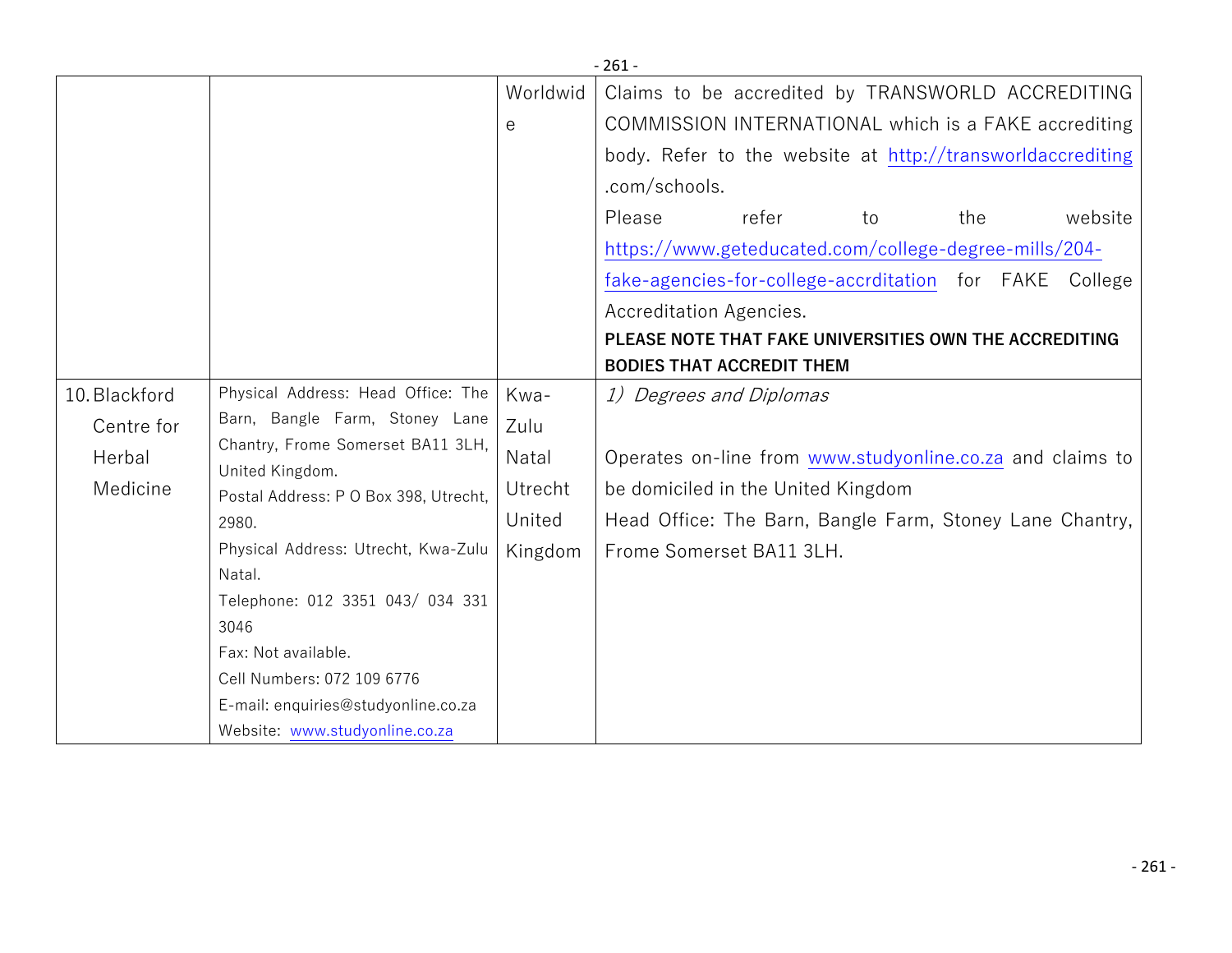| <b>NAME</b>      | <b>PHYSICAL ADDRESS AND</b><br><b>CONTACT DETAILS</b> | COUNTRY/<br><b>PROVINCE</b> | <b>PROGRAMME/S OFFERED</b>                        |
|------------------|-------------------------------------------------------|-----------------------------|---------------------------------------------------|
| 11. Brand        | Physical Address: None                                | Gauteng                     | 1) Professional Diploma in Digital Marketing      |
| School           | Phone: +27 11 784 4103                                |                             |                                                   |
|                  | Fax: +27 72 209 2363                                  |                             | Operates on-line from                             |
|                  | E-mail:                                               |                             | http://www.brandschool.co.za/contact.html         |
|                  | infor@brandschool.co.za                               |                             |                                                   |
|                  | Website:                                              |                             |                                                   |
|                  | http://www.brandschool.co.za/                         |                             |                                                   |
|                  | contact.html                                          |                             |                                                   |
|                  |                                                       |                             |                                                   |
| 12. Calvary      | Internet: Its <i>domiciliumcitandi</i>                | Worldwid                    | 1) Diplomas and Degrees in Theology and Christian |
| University       | ex executandi cannot be                               | e through                   | Education                                         |
|                  | established.                                          | the                         |                                                   |
|                  |                                                       | internet                    |                                                   |
|                  |                                                       | only.                       |                                                   |
| 13. Calvary Life | Physical Address: 296 Limpopo                         | Gauteng                     | 1) Diplomas and Degrees in Theology and Christian |
| Tutors           | Avenue, Pretoria, 0001                                |                             | Education                                         |
| 14. Canterbury   | address<br>Physical<br>the<br>for                     | Worldwid                    | 1) Diplomas and Degrees                           |
| University       | headquarters belongs to a retail                      | $\theta$                    |                                                   |
|                  | store in London. Pictures will be                     |                             |                                                   |
|                  | provided on request.                                  |                             |                                                   |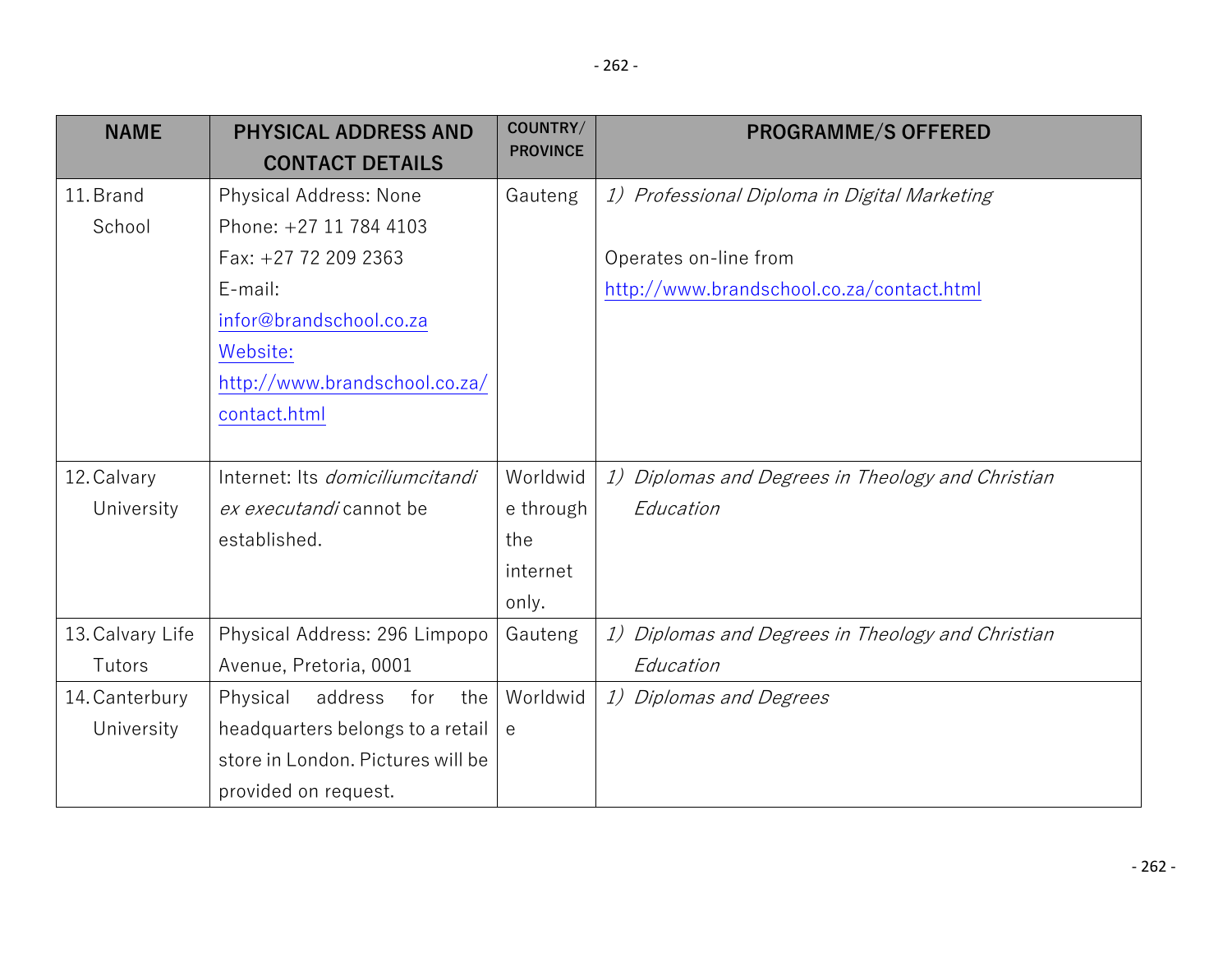|               | $-263-$                        |         |                                                         |  |  |  |
|---------------|--------------------------------|---------|---------------------------------------------------------|--|--|--|
| 15. Certified | Physical Address: 133 Marshall | Gauteng | a) Certificate in Business Accounting;                  |  |  |  |
| Institute for | Street, Johannesburg, 2001.    |         | b) Diploma in Management Accounting; and                |  |  |  |
| Managemen     |                                |         | c) Advanced Diploma in Management Accounting.           |  |  |  |
|               |                                |         |                                                         |  |  |  |
| Accountants   |                                |         | Offered by:                                             |  |  |  |
| (CIMA)        |                                |         | a. Centurion Academy (Pty) Ltd, Building, Bank Road     |  |  |  |
|               |                                |         | (Between South Street and Heuwel Street) Centurion City |  |  |  |
|               |                                |         | Centre (North);                                         |  |  |  |
|               |                                |         | Spectrium Graduate School of Business from 23 Jorissen  |  |  |  |
|               |                                |         | Street, Braamfontein.                                   |  |  |  |

| <b>NAME</b>   | <b>PHYSICAL ADDRESS</b>            | COUNTRY/<br><b>PROVINCE</b> | <b>PROGRAMME/S OFFERED</b>                        |
|---------------|------------------------------------|-----------------------------|---------------------------------------------------|
| 16. Christian | Physical Address: 96 Limpopo       | Gauteng                     | 1) Diplomas and Degrees in Theology and Christian |
| Life          | Pretoria,<br>Sinoville,<br>Avenue, |                             | Education                                         |
| Training      | 0048                               |                             |                                                   |
| 17. Christian | Not available                      | Gauteng                     | 1) Diplomas and Degrees in Theology and Christian |
| Campus        |                                    |                             | Education                                         |
| (The)         |                                    |                             |                                                   |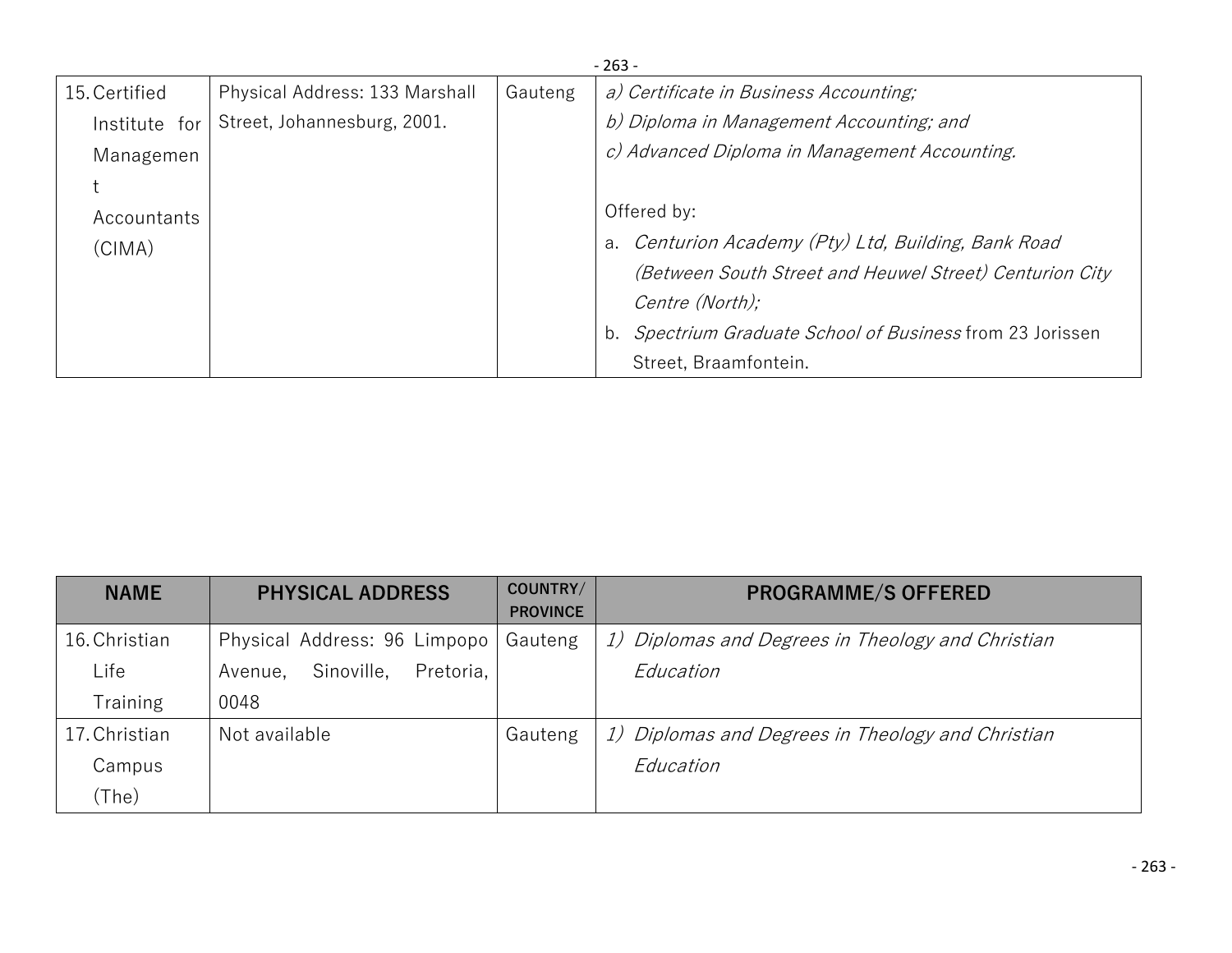|                |                                |          | $-264-$                                                  |
|----------------|--------------------------------|----------|----------------------------------------------------------|
| 18. Correspond | Physical Address:              | Gauteng  | 1) Diploma in Health and Safety Management as awarded on |
| ence           | Silverwatercrossings Centre,   |          | 5 March 2015.                                            |
| Training       | Postnet Suite A25: For any     |          |                                                          |
| Academy        | parcels or documents drop off  |          |                                                          |
|                | Moot area (Soutpansberg        |          |                                                          |
|                | Road), Training Centre: On     |          |                                                          |
|                | appointments / bookings only,  |          |                                                          |
|                | <b>Contact Marius</b>          |          |                                                          |
|                | Packhouse / Admin Office -     |          |                                                          |
|                | Pretoria North Silverton       |          |                                                          |
|                | School, Equestria, Pretoria    |          |                                                          |
|                | East, Akasia, Pretoria North   |          |                                                          |
|                |                                |          |                                                          |
|                | Phone: 012 751 7541/2          |          |                                                          |
|                | Cell: 0728642000               |          |                                                          |
|                | Fax: 0866187567                |          |                                                          |
|                | Email: info@ctasa.co.za/school |          |                                                          |
|                | @ctasa.co.za/                  |          |                                                          |
|                | training@ctasa.co.za           |          |                                                          |
|                | /principal@ctasa.co.za         |          |                                                          |
|                | Website: www.ctasa.co.za       |          |                                                          |
| 19. Crane      |                                | Mpumalan | 1) Business Studies                                      |
| Internationa   | Not available                  | ga       | 2) Engineering Studies                                   |
|                |                                |          | 3) Security Studies                                      |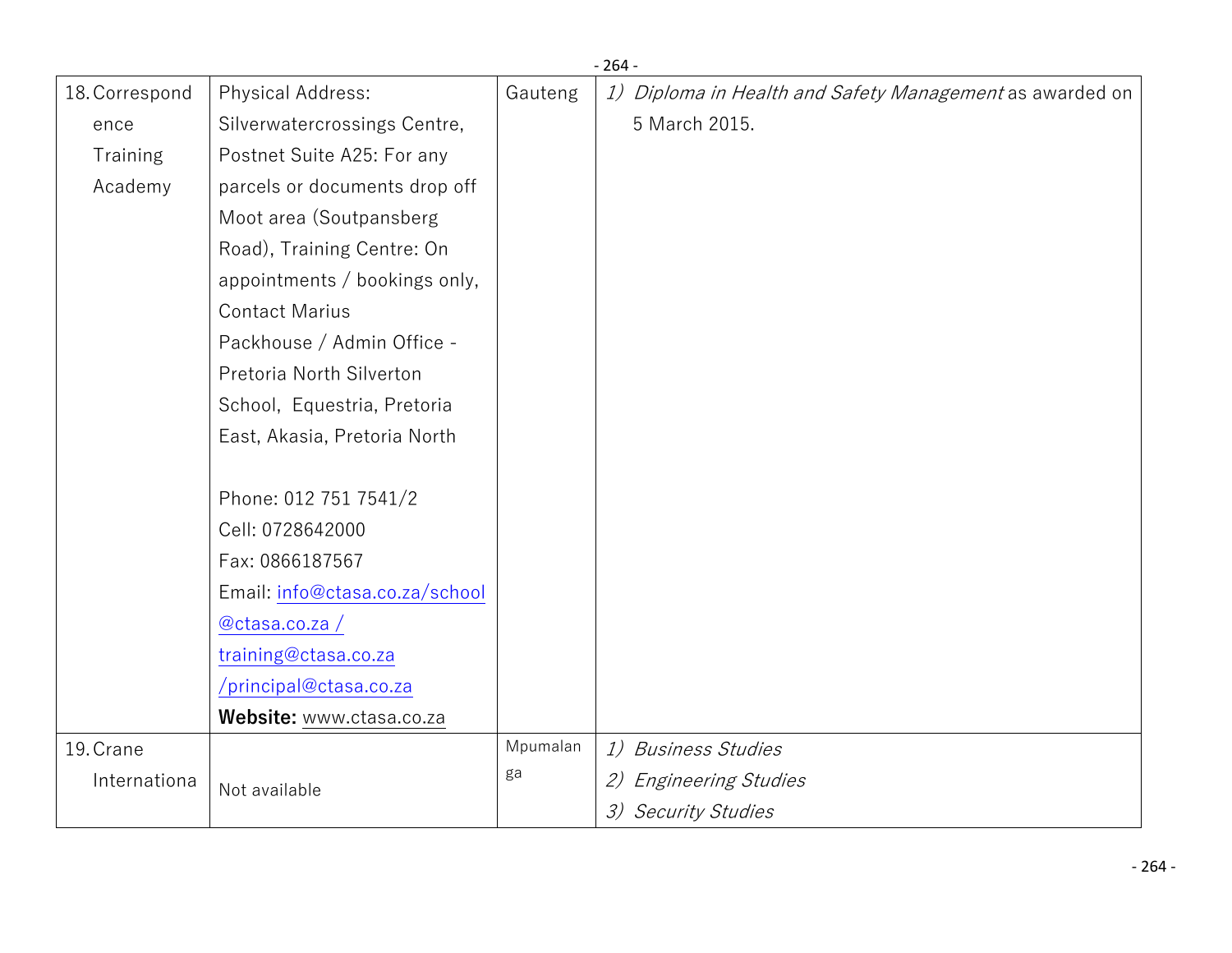|           | $-265-$ |  |                                                                  |  |  |
|-----------|---------|--|------------------------------------------------------------------|--|--|
| Academy   |         |  | The website also indicates that the institution is an accredited |  |  |
| (Pty) Ltd |         |  | institution of higher learning, accredited by the Council on     |  |  |
|           |         |  | Higher Education (CHE) and registered by the South African       |  |  |
|           |         |  | Qualifications Authority (SAQA), which is false.                 |  |  |
|           |         |  |                                                                  |  |  |
|           |         |  |                                                                  |  |  |

| <b>NAME</b>              | <b>PHYSICAL ADDRESS AND</b>                                                                                                                                                                                                                                | COUNTRY/                                    | <b>PROGRAMME/S OFFERED</b>                                                                                                                                                                                                                                                                                                                                                                                               |
|--------------------------|------------------------------------------------------------------------------------------------------------------------------------------------------------------------------------------------------------------------------------------------------------|---------------------------------------------|--------------------------------------------------------------------------------------------------------------------------------------------------------------------------------------------------------------------------------------------------------------------------------------------------------------------------------------------------------------------------------------------------------------------------|
|                          | <b>CONTACT DETAILS</b>                                                                                                                                                                                                                                     | <b>PROVINCE</b>                             |                                                                                                                                                                                                                                                                                                                                                                                                                          |
| 20. Digolo<br>University | Not available                                                                                                                                                                                                                                              | Gauteng                                     | 1) Intends to offer Degrees and Diplomas                                                                                                                                                                                                                                                                                                                                                                                 |
| 21. Diploma<br>Company   | <b>Physical Address: None</b><br>Website Address for the UK:<br>http://www.diplomacompany.c<br>o.uk/fake-college-diplomas-<br>and-degrees.<br>Website Address for Africa:<br>http://www.diplomacompany.c<br>o.uk/fake-diploma-from-<br>african-university. | World-<br>wide,<br>USA, UK<br>and<br>Africa | a) Any qualification including Diplomas and Degrees.<br>The following fake certificate site offer fake certificates for<br>any school, college or university. They are based in America.<br>The<br>address<br>website<br>is.<br>http://www.diplomacompany.co.uk/fake-college-diplomas-<br>and-degrees.<br>The website address for Africa is<br>http://www.diplomacompany.co.uk/fake-diploma-from-<br>african-university. |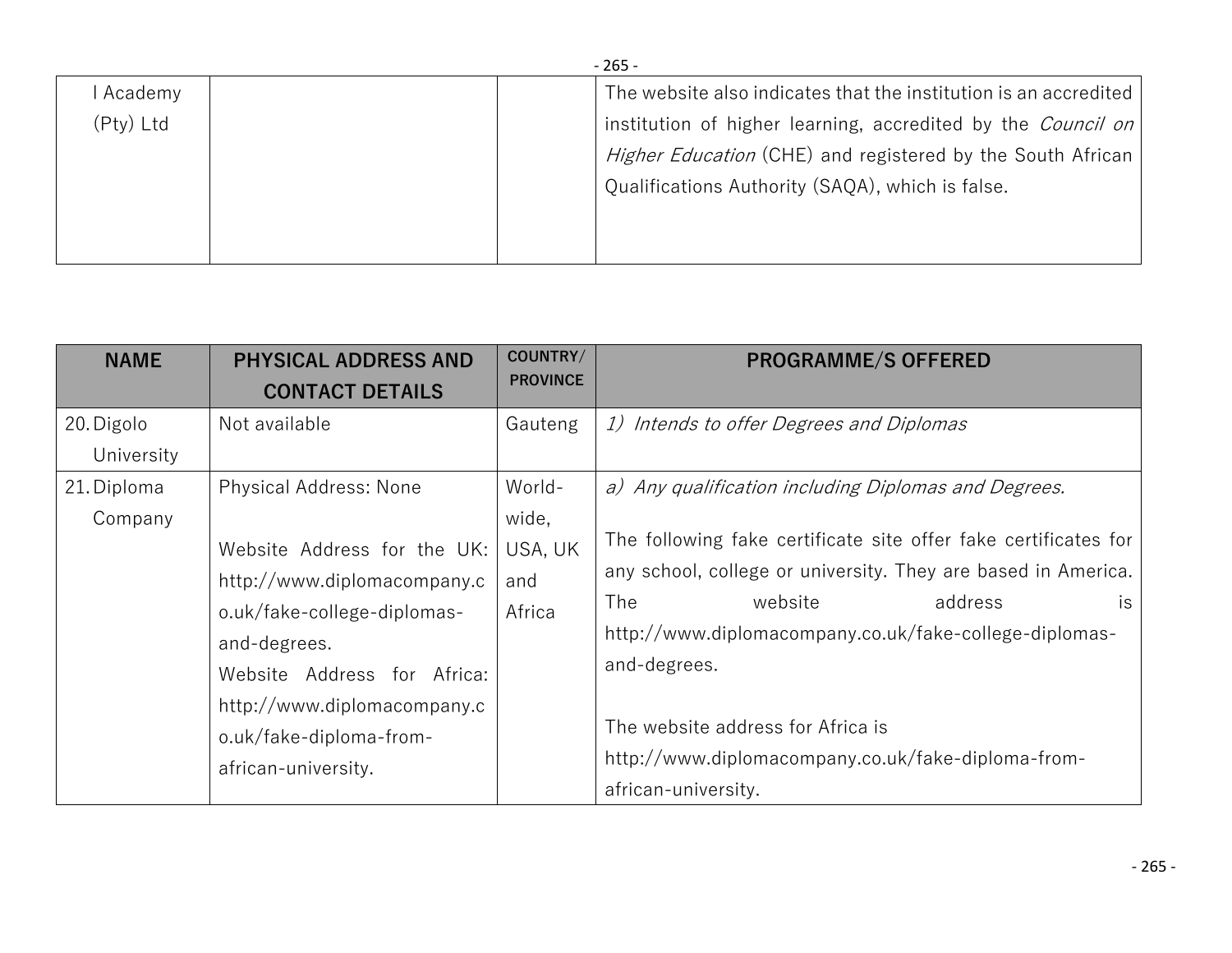|              |                                |          | $-266-$                                                    |
|--------------|--------------------------------|----------|------------------------------------------------------------|
| 22. Durban   | Physical Address: 39 Garth     | KZN,     | 1) Diploma in Ministry                                     |
| Christian    | Road, Mayville, Durban, 4091.  | Worldwid | 2) Diplomas and Degrees in Theology                        |
| Centre Bible | Phone: 031 242 5001            | e        |                                                            |
| Institute    | E-mail: DccBibleInstitute@dcc- |          | Claims to be accredited by TRANSWORLD ACCREDITING          |
|              | admin.co.za                    |          | COMMISSION INTERNATIONAL which is a FAKE accrediting       |
|              | Website:                       |          | body. Refer to the website at http://transworldaccrediting |
|              | www.durbanchristiancentre.co   |          | .com/schools.                                              |
|              | m                              |          |                                                            |
|              |                                |          | Please<br>website<br>refer<br>the<br>to                    |
|              |                                |          | https://www.geteducated.com/college-degree-mills/204-      |
|              |                                |          | fake-agencies-for-college-accrditation for FAKE College    |
|              |                                |          | Accreditation Agencies.                                    |
|              |                                |          | PLEASE NOTE THAT FAKE UNIVERSITIES OWN THE ACCREDITING     |
|              |                                |          | <b>BODIES THAT ACCREDIT THEM</b>                           |

| <b>NAME</b> | <b>PHYSICAL ADDRESS AND</b> | COUNTRY/        | <b>PROGRAMME/S OFFERED</b> |
|-------------|-----------------------------|-----------------|----------------------------|
|             | <b>CONTACT DETAILS</b>      | <b>PROVINCE</b> |                            |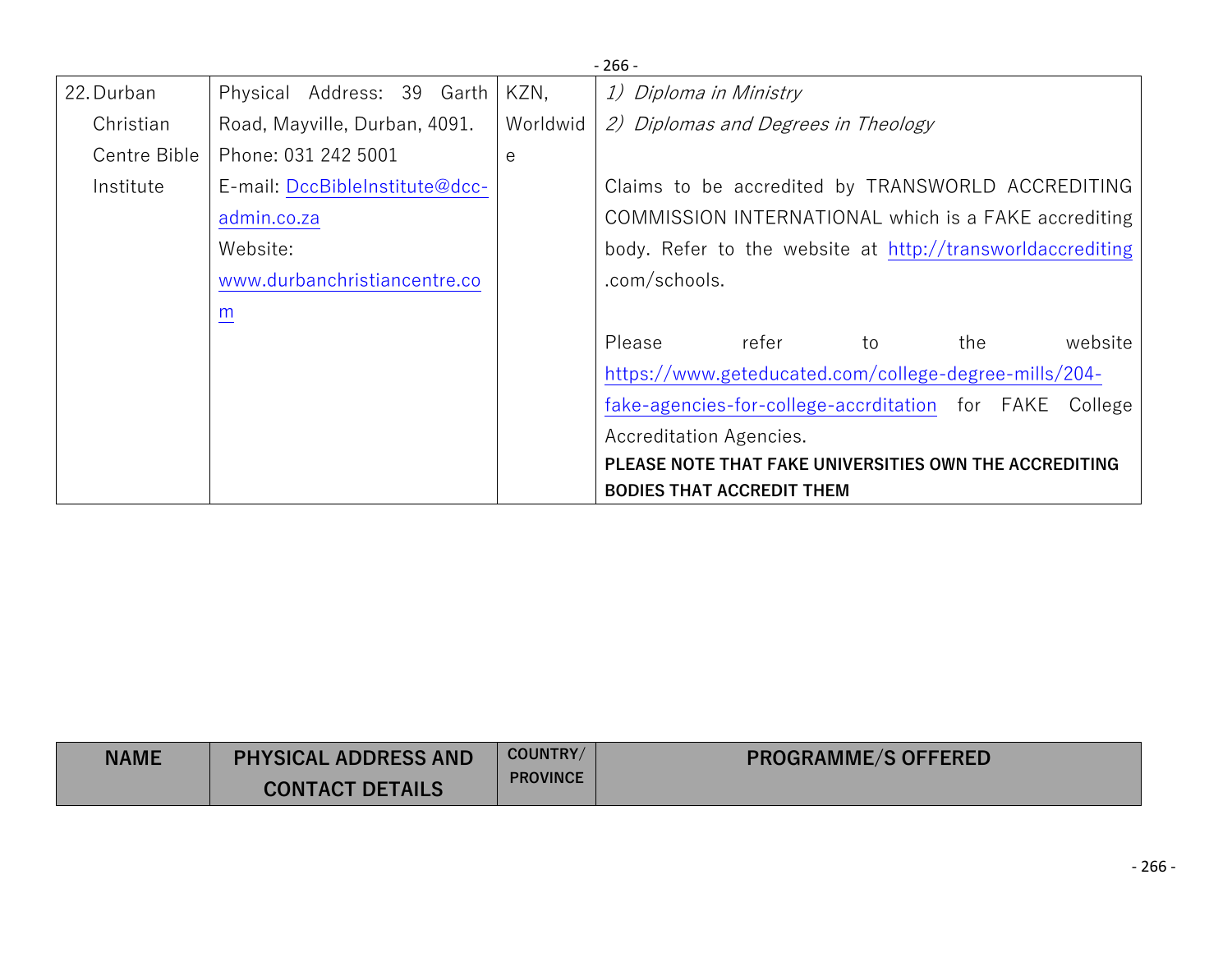|                 |                               |         | $-267-$                                                                                                       |  |  |
|-----------------|-------------------------------|---------|---------------------------------------------------------------------------------------------------------------|--|--|
| 23. East London | Physical Address: 14 Stewart  | Eastern | a) Master in Corporate Communication                                                                          |  |  |
| University      | Drive, Berea, East London,    | Cape    | b) Master in Fashion Design                                                                                   |  |  |
|                 | Eastern Cape, 1739.           |         | Master in Film and Visual Arts<br>3)<br>Master in finance<br>4)                                               |  |  |
|                 | Phone: +27 (0) 43 783 9751    |         | Master in Marketing                                                                                           |  |  |
|                 | Fax: None                     |         | 6) Master in Web Development                                                                                  |  |  |
|                 | E-mail:                       |         |                                                                                                               |  |  |
|                 | contact@eluniversity.co.za    |         | indicated<br>website<br>As<br>the<br>at<br>on                                                                 |  |  |
|                 | https://www.masterstudies.co. |         | https://www.masterstudies.co.za/universities/South-Africa/East-<br>London-University/, as at 23 October 2019. |  |  |
|                 | za/universities/South-        |         |                                                                                                               |  |  |
|                 | Africa/East-London-           |         |                                                                                                               |  |  |
|                 | University/                   |         |                                                                                                               |  |  |
| 24. Edu-        | 145<br>Physical<br>Address:   | Gauteng | a) Degrees and Diplomas                                                                                       |  |  |
| Campus/Ho       | Commissioner<br>Street,       |         |                                                                                                               |  |  |
| pe              | Johannesburg, 2001.           |         |                                                                                                               |  |  |
| University      |                               |         |                                                                                                               |  |  |
| 25. eLearning   | Physical Address: Atlas       | Gauteng | 1) Bachelor of Business Studies                                                                               |  |  |
| Systems         | Studios, 33 Frost Avenue,     |         |                                                                                                               |  |  |
| (Pty) Ltd       | Corner Owl Street,            |         |                                                                                                               |  |  |
| trading as      | Braamfontein, Bordering       |         |                                                                                                               |  |  |
| eDegree         | MilparkWebsite address:       |         |                                                                                                               |  |  |
|                 | http://www.edegree.co.za/abo  |         |                                                                                                               |  |  |
|                 | ut-us.html                    |         |                                                                                                               |  |  |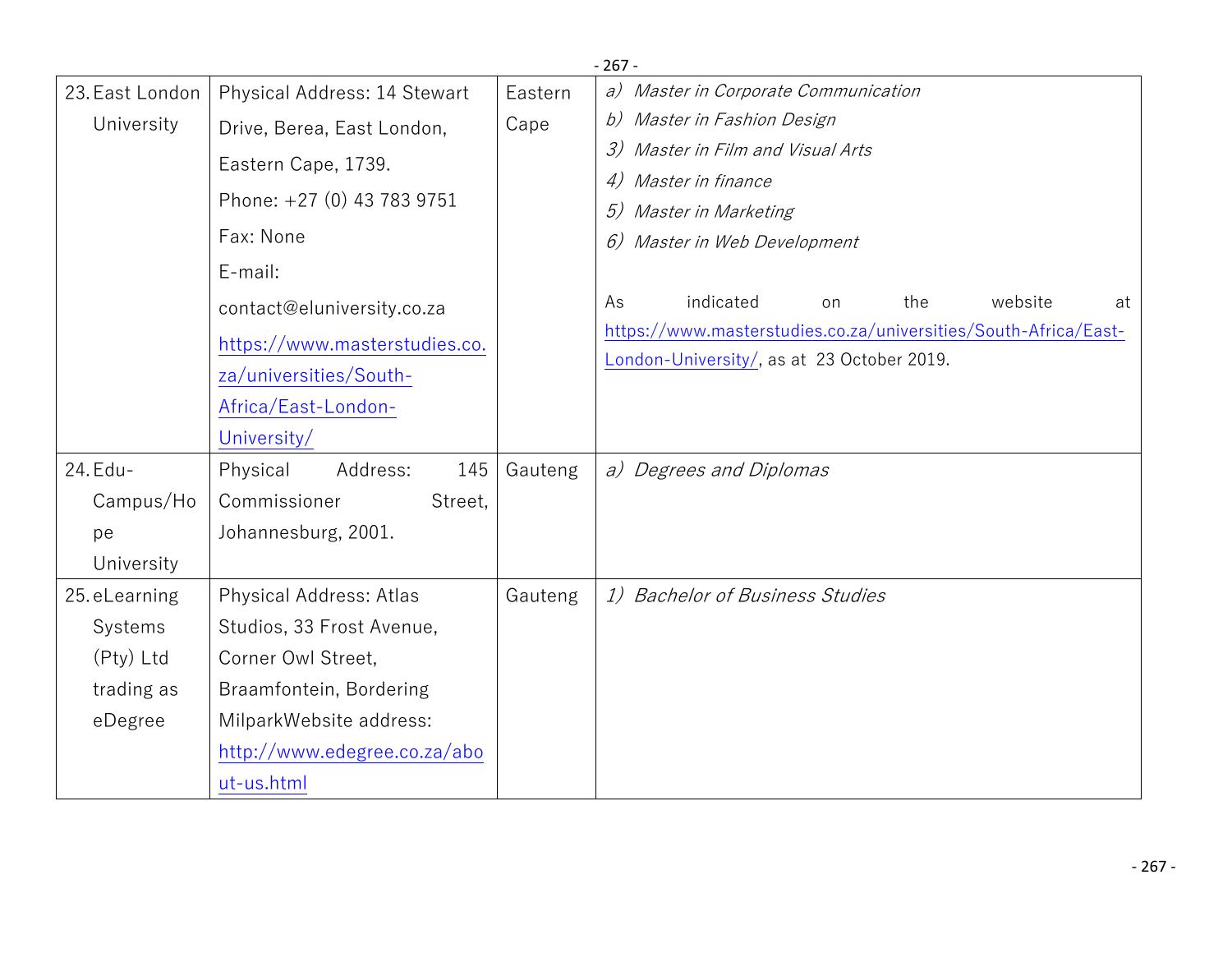|                 |                                 |         | $-268-$                                                  |
|-----------------|---------------------------------|---------|----------------------------------------------------------|
| 26. Elkanah     | Address: 66 Aloe<br>Physical    | Gauteng | 1) Higher Certificates, Diplomas and Degrees in Theology |
| Bible           | Street, Van Dyk Park, Boksburg, |         |                                                          |
| College<br>in   | 1459.                           |         |                                                          |
| association     | Postal Address: PO Box 19041,   |         |                                                          |
| with Calvary    | Sunward Park, Boksburg, 1470.   |         |                                                          |
| Tutors<br>∟ife⊥ | Siesta Villa                    |         |                                                          |
| and Calvary     | Boksburg,<br>Campuses<br>at     |         |                                                          |
| University      | Potchefstroom,<br>Middleburg,   |         |                                                          |
|                 | Silverton and Waterberg.        |         |                                                          |

| <b>NAME</b>  | <b>PHYSICAL ADDRESS AND</b><br><b>CONTACT DETAILS</b> | COUNTRY/<br><b>PROVINCE</b> | <b>PROGRAMME/S OFFERED</b>                  |
|--------------|-------------------------------------------------------|-----------------------------|---------------------------------------------|
| 27. Fargo    | http://www.fargouniversity.co                         | <b>USA</b>                  | 1) Degrees in 15 days                       |
| University   | $\underline{m}$                                       |                             | Falsely uses the name and logo of the DHET. |
| 28. Gateway  | Physical Address: 631 Corner                          | Mpumalan                    | 1) Diplomas in Theology                     |
| Church       | Elizabeth and Arras Streets                           | ga                          |                                             |
| Internationa | Extension 3, Witbank                                  |                             |                                             |
| behalf<br>on | Phone: 013 656 2211                                   |                             |                                             |
| οf<br>Team   | Fax: 013 656 5406                                     |                             |                                             |
| Impact       | Cell Number: 082 960 8148                             |                             |                                             |
| Christian    | Cell Number: 082 684 2176                             |                             |                                             |
| University   | E-mail: info@gwci.org.za                              |                             |                                             |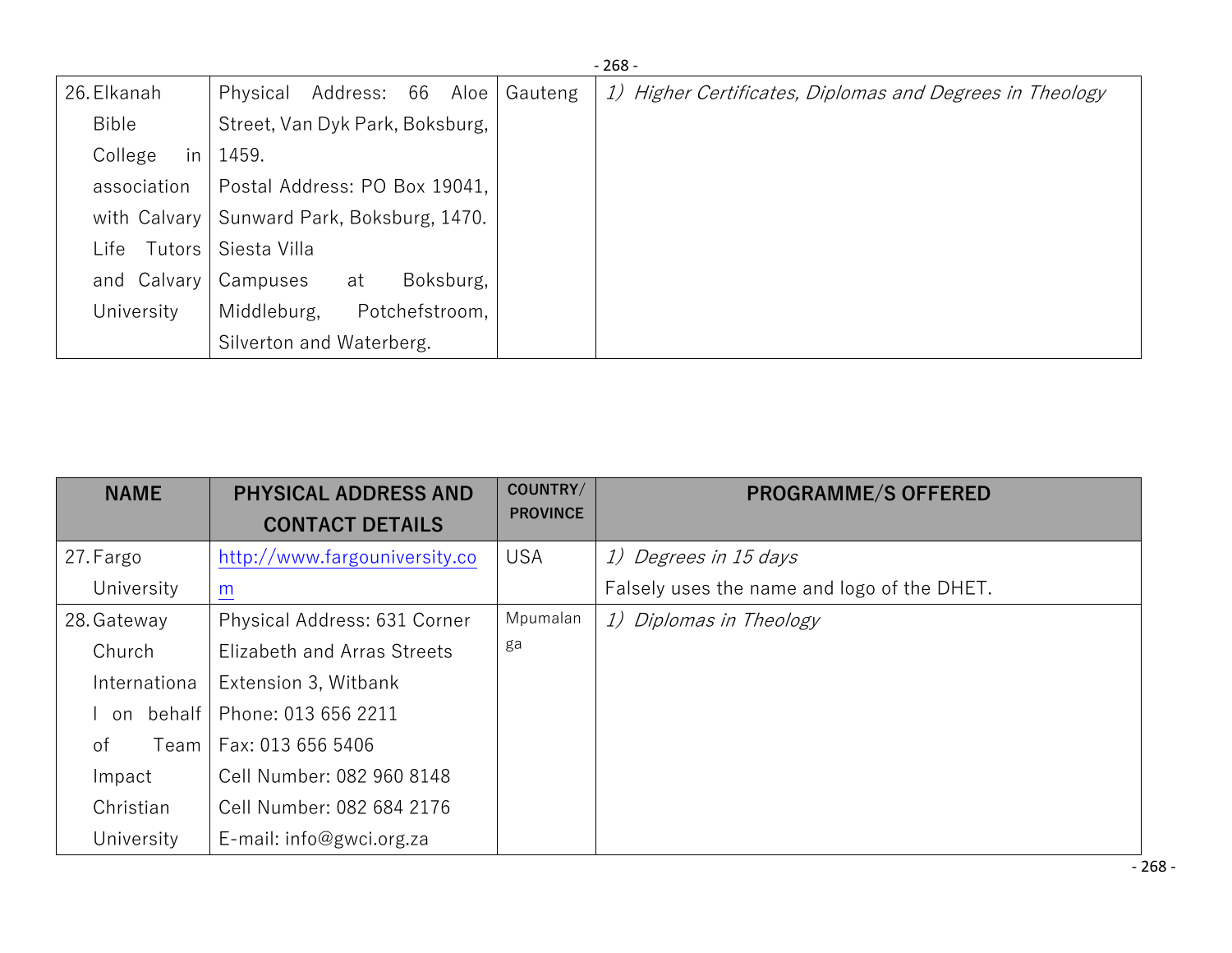|                 |                                   |           | $-269-$                                            |
|-----------------|-----------------------------------|-----------|----------------------------------------------------|
|                 | Contact: Pastors Eddie and        |           |                                                    |
|                 | Stella Phetla                     |           |                                                    |
| 29. Generation  | <b>Physical Address: Operates</b> | Port      | 1) Diploma of Ministry                             |
| Impact Bible    | somewhere in Port Elizabeth.      | Elizabeth | 2) Bachelor of Ministry                            |
| College         | Website:                          | , South   | As advertised on the institution's website at      |
|                 | http://www.gibiblecollege.com     | Africa    | http://www.gibiblecollege.com as at 11 March 2015. |
|                 |                                   |           |                                                    |
| 30. Hebraic     | Physical Address: Corner of       | Mpumala   | 1) Diplomas and Degrees in Theology and Christian  |
| <b>Teaching</b> | Cilliers Street and Potgieter     | nga       | Education                                          |
| Roots           | Street, Monument, Krugersdorp     |           |                                                    |
| Institute on    | and 1 Louis Trichardt Street,     |           |                                                    |
| behalf of       | Monument, Krugersdorp.            |           |                                                    |
| Therapon        |                                   |           |                                                    |
| University      |                                   |           |                                                    |

| <b>NAME</b> | <b>PHYSICAL ADDRESS AND</b><br><b>CONTACT DETAILS</b> | COUNTRY/<br><b>PROVINCE</b> | <b>PROGRAMME/S OFFERED</b> |
|-------------|-------------------------------------------------------|-----------------------------|----------------------------|
|-------------|-------------------------------------------------------|-----------------------------|----------------------------|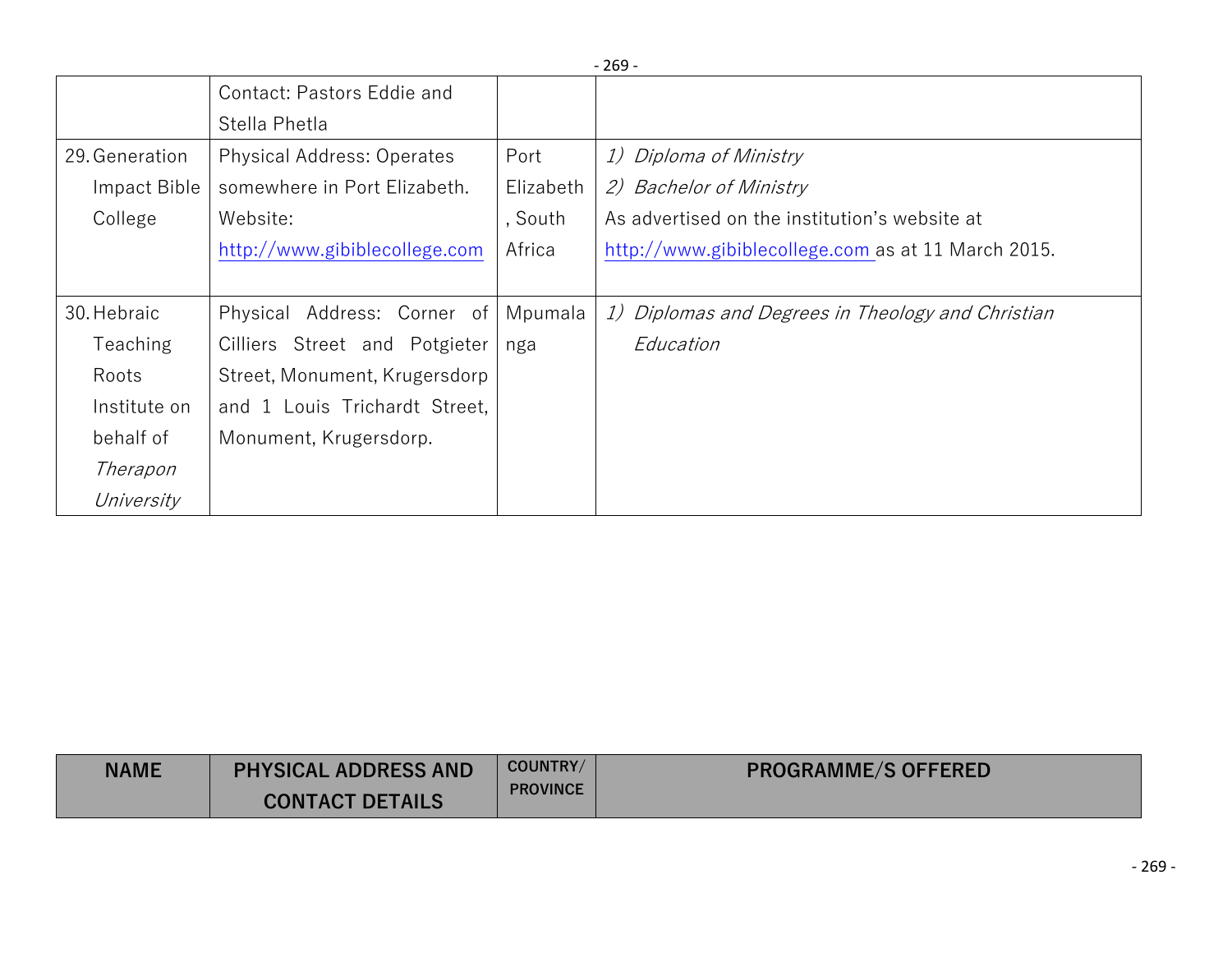| 31. Heritage of    | Physical<br>Address:            | USA,      | - 270 -<br>1) Doctorate in Ministry |
|--------------------|---------------------------------|-----------|-------------------------------------|
| <b>Faith Bible</b> | Johannesburg: Michurch          | Botswan   |                                     |
|                    |                                 |           |                                     |
| Institute          | Witbank: Michurch               | a, Kenya, |                                     |
| South Africa       | Lenasia: Heritage of Faith      | South     |                                     |
|                    | Lenasia                         | Africa    |                                     |
|                    | Vanderbijl: AFM North           |           |                                     |
|                    | Meadowlands: Rivers of Life     |           |                                     |
|                    | <b>Healing Centre</b>           |           |                                     |
|                    | Durban:<br>Eagle<br>Christian   |           |                                     |
|                    | Ministries                      |           |                                     |
|                    | Durbanville: A Word in Faith    |           |                                     |
|                    | King Williams Town: Unity       |           |                                     |
|                    | through Christian Ministries    |           |                                     |
|                    | Pinelands: Alpha and Omega      |           |                                     |
|                    | Christian Fellowship            |           |                                     |
|                    | Klerksdorp: Grace Life Church   |           |                                     |
|                    | Richards<br>Bay:<br>Covenant    |           |                                     |
|                    | Church<br>Fellowship            |           |                                     |
|                    | International                   |           |                                     |
|                    | Groblersdal<br>Groblersdal:     |           |                                     |
|                    | Christian Fellowship            |           |                                     |
|                    | Centurion:<br>Christian<br>Life |           |                                     |
|                    | Church                          |           |                                     |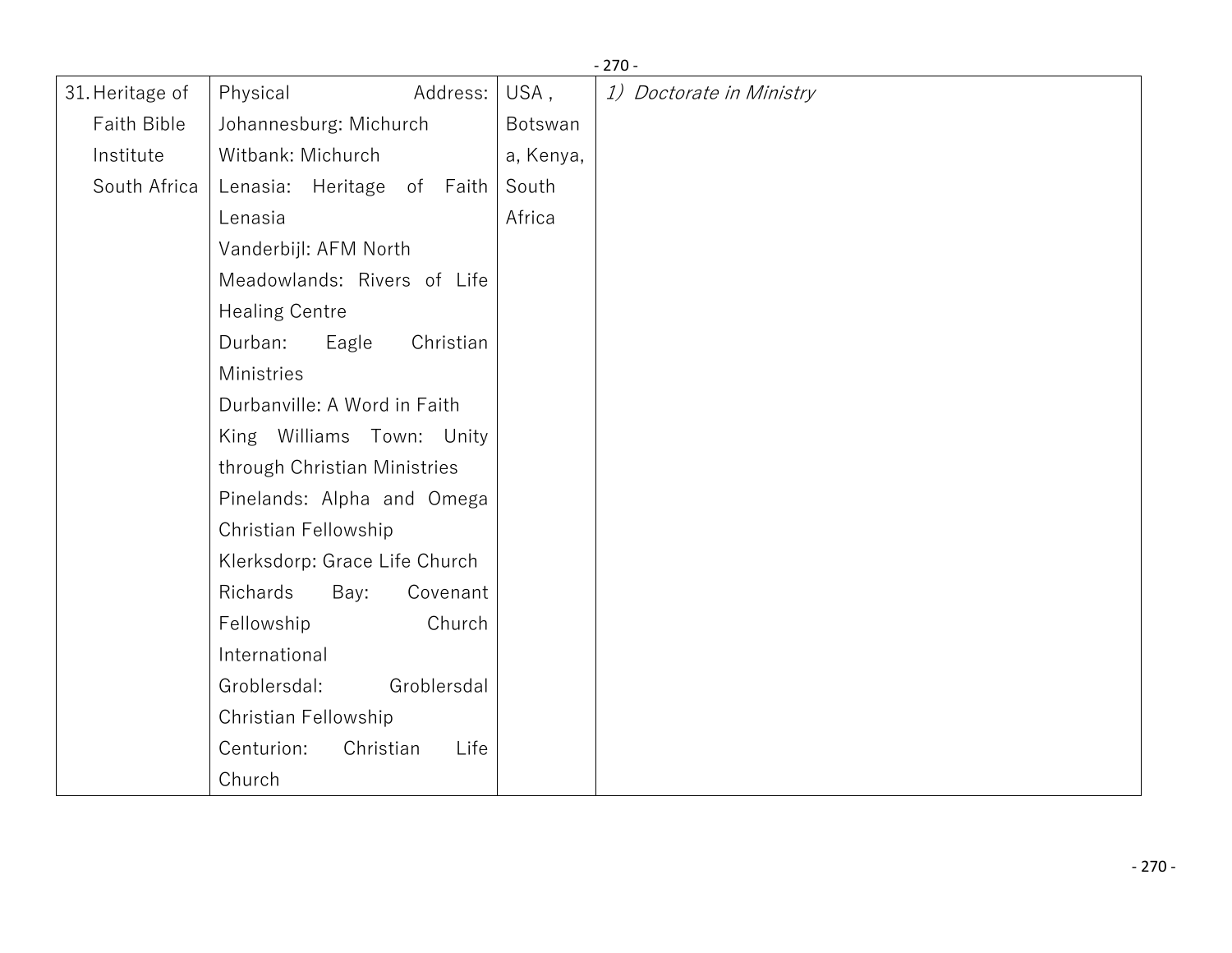|                                             |                                |         | -271-                                                          |
|---------------------------------------------|--------------------------------|---------|----------------------------------------------------------------|
| 32. Immanuel                                | Physical Address: C11          | Kwa-    | 1) Diplomas and Degrees in Theology                            |
| Internationa                                | BADPLAAS/CAROLINA ROAD,        | Zulu    |                                                                |
| l Bible                                     | AVONTUUR, 1190, Badplaas,      | Natal   |                                                                |
| College                                     | Phone: +27824693432            |         |                                                                |
| 33. Immanuel                                | address:<br>Physical<br>Corner | Gauteng | 1) Bachelor of Biblical Theology, <b>CTQA ID No. 18007 NQF</b> |
| University of                               | Bergbron and Exhibition Roads, |         | Level 7 (240 Credits)                                          |
| Theology                                    | White Ridge, 1709.             |         | 2) Master of Theology in Biblical Theology, <b>CTQA ID No.</b> |
| Internationa                                | Postal address: PO Box 2903,   |         | 18008 NQF Level 8 (240 Credits)                                |
| $\left  \right $ (Pty) Ltd $\left  \right $ | Primrose, 1416.                |         | Doctor of Theology in Biblical Theology, <b>CTQA ID No.</b>    |
| with                                        | Telephone: 011 750 2100        |         | 18009 NQF Level 9 (240 Credits)                                |
| company                                     | Website:https://www.immanue    |         | Doctor of Divinity (Christ Centred Anointing), CTQA ID<br>4)   |
| registration                                | luniversity.co.za              |         | No. 18010 NQF Level 10 (240 Credits)                           |
| number                                      |                                |         | Doctor of Philosophy in Biblical Theology, <b>CTQA ID No.</b>  |
| 2018/28882                                  | Directors: "Professor" EA Van  |         | 18012 NQF Level 12 (240 Credits)                               |
| 5/07                                        | Den Berg                       |         | 6) Diploma Programmes.                                         |
|                                             |                                |         |                                                                |
|                                             |                                |         |                                                                |
| 34. Impact                                  | <b>Physical Address: None</b>  | Gauteng | a) Diplomas, Undergraduate Degrees Honours and Masters         |
| Christian                                   | Postal Address: PO Box 90380,  |         | in Theology and Christian Education                            |
| Campus                                      | Bertsham, 2013.                |         |                                                                |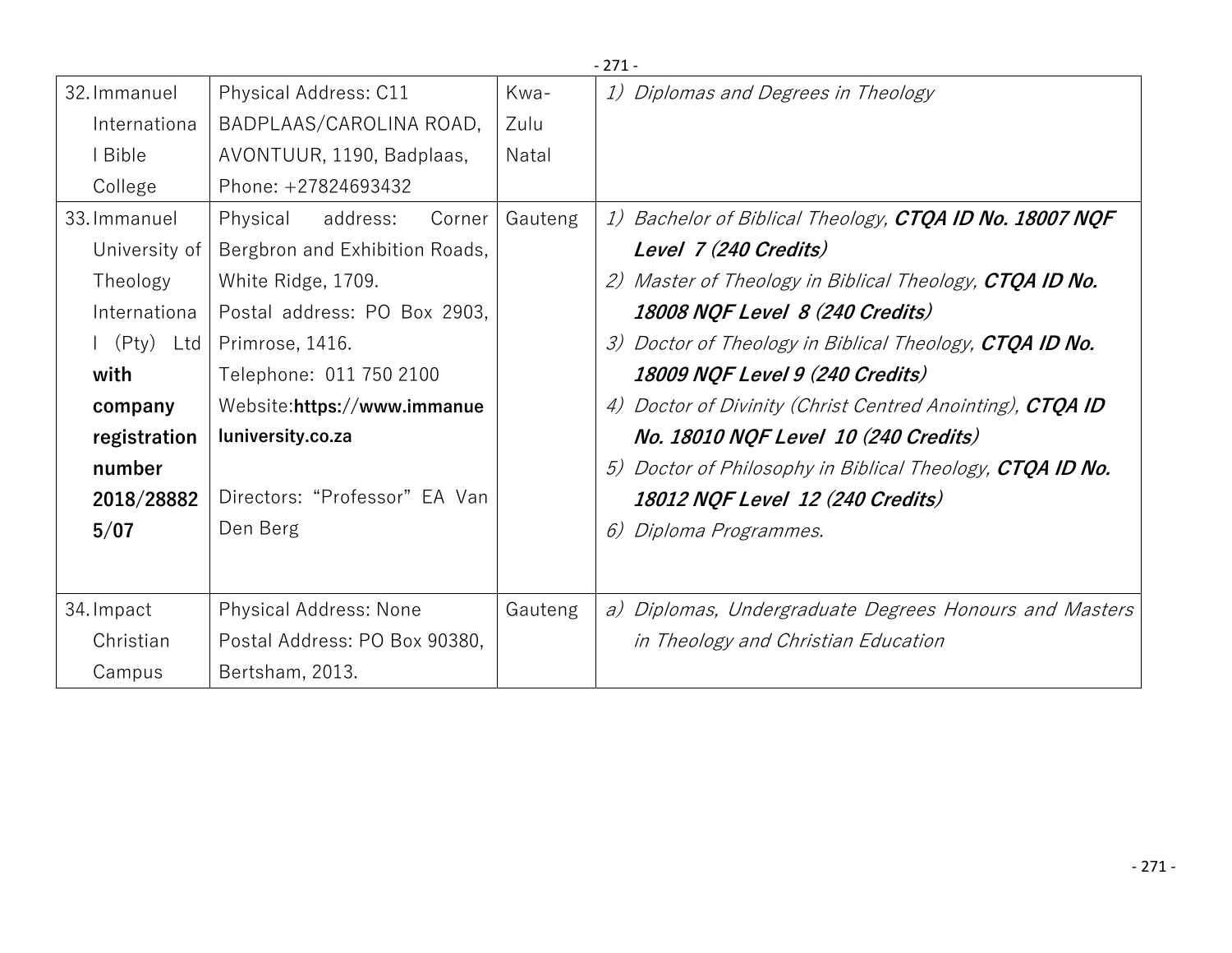| <b>NAME</b>      | <b>PHYSICAL ADDRESS AND</b>          | COUNTRY/<br><b>PROVINCE</b> | <b>PROGRAMME/S OFFERED</b>                             |
|------------------|--------------------------------------|-----------------------------|--------------------------------------------------------|
|                  | <b>CONTACT DETAILS</b>               |                             |                                                        |
| 35. Institute of | Physical Address: 63 Strand          | Kwa-                        | a) Customs Clearing and Forwarding/Shipping Management |
| <b>Business</b>  | Street, Nedbank Center               | Zulu                        | Makes the following claims:                            |
| Managemen        | Building, Cape Town, 8001.           | Natal                       | Registrar: IBMIT-12701032017DBN Principal              |
| t and            | Telephone: +27218227898,             |                             | The following is brought to the attention of students: |
| Information      | +27318280401                         |                             | a) A 2-week course in shipping costs R8000.00.         |
| Technology       | Fax: 086 760 9509                    |                             | b) A 2-week course in admin costs R8000.00.            |
| (Pty) Ltd        | E-mail: info@ibmit.co.za             |                             | c) Promises jobs that never materialize.               |
|                  | Website: www.ibmit.co.za             |                             | d) Students are guaranteed jobs pending payment of     |
|                  | Physical Address:                    |                             | registration.                                          |
|                  | Johannesburg: 106 Johan              |                             | e) The administrator is Brenda Meyers.                 |
|                  | Avenue, Sandton, 2000.               |                             | <b>Bank: FNB.</b><br>f                                 |
|                  | Phone: 011 0470 894,                 |                             | g) Account Number: 62719239388.                        |
|                  | Contact Peter 073 564 0214           |                             | h) Proof of payment to be faxed to 0867609509.         |
|                  | Cell No.: 073 564 0214               |                             |                                                        |
|                  | Fax: 086 7609 509                    |                             |                                                        |
|                  | Website:                             |                             |                                                        |
|                  | www.rankpconsult.co.za               |                             |                                                        |
|                  | Whatsapp: 073 8126084                |                             |                                                        |
| 36. Internationa | Physical Address:<br><b>Business</b> | Gauteng                     | 1) Advanced Diploma in Transfer Pricing                |
| I Institute      | Centre, Design Quarter, Leslie       |                             | 2) Higher Diploma in Taxation                          |
| for Tax and      |                                      |                             | 3) Advanced Diploma in International Taxation          |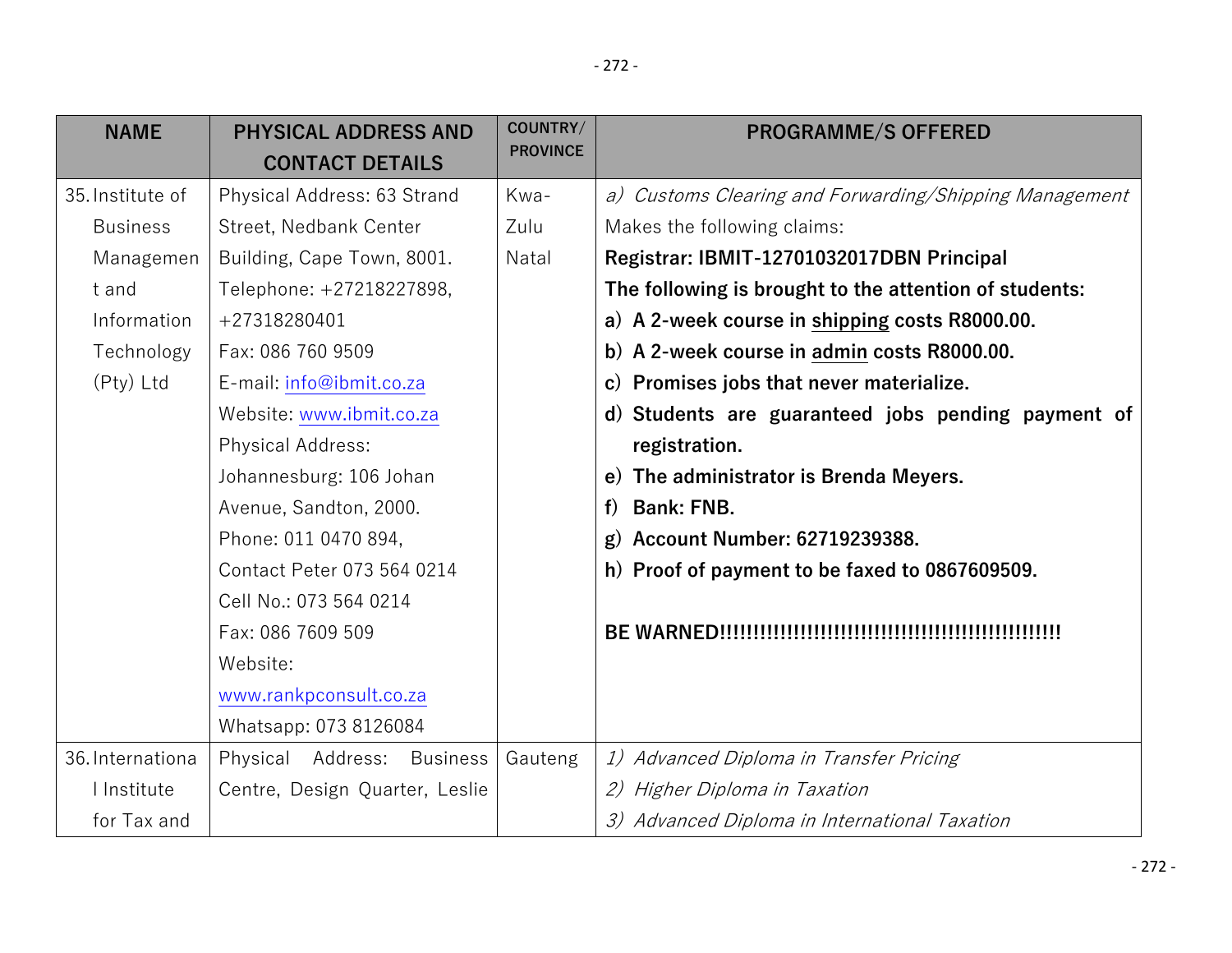|              |                             | $-273-$                                                           |
|--------------|-----------------------------|-------------------------------------------------------------------|
| Finance      | Rd, Fourways, Johannesburg, | 4) Advanced Diploma in Tax Procedural Law                         |
| $(IITF)$ now | South Africa.               | 5) Advanced Diploma in Corporate Taxation                         |
| operates     |                             | 6) Diploma in Payroll Taxes                                       |
| under the    |                             | institution's<br>advertised on the<br>As<br>website<br>at         |
| name of the  |                             | www.iitf.net/contact-iit/ as at 24 January 2013.                  |
| Thomas       |                             | Soon after the listing of the International Institute for Tax and |
| Jefferson    |                             | Finance, the institute went on-line and started operating         |
| School of    |                             | under the name of the Thomas Jefferson School of Law.             |
| Law          |                             |                                                                   |

| <b>NAME</b>      | <b>PHYSICAL ADDRESS AND</b><br><b>CONTACT DETAILS</b> | COUNTRY/<br><b>PROVINCE</b> | <b>PROGRAMME/S OFFERED</b>                          |
|------------------|-------------------------------------------------------|-----------------------------|-----------------------------------------------------|
| 37. Intuition    | Address: 6 <sup>th</sup> Floor<br>Physical            | Gauteng                     | 1) Diplomas                                         |
| College          | 396<br>House,<br>West<br>Prefcor                      |                             | 2) International Diplomas                           |
|                  | 2001.<br>Johannesburg,<br>Street,                     |                             | As advertised on the institution's website at       |
|                  | Next To Game.                                         |                             | www.intuitioncollege.co.za/ as at 25 February 2013. |
|                  |                                                       |                             |                                                     |
| 38. Internationa | Not available                                         | Gauteng                     | 1) Degrees and Diplomas in Theology                 |
|                  |                                                       |                             |                                                     |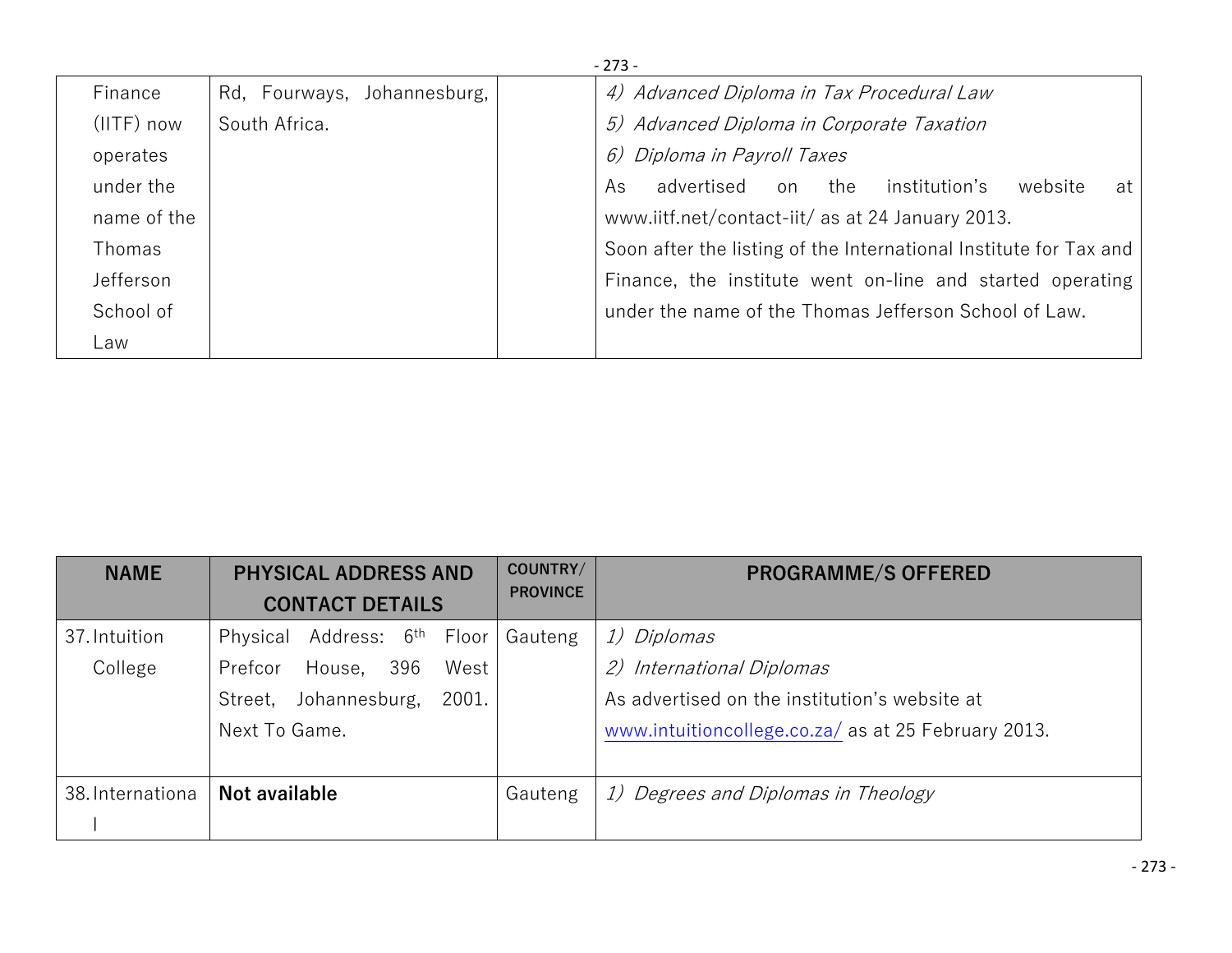| Theological             |                                |          | - 214                                                         |
|-------------------------|--------------------------------|----------|---------------------------------------------------------------|
| Academy                 |                                |          |                                                               |
| 39. Internationa        | E-mail: agabc@gmail.com        | Worldwid | a) Associate Theology                                         |
| I University            | No other contact details are   | e but    | b) Bachelor of Theology                                       |
|                         | available.                     | based in | c) Master of Theology                                         |
|                         |                                | South    | d) Doctor of Philosophy (Divinity)                            |
|                         |                                | Africa   | e) Doctor of Jurisprudence Theology                           |
|                         |                                |          | Doctor of Philosophy (Christian Education)<br>f)              |
|                         |                                |          | As at 19 September 2018 on the website at                     |
|                         |                                |          | www.http:internationaluniversity.co.za/NWMD/Programs.HT       |
|                         |                                |          | ML                                                            |
| 40. Jordan              | 405<br>Physical<br>Address:    | Gauteng  | 1) Diplomas and Degrees in Theology and Christian             |
| Institute of            | Montesano, 3 Cavendish Road,   |          | Education                                                     |
| Mission and             | Yeoville, 2198.                |          |                                                               |
| Ministerial             |                                |          |                                                               |
| $Acts$ ( <i>J.I.M.M</i> |                                |          |                                                               |
| (A)                     |                                |          |                                                               |
| 41. Johannesbu          | Physical Address: 49 Jorissen  | Gauteng  | 1) Certificates, Diplomas and Higher National Diplomas in the |
| rg City                 | Braamfontein,<br>Street,       |          | Faculties of Computer Sciences, Engineering, Law,             |
| College                 | 2001.<br>Johannesburg,<br>Has  |          | Sciences and Commerce as advertised on thewebsite             |
|                         | relocated to 94 Juta Street,   |          | 22<br>2013<br>address<br>February<br>the<br>dated<br>at       |
|                         | Braamfontein,<br>Johannesburg, |          | www.johannesburgcitycollege.co.za.                            |
|                         | 2001.                          |          |                                                               |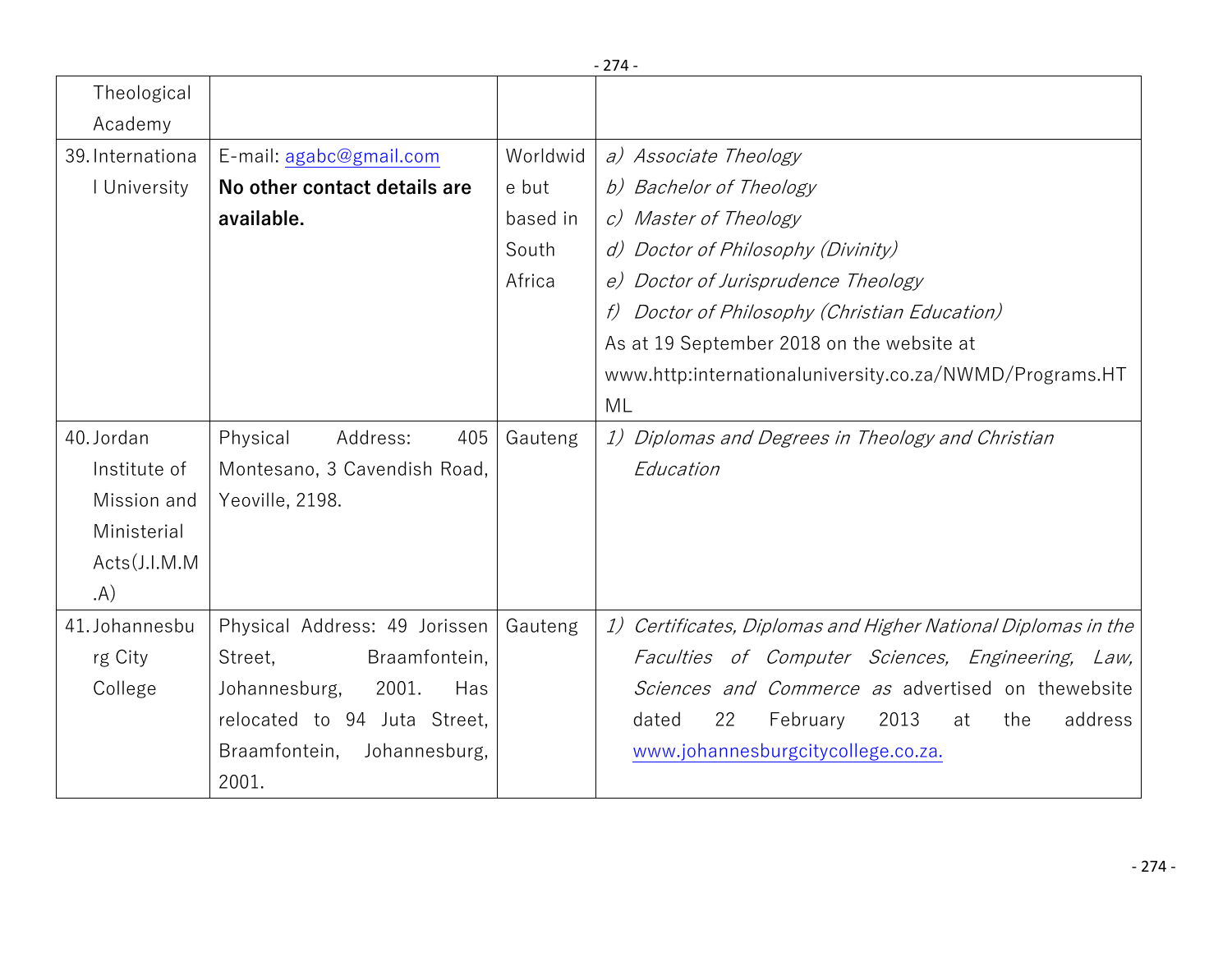| $-275-$                      |  |  |  |
|------------------------------|--|--|--|
| Website:                     |  |  |  |
| www.johannesburgcitycollege. |  |  |  |
| CO.Za.                       |  |  |  |

| <b>NAME</b>    | <b>PHYSICAL ADDRESS AND</b><br><b>CONTACT DETAILS</b> | COUNTRY/<br><b>PROVINCE</b> | <b>PROGRAMME/S OFFERED</b>                          |
|----------------|-------------------------------------------------------|-----------------------------|-----------------------------------------------------|
| 42. Johannesbu | Physical Address: 4 <sup>th</sup> Floor,              | Gauteng                     | 1) Degrees and Diplomasin the Faculties of Computer |
| rg Varsity     | Office 406, Southpoint Towers,                        |                             | Sciences, Law, Sciences and Commerceasadvertised on |
| College        | 41<br>Street,<br>De<br>Korte                          |                             | thewebsite dated 22 August 2012 at the address      |
|                | Braamfontein, 2017.                                   |                             | www.johannesburgvarsitycollege.co.za.               |
|                | Website:                                              |                             |                                                     |
|                | www.johannesburgvarsitycolle                          |                             |                                                     |
|                | ge. co.za.                                            |                             |                                                     |
| $43.$ Joy      | Physical<br>Address:<br>Joy                           | Gauteng                     | 1) Diplomas and Degrees in Theology and Christian   |
| Ministries     | Ministries Lambton, 18 Neels                          |                             | Education                                           |
|                | Road, Lambton<br>Gardens,                             |                             |                                                     |
|                | Germiston.                                            |                             |                                                     |
| $44.$ Joy      | Physical Address: PO Box 4056,                        | Gauteng                     | 1) Degrees up to Doctorates                         |
| Foundation     | Germiston, South Africa, 1411                         |                             |                                                     |
| (The) on       | Phone: +27 11 824 0735                                |                             |                                                     |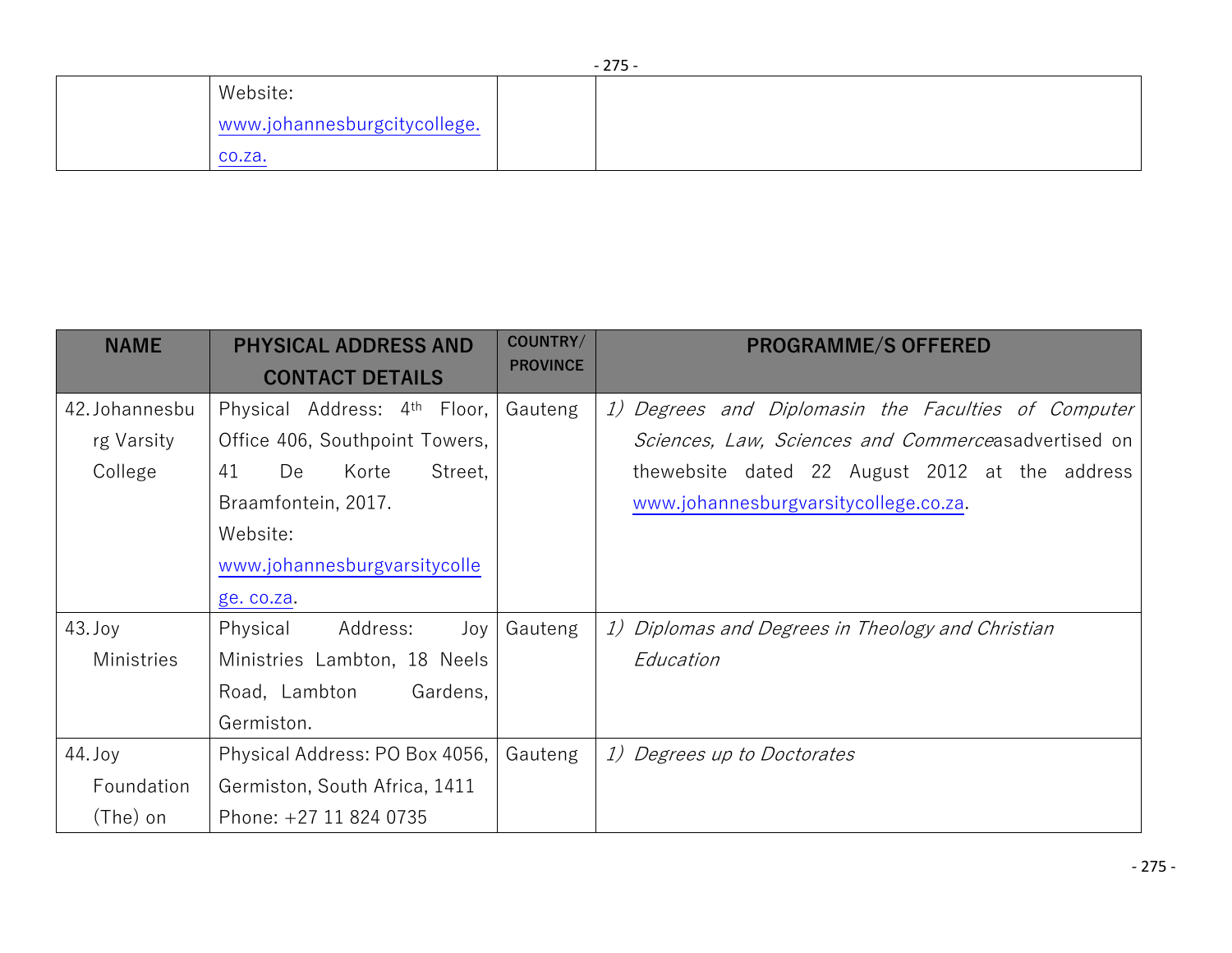|                                                                                                                                                                                                                                                         |                       | $-276-$                                                                                                                                                                                                                                                                                                                                                                                                                                                                                                                    |
|---------------------------------------------------------------------------------------------------------------------------------------------------------------------------------------------------------------------------------------------------------|-----------------------|----------------------------------------------------------------------------------------------------------------------------------------------------------------------------------------------------------------------------------------------------------------------------------------------------------------------------------------------------------------------------------------------------------------------------------------------------------------------------------------------------------------------------|
| Fax: +27 11 827 0735                                                                                                                                                                                                                                    |                       |                                                                                                                                                                                                                                                                                                                                                                                                                                                                                                                            |
| E-mail: dean@tiuniversity.com                                                                                                                                                                                                                           |                       |                                                                                                                                                                                                                                                                                                                                                                                                                                                                                                                            |
| Website: www.tiuniversity.com                                                                                                                                                                                                                           |                       |                                                                                                                                                                                                                                                                                                                                                                                                                                                                                                                            |
|                                                                                                                                                                                                                                                         |                       |                                                                                                                                                                                                                                                                                                                                                                                                                                                                                                                            |
|                                                                                                                                                                                                                                                         |                       |                                                                                                                                                                                                                                                                                                                                                                                                                                                                                                                            |
| Physical Address: 3 Ystervak<br>X1,<br>Theresa<br>Park<br>Street,<br>Pretoria, 0155.                                                                                                                                                                    | Gauteng<br><b>USA</b> | Soon after it was discovered that Unlock Development Centre<br>issued Degrees on behalf of and in conjunction with <i>Calvary</i><br>University, Unlock Development Centre terminated its<br>agreement with <i>Calvary University</i> and has now entered into<br>an agreement with another unregistered university, that is,<br>Logos University, Jacksonville, Florida, USA. It is NOT an<br>accredited institution. It is not listed with the Council for<br>Higher Education Accreditation (CHEA) or the US Department |
|                                                                                                                                                                                                                                                         |                       | of Education, so SAQA does not recognise its qualifications.                                                                                                                                                                                                                                                                                                                                                                                                                                                               |
| None provided<br>Operates on-line<br>at the<br>website<br>addresshttps://arden.ac.uk/uk-<br>university-courses-in-<br>africa?source=google&medium=cpc&ca<br>mpaign=arden-<br>search&term=%2Buniversities&gclid=EAI<br>alQobChMluuyl2lTz1wlVcADTCh3XfwD7 | United<br>Kingdom     | 1) Diplomas and Degrees                                                                                                                                                                                                                                                                                                                                                                                                                                                                                                    |
|                                                                                                                                                                                                                                                         | EAAYASAAEgK27fD_BwE   |                                                                                                                                                                                                                                                                                                                                                                                                                                                                                                                            |

| <b>NAME</b> | <b>PHYSICAL ADDRESS AND</b><br><b>CONTACT DETAILS</b> | <b>COUNTRY/</b><br><b>PROVINCE</b> | <b>PROGRAMME/S OFFERED</b> |
|-------------|-------------------------------------------------------|------------------------------------|----------------------------|
|-------------|-------------------------------------------------------|------------------------------------|----------------------------|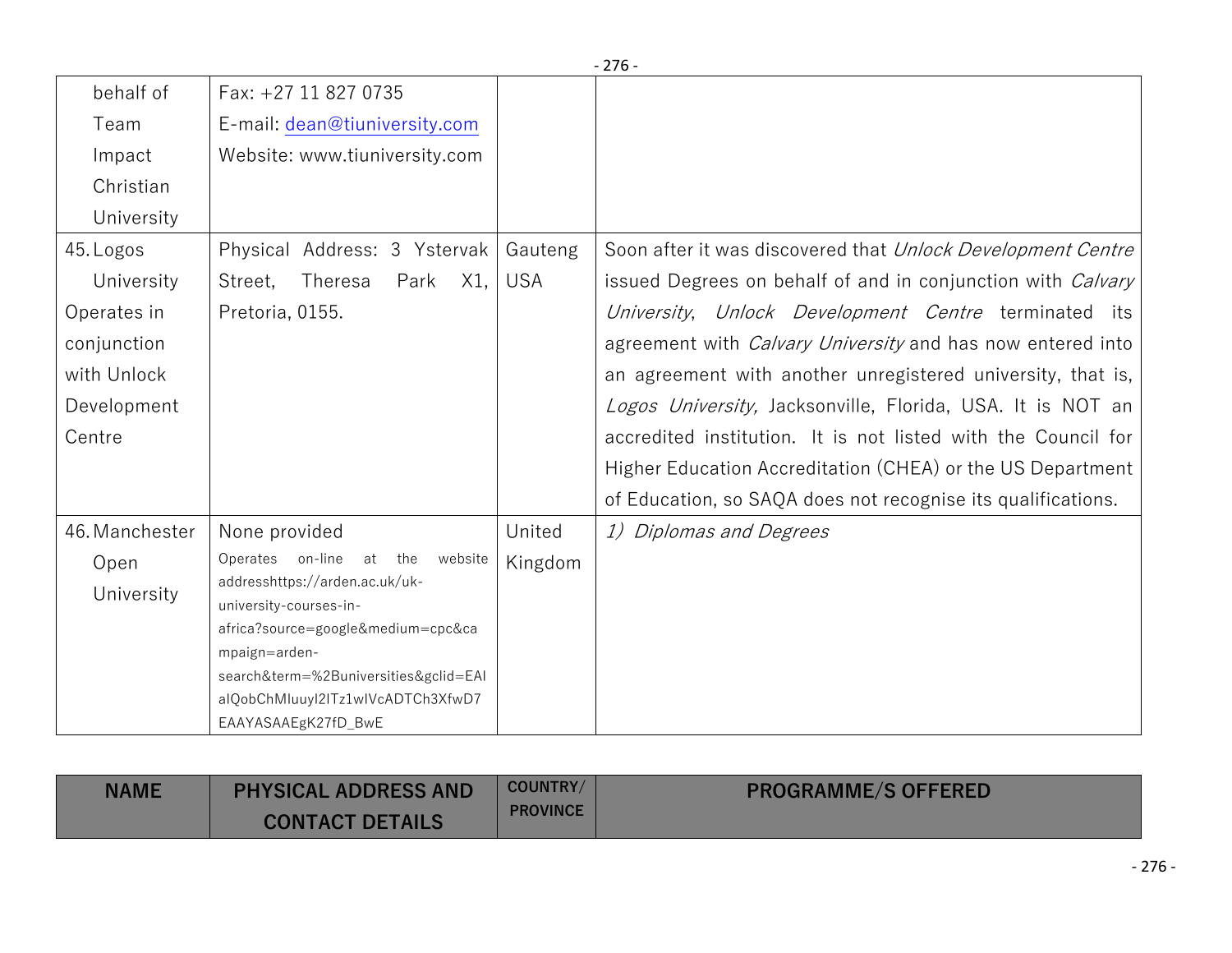|                                      |                                                                                                                                                                         |         | - 277                                                                                                                                                                                                                                                                                                                                                                                                                                                             |
|--------------------------------------|-------------------------------------------------------------------------------------------------------------------------------------------------------------------------|---------|-------------------------------------------------------------------------------------------------------------------------------------------------------------------------------------------------------------------------------------------------------------------------------------------------------------------------------------------------------------------------------------------------------------------------------------------------------------------|
| 47. Maharishi                        | Ntemi Piliso Street, 2001<br>9                                                                                                                                          | Gauteng | a) Bachelor of Business Administration                                                                                                                                                                                                                                                                                                                                                                                                                            |
| Institute                            | Johannesburg                                                                                                                                                            |         | b) Master of Business Administration                                                                                                                                                                                                                                                                                                                                                                                                                              |
|                                      | Phone: 011 492 0005                                                                                                                                                     |         |                                                                                                                                                                                                                                                                                                                                                                                                                                                                   |
|                                      | Fax: None                                                                                                                                                               |         | Maharishi Institute cannot provide training towards a higher                                                                                                                                                                                                                                                                                                                                                                                                      |
|                                      | E-mail: None                                                                                                                                                            |         | education qualification in South Africa on behalf of a foreign                                                                                                                                                                                                                                                                                                                                                                                                    |
|                                      | Website:https://www.globalco                                                                                                                                            |         | institution.                                                                                                                                                                                                                                                                                                                                                                                                                                                      |
|                                      | untry.org/wp/maharishi-                                                                                                                                                 |         |                                                                                                                                                                                                                                                                                                                                                                                                                                                                   |
|                                      | $institute-south-africa/\#$                                                                                                                                             |         | A letter of warning was issued on 24 February 2015.                                                                                                                                                                                                                                                                                                                                                                                                               |
|                                      | Maharishi<br>Twitter:<br>Institute                                                                                                                                      |         |                                                                                                                                                                                                                                                                                                                                                                                                                                                                   |
|                                      | (@MI_SouthAfrica)                                                                                                                                                       |         |                                                                                                                                                                                                                                                                                                                                                                                                                                                                   |
| 48. Master<br>Retailing<br>(Pty) Ltd | 308<br>Street,<br>Tipterary<br>Bronberrik, Centurion, Close to<br>Hennops Park.<br>Postal address: Postnet Suite<br>385,<br>X132,<br>Private<br>Bag<br>Centurion, 0046. | Gauteng | a) Bachelor of Commerce in Retail Management<br>b) MBA in Retail Management<br>On 24 July 2013, the Department issued Master Retailing (Pty) Ltd with a<br>Letter of Warning for the illegal provision of higher education programmes.<br>On 5 May 2014, a further letter was sent out. On 4 August 2014, the<br>Department referred the case to the South African Police Services (SAPS).<br>The case number is CAS122/9/2014. SAPS closed the case since Master |
|                                      | Telephone: 012 654 4688 or 012<br>751 8417<br>Fax: 086 767 2797<br>E-mail: info@mretailing.co.za<br>Chief Executive Officer (CEO):<br>Mr Eugene Beukes                  |         | Retailing (Pty) Ltd agreed to terminate its illegal operations. It has now<br>emerged Master Retailing (Pty) Ltd purports to offer the Bachelor of<br>Commerce in Retail Management and the MBA in Retail Management. The<br>Department is requesting all students who have been swindled to contact<br>the Department and Constable NTD Makhema at the Wierdabrug police<br>station. The telephone number is 012 353 4000/ 012 6544 035/35.                      |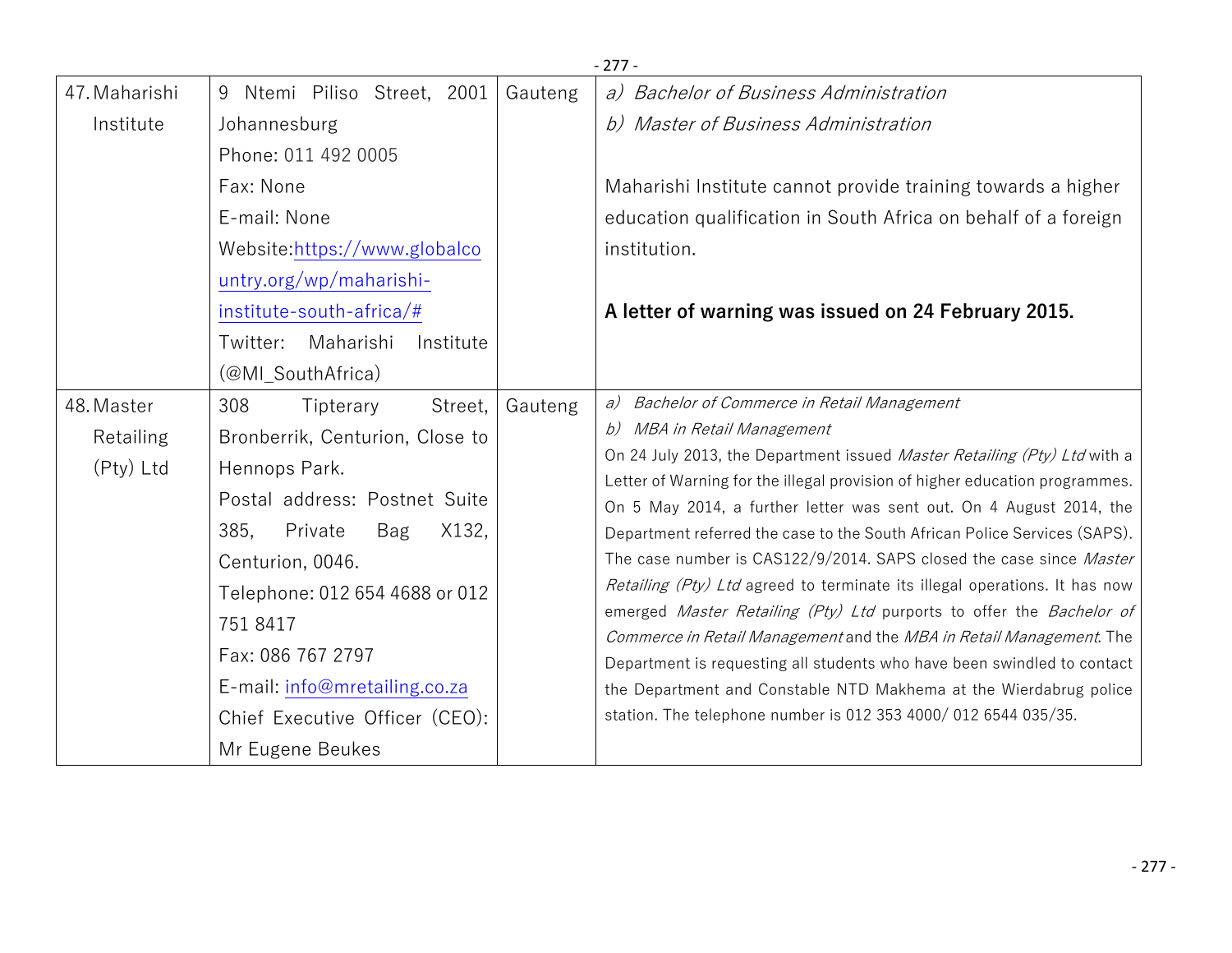|                 |                                                         | $-278-$ |
|-----------------|---------------------------------------------------------|---------|
| 49. MBA         | Physical Address: First Floor,   Gauteng   1) 3-day MBA |         |
| <b>Training</b> | Modular Place, Turnberry                                |         |
| Company         | Office Park, 48 Grosvenor                               |         |
|                 | Place, Bryanston, 2021.                                 |         |

| <b>NAME</b> | <b>PHYSICAL ADDRESS AND</b><br><b>CONTACT DETAILS</b> | COUNTRY/<br><b>PROVINCE</b> | <b>PROGRAMME/S OFFERED</b>                                          |
|-------------|-------------------------------------------------------|-----------------------------|---------------------------------------------------------------------|
|             |                                                       |                             |                                                                     |
| 50. McFord  | Physical Address:<br>Operated                         | Worldwid                    | Any <i>Diploma or Degree</i> can be bought over the internet/online |
| University  | from an apartment in Karachi,                         | e                           | at a discounted price in a few days. Once payment is made, it       |
|             | Pakistan by someone called                            |                             | will never be recovered.                                            |
|             | Salem Kureshi under "credible"                        |                             |                                                                     |
|             | names such as:                                        |                             | Google McFord University for a full understanding of the scale      |
|             |                                                       |                             | of the problem and warn others as well.                             |
|             | a) Ashwood University                                 |                             |                                                                     |
|             | b) Belford University                                 |                             |                                                                     |
|             | c) Corllins University                                |                             |                                                                     |
|             | d) Headway University                                 |                             |                                                                     |
|             | e) Hill University                                    |                             |                                                                     |
|             | Lorenz University                                     |                             |                                                                     |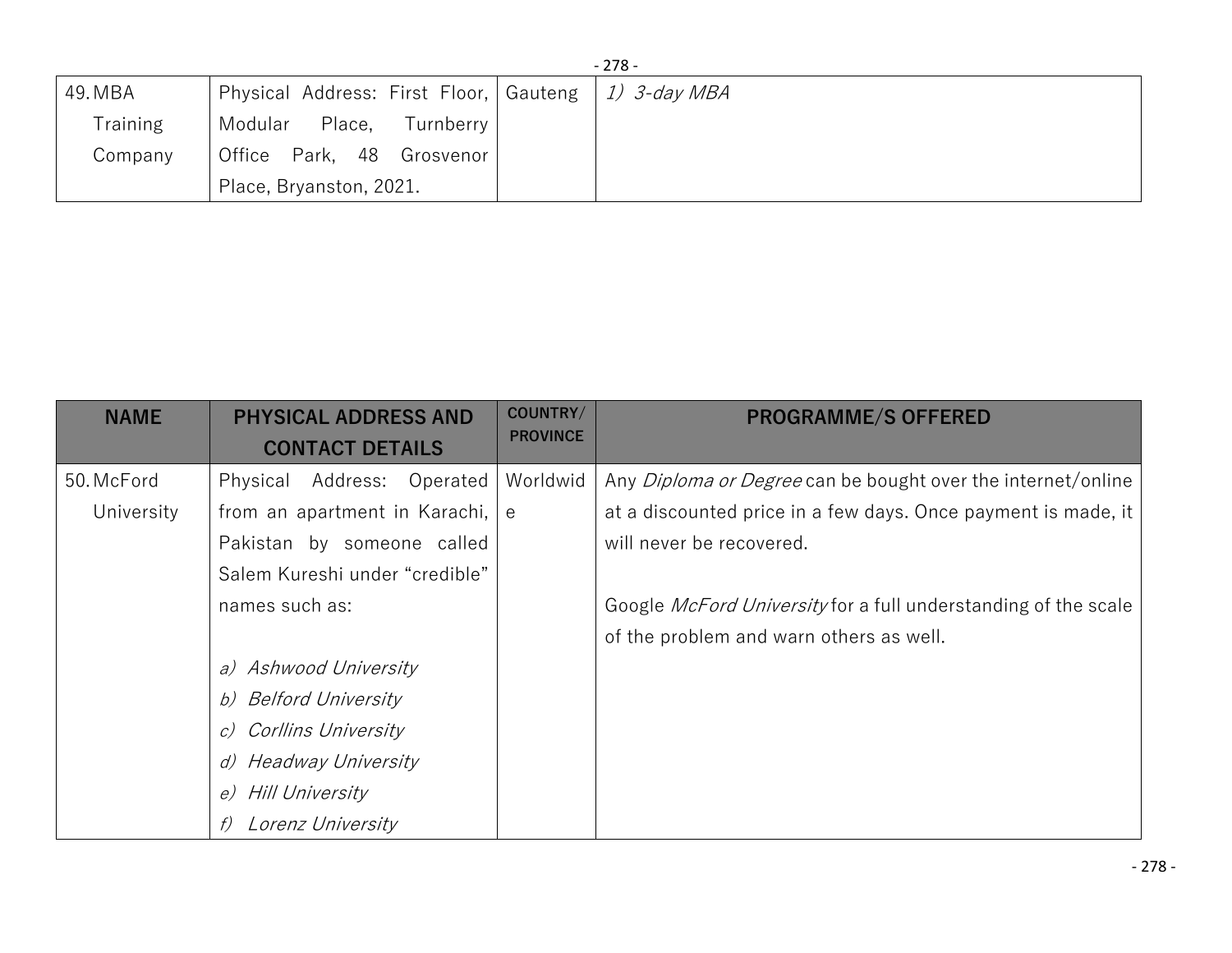|                |                                                 |         | $-279-$                                      |
|----------------|-------------------------------------------------|---------|----------------------------------------------|
|                | <i>Mc Ford University</i><br>g)                 |         |                                              |
|                | h) Panworld University                          |         |                                              |
|                | Rochville University<br>i)                      |         |                                              |
|                | Western Advanced Central<br>$\left( i\right)$   |         |                                              |
|                | University                                      |         |                                              |
|                | Wilson State University<br>k)                   |         |                                              |
|                | <i>Woodfield University</i><br>$\left( \right)$ |         |                                              |
|                | The website could be based in                   |         |                                              |
|                | both Pakistan and/or the USA.                   |         |                                              |
|                | Certificates are posted from the                |         |                                              |
|                | United Arab Emirates (UAE).                     |         |                                              |
| 51. Monash     | Physical Address: Orion House                   | Gauteng | 1) National Diplomas and Certificate Courses |
| Technology     | 4 <sup>th</sup> Floor, 49 Jorissen Street,      |         |                                              |
| Institute      | Braamfontein.                                   |         |                                              |
| 52. Morolan IT | Physical Address: 204 Troye                     | Gauteng | 1) Life Degrees and Diplomas                 |
| Consults       | Street, Muckleneuk, Pretoria,                   |         |                                              |
|                | 0083.                                           |         |                                              |

| <b>NAME</b> | <b>PHYSICAL ADDRESS AND</b> | <b>COUNTRY/</b> | <b>PROGRAMME/S OFFERED</b> |
|-------------|-----------------------------|-----------------|----------------------------|
|             | <b>CONTACT DETAILS</b>      | <b>PROVINCE</b> |                            |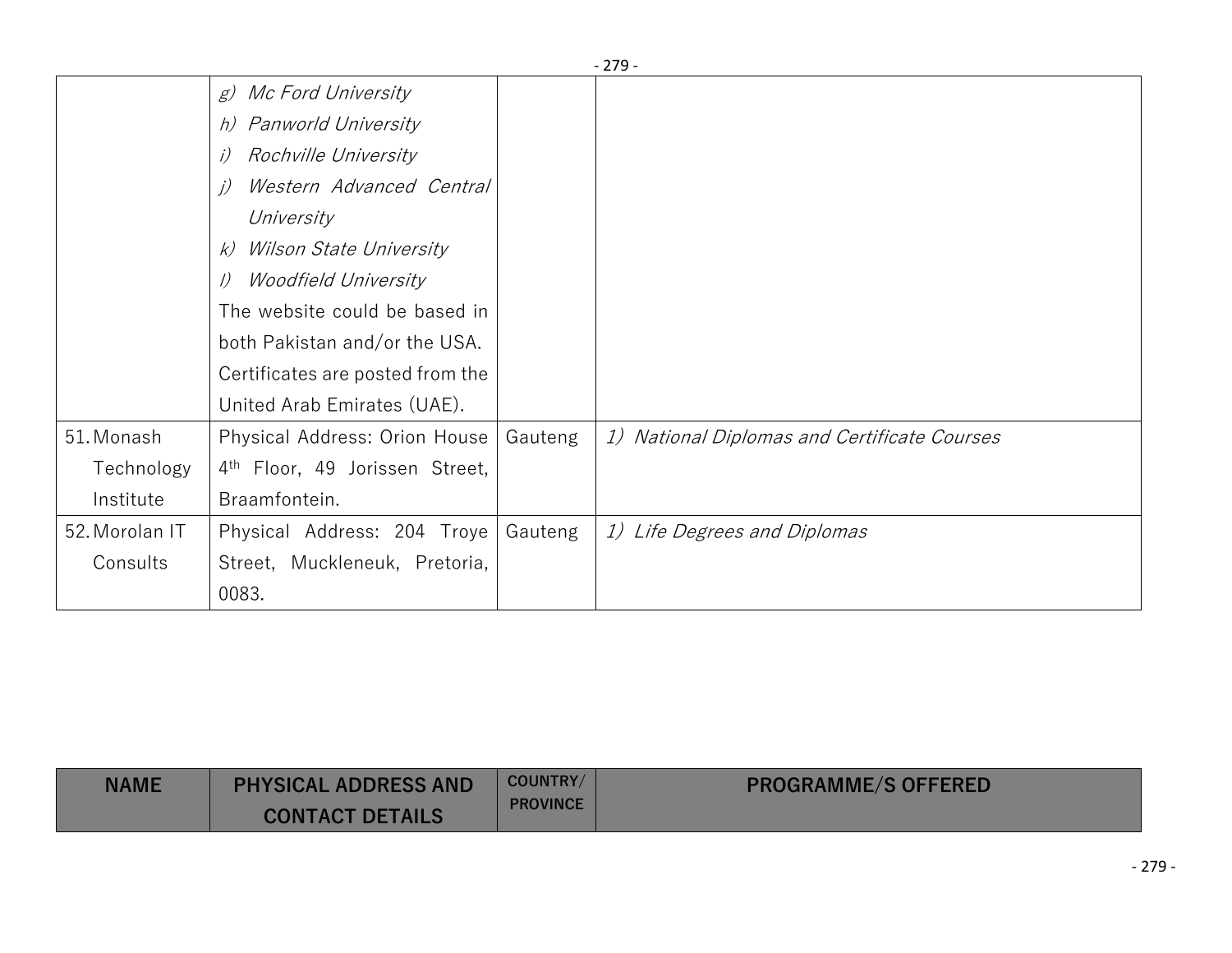|                |                                                                |                       | $-280-$                                                        |
|----------------|----------------------------------------------------------------|-----------------------|----------------------------------------------------------------|
| 53. New Skills | Not available<br>completely<br>$\hspace{0.1mm}-\hspace{0.1mm}$ | Worldwid              | Purporting to offer a range of Diplomas and qualifications,    |
| Academy        | virtual                                                        | $\mathop{\mathrm{e}}$ | including a Dog Grooming Diploma.                              |
|                |                                                                |                       | There are no contact details provided on the website at        |
|                |                                                                |                       | https://newskillsacademy.co.za as at 16 August 2018. The       |
|                |                                                                |                       | website does not provide proof of ownership by either a        |
|                |                                                                |                       | natural or juristic person. This private provider of education |
|                |                                                                |                       | is completely virtual. On 23 October 2018, the Department      |
|                |                                                                |                       | discovered the following website address:                      |
|                |                                                                |                       | https://newskillsacademy.co.uk/which operates in the exact     |
|                |                                                                |                       | manner.                                                        |
| 54. New World  | Operates<br>through<br>various                                 | Worldwid              | 1) Offers any qualifications.                                  |
| Mission        | websites<br>including<br>the                                   | $\mathsf{e}$          | DUNAMIS is a completely fraudulent operation.<br>2)            |
| Dunamis        | following:                                                     | Located               |                                                                |
| Internationa   |                                                                | in the                |                                                                |
| I University   | a) www.manupandgo.org                                          | Northern              |                                                                |
| (NWMDIU)       | b) www.internationaluniversity                                 | Cape                  |                                                                |
|                | . co. za                                                       |                       |                                                                |
|                | c) nwmdiu.com/contact_us.as                                    |                       |                                                                |
|                | DX                                                             |                       |                                                                |
|                | www.sphert.org/nwmdiu.as<br>d)                                 |                       |                                                                |
|                | DX                                                             |                       |                                                                |
|                | e) acronyms.thefreedictionary.                                 |                       |                                                                |
|                | com                                                            |                       |                                                                |
|                | www.studyblue.com                                              |                       |                                                                |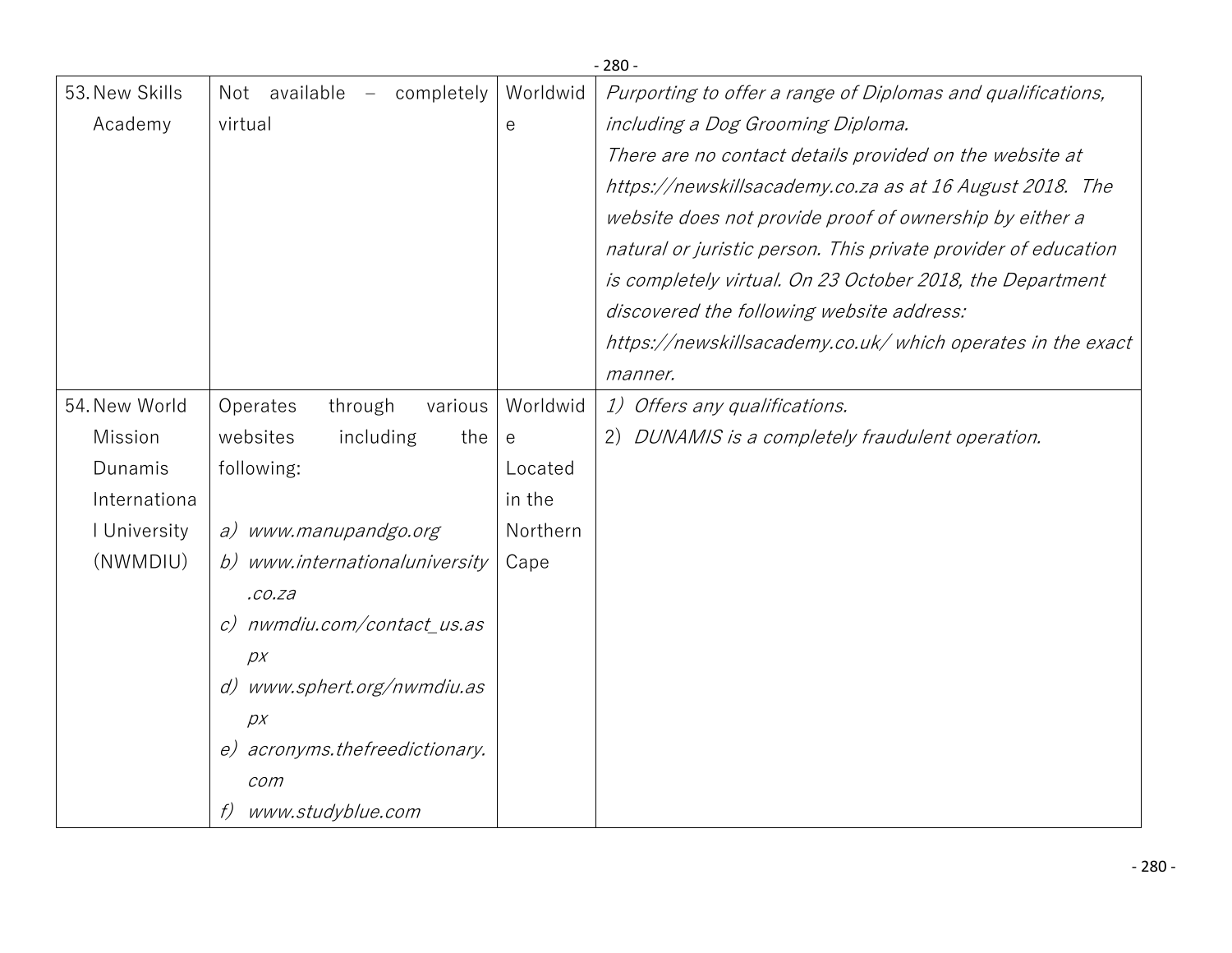|                                | $-201 -$ |
|--------------------------------|----------|
| g) iimps.in/international.aspx |          |
| h) www.angelfire.com/biz7/gl   |          |
| obal7                          |          |
| www.facebook.com               |          |
| theological0.tripod.com        |          |

| <b>NAME</b>                                                  | <b>PHYSICAL ADDRESS AND</b><br><b>CONTACT DETAILS</b>                                                                                                                                                                                  | COUNTRY/<br><b>PROVINCE</b> | <b>PROGRAMME/S OFFERED</b>                                                                                                                                                                                                                                                                                                                                                                                                                                                                                                                                                                                                                                                                                                                                                                              |
|--------------------------------------------------------------|----------------------------------------------------------------------------------------------------------------------------------------------------------------------------------------------------------------------------------------|-----------------------------|---------------------------------------------------------------------------------------------------------------------------------------------------------------------------------------------------------------------------------------------------------------------------------------------------------------------------------------------------------------------------------------------------------------------------------------------------------------------------------------------------------------------------------------------------------------------------------------------------------------------------------------------------------------------------------------------------------------------------------------------------------------------------------------------------------|
| 55. North West<br>School of<br>Design (Pty)<br>Ltd           | Klerksdorp, North West School<br>of Design, 1B Joe Slovo Road,<br>Oudorp Pharmacy Complex,<br>Shop 3, 4 and 5, Klerksdorp.                                                                                                             | North<br>West<br>Province   | 1) Bachelor of Science in Fashion Management and<br>Communication                                                                                                                                                                                                                                                                                                                                                                                                                                                                                                                                                                                                                                                                                                                                       |
| 56. Professional<br>Counsellor<br>Academy of<br>South Africa | Address:<br>Physical<br>Bruins<br>Avenue 648, Roseville, Pretoria,<br>0084.<br>Owner: Dr Johan Rademeyer<br>Elsebe<br>Person:<br>Contact<br>Rademeyer<br>address:<br>E-mail<br>info@counselloracademy.co.za;<br>mootberading@gmail.com | Western<br>Cape,<br>Global  | 1)<br>Diplomas and Degrees<br>2)<br>Diplomas and Degrees<br>Makes the following false claims:<br>That it provides international accredited programmes that lead to a<br>a)<br>qualification outcome;<br>That all PCA progammes are accepted by the following bodies, which either<br>b)<br>do not exist nor do they have any legal standing:<br>-New World Mission International University<br>-Professional Training Academy International -International Accreditation<br>-Professional Counsellor Association of South Africa – International Accreditation<br>-DNA Health Training centre - International Accreditation<br>-Association of Christian Counsellors - International Accreditation<br>-Global Universities in Distance Education Accreditation - International<br>Accreditation (GUIDE) |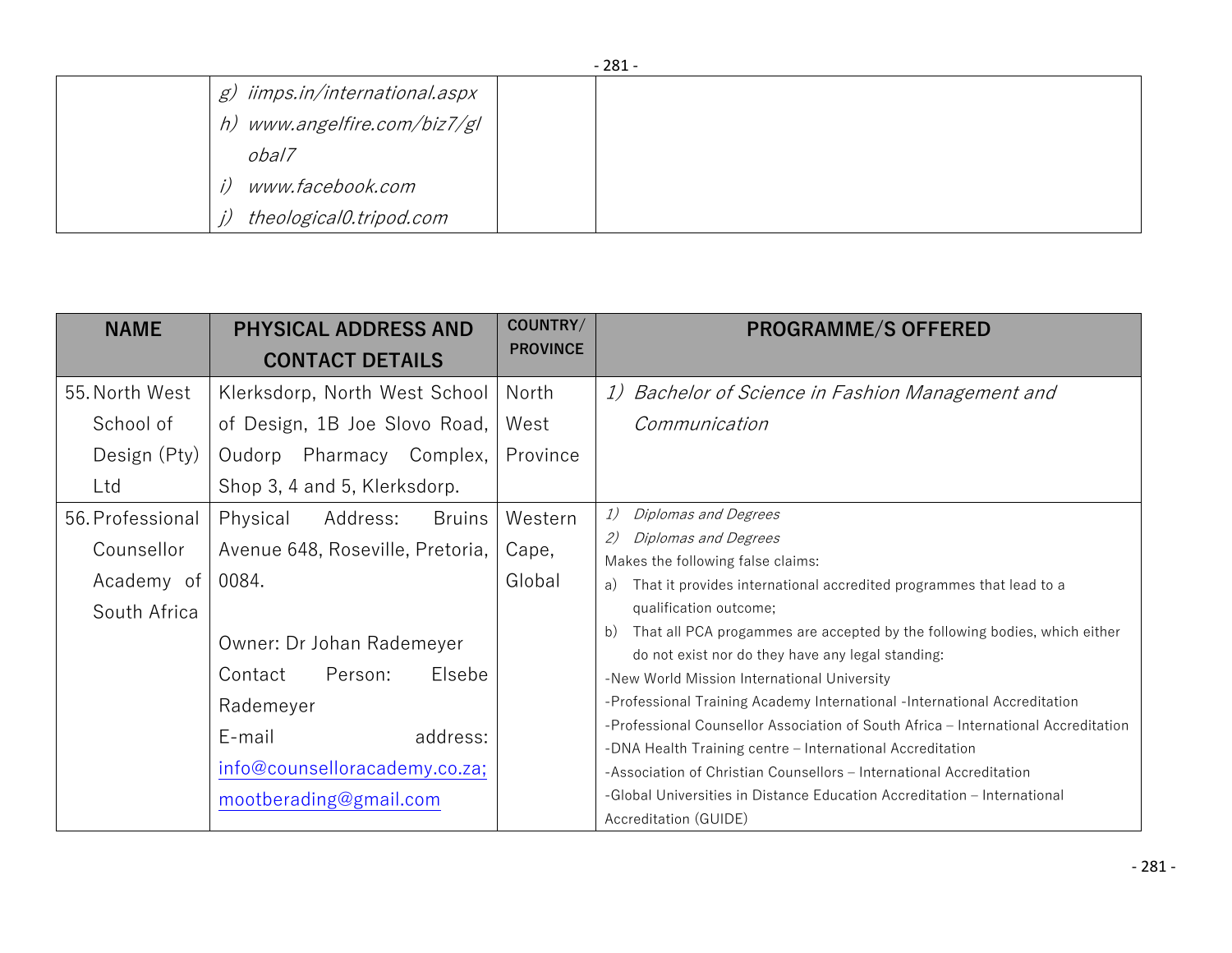|                  | $-282-$                            |         |                                                                                      |  |  |
|------------------|------------------------------------|---------|--------------------------------------------------------------------------------------|--|--|
|                  | Number:<br>076 261<br>3094<br>Cell |         | -WEBA Master Agents Accreditation - WEBA (World Educate Business                     |  |  |
|                  | (Elsabe)                           |         | Association) (WEBA World);                                                           |  |  |
|                  |                                    |         | c) That it is a leading supplier of International distance learning courses in South |  |  |
|                  | Phone: 012 335 0133                |         | Africa:                                                                              |  |  |
|                  | Website:                           |         | d) That students are guaranteed an exceptional learning experience;                  |  |  |
|                  | www.counselloracademy.co.za        |         | e) That it offers more than 250 distance learning courses covering a wide variety    |  |  |
|                  |                                    |         | of subjects ranging from teaching Mental Health courses, Child care, Social work     |  |  |
|                  |                                    |         | and Degree [ NWMIU ]; and                                                            |  |  |
|                  |                                    |         | f) That thousands of students sign up for our home study courses each year and       |  |  |
|                  |                                    |         | gain Nationally / Internationally recognized qualifications or certificates to       |  |  |
|                  |                                    |         | improve their job opportunities.                                                     |  |  |
| 57. Professional | Suite Number 129, Private Bag      | Gauteng | <b>Mechanical Drafting Certificate</b><br>a)                                         |  |  |
| Drafting         | X3, Strubensvalley, 1735           |         | <b>Structural Drafting Certificate</b><br>b)                                         |  |  |
|                  |                                    |         | Piping Drafting Certificate<br>C)                                                    |  |  |
| <b>Services</b>  |                                    |         | Civil Drafting Certificate<br>d)                                                     |  |  |
|                  |                                    |         | Architectural Drafting Certificate<br>e)                                             |  |  |
|                  |                                    |         | Mechanical Draughting Diploma                                                        |  |  |
|                  |                                    |         | <b>Structural Draughting Diploma</b><br>g)                                           |  |  |
|                  |                                    |         | Piping Draughting Diploma<br>h)                                                      |  |  |
|                  |                                    |         | Civil Draughting Diploma                                                             |  |  |
|                  |                                    |         | Architectural Draughting Diploma                                                     |  |  |

| <b>NAME</b> | <b>PHYSICAL ADDRESS AND</b> | COUNTRY/        | <b>PROGRAMME/S OFFERED</b> |
|-------------|-----------------------------|-----------------|----------------------------|
|             | <b>CONTACT DETAILS</b>      | <b>PROVINCE</b> |                            |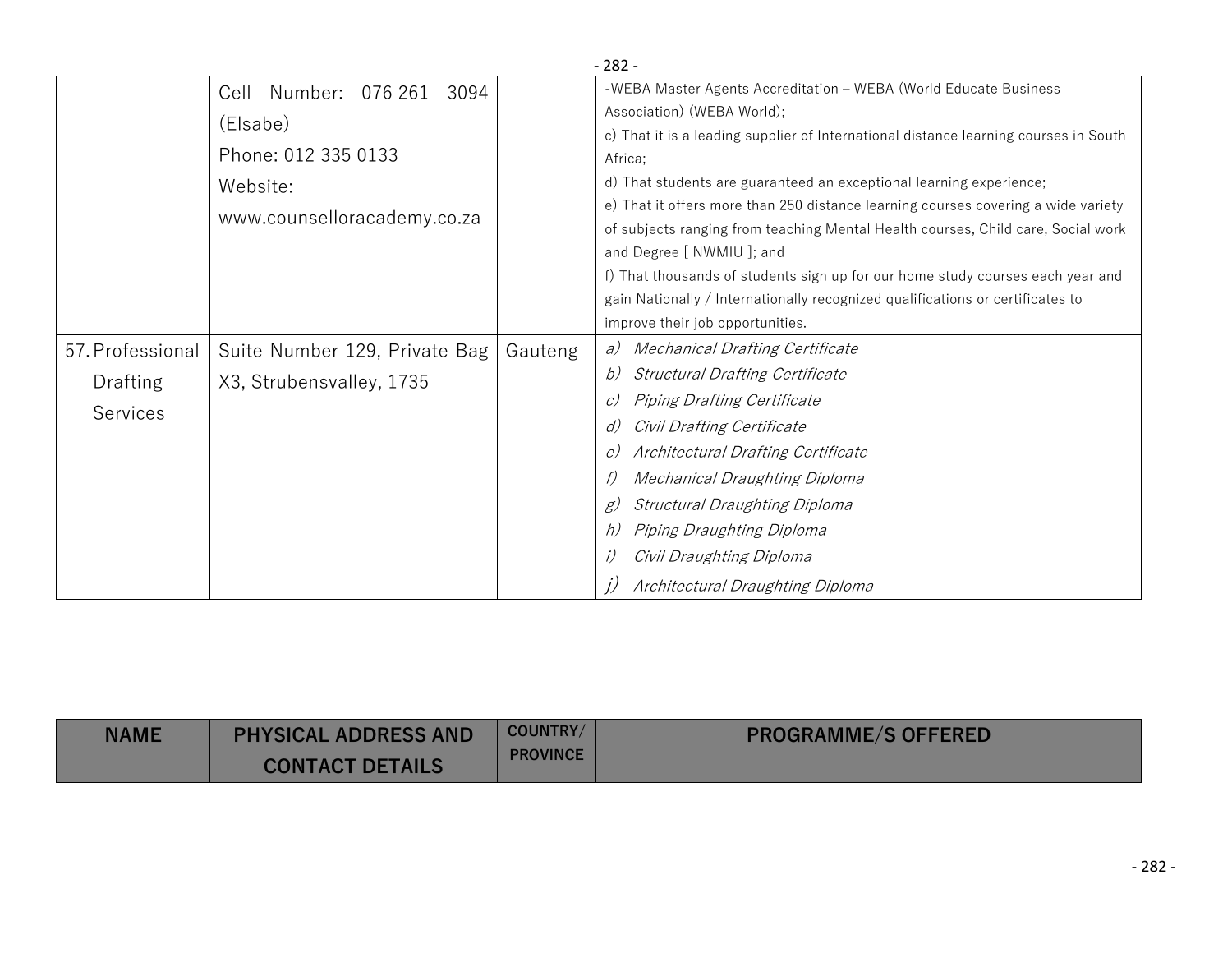|                 |                                |         | $-283-$                                                   |
|-----------------|--------------------------------|---------|-----------------------------------------------------------|
| 58. Qualitas    | Physical Address: Shop No 30,  | Gauteng | 1) Certificate in Business Management                     |
| Career          | Value Fair Shopping Centre,    |         | 2) Diploma in Business Management                         |
| Academy         | Midrand.                       |         | 3) National Diploma Health and Skincare                   |
|                 |                                |         | As advertised on the website dated 4 February 2013 at the |
|                 |                                |         | address www.qualitasworld. Co.za/contact.                 |
| 59. Quest       | Physical Address: 9 Boeing     |         | a) Awarded a Diploma in Office Administration on 14 July  |
| Computer        | Bedfordview,<br>West,<br>Road  |         | 2017                                                      |
| <b>Skills</b>   | Gauteng, 2047, South Africa    |         | b) Call Centre Diploma                                    |
| Centre          | 011 622<br>Telephone:<br>5158, |         | c) Office Administration Diploma                          |
|                 | 060 614 3425                   |         |                                                           |
|                 | Website:                       |         |                                                           |
|                 | https://questcomputerskills.co |         |                                                           |
|                 | .za/html/                      |         |                                                           |
|                 | https://questcomputerskills.co |         |                                                           |
|                 | .za/html/courses/office-       |         |                                                           |
|                 | admin-diploma                  |         |                                                           |
| 60. Renee       | 753A<br>Physical<br>Address:   | Gauteng | 1) Advanced Diploma in Beauty Therapy                     |
| Institute of    | Voortrekker Road,<br>Brakpan,  |         | 2) Advanced Diploma in Hairdressing                       |
| Beauty          | 1541                           |         | 3) Teachers Diploma                                       |
| Therapy         |                                |         |                                                           |
| 61. River Bible | Physical Address: 1 Pontoon    | East    | a) Associate Degrees in Christian Education               |
| Institute       | Road, East London, 5200, South | London  |                                                           |
|                 | Africa.                        |         |                                                           |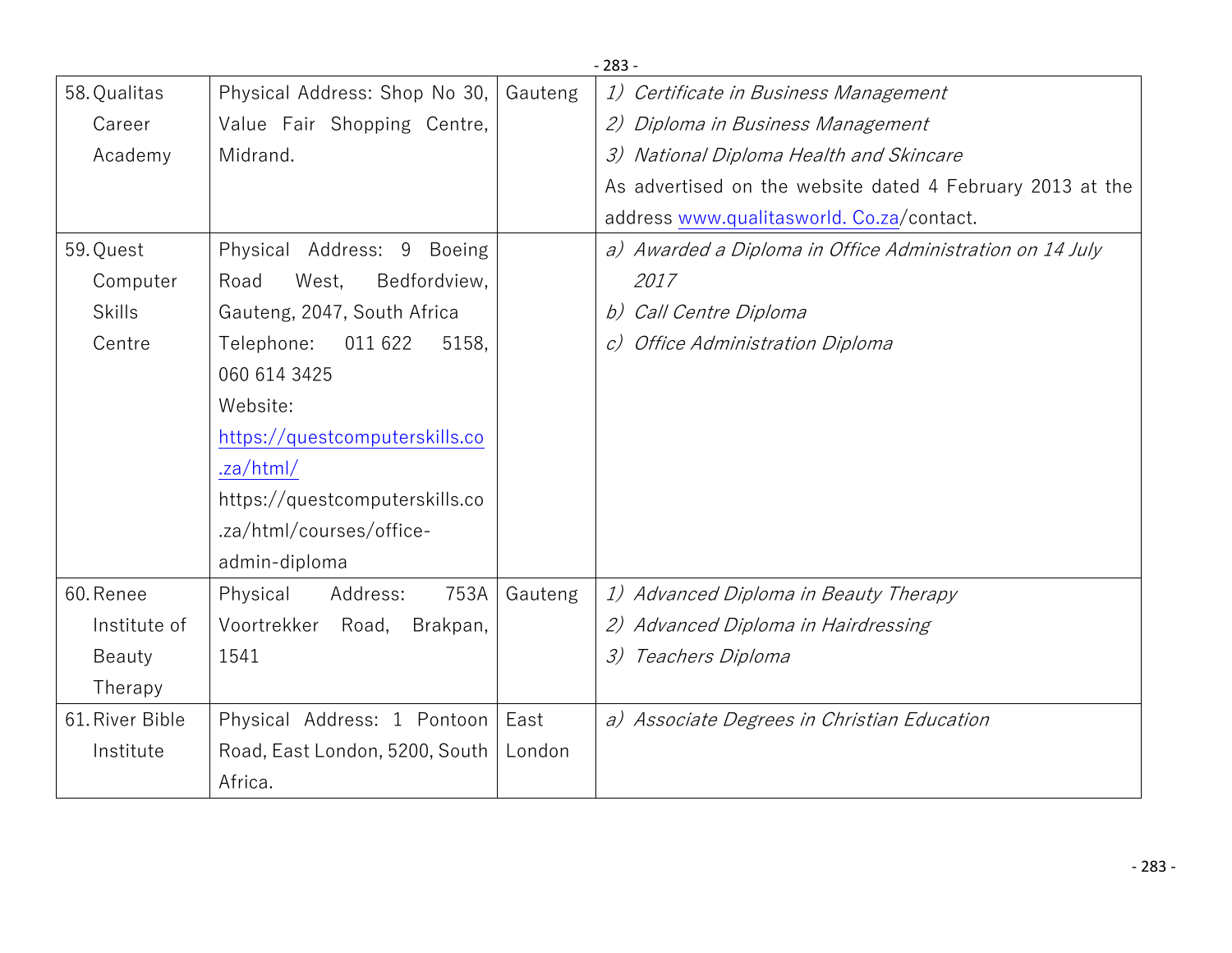| $-284-$         |                                            |  |                                                            |  |
|-----------------|--------------------------------------------|--|------------------------------------------------------------|--|
| 62. Salem Bible | Physical Address: 15 Christoffel   Gauteng |  | 1) Certificates, Diplomas, Degrees and Doctoral Degrees in |  |
| College on      | Park,<br>Riebeeck<br>Van<br>Street,        |  | Theology                                                   |  |
| behalf of       | Kempton Park, 1619.                        |  |                                                            |  |
| Team Impact     |                                            |  |                                                            |  |
| Christian       |                                            |  |                                                            |  |
| University      |                                            |  |                                                            |  |

| <b>NAME</b>   | <b>PHYSICAL ADDRESS</b>            | COUNTRY/<br><b>PROVINCE</b> | <b>PROGRAMME/S OFFERED</b>                                |
|---------------|------------------------------------|-----------------------------|-----------------------------------------------------------|
| 63. School of | Physical Address: 50 Kloof Street, | Western                     | a) 1-year Neuromuscular Massage Training programme        |
| Lifestyle     | Kloof, Cape Town, 8001.            | Cape                        | b) 1-2 year ICF accredited Master Wellness Coach program  |
| Medicine      |                                    |                             | c) Postgraduate specialization courses                    |
| (The)         | Phone: 021 438 4155                |                             | As advertised on the website                              |
|               | E-mail:                            |                             | http://lifestylemedicine.co.za/cpurses as at 12 May 2016. |
|               | info@lifestylemedicine.co.za       |                             |                                                           |
| 64. Shaw      | No physical address.               | World-                      | a) Diplomas and Degrees                                   |
| Academy       | Website:                           | wide                        |                                                           |
|               | http://www/shawacademy.com/        |                             |                                                           |
|               | http://www.shawacademy.com/le      |                             |                                                           |
|               | arning/?product=ppcfreecourseb     |                             |                                                           |
|               | eginner⟨=en&utm_source=g           |                             |                                                           |
|               | oogle&utm medium=cpc&utm te        |                             |                                                           |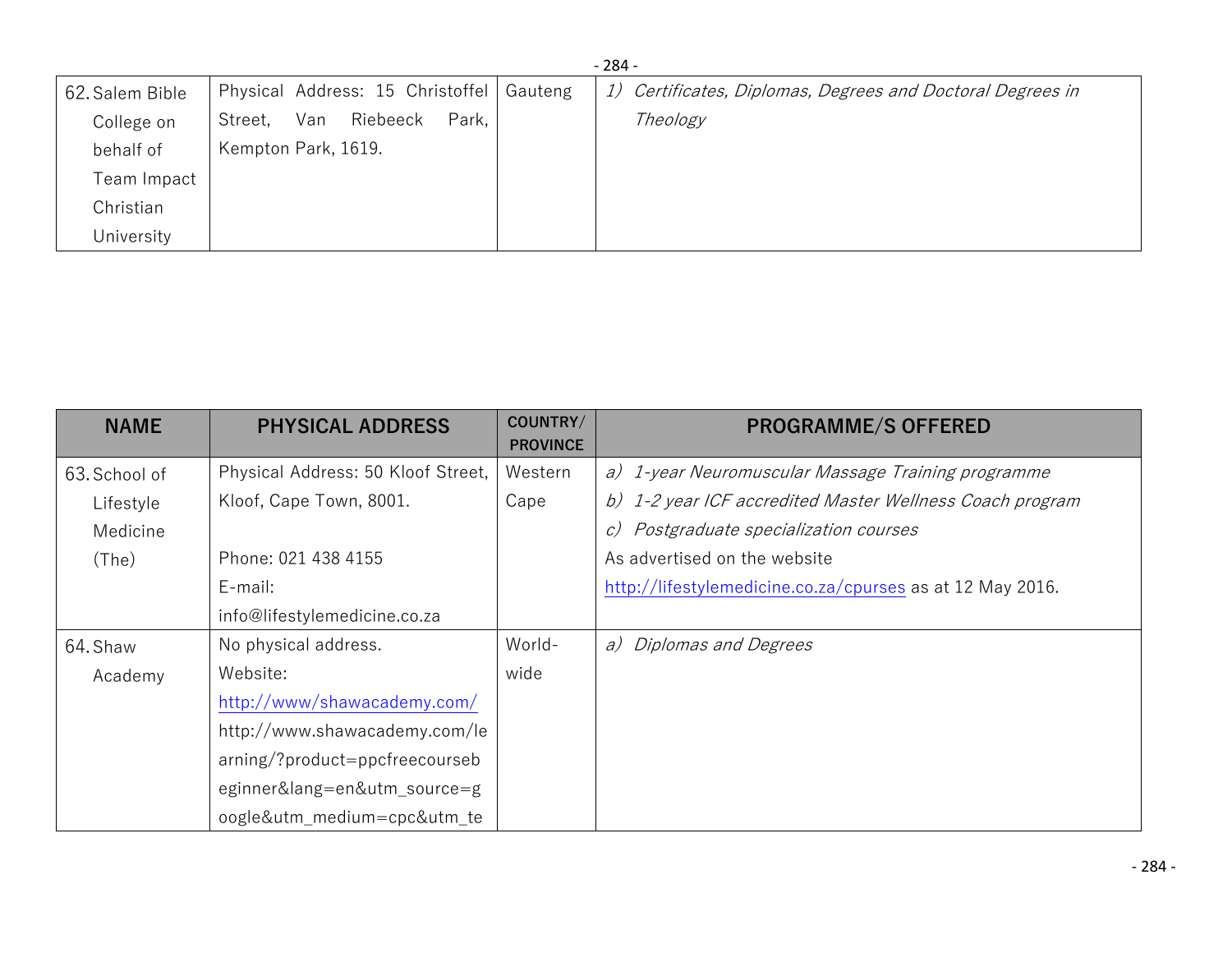|            |                                                   | ر ن                                                                  |
|------------|---------------------------------------------------|----------------------------------------------------------------------|
|            | rm=shaw%20academy&utm_cam                         |                                                                      |
|            | paign=Search-All-Core-                            |                                                                      |
|            | M&gclid=EAIaIQobChMI0ZuR64X                       |                                                                      |
|            | z1wlVcADTCh3XfwD7EAAYASAA                         |                                                                      |
|            | EgK8qfD_BwE                                       |                                                                      |
| 65. Skills | Address:<br>Hilda<br>Gauteng -<br>Physical<br>440 | a) Advanced Certificate in Project Management                        |
| Academy    | Street, Office 400, 2nd Floor,<br><b>Distance</b> | b) Supply Chain Management Advanced Certificate                      |
| (Pty) Ltd  | Pretoria, 0001.                                   | Advanced Certificate in Human Resource Management<br>$\mathcal{C}$ ) |
|            | Telephone: 0800 39 00 27, 012 740                 | Medical Office Receptionist Advanced Certificate<br>d)               |
|            | 2350                                              | e) Advanced Certificate in Child Day Care                            |
|            | WhatsApp: 082 318 8892                            | Advanced Certificate in Child Psychology                             |
|            | Fax: +2711 339 3657                               | Advanced Certificate in Crèche Management<br>g)                      |
|            | Mobile: 081 300 8883, 065 909                     | <b>Facial Skincare Advanced Certificate</b><br>h)                    |
|            | 5423                                              | Advanced Certificate in Wedding Planning                             |
|            | E-mail: tutor@skillsacademy.co.za                 | Advanced Certificate in Events Management                            |
|            | Website:                                          | Advance Certificate in Tourism Management<br>k)                      |
|            | https://www.skillsacademy.co.za                   | Advanced Certificate in Tourism Marketing                            |
|            |                                                   | m) Advanced Certificate in Guest House Management                    |
|            |                                                   | n) Advanced Certificate Course in Small Business Management          |
|            |                                                   | Advanced Certificate in Digital Photography                          |
|            |                                                   | Advanced Certificate in Interior Design                              |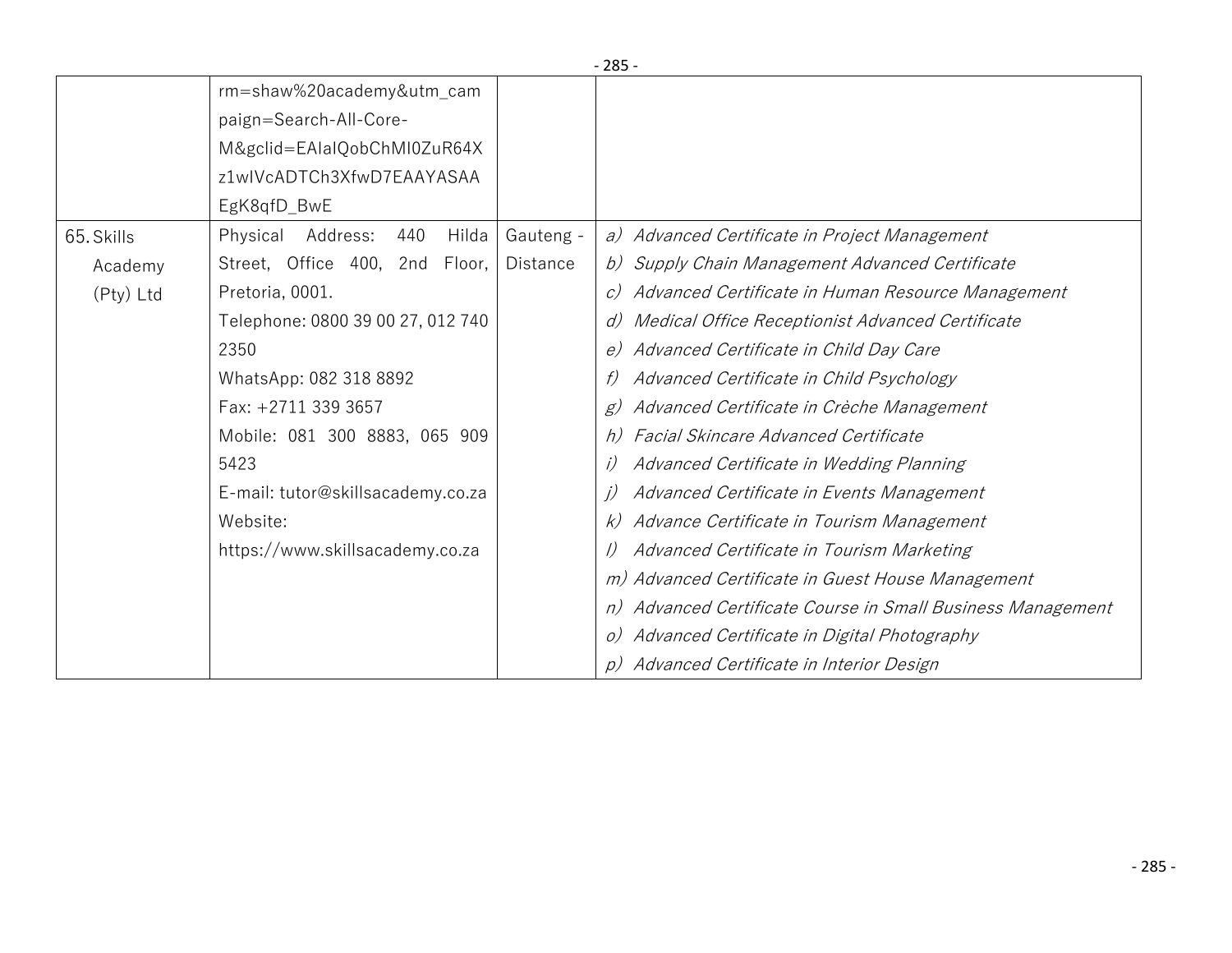|                                                                            | $-286-$                                                                                                                                                                                                       |                                                                  |                                                                                                                                                                                                                                                                                                                                                                                                                                                                                                                                           |  |
|----------------------------------------------------------------------------|---------------------------------------------------------------------------------------------------------------------------------------------------------------------------------------------------------------|------------------------------------------------------------------|-------------------------------------------------------------------------------------------------------------------------------------------------------------------------------------------------------------------------------------------------------------------------------------------------------------------------------------------------------------------------------------------------------------------------------------------------------------------------------------------------------------------------------------------|--|
| <b>NAME</b>                                                                | <b>PHYSICAL ADDRESS AND</b>                                                                                                                                                                                   | COUNTRY/                                                         | <b>PROGRAMME/S OFFERED</b>                                                                                                                                                                                                                                                                                                                                                                                                                                                                                                                |  |
|                                                                            | <b>PROVINCE</b><br><b>CONTACT DETAILS</b>                                                                                                                                                                     |                                                                  |                                                                                                                                                                                                                                                                                                                                                                                                                                                                                                                                           |  |
| 66. Skyline<br>College                                                     | Physical Address: 12th Floor, 320<br>West Street, Durban, 4001.<br>Telephone: +27 (0) 31 301 2494<br>WhatsApp: +27 (0) 61 469 9071<br>Fax:<br>Mobile:<br>E-mail:<br>Website: skylinecollege.co.za<br>Twitter: | Kwa-Zulu<br>Natal                                                | Education and Training (Teaching Certificate)<br>a)<br>Education and Training (Teaching Diploma)<br>b)<br>Diploma in Business Administration and Computers<br>c)<br>Management and Leadership<br>d)<br>Diploma in Beauty Therapy<br>e)<br>Combined Diploma in Beauty Therapy<br>f)<br>Diploma in Business Studies<br>g)<br>Diploma in Customer Service<br>h)<br>Office Administration<br>i)<br>Skyline College cannot provide training towards a higher<br>education qualification in South Africa on behalf of a foreign<br>institution. |  |
| 67. South<br>African<br>Institute of<br>Cranial<br><b>Studies</b><br>(The) | No address provided for the<br>head-office                                                                                                                                                                    | Kwa-<br>Zulu<br>Natal<br>Gauteng<br>Mauritius<br>Western<br>Cape | 1) Diploma in CranialSacral Therapy                                                                                                                                                                                                                                                                                                                                                                                                                                                                                                       |  |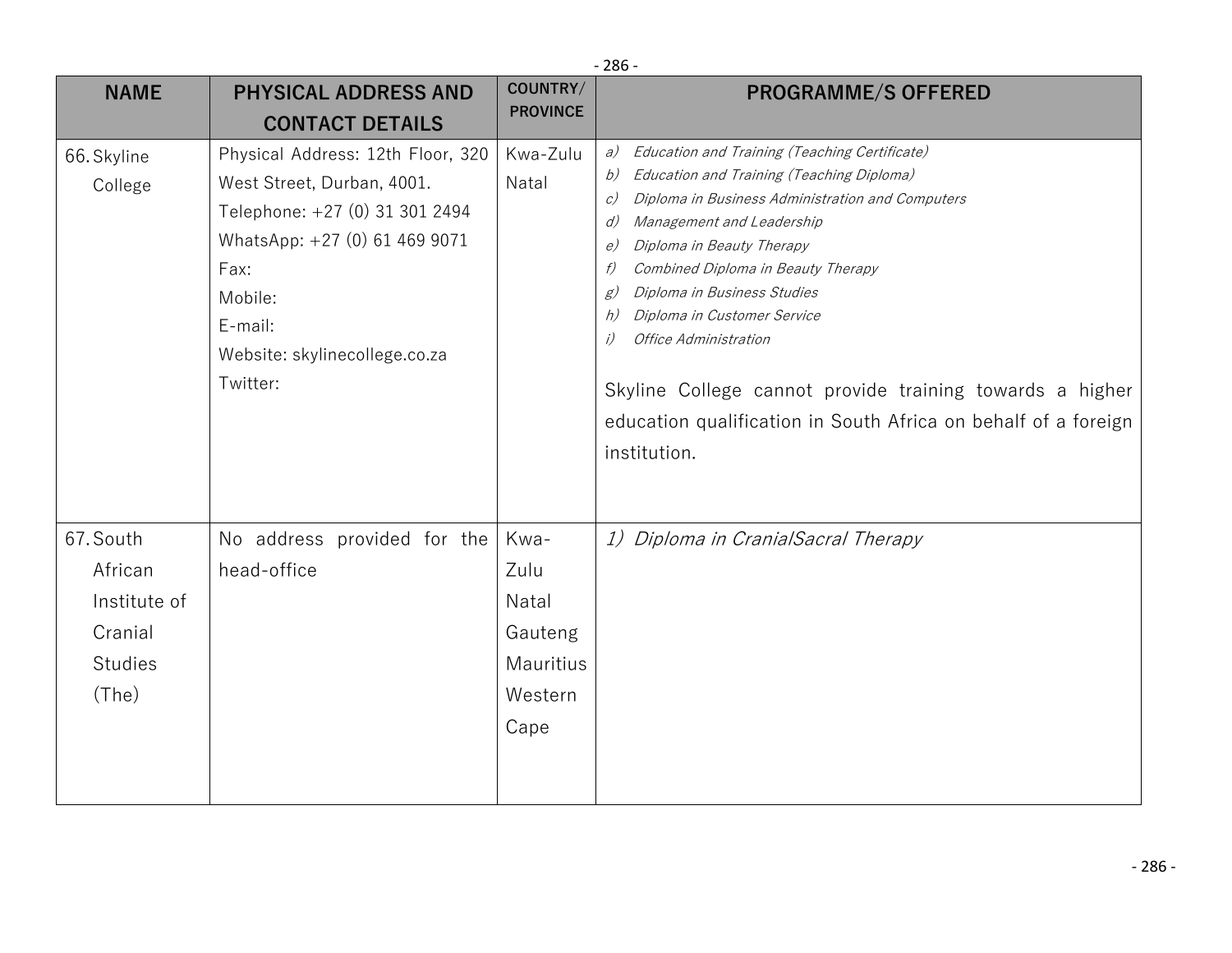|               | $-287-$                                   |          |                                                  |  |  |
|---------------|-------------------------------------------|----------|--------------------------------------------------|--|--|
| 68. South     | Address: 5<br>Japie<br>Physical           | Mpumalan | 1) Degrees and Diplomas                          |  |  |
| African       | Street, White<br>River,<br>Theron         | ga       |                                                  |  |  |
| University of | 1240.                                     |          |                                                  |  |  |
| Excellence    |                                           |          |                                                  |  |  |
| 69. South     | Physical Address: 10 <sup>th</sup> Floor, | Gauteng  | 1) Diplomas, Advanced Diplomas and Post-Graduate |  |  |
| African       | Chamber of Mines Building, 71             |          | Diplomas                                         |  |  |
| Institute for | Marshall Street, Johannesburg             |          | Diploma in Business Management<br>2)             |  |  |
| Managemen     | CBD, 2001.                                |          |                                                  |  |  |
| t (SAIM)      |                                           |          |                                                  |  |  |

| <b>NAME</b> | <b>PHYSICAL ADDRESS AND</b><br><b>CONTACT DETAILS</b> | COUNTRY/<br><b>PROVINCE</b> | <b>PROGRAMME/S OFFERED</b>             |
|-------------|-------------------------------------------------------|-----------------------------|----------------------------------------|
| 70. South   | The <sub>l</sub><br>Address:<br>Physical              | Worldwid                    | 1) Endorsed Diploma in Herbal Medicine |
| African     | Blackford Centre, South Africa e                      |                             |                                        |
| College of  | Office, Utrecht.                                      |                             |                                        |
| Herbal      | Postal Address: Post Box 398,                         |                             |                                        |
| Medicine    | Utrecht, 2980, South Africa                           |                             |                                        |
|             |                                                       |                             |                                        |
|             | Phone: +27 123 351 043                                |                             |                                        |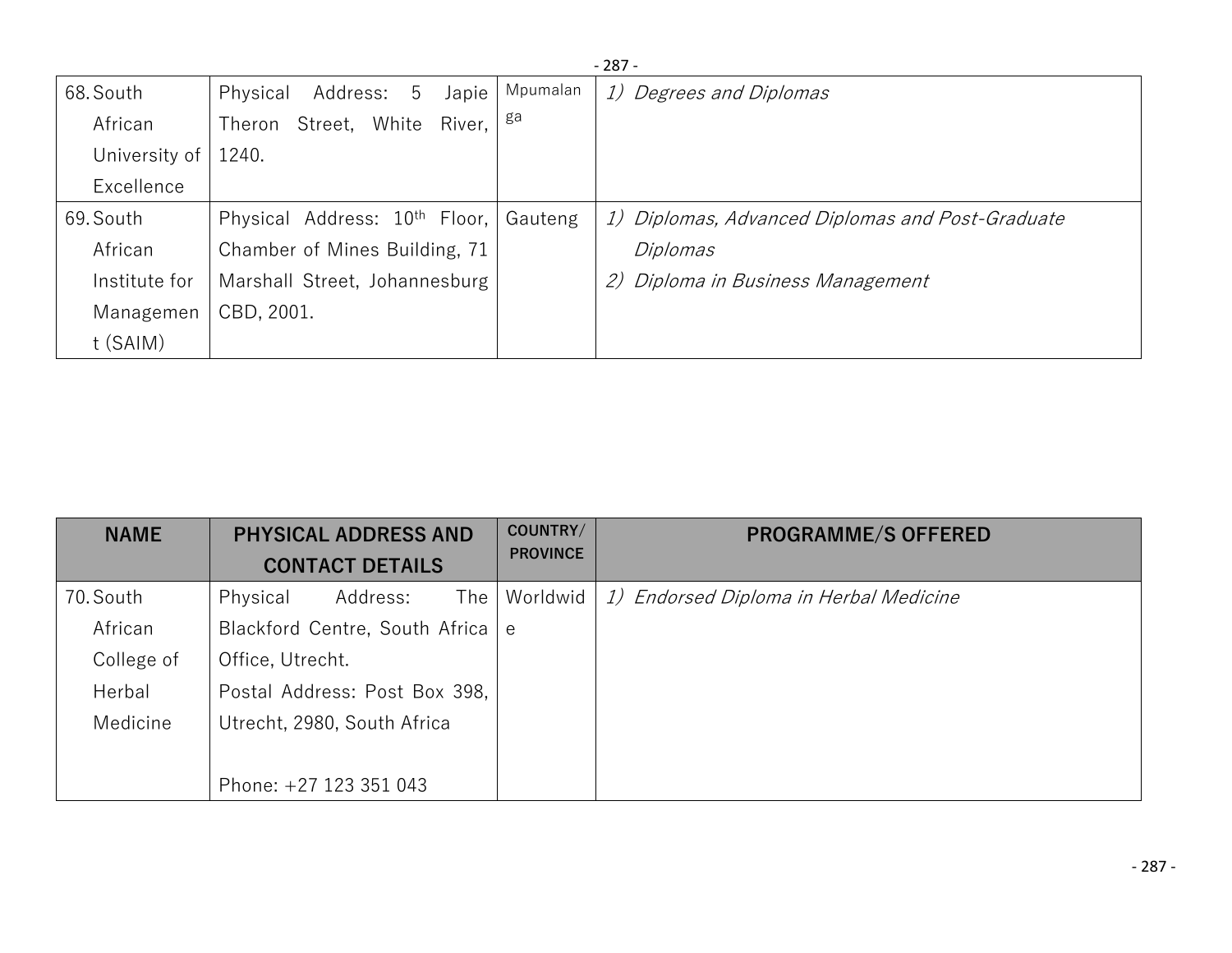|                  |                                 |         | $-288-$                                                       |
|------------------|---------------------------------|---------|---------------------------------------------------------------|
|                  | Website:                        |         |                                                               |
|                  | www.studyonline.co.za           |         |                                                               |
| 71. Spectrium    | Physical<br>Address:<br>Ground  | Gauteng | 1) Professional Higher Certificate in Marketing               |
| Graduate         | Floor, Braamfontein Centre, 23  |         | Management;                                                   |
| School of        | Jorissen Street, Braamfontein,  |         | Professional Diploma in Digital Marketing;<br>(2)             |
| <b>Business</b>  | Johannesburg, 2001.             |         | Diploma in Office Administration;<br>3)                       |
|                  |                                 |         | Professional Diploma in Marketing Management;                 |
|                  |                                 |         | BBA in Marketing Management;<br>5)                            |
|                  |                                 |         | National Diploma in Project Management;                       |
|                  |                                 |         | National Certificate in Bookkeeping;                          |
|                  |                                 |         | National Diploma in Public Sector Accounting;                 |
|                  |                                 |         | National Certificate in Small Business Financial              |
|                  |                                 |         | Management (ICB);                                             |
|                  |                                 |         | 10) National Diploma in Technical Financial Accounting (ICB); |
|                  |                                 |         | 11) National Diploma in Financial Accounting (ICB);           |
|                  |                                 |         | 12) National Diploma in Financial Accounting (ICB);           |
|                  |                                 |         | 13) Diploma in Management Accounting (CIMA);                  |
|                  |                                 |         | 14) Diploma in Accounting and Business (ACCA);                |
|                  |                                 |         | 15) Advanced Diploma in Accounting and Business (ACCA);       |
|                  |                                 |         | 16) Chartered Management Accountant (CIMA);                   |
|                  |                                 |         | 17) ACCA Professional (CA) - Chartered Accountant             |
| 72. Style Design | Physical Address: 12 University | Kwa-    | 1) Degrees and Diplomas                                       |
| College of       | Westville,<br>Kwa-Zulu<br>Road, | Zulu    |                                                               |
|                  | Natal, 4001.                    | Natal   |                                                               |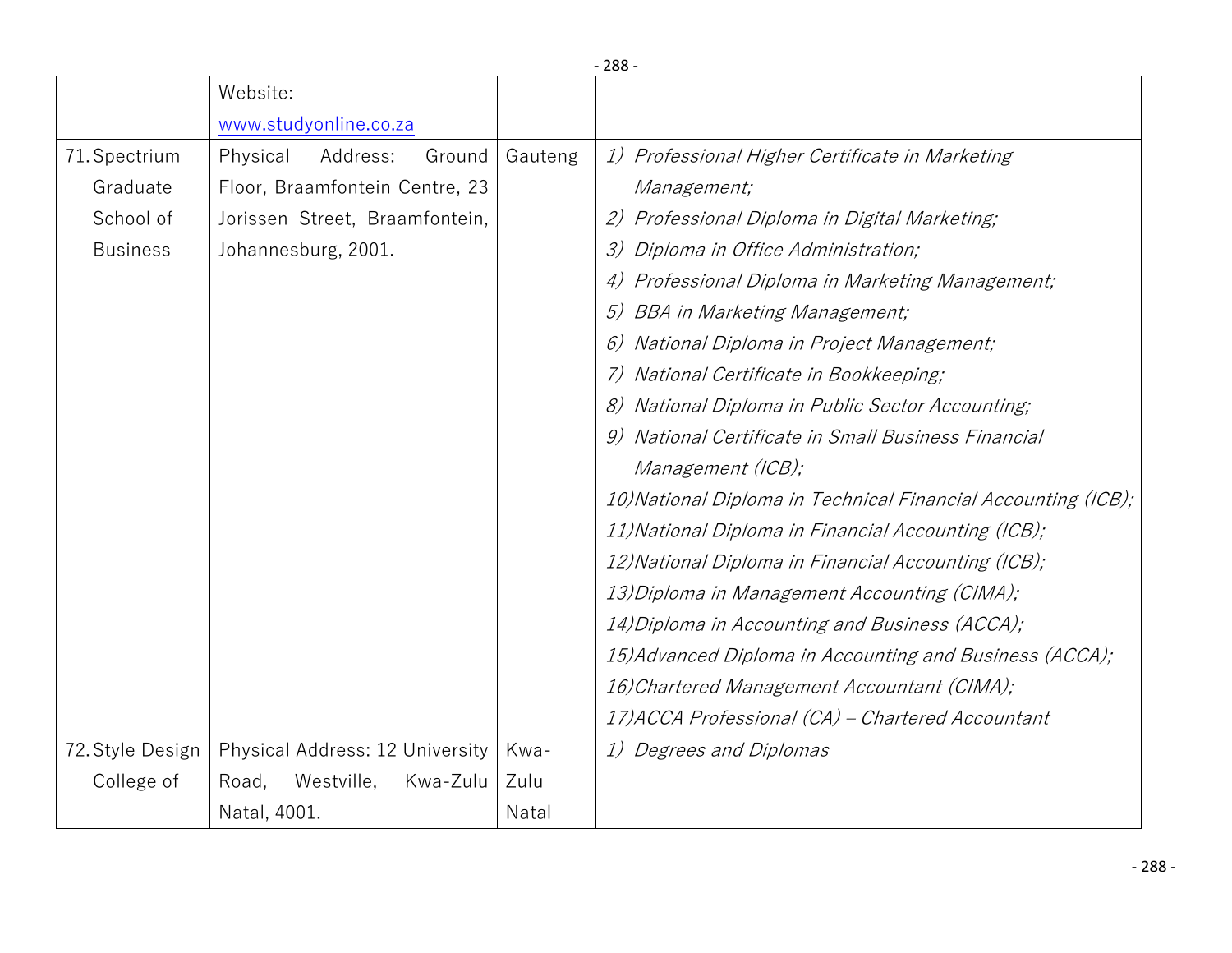|              |  | $-289-$ |
|--------------|--|---------|
| South Africa |  |         |
| (Pty) Ltd    |  |         |

| <b>NAME</b>     | <b>PHYSICAL ADDRESS AND</b><br><b>CONTACT DETAILS</b> | COUNTRY/<br><b>PROVINCE</b> | <b>PROGRAMME/S OFFERED</b>                 |
|-----------------|-------------------------------------------------------|-----------------------------|--------------------------------------------|
| 73. Swiss Hotel | Physical Address: 8 <sup>th</sup> Floor               | Gauteng                     | 1) Degrees and Diplomas                    |
| Managemen       | 23<br>Braamfontein<br>Centre,                         |                             |                                            |
| School          | Jorrisen Street, Braamfontein,                        |                             |                                            |
|                 | Johannesburg, Gauteng, 2001.                          |                             |                                            |
|                 |                                                       |                             |                                            |
|                 |                                                       |                             |                                            |
|                 |                                                       |                             |                                            |
|                 |                                                       |                             |                                            |
|                 |                                                       |                             |                                            |
|                 |                                                       |                             |                                            |
| 74. Study for   | <b>Physical Address: None</b>                         | <b>USA</b>                  | 1) Degree in 15 days                       |
| Career          | Website:                                              |                             | Falsely uses the name en logo of the DHET. |
| <b>Success</b>  | http://www.studyforcareersuc                          |                             |                                            |
|                 | cess.com                                              |                             |                                            |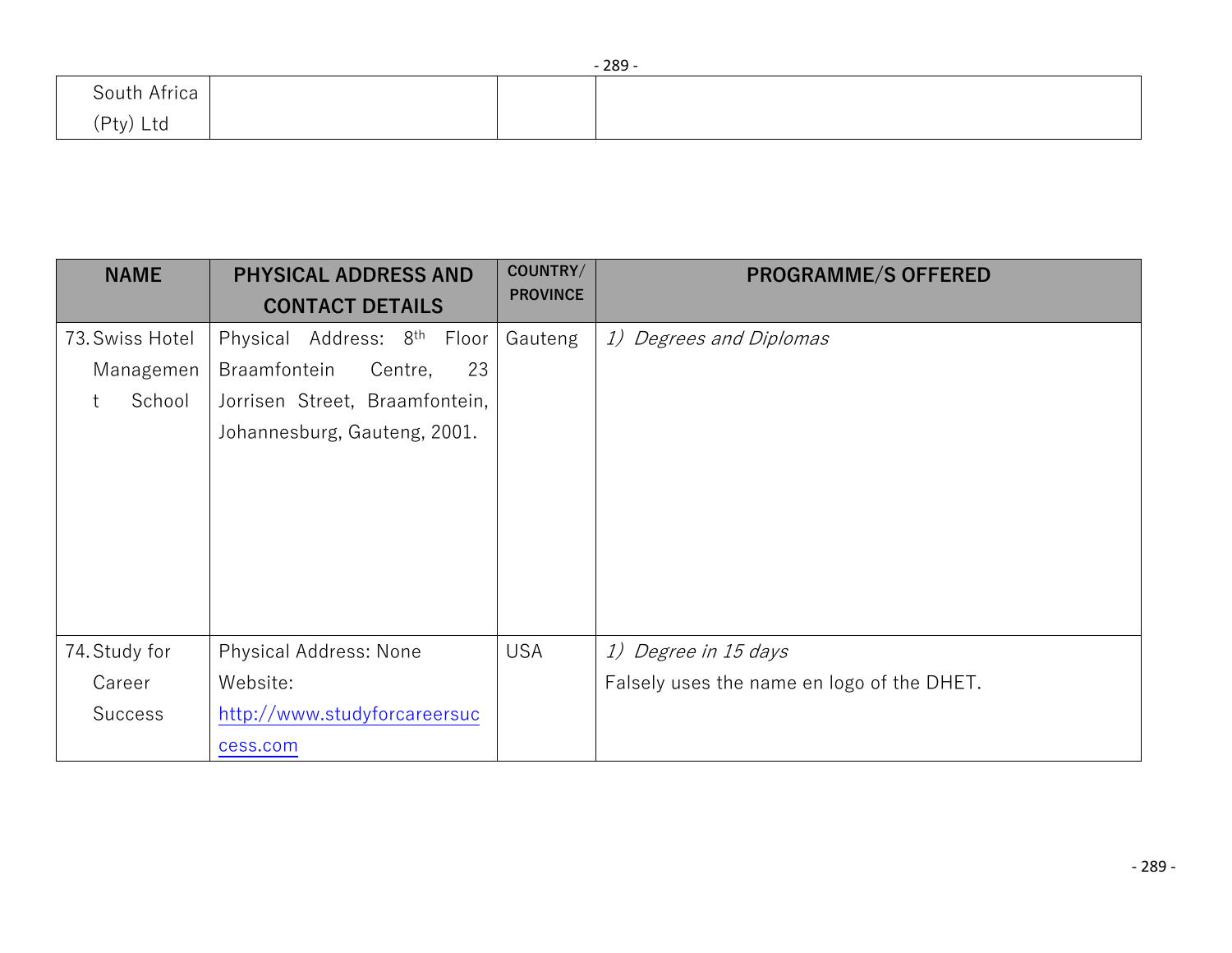|              |                                |            | - 250 -                                                  |
|--------------|--------------------------------|------------|----------------------------------------------------------|
| 75. Team     | Physical Address: 5536         | <b>USA</b> | 1) Diplomas, Undergraduate Degrees, Honours, Masters and |
| Impact       | Superior Drive, Baton Rouge,   |            | Phds in Theology and Christian Education                 |
| Christian    | LA 70816, USA.                 |            |                                                          |
| University   |                                | South      |                                                          |
|              | Operates through Team Impact   | Africa     |                                                          |
|              | Bible College in South Africa  |            |                                                          |
|              | and Teamwork Bible College.    |            |                                                          |
| 76. Teamwork | Physical address is unknown in | <b>USA</b> | 1) Diplomas, Undergraduate Degrees, Honours, Masters and |
| <b>Bible</b> | South Africa                   |            | Phds in Theology and Christian Education                 |
| College      | Head Office is based in        | Operates   |                                                          |
|              | Virginia, Martinsville, USA    | through    |                                                          |
|              | Website address is             | various    |                                                          |
|              | http://www.teamonline.co.za/   | bible      |                                                          |
|              |                                | schools    |                                                          |
|              |                                | in South   |                                                          |
|              |                                | Africa     |                                                          |

| <b>NAME</b>                | <b>PHYSICAL ADDRESS AND</b><br><b>CONTACT DETAILS</b>                                          | COUNTRY/<br><b>PROVINCE</b>                   | <b>PROGRAMME/S OFFERED</b>                                                                           |
|----------------------------|------------------------------------------------------------------------------------------------|-----------------------------------------------|------------------------------------------------------------------------------------------------------|
| 77. Therapon<br>University | Physical Address: US Virgin<br>Islands<br>Postal Address: PO Box 12330,<br>St Thomas, VI 00801 | US Virgin<br>Islands<br>Dominican<br>Republic | 1) Diplomas, Undergraduate Degrees, Honours, Masters and<br>Phds in Theology and Christian Education |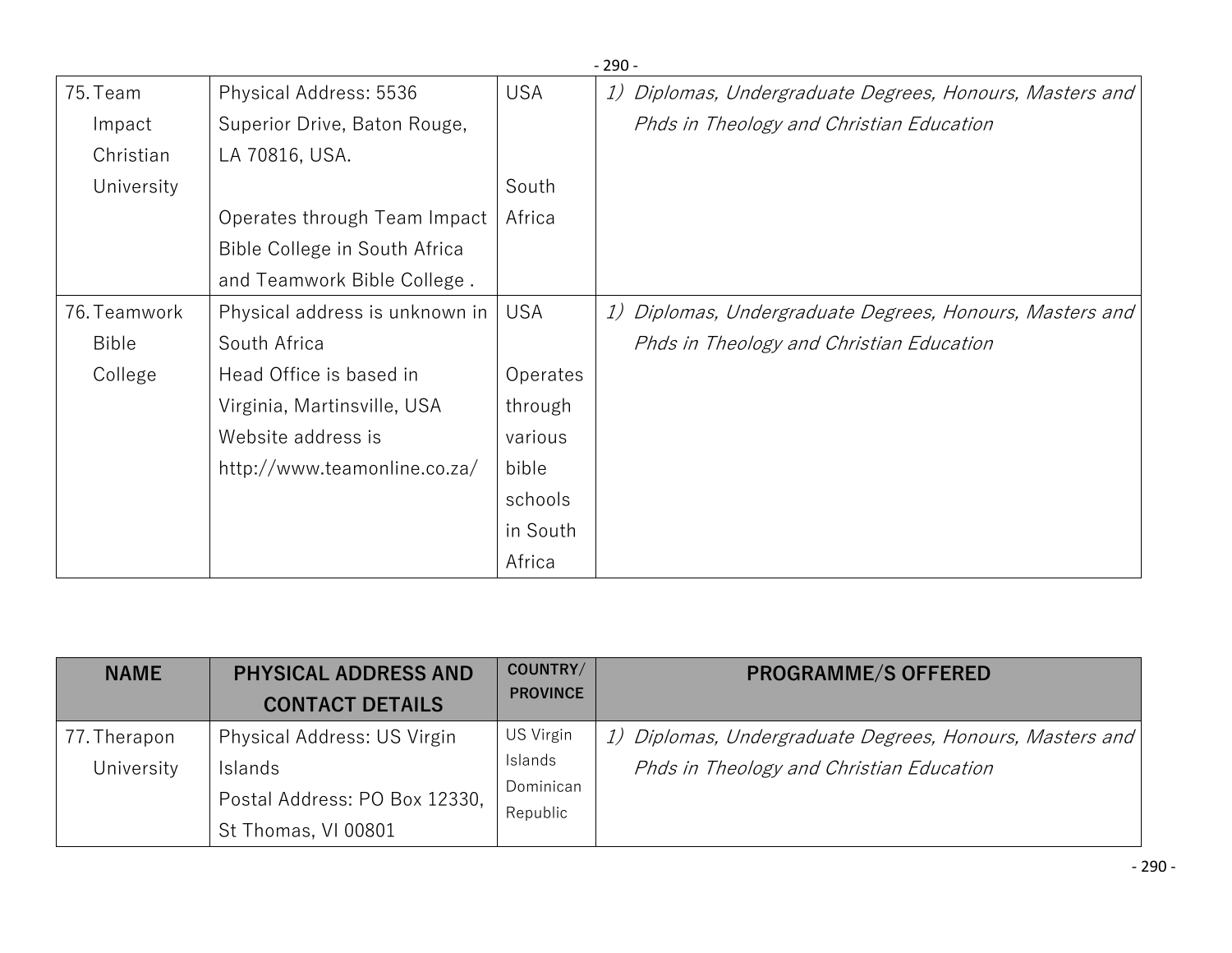|              |                                               |            | $-291-$                                                           |
|--------------|-----------------------------------------------|------------|-------------------------------------------------------------------|
|              |                                               | Operates   |                                                                   |
|              |                                               | through    |                                                                   |
|              |                                               | various    |                                                                   |
|              |                                               | bible      |                                                                   |
|              |                                               | schools in |                                                                   |
|              |                                               | South      |                                                                   |
|              |                                               | Africa     |                                                                   |
| 78. Thomas   | Address:<br><b>Business</b><br>Physical       | Gauteng    | 1) Advanced Diploma in Transfer Pricing                           |
| Jefferson    | Centre, Design Quarter, Leslie                |            | 2) Higher Diploma in Taxation                                     |
| School of    | Rd, Fourways, Johannesburg,                   |            | 3) Advanced Diploma in International Taxation                     |
| Law in       | South Africa.                                 |            | 4) Advanced Diploma in Tax Procedural Law                         |
| conjunction  |                                               |            | Advanced Diploma in Corporate Taxation                            |
| with the     |                                               |            | 6)<br>Diploma in Payroll Taxes                                    |
| Internationa |                                               |            | advertised<br>the<br>institution's<br>website<br>As<br>on<br>at   |
| I Institute  |                                               |            | www.iitf.net/contact-iit/ as at 24 January 2013.                  |
| for Tax and  |                                               |            | Soon after the listing of the International Institute for Tax and |
| Finance      |                                               |            | Finance, the institute went on-line and started operating         |
| (IITF)       |                                               |            | under the name of the Thomas Jefferson School of Law.             |
| 79. Umdali   | 22<br>5 <sup>th</sup><br>Address:<br>Physical | Germisto   | 1) Divinity Degree awarded in 2012                                |
| Institute    | Avenue, Lambton, Germiston.                   | n          | Bachelor of Theology awarded in 2014<br>2)                        |
|              | Training<br>Venue:<br>90<br>Percy             |            | Bachelor of Theology awarded in 2011                              |
|              | Parkhill<br>Avenue,<br>Gardens,               |            | Degree in Counselling awarded in 2012                             |
|              | Germiston.                                    |            | Bachelors Degree awarded in 2013                                  |
|              |                                               |            | Masters in Practical Theology                                     |
|              | Phone: 011 827 1581/011 827                   |            | Masters in Counselling                                            |
|              | 1581/011 824 2722                             |            |                                                                   |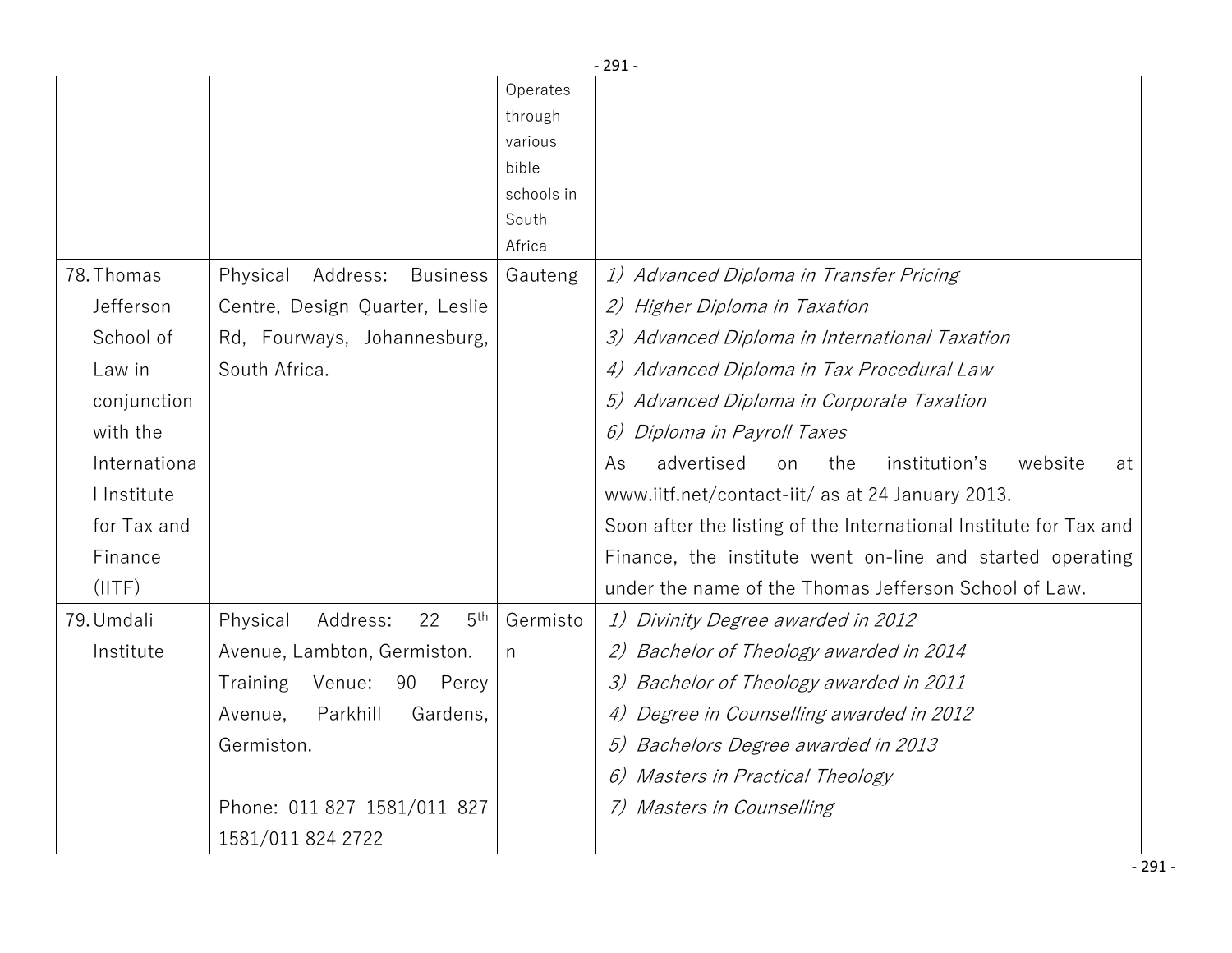| $-292-$ |  |  |                                                               |
|---------|--|--|---------------------------------------------------------------|
|         |  |  | Falsely records itself as a University.                       |
|         |  |  | They use the title Doctor and Professor without the authority |
|         |  |  | to do so.                                                     |

| <b>NAME</b>   | <b>PHYSICAL ADDRESS AND</b><br><b>CONTACT DETAILS</b> | COUNTRY/<br><b>PROVINCE</b> | <b>PROGRAMME/S OFFERED</b>                                                 |
|---------------|-------------------------------------------------------|-----------------------------|----------------------------------------------------------------------------|
| 80. Trinity   | Physical Address: Not Available                       | Western                     | 1) Honours, Masters and PhD in Theology                                    |
| Internationa  | Postal Address: PO Box 2231,                          | Cape                        |                                                                            |
| I Bible       | Mossel Bay, 6500                                      |                             |                                                                            |
| University    | Fax: 0866057954                                       |                             |                                                                            |
|               | E-mail:                                               |                             |                                                                            |
|               | prof.johangrobler@trinityintern                       |                             |                                                                            |
|               | ationaluniversity.com                                 |                             |                                                                            |
| 81. Universal | Physical Address: 195 Bosman                          | Gauteng                     | 2) National Diploma Early Childhood Development                            |
| College       | Street, Pretoria, 0001.                               |                             |                                                                            |
| Outcomes      |                                                       |                             |                                                                            |
| 82. Unlock    | Physical Address: 3 Ystervak                          | Gauteng                     | 1) Doctor of Philosophy                                                    |
| Developmen    | Theresa<br>Park<br>X1,<br>Street,                     |                             | Works in collaboration with "Calvary University"<br>2)                     |
| t Centre      | Pretoria, 0155.                                       |                             | Issues the certificate at Chester, UK, Calvary University<br>$\mathcal{Z}$ |
|               |                                                       |                             | <i>Inc. Reg. No. 31881</i>                                                 |
|               |                                                       |                             | This company was never registered in the UK.                               |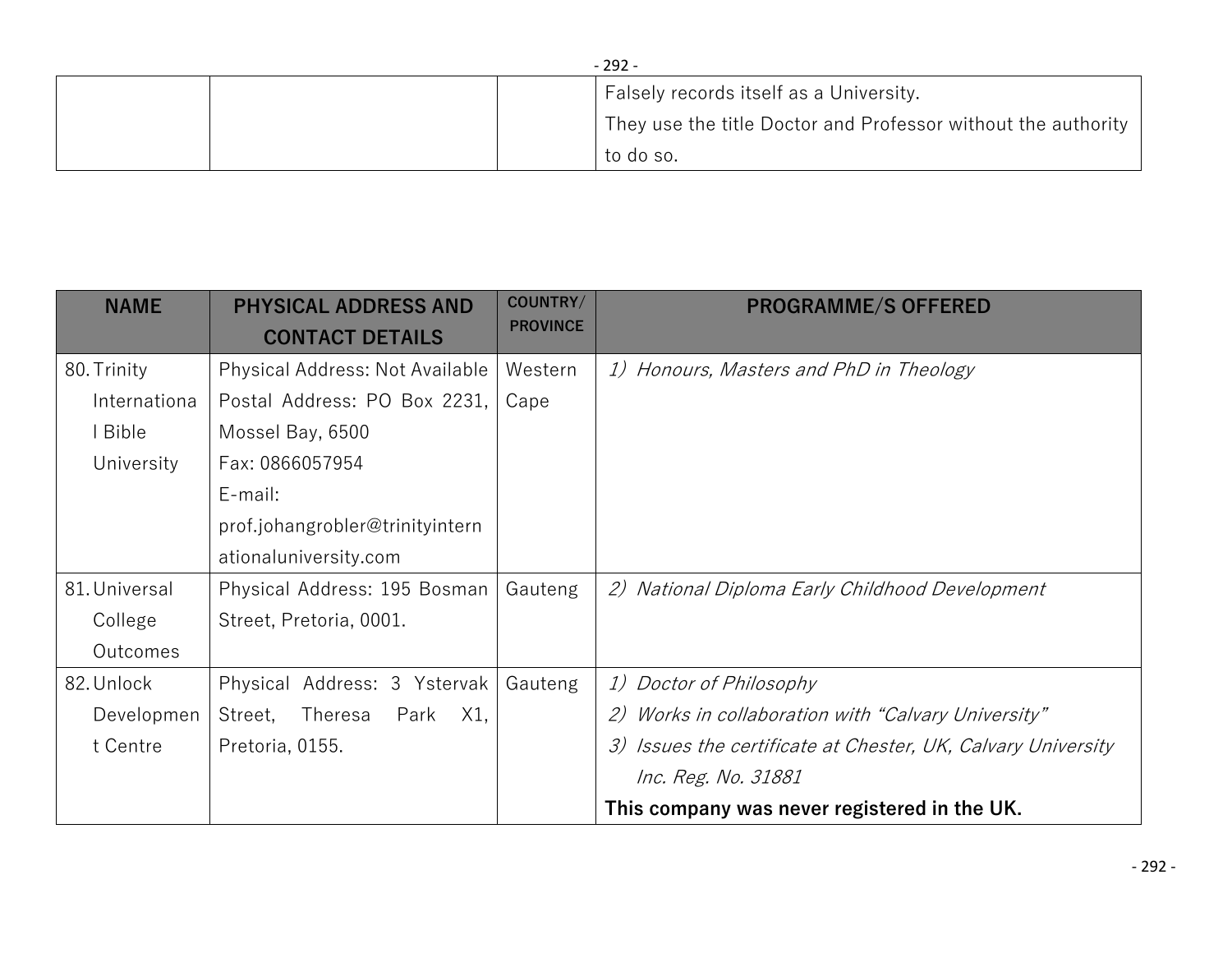|              |                                                  |          | - 293 -                                                |
|--------------|--------------------------------------------------|----------|--------------------------------------------------------|
|              |                                                  |          | 4) Satellite campus for Therapon University in the USA |
|              |                                                  |          | 5) Now works in conjunction with Logos University      |
|              | 83. University of   Physical Address: Azaadville | Gauteng  | 1) Bachelor of Arts in Islamic Studies                 |
| Arabia       |                                                  |          |                                                        |
| 84. Watchman | Physical Address: Unknown                        | Mpumalan | 1) Degrees in Theology                                 |
| University   | Phone: 071 044 4265                              | ga       |                                                        |
| $(Pty)$ Ltd  | 082 394 6370                                     |          |                                                        |
|              |                                                  |          |                                                        |

| <b>NAME</b>  | <b>PHYSICAL ADDRESS AND</b><br><b>CONTACT DETAILS</b> | COUNTRY/<br><b>PROVINCE</b> | <b>PROGRAMME/S OFFERED</b>                               |
|--------------|-------------------------------------------------------|-----------------------------|----------------------------------------------------------|
| 85. WW.IT-IQ | Physical Address: Plot 177,                           | Gauteng                     | 1) Diploma WD_CM_EM_SM;                                  |
| Training and | Leeuwfontein, Pretoria, 0001.                         |                             | 2) Diploma CGI;                                          |
| Solutions    | Fotonet Suite 91, Private Bag                         |                             | 3) B.Tech<br>Computer<br>Electronics<br>Systems<br>and   |
| $(Pty)$ Ltd  | X8, Lynn East, 0039.                                  |                             | Communication;                                           |
|              | Phone: 062 913 0783                                   |                             | 4) BTech Computer Systems and Process Instrumentation;   |
|              | Fax: 086 503 5212                                     |                             | 5) B. Tech Electronics and Electronic Communications;    |
|              |                                                       |                             | 6) B. Tech Power Engineering (Heavy Current Electrical); |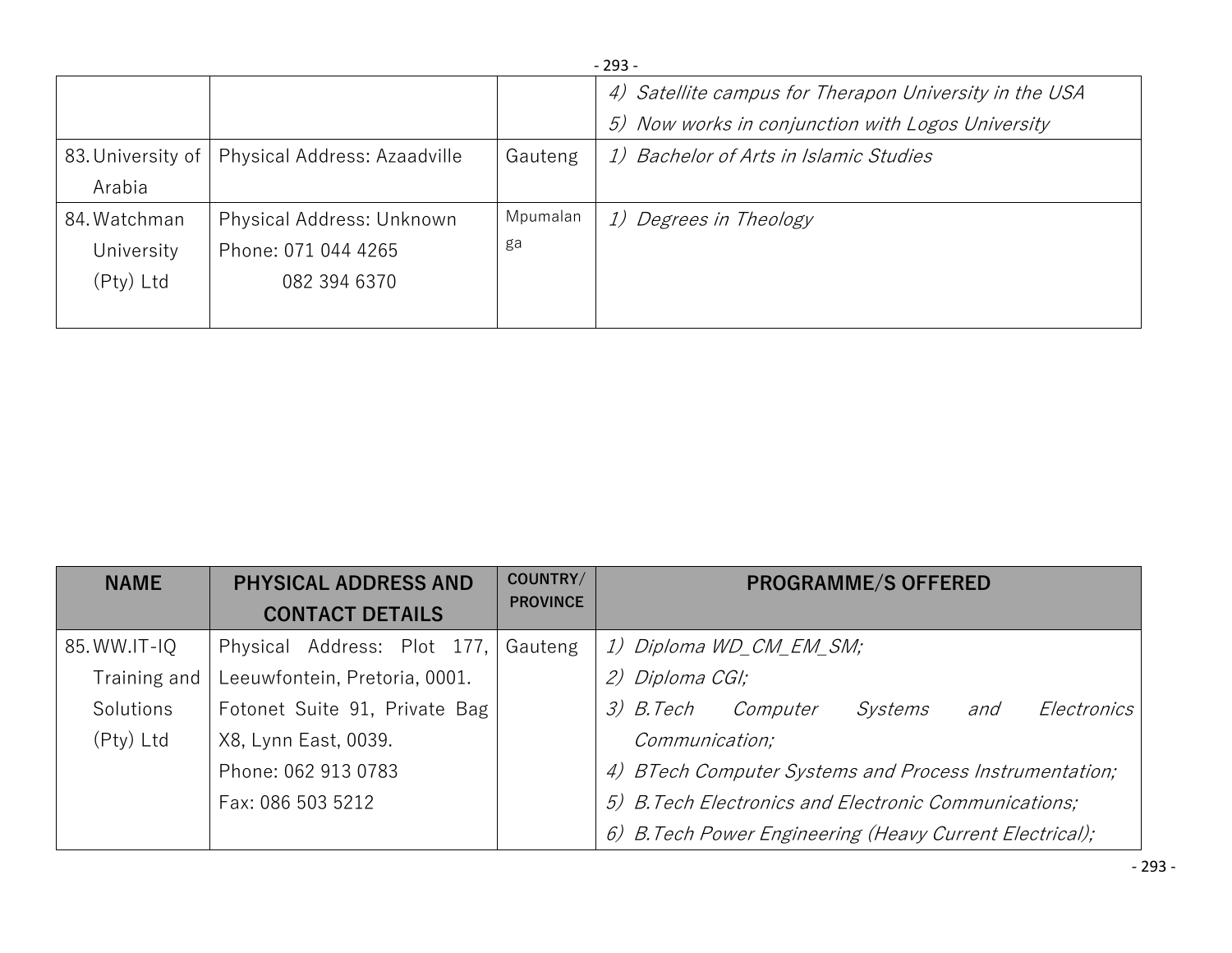|                       | $-294-$                                                        |
|-----------------------|----------------------------------------------------------------|
| E-mail: info@it-iq-   | 7) BTech Mining Engineering;                                   |
| worldwide.net         | 8) NDIP in Electrical Engineering: Mechatronics;               |
| Contact: Mrs E Kruger | 9) Diploma ISS (Database/Networks/Communications);             |
|                       | 10)Diploma CA;                                                 |
|                       | 11)IT (NQF 7) MCSD_ABWD (Microsoft Certified Software          |
|                       | Developer and advanced<br><i>Business</i><br>Web<br>and        |
|                       | Development);                                                  |
|                       | 12) Advanced International Business Systems and Web            |
|                       | Development;                                                   |
|                       | 13) National Diploma: Engineering: Chemical (NDENG);           |
|                       | 14) National Diploma: Engineering: Civil (NDECI);              |
|                       | 15) National Diploma: Engineering: Electrical and Clinical     |
|                       | Engineering (NDEEN - CEN);                                     |
|                       | 16) National Diploma: Engineering: Electrical Computer         |
|                       | Systems (NDEEN - COS);                                         |
|                       | 17) National Diploma: Engineering: electrical, Electronics and |
|                       | Electronic Communication (NDEEN – EEC);                        |
|                       | 18) National Diploma: Engineering: Electrical, Mechatronics    |
|                       | $(NDEEN - NEC);$                                               |
|                       | 19) National Diploma: Engineering:<br>Electrical<br>Power      |
|                       | Engineering (NDEEN - PEN);                                     |
|                       | 20) National Diploma: Engineering: Electrical<br>Process       |
|                       | Instrumentation (NDEEN - PIN);                                 |
|                       | 21) National Diploma: Engineering: Industrial (NDEID);         |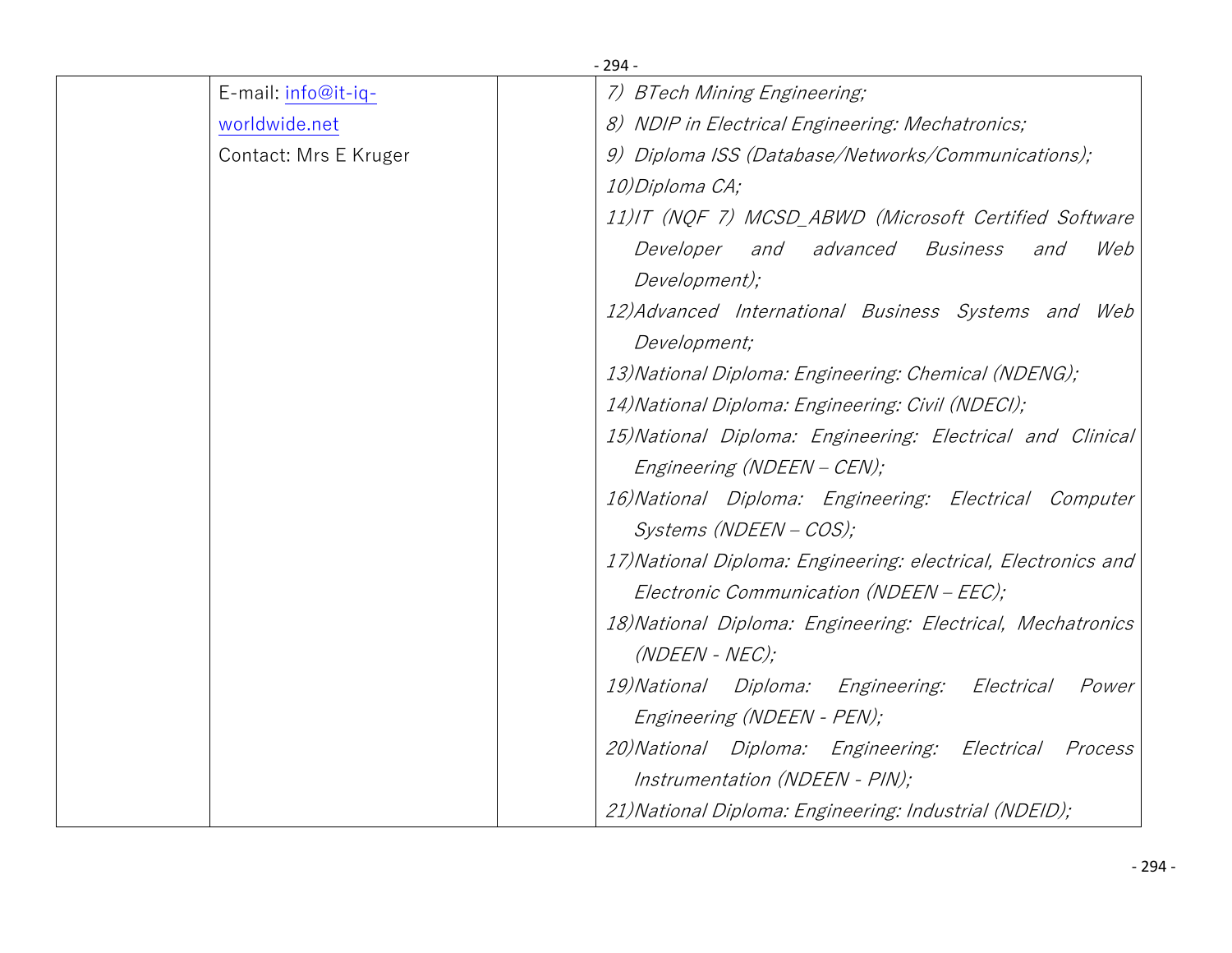|                                                        |                                                                                                                                                                                                                                           |                             | $-295-$                                                                                                                                                                                                                                                                                                                                                                                                                                                                                                                                                                                                                                                                                                                                                                                                                                                                        |
|--------------------------------------------------------|-------------------------------------------------------------------------------------------------------------------------------------------------------------------------------------------------------------------------------------------|-----------------------------|--------------------------------------------------------------------------------------------------------------------------------------------------------------------------------------------------------------------------------------------------------------------------------------------------------------------------------------------------------------------------------------------------------------------------------------------------------------------------------------------------------------------------------------------------------------------------------------------------------------------------------------------------------------------------------------------------------------------------------------------------------------------------------------------------------------------------------------------------------------------------------|
|                                                        |                                                                                                                                                                                                                                           |                             | 22) National Diploma: Mining Surveying Engineering: Chemical<br>(NDENG);<br>23) National Diploma: Engineering: Mechanical (NDEMC);<br>24) National Diploma: Mine Surveying: (NDMSR);<br>25) National Diploma: Mining Engineering (NDMIN);                                                                                                                                                                                                                                                                                                                                                                                                                                                                                                                                                                                                                                      |
| <b>NAME</b>                                            | <b>PHYSICAL ADDRESS AND</b><br><b>CONTACT DETAILS</b>                                                                                                                                                                                     | COUNTRY/<br><b>PROVINCE</b> | <b>PROGRAMME/S OFFERED</b>                                                                                                                                                                                                                                                                                                                                                                                                                                                                                                                                                                                                                                                                                                                                                                                                                                                     |
| 86. WW.IT-IQ<br>Training and<br>Solutions<br>(Pty) Ltd | Plot<br>177,<br>Leeuwfontein,<br>Pretoria, 0001.<br>Postal Address: Fotonet Suite<br>91, Private Bag X8, Lynn East,<br>0039.<br>Phone: 062 913 0783<br>Fax: 086 503 5212<br>E-mail: info@it-iq-<br>worldwide.net<br>Contact: Mrs E Kruger | Gauteng                     | 26) National Diploma; Pulp and Paper Technology (NDPPT);<br>27) National Diploma: Engineering National Diploma: Engineering:<br>Chemical (NDENG);<br>28) National Diploma: Engineering: Civil (NDECI);<br>29) Baccalareus Technologiae: Engineering: Engineering Chemical<br>$(BTENC)$ ;<br>30) Baccalareus Technologiae: Engineering: Electrical Clinical<br>Engineering (BTELN - CEN);<br>31) Baccalareus Technologiae: Engineering: Electrical Computer<br>Systems (BTELN - COS);<br>32) Baccalareus Technologiae: Engineering: Electrical Power<br>Engineering (BTELN - PEN);<br>33) Baccalareus<br><i>Technologiae:</i><br>Engineering:<br>Process<br>Instrumentation $(BTELN - PIN);$<br>34) Baccalareus<br><i>Technologiae:</i><br>Engineering:<br>Electrical<br>Telecommunication (BTELN - TEL); and<br>35) Baccalareus Technologiae: Engineering: Mechanical (BTMEE). |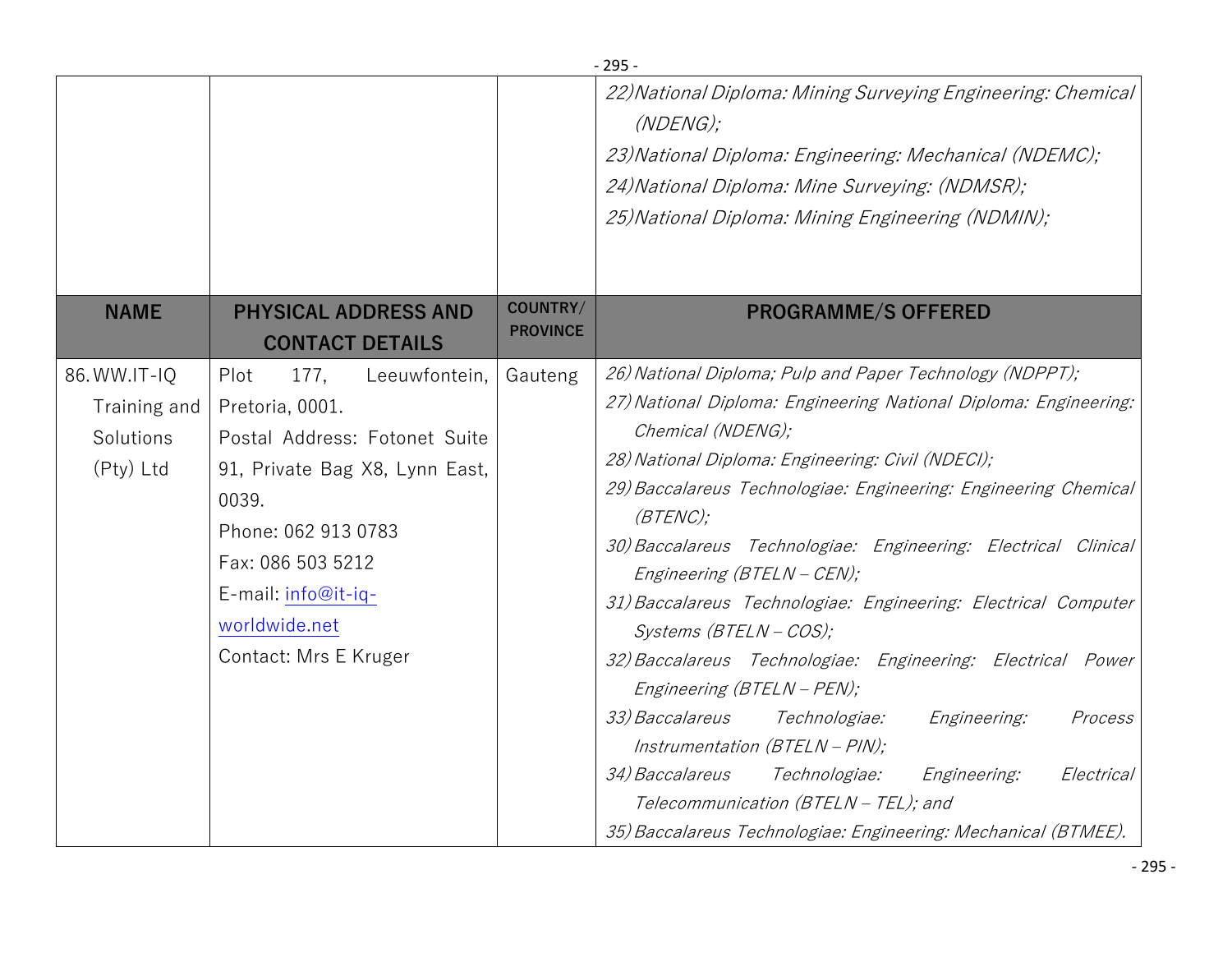| - 296 -                                                                 |
|-------------------------------------------------------------------------|
| Makes the claim that the following qualifications are the equivalent    |
| of National Degrees and National Diplomas yet there is no evidence      |
| that these programmes are equivalent to a degree or a National          |
| Diploma and even if they were it is not clear why a student would       |
| spend 4 to 5 years and at least R300 000.00 on a programme which        |
| does not entitle him/her to claim the award as a Degree, a Diploma      |
| or a National Diploma as recognised on the South African NQF.           |
| 1) 3 Years IT (MCSD_ABWD);                                              |
| 2) 3 Year Dip. WD_CM-EM-SM;                                             |
| $3)$ 4 Years (PM);                                                      |
| 4) 3 Years Dip.CGI;                                                     |
| 5) 4 Years MDD; and                                                     |
| 6) Add one extra year to MSCD/ISS Programmes.                           |
| Claims to be a tuition centre for UNISA but no MoU was submitted to     |
| the Department. Refers to itself as a college and university when it is |
| NOT registered as such with the Department.                             |

| <b>NAME</b>     | <b>PHYSICAL ADDRESS AND</b><br><b>CONTACT DETAILS</b> | COUNTRY/<br><b>PROVINCE</b> | <b>PROGRAMME/S OFFERED</b>                           |
|-----------------|-------------------------------------------------------|-----------------------------|------------------------------------------------------|
| 87. Woburn      | Physical Address: 372 Kent   Gauteng                  |                             | 1) Bachelor of Business Administration               |
| <b>Business</b> | Avenue, Randburg, 2194.                               |                             | 2) Bachelor of Business Administration in Marketing  |
| School -        |                                                       |                             | 3) Bachelor of Business Administration in Accounting |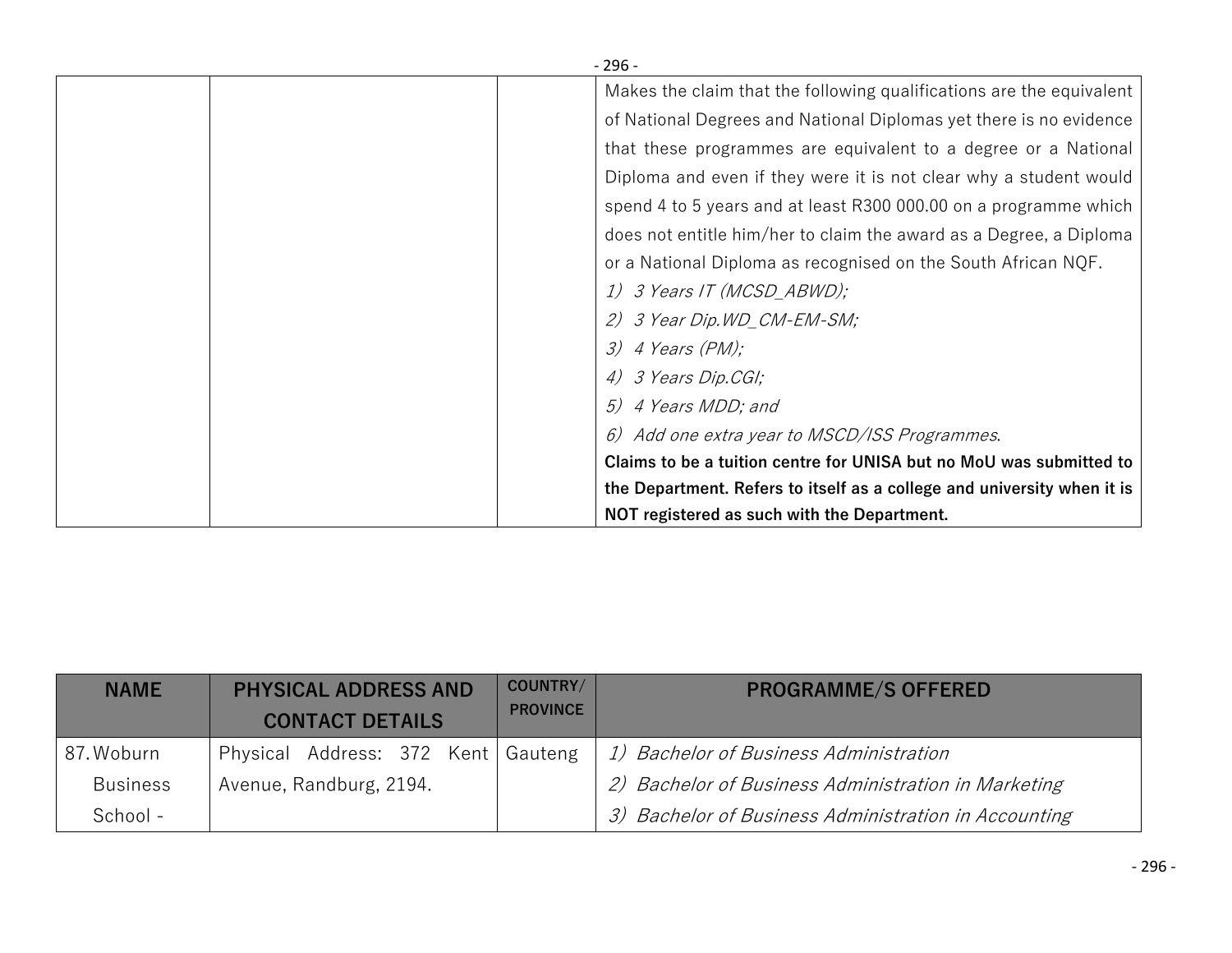|             | - 297 - |                                                             |
|-------------|---------|-------------------------------------------------------------|
| Purports to |         | 4) Bachelor of Business Administration in Entrepreneurship  |
| offer       |         | 5) Bachelor of Science in Accounting Technology             |
| degrees in  |         | 6) Bachelor of Science in Accounting                        |
| conjunction |         | <b>Bachelor of Business Administration Human Resources</b>  |
| with        |         | Management                                                  |
| Aldersgate  |         | 8) Bachelor of Business Administration Business             |
| College and |         | Leadership                                                  |
| Amity       |         | 9) Bachelor of Business Administration Strategic Leadership |
| University. |         | 10) Bachelor of Science in Civil Engineering                |
|             |         | 11) Bachelor of Computer Science                            |
|             |         | 12) Bachelor of Business Administration Finance & Banking   |
|             |         | 13) Bachelor of Public Administration                       |
|             |         | 14) Bachelor of Information Technology                      |
|             |         | 15) Bachelor in Secondary Education                         |
|             |         | 16) Bachelor in Elementary Education                        |
|             |         | 17) Bachelor of Arts in English                             |
|             |         | 18) Bachelor of Arts in Church Management                   |
|             |         | 19) Bachelor of Science in Mathematics                      |
|             |         | 20) Bachelor of Science in Electrical Engineering           |
|             |         | 21) Masters of Business Administration                      |
|             |         | 22) Master of Business Administration in Marketing          |
|             |         | 23) Master of Business Administration in Accounting         |
|             |         | 24) Master of Business Administration in Entrepreneurship   |
|             |         | and Development                                             |
|             |         |                                                             |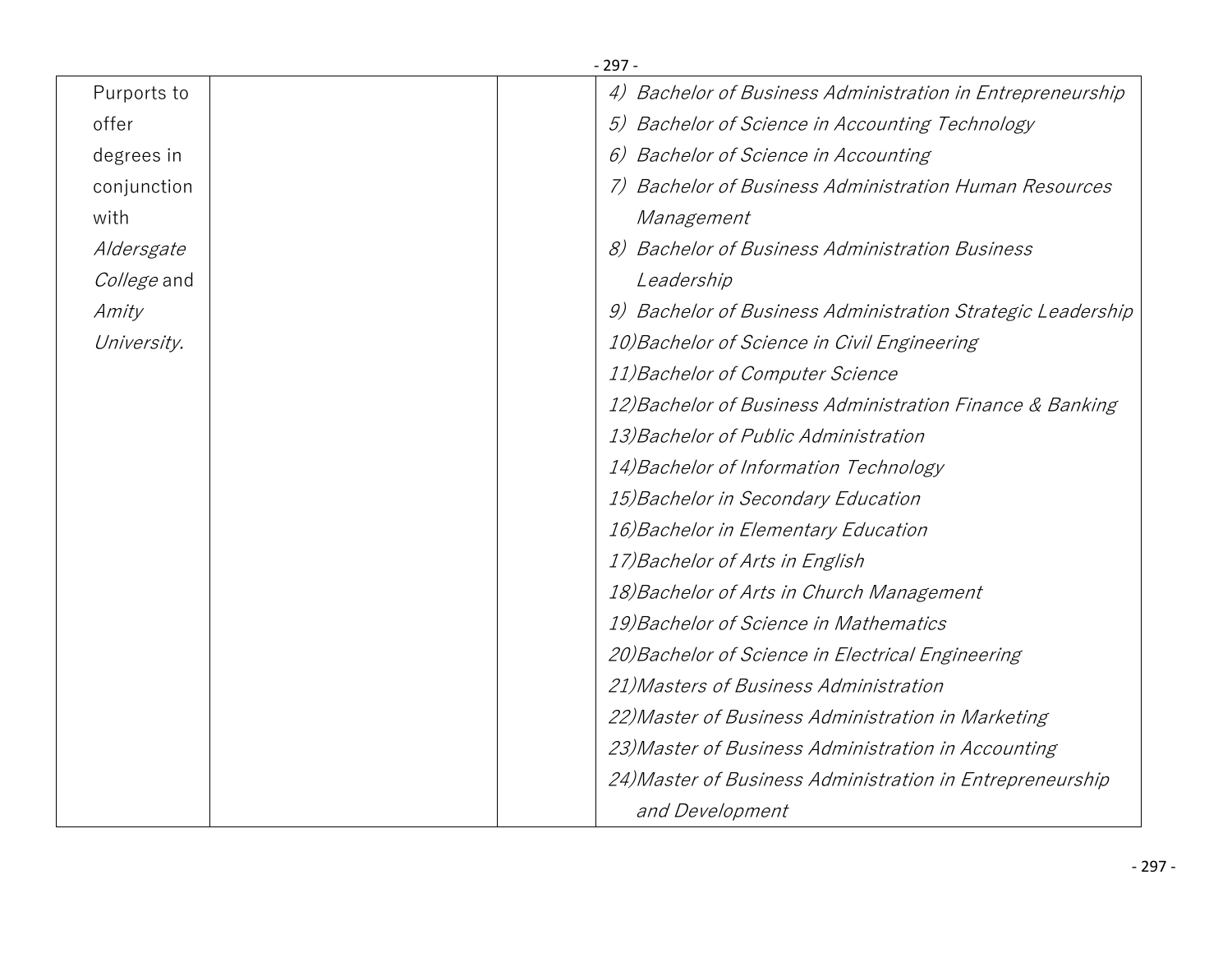| $-298-$ |                                                      |  |  |  |
|---------|------------------------------------------------------|--|--|--|
|         | 25) Master of Business Administration in Strategic   |  |  |  |
|         | Management                                           |  |  |  |
|         | 26) Master of Business Administration in Accountancy |  |  |  |
|         | Technology                                           |  |  |  |
|         | 27) Master of Business Administration in Business    |  |  |  |
|         | Leadership                                           |  |  |  |
|         | 28) Master of Business Administration in Strategic   |  |  |  |
|         | Leadership                                           |  |  |  |
|         | 29) Master of Business Administration in Public      |  |  |  |
|         | Administration                                       |  |  |  |

| <b>NAME</b>     | <b>PHYSICAL ADDRESS AND</b> |                        | COUNTRY/ | <b>PROGRAMME/S OFFERED</b> |                                                         |
|-----------------|-----------------------------|------------------------|----------|----------------------------|---------------------------------------------------------|
|                 |                             | <b>CONTACT DETAILS</b> |          | <b>PROVINCE</b>            |                                                         |
| 88. Woburn      | Physical Address: 372 Kent  |                        |          | Gauteng                    | a) Master of Business Administration in Human Resources |
| <b>Business</b> | Avenue, Randburg, 2194.     |                        |          |                            | Management                                              |
| School -        |                             |                        |          |                            | b) Master of Business Administration in Banking and     |
| Purports to     |                             |                        |          |                            | Finance                                                 |
| offer           |                             |                        |          |                            | c) Master of Philosophy (By Research)                   |
| degrees in      |                             |                        |          |                            | d) Master of Science in Computing                       |
| conjunction     |                             |                        |          |                            | e) Master of Science in Information Technology          |
| with            |                             |                        |          |                            | Master of Science in Civil Engineering<br>f)            |
| Aldersgate      |                             |                        |          |                            | Master of Arts in Educational Management<br>g)          |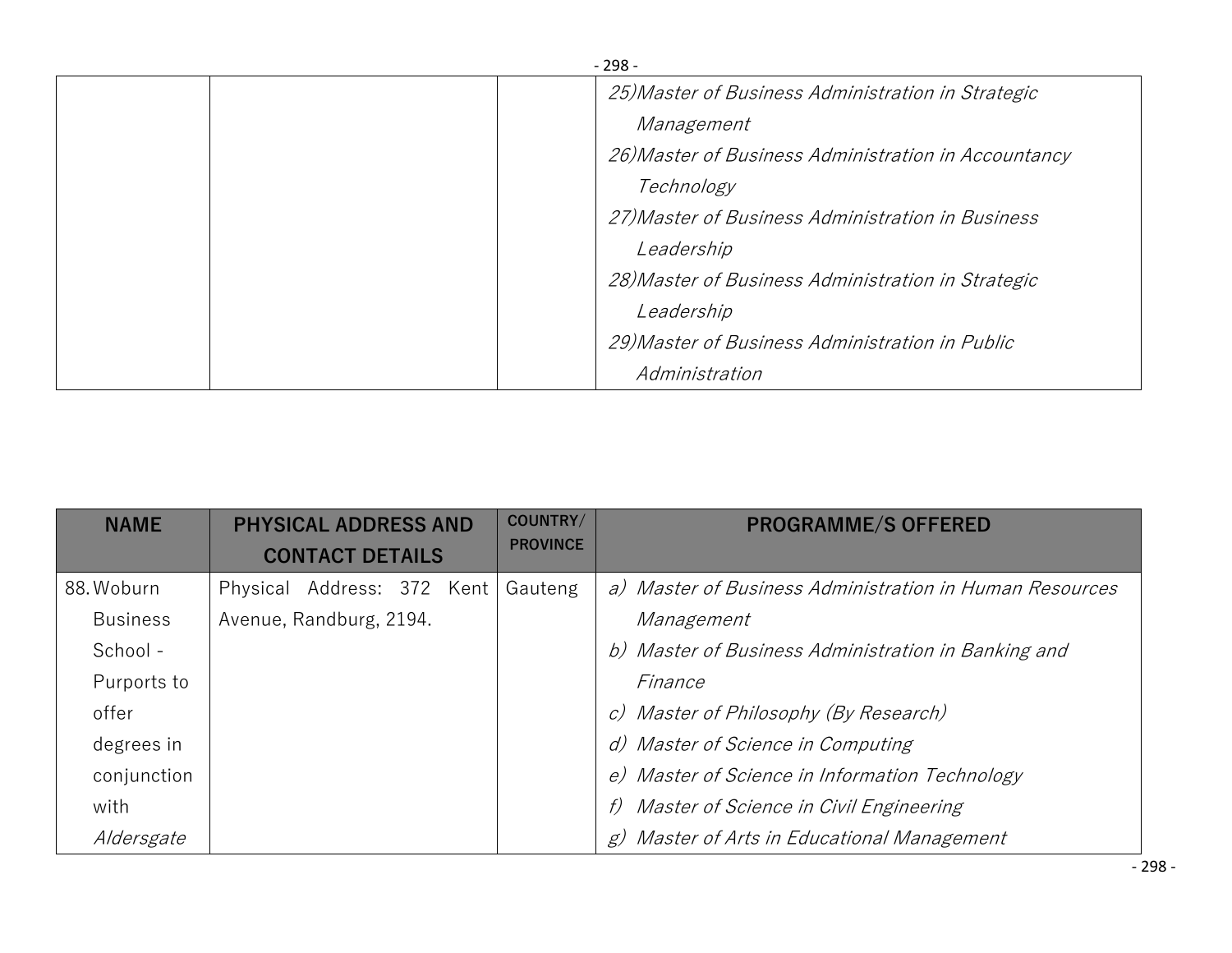|                 |                                          |         | <u>- 299 - </u>                                             |
|-----------------|------------------------------------------|---------|-------------------------------------------------------------|
| College and     |                                          |         | h) Masters of Arts in English                               |
| Amity           |                                          |         | Master of Arts in Christian Education                       |
| University.     |                                          |         | PhD Degree by Research in any area of specialization.<br>j) |
|                 |                                          |         | PhD in Public Management.<br>k)                             |
|                 |                                          |         | PhD in Business Management                                  |
|                 |                                          |         | m) PhD in Business Entrepreneurship.                        |
|                 |                                          |         | n) PhD in Educational Management                            |
|                 |                                          |         | o) PhD in Engineering                                       |
|                 |                                          |         | 1) As per the website at                                    |
|                 |                                          |         | http://www.woburn.co.za/index.php/contact-us/ as at 4       |
|                 |                                          |         | March 2016.                                                 |
| 89. Word<br>in  | Physical Address: None                   | Gauteng | a) Certificate to Doctoral Degrees                          |
| Action          | Postal Address: PO Box 8112.             |         |                                                             |
| Ministries      | Edleen, 1625.                            |         |                                                             |
| on behalf of    | Phone: 011 976 3708                      |         |                                                             |
| Team            | Fax: 011 976 1553                        |         |                                                             |
| Impact          | Cell Number: 083 575 3678                |         |                                                             |
| Christian       | E-mail:                                  |         |                                                             |
| University      | ann@wordinaction.co.za                   |         |                                                             |
|                 | Contact; Drs Ann and Eddy Smit           |         |                                                             |
| 90. Zetaweb     | Physical Address: 4 <sup>th</sup> Floor, | Western | a) Diploma in Information Technology                        |
| Institute for   | Vogue House, Thibault Square,            | Cape    | b) Diploma in Filming and TV Production                     |
| <b>Business</b> | Phone: 021 418 2662                      |         | Diploma in Hospitality and Tourism<br>$\mathcal{C}$         |
| Systems         |                                          |         |                                                             |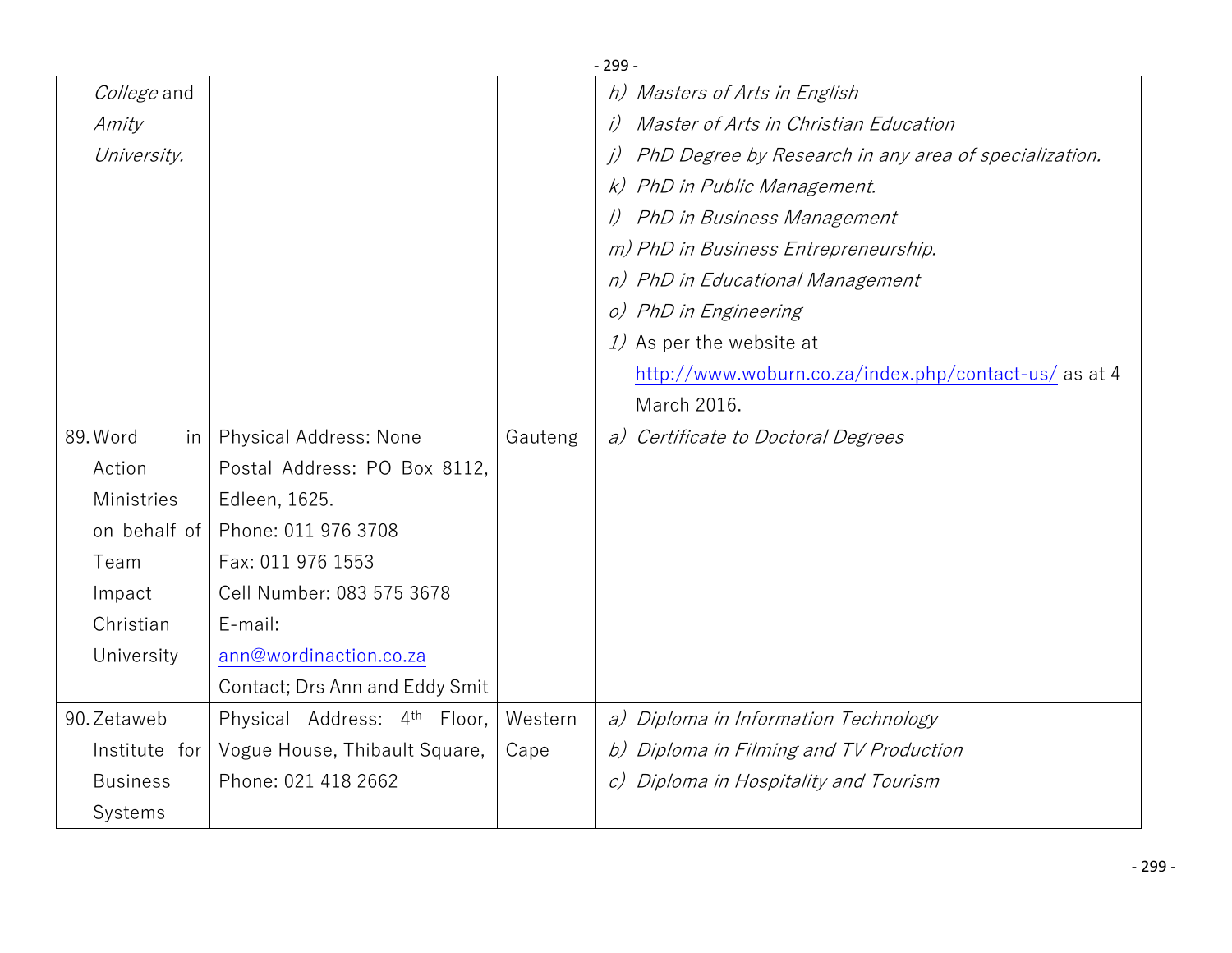|                 | $-300-$ |                               |  |  |  |  |
|-----------------|---------|-------------------------------|--|--|--|--|
| and             | T       | E-mail:                       |  |  |  |  |
| <b>Training</b> |         | info@zetawebinstitute.com     |  |  |  |  |
|                 |         | address:<br>Website           |  |  |  |  |
|                 |         | http://www.zetawebinstitute.c |  |  |  |  |
|                 |         | om                            |  |  |  |  |

| <b>NAME</b>      | <b>PHYSICAL ADDRESS AND</b><br><b>CONTACT DETAILS</b> | COUNTRY/<br><b>PROVINCE</b> | <b>PROGRAMME/S OFFERED</b>                                          |
|------------------|-------------------------------------------------------|-----------------------------|---------------------------------------------------------------------|
| 91. Zetaweb      | Physical Address: 4th Floor,                          | Western                     | a) Diploma in Information Technology                                |
| Institute for    | Vogue House, Thibault Square,                         | Cape                        | b) Diploma in Filming and TV Production                             |
| <b>Business</b>  | Phone: 021 418 2662                                   |                             | Diploma in Hospitality and Tourism<br>C                             |
| Systems          | E-mail:                                               |                             |                                                                     |
| T <br>and        | info@zetawebinstitute.com                             |                             |                                                                     |
| <b>Training</b>  | address:<br>Website                                   |                             |                                                                     |
|                  | http://www.zetawebinstitute.c                         |                             |                                                                     |
|                  | <b>om</b>                                             |                             |                                                                     |
|                  |                                                       |                             |                                                                     |
|                  |                                                       |                             | REGISTERED INSTITUTIONS PURPORTING TO OFFER UNREGISTERED PROGRAMMES |
| <b>NAME</b>      | <b>PHYSICAL ADDRESS AND</b>                           | COUNTRY/                    | <b>PROGRAMME/S OFFERED</b>                                          |
|                  | <b>CONTACT DETAILS</b>                                | <b>PROVINCE</b>             |                                                                     |
| 92. Internationa | A: Cape Town: 2nd Floor,                              | Cape Town                   | a) National Diploma: Event Co-ordination                            |
| I Academy        | <i>Building,</i><br>Federal<br>Tulbagh                | and<br>Johannesbur          | b) 1 <sup>st</sup> Year Events Co-ordination                        |
| of Health        | Square, Hans Strijdom Avenue,                         | g.                          | Top Health and Skincare Post Graduate Course                        |
| and              | Foreshore, Cape Town, 8001.                           |                             | Marketing Management Certificate                                    |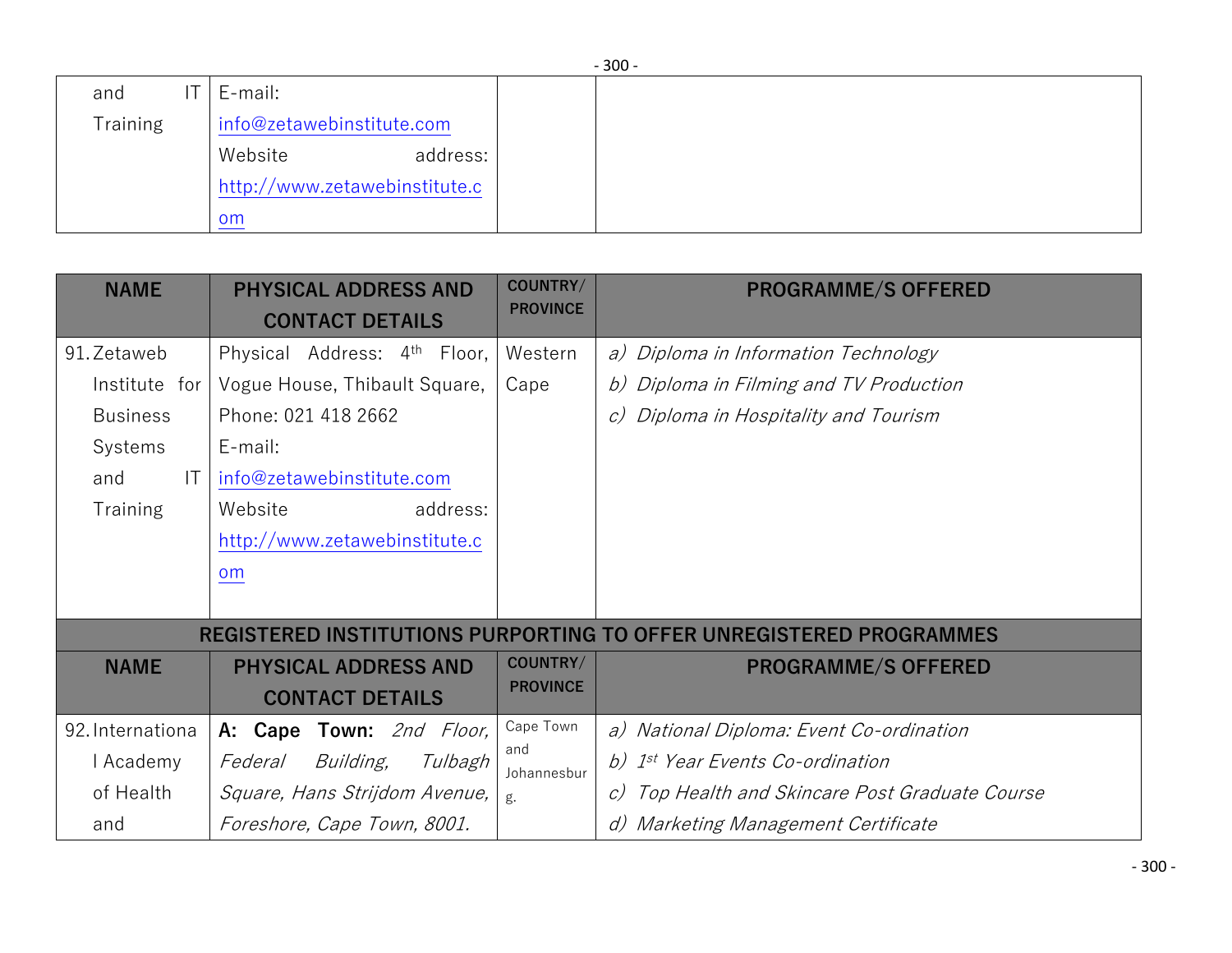| $-301 -$      |                              |         |                                                     |  |  |
|---------------|------------------------------|---------|-----------------------------------------------------|--|--|
| Skincare      | B: Johannesburg: 3rd Floor,  |         | e) Diploma Marketing Management                     |  |  |
| (Pty) Ltd     | SouthTower, 5th and Maude    |         | <b>Bachelors Marketing Management</b><br>f)         |  |  |
|               | Street, Nelson Mandela.      |         | BCom Degree in Marketing and Business Science<br>g) |  |  |
| 93. Cape Town | A: Cape Town: 7 Delany Road, | Western | a) Diploma in Fashion and Garment Construction      |  |  |
| College of    | Plumstead, Cape Town, 7801.  | Cape    | As advertised on 31 March 2016 at the website:      |  |  |
| Fashion       |                              |         | http://www.ifashion.co.za/index.php?option=com      |  |  |
| Design (Pty)  |                              |         |                                                     |  |  |
| Ltd           |                              |         |                                                     |  |  |

## **ENQUIRIES**

Members of the public who wish to enquire about the process of registration as well as the registration status of a private education institution can contact:

*The Director Private Higher Education Institutions*